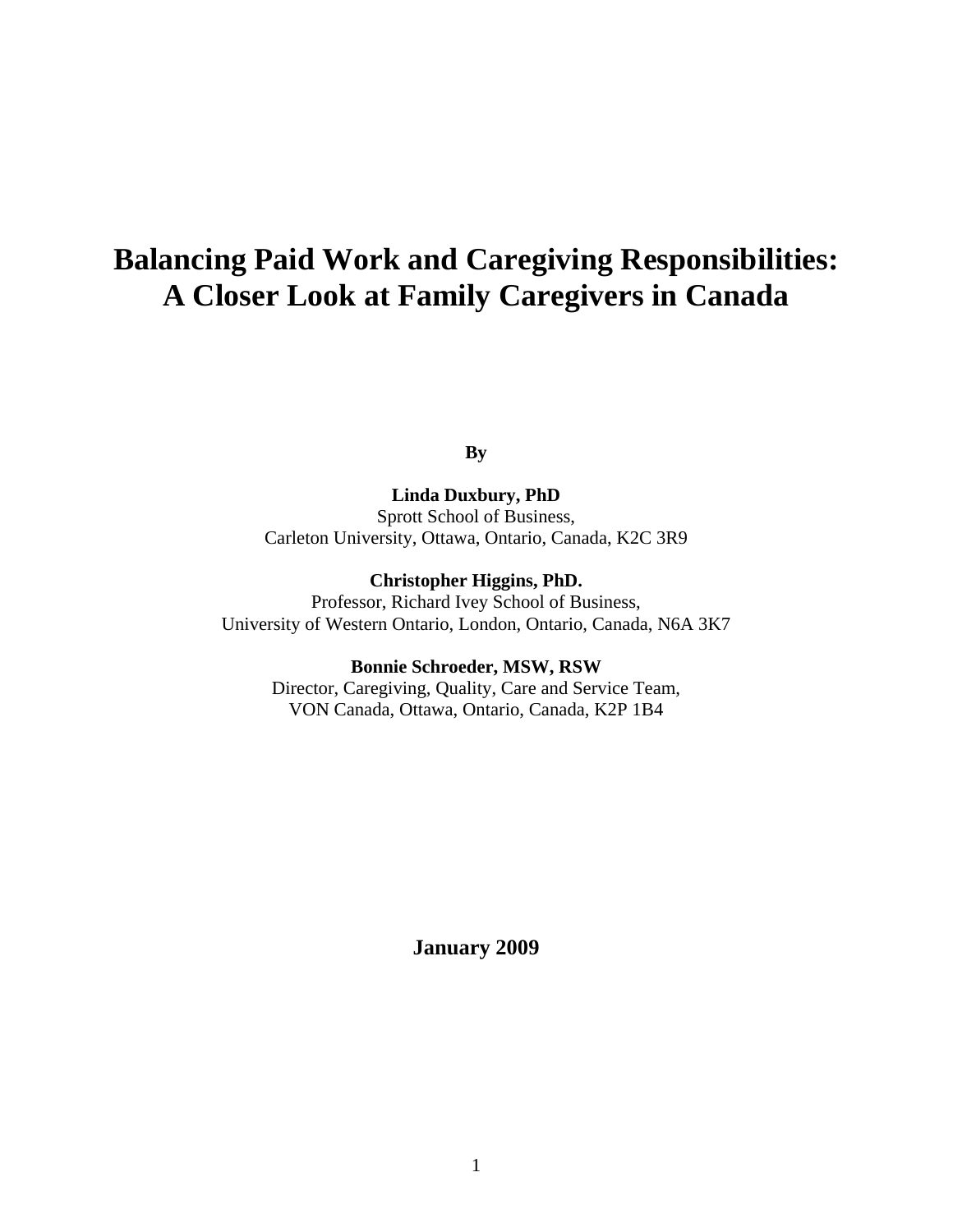This report was funded by Human Resources and Skills Development Canada.

**Disclaimer:** The views expressed in this paper are those of the authors' and do not necessarily reflect the opinions of Human Resources and Skills Development Canada or of the federal government.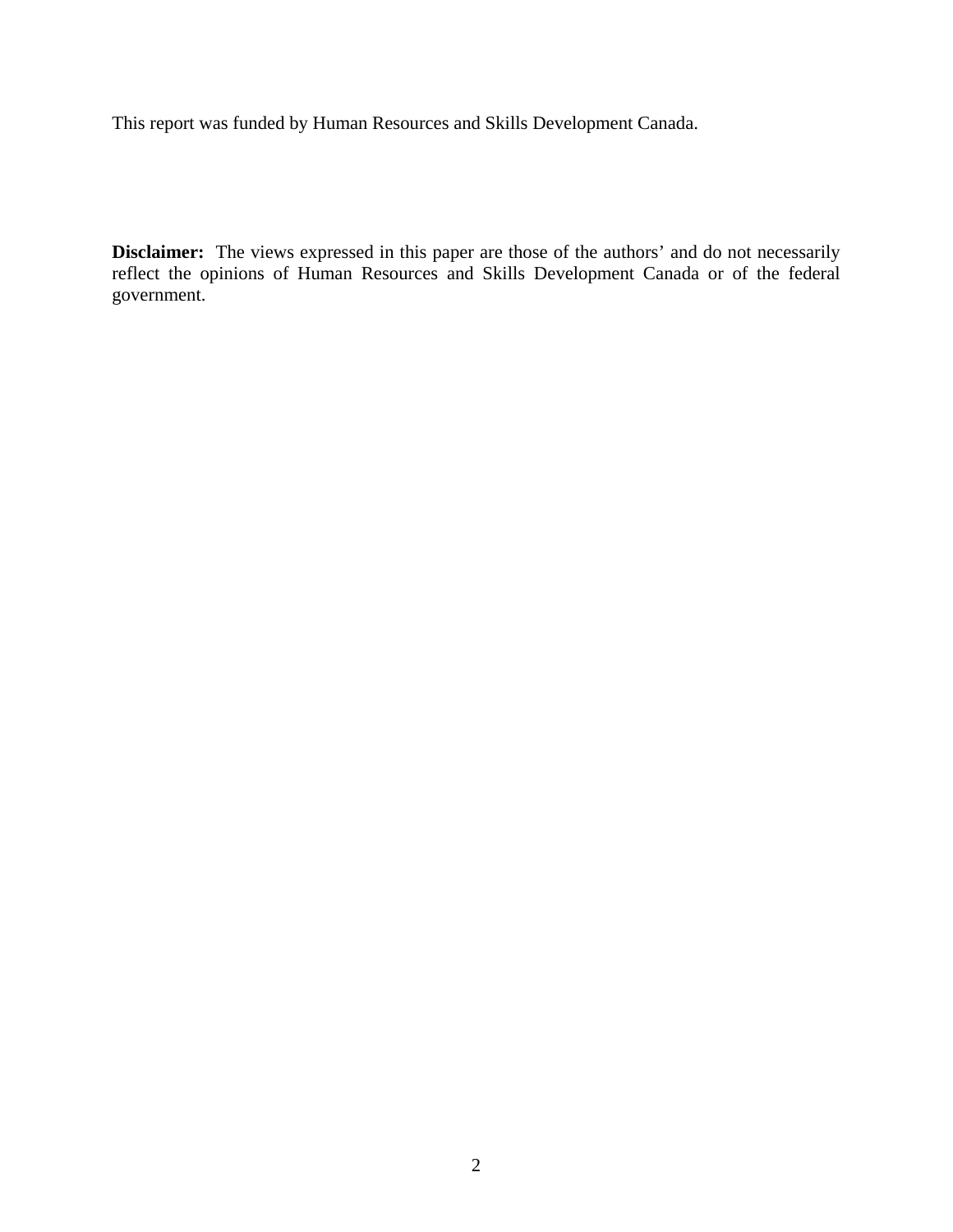# **Table of Contents**

|    |                                                                                                        | 5              |
|----|--------------------------------------------------------------------------------------------------------|----------------|
|    |                                                                                                        | 6              |
|    | Executive Summary<br><u>Executive Summary</u>                                                          | $\overline{7}$ |
|    |                                                                                                        | 21             |
|    |                                                                                                        |                |
|    |                                                                                                        | 24             |
|    |                                                                                                        | 25             |
|    | 2. Prevalence of Caregiving 28                                                                         |                |
|    | 3. The 'Sandwich Generation' 31                                                                        |                |
|    | 4. Gender Differences in Employed Caregiving                                                           | 32             |
|    | 5. The Challenges of Employed Caregiving 34                                                            |                |
|    | 6. Predictors of Caregiving and Caregiving Strain________________________________41                    |                |
|    | 7. Dealing with Caregiver Strain                                                                       | 43             |
|    |                                                                                                        | 46             |
|    | <b>Chapter 3:</b> What Does the Balancing Work, Family and Lifestyle Study                             |                |
|    |                                                                                                        | - 48           |
|    |                                                                                                        | - 48           |
|    | 1. Introduction<br>2. Methodology                                                                      |                |
|    | 51<br>3. Prevalence of Employed Caregiving                                                             | 58             |
|    | 4. Prevalence of Caregiver Strain                                                                      | 59             |
|    | 5. Impact of High Caregiver Strain 64                                                                  |                |
|    |                                                                                                        |                |
|    | 6. Predicting Caregiver Strain 25                                                                      | 83             |
|    |                                                                                                        |                |
|    | <b>Chapter 4:</b> Balancing Work and Eldercare: A View from the Trenches_______________108             |                |
|    | 1. Introduction 108                                                                                    |                |
|    |                                                                                                        |                |
|    |                                                                                                        |                |
|    | 4. The Demands Associated with the Employed Caregiver Role________________112                          |                |
|    | 5. The Caregiver Role 2016                                                                             |                |
|    | 6. Caregiver Strain 117                                                                                |                |
|    | 7. The Challenges Faced by Employed Caregivers__________________________________                       | 121            |
|    | 8. Respondent's Recommendations                                                                        | 127            |
|    |                                                                                                        |                |
|    |                                                                                                        |                |
| 2. | How prevalent is caregiver strain?                                                                     | 133            |
| 3. |                                                                                                        |                |
|    | What impact do the three forms of caregiver strain                                                     | $-134$         |
|    | have on the employed caregiver?<br>What are the key predictors of the three forms of caregiver strain? |                |
| 4. |                                                                                                        | 135            |
| 5. | In what ways are employed caregivers similar to and                                                    |                |
|    |                                                                                                        | 136            |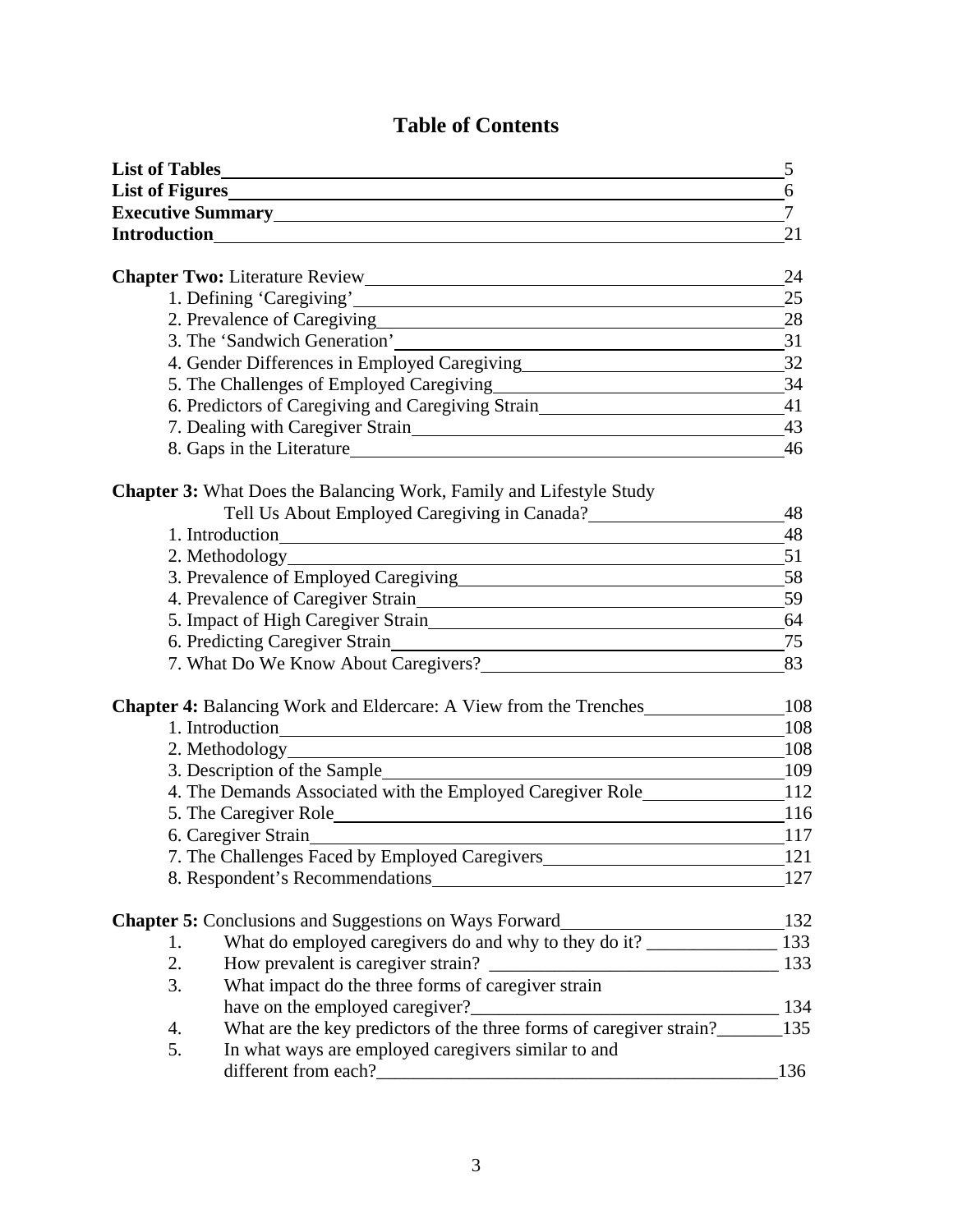| 6.                                                              | What impact does where the elderly dependent lives have                                      |     |
|-----------------------------------------------------------------|----------------------------------------------------------------------------------------------|-----|
|                                                                 | on caregiver strain?                                                                         | 139 |
| 7.                                                              | What kind of strategies can employed caregivers use to cope                                  |     |
|                                                                 |                                                                                              | 145 |
| 8.                                                              |                                                                                              | 146 |
| 9.                                                              |                                                                                              | 148 |
|                                                                 |                                                                                              |     |
| <b>References</b>                                               |                                                                                              | 150 |
|                                                                 | <b>Appendix A1:</b> Expanded Definition of 'Family Member'                                   | 157 |
| <b>Appendix A2:</b> Age and Gender Profile of Family Caregivers |                                                                                              | 158 |
|                                                                 | Appendix A3: Characteristics of Unpaid caregivers________________________________            | 159 |
|                                                                 | <b>Appendix A4:</b> Out of Pocket Expenses Incurred                                          | 160 |
|                                                                 | Appendix B: Reporting Coming from 2001 National Work, Family                                 |     |
|                                                                 | and Lifestyle Study                                                                          | 161 |
|                                                                 | <b>Appendix C:</b> How Outcomes used in the Study are Measured                               | 162 |
|                                                                 | <b>Appendix D:</b> Regression Analysis<br><u> 1989 - John Stein, Amerikaansk politiker (</u> | 169 |
|                                                                 | <b>Appendix E:</b> Figures for Chapter Three                                                 | 175 |
|                                                                 | Appendix F: Interview Guide for Employed Caregivers Study and                                |     |
|                                                                 | <b>Cover Letter to Participants</b>                                                          | 193 |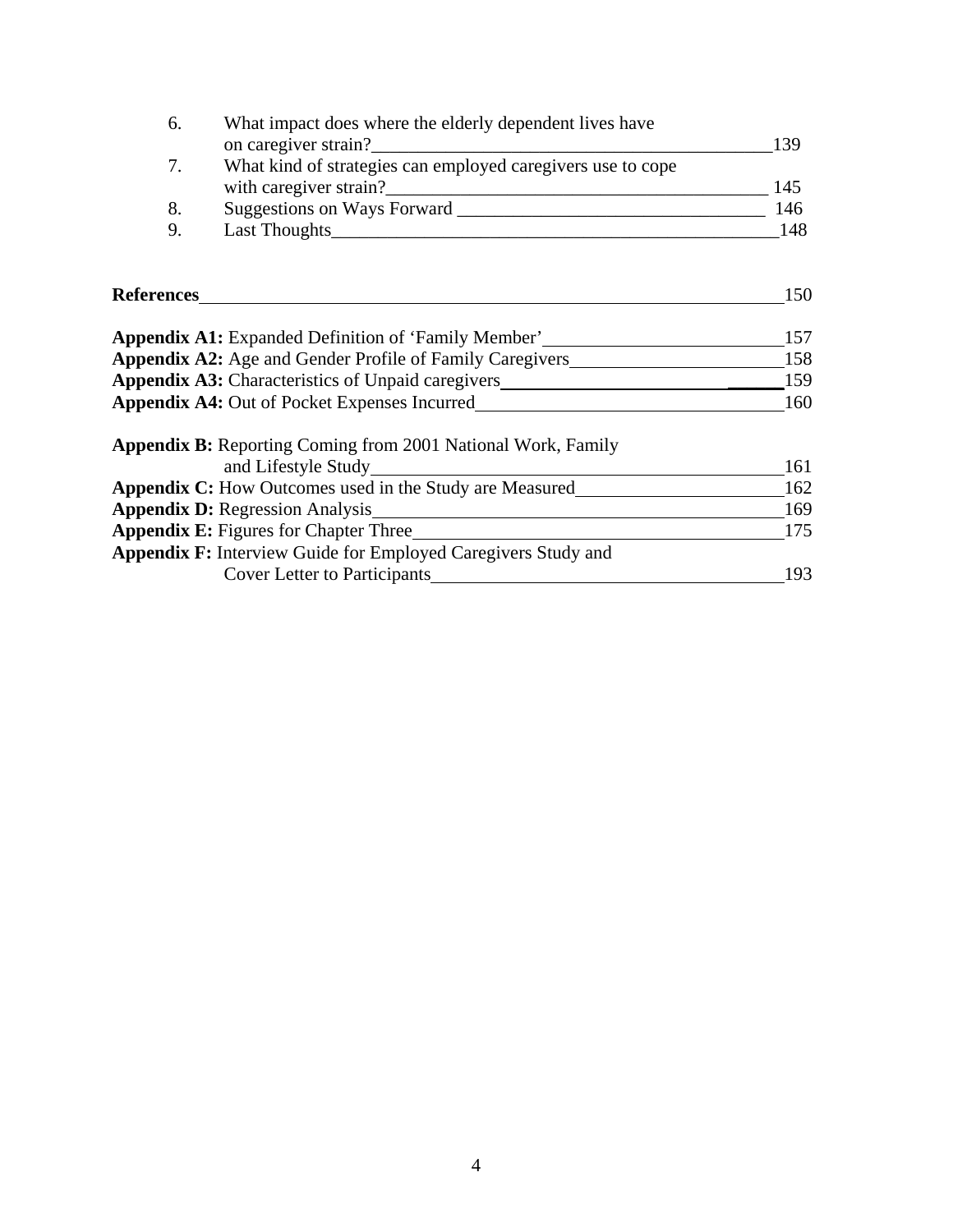# **List of Tables**

|                                                                          | Pg. |
|--------------------------------------------------------------------------|-----|
| <b>Table 1:</b> Summary of Key Findings                                  | 73  |
| <b>Table 2:</b> Summary of Regression Results                            | 75  |
| <b>Table 3:</b> Key Predictors in Regression Models                      | 76  |
| <b>Table 4:</b> Demographics for Total Sample by Caregiver Group         | 85  |
| Table 5: Demographics for Sandwich Sample                                | 86  |
| <b>Table 6:</b> Demographics for Eldercare Sample                        | 87  |
| <b>Table 7:</b> Characteristics of Work Total Sample by Caregiver Groups | 88  |
| Table 8: Characteristics of Work for Sandwich Sample                     | 90  |
| <b>Table 9:</b> Characteristics of Work for Eldercare Sample             | 91  |
| Table 10: Work and Non-Work Demands Total Sample by Caregiver Group      | 93  |
| <b>Table 11:</b> Work and Non-Work Demands for Sandwich Sample           | 94  |
| <b>Table 12:</b> Work and Non-Work Demands for Eldercare Sample          | 95  |
| <b>Table 13:</b> Hours per Week in the Different Caregiving Roles        | 116 |
| <b>Table 14:</b> Impact of Caregiving Arrangement 1                      | 140 |
| <b>Table 15:</b> Impact of Caregiver Arrangement 2                       | 143 |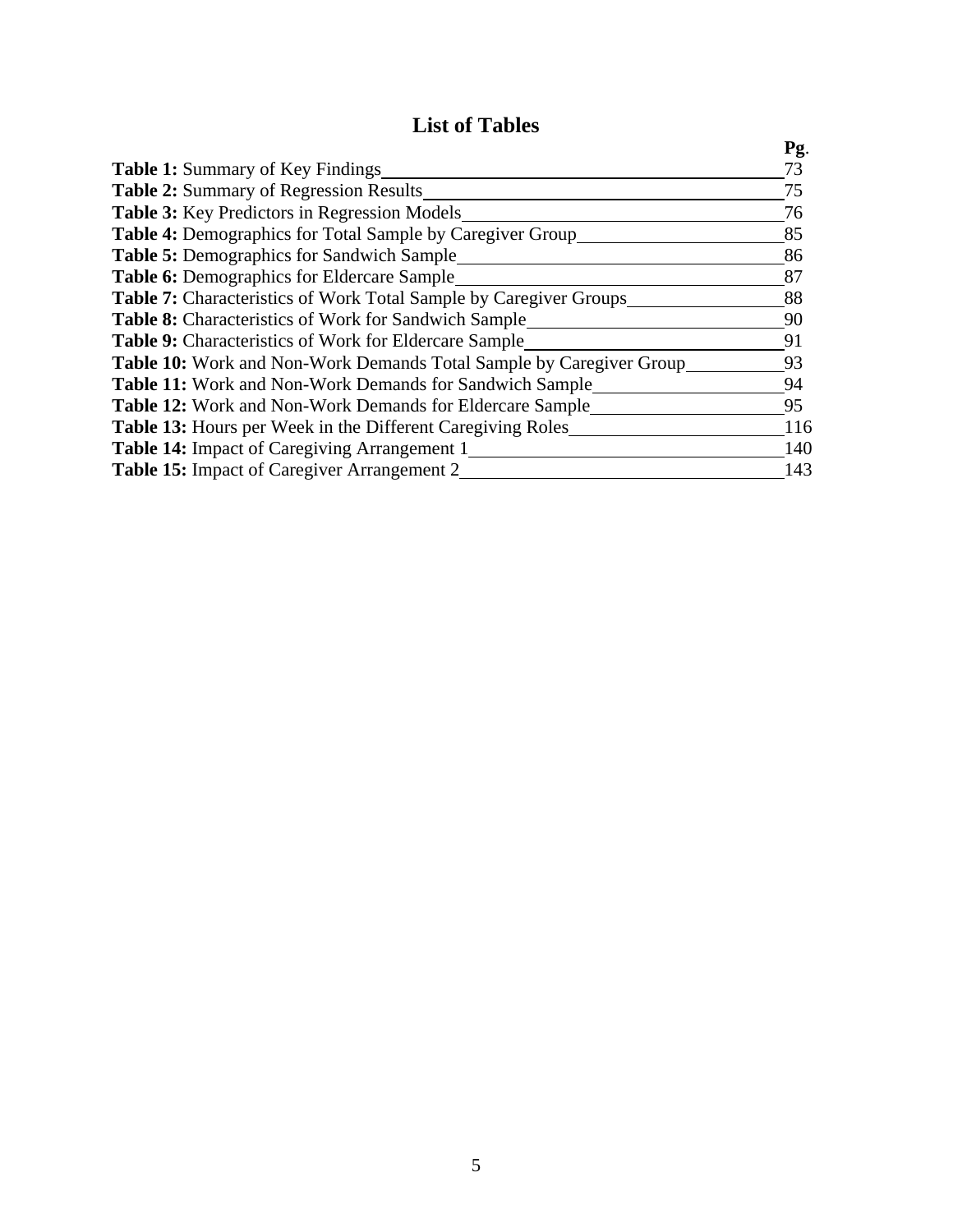# **List of Figures**

|                                                                               | Pg. |
|-------------------------------------------------------------------------------|-----|
| <b>Figure 1:</b> Sample Frame                                                 | 59  |
| Figure 2: Distribution of Caregiver Strain                                    | 60  |
| Figure 3: Distribution of Caregiver Strain by Caregiver Group                 |     |
| a) Financial Strain                                                           | 61  |
| <b>b</b> ) Physical Strain                                                    | 61  |
| c) Emotional Strain                                                           | 61  |
| Figure 4: Impact of Where Elderly Dependent Lives on Caregiver Strain         |     |
| a) Sandwich                                                                   | 62  |
| b) Eldercare                                                                  | 63  |
| Figure 5: Perceived Flexibility and Supportive Management by Caregiver Group  | 89  |
| Figure 6: Impact of Caregiver Group on Work Life Balance                      | 96  |
| Figure 7: Impact of Caregiver Group on Employee Mental Health                 | 99  |
| Figure 8: Impact of Caregiver Group on Organizational Outcomes                |     |
| a) Commitment, Job Satisfaction, Job Stress and Intent to Turnover            | 100 |
| <b>b</b> ) Absenteeism                                                        | 100 |
| Figure 9: Impact of Caregivers on Family Outcomes                             | 102 |
| <b>Figure 10:</b> Impact of Caregiver Group on Use of Canada's Medical System | 103 |
| Figure 11: Distribution of Years Spent Caring for Dependent Data              | 111 |
| Figure 12: Hours in Paid Employment per Week                                  | 113 |
| <b>Figure 13:</b> Hours in Caregiving per Week                                | 114 |
| Figure 14: Hours Commuting per Week Because of Caregiving Commitments         | 114 |
| Figure 15: Total Hours Committed per Week to Work and Caregiving              | 115 |
| Figure 16: Caregiver Strain                                                   |     |
| a) Physical Strain                                                            | 119 |
| <b>b</b> ) Financial Strain                                                   | 119 |
| c) Emotional Strain                                                           | 120 |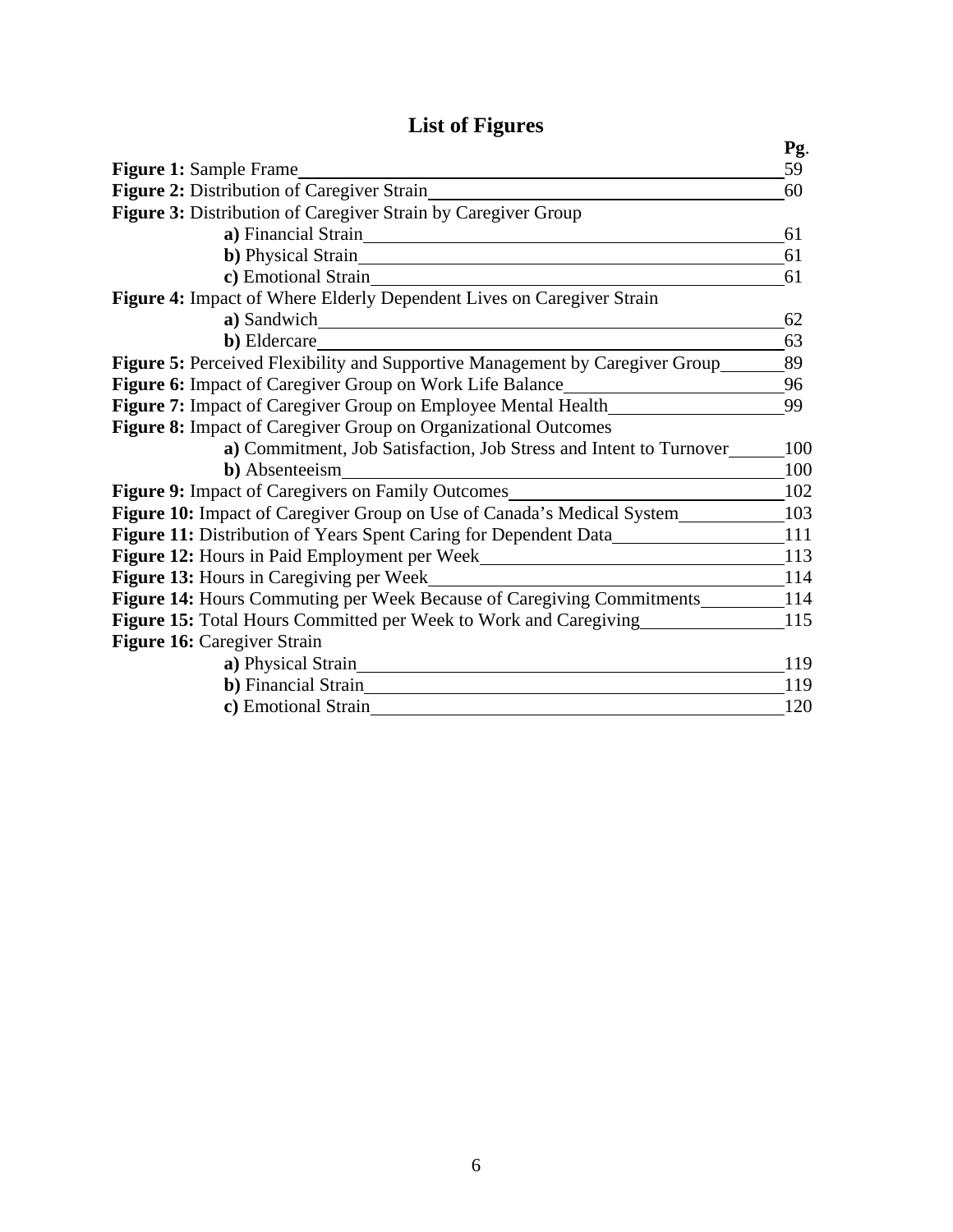## **Executive Summary**

A caregiver can be defined as:

an individual providing care or assistance to a family member in their home or the care recipient's home who has a physical or mental disability, is chronically ill, frail, or at the end of life.

The research initiative described in this report seeks to increase our understanding of what it means to be an employed caregiver in Canada today. "Employed caregivers" is defined as a caregiver who is employed full time but also provides caregiving to family members. Specifically, this research has two main objectives:

- To increase our understanding of the issues and challenges facing employed caregivers in Canada; and
- To identify the kinds of support key stakeholders in this relationship (i.e. the dependent, the family, organizations and governments) could offer to the employed caregiver to facilitate performance of this role.

To meet these objectives, we conducted two major research studies, one quantitative, the other qualitative. The quantitative study involved original empirical analysis using data collected for the National Work, Family and Lifestyle Study conducted in 2001 by the research team of Dr. Linda Duxbury and Dr. Chris Higgins and funded by Health Canada (n = 32,800). The qualitative study involved in-depth interviews with 30 employed caregivers.

The quantitative study involved a comparison of four groups of Canadian employees:

- No caregiving: Employed Canadians who do not spend any time in childcare or eldercare.
- Parents: Employed Canadians who spend time each week in childcare but do not any have eldercare responsibilities.
- Elder caregivers: Employed Canadians who spend time each week in eldercare activities but do not spend any time in childcare.
- Sandwich group: Employed Canadians who spend time each week in both childcare and eldercare activities.

The size of our data set allowed us to further subdivide the eldercare and sandwich groups into three subgroups based on the location of the elderly dependent: elderly dependent living with respondent, elderly dependent living nearby (i.e. a short drive), and elderly dependent living elsewhere.

The qualitative study was done to get a better understanding of the role of employed caregiver (i.e. what employed caregivers do, why they do it, the joys and pressures of assuming the role of employed caregiver, and the kinds of support key stakeholders could offer to the employed caregiver to facilitate performance of this role). This study included 30 semi-structured interviews with a sample of employed caregivers. To be included in the interview study, the caregiver had to have been actively caregiving for at least six months prior to the study, caring for someone in their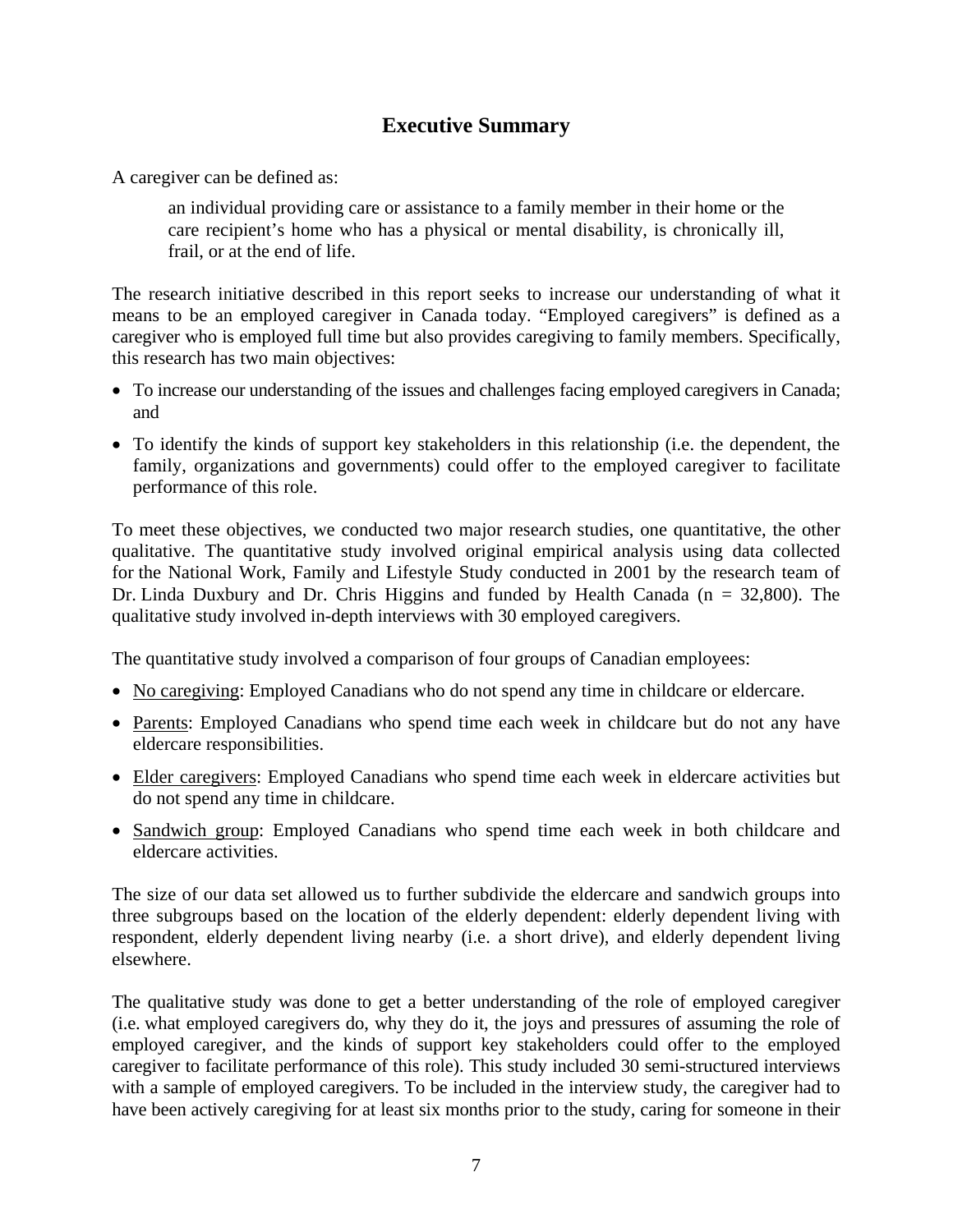own home or the home of the care receiver, and be actively employed for at least 10 hours per week. Caregivers providing care to individuals in hospitals or living in a nursing home, supportive housing/assisted living facility, group home or shelter were not examined in this study.

Key findings from both these studies are provided below. Please note that unless noted, the findings below come from the survey data.

#### *One in four employed Canadians care for an elderly dependent*

The following conclusions with respect to caregiving were supported by the quantitative data:

- The majority of employed Canadians also have caregiving responsibilities.
- Just over one in four (27.8%) employed Canadians have responsibilities for the care of elderly dependents – a percent that, as noted earlier, is likely to grow as the baby boom population ages.
- Almost one in five (16.8%) employed Canadians have responsibility for both childcare and eldercare (i.e. they have dual demands at home and demands at work).
- Only rarely do employed Canadians provide care to an elderly dependent who lives with them (the data would suggest that approximately 1.3% of the workforce is in this situation).
- Just over one in 10 Canadians provide care for an elderly dependent who either lives nearby (12.7%) or in another location altogether (9.7%).
- Twice as many employed Canadians have childcare responsibilities (54.2%) than responsibility for the care of an elderly dependent (27.8%).

#### *Caregiver group membership is associated with life cycle stage*

Our analysis allowed us to create a demographic profile of the various groups considered in this study.

- Employees in the <u>no caregiver group</u> are younger (i.e. under 35), single men and women who live in larger communities. They have higher personal incomes and are more likely to say that for them money is not an issue and that they have money for extras. At work, employees in the no caregiving group are more likely to perceive their manager as being supportive and report higher levels of flexibility with respect to their hours of work.
- Employees in the childcare only group are married men and women (this is the only group in which we had more male respondents than female respondents) between the age of 35 and 45 who, despite the fact that their personal incomes are higher, are more likely to say that money is tight in their family or that they are okay for money but do not have money for extras. They are more likely to live in smaller communities. One in three in this group have children under the age of five at home.
- Employees in the sandwich group are more likely to be older (45 or greater) men and women who live in smaller communities. One in three of the individuals in this group say money is tight in their family, which is consistent with the fact that one in three have lower (i.e. \$39,000 or less) personal incomes.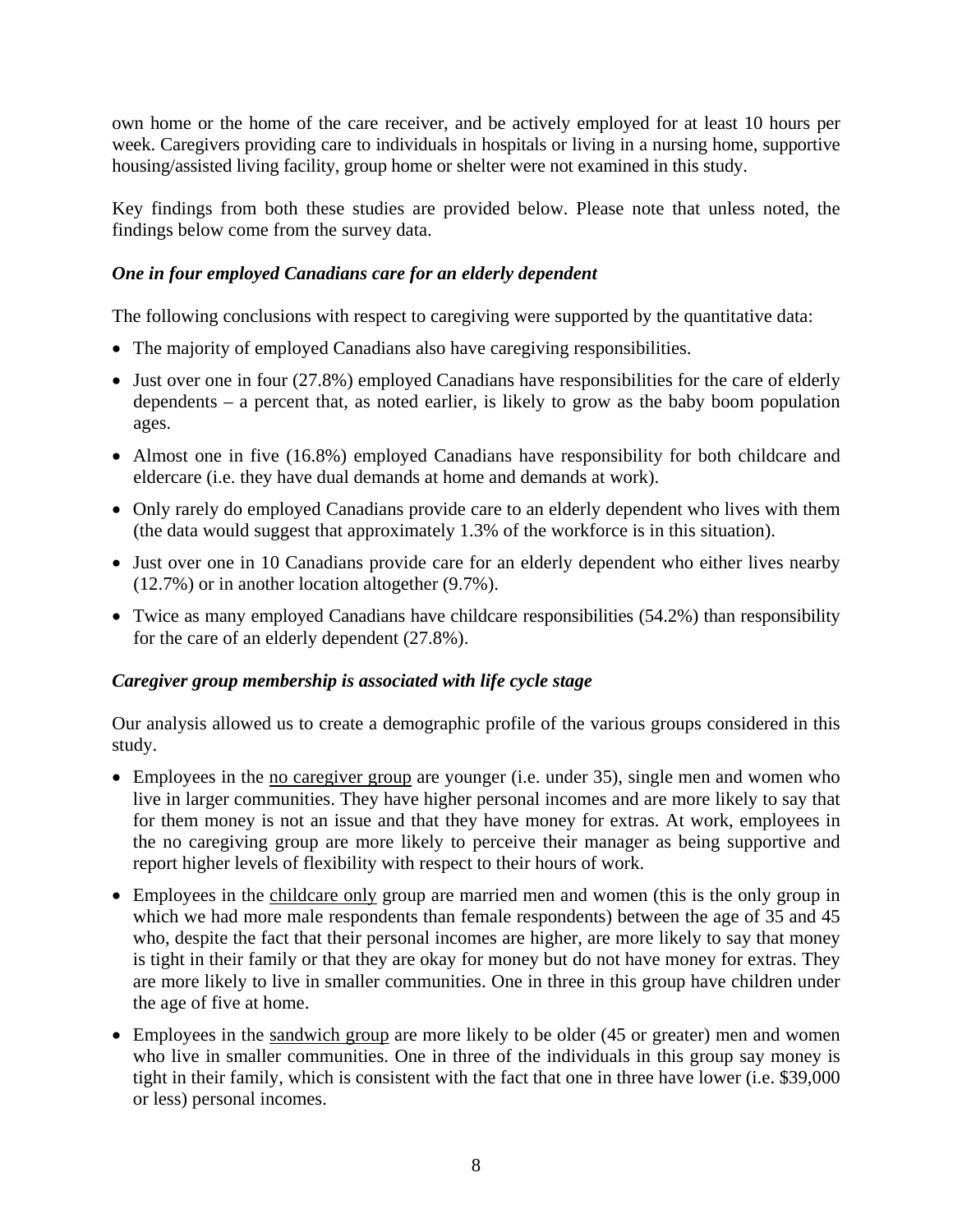• Employees in the eldercare only group are more likely to be older, unmarried females without children. That being said, it is interesting to note that one in five in this group are single, childless women under the age of 35. The women in this group tend to have lower personal incomes but, paradoxically, are more likely to say that money is not an issue. This paradox can be explained by the fact that although their incomes are lower, so are their costs (i.e. they do not have children). Individuals in the eldercare group are more likely to live in larger centres.

#### *Caregiving is a labour of love*

The following conclusions with respect to caregiving were supported by the qualitative data:

- Consistent with previous research in this area, the majority (75%) of employed caregivers in our sample are middle-aged women who combine paid employment with the care of an elderly parent who has a chronic health problem. The average age of the individual receiving care was 76.7 years.
- Employed caregiving takes many forms. While a majority of the employed caregivers in our sample cared for one family member, a substantive number (14%) had responsibility for the care of both of their parents and one in four were women who had combined paid employment with the care of a spouse/partner in their 50s or 60s who was in poor health.
- Eldercare does not appear to be a transitory condition, as the average caregiver in this sample has been performing this role for almost five years.
- For most people (57% of this sample), caregiving is a "labour of love" (i.e. the individual wants to/chooses to care for their family member because they love them). For a substantive number of employees (40% of this sample), however, this is a role they take on because "there is no one else who can do it."

#### *Employed caregivers have two full-time jobs*

The demands placed on employed caregivers are onerous. The majority of caregivers in the interview study "work" the equivalent of two full-time jobs: they spend an average of 36.5 hours per week in paid employment and 34.4 hours per week in caregiving (30.3 hours per week providing care and 4.1 hours per week commuting because of caregiving commitments).

The distribution of work/caregiving demands faced by employed caregivers is bi-modal. While a substantial portion (37%) of the respondents commit 40 to 60 hours per week to their dual roles, almost one in four spend more than a 100 hours a week fulfilling work and caregiving obligations. Work/caregiving demands are strongly associated with the caregiving arrangement. Those who provide care for an elderly dependent in their own home have more demands on their time (heavy caregiving demands, moderate to heavy work demands) than those whose dependent lives on their own.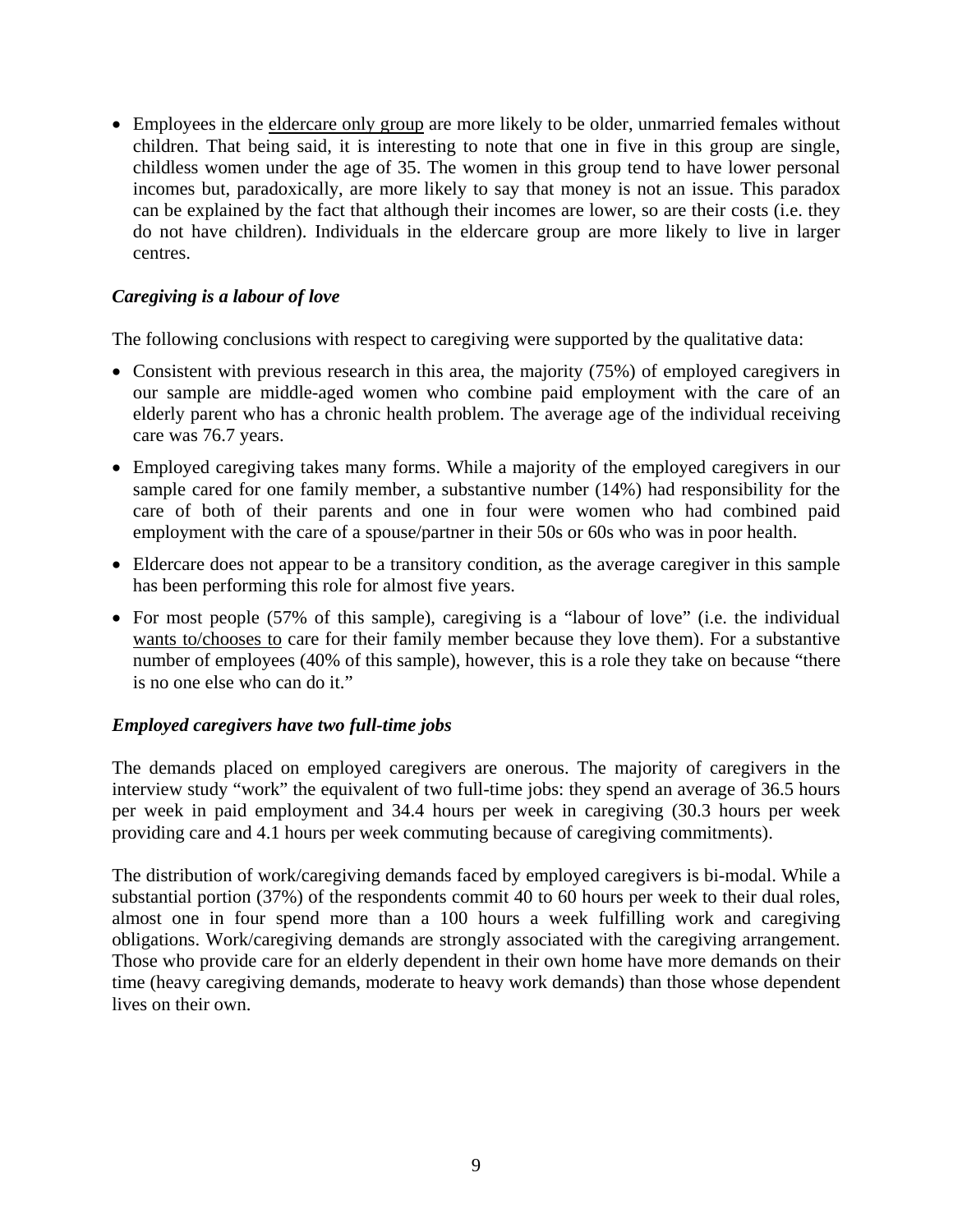This study shows that there is a trade-off in demands that is associated with where the person requiring assistance lives:

- Those who care for a dependent in their own home spend less time in care-related commuting and fewer hours in paid employment but more time in care and have higher work/care commitments overall.
- Those whose dependent lives on their own spend more hours in care-related commuting and more hours in paid employment but fewer hours in care and have fewer work/caregiving commitments overall.

#### *For many, the role of caregiver is emotionally draining*

Employed givers spend the majority of their care time (68%) performing two caregiving roles: providing physical care and offering emotional support. The typical caregiver in the interview sample spends just over 13 hours per week in physical care and eight hours in activities associated with support. In addition, they spend an average of four hours per week in personal care, two hours in nursing, and four hours in activities associated with co-ordination.

A majority of respondents identified emotional support as the most stressful dimension of their caregiving role because they found this role mentally exhausting and upsetting at the same time.

A substantive number of respondents identified the co-ordination role as the most stressful part of employed caregiving – even though the time devoted to this role is much less than that given to physical care. This suggests that the stresses associated with employed caregiving are not simply a function of the amount of time spent in the role but instead are related to the amount of control one has over the role.

#### *Employed caregivers at risk of experiencing high levels of caregiver strain*

Employees who care for elderly dependents can be considered "at risk" of experiencing a particular type of work-life conflict referred to as Caregiver Strain. Caregiver strain is a multidimensional construct (physical, financial and emotional strain) which is defined in terms of "burdens" or changes in the caregivers' day-to-day lives that can be attributed to the need to provide care. This research initiative allowed us to better understand the aetiology of each of these three types of caregiver strain.

#### *What do we know about financial strain?*

The following conclusions are supported by this study:

- Financial strain is not a significant problem for employed Canadians (moderate to high levels reported by only one in 10 of the survey respondents and 7% of those in the interview sample).
- Having children does not increase the risk that those with eldercare responsibilities will experience financial strain (i.e. 12% of those in the eldercare group and 10% of those in the sandwich group report moderate to high levels of financial strain).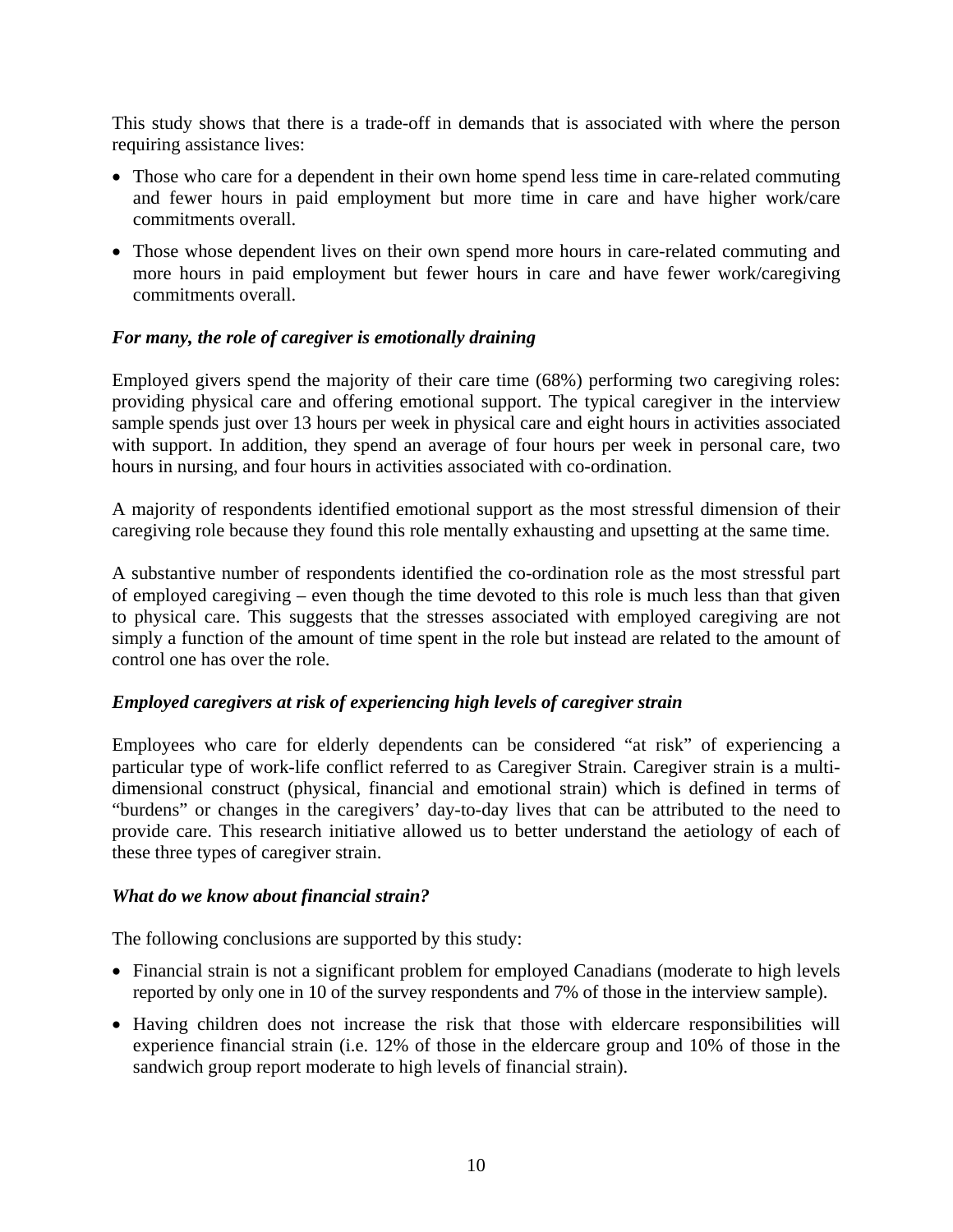- Employees who provide care for dependents who live near (but not with) them experience lower levels of financial strain than their counterparts who provide care for those who live elsewhere suggesting that employees who "care at a distance" incur more costs that those who have their dependents nearby (i.e. travel, phone). Both these costs do, however, pale compared to the costs associated with having your elderly relative live with you (highest levels of financial strain).
- High levels of financial strain are associated with poorer physical and mental health, greater work-life conflict, increased absenteeism, lower job satisfaction, a higher number of visits to the emergency room at the hospital, and reduced fertility. It is also interesting to note that moderate and high levels of financial strain are equally problematic for caregivers.

What causes financial strain? Living in a family with limited financial resources, very heavy and time-consuming caregiving demands (i.e. both respondent and spouse spend a high number of hours per week in eldercare), and lower levels of control (i.e. low perceived flexibility at work, dependent lives farther away from the caregiver or in their home). Examination of these data paint the following picture with respect to financial strain. First, employees who have to spend a lot of time in care have fewer hours to devote to work, which reduces their earning potential and increases the precariousness of their financial situation. Second, caregivers whose dependent lives with them or at a distance have more expenses (i.e. changing their house to accommodate their dependent, commuting, phone costs, out-of-town travel) than those who live a short distance from those they are caring for.

The interview study provided similar findings. It determined that financial strain has two causal factors: a decline in income (their role as an elder caregiver made it virtually impossible for them to work full time) and an increase in expenditures (had to pay for extra help, some living expenses, and medicines).

#### *What do we know about physical strain?*

Physical strain results from the physical effort required to provide care to an elderly dependent (i.e. lifting, cleaning). The following conclusions are supported by this study:

- Approximately one in three of the employed Canadians in both the interview and survey samples reported moderate to high levels of physical caregiver strain.
- Employees who provide caregiving for elderly dependents who live with them experience the highest levels of physical strain.
- Physical strain increases as the physical distance between elderly dependent and employee decreases. The fact that the difference between the "nearby" and "elsewhere" groups is relatively small (3%) does, however, suggest that distance from the dependent does not provide much protection against this kind of strain.
- Higher levels of physical strain are associated with poorer mental health, increased work-life conflict, and increased absenteeism due to eldercare problems. It is also associated with lower levels of family satisfaction.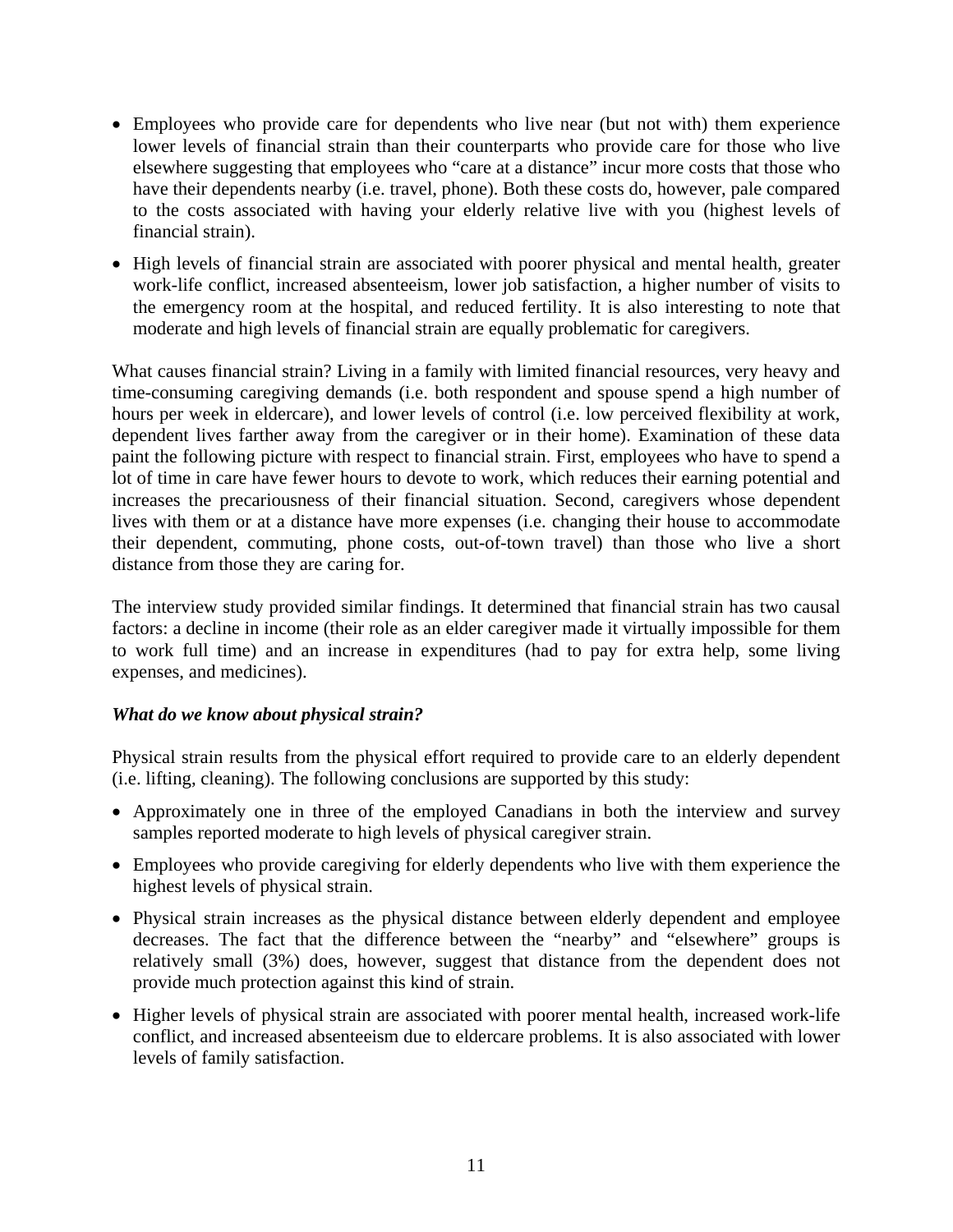- Physical strain is more problematic for those in the eldercare group than those in the sandwich group. Aside from the impacts noted earlier, high levels of caregiver strain are associated with poorer physical health, increased visits to the family physician and increased job stress for those in the eldercare group but not their counterparts with both childcare and eldercare.
- Physical strain has a different set of causal factors than financial strain.
- The main predictors of physical strain are distance (employees with their dependent living with them are at higher risk), gender (women have more problems than men), age (older employees have more problems than younger employees) and the families' financial situation (the lower the income, the greater the strain). In other words, these data indicate that older women whose dependent lives with them and cannot afford to purchase support and/or quit their jobs are at the highest risk of physical strain
- Interview respondents indicated that physical strain had two causal factors: the need to do a lot of heavy lifting when caring for the dependent and a lack of sleep.
- Both sets of data indicated that physical strain is largely caused by demands the more time one spends in the role and the greater the responsibility one has in terms of caregiving, the greater the physical stain. To reduce physical strain, therefore, one needs to try and determine how best to reduce the amount of time that caregivers spend in caregiving activities.

#### *What do we know about emotional strain?*

Emotional strain is defined as feelings of being overwhelmed and worried about how one will cope. The following conclusions with respect to this form of conflict are supported by this study:

- Approximately one-quarter of the employed Canadians sample report moderate to high levels of emotional strain that can be attributed to the stresses associated with caring for an elderly relative.
- Employees who provide caregiving for elderly dependents who live with them experience the highest levels of emotional strain. Emotional strain is not, however, affected by whether or not the elderly dependent lives nearby or elsewhere. It would seem that with one exception (living with), emotional strain is due to the act of caring for an elderly relative, regardless of where this relative lives. People do not experience greater strain when the relative lives far away (i.e. this does not increase worry). Nor does their ability to easily visit/check on them seem to exacerbate or alleviate this strain.
- Employees in the eldercare group are more likely than those in the sandwich group to report high levels of emotional strain.
- Emotional strain is very strongly associated with poorer physical and mental health, increased work-life conflict, higher job stress, increased absenteeism due to eldercare problems and emotional fatigue, lower levels of family well-being and reduced fertility. With a few exceptions, the presence of children in the home made little difference in the strength of these associations.
- Having children at home seems to provide employees with elderly dependents at home some increased ability to cope with eldercare demands as employees in the sandwich group are less likely to report high levels of physical or emotional strain than are those with just eldercare.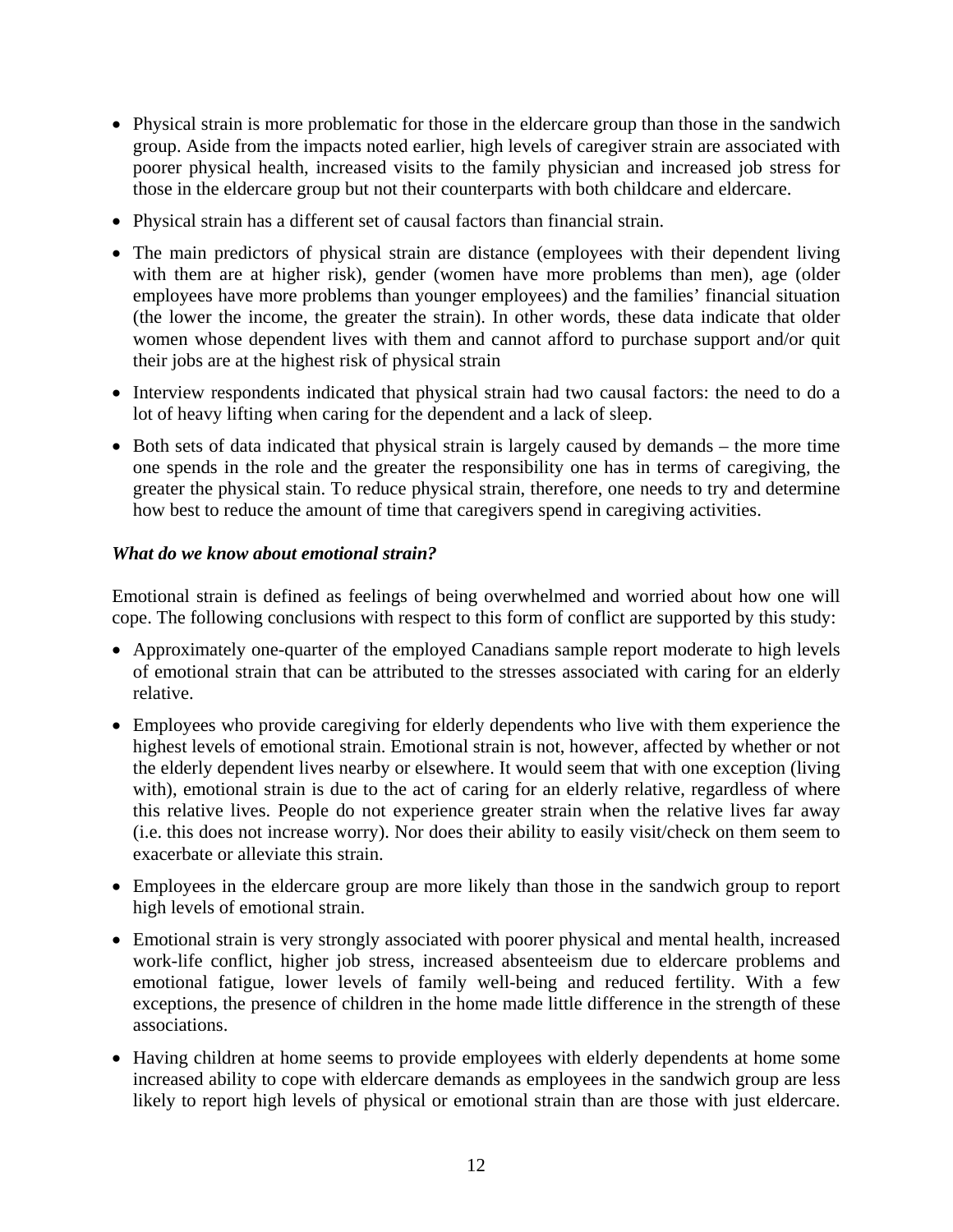While having children seems to help those in the sandwich group cope with strain when the dependent lives with the employee, it has no such salutatory affect when the elderly dependent lives elsewhere.

What causes emotional strain? Living in a family with limited financial resources, physically and emotionally heavy caregiving demands (i.e. respondent spends a high number of hours per week in care and has responsibility for care), lower levels of control at work (i.e. low perceived flexibility at work, the perception that family responsibilities limit advancement opportunities) and gender (women are more predisposed to experiencing this form of strain than men). Hours per week the respondent spends in care is five times more important to the prediction of emotional strain than any of the other predictors.

The perception that family responsibilities make career advancement difficult were unique to the prediction of emotional strain.

The interview study determined that emotional strain had three causal factors: role overload (too much to do, not enough time, exhaustion), uncertainty/worry (what does the future hold? how will they manage? are they safe?) and empathy (their stress becomes my stress).

#### *Challenges associated with caregiving*

The interview study provides a more personal picture of the challenges faced by those who provide eldercare.

At a personal level, virtually all the employed caregivers in this study stated that the need to balance work and eldercare had negatively affected their mental health (they were worried, anxious, stressed and depressed) and their physical health. One in four also said that the demands placed on them by these two roles meant that they had no time for themselves.

Caregivers indicated that they tried to cope with the stress of the role by engaging in a number of healthy coping strategies. The four most common coping strategies (each practiced by 28% of the sample) included looking after their own health by exercising and eating well, cultivating outside interests, joining a support group, and seeking professional help to cope with their stress.

The vast majority (80%) of caregivers also experience challenges that can be attributed to the person they provided care to. Specifically, caregivers have problems when the person they are caring for is difficult to communicate with (they are stubborn, very emotional, rude), depressed, find it difficult to deal with the reversal of the parent/child roles, and have deteriorated mentally/ physically (i.e. Alzheimer's, dementia, can no longer walk).

Half of those providing care indicated that the person that they cared for did nothing to help them cope with their role as an employed caregiver. The others assisted by being positive, encouraging the caregiver to engage in other activates, and by being as self-sufficient as they could. What more could this person do to help? Accept care from someone other than the person currently providing care and agree to respite care.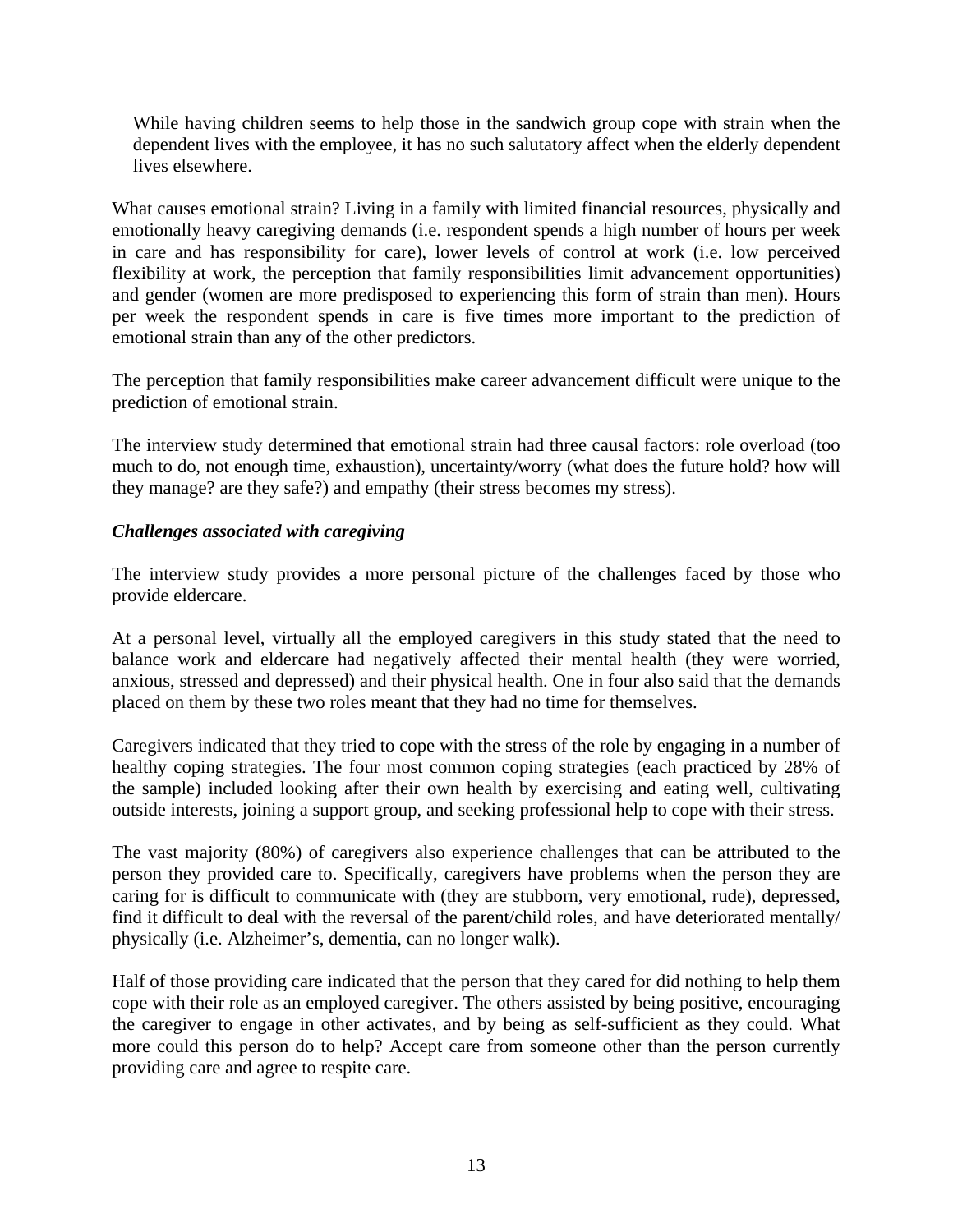Almost three-quarters of the employed caregivers noted that this role caused them challenges at home. Challenges identified by respondents included the fact that their family and home life suffered from a lack of time and/or energy, that they had to change the physical layout of their home to accommodate the elderly dependent, and that they worry over safety/emergency issues and a lack of home care.

One in three indicated that while their family was aware of the challenges they faced due to caregiving, they did nothing to help them cope with this situation. The rest noted that their family members helped them cope by providing concrete assistance with caregiving tasks (help around house, help provide care) and offering social support (visit, call).

One in three said that there was no more that their family could do "they are doing enough." The rest requested that their family help by providing more respite care as well as visiting/calling more often.

Two-thirds of the employed caregivers indicated that their caregiving role had presented challenges at work. Specifically, one in three noted their performance at work had suffered because their caregiving role had depleted their time and energy, and that they had to reduce the number of hours they could spend at work/take time off/juggle time to deal with caregiving issues.

One hundred percent of the respondents indicated that their employer was aware of their caregiving situation, 90% said that their employer was providing support, and 60% acknowledged that the support they were receiving from their employer was great.

Respondents identified three things that employers were doing to help: they were sympathetic and understanding of the caregiver's situation, flexible with start and end times, and gave time off when needed.

One in three of the respondents said that being an employed caregiver had not caused any challenges within their community. The rest noted the following challenges: difficulty finding affordable home or community care services and difficulty accessing community services.

While three-quarters of the respondents indicated that they had made their community aware of the challenges they were facing, almost half felt that the community had not responded. A plurality requested that their community provide more formal support in the way of services to assist those with eldercare and that their community offer some form of respite care

Half of the respondents said that the federal government did nothing to help them cope with the challenges associated with being an employed caregiver, despite their perception that the government was aware that this was an issue. One in four of the employed caregivers in this sample said that while government services to support elder caregivers existed, they had found that trying to find them/access them increased rather than decreased their stress.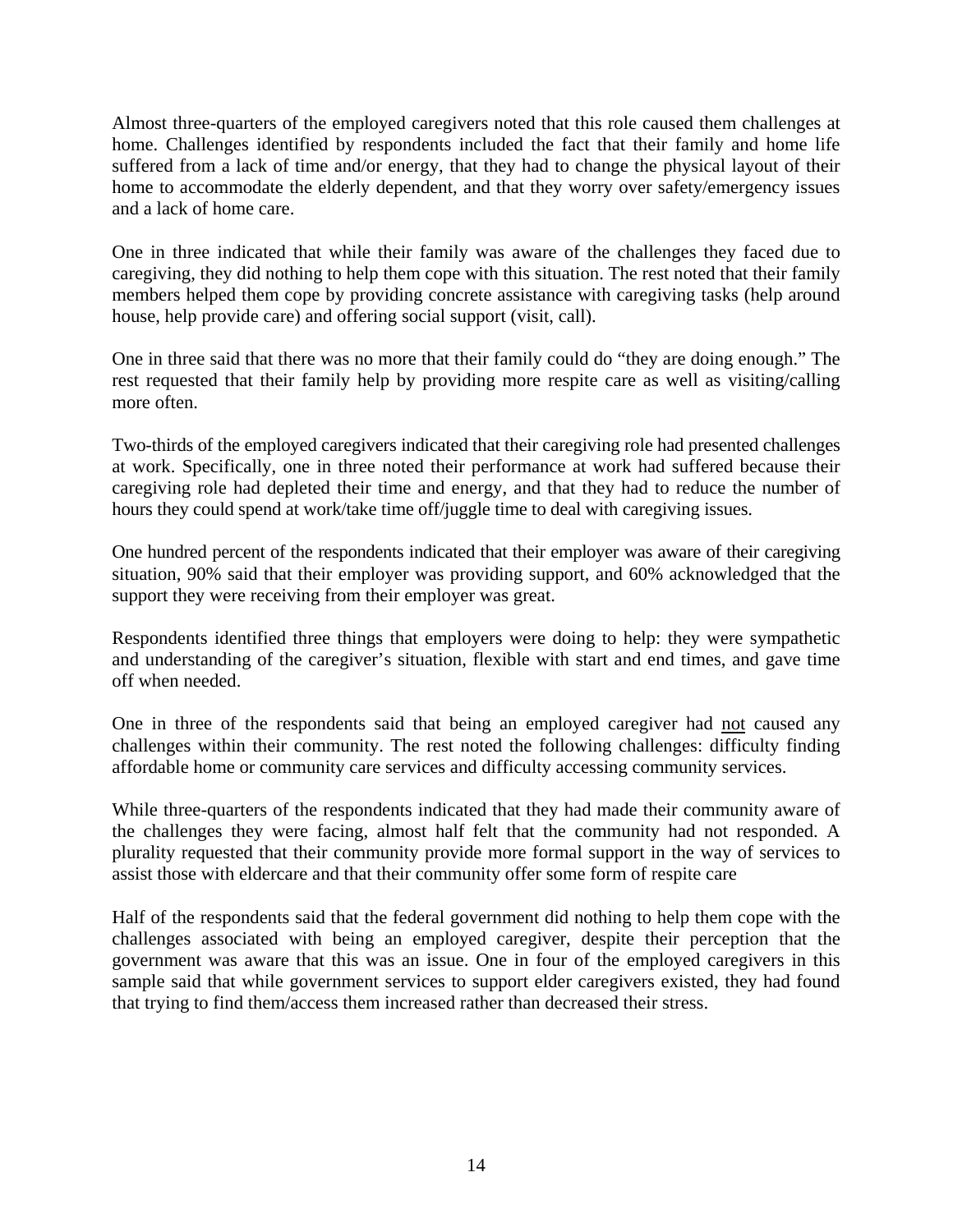What can the federal government do to support employed caregivers? The employed caregivers in this sample had a lot of requests including giving caregivers financial assistance, providing more formal support (i.e. wider variety of services, more respite care), making it easier for caregivers to find and acquire the support services they need, and being more flexible with respect to service qualification and coordination.

The survey data also allows us to look at the challenges faced by employed caregivers in Canada. In this case we are able to extend our analysis to also look at the consequences of caregiving on the key stakeholders in this paradigm: the employee, their family, the employer and Canadian society (operationalized as use of Canada's health care system).

#### *Canadians who combine work and caregiving (child and/or eldercare) pay a price.*

The survey data shows that Canadians who combine work and caregiving (child and/or eldercare) pay a price. Employees with no caregiving have fewer demands on their time than employees with caregiving responsibilities. They spend more time in leisure per week and have a good balance between work and family (i.e. report the lowest levels of role overload (45% high), work interferes with family (20% high) and family interferes with work (3% high) of any group). They are more likely to work for a supportive manager (51%) and enjoy relatively high levels of flexibility with respect to work hours and work location (40% high perceived flexibility). They report higher levels of job satisfaction (47% high), lower job stress (31% high) and are significantly less likely to be absent from work. It is also important to note that employees with no caregiving responsibilities are in better physical and mental health than their counterparts with child and/or eldercare. They make less use of Canada's medical system and are less likely to report high levels of stress (49% high), burnout (30% high), depressed mood (33% high) and more likely to report high levels of life satisfaction (43% high). Finally, employees with no children/elderly dependents report better circumstances at home. In fact, they report the highest levels of family satisfaction (72% high) and family adaptation (well-being) (46% high) in the sample. These findings indicate that Canadians who have children and/or assume the responsibility for the care of an elderly dependent pay a price at home, at work, and personally. They also suggest that employers (higher absenteeism and intent to turnover, lower job satisfaction and stress) and Canadian society (increased use of Canada's health care system) also pay a price when Canadian employees cannot balance work and caregiving demands.

#### **Employed parents are relatively better off than their counterparts with eldercare**

While employed parents are relatively better off than their counterparts with eldercare (i.e. those in sandwich and eldercare only groups) – they still have substantive challenges that can be linked to the need to balance work and childcare. This group has a lot of demands on their time: their work demands are the highest in the study (over 45 hours per week), their non-work demands are substantive (33 hours per week) and they have relatively few hours per week to spend in leisure activities (8 hours). On the plus side, approximately half work for a manager who they consider to be supportive. More challenging is the fact that very few employed parents perceive that they have much flexibility with respect to work hours and work location (only 30% high). Not surprisingly, many of the employees in this group experience difficulties with respect to balancing work and family. Two forms of work-life conflict are particularly problematic for the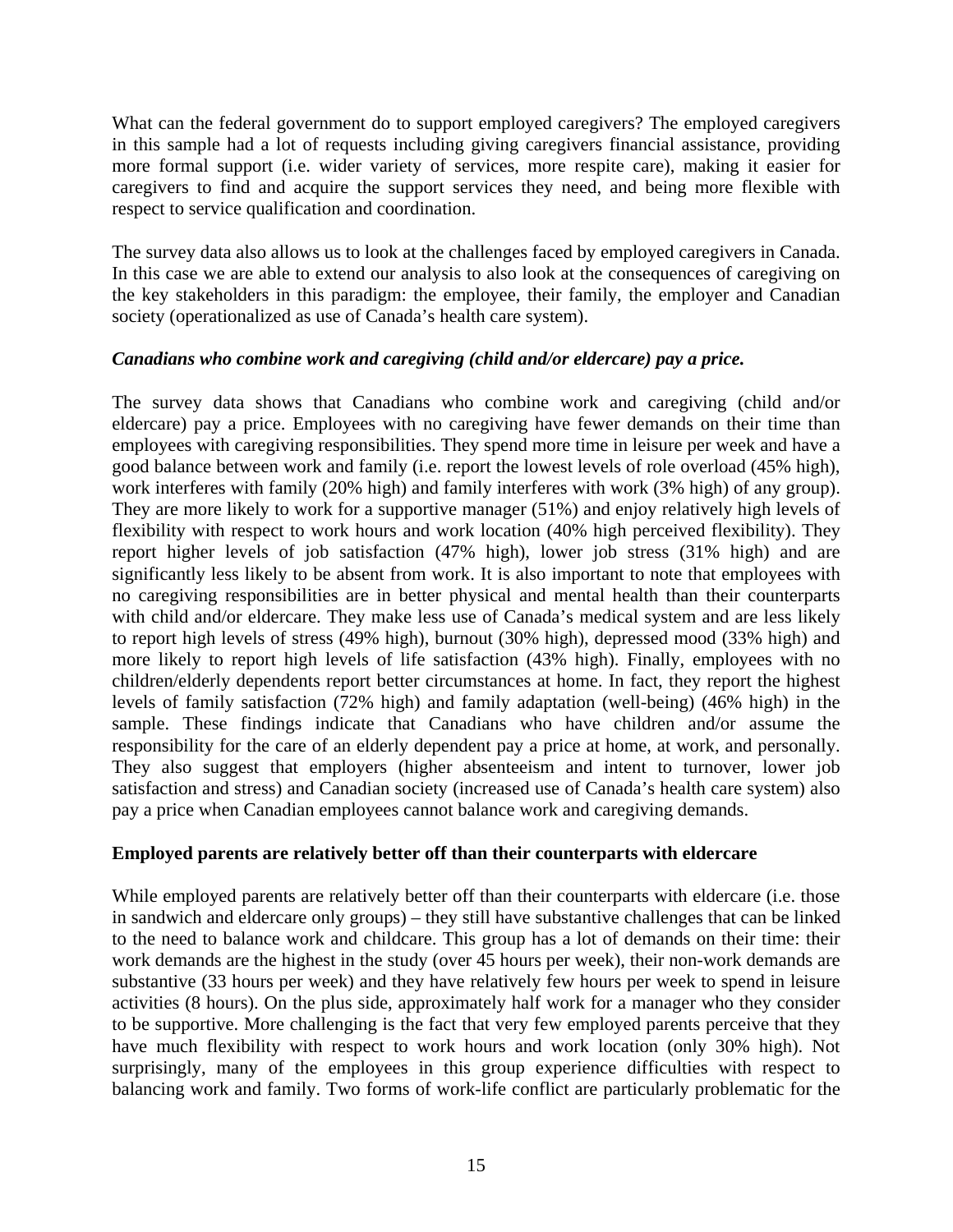employed parents: role overload (60% have too much to do and too little time) and family interferes with work (13% say expectations at home make it hard for them to meet expectations at work). These findings are consistent with the lower levels of flexibility given to this group of employees. Furthermore, the data suggest that the need to balance competing family demands is having a negative impact on the families of employed parents as employees in this group are less likely to be satisfied with their families and report lower levels of family well-being (only 31%) high).

While the work attitudes and physical and mental health outcomes of the no caregiving and childcare only groups are similar in many ways, areas where they differ are important to note. These include the fact that employees with children at home are more likely than those in the eldercare and no caregiver groups to miss work due to childcare problems and report high levels of stress (54% high). It should be noted, however, that the mental health of employees in the childcare group is better than those in the sandwich and eldercare groups.

#### *Employees in the eldercare group experience problems because of conflicting expectations*

Employees in the eldercare group also experience higher levels of work-life conflict. In this case, the increased conflict manifests itself as higher levels of role overload (60% high) and work interferes with family (39% high). Very few employees in the eldercare (6%) group experience family interferes with work. These findings are striking given the fact that those in the eldercare group spend fewer hours per week in paid employment and caregiving and more time in leisure (only the non-caregiver group have fewer non-work demands and more hours in leisure). It would appear that work-life conflict for those with eldercare is more a function of role requirements than the amount of time spent in work and non-work roles. This interpretation of the data is consistent with the fact that employees in the eldercare groups are in poorer mental and physical health than the employees in the other three groups. They are more likely to report high levels of stress (59% high), burnout (36% high) and depressed mood (42% high) and less likely to report high levels of life satisfaction (37%). They are also more likely to seek care from other medical professionals (37% did so in a six-month period) and seek care from their family physician (58% did so in a six-month period).

The fact that employees in this group are also less likely to enjoy high levels of flexibility and less likely to perceive that their supervisor is supportive suggests that there is a basic disconnect between what the organization expects of the individuals in this group and what they are able to deliver due to the expectations they place on themselves and the expectations placed on them by Canadian society. The idea that there is a disconnect between work expectations and elder caregiving is consistent with the fact that employees in the eldercare group are more likely to report higher levels of job stress (38% high), lower job satisfaction, (42% high) and increased levels of absenteeism due to ill health (56%), eldercare problems (27% high) and emotional fatigue (39% high). In fact they have the highest level of absenteeism due to emotional fatigue of any group in the sample.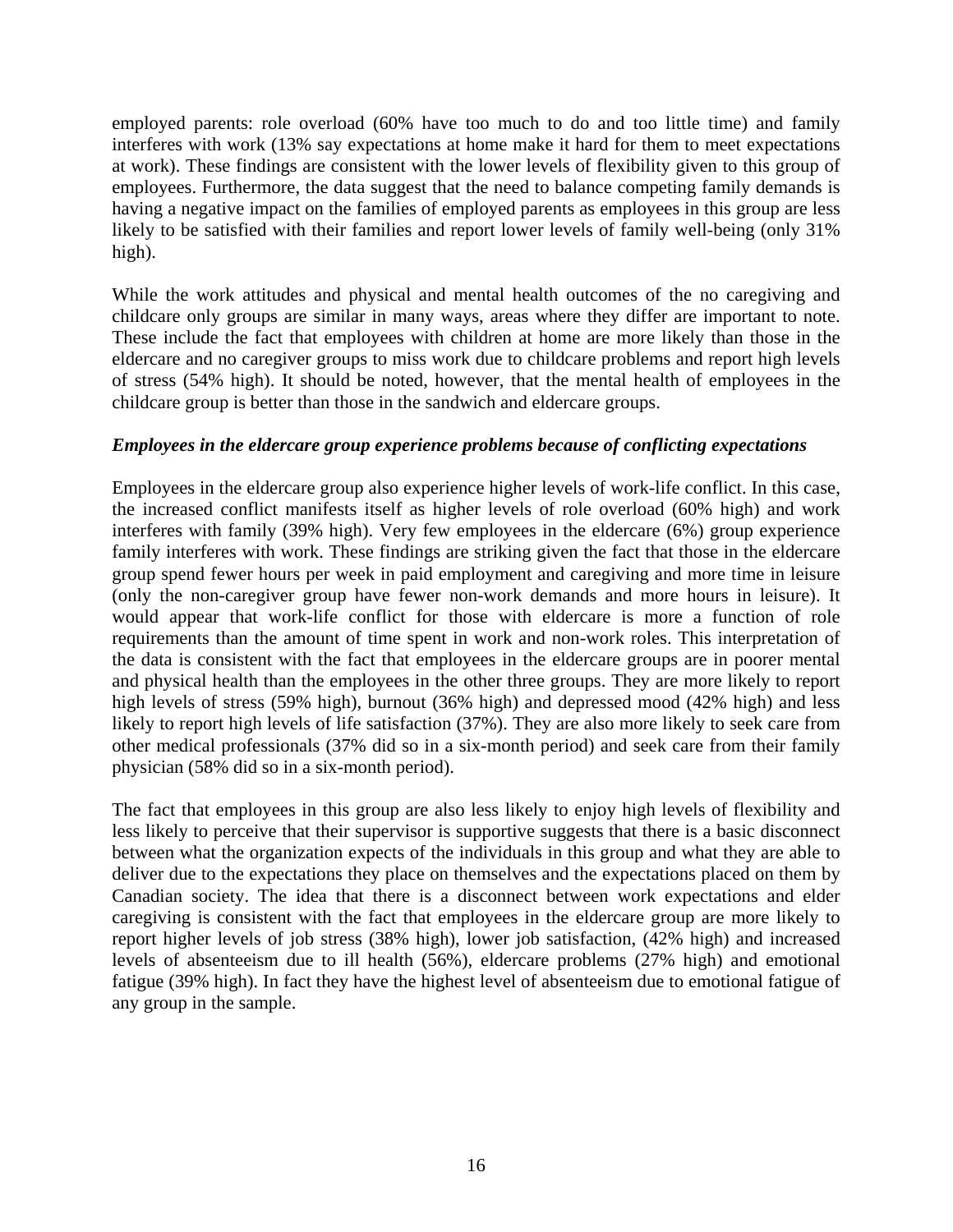#### **Those in the sandwich group experience real challenges "doing it all"**

Employees in the sandwich group face onerous demands at work and at home. They spend the same number of hours in work per week as those in the no caregiving group but also commit 35 hours per week to non-work activities (the highest in the sample). They also had the highest number of hours per week in work and family activities (79.2) and the fewest hours in leisure (7 hours per week). Given the onerous demands faced by the employees in this group, it was not surprising to see that they had the highest levels of work-life conflict in the sample: 67% of the employees in this group report high role overload, 39% report high work interferes with family and 15% report high family interferes with work.

Employees in the sandwich group receive lower levels of support at work and report more negative attitudes towards their employer. Those in the sandwich group are less likely to perceive that their manager is supportive (44% work for a supportive manager) and have the lowest levels of flexibility with respect to work hours and work location of any group in the sample (27% high perceived flexibility). They are less likely to be satisfied with their jobs (42%), more likely to report high levels of job stress (38% high) and more likely than those in the childcare only and no caregiving groups to miss work due to ill health, emotional strain and eldercare problems.

Also consistent with our expectations are the findings supporting the idea that employees in the sandwich group are in poorer health. Compared to those in the non caregiving and childcare groups, they are more likely to report high levels of stress (61% high), burnout (35% high) and depressed mood (42% high) and less likely to report high levels of life satisfaction (37% high). They are also more likely to seek care from their family physician (57%) and to have medical tests (33%).

Employees in the sandwich group look very much like their counterparts in the childcare only group when it comes to family outcomes. They are more likely than those in the no caregiving and eldercare groups to report high levels of family integration (i.e. greater stability of family unit; ability to participate with family in joint functions and activities) (33% high) and less likely to report high levels of family satisfaction (57% high) and family adaptation (i.e. well-being) (29% high) than those in the no caregiving and eldercare groups.

Contrary to what we had expected, however, multiple family demands did not appear to contribute to a further decline in either physical or mental health for those in the sandwich group above that observed for individuals with just eldercare (i.e. sandwich group reports same levels of stress, burnout, depressed mood and life satisfaction, visits to physician, etc., as the eldercare group). This finding is particularly striking given the fact that employees in this group have very high demands on their time and high levels of work-life conflict. It would appear that having children at home provides employees with elderly dependents some increased ability to cope with the strains associated with eldercare. How does having children at home help? It is hard to say from these data but it is possible that children reduce strain by helping out with eldercare, providing emotional support to their parents, and (strangely enough) providing the employee with another role (that of parent) whose rewards can offset the frustrations and strains associated with the role of elderly caregiver. This third explanation is based on the idea of "role expansion," which states that people can benefit from multiple roles when the rewards from one set of responsibilities (i.e. raising a child, watching them learn) partially offset the frustrations and stresses of performing a second role (i.e. watching a parent die and lose functioning).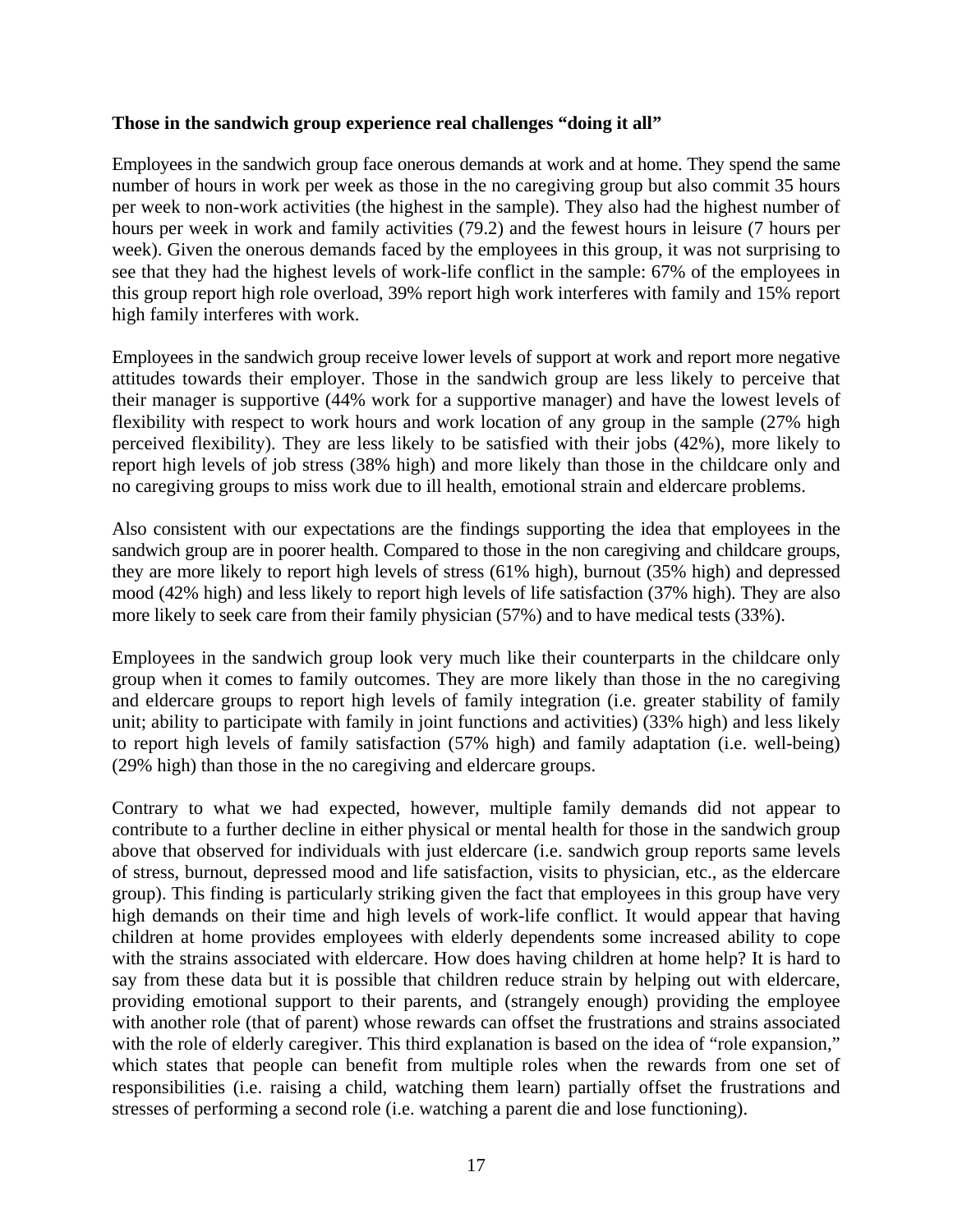#### *How can we reduce caregiver strain?*

The survey data provides the following answers to this question.

What causes caregiver strain? The answer obtained from this analysis is unequivocal – the hours per week the employed individual spends in eldercare activities. In fact, if we know how many hours an individual spends in eldercare per week we can come up with a good estimate of how much physical and emotional strain they will experience. Reducing demands then would appear to be the key to reducing caregiver strain. Suggestions on how best to do this include increasing community supports for employed caregivers and more respite care programs.

We also know that the families' financial situation is an important predictor of financial and emotional strain. In both cases, the tighter the families' finances, the greater the strain. While it is hard to say from these data why this might be the case, it seems plausible to assume that the lower the financial resources, the less ability the respondent has to buy supports from outside the family, the more care that they have to provide themselves (i.e. higher demands) and the more they need the income provided by their job. This second circumstance might be expected to increase conflict between work roles (need to satisfy their employer with respect to meeting work demands by being on time for work, minimizing absenteeism) and eldercare demands (need to spend a lot of time per week in caregiving, need to respond to crisis during work hours). This interpretation of the data is consistent with the fact that increased flexibility at work lowers both financial and emotional strain (i.e. if you can meet both work and caregiving demands, you are healthier emotionally and are not as worried about the financial aspects of caregiving).

These findings suggest that governments need to look at ways to reduce the financial burdens associated with eldercare (i.e. tax write-offs, paid time off work, supported care services in community). They also emphasize the importance of real support at the organizational level. Supportive policies on their own are necessary but not sufficient – these policies must be put into practice and employees must be comfortable using them.

The data also show that financial strain decreases when the dependent lives nearby but not with the employed caregiver. This would suggest that communities who wish to attract and retain labour need to invest in assisted eldercare facilities within their boundaries.

Physical strain arises because of two factors: the physical dimensions of the role (hours per week in care, lifting, lack of sleep) and the emotional aspects of the role (individual feels personally responsible for the dependent). This would suggest that we could reduce physical strain by looking at mechanisms to reduce the amount of time an individual has to spend in care. Things like respite care, eldercare referral services, assisted eldercare facilities, home nursing services, etc., should help in this regard.

The data also show that women are more likely than men to experience one form of caregiver strain – emotional strain. This finding is cause for concern given the very strong association between this form of strain and physical and mental health problems, absenteeism, and reductions in fertility (women who are experiencing emotional caregiver strain cope by having fewer children or no children at all). It would appear from the data that several factors predispose women to this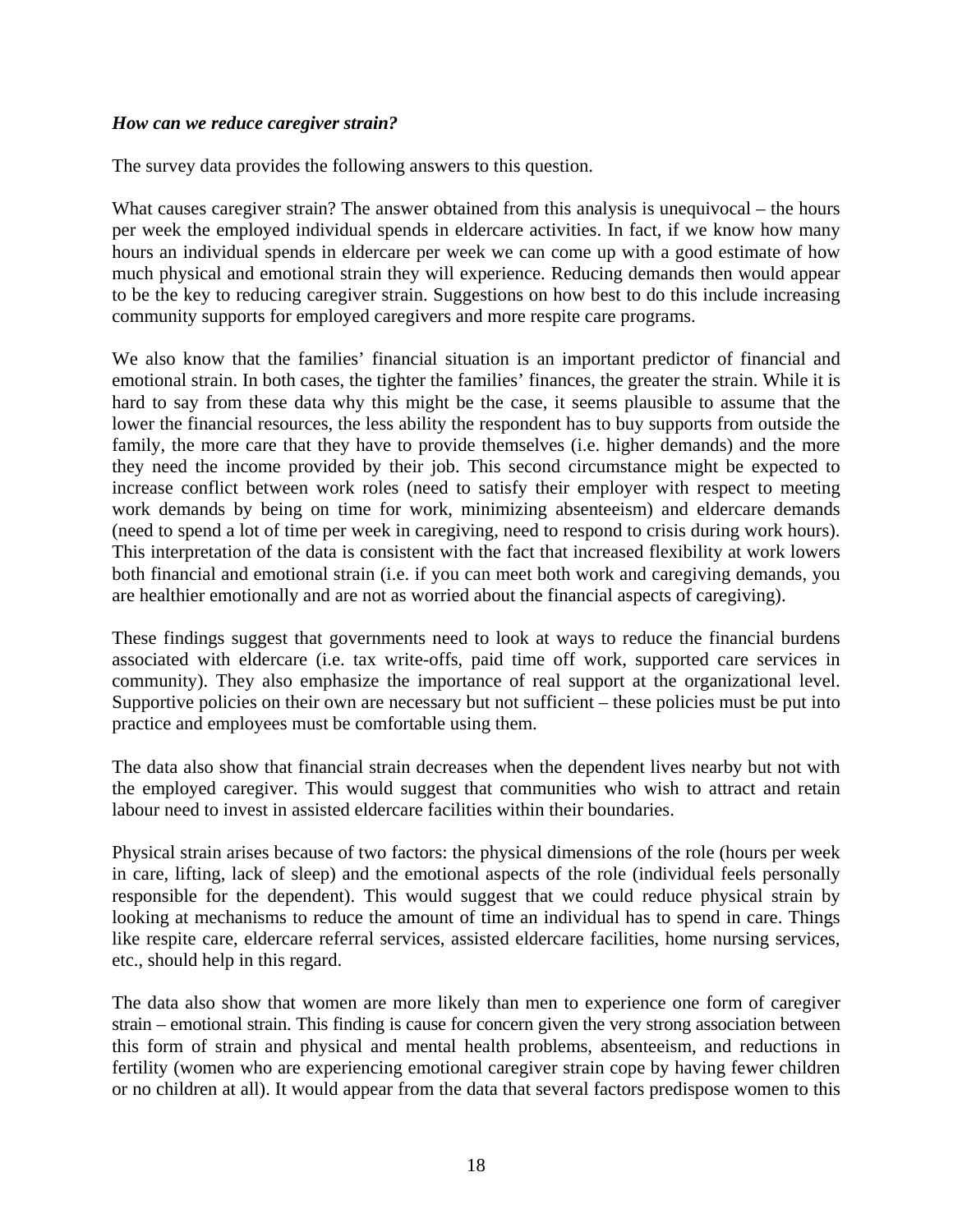kind of strain: the fact that they are more likely to feel responsible for the care of the elderly dependent, the fact that they perceive that if they meet responsibilities at home they will not advance at work, and their need for the income stemming from their job (families' financial situation is tight). Again, the fact that perceived flexibility at the organizational end reduces this form of strain gives us one useful approach with respect to reducing it – implement supportive policies within organizations. Many of the suggestions offered earlier with respect to reducing demands at the caregiver end should also help women cope with the emotional demand associated with caregiving.

Finally, it is useful to note that two of the three forms of strain (financial and emotional) meet Karesek's (1979) criteria for a high strain job (i.e. high demand, low control). Thinking of the role of elder caregiver as a high strain job means that we can consult the research literature in this area on how best to address these issues. Karesek's model would suggest that to decrease financial and emotional strain one can either increase the amount of control the employee has over their circumstances (i.e. increase perceived flexibility at the organizational end, community supports for eldercare, financial support for caregivers) and/or reduce the demands they face (i.e. community and government supports for people with eldercare, respite care, eldercare referral services, assisted eldercare facilities, home nursing services).

In the interview we also asked caregivers what kinds of things would help them cope with this role. The respondents provided the following answers to this question.

- Employed caregivers want more tangible support from their families not just sympathy and understanding.
- Employed caregivers appreciate (and need) flexibility from their employer to deal with the uncertainty arising from the caregiving situation. Specifically they appreciate access to alternative work arrangements and flexibility with respect to time off.
- Elder caregivers offered a number of pieces of advice to others on how best to cope with the role of employed caregiver. Specifically, they advised someone taking on this role to seek practical advice from an expert (don't try and do it all yourself/get government services involved) to look after themselves and their family, to tell their employer straight away (find out what you are entitled to) and to access professional support to help them deal with the stress of the role.
- Employed caregivers want their communities to offer services which make the caregivers job easier. Specifically they asked for respite care and help with travel (i.e. para transportation). They also want community service deliverers to be more flexible in terms of how they determine who is to get care and to do a better job of coordinating care between the different service providers.
- Caregivers feel that the federal government needs to assume a greater level of responsibility with respect to support of employed caregivers. Specifically, care providers asked the government for the following five types of support:
	- Stronger policies to support time off from work for longer time periods (i.e. EI/EA programs);
	- Provide one central place where caregivers can go to arrange for eldercare support services;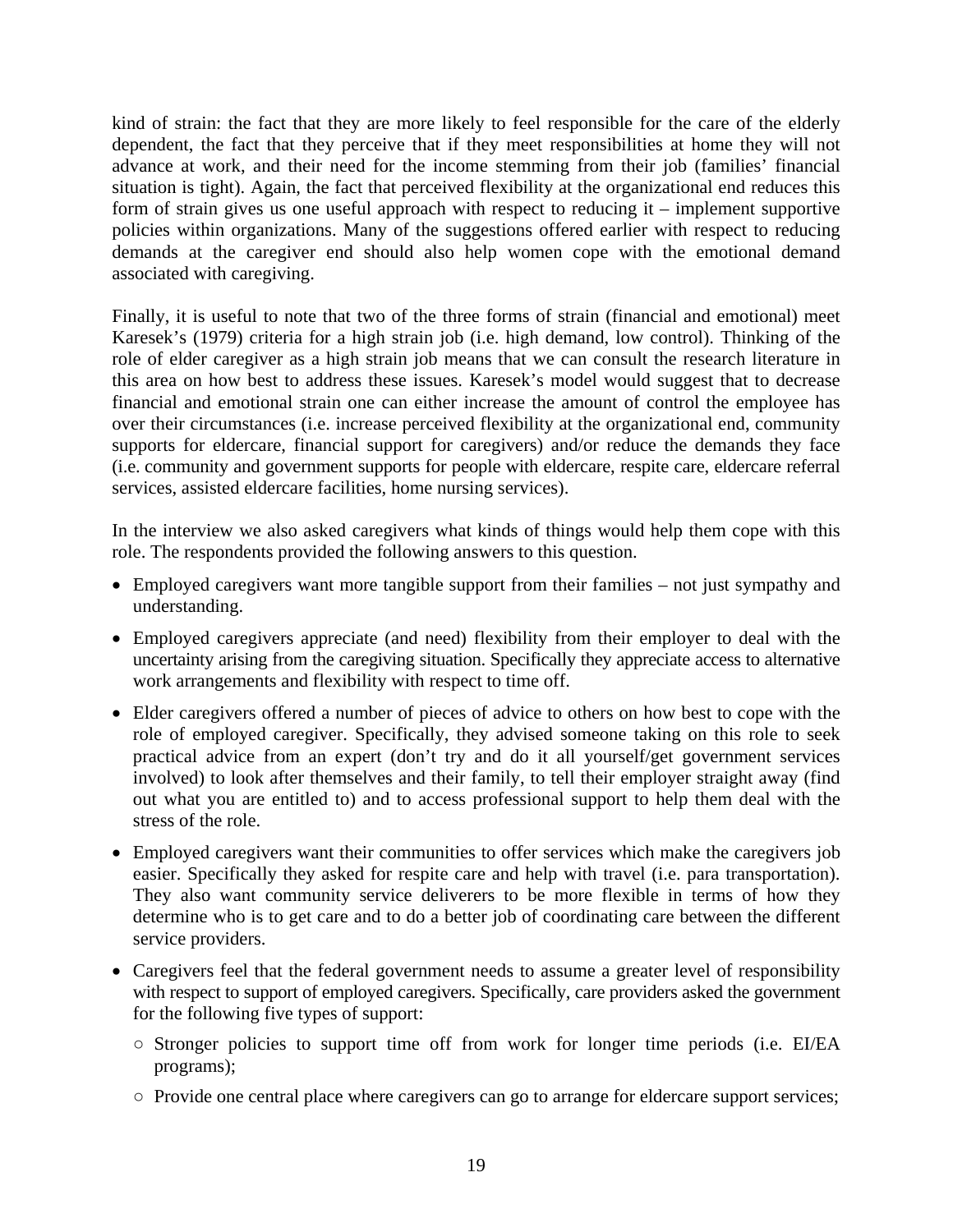- Provide more community programs and services (especially respite care) to support their dependent and them;
- Provide more financial support to caregivers; and
- Listen to employed caregivers and try to be more responsive to their needs.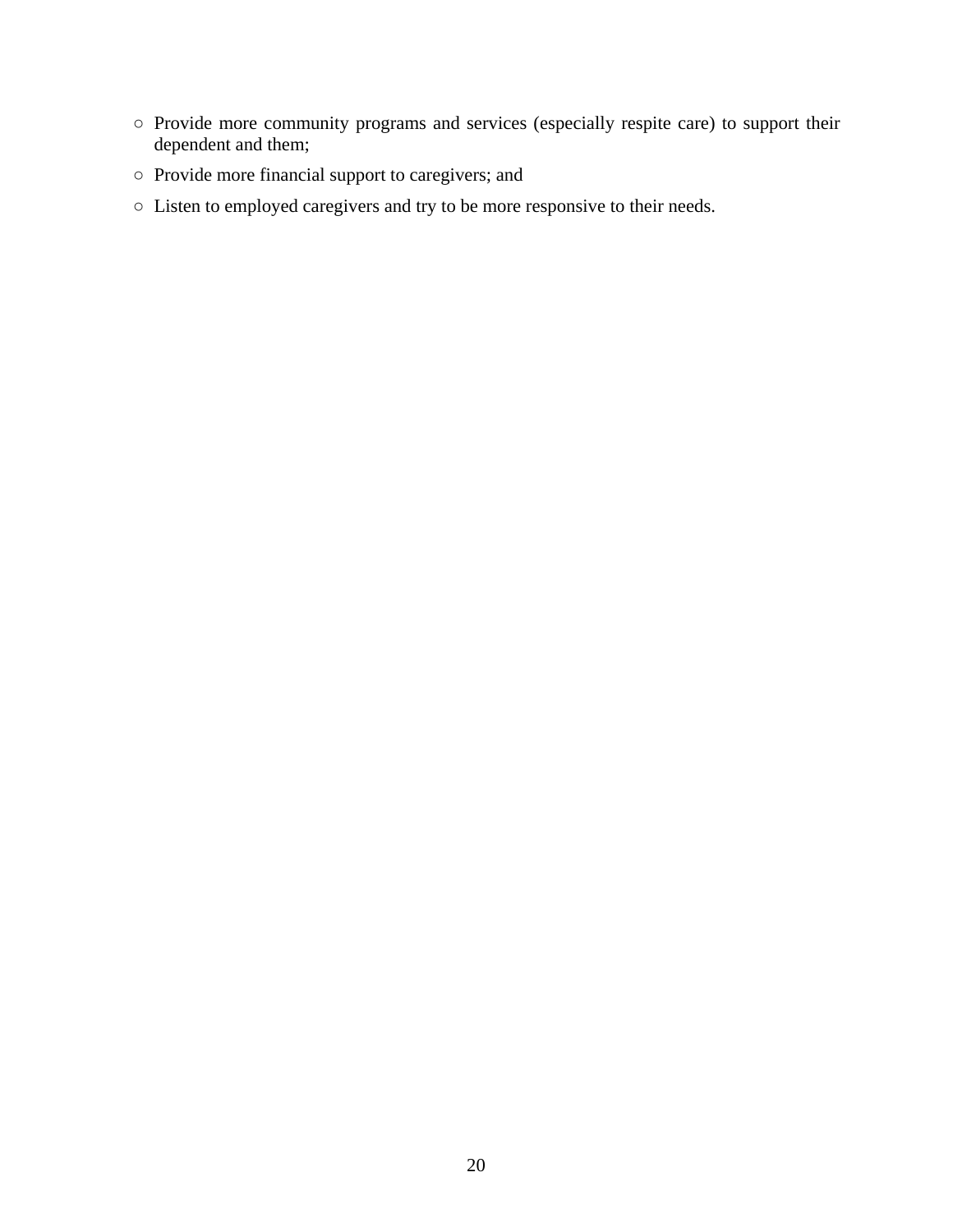### **Introduction**

In the new millennium dependent care is not just a question of care for children. Concern over elder-care responsibilities (defined as providing some type of assistance with the daily living activities for an elderly relative who is chronically ill, frail or disabled) is now increasing due to a number of important demographic shifts underway in Canada.

Canada's population is aging, influenced largely by the baby boom of the 1950s and early 1960s and the baby bust of the late 1960s and early 1970s (Foot, 1996). A continuing low rate of fertility has resulted in an age distribution characterized by an over representation of people in their prime working years and a diminishing pool of young adults aged  $15{\text -}24$ .<sup>1</sup> In fact, it has been estimated that by 2021, 17.8% of the Canadian population will be over 65 years of age (Health Canada, 2001).

The aging of the Canadian population has a number of implications for the country, not the least of which is a greater proportion of Canadian employees responsible for the care of elderly dependents. The 1996 census found that 15% of Canadians provided some care to seniors (Scott, 2000) and the Vanier Institute (1997) noted that 66% of seniors over the age of 75 relied on family members for help with housework, cooking and personal care. A relatively recent report by Statistics Canada (1999) dedicated to the topic of eldercare noted that in 1996, about 2.1 million Canadians looked after older family members or friends. Elder caregivers (both male and female) were, on average, in their mid-40s. The majority (over 2/3) were in the paid workforce. Similarly the General Social Survey (2002) reported that in 2002 there were 1.4 million Canadians who combined paid employment and eldercare provision. These employed caregivers provided care to 1.3 seniors. Most had been providing care for over 2 years.

It has also been predicted that work-life conflict will become more problematic over the next several decades as "baby boom" and "baby bust" generations assume responsibility for both dependent children and aging parents (Scott, 2000). Employees with these dual demands have become known as the "sandwich generation" and typically experience extraordinary challenges balancing work and family demands. It has been estimated that one in four Canadians are part of the sandwich generation (Duxbury and Higgins, 2001). Research by the Canadian Council for Social Development (CCSD) suggests that the number of employees who are in the sandwich generation will increase over the next decade as Canadians delay family formation and childbirth (CCSD, 1996).

Declining fertility rates mean that Canadian families are smaller today than they were thirty years ago. The average family size in 1995 was 3.01, down from 3.67 in 1971 (CCSD, 1996). The 2006 census reported that the average number of children per family living at home in 2006 was  $1.2<sup>2</sup>$  These data, taken to their logical conclusion, suggest that within the next few decades children will be required to provide support for a larger number of elderly family members.

 $\overline{a}$ 

<sup>&</sup>lt;sup>1</sup> http://www12.statcan.ca/english/census06/analysis/agesex/tables.cfm

 $^{2}$  http://www40.statcan.ca/l01/cst01/famil50a.htm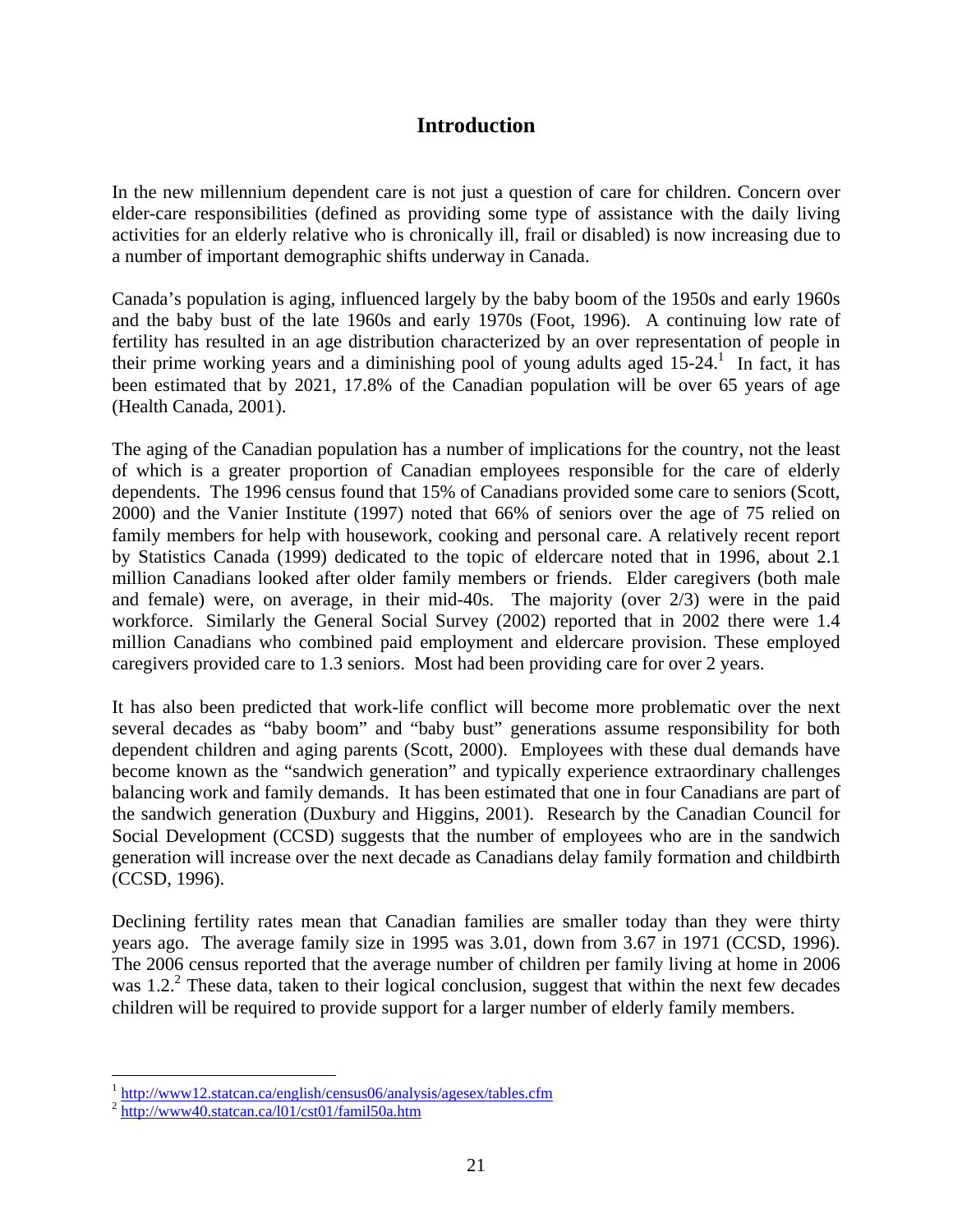Finally, it is important to note that eldercare is often complicated by distance as elderly parents often live in different communities. Family members who provide "indirect" care such as frequent visits, phone calls and general management of the elder's affairs from afar have been found to experience tremendous feelings of guilt and increased stress (BNA, 1988). Research suggests that the majority of people who provide eldercare have had to make lifestyle changes since becoming care providers including spending less time with their own family, paying less attention to their own health, and taking fewer vacations (BNA, 1989). Although only about 10% of elder-caregivers had to quit their jobs to care for an elder relative, between 20 and 40% had to rearrange work schedules, reduce their work hours or take unpaid time off.

Demographic projections suggest that society has yet to feel the full effects of eldercare problems. As the baby-boom generation moves towards middle age, and their parents toward old age, employees with such conflicts (often mature employees with substantial work demands) will increase in number. In 2000, Statistics Canada projected that the percent of the workforce involved in eldercare will increase from one in five to one in four in the next decade (Statistics Canada, 2000).

Why should Canadians care about this issue? According to the General Social Survey (2002) almost half of employed caregivers of both genders, experience several work-life balance issues that affect their physical and mental health as well as their productivity at work. Caregivers who are employed experience scheduling conflicts, time pressures, and workplaces compromises, to name a few concerns. According to a National Profile of Family Caregivers in Canada commissioned by Health Canada in 2002, more than one in four family caregivers indicated changes in their employment due to their caregiving responsibilities including quitting/retiring early or having had to make other changes in their work situation (e.g. schedules, role). Not surprisingly, leaving a job entirely has been found to be more widely reported by women and younger caregivers (e.g. under 45 years of age). In addition, disruptions at work have been found to be greater among those who had no choice in taking on the role, and among those caring for someone with a mental disability.

Despite the above trends, we know relatively little about employed caregivers in Canada. The research initiative described in this report seeks to increase our understanding of this important issue by developing a comprehensive profile of what it means to be an employed caregiver in Canada today. Specifically, this research has two main objectives:

- To increase our understanding of the issues and challenges facing employed caregivers in Canada
- To identify the kinds of support key stakeholders in this relationship (i.e. the caregiver, the dependent, the family, the organization and governments) could offer to the employed caregiver to facilitate performance of this role.

To meet these objectives we conducted two major research studies, one quantitative, the other qualitative. The quantitative study involved original empirical analysis using data collected for the National Work, Family and Lifestyle Study conducted in 2001 by the research team of Dr.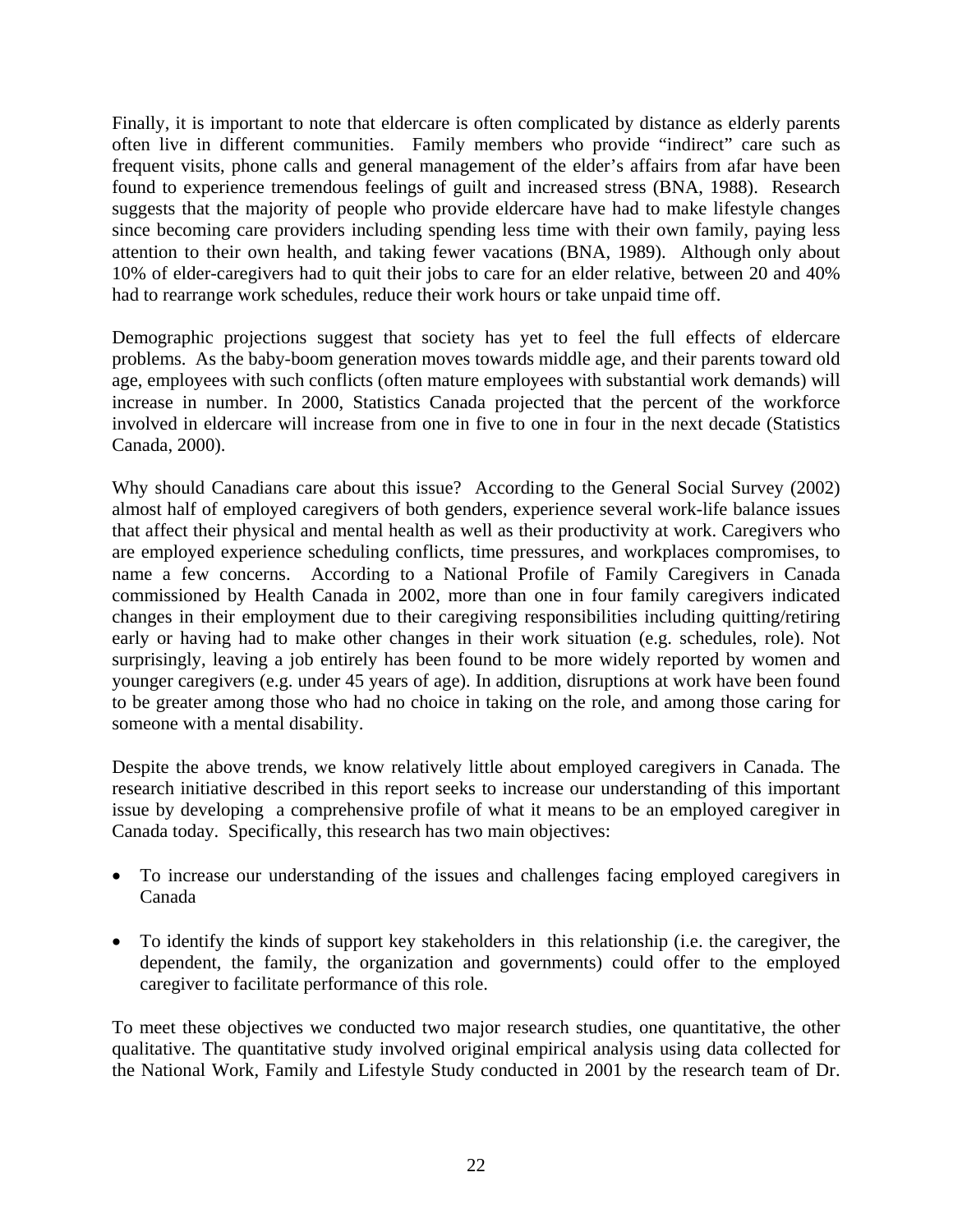Linda Duxbury and Dr. Chris Higgins and funded by Health Canada. The qualitative study involved in-depth interviews with 30 employed caregivers.

The following research questions were used to guide the analysis of the quantitative data:

- 1. How prevalent is caregiver strain? How prevalent are the three key components of caregiver strain: financial strain, physical strain and emotional strain?
- 2. What impact do the three forms of caregiver strain have on the employed caregiver? Specifically, what is the relationship between financial, physical and emotional strain and the employed caregiver's physical and mental health? Their experiences at work and at home?
- 3. What are the key predictors of the three different forms of caregiver strain?
- 4. In what ways are employed caregivers similar to and different from each other and from those without any caregiving responsibilities?
- 5. What impact does where the elderly dependent lives (i.e. with employed caregiver, nearby the employed caregiver or elsewhere) have on the above similarities and differences?
- 6. What kind of strategies can employed caregivers use to cope with caregiver strain?

The qualitative study allowed us to better understand what employed caregivers do, why they do it, the joys and pressures of assuming the role of employed caregiver, how they cope with the demands they face and the kinds of support they currently receive and would like from key stakeholders.

This report is divided into five chapters. Key literature relating to employed caregiving are reviewed in Chapter Two. Chapter Three summarizes the quantitative research study and presents key findings relating to research questions one to six. Chapter Four presents key findings from the interview study. Key conclusions and recommendations are given in the final chapter of the report (Chapter Five).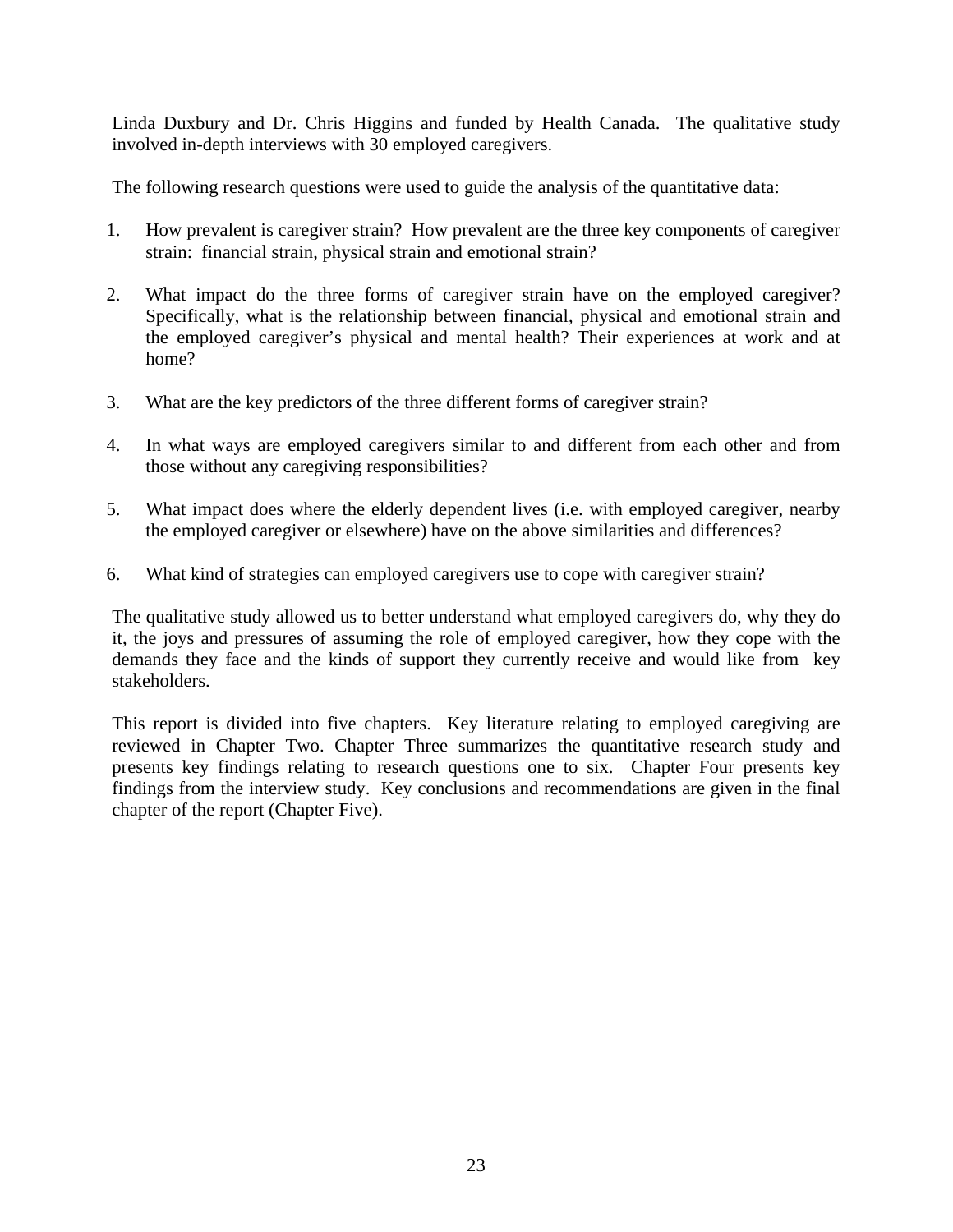# **Chapter Two Literature Review**

The purpose of this literature review is to examine caregiving in all its complexities. More specifically this review looks at what is currently known about "employed caregivers" which for the purposes of this review are defined as individuals who are employed in the paid labour force and who also have caregiving responsibilities to ageing and elderly adults. This review seeks to inform ongoing policy debate in this area by seeking answers to the following questions:

- What is the prevalence of this phenomena in Canada at this time?
- What is known about the nature of employed caregiving?
- What are the challenges associated with being an employed caregiver?
- How does the caregiver's employment status impact the caregiving relationship?
- What are the gaps in our knowledge with respect to employed caregiving?

This literature review was conducted as follows. As a first step an on-line database search was performed of the theoretical and empirical research on employed caregiving published in peer reviewed journals, books, monographs and policy guideline papers. In order to obtain 'contemporary' relevance, the research was limited to documents written or published after 1990, written in English and with content relating directly or indirectly to family caregivers of elderly dependents.<sup>3</sup> Key words and phrases used in the search included eldercare, \*caregiving and employment, paid work, informal care, \*caregiver burden, sandwich generation, caring for ageing parents, life course care, family roles and \*care work. Documents reviewed contained data and discussions of issues and debates concerning the challenges of caregiving on the lives of many Canadians. A review of this literature determined that much of this literature dealt with/debated the following issues:

- The extent and nature of employed caregiving (i.e. tasks performed, the burdens of employed caregiving, the coping strategies used by employed caregivers).
- The impact of caregiving on the employed caregiver (i.e. consequences and challenges)
- The impacts of employed caregiving on employers, society and the economy.
- The financial, emotional, health and psycho-social impacts of caregiving on key stakeholders (i.e. the employed caregiver, the care receiver, families, communities, workplaces, governments etc.)
- The context under which employed caregiving is performed (i.e. the role of restructuring in health care, workplaces and communities on employed caregiving).
- Anticipated changes in the number of employed caregivers over time.
- The future of employed caregiving.

Many of these issues are highlighted in the review below. The review itself is divided into eight sections. Section one provides a review of how caregiving is defined in the literature. Included within this section is a discussion of the choice to care and a critique of this body of literature. Section two provides data on the prevalence of caregiving in Canada. Also included in this section is a discussion on how prevalence is expected to change over time. Section three defines

<sup>&</sup>lt;sup>3</sup> In some cases the literature we reviewed defined elderly "as aging adults, who are ill and/ or living with chronic or disabling conditions."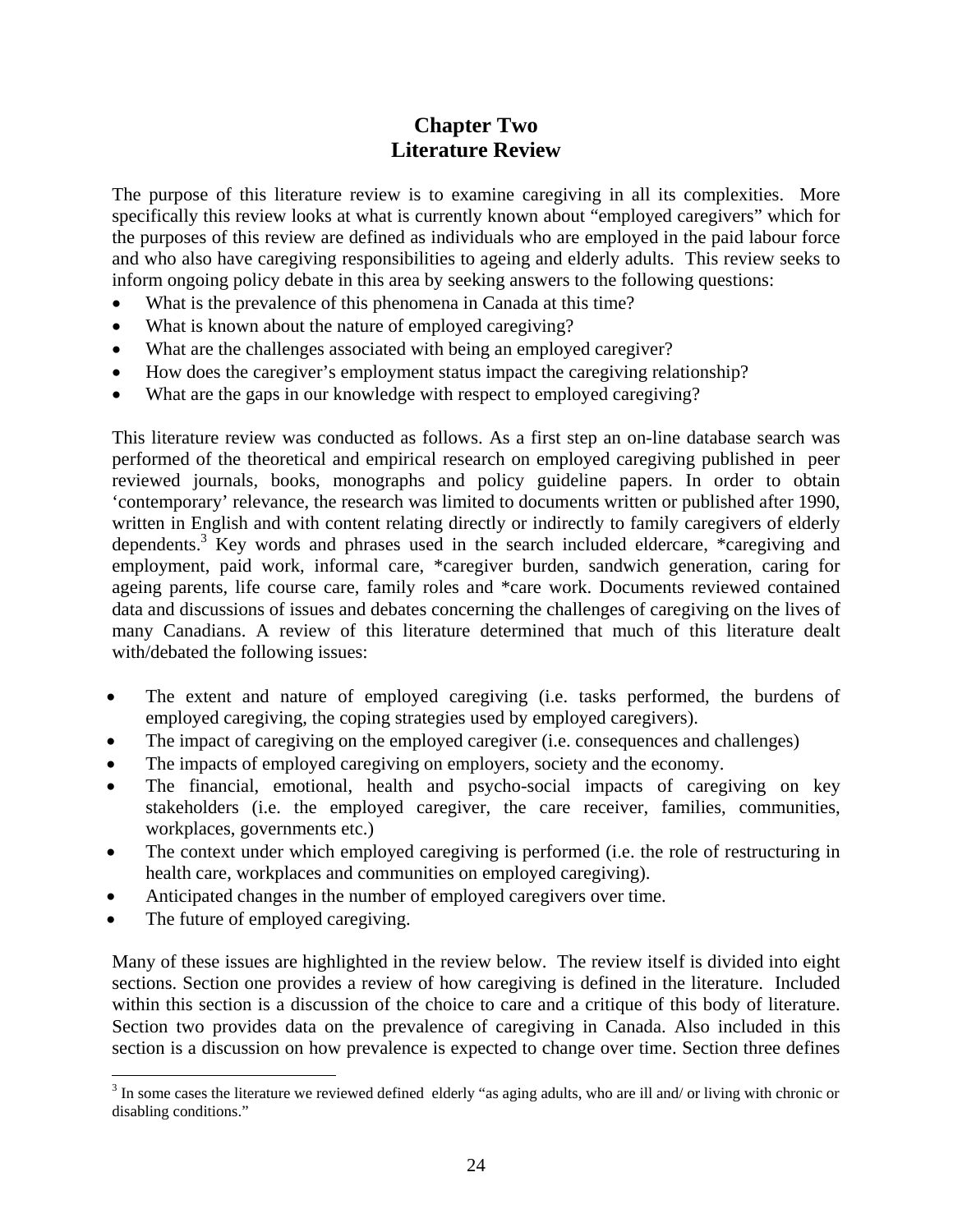the concept of "sandwich generation" and talks about its prevalence in Canada now and in the future. This is followed in section four by a discussion of the relationship between gender and employed caregiving. The review then turns in section five to an overview of the impacts of caregiving on employed caregivers, employers and society. Information on what contributes to increased caregiver strain is reviewed in section six. This is followed, in section seven, by a summary of what is known about coping with caregiver strain at the level of the individual, the organization, the community and public policy. The paper closes with a critique of the current literature in this area and a summary of the critical gaps in our knowledge at this time.

# **1. Defining 'Caregiving'**

.

It is critical to begin a review of this nature with a review of how the term employed caregiver has been defined in the literature. A *caregiver* have been broadly defined in the literature as someone who provides a broad range of financially uncompensated ongoing care to family members, friends or neighbors in need due to physical, cognitive, or mental health conditions (Canadian Caregiver Coalition, 2001). This definition is consistent to that provided by Baines et al. who defines caregiving as "the daily tending, support and monitoring of adults who are incapacitated or have lost autonomy" (1992:23). Eldercare is different from childcare in that it tends to increase in amount and intensity over the course of caregiving (Morris, 2001).

The literature review indicates that many individuals can be considered employed caregivers. For example, caring, as defined in this review may be sporadic or sustained and may involve daily contact or long-distance support (Morris, 2001). Similarly, caregivers, as defined in this review, may include individuals who are the primary caregiver, the sole caregiver, or secondary caregivers who either live with, or live separately from, the person receiving care.

The breadth of the caregiver construct is further illustrated by noting that caregiving, as defined in the literature, goes beyond simply attending to the physical needs of a care recipient. In fact, caregiving has been defined as a continuum of care that takes different forms and displays different levels of intensity at different points in time. Caregiving experiences can range from advocating and decision-making to the provision of complex nursing care. The literature outlines five board categories of caregiving: (Fast and Keating, 2000)

- Personal Care (dressing, bathing, lifting, feeding, toileting, grooming);
- Physical Care (house cleaning, shopping, errands, repairs, transportation, preparing meals);
- Nursing Care (medication administration, changing dressings);
- Support (maintaining social interaction, visiting, supervision, emotional support, reassuring and validating attitudes or perceptions, managing depression anxiety and pain);
- Care Management (linkage between the care recipient and the formal service sector, identifying needed services and locating them in the community, gaining access to services, making appointments, attending information sessions, check-ups, managing financial matters)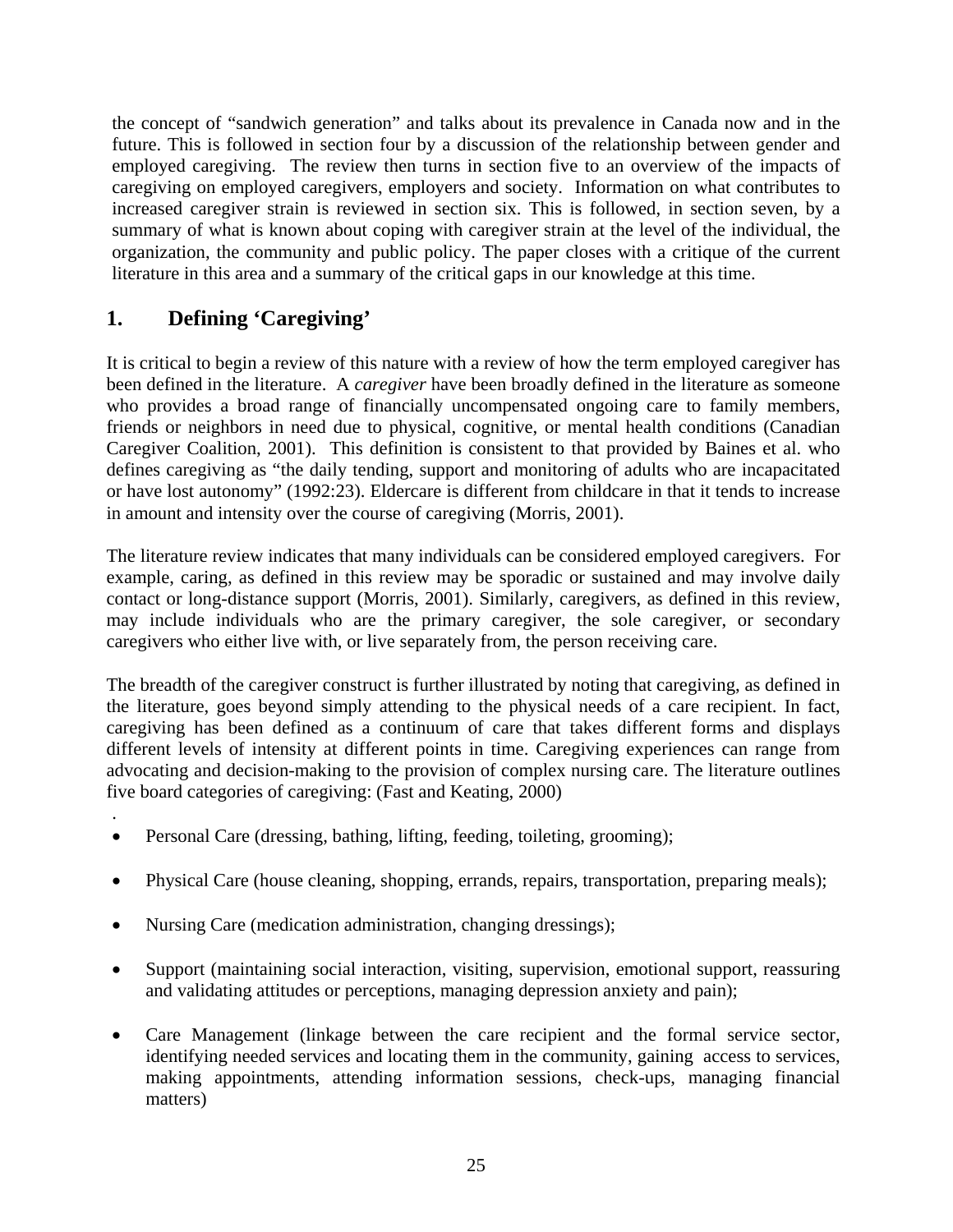Rosenthal and Martin-Matthews (1999) suggest a more simplistic two-part typology of caregiving that distinguishes between 'care-provider' (providing direct 'hands-on' service) and that of 'care-manager' (identifying needed services and managing their provision by others).

#### **1.1 Problems with terms and definitions**

There is little consensus in the research literature with respect to how best to define terms such as caregiver and care. The wide variety of definitions in the literature is indicative of the fact that care relationships are diffuse rather than clearly defined. The boundaries for care are usually difficult to draw in terms of what is done, by whom it is done, how long it is done, to what intensities and where it is done. Drawing precise boundaries and procedures around narrow definitions can both inform and limit the range of possibilities for choices about caregiving (Guberman, 1999). Care and care work must, therefore, be understood in all its spheres—formal and informal, paid and unpaid and at micro, macro and policy levels.

The complexity and multitude of care provision manifestations make a single definition of 'caregiving' difficult. Definitions are further blurred by the fact that caregiving often involves several types of unpaid work, sometimes seen as unskilled work, similar to that of unpaid household work (Fast, Williamson and Keating, 1999). The wider the definition of what constitutes caregiving, the larger the group of people who will be counted [or potentially conscripted] as caregivers and stakeholders. This literature review suggests that research samples, definitions and statistics may underestimate the full extent and scope of caregiving and its complex nuances. It also points to the need to clarify and qualify what constitutes care in terms of who provides care; when; where; how much; the tasks, meanings, roles and consequences of caregiving.

The definition of family also poses challenges to understanding caregiving. It is an important concept to define since families are where most care ends up (Armstrong and Armstrong, 2004). It is also important for establishing whether obligations for care are explicit or implicit in the definition of family. Finally, the term has important policy implications for recognizing and supporting caregiving and determining responsibility (Keating and Fast 2000). Guberman (2004) notes a number of changes in family structures which may have an impact on employed caregiving including:

- a decrease in family size,
- an increase in the number of single parent families (usually headed by a mother) over the past several decades: such families have fewer extended members to provide support and limited economic and social resources to devote to caregiving
- an increase in the number of reconstructed households over the past several decades: previously married spouses may bring with them multiple caring responsibilities and thus increase the duration of caregiving.

With smaller families and increased care needs, the pool of caregivers is limited as needs are increased; the financial, emotional, physical burdens cannot be readily shared. See Appendix A:1 for an expanded definition of family recently put forward by Service Canada.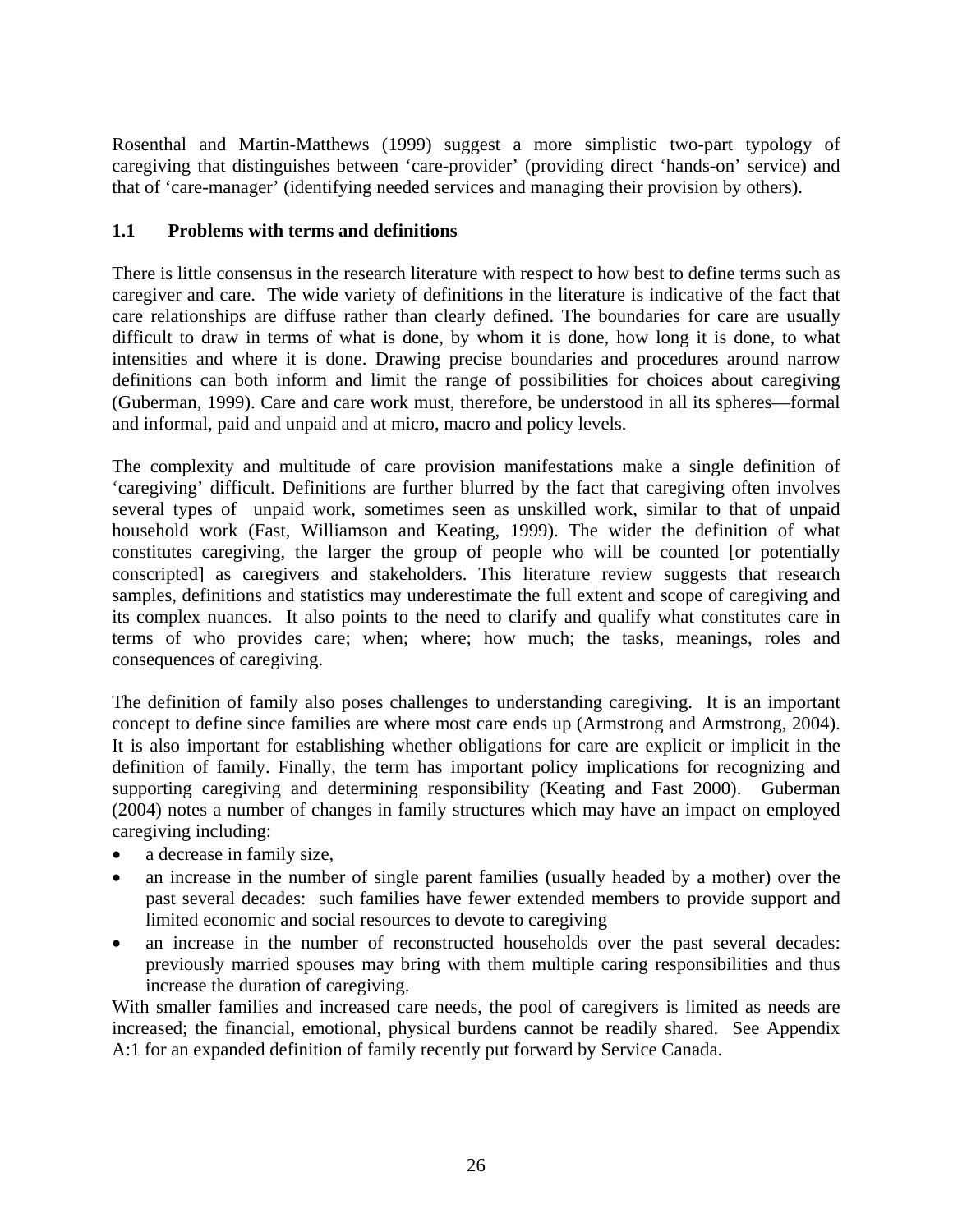Moreover, families often live far from their relatives, creating additional difficulties. While some provide "care-at-a-distance', especially care management, many move themselves or others in order to give care. In 1996, half a million Canadians moved to give or receive care. The majority of those who moved were married and more than one-third had children under the age of fifteen in addition to their paid work (Cranswick 1997; Rosenthal and Martin-Matthews 1999).While changes to the family context are noted in the literature, little is known about how these changes will affect the ability and willingness of family members to provide care. While some studies note changes to the definition of family may mean broader networks of kin on which to draw on for care support, other studies note increasing ambiguity on moral and legal obligations to care and an overall declining caregiving capacity within families (See Keating and Fast, 2000 for relevant citations). Indeed, the literature on this is mixed.

One consequence of this lack of a sound definition of employed caregiving is that the method for defining care concepts for policy making remains largely an under explored empirical question in itself (Fast and Keating 2000). Future conceptualizations of employed caregiving must include a recognition of these activities are allocated between families, work, market, state and between men and women. Such a definition should also, ideally, facilitate an understating of the associated costs of care for all these groups.

For the remainder of this review, we will use the term employed 'caregivers' to refer to employees who work in the paid workforce and who have eldercare responsibilities. Similarly, we use the term sandwich employees to refer to caregivers who have responsibilities for *both* childcare and eldercare in addition to paid work responsibilities. These caregivers, both male and female, are informal and unpaid in the sense that they do not (or may not) have formal training in healthcare but nonetheless administer and tend to the 'care' of elderly family members at their own cost.

### **1.2 The 'Choice' to Care**

Standard definitions of caregiving do not say anything about the choice involved in giving care. In other words, they do not articulate the degree to which a decision to become a caregiver is voluntary or involuntary, constrained or supported. Caregiving is sometimes referred to as a "labour of love". This sentiment, while lovely, masks the fact that caregiving is "work" that requires, time, energy, skills and resources that may or may not always be voluntary (Centre of Excellence for Women's Health). The National Forum on Health (1997: 19) notes that "while most women want to provide various kinds of informal care, they do want to be 'conscripted' into this relationship." It is not surprising then that women report significantly greater perceived obligation to take on caretaking roles than do men (Keating et al. 1999, Stobert and Cranswick 2004; Perkins and DeMeis 1996; Chappel and Blandford, 1991).

The literatures suggests that there are many factors that go into a caregiving decision with multiple and varied consequences. In one study by Health Canada (2002) 35 percent of caregivers indicated that they provide care because there was "no one else available" and 25 percent indicated they provided care because of a "lack of home care services" (Armstrong and Kits 2004). The Canada Profile on Family Caregivers (2002) report cites that only one in two caregivers feel they had a choice in taking on the caregiving responsibility. Lacking alternatives,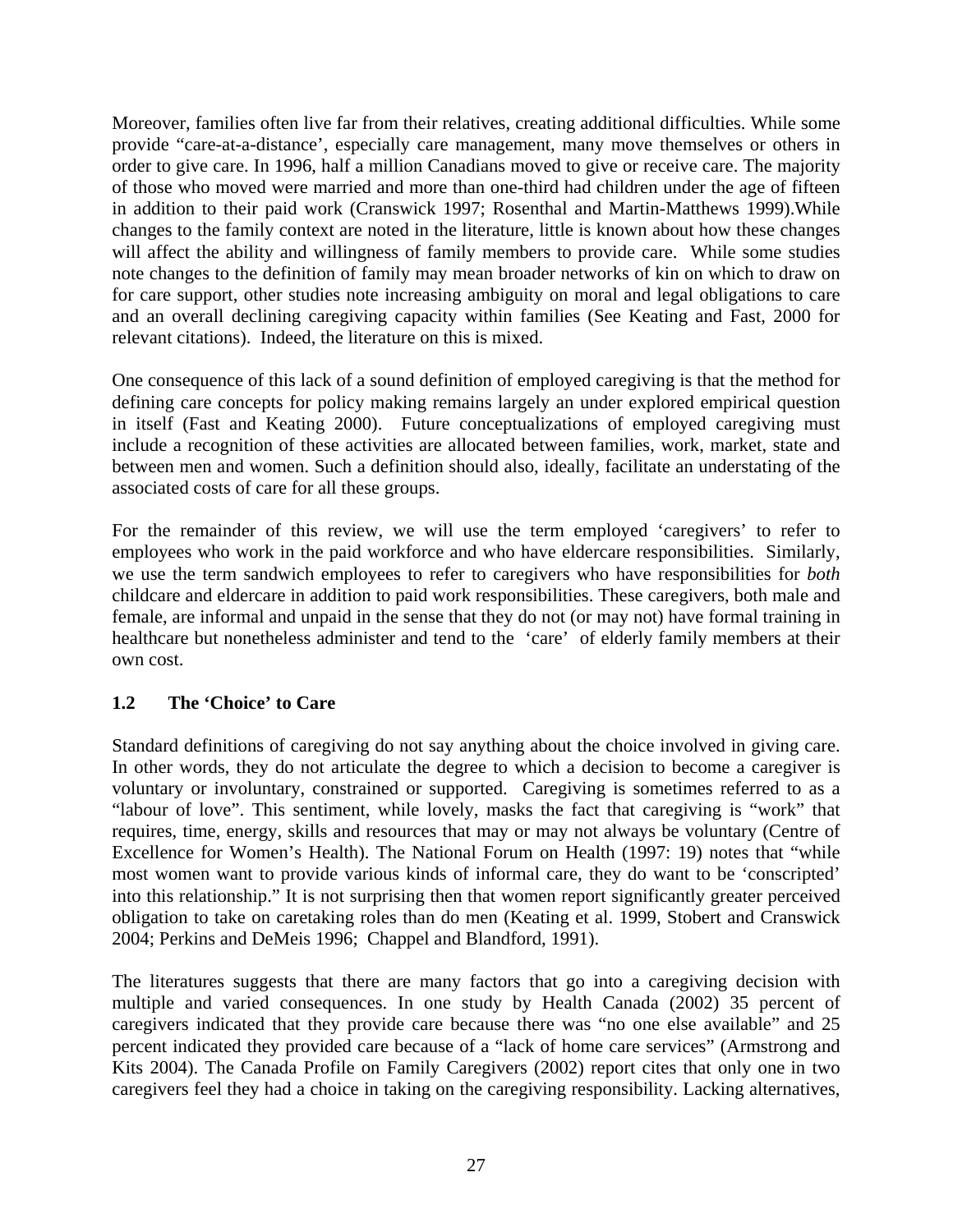and without adequate supports and alternatives, the best and most appropriate care choices cannot be made. Another study based on 20 qualitative interviews, noted several respondents expressed their decisions in terms of doing "what was best for the care recipient" at the time (in immediate terms) despite their recognition of very real potential negative impacts on themselves, their family and their future circumstances. Sacrifices in these situations are made "willingly" but often under constrained circumstances.

Moreover, choices vary and depend on resources. Resources are often unequally distributed; between communities and localities, between women and men and also among women. There is little research available on differences among women caregivers but that which is available does show that income and education profoundly influence caregiving. Morris, Robinson and Simpson (1999) for example, found that poorer women have fewer choices and resources when it comes to providing care. Similarly, Keefe(1997) found that rural communities and many cultural communities made up of new immigrants, have poorer access to care supports and services than do urban ones. This reduced access adversely affects the choices and capacity of rural residents with respect to caregiving.

Though the research needs to be further explored, there is compelling evidence to suggest that the availability of supports, alternatives and resources play a huge role in shaping the choices and outcomes of care experiences, challenges and impacts (Armstrong and Kits 2004). Fewer resources for increasing needs means greater inequality in the coping ability of Canadian families. Thus, given the nature of 'care choices' it is not surprising that caregiver experiences are often described as contradictory; rewarding and pleasing while simultaneously frustrating, stressful and costly.

# **2. Prevalence of Caregiving**

 $\overline{a}$ 

Estimates on the prevalence of caregiving vary depending on the sample being studied and how caregiving is defined. According to the 2002 General Social Survey (GSS) Cycle 16 on Social Support and Aging over 1.7 million adults between the ages of 45 and 64 provide unpaid care to almost 2.3 million seniors with a long-term disability or physical limitation.<sup>4</sup> 1.2 million of these caregivers are employed (i.e., individuals with both paid work and unpaid 'care' responsibilities). This works out to approximately 70 % of the total number of caregivers between age 45-64. Since the GSS data does not count caregivers younger than 45 or older than 64, these figures likely underestimate the number of employed caregivers as they exclude older women who look after their spouses and younger adults. Estimates of the *total* number of unpaid caregivers (beyond the GSS age criteria) are as high as 2.85 million Canadians (Cranswick, 2003). No estimates were found on the *total* number of employed caregivers (including those below 45 and over 64) but the figure is estimated to be considerably larger than the 1.2 million cited above. Walker (2005), for example, estimates 1.4 million Canadians over the age of 45 combine paid work and caregiving.

<sup>4</sup> That works out to each caregiver providing help to an average of 1.3 seniors at *one* fixed point in time (Stobert and Cranswick, 2004).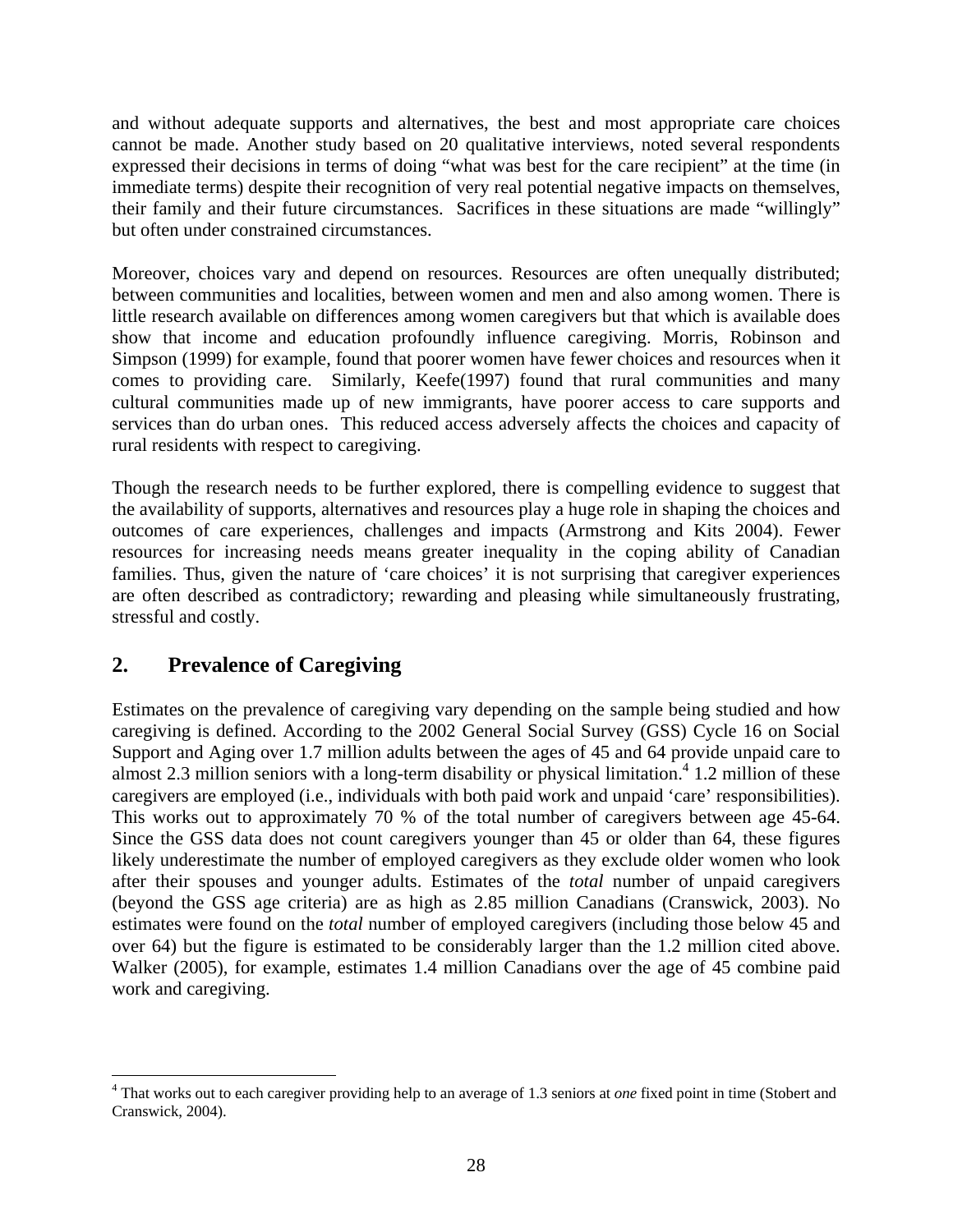Other research in the area show that the vast majority of eldercare (between 85 and 90 percent) is provided by unpaid caregivers (i.e. family members, friends, neighbors etc.) (Denton 1997; Morris 2004; Zukewich, 2003). This figure may actually understate the total amount of unpaid care since help is given more often and in more ways than is reported in surveys – mainly because people do not consciously think about what they do as providing 'care'. Research samples, definitions and statistics may, therefore, underestimate the full extent and scope of caregiving and its complex nuances since factors such as the time and skill of care often become invisible in the process of 'counting care.'

In order to better understand employed caregivers and the multidimensional demands on their time, it is necessary to understand the tasks, intensities and degrees of caregiving as well as the ways in which each are organized and distributed in households.

Most caregivers (73.4 % women and 80.9 % men) have been providing care for two years or more and are providing care for more than one person at a given point in time. Statistics Canada notes that in 2002 each employed caregiver provided care for an average of 1.3 individuals and that many caregivers, women in particular, will have to care for more than one person during the course of their lives (GSS 2002). Since caregiving often spans over a period of several years, 20% of caregivers report caring for more than 10 years (Health Canada, 2002). These data suggest that anyone who studies employed caregivers need to consider a long-term lens when discussing caregiving experiences.

Who gives more care? Studies show that on average, caregivers who live with the care receiver often provide more care of a wider variety and of greater intensity (Boddy, Cameron and Moss 2006; Dee, Jones and Peter 1992).

There are mixed findings in the literature on how employment status affects intensity of caregiving and how caregiving responsibilities in turn impact on employment status and intensity; precisely because it is difficult to separate the two in a linear causal direction. Pavalko and Artis (1997) found that women's employment status had little influence on whether they assumed the responsibilities of care, but noted that the initiation of care work did increase the likelihood of reducing employment or leaving the labour force altogether. In a similar study, Rosenthal et al. (2004) set out to determine how providing help to elderly parents (-in-law) varied by the employment status of daughters (in-law). Their study found that in general, employment *per se* did not reduce the amount or type of help women provided to parents (-inlaw).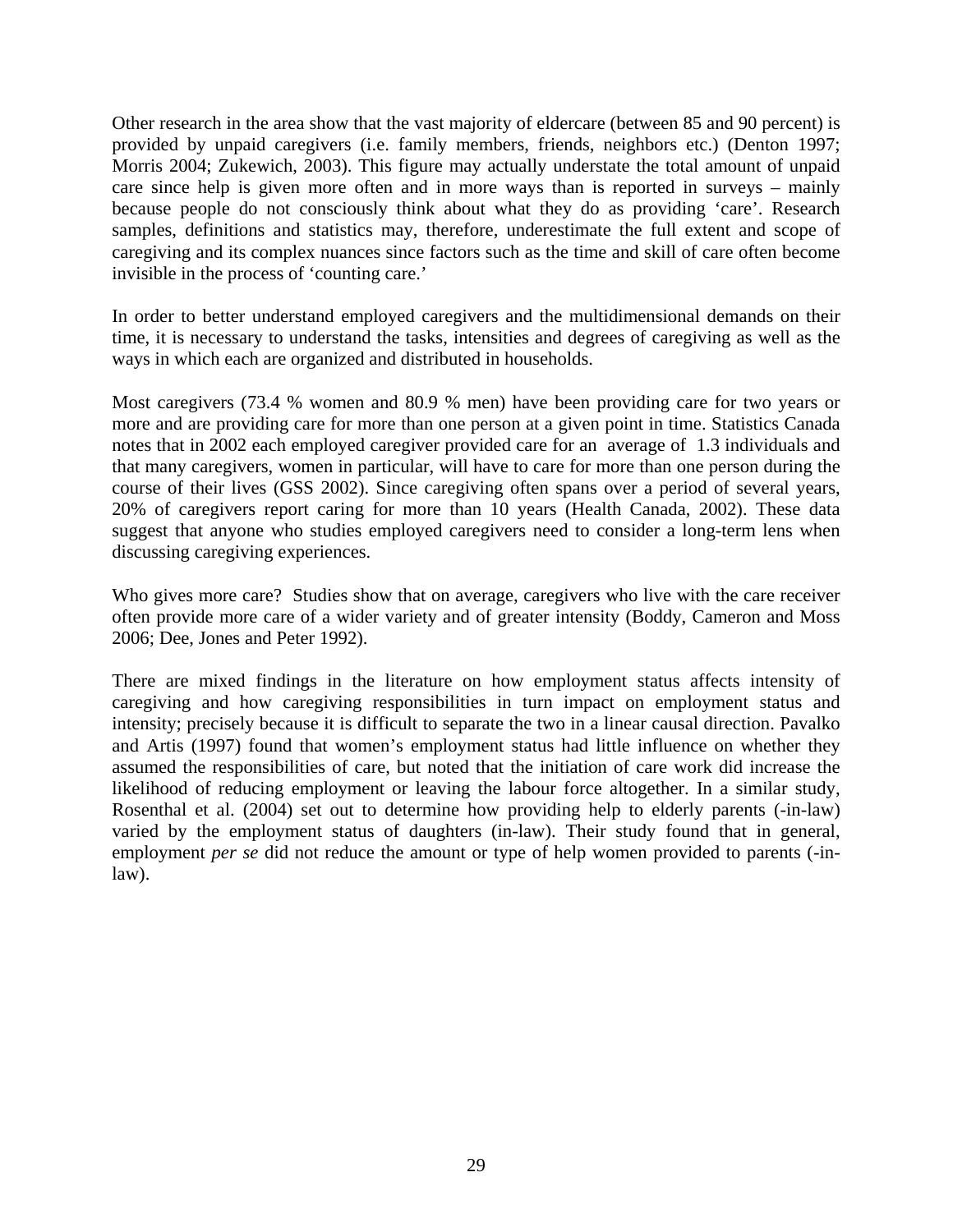#### **2.1 Rising Care Demands**

There is consensus in the literature that the demands and expectations for care will continue to grow with the number of people over 65 expected to double by 2026. With seniors accounting for 21% of the population, the number of people requiring care in the future will grow significantly (Brink, 2004). According to the Canadian Caregiver Coalition (2001), it not a matter of "if you become a caregiver, but when."

Recent reforms to health care and social services throughout Canada have resulted in a series of policies and developments that have severely impact, limit and constrain the choices available for care. Specifically, policy changes have resulted in "reduced government expenditure on health, income security and social services" (Fast and Keating, 2000). Rising care demands are in direct conflict with pressures to reduce public expenditures to support formal and unpaid care work. The redistribution of costs and the reframing of entitlements have important implications for all stakeholders, particular, those most vulnerable--the elderly, the poor and women-- who are disproportionately affected by the consequences of reduced spending. The impacts have also meant "increased geographic inequity in health and social service delivery" (Rajnovich et al. 2005).

Traditionally, after WWII, eldercare was heavily supported by government and carried out in institutions. This will change with this new policy direction as more and more eldercare is now being redistributed to the community. As the location of long-term eldercare moves into homes and communities, the responsibility and burdens of care shifts to families. Janice Keefe (2002) notes that it is not problematic that care is provided *in* the community, *per se* in terms of location (she notes, in fact, that this location might prove to be desirable). Rather, Keefe (2002) feels that it is expectations with respect to who will provide the care (family roles dictate it will be the woman) that is problematic. It is thus crucial to understand how policy changes in the health care system affect community resources, and family capacities to absorb change.

Current trends for early release from hospitals are expected to continue and will further increase demands for care. As medical technologies become more sophisticated, more and more care that were at one time the exclusive responsibilities of formal caregivers in institutional settings are taking place in the home. There has been little empirical work done on the impacts of the transfer of complex technical care to unpaid caregivers, but existing studies note that the transfer is associated with increased feelings of stress, anxiety, powerlessness and inadequacy. Advances in technology will make it more likely that more services will be provided in the home (Armstrong and Kits, 2004).

Furthermore, the demands of contemporary workplaces, including greater demands for labour mobility, increasing competition and intensifying workloads are increasingly at odds with the values required to maintain the short- and long-term health and well being of Canadian families. Given this new economic reality, families with caregiving responsibilities are left in a precarious situation (Vosko, 2006).

The nature and direction of employment change are key to understanding future caregiving challenges. It is contended that perhaps "government retrenchment and greater deregulation of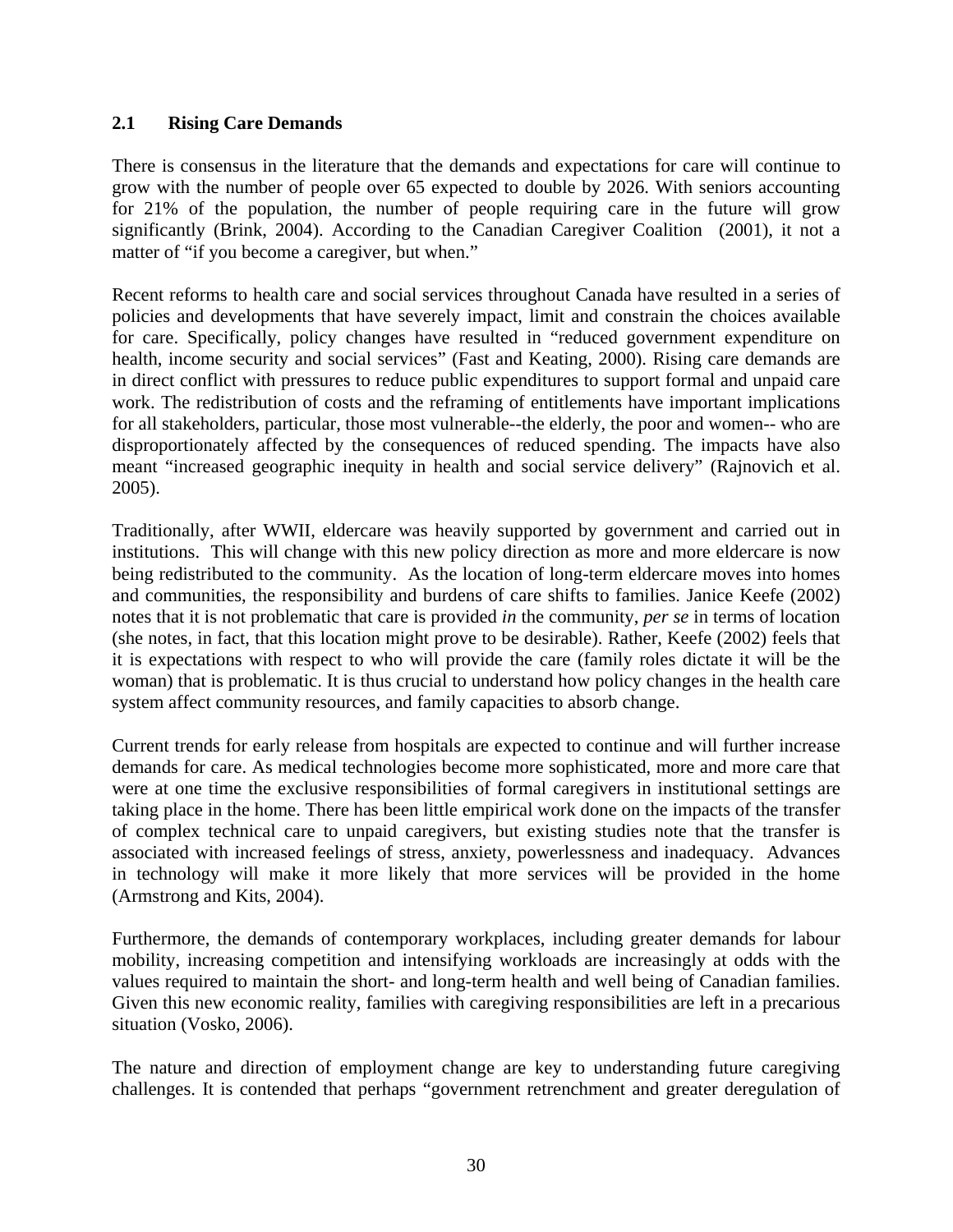labour markets may solidify the assumption that the unpaid work of families – and of women in particular—can stretch infinitely to cope with work-family-community demands" (White and Keefe, 2005) Hence, the interconnection of work-family-caregiving-community must be seen as such—interconnections and not disconnected entities.

## **3. The 'Sandwich Generation'**

A growing segment of the caregiving population consists of unpaid caregivers who simultaneously manage responsibility for elderly parents and their own children while participating in the paid labour market—a group that is often referred to as the sandwich generation.

The 2002 GSS indicates 2.6 million people between 45 and 64 had unmarried children under 25 living with them. Of these, 27% (712,000 individuals) also performed eldercare. The vast majority of those with both childcare and eldercare responsibilities, (83 % of this group or 589, 000 individuals) were employed (GSS 2002; Cranswick and Thomas 2005). In other words, more than 8 in 10 of those in the sandwich group fall into our category of employed caregiver.

The research in the area shows that members of the 'sandwich generation' who were employed outside the home have maintained or even increased their participation as primary caregivers over time (Cranswick and Thomas 2005). The evidence also shows that women are more likely than men to be sandwiched and face additional strain from all directions as they persistently take on the majority of childcare and eldercare responsibility within two-parent households, even when both parents are in the labour force.<sup>5</sup>

Brody (1990) refers to sandwiched daughter caregivers as "women in the middle" since children, parents and husbands alike make demands upon their time and emotions. This is in conflict with perceived expectations of many women that in their middle years their caring responsibilities and ties to the home will be reduced not increased. The unforeseen necessity to provide care for an elderly dependent is often unexpected and unplanned for many women, bringing with it major alterations in their lifestyles and future plans (Dee and Peter 1992; Cranswick 1997).

There is very limited statistical and analytical research on the sandwich generation, but there is a general consensus in the broader caregiving literature that this is a significant and important group to consider, one that is likely to "grow substantially" in the next decade as baby boomers age (Williams, 2005). Keating and Fast (2001) found that more than one quarter (25%) of eldercare providers also have children under age 15. Census reports indicate a recent growth in the sandwich generation--more than 2 million people in 2001, up from 1.7 million in 1996 -- leading some researchers to predict an increasingly younger face of caregivers). It is significant to note however, that despite active attempts to locate estimates on the future size of the sandwich group, none were found; a glaring gap in the research. Given population projections that by 2026 *one in five* Canadians will be 65 or older, up from *one in eight* in 2001, this trend will likely inflate the sandwich generation. It is, however, unclear by the extent to which

<sup>&</sup>lt;sup>5</sup> Among the reasons noted why women are more likely to be sandwiched is because of the fact that children tend to live with their mothers after a marital breakdown (Hicks et. al 2003)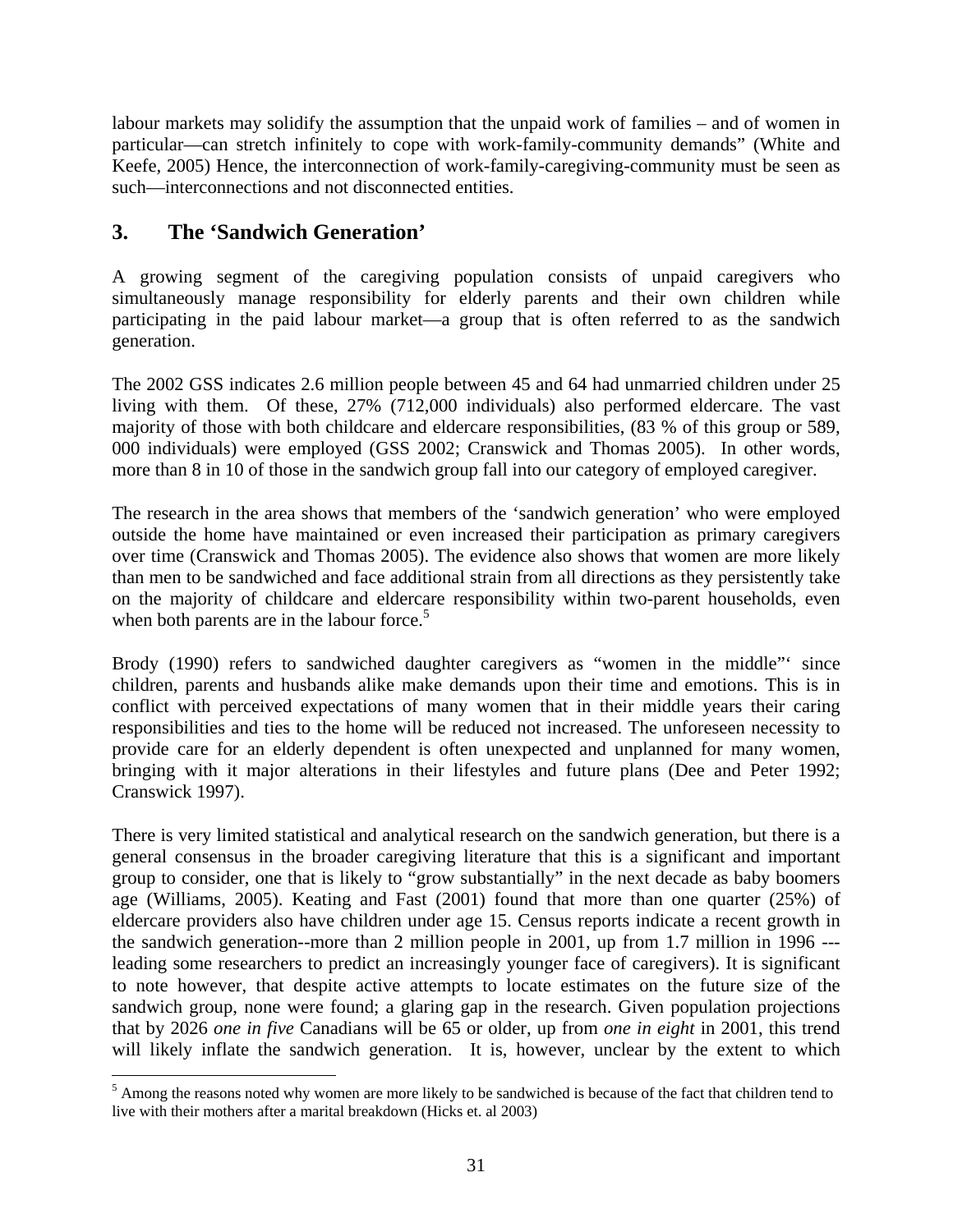membership in the sandwich group will increase overtime given changes in mortality and fertility rates (Williams, 2004).

Other reasons to believe that the sandwich group will grow in size and have more difficulties with respect to coping are noted by Hicks, Rowe and Gribble (2003:13) who argue that "the more recent cohorts will have younger children, older parents, fewer siblings, and will more likely be employed than did earlier cohorts." The trend toward the later onset of children (along with the later age of marriage, completing education at higher levels than previous cohorts) means a greater percent of the population more will have preschool children and aging parents at older ages (Hicks et.al. 2003). It is also likely that sandwich group will be adversely affected by the competing and compounding demands on their financial resources. For some, there is a real concern that the caregiving expenses will exacerbate the financial and economic demands of families (Doty et.al 1998; Hicks, Rowe and Gribble, 2003).

# **4. Gender Differences in Employed Caregiving**

 $\overline{a}$ 

Though the term 'caregiver' is gender neutral, caregiving is not as women comprise the vast majority of caregivers and perform the bulk of caregiving work (See Appendix A:2). The research in this area (See Appendix A:3) shows that daughters, daughters-in-law and female spouse are the most common unpaid caregivers (Keating et. al. 1999; Morris 2001; Armstrong, 1994). Other research supports the idea that women do the majority of caregiving work. Stobert and Cranswich (2004) for example, found that women dedicate almost twice as much time per month to caregiving tasks as their male counterparts (29.6 hours for women compared with 16.1 hours for men). Senior women in particular were found to devote considerably more time to caregiving activities than their male counterparts  $-33$  versus 21 hours per month. Similarly, the GSS (2002) reported that employed women spent an average of 26.4 hours a month in caregiving while employed men spent  $14.5$  hours.<sup>6</sup> Other data shows that men who provide care are more likely than women to be low-intensity caregivers. Statistics Canada (2006) reports, for example, that 27% of men and 44% of women are involved in high intensity caregiving.

Data from the GSS (2002) indicate that higher proportions of male (74.6%) than female (63.5%) caregivers were in the labour force. It is important to recognize, however, that the figures in the GSS do not capture the decisions involved in women 'choosing' to withdraw from the labour market in order to care.

While the recent census figures on caregivers indicate a less dramatic gender split in employed caregiving (averaging a 54/46 split between women and men respectively) Health Canada (2002) reports a more dramatic gender division of caregiving when the *total* population of caregivers is considered (i.e. carers younger than 45 and older than 65) and the *total* amount of labour counted. Health Canada's national study of 417 family caregivers done in 2002, for example found that 77% of family caregivers were female "regardless of the type of family recipient or the type of care provided." This gender difference is greatest among caregivers under 45 years of

 $677%$  of male caregivers aged 45-64 reported that their main activity was working at a job; 93% of whom were working 30 hours or more per week. The majority of female caregivers aged 45-64 were also working (63%), 72 % of those were full time (Stobert and Cranswick, 2004).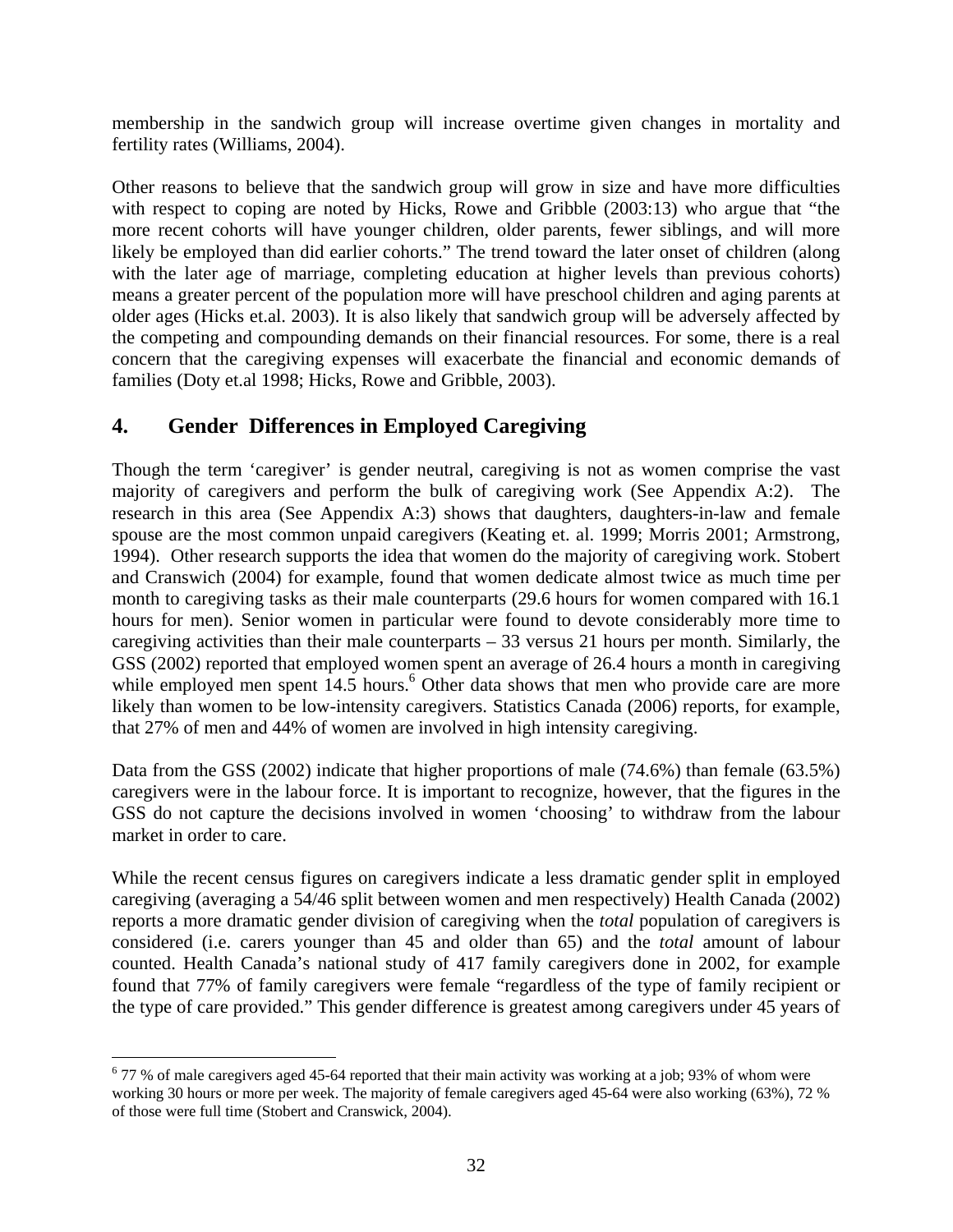age (82% of whom are women) and smaller in the 65 and older cohort (71% of women are women). (Health Canada 2002:6)

The research is clear about the persistence of a gendered division of labour in the allocation of caregiving work, with women, regardless of employment status, income and family structure, being more likely than men to perform he more intensive personal and physical care tasks (Campbell et al.1998; Neal et., al., 1993; MacDonald, Phipps and Lethbridge, 2005; Rajnovich, Keefe and Fast. 2005; Williams, 2004). In other words, compared to women men do different *amounts* as well as different *types* of care work and in different combinations with paid work and formal care help (Guberman 1999; Rajnovich et al., 2005).

Whereas both employed men and women occupy a combination of both types of caregiving roles, women tend to occupy many roles at once while men are likely to occupy one role, that of 'care manager.' Employed male caregivers are also more likely than their female counterparts to make use of formal services (Campbell and Martin-Matthews 2003; Morris 2004)). Men who are employed caregivers are more likely than women to engage in activities which involve the provision of financial support, locating services and taking part in transportation and some household repairs (Rosenthal and Martin-Matthews, 1999; Grunfeld et al., 1997). Women, on the other hand, are more likely than men to take on the bulk of daily, personal care tasks and emotional support (Campbell and Martin-Matthews 2003; Morris 2004). Essentially, this means that women are more likely to provide the types of care tasks that are daily and inflexible while men tend to provide care that can be more readily planned and organized around paid work (Gignac et al. 1996; Armstrong and Kits 2004). While some research suggests that higher income earning women are more likely to become care managers than providers, there is little consensus in the literature on this topic. In fact, the literature on employed caregiving among women is fragmented and inconclusive (Morris et al. 1999). Similarly, while some studies suggest that men's care work is increasing, little is known about how their strategies for combining paid employment and unpaid care work differ from those used by women (Palvko and Henderson, 2006).

While some men provide the full range of care forms, particularly when caring for their spouse it would appear that "fewer men are called on for such care because their wives usually outlive them--a result of women's greater longevity and the pattern of men marrying women significantly younger than themselves" (Armstrong and Kits 2004: 53).

The above data supports the need to employ a gender lens when trying to understand caregiving in its entirety. Many researchers support this view and suggest that any study on the distribution of the burden and consequences of caregiving take gender into account (Armstrong and Armstrong, 2001; Rajnovich et al., 2005; Rosenthal et al., 2004; Ward-Griffin et al., 1995).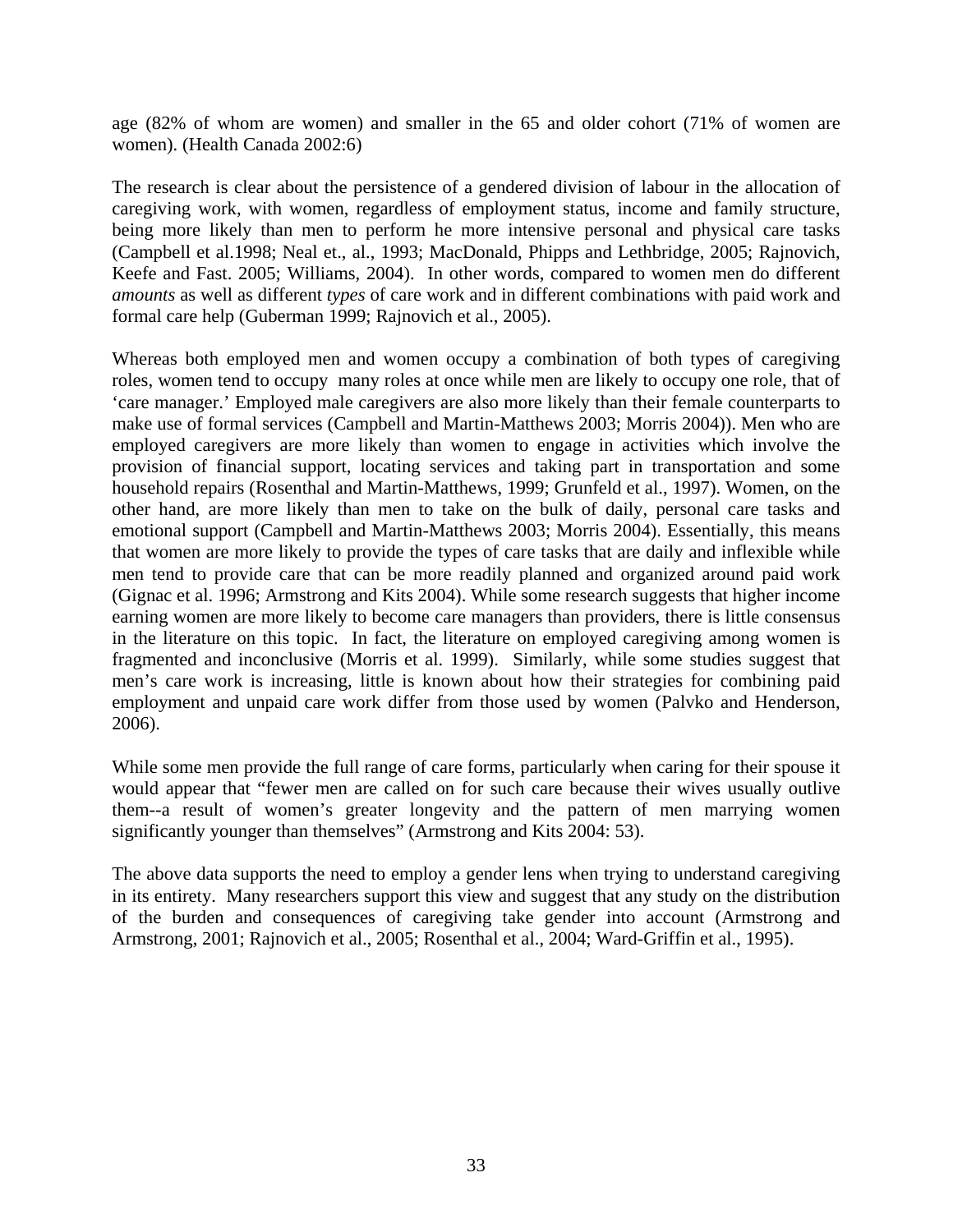# **5. The Challenges of Employed Caregiving**

The literature has identified a broad range of costs (both economic and non-economic) associated with the responsibility of caregiving including: making adjustments to social and work life, altering future plans and dealing with the physical and emotional demands of caregiving while managing family/work relations and coping with the illness or potential death of the caregiver (Guberman 1999; Rajnovich et al. 2005; White and Keefe, 2005).

The literature also notes the increasing necessity to recognize costs across multiple dimensions including the social location of caregivers and care recipients (i.e. class, gender, education, occupation, age, ethnicity, regional locality) and the stakeholder(s) (i.e. informal eldercare recipients, informal eldercare providers, families of unpaid eldercare providers, and employers of unpaid eldercare providers). Though caregiving is increasingly recognized and acknowledged as an economically and socially valuable activity, the question remains as to how to recognize it as such. While many of the costs of caregiving include very real out-of-pocket financial and time expenditures (i.e. foregone opportunity, unpaid labour, career interruption, time lost from work, financial loss and, especially for women, job loss) emotional and physical costs to caregivers are often characterized as 'hidden-costs' since they are less visible and do not directly factor into the 'costs' of the public health care system (Fast et al. 1999; Keating et al., 1999). It is crucial then to document the conditions, costs and distribution of costs of unpaid caregiving across all spheres—home, work, life, gender and families. The review below summarizes what is known about the impact of employed caregiving on individual caregivers, employers and society.

#### **5.1 Impact on individual caregivers**

The literature talks about the impact of caregiving on employee wellbeing, physical health, work-life balance and economically. Each of these impacts are discussed in turn in the section below.

**Wellbeing:**The literature indicates that caregivers experience a range of social, physical and emotional costs in face of combined demands of care and paid employment. For example, caregivers (especially women) consistently have higher rates of stress, depression and guilt than non-caregivers (Smith and Dumas 1994; Scharlach 1994; Rajnovich et al. 2005, Statistics Canada 2006). The feelings are compounded if the caregiver is the sole confidante and decisionmaker and by cultural pressures and family tensions (Jones and Peter 1992). Changes to lifestyle, social activities, holiday plans and disrupted sleep patterns are common costs, with women reporting greater disruptions. Cranswick (2003) reports 40% of female caregivers and 30% of male caregivers changed their social activities because of their caregiving responsibilities; more than one third alter their holiday plans; and 17% alter their vacation plans (Cranswick, 2003).

Several studies have highlighted stress as a prime concern for caregivers (Rajnovich et al. 2005; Rosenthal and Martin-Matthews, 1999; Keating et al. 1999; Armstrong and Armstrong 2004). According to Health Canada (2002) caregivers are most likely to feel stressed in terms of their emotional health and the degree to which they feel they are managing work-life balance; with close to eight in ten reporting that caregiving had resulted in significant (29%) or some (48%) emotional difficulties. Among men, 24.9% said they sometimes feel stressed and 6.5% said they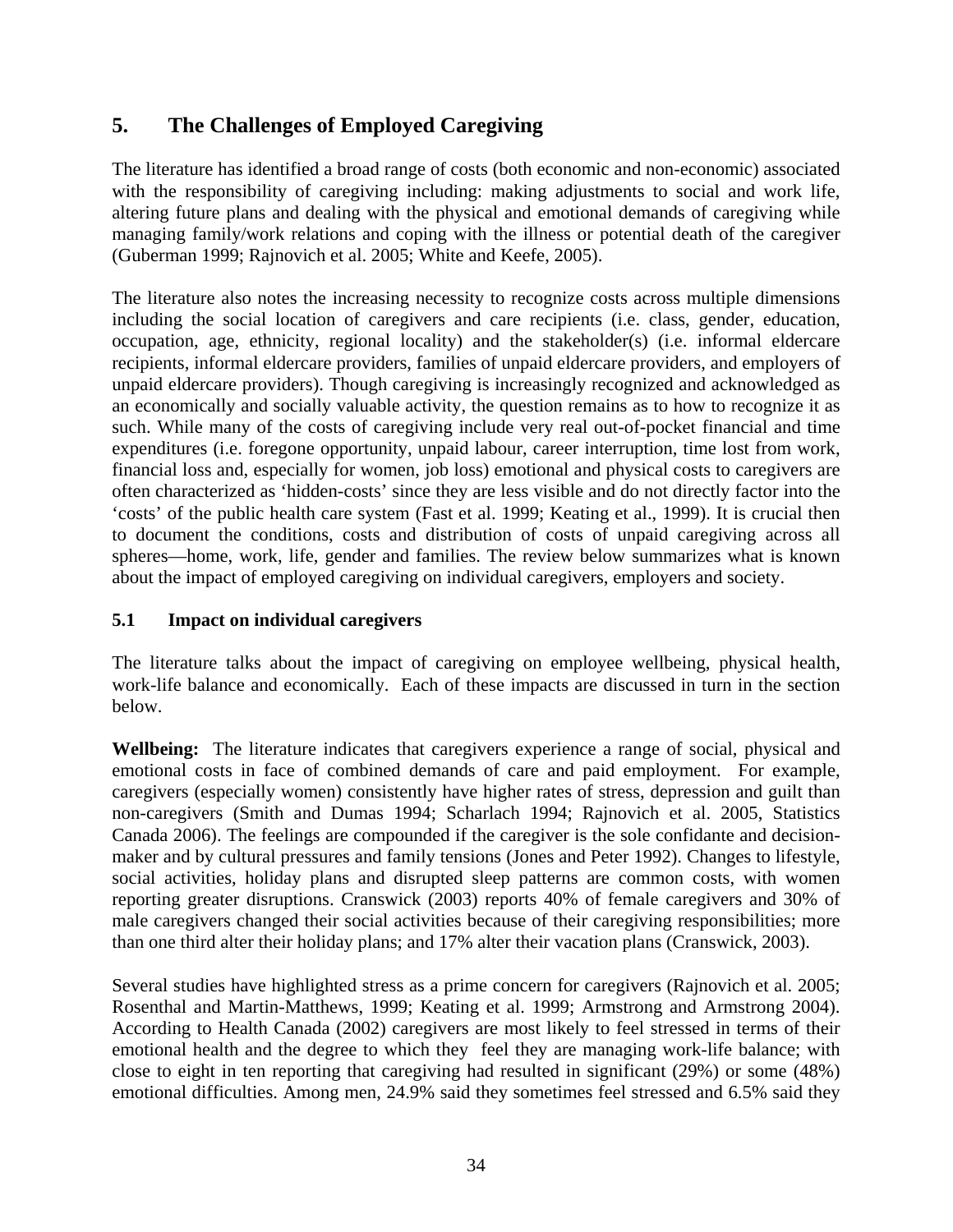nearly always feels stressed. In contrast, 35.7% of women said they sometimes fell stressed and 14.2% said they nearly always feels stressed (General Social Survey, 2002) Other major stressrelated drawbacks of caregiving identified in the literature include: abuse, financial insecurity, burnout, physical/emotional breakdown, illness, isolation, role overload and losing ones sense of identity (Campbell et al. 1998, Keating et al. 1999). These emotional consequences of stress, in turn, cause employed caregivers to feel overwhelmed, fearful, angry, frustrated, helpless and powerless (Morris 2004).

Several studies note the strains and challenges that caregiving has on families including pressures on time available to spend with family members and, even when time is available, increased stress and worry. Some studies have noted a correlation between caregiving and strained relations, tensions and anxieties among family members as well as increased conflict with siblings over perceived inequities in the distribution of parent-caring activities (Brink 2004, Fast et. al. 1999). One study found 21% of caregivers reported problems in getting other family members to cooperate in the patient's care (Rosenthal and Martin-Matthews 1999).

**Physical health:** There is strong evidence that caregiving has a substantial impact on health and well-being. Women in particular, report serious physical consequences of caregiving. Notably, higher proportions of women (20.2%) than men (6.5%) said that caregiving had negatively affected their health (GSS 2002).

Caregiving has also been found to be associated with the development of specific aliments such as ulcers, headaches, stomach aches, hypertension and chronic pain (Campbell et. al. 1998 Morris et al. 1999). Some studies have found that caregivers have more disease symptoms, physical limitations, chronic conditions and poorer immune function than non-carers (Pavalko and Henderson 2006, Fredriksen and Scharlach, 1999). Similarly, Higgins, Duxbury and Johnson (2004:14) note that employed caregivers -- both men and women-- with high levels of role overload are in poorer physical and mental health and make greater use of Canada's health care system. The authors also note "the link between hours in work and role overload, burnout and physical and mental health problems suggest[s] that these work loads are not sustainable over the long term" (Duxbury and Higgins, 2005:16)

The literature also aptly points out that the health of unpaid caregivers is intricately connected to the amount and intensity of the care provided. As the demands of caregiving increase, so do the associated strains and stresses. In a study done by the Conference Board of Canada (1995) 48 percent of caregivers who provided personal care versus 30 percent of those who provided other forms of support said it was difficult or very difficult to balance their personal and job responsibilities. Almost one third (31%) of caregivers said they experienced a great deal of stress in trying to juggle their various roles. The severity of disability of the care receiver and the level of difficulty in arranging affordable, accessible, dependable care of good quality were found to be strong predictors of the level of strain and work/life balance experienced by caregivers

**Work-life balance:** The challenge of balancing demands of caregiving with other roles is significant (Scharlach, 1994). Murphy et. al (1997) describe what they call "conflicted workers"<sup>\*</sup> as "those maintaining their work roles in the face of adverse effects due to caregiving." 'Conflicted workers' are those particularly stressed and overloaded. Those who are also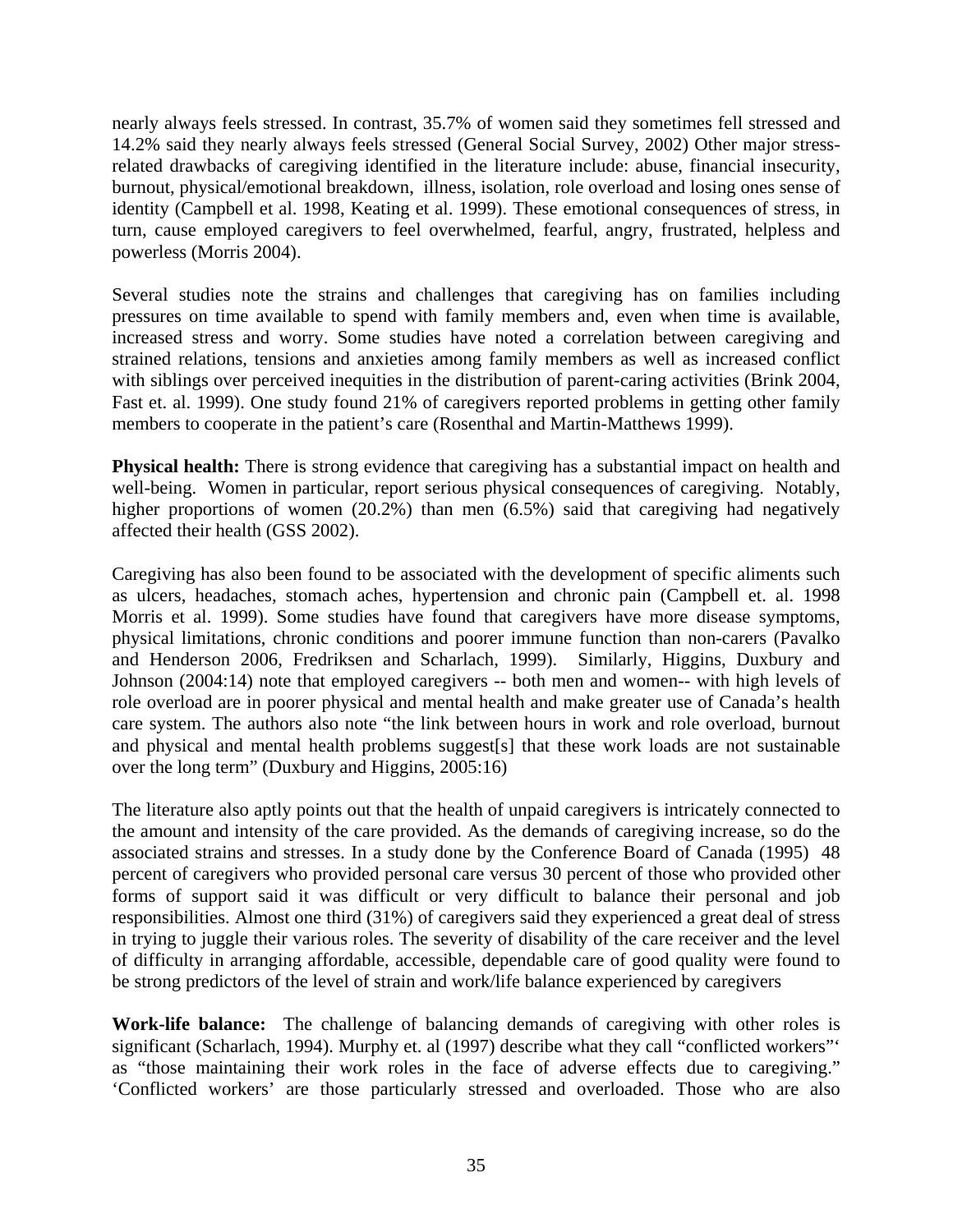caregivers of dependent children experience high overload and life conflict. According to a national telephone survey research project by Murphy et al. (1997), indicators of conflicting roles for work and caregiving include: having repeated interruptions at work, having less energy for work, working less productively/efficiently, having to reduce hours or take unpaid leave, having to take a less responsible job, or having to quit work entirely. Those who were 'conflicted' (self-defined as such) or who had quit work (indicating work role conflict) reported higher overload than traditional non-workers and un-conflicted workers (Murphy et al., 1997). Work role conflict varied in terms of severity of recipient disability, hours spent caring and living arrangements. The study also found equal proportions of part-time and full-time workers were 'conflicted' (Murphy et al. 1997). Indeed the impact and persistence of 'unmet needs' (real or perceived) of everyone in a caregiving situation, be it children, adults and elderly, is a real and ongoing struggle among competing needs. Sandwiched caregivers are at particular risk for negative consequences resulting form their dual roles (Fredriksen and Scharlach 1999).

**Economic Impacts:** Economic consequences involve money or money equivalents that are employment-related, out-of-pocket, and/or unpaid labour costs. They refer to lost current and future employment income and benefits as well as expenses on services, equipment, supplies and transportation. Many caregivers make changes to their work patterns or reduce hours to provide care. In one study, over half of employed caregivers, 55 percent of whom were women and 45 percent men, noted that caregiving affected their everyday work life, specifically, coming in to work late, leaving early or having to miss work, taking extra calls and loss of concentration and motivation (Keating and Fast 2000)

In addition to affecting seniority, benefits and direct costs, work interruptions may have future indirect costs such as the inability to maintain or improve skills, the slowing or termination of a career, repercussions affecting productivity and work satisfaction (Brinks, 2004). Studies note that foregone employment opportunities result in reduced income and employment-related benefits as well as future income due to inability of caregivers to get additional training, attend conferences, get promotion and do extra jobs that might have led to salary increases. Cranswick (1997) estimates that such career-related opportunities are relinquished by as many as 18% of employed unpaid eldercare providers. Women tend to reduce work hours more than men— 14.5% and 10% respectively. A study by Stommel et al (1994) estimated lost wages of caregiver who given up employment to be \$2,299 or 42% of the total costs associated with their family caregiving over a three moth period (quoted in Fast, Williamson and Keating 1999). For the most part however, the monetary value of the impact of forgone career-related opportunities has not yet been determined.

In their 1999 study, the Mature Market Institute found almost all employed caregivers had made some sort of adjustment to their work schedule, including reducing their hours of work (33%), changing from full- to part-time work (20%), and taking leaves of absence (22%). Forty percent reported that their caregiving responsibilities had limited their advancement opportunities and two-thirds indicated that there had been a direct impact on their earnings.

Armstrong and Kits (2001) argue that rather than taking time off from work to provide care, as a coping strategy, many women take jobs with shorter hours or that can done at home in order to balance work and caregiving. They note for instance that in 1999, 41 percent of employed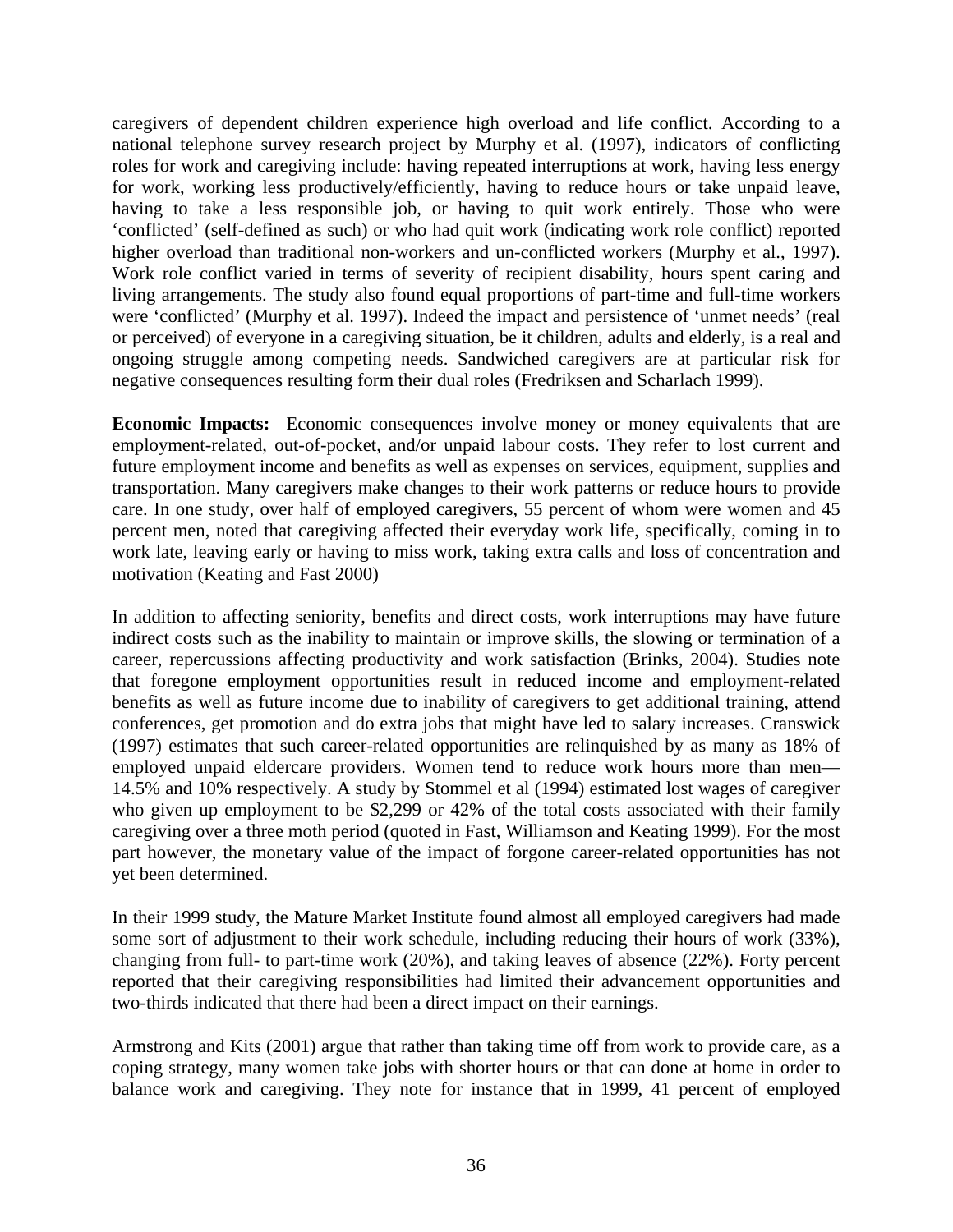women aged 15-64 worked in a non-standard employment situation, compared to 35 percent in 1989. Other studies have found that eldercare puts women at greater risk for reducing hours or leaving the labour force, it is not clear whether this trend will continue for more recent cohorts of women (Pavalko and Henderson, 2006). The pattern suggests that women limit their work rather than their caregiving commitments (Murphy et al. 1997).

There are considerable costs associated with the 'choices' around employment, including reduced income, security and benefits. Thus, the literature notes the need for discussion of 'choices' surrounding employment, the choice to give care as well as the demand for and supply of paid and unpaid labour*.* 

 "Of all economic costs, incurring extra expenses as a result of caregiving was the most commonly report costs" (Rajnovich, Keefe and Fast 2005). The Canada Profile on Family Caregivers (2002) estimates close to half of all caregivers are paying out-of-pocket expenses to care for their family members. The report notes 40% are spending between \$100 and \$300 per month, one in four (24%) spend in excess of \$300 per and interestingly, 18% could not (or did not) say how much they are paying on their own to provide care.

In addition to the expenses commonly associated with caregiving, such as payment for care services, prescriptions, adaptive equipment, medication and home modifications; *care-related* expenses include such things as buying convenience foods, televisions, adjustable beds, transportation services or paying for the delivery of services in order to make caregiving easier, less stressful or because they cannot leave the care receiver alone (Guberman 1999, See Appendix A: 4 for a breakdown of costs). This cost was experienced by 39.9% of women and 36.7% of men. Financial costs mainly fall on recipients and families. Those without money, capacity and supports simply do with unmet needs. The poor and isolated fare the worst.

**The Sandwich Group**: Several studies on the impacts of caregiving have focused specifically on the sandwich group. These studies show that in maintaining paid employment, the demands confronting these caregivers necessitated life adjustments, including alterations to work arrangements. About one in seven sandwiched workers had reduced their work hours over the previous 12 months, 20% shifted their work hours, and 10% lost income (Williams, 2004). In addition, 4 in 10 sandwiched workers incurred extra out-of-pocket expenses from such things as:

- renting medical equipment
- mobility services
- home modifications for safety and ease of caregiving
- transportation equipment
- medication

One study, drawing on data from 20 qualitative interviews with caregivers, reveal the ways in which people feel the anxieties and stresses associated with the 'cost' of 'sandwiched' caregiving. Respondents expressed it as an 'ongoing struggle" of balancing and adjusting their spending patterns to accommodate additional expenses related to caregiving (Perkins and DeMeis, 1996). For many, caregiving meant "living more frugally," "vacations and recreation are luxuries, in terms of money, time and responsibility". Sandwiched workers in general are more likely to feel stressed and experience work-life interference. About 70% of them reported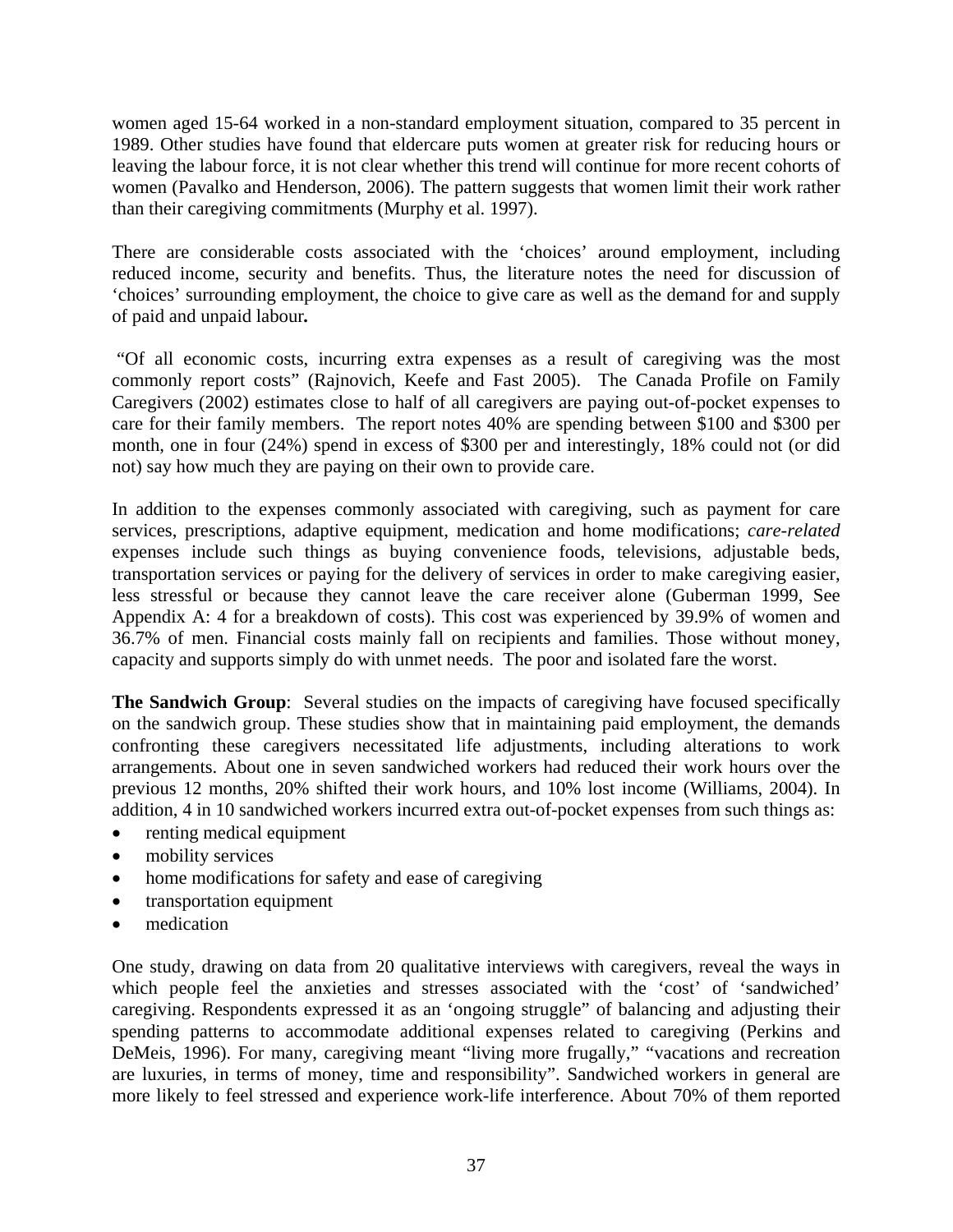stress, compared with about 61% of workers with no child-care or elder-care responsibilities (Williams, 2004)

#### **Impact on employers**

 $\overline{a}$ 

There are few studies in the literature that directly investigate the impacts of conflicts between labour force participation and eldercare (Doty, Jackson and Crown 1998; Palvalko and Artis 1997, Ward-Griffin et al 1995). Most studies have been concerned with determining whether conflicts between employment and caregiving responsibilities caused caregivers to withdraw from the labour market, be late or absent, take unpaid leave, or reduce their hours of work on a regular basis and the costs associated with these patterns.

The Conference Board of Canada (1999) has drawn up a list of potential problems specifically related to long-term eldercare responsibilities and the workplace. They include: absenteeism, tardiness, frequent interruptions from work, lack of availability for overtime and business trips, inability of workers to accept projects or added responsibilities, requests for a reduction of work hours, health problems, stress, poor morale and work attitude, stress-related disorders, depression, tension, sleep disorders, redistribution of work hours, higher frequency of unpaid leave, reduced quality and quantity of work, greater number of accidents, staff turnover, increased costs and decreased productivity (Conference Board of Canada 1999, Matusicky 2003).

By definition, care incurs direct labour costs. Unpaid care involves unpaid work similar to that of unpaid household work, which increasingly (though inadequately) has been acknowledged as productive and economically valuable (Keating and Fast, 2000). There have been a variety of attempts to revise national accounting systems to measure and value unpaid work and the costs of caregiving at a macro level to show their contribution to the overall economy. For example, a 1999 Health Canada report estimates that employees juggling work and family demands cost Canadian employers at least \$2.7 billion a year in absenteeism, and the health care system approximately \$425.8 million for physicians visits (Doty, Jackson and Crown 1998, Matusicky 2003). Factors in this cost escalation included the repeated use of sick leave and personal or family leave and subsequent costs of replacement workers. Another way to measure unpaid care work is to assign a value to a caregiver time equivalent to the hourly wage the individual could earn in the labour market. Using this methodology, Zukewick  $(2005)^{\frac{7}{2}}$  estimated that unpaid caregiving work would be worth approximately \$50.9 billion in 1998.

The evidence also suggests that responsibilities of caregiving have a direct impact on employee productivity and on the productivity of those who work with them. It is recognized, however, that such impacts are difficult to measure. Brink (2004) study notes that just over half of those balancing work with caregiving modify their work schedules, come in late, leave early, take long lunches, make or receive phones calls at work related to caregiving, miss work to take the care receiver to appointments, or take leave to deal with sudden crises.

 $<sup>7</sup>$  This method is called the "opportunity cost valuation method" It uses time and money measurements to determine</sup> the magnitude of unpaid informal caregiving.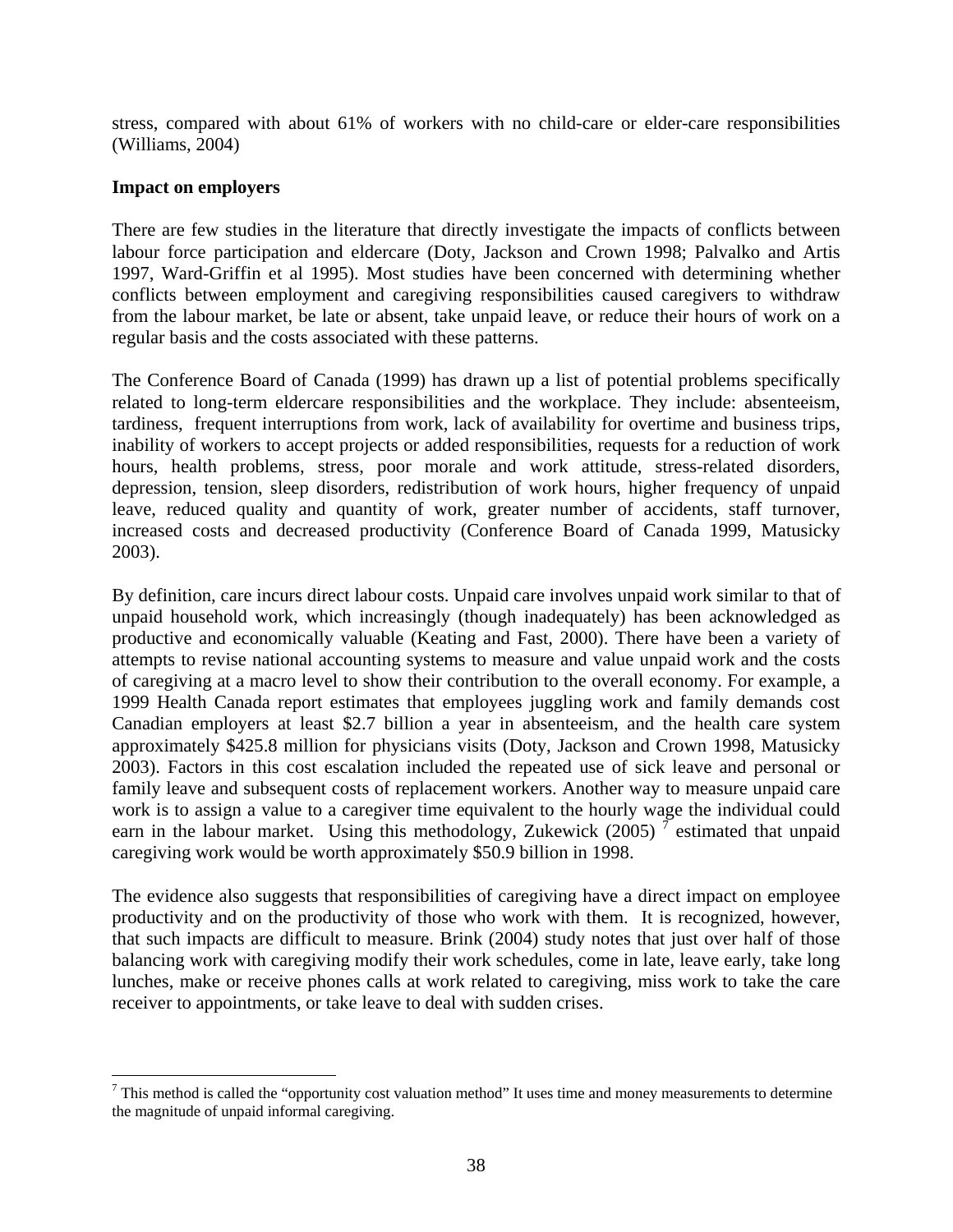The unpaid work done by unpaid caregivers may also generate costs for governments and society in general. In some cases, a person's withdrawal from the workforce to take care of someone with decreasing independence entails a short and long-term decrease in the state's tax revenue. In addition, the fact that a person leaves paid employment to provide care might also means an increased reliance on social income security programs. Indeed, to the extent that the person will have contributed for a shorter period of time to a public or private pension plan, they will be less well prepared financially for their own retirement (Keefe and Medjuck 1997).

#### **Impacts on Society**

There are multiple stakeholder groups in each caregiving relationship. Harlton, Keating and Fast (1998) define stakeholders to include a broad set of constituents including elder adults themselves, their family members, friends and neighbors, those who provide formal and unpaid services and those who develop policy in relation to eldercare services. Each of these stakeholders has different mandates in relation to eldercare, each maintain their own perspectives and each experience change and challenge differently (Harlton et al, 1998) All members of society experience the consequences of unpaid caregiving in one form or another, although societal consequences are experienced at a relatively macro level.

Some of the impacts on stakeholders and society at large that have been identified in the research literature include:

- Short and long term economic and social costs to everyone: We are all likely to require care ourselves over time and many of us are and will be providing care for someone we love in the future.
- Standard of living and quality of life (all members of communities are affected).
- Foregone income tax revenue (as result of foregone employment income to meet their caregiving responsibilities).
- Strain on health resources and services affects everyone.

In addition, when the strains of care work affect caregiver's health, as the research shows it does significantly, they are more likely to require additional health care services themselves incurring costs for public expenditures and for society as a whole (Fast, Williamson and Keating 1999, Duxbury and Higgins 2005). Since caregivers tend to defer their own health care needs, the literature warns that failure to help family members provide care could risk direct and indirect increases in health costs as injuries or illnesses of the elder and/or family caregiver abuse (Armstrong and Kits, 2004). There is also some evidence that shows the deterioration of unpaid caregiver's health and well-being can speed up the institutionalization of the elder[s] for whom they are caring, which also leads to increased public expenditures (Grunfeld et al., 1997).

The economic value provided by family caregivers is enormous. It is estimated that help and care given to seniors saves the public system over 5.3 billion a year, which is equivalent to the work of 276, 500 full-time employees (Gignac, Kelloway and Gottieb, 1996).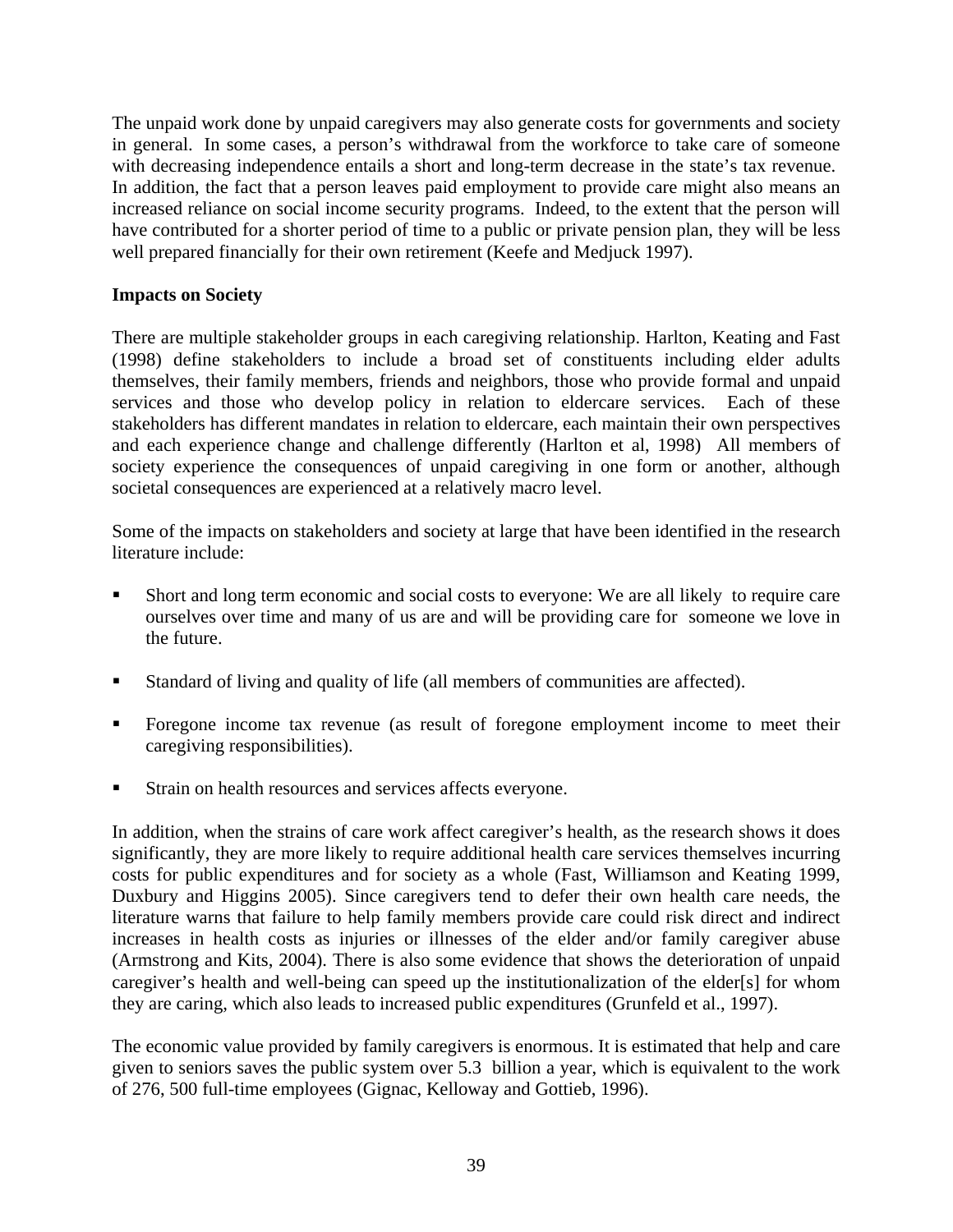Increased demand for nursing and other health care services by an aging population and increased retirement of workers in nursing and other health care fields, along with a predicted inadequate number of new graduates, are indications of a growing future shortage of registered nurses and health care workers that will put affect everyone (Canadian Nurses Association, *Canadian Nurses Association Report*, 1997). In this way, both components of the care system (formal and informal) will experience shortages in the future.

Some researchers posit a possible "crisis" of care work" due to the fact that the demand for care work is increasing at the same time as traditional sources of paid and unpaid supply are decreasing (MacDonald, Phipps and Lethbridge 2005). More than just a matter of shifting resources from one sector to another, caregiving must be considered in its totality of caregiving relationships. So far most economic and social institutions (including government workplaces and public services) have failed to acknowledge and confront the full *scale* of these [long-term] changes and their implications for future caregivers (Morris 2004). The changes mean that unpaid caregivers are doing more, whether it be more hours of care work, more juggling of multiple responsibilities, more managing of multiple care providers and more complex care provision.

While changes to health and home care policy are adding to the list of responsibilities of families, many employment protections are being removed in a deregulated market. The result has meant increased burden with family members taking on multiple roles and multiple responsibilities coupled with increased vulnerability and insecurity in the workplace. The rise in non-standard work (e.g. irregular shifts, shifting hours and place of work); increasing preciousness (insecurity and uncertainty about employer, employment contract, employment conditions and benefits) and changing employment norms (increased part-time, contract, temporary, self- employed, split-shift, home-working) are adding to the increased precious nature of employment.

In response to many of these changes, more men and women are working longer hours, often at two jobs (Statistics Canada 2000). As a result, fewer families have the time or resources to provide much care just as care demands are increasing (Armstrong and Kits 2001). Giving the increasing numbers of Canadians who face simultaneous paid and unpaid work responsibilities, policies governing the rights and responsibilities of employers and employees may have an impact on caregiving capacity and on the consequences of caregiving.

Canadian demographic trends including the drop in the birth rate, the increase in the divorce rate and the changing family structure along with the geographic dispersion of families are all factors that limit, and will continue to limit, the capacity of families to shoulder greater responsibility for eldercare and of the healthcare system to support. This implies the number of employed Canadians who will be balancing paid work and caregiving will also increase.

There is a relational and shifting distribution of stakeholder costs whereby the costs borne by each are dependent on the costs borne by all. Unpaid care cannot be assumed to a 'free good' without consequences to individuals, employers, and families, the economy and society at large. The literature speculates how that distribution of costs is affected by the nature of the policy regime (i.e. current policy reform has redistributed the costs of eldercare among stakeholders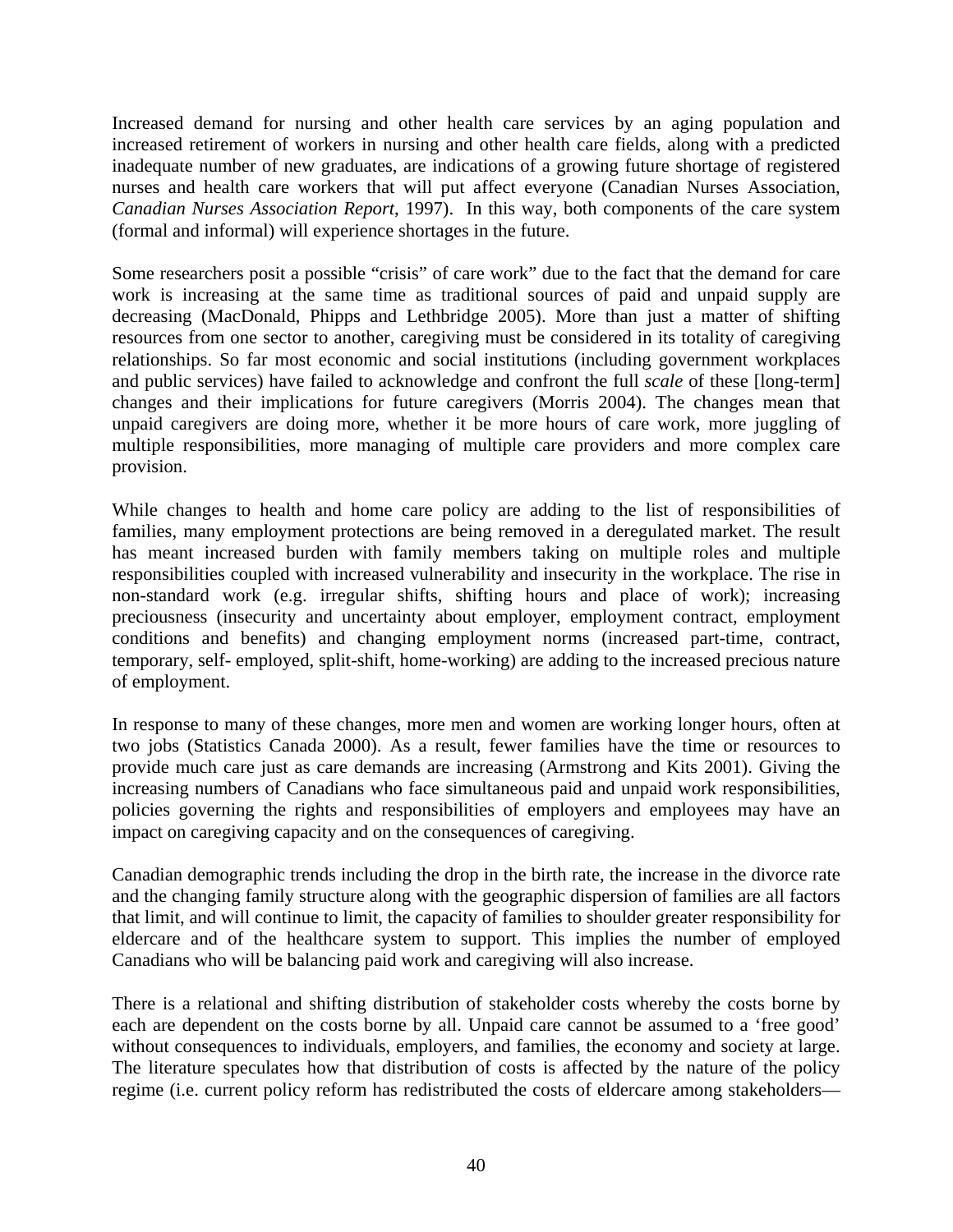mostly unpaid caregivers), but more explicit research is needed to determine the extent and nature of this relationship (Fast, Williamson and Keating, 1999). Costs of all varieties will continue to grow, threatening the viability and sustainability of the current health care and income security systems. The net result of these broader and longer-term society consequences is largely unknown.

Though caregiving also bring rewards, caregiver's experiences are contradictory and the literature tends to focus on the negative, more consequential impacts of caregiving on caregivers (Armstrong and Kits 2001, Aronson 1998). Many people see caregiving as a rewarding experience that is often done out of love and a sense of duty. However, 'loving' someone for whom you care does not negate the challenges and costs associated with caregiving; in other words caring *about* a loved one does not make it easy to care *for* them (Armstrong and Armstrong, 2001). In either way, the rewards of caregiving come at other costs to caregivers in the form of personal, social, economic and career (Cranswick, 1997).

The findings of this literature review suggest that there is a wide range of economic and noneconomic costs that arise when employed people take on unpaid caregiving responsibilities. Ranging from personal strains to work disruptions, to foregone opportunity, time and financial costs, the negative effects of caregiving do not seem to be diminishing despite recent efforts and policies to mitigate their impacts. Indeed, the diversity and breadth of caregiving situations along with demographic changes in the Canadian context reveal the growing and changing nature of the 'caring face' of our society (Gahagan et al. 2004).

The research in the area also shows that the challenges, burdens and costs are also gendered with women reporting greater strain and tension between their caregiving and paid work, and between their caregiving and other family responsibilities. For both men and women however, the consequences of work interruptions and additional strains can be felt well into the future and may be passed on to subsequent generations.

# **6. Predictors of Caregiving and Caregiving Strain**

While just about everyone is a member of an actual or potential caregiver network (Doty et al., 1998) the diversity of experiences among people combining work and family care responsibilities suggest the importance of identifying specific factors that are predictive of higher levels of caregiver strain and occupation impacts. The section below reviews what is known about this issue.

# **Predictors of Caregiving**

Although findings are mixed, several studies note that while a number of factors play a role in the caregiving relationship, gender, family structure, and geographic proximity were found to play very important roles in determining the division, intensity and scope of caregiving labour (Rosenthal et al., 2004; Boddy, Cameron and Moss (2006). According to the 2002 General Social Survey, most caregivers were married, but the rates of married men and women caregivers varied considerably. Among women providing care 70.6 percent reported that they were married or in a common-law relationship, while 83.1 percent of men indicated they were married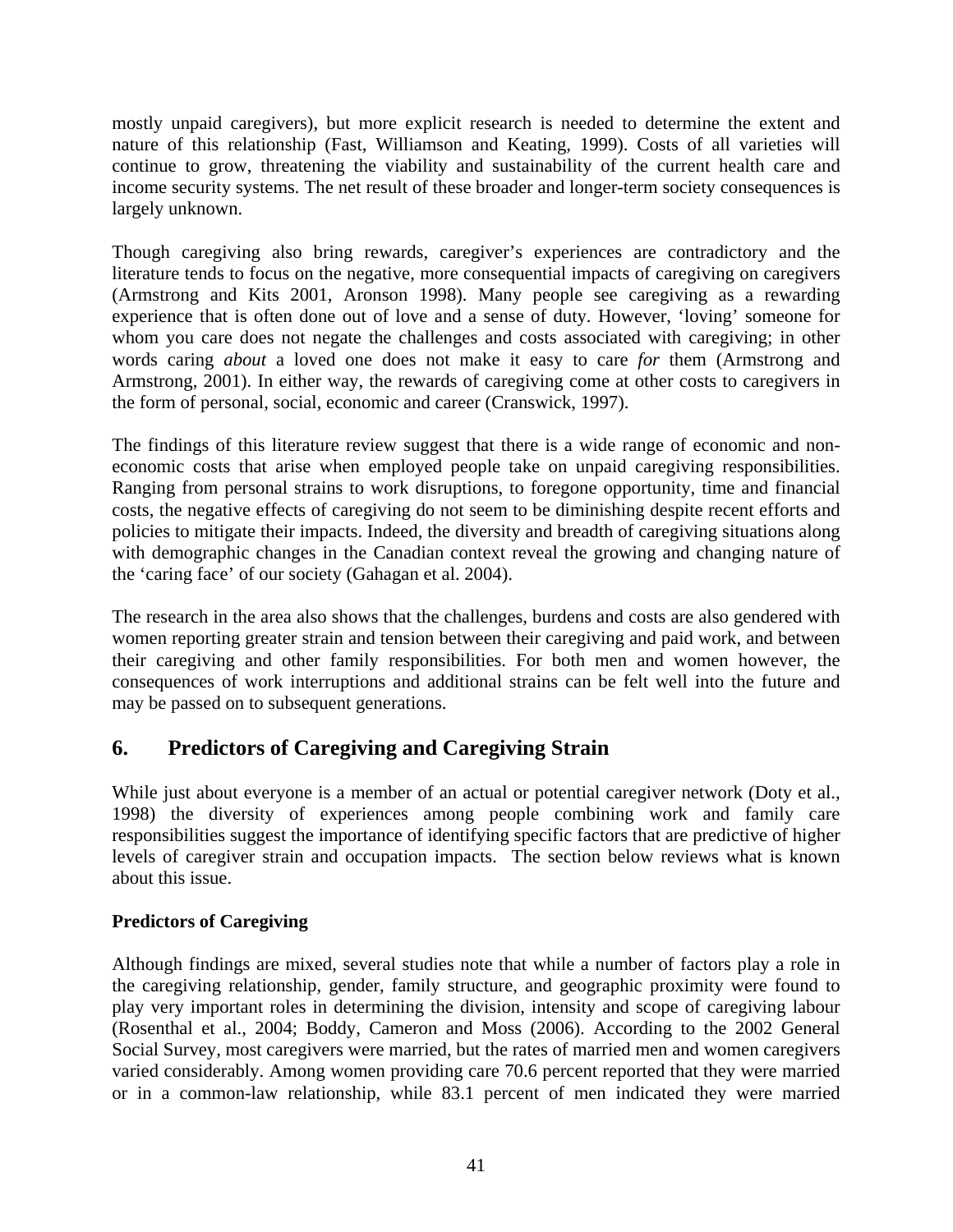(Rajnovich et. al. 2005). Other identified predictors of assuming caregiving responsibility include geographic proximity, health status and to a lesser extent, competing demands on time (e.g. other family responsibilities and employment). These factors may determine selection of someone other than a spouse or an adult daughter even if one of these family members available and willing (Rosenthal et al., 2004).

Though caregivers are found across all income strata, Health Canada (2002) reports that most caregivers have household incomes below the national average--only 35% of households with caregivers report income over \$45 000 (Appendix 1). Caregiving needs, networks, resources and limitations vary in degree, from caregiver to caregiver and from time to place. Studies have found income to be a major determinant of whether and how many services were purchased. The higher one's income the more options and flexibility caregivers have in obtaining services to meet their needs (Morris 2004; Armstrong and Armstrong, 2001; McDonald et al. 2005).

It has also noted that women with less formal education provide more hours of care (Morris 2004). When comparing caregivers with non-caregivers, education was not significantly different but women with lower levels of education tended to provide more hours of care. Keating et al. (1999) estimate that women with higher levels of education may be in a better position to reduce their caregiving hours by purchasing care and other supports.

Age is seen as an important determining characteristic in predicting who becomes a caregiver. For both men and women, approximately 43% of caregivers are between the ages of 45 and 59. Guberman (1999) identifies the aging of caregivers as a new trend that is consistent with the increase in life expectancy and the increase in the age of both those who receive and those who give care. Data from the 2002 GSS indicates that 10% of women and more than 8% of men caregivers are 75 years of age or older (Statistics Canada).

There exists considerable regional variation on indicators of care responsibility such as community supports and employment patterns that affect the likelihood of combining employment with helping elderly parents. Other social indicators include specific attributes of localities including availability and access to employment, the degree of unemployment, the availability of elderly parents, patterns of work, income and education, family structure, settlement, migration and religious values—all of which can vary by region as well as within regions (Keating et al, 1997). Keefe (1999) notes that unique age structures are found in different-sized communities with a general pattern of a higher proportion of elderly persons in rural areas as compared to urban areas. Keefe's (1999) study of rural/urban and community contexts revealed the gap between rural and urban is highest among employed women, noting almost one-quarter of rural women who are employed full time provided help to elder parents, compared to 11% of urban women

### **Predictors of Caregiver strain**

Numerous studies of working parents and caregivers have found that women are more likely than men to experience greater strain between work and family care responsibilities (Armstrong and Armstrong 2001; Aronson and. Neysmith, 2006; Fast and Keating 2000; Gahagan et al. 2004). Such gender differences have much to do with the unequal division of family care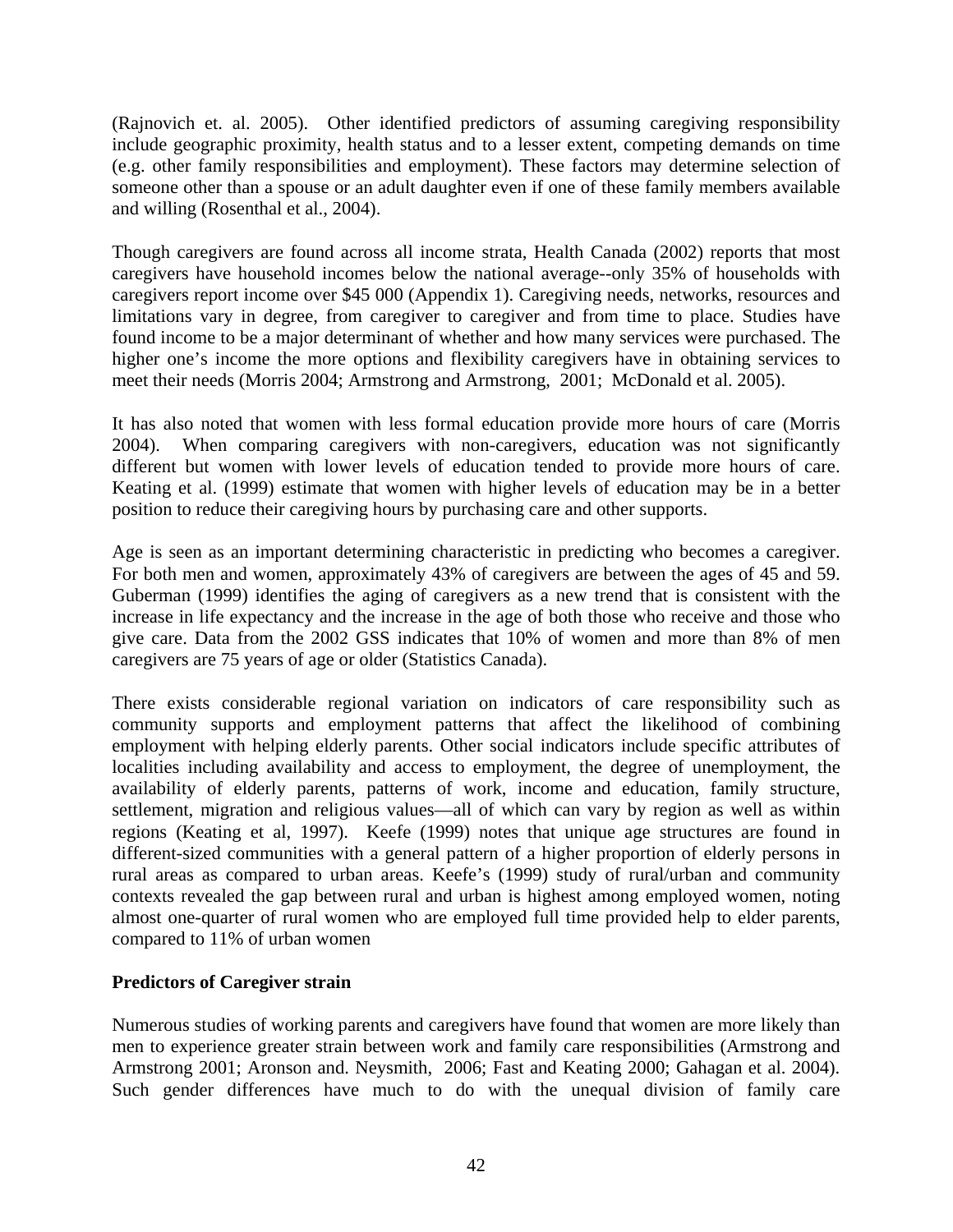responsibilities, sex role expectations and socialization and limited alternative opportunities for the provision of care (Armstrong and Armstrong 2001; Frederick and Scharlach 1999; Ward-Griffin 1995).

A survey of over 1800 employees by Frederick and Scharlach (1999:193) concluded that "more demanding work and family situations, such as caring for persons with higher levels of disability experiencing greater problems with care, and having a more demanding job, each made a significant contribution to deleterious personal and workplace outcomes."

Younger caregivers have been found to experience greater difficulty with work and family responsibilities and increased work interruptions (Neal et al. 1993) possibly because they have access to fewer psychological, social or financial resources with which to buffer the stress of family care (Frederick and Schlach 1999). While these studies do not address the issue of caregiver strain, the findings with respect to work-life balance suggest that younger employees may also be at higher risk for caregiver strain.

The degree of need and disability of the care recipient are also critical components in determining care and predicting strain. While a study by Health Canada (2002) found caregiving intensity to be a significant indicator of caregiver strain, the connection was not linear or causal. For instance, high levels of caregiving hours resulted in "substantial consequences for more than 50 percent of all women caregivers, regardless of the number of hours of paid work." Women working longer hours were more likely to feel socio-economic consequences' (Statistics Canada, 2006). Women who provided relatively few hours of care but who worked longer hours had the highest proportion of feelings of guilt (7 in 10). Hence, the type of strain varied by both intensity of caregiving and intensity of work, the consequences varied from financial and economic strain to social and emotional. Men were more likely to be employed but they are were also more likely to be low-intensity caregivers (Statistics Canada). The vast majority, nearly 80 percent, of employed female caregivers worked 40 hours or less per week, with the rest working longer (more women work in part-time, contingent and non-standard jobs). In contrast, 53 percent of men worked 40 hours or less, and 47 percent worked longer (Statistics Canada, 2006).

# **7. Dealing with Caregiver Strain**

Four types of coping strategies are discussed in the section below: those that can be implemented at the level of the individual caregiver, those that that can be put in place by the employer, those that operate within the community and public policy supports. Details on each are given below.

# **7.1 The Individual**:

The research in the area suggests several ways that individual caregivers can cope with the strains associated balancing looking after an elderly dependent and paid employment. Gahagan et al ( 2004) identifies a number of supports that individual caregivers would find helpful with respect to maintaining a 'healthy balance' between caregiving and employment including: information about available supports; support from family, employers and health care providers;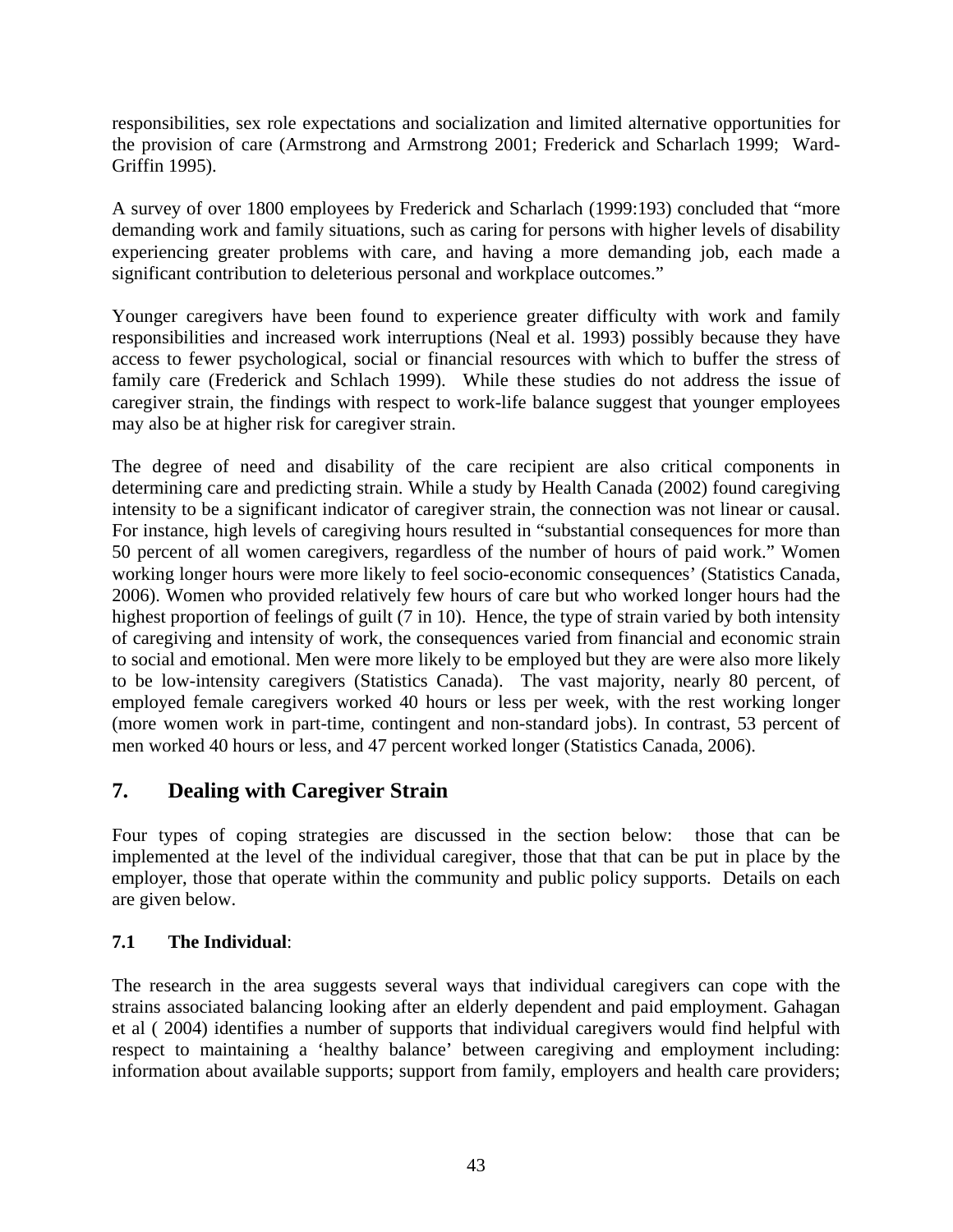training and skill development; respite and help with day to day chores; emotional support and financial support

When asked what would be most useful in assisting people with their caregiving, 'occasional relief" was the most frequent response (Statistics Canada 2006). Almost seven in ten caregivers reported they needed a break from the caregiving responsibilities either frequently (21%) or occasionally (47%) (Statistics Canada 2006; Gahagan et al., 2004). While this response was frequently requested by low-intensity caregivers, the extent to which people mention such support as useful increased within the high intensity caregiving group (i.e. employees who combined longer hours of work with long hours of physically and emotionally taxing caregiving). For example While 6 in 10 high-intensity caregiving women who were not employed mentioned relief as desirable, the number was almost 8 in 10 for those who worked longer hours." Occasional relief can come from a variety of sources, including family members paid formal help, or government-arranged home care (Statistics Canada 2006).

As noted earlier, society must recognize that at the individual level people have, in theory anyway, the choice to adopt this role or not. Thus the question for individual caregivers that must be asked is: Is caregiving voluntary? It can be voluntary only if there is access to alternatives and if there are the kinds of supports available that allow choice to be made. Families differ in their capacity to provide care and caregivers must feel that they have a right to modify their level of involvement at any time. In other words, caregivers must have a choice in becoming active participants in caregiving and should have the right to choose the degree of their involvement at every point on the continuum of care. For employed caregivers, having choice about establishing the conditions for work and in deciding how, when and where care is provided is also critical in easing the caregiving burden (Armstrong and Armstrong, 2004). Acknowledging, valuing and respecting the contributions of caregivers should be a guiding principle in helping to ease the strain and emotional burdens of caregiving.

### **7.2 The Employer**

Flexible work arrangements were commonly identified as a way of easing the difficulties of caregiving (Statistics Canada 2006; Barr et al., 1992). This could take the form of allowing an employee to adjust regular work hours or allowing time off as needed. A study by Neal et al. (1993) showed flexible schedules and workplace policies which facilitate caregiving were linked to increased productivity due to better morale, reduced stress and a feeling of loyalty to the employer. Similarly, 'flexible work arrangements' (flextime, compressed work weeks, flexible schedules to adjust irregular work hours, reduced hours of work, flexible location protected parttime work) were found to be associated with decreased work interference (Scharlach 1994). Flexible scheduling, job sharing, telecommuting, family illness days, family leave and similar policies have consistently been advocated in the literature as helpful in reducing the potential conflict between work and caregiving responsibilities (Guberman 1999; Duxbury and Higgins, 2003).

While research has noted the benefits of workplace programs, it has also noted its limits. (Brody et al., 2006; Lechner and Gupta 1996; Neal et al. 1993). Many workplace programs are available only to a minority of Canadian workers, generally those working for large companies,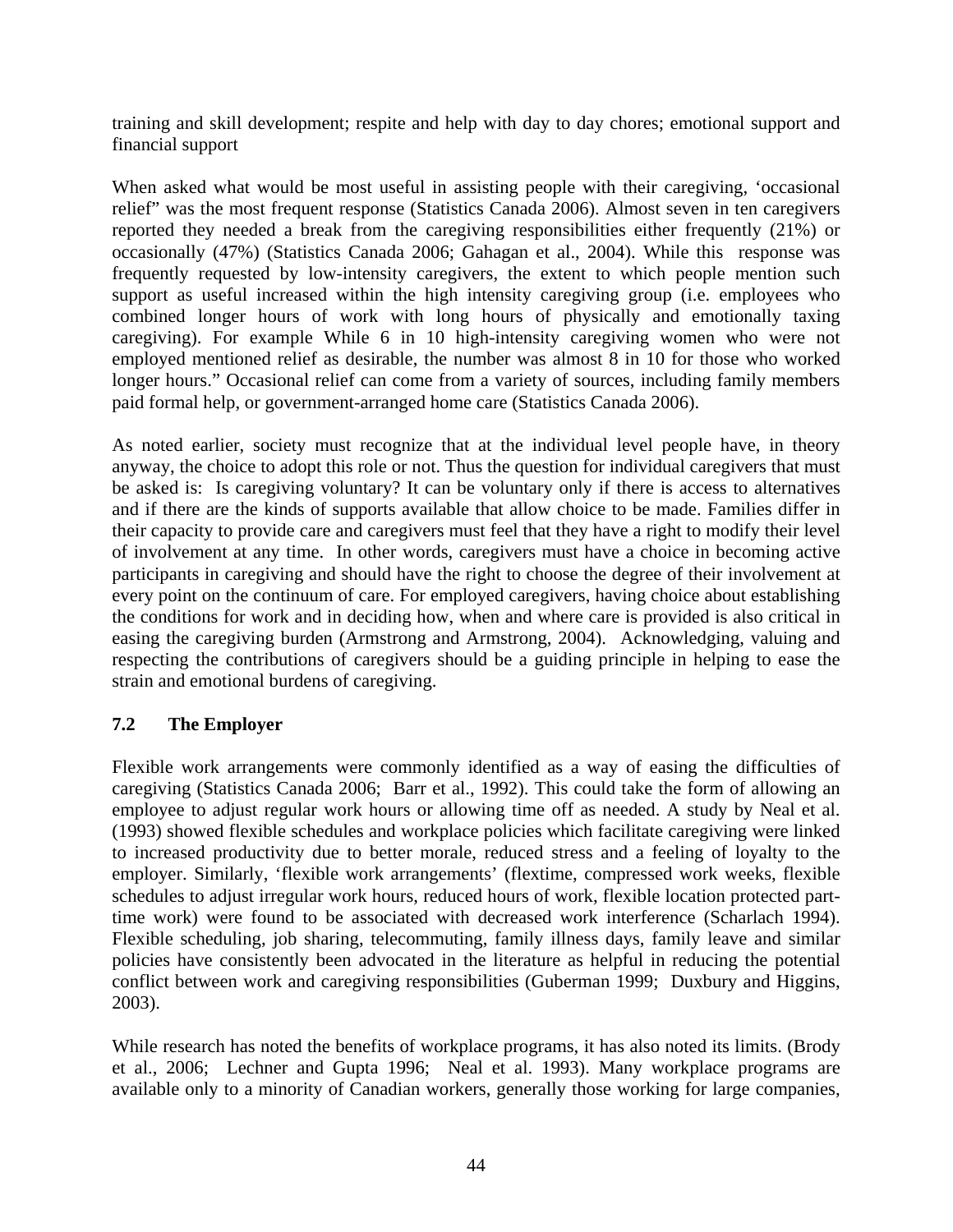and they are often provided in a discretionary manner (Guberman 1999). In addition, while many work places are seeking to better accommodate caregivers; heavy workloads, non-supportive management, unclear policies, continuous change, temporary, part-time and contingent work as well organizational culture were all found to be contributing factors to making the balance of work and caregiving more difficult **(**Fredriksen and Scharlach 1999; Duxbury et al. 2003). A supportive workplace culture including a cultural acceptance of eldercare responsibilities was also identified as missing in the work place.

While problems and challenges persist, with the appropriate policies and supports in place, employment can play a complementary role in enhancing the caregiver role by providing the space and resources that buffer caregivers from the negative impacts of caregiving such as greater financial and social resources, networks and support for assisting caregivers (Rosenthal et al.2004).

# **7.3 The Community**

Families and caregivers relay on a host of community supports to meet their caring needs. Caregivers have actively requested various forms of support from the community in order to better assist their caregiving; others are unaware of what supports exist and which ones help. Requests have included the development or expansion of educational, informational and support programs that enable providers to be better caregivers and to better deal with the strains of caregiving (Keefe, 2003). Counseling services to provide coping strategies, advice and support have also been identified as necessary and helpful. Another important support is information and referral services to help caregivers navigate community services and recourse banks. Indeed, caregivers need a continuum of services and supports such as training and education, respite and other care services in conjunction with workplace policies, job security and income compensation programs (Rajnovich et al 2005).

### **7.4 Public Policy**

The challenges that caregivers face when dealing with the social policy are compounded by the "ambiguous status of caregivers" in relation to public policy and programs (Rajnovich et. al 2005). Since caregivers are not official clients of the health and social services systems, they generally are not entitled to services in their own right, but through the care receiver (Guberman 1999). Assessments tend to give little attention to caregivers' needs, despite research that supports the need to do so. Furthermore, when determining needs and entitlements, the underlying premise of many care programs is that families—often women-- are responsible for providing care. "Services are provided not to support or ease the burden of caregiver, but only as a last option to fill gaps not being met by family"(Guberman, 1999). This premise must be challenged and public policy must look at the social and economic needs of caregivers and ask: what direct and indirect benefits to they need and provide?

Currently, there exists a fragmented array of supports— tax credits, compensation programs and workplace policies—that have been identified as critical to relieving and supporting caregivers. But conditions for access to such programs are often limiting and need reexamination (Eales, Keating and Fast, 2001).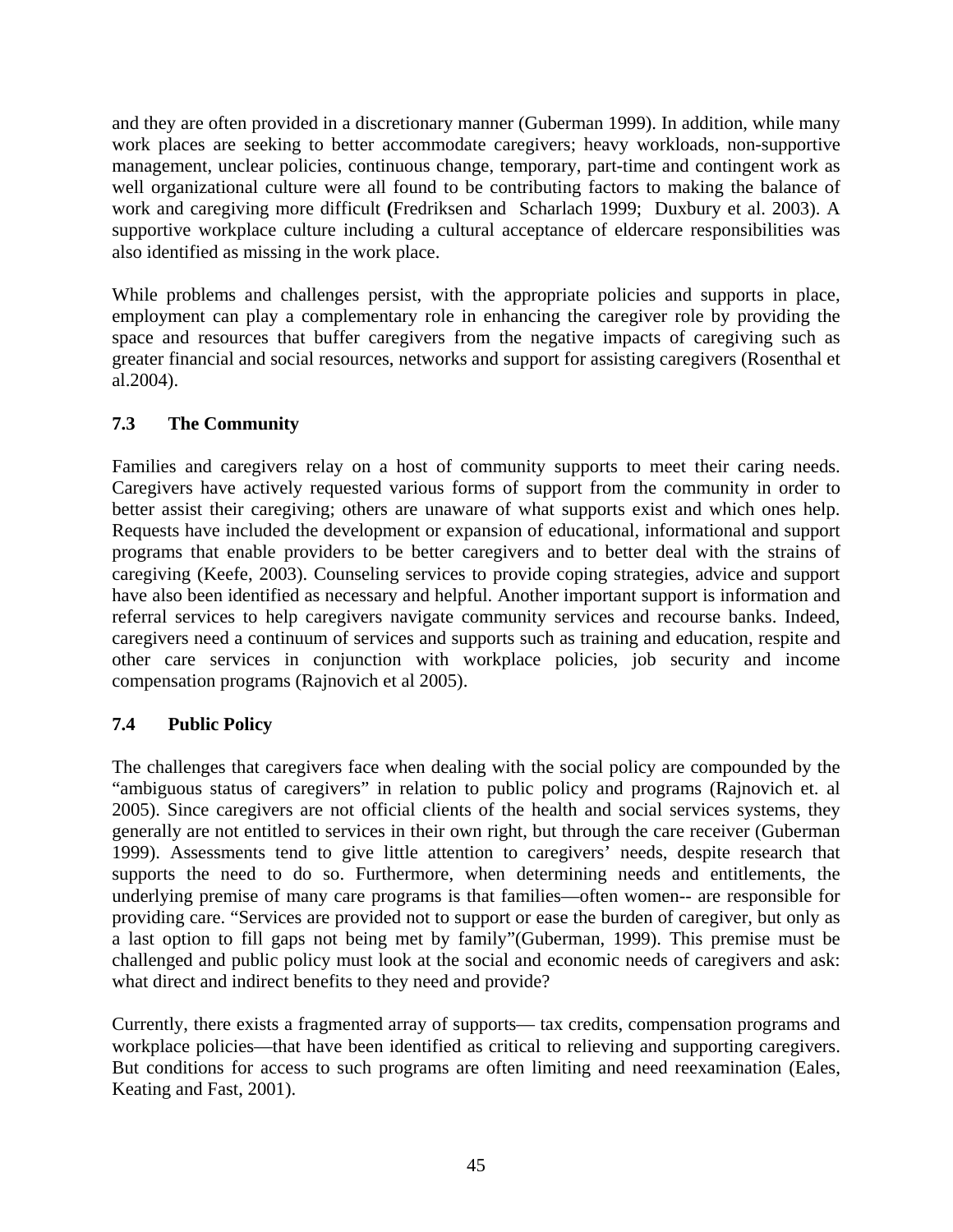In 2004 the Government of Canada introduced The Compassionate Care Benefits Employment Insurance (CCB)<sup>8</sup> program:

"Compassionate Care is a special benefit of Employment Insurance. It provides temporary income support for eligible workers who take leave to provide care or support for a family member who has a significant risk of death within six months. To be eligible, it will be necessary to submit a medical certificate from the attending physician of the family member who is ill."

The CCB is considered Canada's foremost workplace policy support for emergency caregiving situations and is a concrete recognition of the diversity and strain of caregiving on family members who are in the paid workforce. In light of the increasing heterogeneity of families, the CCB recently (June 2006) expanded its definition of 'family' to include a broader conceptualization of the term (see Appendix A: 1). While a positive step in the right direction, critics of The Compassionate Care Benefit have noted several ways it could be improved, including: expanding eligibility (to include *all* who provide significant levels of care); increasing the benefit amounts (current benefits are inaccessible to some low income workers); extend eligible caregiving relationships to include in-laws, aunts and uncles, friends and neighbors; expanding the program to provide access to contract, temporary and self-employed workers and part-time workers who are currently not eligible; and to extend the amount of paid leave time (White and Keefe, 2005).

# **8. Gaps in the literature**

The goal of this review was to provide a picture of the context in which employed caregivers provide care and to move forward in finding new ways of supporting caregivers, both to reduce the consequences and costs, and to ensure the sustainability and quality of the caregiving relationships. Analysis of the existing literature reveals the following gaps in research and knowledge.

- Clear figures and estimates on the 'sandwich generation: How large will this group grow and how fast is it growing? What is the extent and nature of sandwich responsibilities and how do these differ from those with only eldercare responsibilities? What effect might this distinction have on policy and 'care' conceptualizations? What will the future impacts and costs be for these increasingly squeezed caregivers?
- Conceptual and theoretical groundwork for calculating the full range of costs and consequences of unpaid caregiving: Given that caregiving is gendered, a gender-based analysis lens is also needed to adequately theorize 'gender' in the realm of caregiving in order to ensure thorough, equitable and inclusive policy development.

<sup>&</sup>lt;sup>8</sup> For a description of this program see <u>http://www.hrsdc.gc.ca/en/ei/types/compassionate\_care.shtml</u>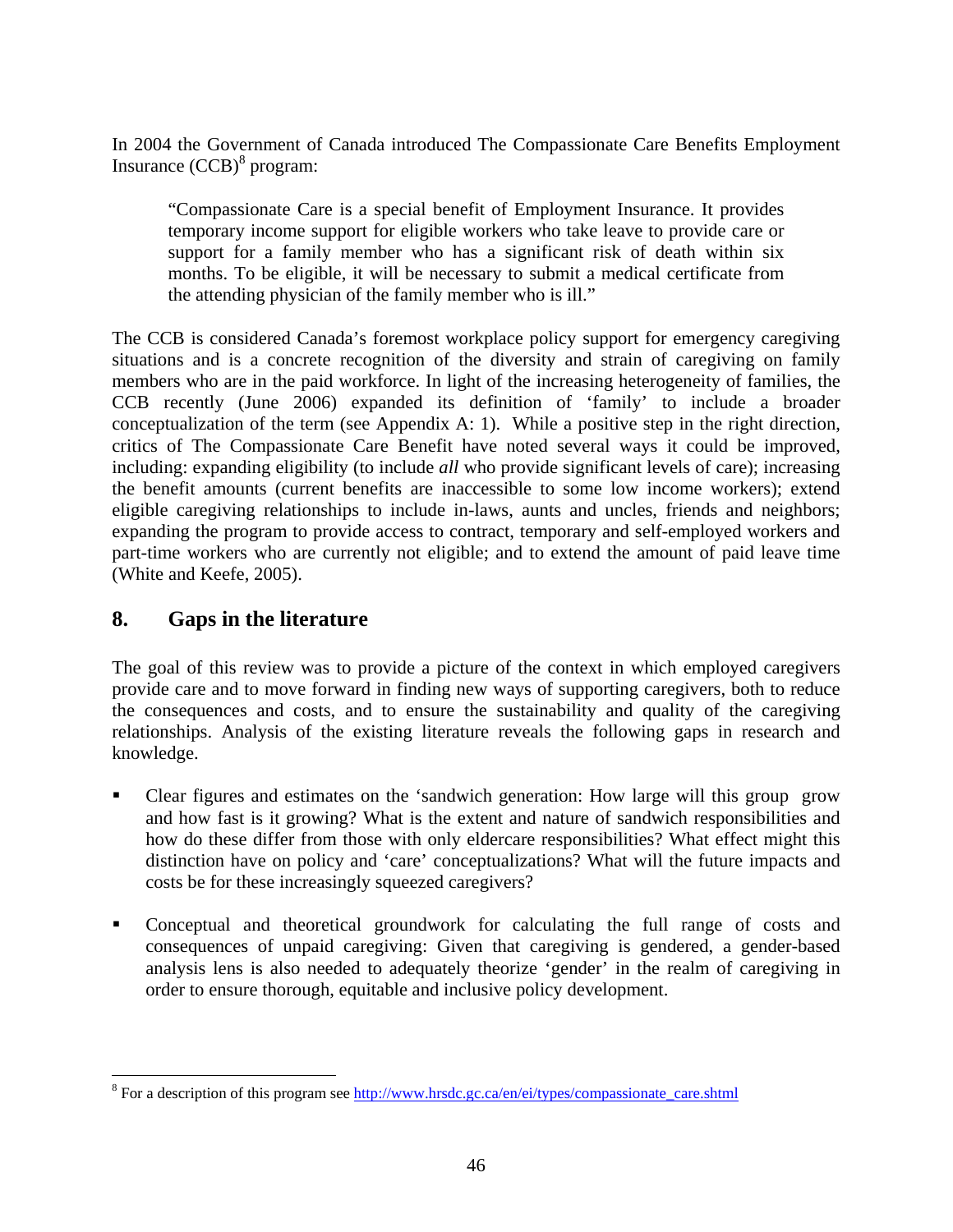- Expanding the concept of caregiver: Most research has focused on the caregiving burden on relatives-- especially on the wives, and daughters who do the majority of care, to the neglect of understanding the contribution and burden on friends, volunteers and men.
- Methodological gaps in the caregiving research: Problems here include small sample sizes; rigid and faulty measurement categories along with definitional issues in surveys and statistical analyses that need theoretical grounding and better conceptual explanation; a lack of longitudinal studies as well as a lack in comparative regional, national and international studies.
- Urban versus rural contexts: How does out-migration of young people and in-migration of retirees to rural areas affect caregiving networks? How do we address the lack of caregiving services in rural compared to urban areas?
- Cultural Diversity: How do caregiving relationships differ across cultural groups in Canada (current policy tends to assume homogeneity)? How do families from diverse cultures present a different caregiving picture and how do their needs differ? How does race, ethnicity and immigration intersect with caregiving?
- Lack of focus on low-income workers: How does income, education and socio-economicstatus affect caregiving patterns?
- Identifying the relationship between caregiving and non-standard work: What is the impact of different patterns of work structure (i.e. the move toward more non-standard, part-time, contract, self-employment) and caregiving.
- Appreciation of the context of care: Currently we do not understand how the benefits and costs are distributed across families, communities, states, markets and employers and how this distribution is affected by policies. Future research needs to be done to increase our understanding of how the interconnected consequences of the caregiving burden (e.g. increased expenditures, reduced incomes, increased strain and stress that unpaid care providers often experience as result of taking on caregiving impact family members) are shared among family members.

In summary, there still exists a major gap between research, public policy and practice when it comes to the issue of employed caregiving. Even though the literature is clear that we need to understand the holistic caregiving picture to include multiple roles, stressors and the varied situations of family caregivers, few services and policies uniformly assess the full context of family caregiver's well being. The research undertaken in this study should help close some of these gaps in the literature.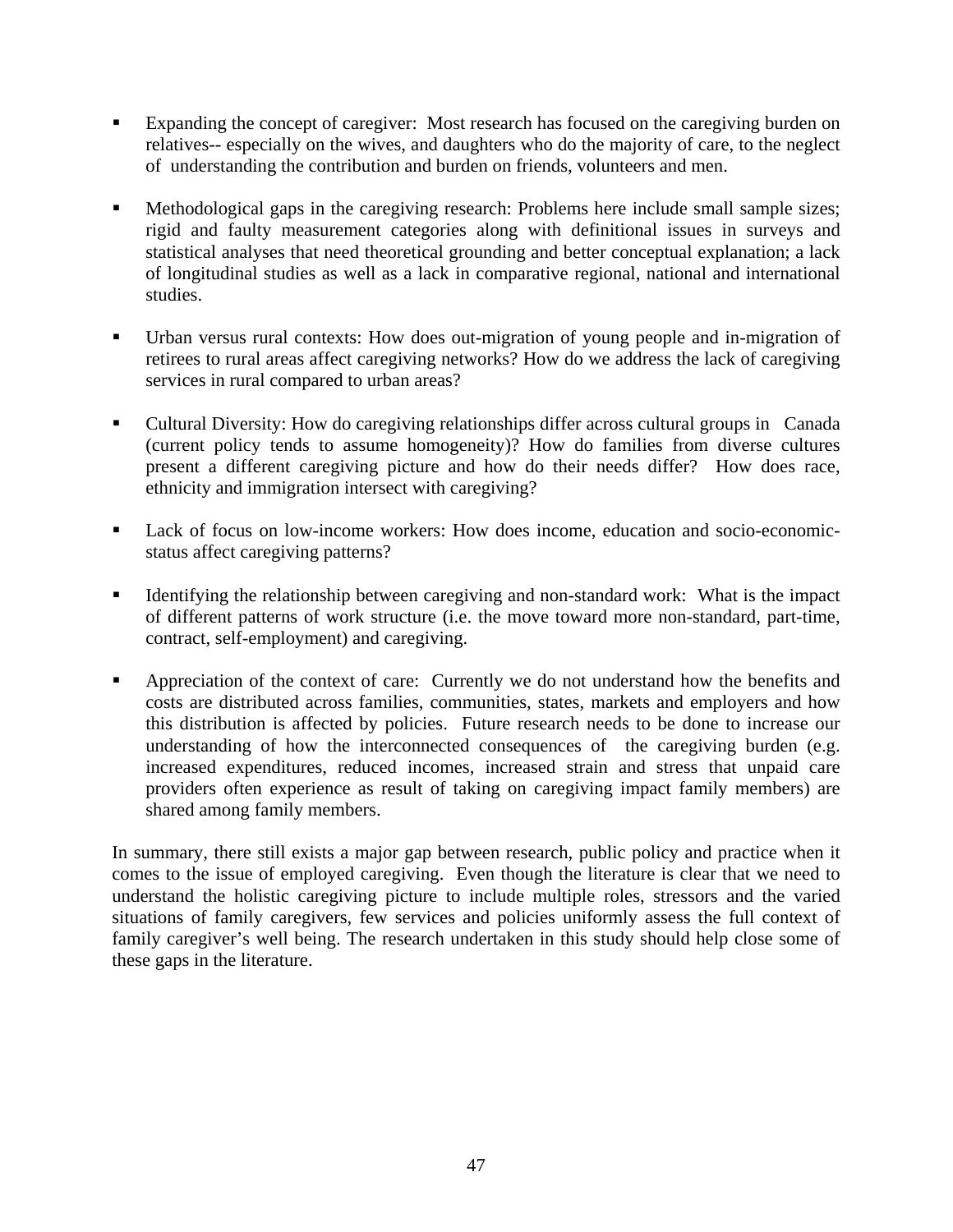# **Chapter Three What Does the Balancing Work, Family and Lifestyle Study Tell Us About Employed Caregiving in Canada?**

# **1. Introduction**

As noted in the literature review, Canada's population is aging, influenced largely by the baby boom of the 1950s and early 1960s and the baby bust of the late 1960s and early 1970s (Foot, 1996). A continuing low rate of fertility has resulted in an age distribution characterized by an over representation of people in their prime working years and a diminishing pool of young adults aged 15-24. It has been estimated that by 2021, 17.8% of the Canadian population will be over 65 years of age (Health Canada, 2001).

The aging of the Canadian population has a number of implications for the country, not the least of which is a greater proportion of Canadian employees responsible for the care of elderly dependents. The 1996 census found that 15% of Canadians provided some care to seniors (Scott, 2000) and the Vanier Institute (1997) noted that 66% of seniors over the age of 75 relied on family members for help with housework, cooking and personal care. A recent report by Statistics Canada (1999) dedicated to the topic of eldercare noted that in 1996, about 2.1 million Canadians looked after older family members or friends. Elder caregivers (both male and female) were, on average, in their mid-40s. The majority (over 2/3) were in the paid workforce.

This demographic transition has also resulted in the growth of a group which as been labelled the "sandwich generation" – employees in the "baby boom" and "baby bust" generations who have responsibility for both dependent children and aging parents. Employees with these dual demands typically experience extraordinary challenges balancing work and family demands (Vanier, 1997). It has been estimated that one in four Canadians are part of the sandwich generation (Duxbury and Higgins, 2003). Johnson et al (2001) reported that in 1996, 16% of women aged 25-54 and 9% of men in this age group provided unpaid child and senior care. Research by the Canadian Council for Social Development suggests that the number of employees who are in the sandwich generation will increase over the next decade as Canadians delay family formation and childbirth (CCSD, 1996).

Employees who care for elderly dependents can be considered "at risk" of experiencing a particular type of work-life conflict referred to as Caregiver Strain**.** Caregiver strain is a multidimensional construct which is defined in terms of "burdens" or changes in the caregivers' day to day lives which can be attributed to the need to provide care (Robinson, 1983). Analysis using data from the 2001 Balancing Work, Family and Lifestyle National Study (Duxbury and Higgins, 2003) determined that approximately one in four employees (26%) experience what can be considered to be high levels of total caregiver strain: physical, financial or mental stress that comes from looking after an elderly dependent. This study also quantified the impact of caregiver strain on key stakeholders (Duxbury and Higgins, 2003). Compared to their counterparts with low caregiver strain, employees with high caregiver strain were:

• 13 times more likely to miss 3 or more days of work in a six month period due to eldercare problems,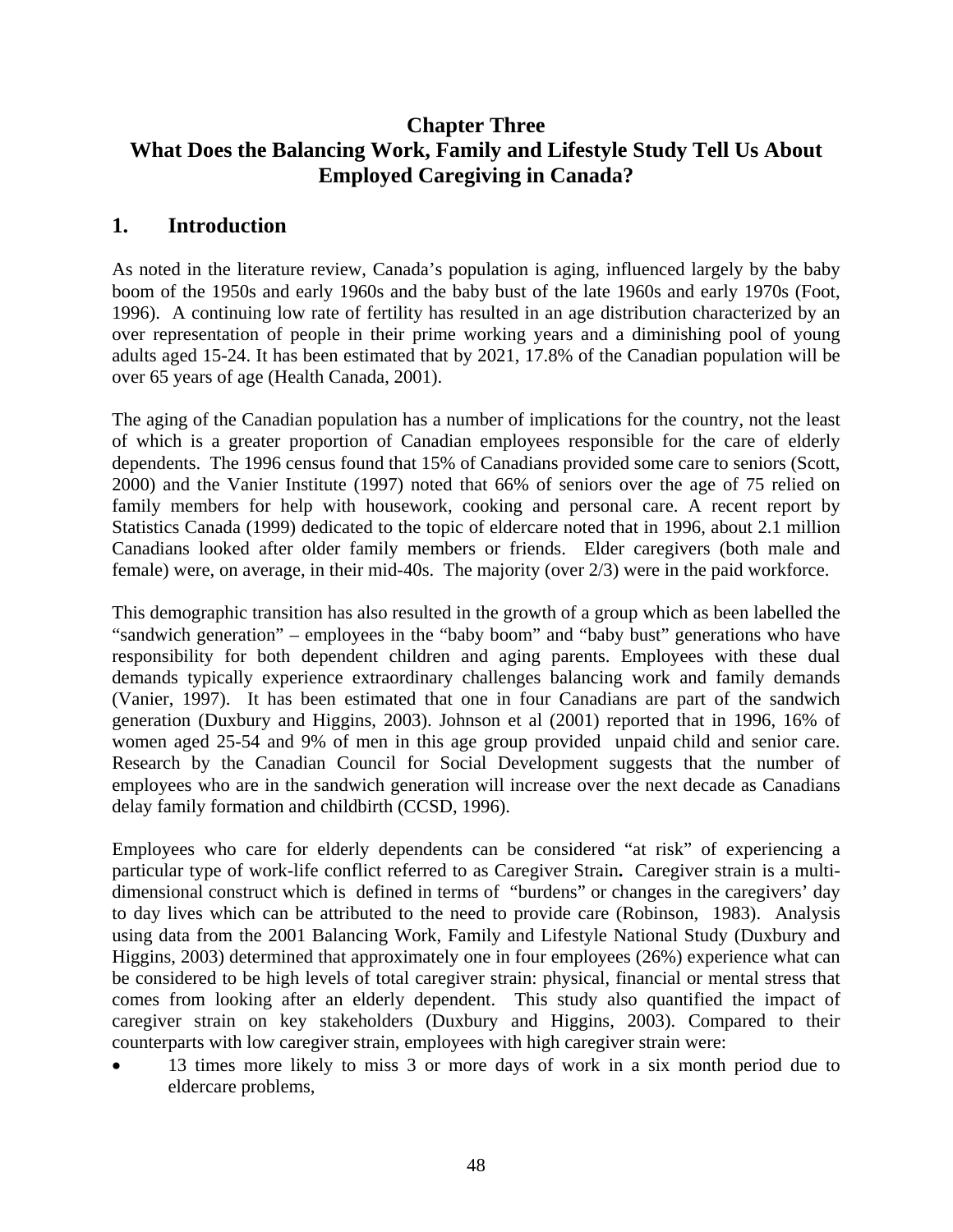twice as likely to miss work because they were mentally, emotionally or physically fatigued, to report high levels of depressed mood, to report high levels of perceived stress, to report high levels of burnout, to have sought care from a mental health professional, to say their health is fair/poor, to have made 6 or more visits per year to a physician, to have received care on an outpatient basis, to have made 8 or more visits per year to an other health care professional, to have required inpatient hospital care, to have visited a hospital emergency room, and to have spent \$300 in the last year for prescription medicine for their personal use.

On the other hand, employees with low levels of caregiver strain were twice as likely as those with high levels of this form of conflict to report high levels of life satisfaction.

Of particular concern are findings which show that respondents with high levels of caregiver strain appear to be at the highest risk with respect to perceived stress, depressed mood and impaired physical health. They are also the least likely to be satisfied with their lives.

The financial costs of high levels of caregiver strain are also overwhelming. Duxbury and Higgins (2003) and Higgins et al. (2004) estimate:

- the direct costs of absenteeism due to high levels of caregiver strain to be just over one billion dollars per year (indirect costs are estimated at another one to two billion dollars).
- the direct costs of inpatient hospital stays due to high caregiver strain to be approximately \$4 billion per year, of physician visits due to high caregiver strain to be approximately \$1 billion per year and of visits to the hospital emergency department due to high caregiver strain to be approximately one hundred million dollars per year (i.e., total cost of approximately \$5 billion for these three services)
- that companies could save an approximately \$128 per employee per year in prescription costs alone if they could reduce caregiver strain.

These costs can be expected to increase in the future as the proportion of the workforce with eldercare responsibilities increases (see Higgins and Duxbury, 2002 for a discussion of this issue).

These data provide a compelling argument as to why organizations and governments need to identify and implement strategies to reduce caregiver strain. An extensive review of the literature (see Chapter Two) indicates that very little empirical work has been done on the antecedents, consequences and moderators<sup>9</sup> of caregiver strain for employed individuals with responsibilities for the care of one or more elderly dependents and those in the sandwich generation. Furthermore, very little is known about the prevalence of this type of strain within Canada's workforce.

The research initiative reported on in this section of the report uses quantitative data from Duxbury and Higgin's 2001 National Work-Life Study to address these gaps in the research literature. It does this by undertaking analysis to examine how working caregivers in Canada

 $\overline{a}$ 

<sup>&</sup>lt;sup>9</sup> Higgins, Duxbury and Lyons (2007) have just completed a major study on the moderators of caregiver strain.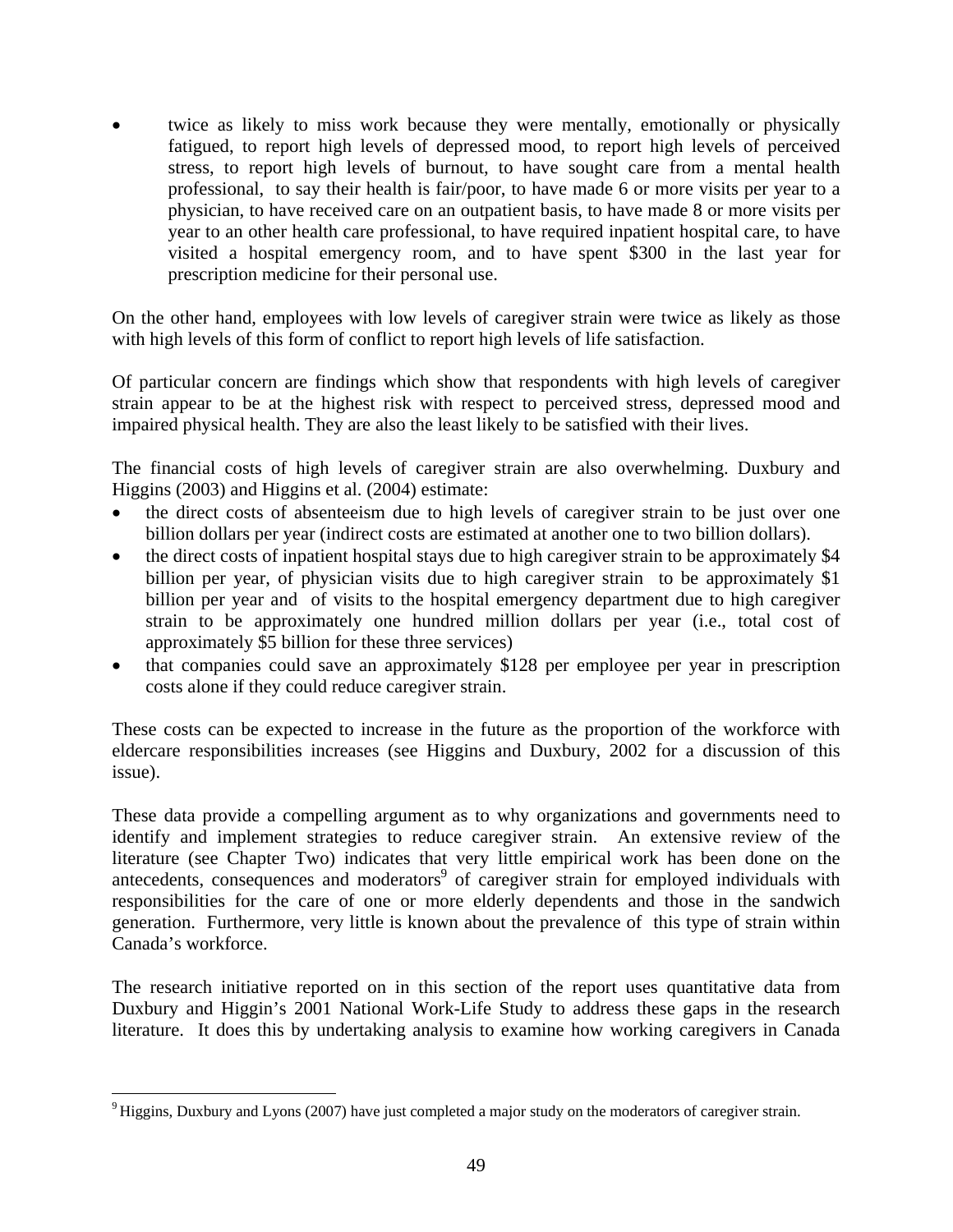compare to employees without any caregiving responsibilities. In this analysis working caregiver is operationalized as follows:

- Parents: employed Canadians who spend time each week in childcare but do not any have elder care responsibilities,
- Elder caregivers: employed Canadians who do spend time each week in eldercare activities but do not spend any time in childcare
- Sandwich group: employed Canadians who spend time each week in both childcare and eldercare activities.

The size of our data set allows us to further subdivide the eldercare and sandwich groups into three subgroups based on the location of the elderly dependent:

- Elderly dependent living with respondent,
- Elderly dependent living nearby, and,
- Elderly dependent living elsewhere.

### **1.1 Research Questions**

The following research questions were used to guide the analysis:

- 1. How prevalent is caregiver strain? How prevalent are the three key components of caregiver strain: financial strain, physical strain and emotional strain?
- 2. What impact do the three forms of caregiver strain have on the employed caregiver? Specifically, what is the relationship between financial, physical and emotional strain and the employed caregiver's physical and mental health? Their experiences at work and at home?
- 3. What are the key predictors of the three different forms of caregiver strain?
- 4. In what ways are employed caregivers similar to and different from each other and from those without any caregiving responsibilities.
- 5. What impact does where the elderly dependent lives (i.e. with employed caregiver, nearby the employed caregiver or elsewhere) have on the above similarities and differences?
- 6. What kind of strategies can employed caregivers use to cope with caregiver strain?

### **Outline of the Chapter**

The rest of this chapter is structured as follows. The research methodology is described first in Section 2. Estimates on the number of Canadian employees in each of the caregiver groups is presented in Section 3. This is followed in Section 4 by data on the prevalence of the three key components of caregiver strain: financial strain, physical strain and emotional strain. Section 5 explores the impact each of these forms of caregiver strain have on an employee's physical and mental health and their ability to balance competing work and family demands, the employer, the family and Canadian society. Section 6 identifies the key predictors of the three different forms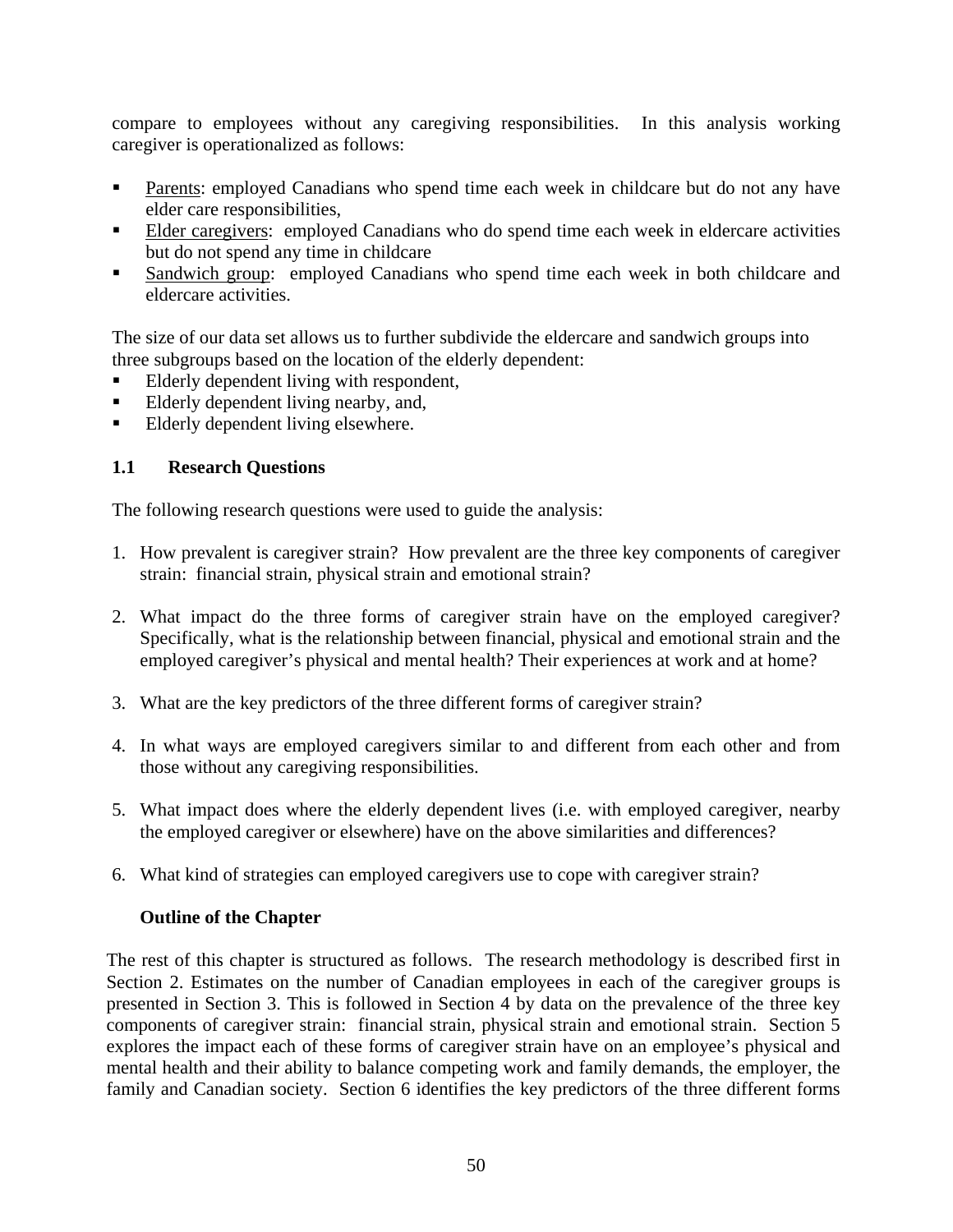of caregiver strain. Section 6 looks at the different caregiving groups with the aim of increasing our understanding the similarities and differences between the groups.

# **2. Methodology**

The methodology section is divided into three parts. Information on the sample is presented first. This is followed by a brief discussion of the procedures used to operationalize the constructs examined in this study. The statistical techniques used to answer the research questions outlined earlier are covered in section three.

# **2.1 Who Responded to the National Work–Life Conflict Study?**

The sample for the "National Work–Life Conflict Study" was drawn from 100 Canadian companies with 500+ employees. Forty of these organizations operated in the private sector, 22 were from the public sector and 38 were from the not-for-profit sector. Private-sector companies from the following sectors were included in the sample: telecommunications, high technology, retail, transportation, pharmaceutical, financial services, entertainment, natural resources and manufacturing. The public-sector sample included 7 municipal governments, 7 provincial government departments, and 8 federal public service departments/agencies. The not-for-profit sector sample consisted of 15 hospitals/district health councils, 10 school boards, 8 universities and colleges, and 5 "other" organizations that could best be classified as not-for-profit/greater public service (e.g. social service, charity, protective services).

A total of 31,571 employees responded to the survey. The sample is distributed as follows:

- Just under half (46%) of the respondents work in the public sector. One in three work in the not-for-profit sector and 20% are employed by a private-sector company.
- Just over half (55%) of the respondents are women.
- Just under half (46%) of the respondents work in managerial and professional positions, 40% work in non-professional positions (e.g., clerical, administrative, retail, production) and 14% work in technical jobs.
- Just over half (56%) of the respondents have dependent care responsibilities (i.e., spend an hour or more a week in either childcare or eldercare).

A full description of the sample can be found in Reports One (demographics, demands), Two (work-life conflict and its impact), Three (impact of work-life conflict on use of health care system), Four (predictors of work-life conflict) and Five (moderators of work-life conflict of this series (see Appendix B for bibliographic details). Key details which may be of interest to the readers of this report are given below.

# **2.1.1 Demographic Profile of Respondents**

The 2001 survey sample is well distributed with respect to age, geographic area of residence, community size, job type, education, personal income and family income. The mean age of the respondents is 42.8 years. Approximately half of the respondents are highly educated knowledge workers (i.e., managers and professionals). The majority of respondents (75%) are married or living with a partner and are part of a dual-income family (69% of the sample). Eleven percent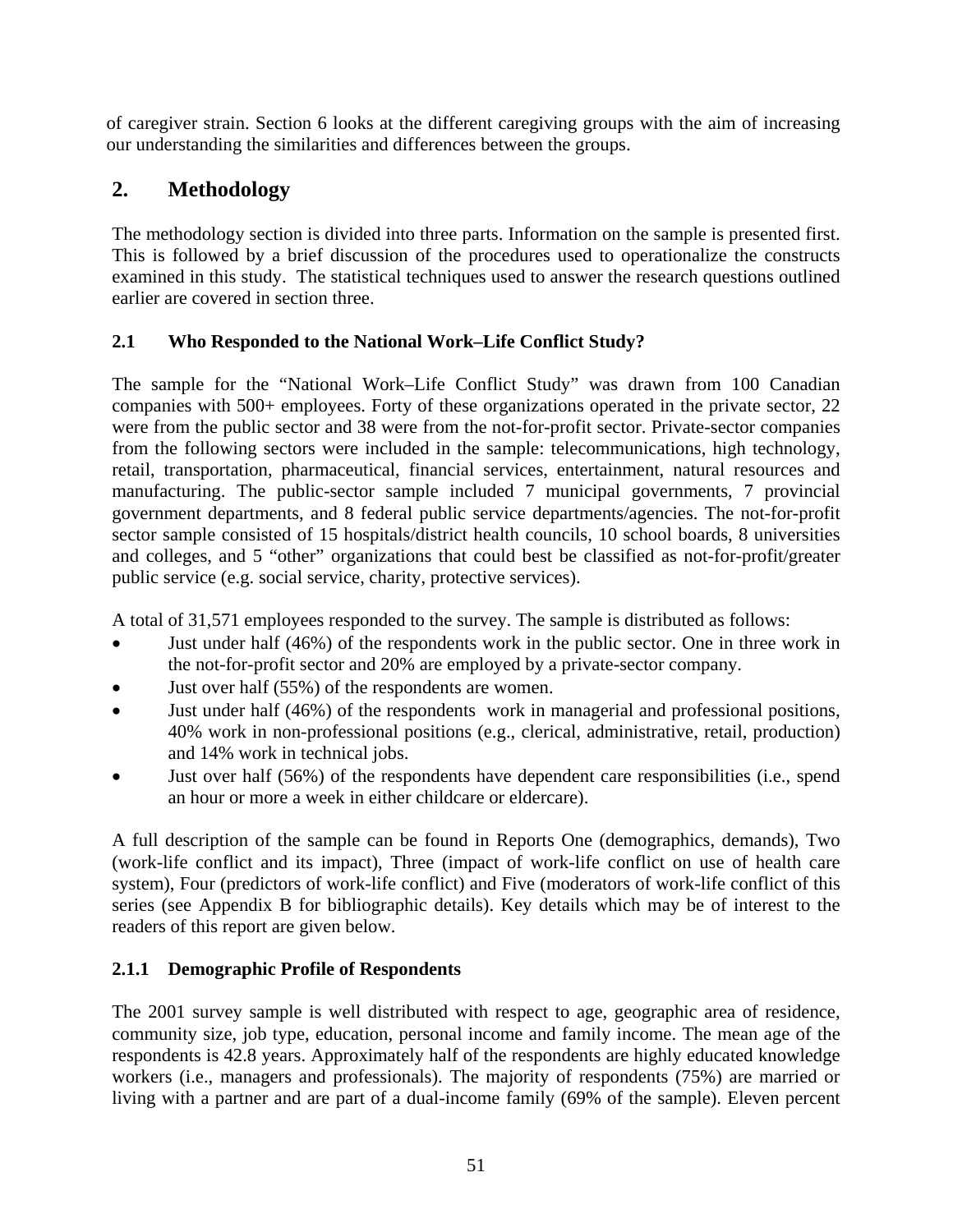are single parents. Twelve percent live in rural areas. One quarter of the respondents indicate that money is tight in their family which is consistent with the fact that 29% of respondents earn less than \$40,000 per year. One in three of the respondents have high school education or less.

Most respondents have responsibilities outside of work. Seventy percent are parents (average number of children for parents in the sample is 2.1); 60% have eldercare responsibilities (average number of elderly dependents is 2.3); 13% have responsibility for the care of a disabled relative; 13% have both childcare and eldercare demands (i.e., are part of the "sandwich generation"). The fact that the demographic characteristics of the sample correspond closely to national data provided by Statistics Canada (see Higgins and Duxbury, 2002) suggests that the findings from this study can be generalized to a larger population.

## **2.2.2 Sample Profile: Levels of Work–Life Conflict**

Four types of work–life conflict are examined in this study: role overload, work interferes with family, family interferes with work, and caregiver strain. Role overload occurs when the total demands on time and energy associated with the prescribed activities of multiple roles are too great to perform the roles adequately or comfortably. The majority of employees in our sample (58%) are currently experiencing high levels of role overload. Another 30% report moderate levels of role overload. Only 12% of the respondents report low levels. Our research suggests that the proportion of the workforce experiencing high levels of role overload increased substantially from 1991 to 2001 (i.e., by approximately 11%).

Work interferes with family occurs when work demands and responsibilities make it more difficult for an employee to fulfil family role responsibilities. One in four Canadians in this sample reports that work responsibilities interfere with their ability to fulfill responsibilities at home. Almost 40% of respondents report moderate levels of interference. The proportion of the Canadian workforce with high levels of work to family interference has not changed appreciably from 1991 to 2001.

Family interferes with work occurs when family demands and responsibilities make it difficult for an employee to fulfil work-role responsibilities. Only 10% of the Canadians in this sample report high levels of family to work interference. Another third report moderate levels of family to work interference. Our data suggest that the percentage of working Canadians who experience this form of interference has doubled over the past decade.

Approximately one in four respondents experience what can be considered to be high levels of caregiver strain: physical, financial or mental stress that comes from looking after an elderly dependent. While most respondents (74%) rarely experience this form of work–life conflict, 26% report high levels of caregiver strain.

Who has more problems balancing work and family responsibilities? The evidence from this research is quite clear—employed Canadians with dependent care responsibilities. Employees who have child and/or eldercare responsibilities report higher levels of role overload, work interferes with family, family interferes with work, and caregiver strain, than their counterparts without dependent care. The fact that employed parents and elder caregivers have greater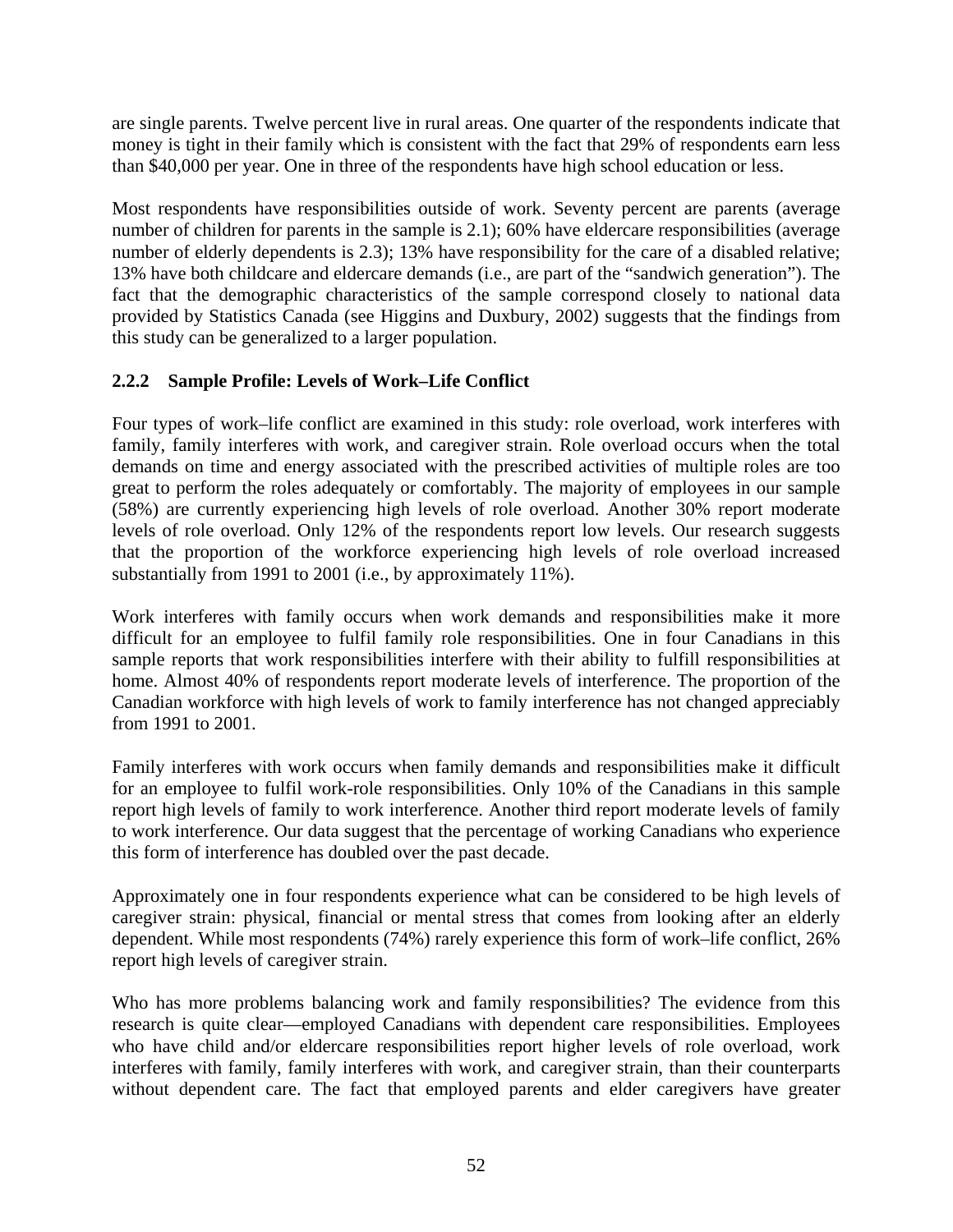difficulty balancing work and family is consistent with the research in this area and can be attributed to two factors: greater non-work demands and lower levels of control over their time.

Job type is associated with all but one of the measures of work–life conflict explored in this study. Managers and professionals are more likely than those in "other" jobs to experience high levels of overload and work interferes with family. This finding is consistent with the fact that the managers and professionals in this sample spent significantly more time in paid employment and were more likely to perform unpaid overtime than colleagues who worked in clerical, administrative, technical and production jobs. Those in "other" jobs, on the other hand, are more likely to report higher levels of caregiver strain from the financial stresses associated with eldercare.

Women are more likely than men to report high levels of role overload and high caregiver strain. This is consistent with the finding that the women in this sample devote more hours per week than men to non-work activities such as childcare and eldercare and are more likely to have primary responsibility for non-work tasks.

### **2.2 The Research Instrument**

A 12-page survey produced in a mark-sensitive format with a unique bar code given to each organization participating in the study was used to collect the data. This survey was divided into nine sections: your job; your manager; time management; work, family and personal life; work arrangements; work environment; family; physical and mental health; and "information about you." Virtually all of the scales used in the questionnaire are psychometrically sound measures that have been well validated in other studies. A list of where they measures can be found is provided in Appendix C.

### **2.3 Caregiver Group**

The following procedure was used to classify the individuals who responded into our survey into the eight groups being examined in this analysis. First, individuals with caregiving responsibilities were identified using the following questions from this study:

- Do you have responsibility for the care of an elderly dependent? If yes,
	- o How many elderly relatives in each of the following categories do you have responsibility for: Living in your home? Living nearby (i.e. within a short drive)? Living elsewhere?
	- o How many hours per week do you spend caring for elderly relatives?
- How many children do you have? Please indicate the age of each of these children.
- How many hours per week do you spend in childcare or in activities with your children?

These questions allowed us to identify the following groups from our sample:

- No caregiving,
- Childcare only (restricted to children in the home and one or more hours of childcare per week),
- Eldercare only, and
- Sandwich generation (both childcare and eldercare).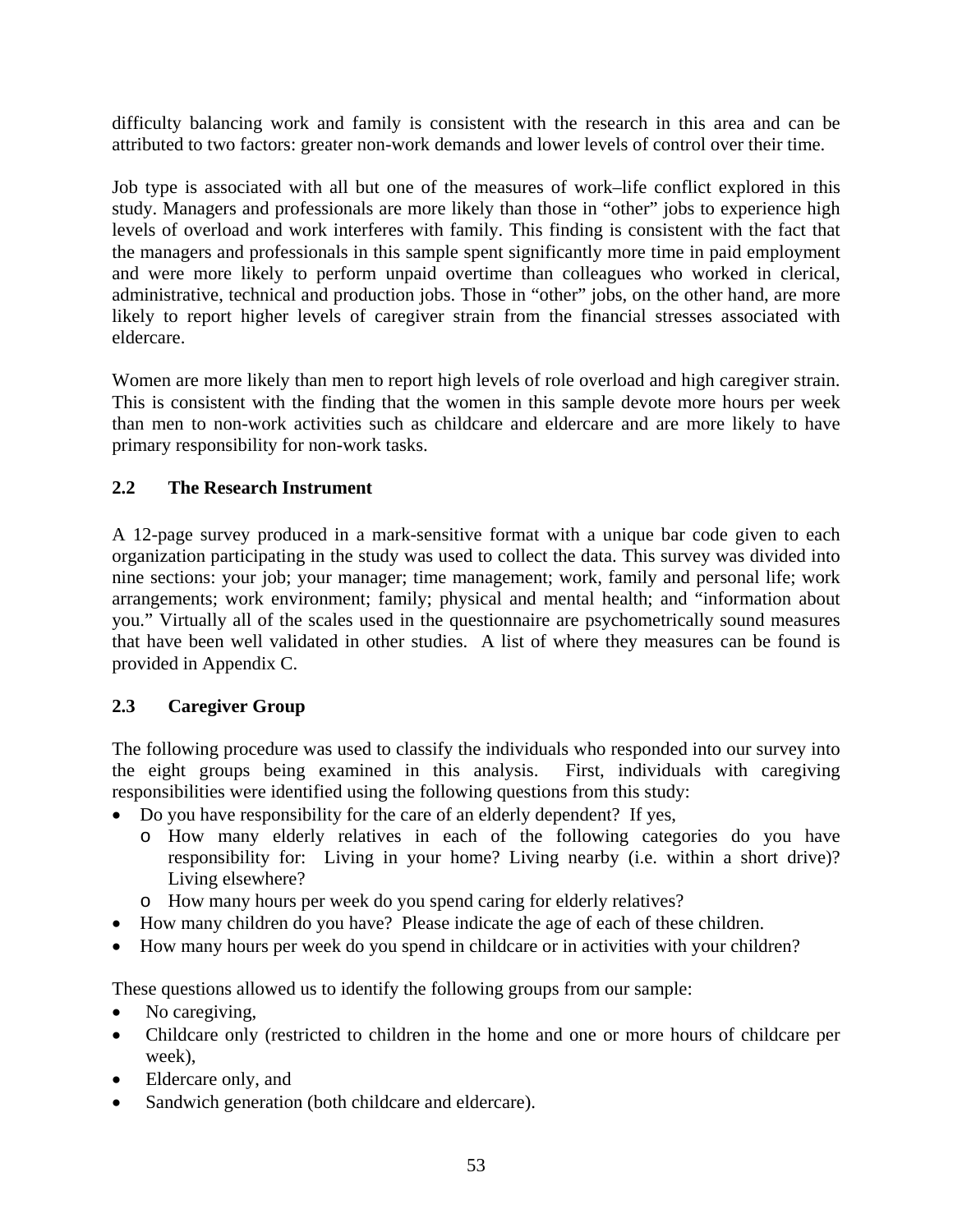The size of our data set allowed us to further subdivide the eldercare and sandwich groups into the following three subgroups:

- Elderly dependent living with respondent,
- Elderly dependent living nearby, and,
- Elderly dependent living elsewhere.

To our knowledge this study is the first one that has examined the relationship between where the person requires care is living and caregiver strain.

### **2.4 Caregiver Strain**

 $\overline{a}$ 

Caregiver Strain was quantified in this study using a modified three-item version of Robinson's (1983) Caregiver Strain Index (CSI). This index measures objective (rather than subjective) burden in three areas. Respondents were asked to indicate (using a five point Likert scale) how often they had difficulty in caring for an elderly relative or dependent because of physical strains (i.e. effort or concentration), financial strains or because it left them feeling completely overwhelmed (i.e. worry about how I/we will manage). Response options included never, monthly, weekly, several days per week or daily. It should be noted that research on caregiver strain has typically focused on strains associated with the provision of eldercare or care for a disabled dependent rather then those linked to childcare itself. Consistent with past practices, Duxbury and Higgins used caregiver strain to measure strain and burden associated with eldercare only.

*Total Caregiver Strain* was calculated as the summed average of the respondents score on these three questions. Higher scores indicate greater strain. This measure has been used in a number of studies with good results (Robinson reports a Cronbach alpha of 0.91). In this study, the Cronbach alpha was 0.78.

In order to increase our understanding of the caregiver strain construct it was decided to focus our analysis on each of the three types of caregiver strain (financial, physical, emotional) rather than the entire construct<sup>10</sup>. This decision was supported by the fact that initial analysis indicated that antecedents, consequences and prevalence all depend on the form of strain being considered.

To determine who had high, moderate and low scores on each of the three forms of caregiver strain examined in this study we divided the total sample into three groups on the basis of their response to the caregiver strain item of interest. Respondents with high levels of strain reported that they experienced such stresses several times a week or daily. Those with low levels of strain indicated that they experienced such stress never or monthly or less. Employees who reported that they experienced such stress on a weekly basis were considered to have moderate levels of strain.

<sup>&</sup>lt;sup>10</sup> The reports Duxbury and Higgin's prepared for Health Canada all focus on Total Caregiver Strain. As such, this analysis supplements rather than duplicates existing analysis.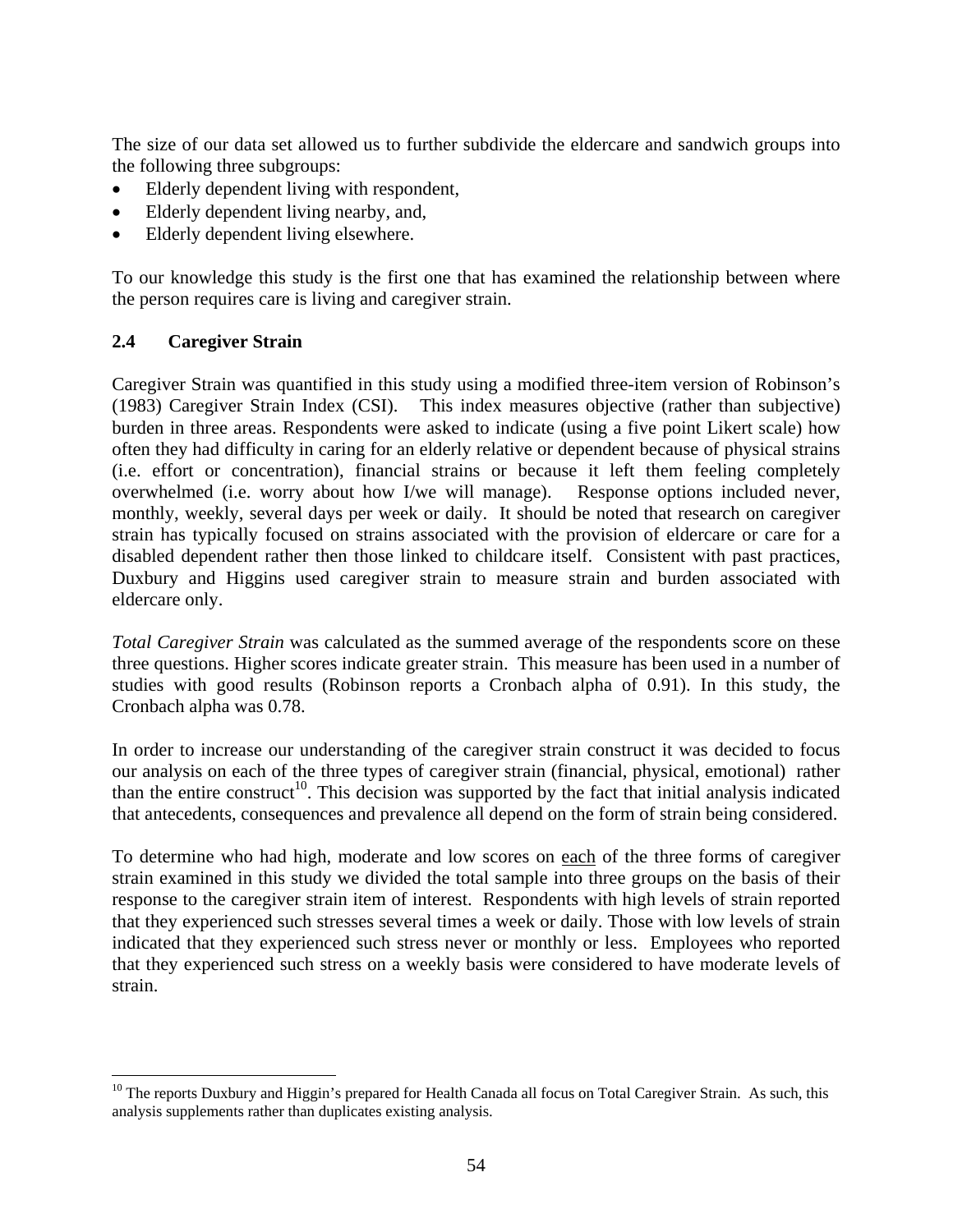### **2.5 Antecedents and Outcomes of Caregiver Strain**

This study makes use of the following data from the 2001 Balancing Work, Family and Lifestyle National Study:

- *Demographi*c: age, gender, income, education, marital status, where live rural/versus urban, population of town, province, age of spouse, education of spouse, age of children), family's financial status.
- *Employment:* sector of employment, job type, hours per week in employment paid and unpaid overtime – benefits provided by employer, work arrangement, work status (permanent/temporary), perceived flexibility, culture of organization, supportive management.
- *Work and Non-work Demands:* hours per week in paid employment, childcare, eldercare, home chores, leisure, and volunteer activities; responsibility for childcare, responsibility for eldercare.
- *Employee Outcomes*: stress, depressed mood, life satisfaction, perceived health.
- *Work-life Outcomes:* role overload, work interferes with family, family interferes with work, caregiver strain.
- *Work Outcomes:* absenteeism due to childcare, eldercare, physical and emotional fatigue, and poor health, organizational commitment, job stress, intent to turnover.
- *Family Outcomes:* family integration, family well being, family satisfaction.
- *Societal Outcomes:* use of health care system, decision to have children.

The outcomes examined in this analysis were all quantified using well established instruments from the academic literature. These measures are grouped as follows in this study:

- employee physical and mental health outcomes: perceived stress, depressed mood, life satisfaction, perceived physical health,
- work-life outcomes: role overload, work interferes with family, family interferes with work
- organizational outcomes: organizational commitment, job stress, job satisfaction, intent to turnover, absenteeism
- family outcomes: family adaptation (i.e. well being), family satisfaction, parental satisfaction, family integration and positive parenting
- societal outcomes: use of Canada's health care system, and fertility.

Details on each of these outcomes as well are how they are defined and measured in this analysis can be found in Appendix C. Greater detail on each of these outcomes can be found by looking at Duxbury and Higgins body of work in this area (see Appendix B). Full details on the other questions of interest to this study (i.e. those used to describe the demographics of the sample as well as their work environments and their work and non-work demands) can be found in Duxbury and Higgins (2001) and Higgins and Duxbury (2002).

### **2.6 Statistical Analysis**

A number of different statistical techniques were used to answer the different research questions. Details on each are given below. Key statistical terms used in the write up of this report are summarized in Box 1.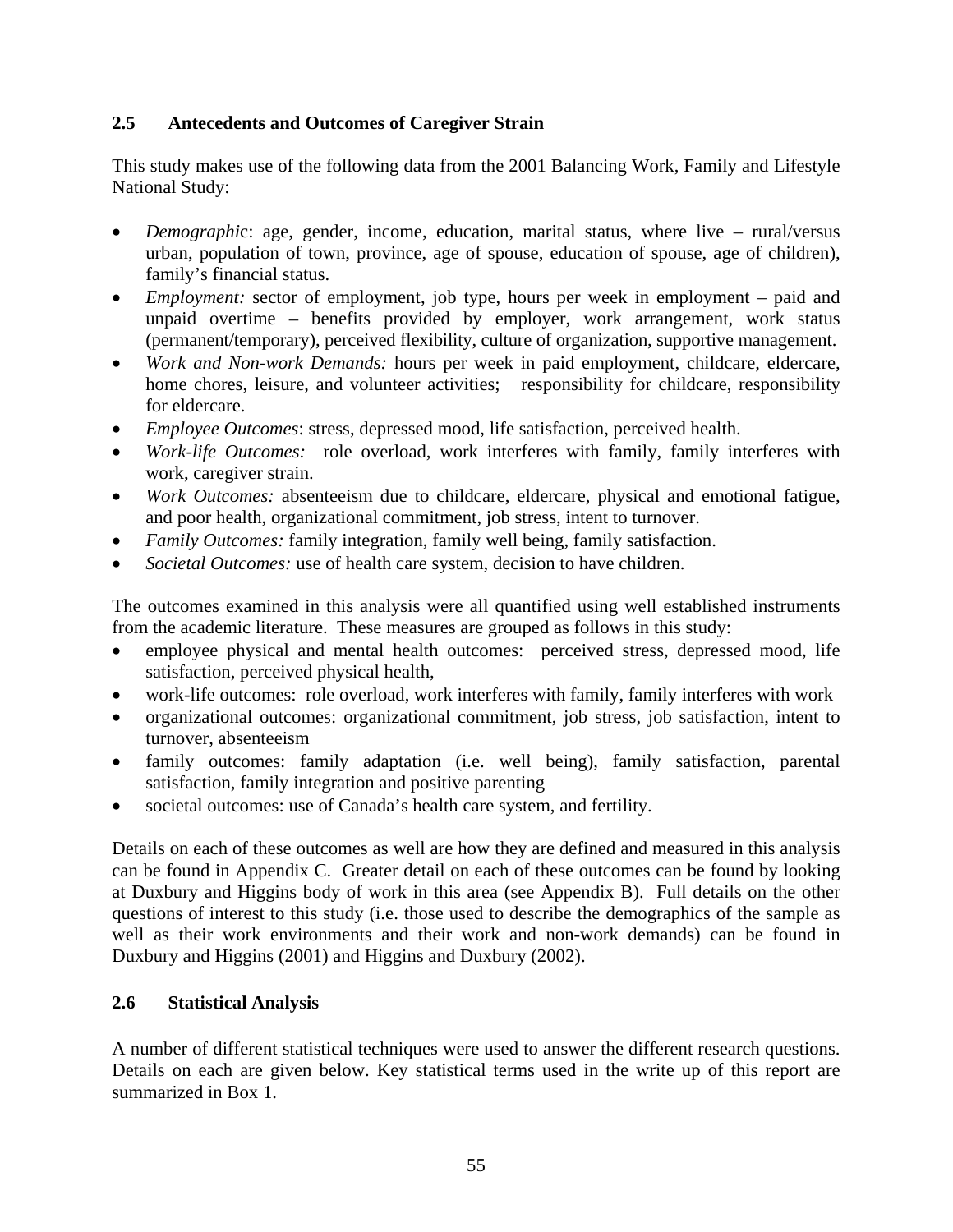# **Box 1 Terms Used in Discussing Statistical Analysis**

**Regression:** a technique where one group of variables (called independent variables) is used to predict a dependent variable. In this report, we look at three dependent variables: financial strain, physical strain, and emotional strain

**Dependent variable**: The outcome variable of the research (i.e. caregiver strain)

**Independent variable**: A variable that is expected to influence the dependent variable (i.e. time in eldercare, management support)

**R<sup>2</sup>** (**R-squared**): the amount of variance in the dependent variable that is explained by the independent variables. This statistic is used to determine the strength of the association between dependent and independent variables and ranges from 0 to 1. The closer  $\mathbb{R}^2$  is to 1, the stronger the association. Researchers often multiply the  $\mathbb{R}^2$  value by 100 and talk about the percent of the variation in the dependent variable (in this case caregiver strain) explained by the independent variable (demands, work environment, demographics).

**F-test:** statistic used to evaluate whether the predictive power of the regression model is null. If we reject the null model, we say we have a significant regression (i.e. the independent variables included in the regression are significantly able to predict our dependent variable).

**p-value:** level of statistical significance. Traditionally, p-values of 0.05 or less are considered to be statistically significant. In this study we applied a **Bonferroni adjustment** which is a more conservative approach to hypothesis testing which is done to reduce the changes of making a type 1 error (i.e. the error of rejecting a null hypothesis when it is true) and identified significance as a p-values of 0.000 or less.

**Pratt's Measure/Co-efficient:** Statistic which is calculated to determine the relative importance of each independent variable in the regression equation.

# **2.6.1 Descriptive Statistics**

As a first step in all analysis we calculated the percent of each of the various research samples reporting low, moderate and high levels of each of the attitudes and outcomes being studied. Details on how this was done (which varies depending on what construct is being considered) are provided in Duxbury and Higgins various reports (See Appendix B).

We also calculated the mean and standard deviation for each of the demand items and frequencies for the various demographic variables included in the analysis (i.e. percent married, percent with university education).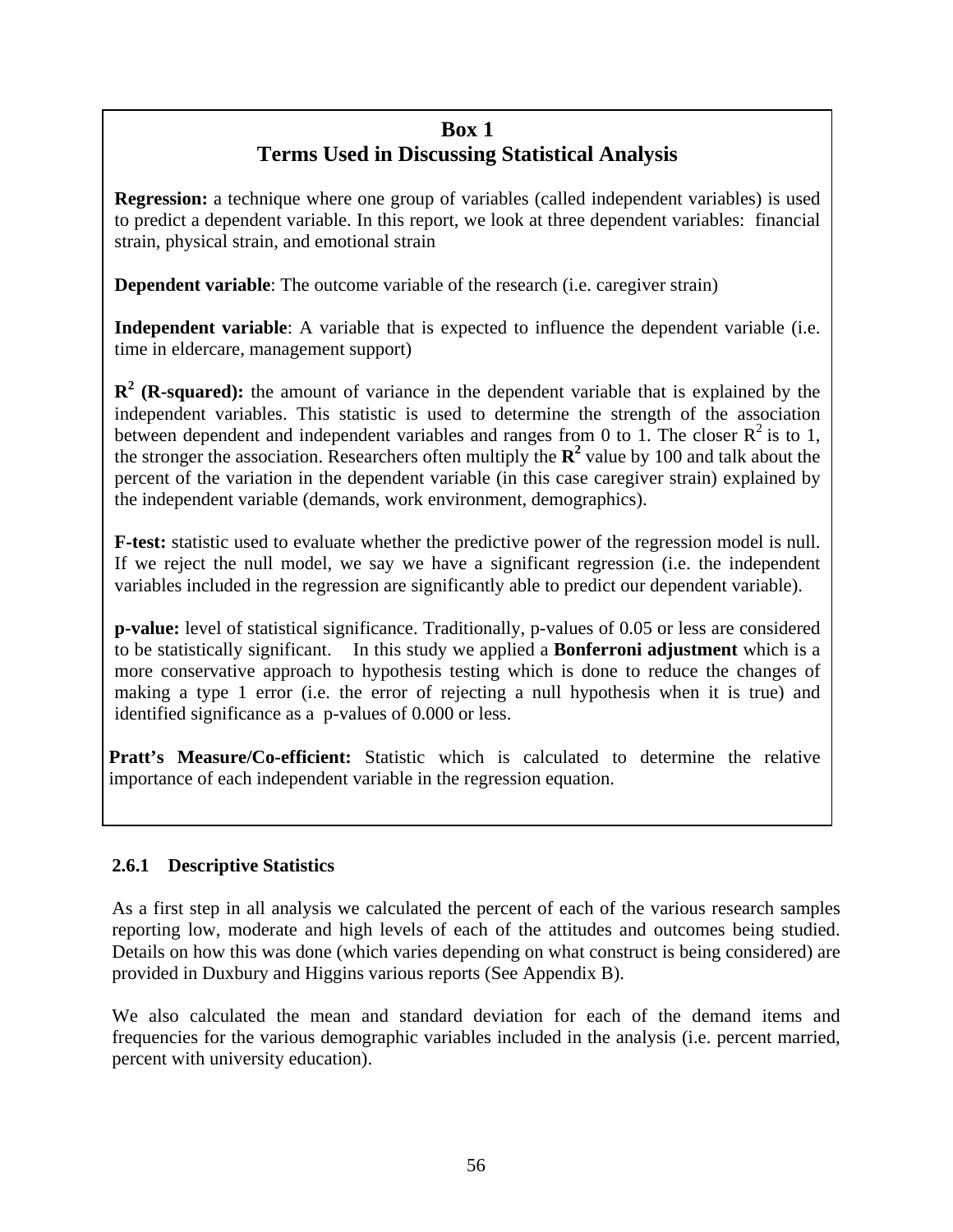### **2.6.2 Chi square analysis**

Chi square analysis was used to test for significance between group-differences. In most cases (i.e. caregiver strain by outcomes) the Chi square was a three by three analysis (i.e. high, medium and low caregiver strain versus high, moderate and low perceived stress). With the dichotomous variables (i.e. yes, no) the analysis was a three by two Chi square. Only part of these analyses are shown in the report (i.e. we show the percent of the low, moderate and high caregiver strain samples that have high stress but not the proportion with low or moderate stress levels). Given the large sample sizes, almost all differences were significant. To ensure that differences were substantive (i.e. worthy of note) as well as significant, we focus here on variations that are significant at the  $p < .000$  level and substantive which we define as between group differences of at least 10%.

## **2.6.3 Analysis of Co-variance (ANCOVA)**

This technique was used in this study to assess differences in means between caregiver groups when we were working with continuous data (i.e. time in work per week). Gender was included as a covariate in all of these analysis. Again, the focus in this discussion will be on statistically significant results ( $p < .000$ ) that are substantive in nature.

### **2.6.4 Regression**

Regression is a technique where one group of variables (called independent variables) is used to predict a dependent variable. For example, one could use knowledge of a person's family situation (e.g. number of children), income and hours per week spent working to predict role overload. In our analyses, we did a series of regressions using financial, physical and emotional caregiver strain as dependent variables. Regression models were run for the four following groups of independent variable models:

- *Demographic situation*: family's financial situation, parental status, gender, age, elderly dependent lives with respondent/nearby/elsewhere
- *Demands*: total hours per week the respondent spends in paid employment, total hours per week the respondent spends in eldercare, total hours per week the respondent's partner spends in eldercare, responsibility for childcare, responsibility for eldercare, gender, elderly dependent lives with respondent/nearby/elsewhere
- *Characteristics of work*: job type, supportive manager, non-supportive manager, availability of following organizational supports: on-site day care, elder-care referral services, child-care referral services, flexible work hours, telework, EAP, supportive relocation policies, family/emergency days off work, unpaid leave of absence, paid personal days off work, time off instead of overtime, short-term personal/family leave, part time work with pro-rated benefits), descriptors of organizational culture (not acceptable to say no to more work, if you do not work long hours you will not get ahead, family responsibilities limit career advancement, co-workers supportive of personal/family responsibilities, managers supportive of personal/family responsibilities, feel comfortable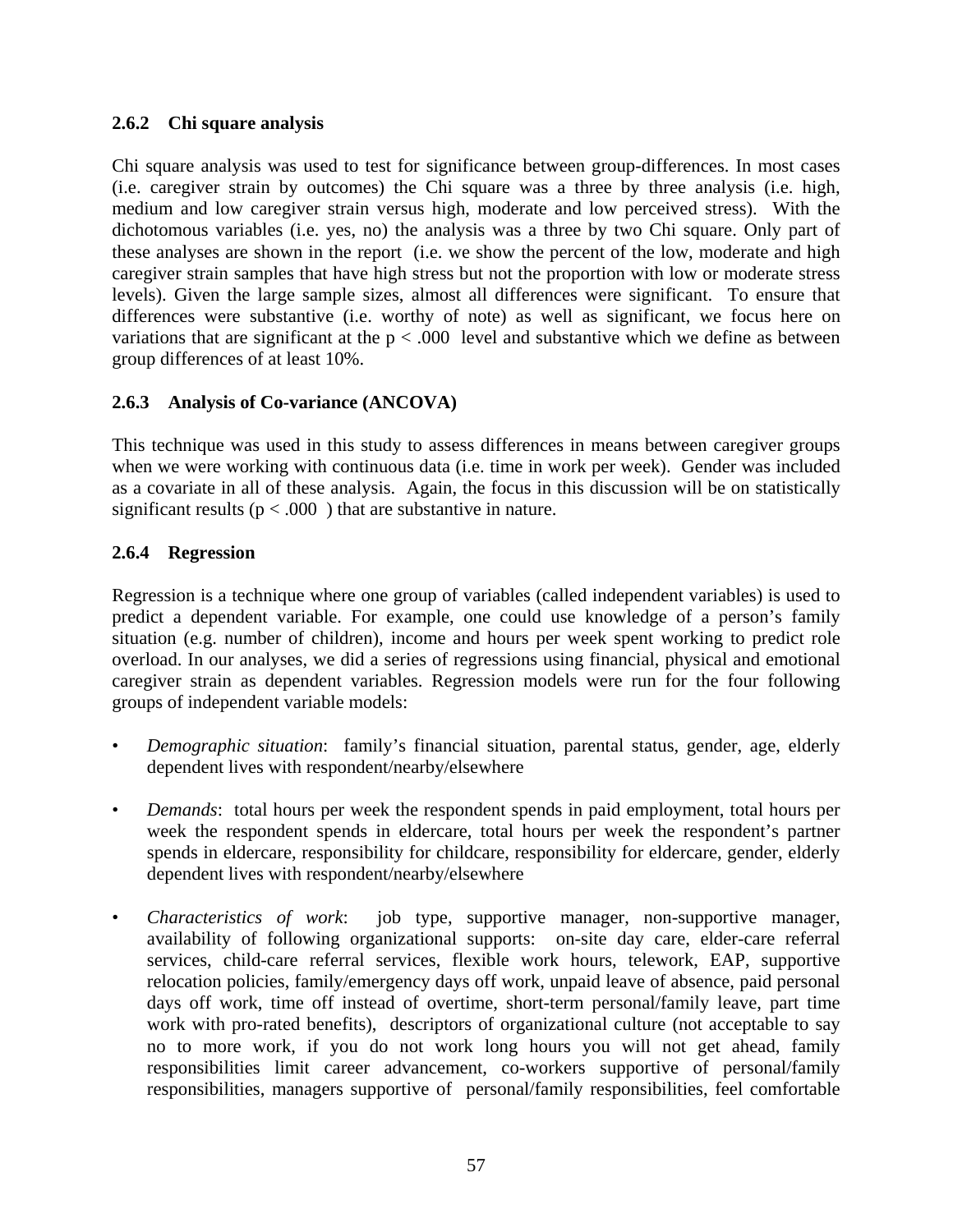using supports provided by the organization), perceived flexibility of work (i.e. hours, location, days, ability to take time off when needed), gender and elderly dependent lives with respondent/nearby/elsewhere

• *Total:* significant predictors from models one to three.

To determine the impact of where the elderly dependent lives on caregiver strain it was necessary to control for this factor in the regression equations. Details on the technique and the regression analysis undertaken in this report are provided in Appendix D. Complete regression results are also included in this Appendix in section D:2.

# **3. Prevalence of Employed Caregiving**

The sample frame for this analysis is summarized in Figure One.

Given the fact that Duxbury and Higgin's sample is considered generalizable to the population of Canadians working for the country's larger (i.e. 500+) firms, these data give us the following estimates of the prevalence of the different employed caregiver groups within Canada in 2001:

- No caregiving: 34.8% of workforce
- Childcare only: 37.4% of workforce
- Sandwich generation: 16.8% of workforce
	- o Elderly dependent lives with employee
		- 0.6% of workforce
		- 3.6% of sandwich group
	- o Elderly dependent lives near employee
		- $\blacksquare$  7.6% of workforce
		- $\blacksquare$  45.2% of sandwich group
	- o Elderly dependent lives in another location than the employee
		- 6.0% of the workforce
		- 51.2% of the sandwich group
- Eldercare only: 11.0% of workforce
	- o Elderly dependent lives with employee
		- 0.7% of workforce
		- 6.1% of eldercare only group
	- o Elderly dependent lives near employee
		- $\blacksquare$  5.1% of workforce
		- 60.0% of eldercare only group
	- o Elderly dependent lives in another location than the employee
		- 3.7% of the workforce
		- 33.9% of eldercare only group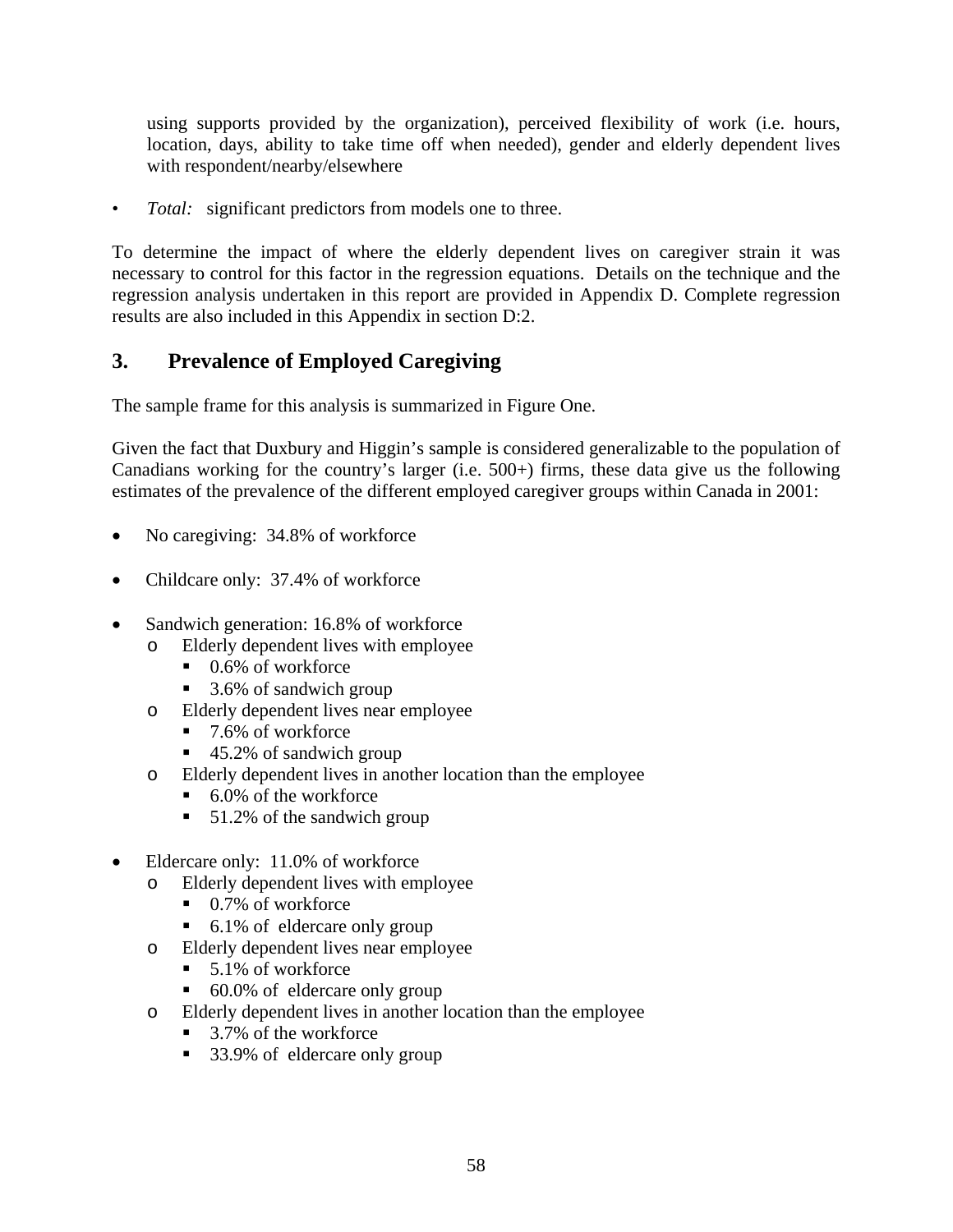## **Figure 1: Sample Frame**



## **One in four employed Canadians have eldercare responsibilities**

The following conclusions can be drawn from these data:

- The majority of employed Canadians also have caregiving responsibilities (66.6%).
- Just over one in four (27.8%) of employed Canadians have responsibilities for the care of elderly dependents – a percent that as noted earlier, is likely to grow as the baby boom population ages.
- Almost one in five employed Canadians (16.8%) have responsibility for both childcare and eldercare (i.e. they have dual demands at home and demands at work).
- Only rarely do employed Canadians provide care to an elderly dependent who lives with them (the data would suggest that approximately 1.3% of the workforce is in this situation)
- Just over one in ten of Canadians provide care for an elderly dependent who either lives nearby (12.7%) or in another location altogether (9.7%)
- Twice as many employed Canadians have childcare responsibilities (54.2%) than responsibility for the care of an elderly dependent (27.8%)

# **4. Prevalence of Caregiver Strain**

The prevalence of the various forms of caregiver strain in the total sample is summarized in Figure 2. The following observations can be drawn from these data: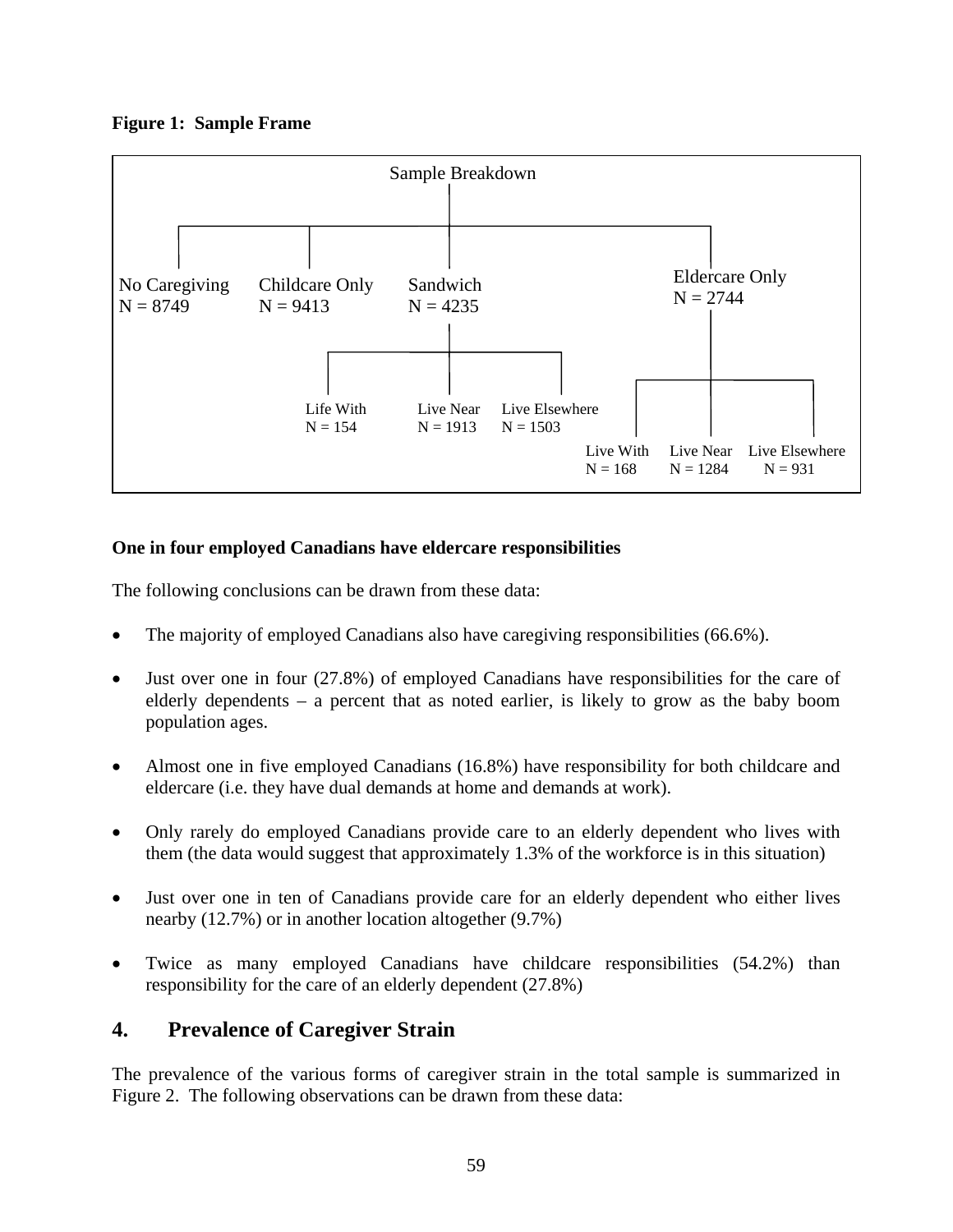- Physical strain is the most prevalent form of Caregiver Strain. Approximately one in three (38%) of the employed Canadians in this sample report moderate to high levels of physical caregiver strain.
- Emotional strain is also problematic: Approximately one quarter of the employed Canadians in this sample report moderate to high levels of emotional strain that can be attributed to the stresses associated with caring for an elderly relative.
- Financial strain is relatively rare for employed caregivers. Only one in ten employed Canadians in this sample experience moderate to high levels of financial caregiver strain.
- The percent of the working population that can be considered to be in the high risk group with respect to physical and emotional caregiver strain is very similar.
- Approximately twice as many employed Canadians can be considered to be at moderate risk with respect to physical caregiver strain than emotional strain.



## **Figure 2: Distribution of Caregiver Strain (percent)**

### **4.1 Impact of Caregiver Group on Caregiver Strain**

Figure 3 shows the distribution of the three forms of caregiver strain by caregiver group. Key observations from these data are summarized below:

- If you do not have eldercare responsibilities, you are unlikely to experience any form of caregiver strain.
- Financial strain does not appear to be a significant problem for employed Canadians (moderate to high levels reported by only one in ten of the respondents)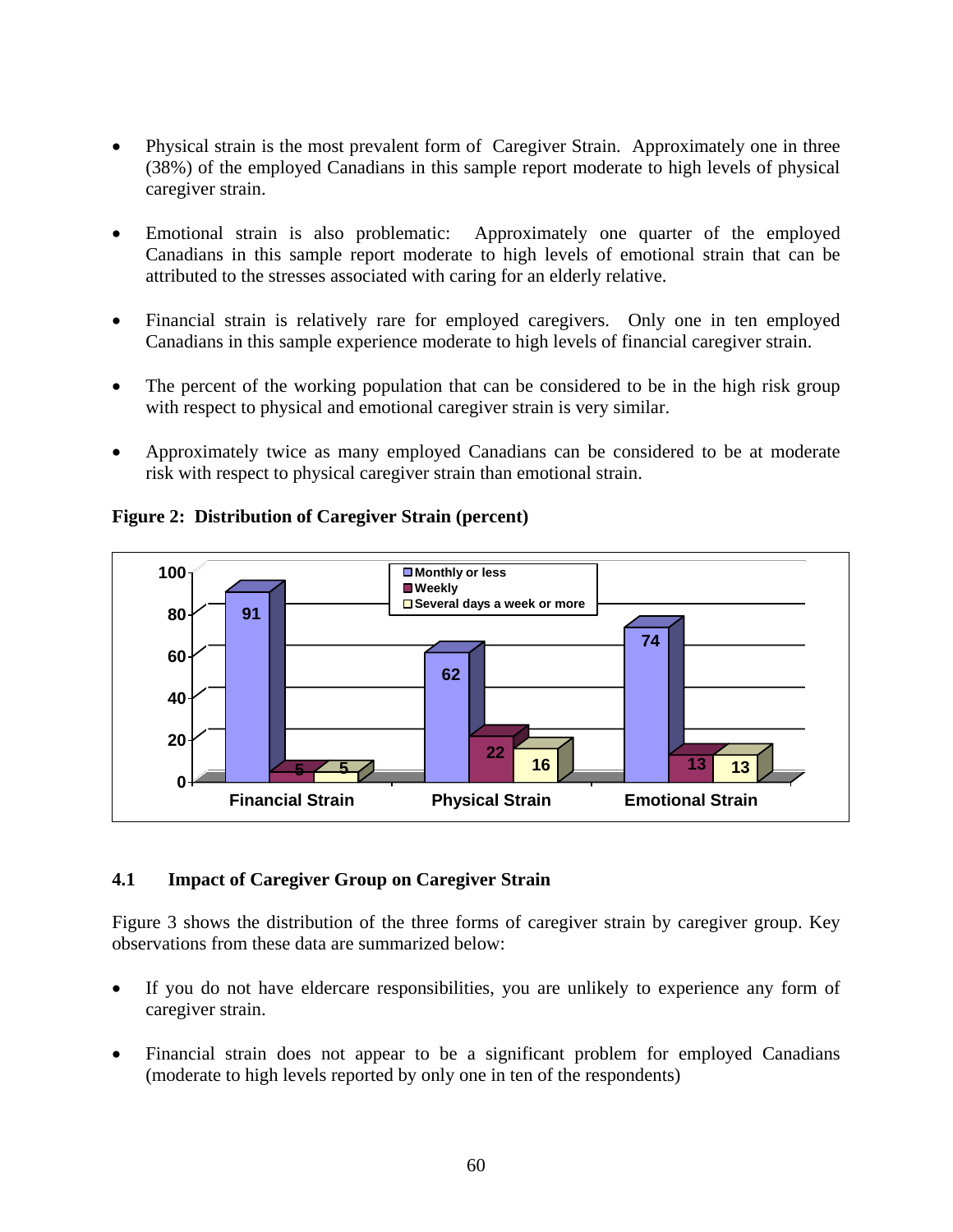**Figure 3: Distribution of Caregiver Strain by Caregiver Group (percent)** 



# **a. Financial Strain**

## **b. Physical Strain**



### **c. Emotional Strain**

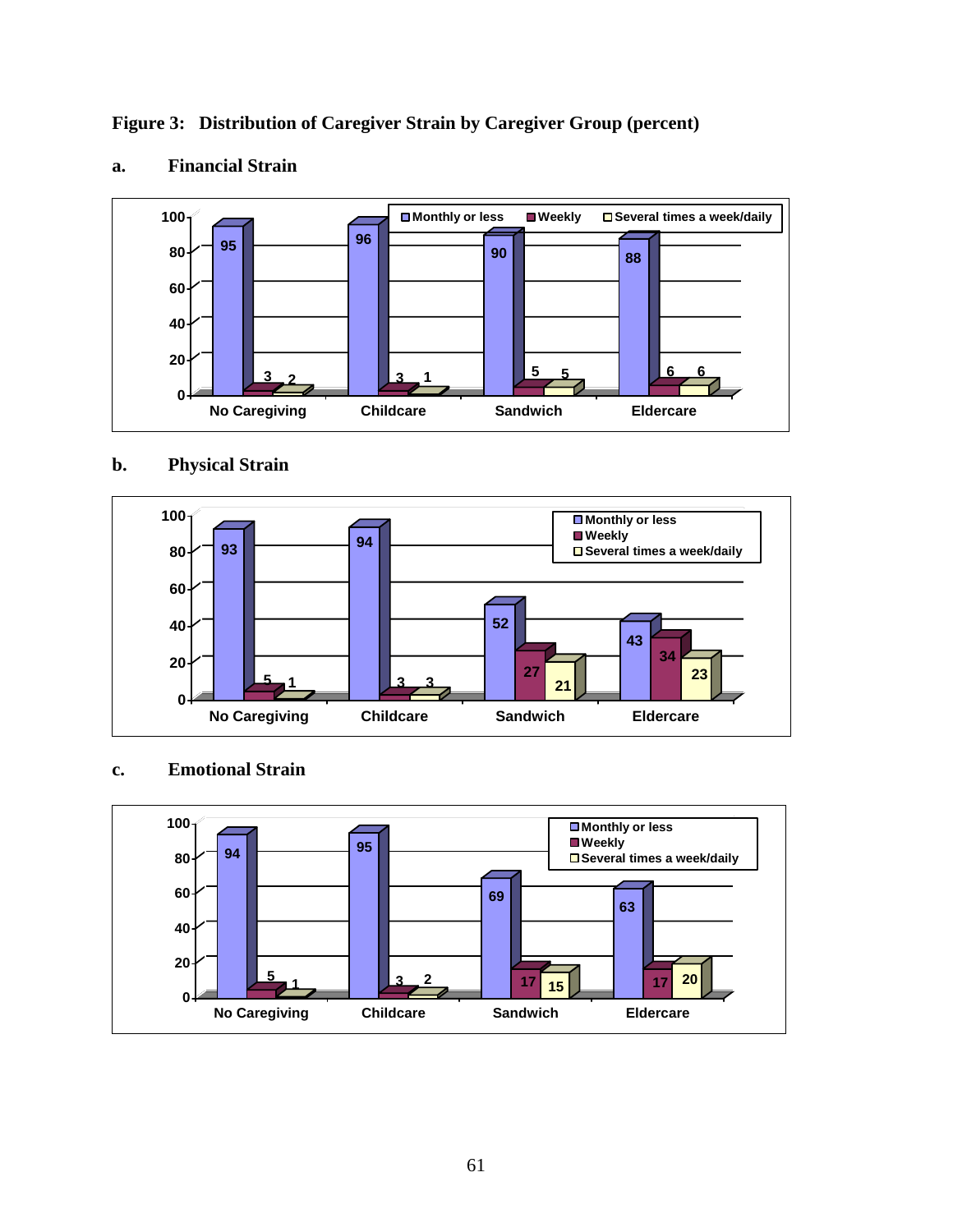- Having children does not increase the risk that those with eldercare responsibilities will experience financial strain: 12% of those in the eldercare group and 10% of those in the sandwich group report moderate to high levels of financial strain.
- Employees in the sandwich and eldercare groups are equally likely to report high levels of physical strain (just over one in five employees in each of these groups report such strains several times a week/daily).
- Employees in the eldercare group are more likely than their counterparts in the sandwich group to report moderate levels of physical stress.
- Employees in the eldercare group are more likely than those in the sandwich group to report high levels of emotional strain.
- Having children does not increase the risk that those with eldercare responsibilities will experience moderate levels of emotional strain.

## **4.2 Impact of Where Elderly Dependent Lives on Caregiver Strain**

To gain a greater understanding of who is at risk (defined as individuals who experience strain weekly or more) of caregiver strain we did additional analysis using the sandwich and eldercare samples. The relationship between where the elderly dependent lives (with employee, near by or elsewhere) and high levels of the various forms of caregiver strain are given in Figure 4.

### **Figure 4: Impact of Where Elderly Dependent Lives on Caregiver Strain:**



### **a. Sandwich (% reporting high levels of strain)**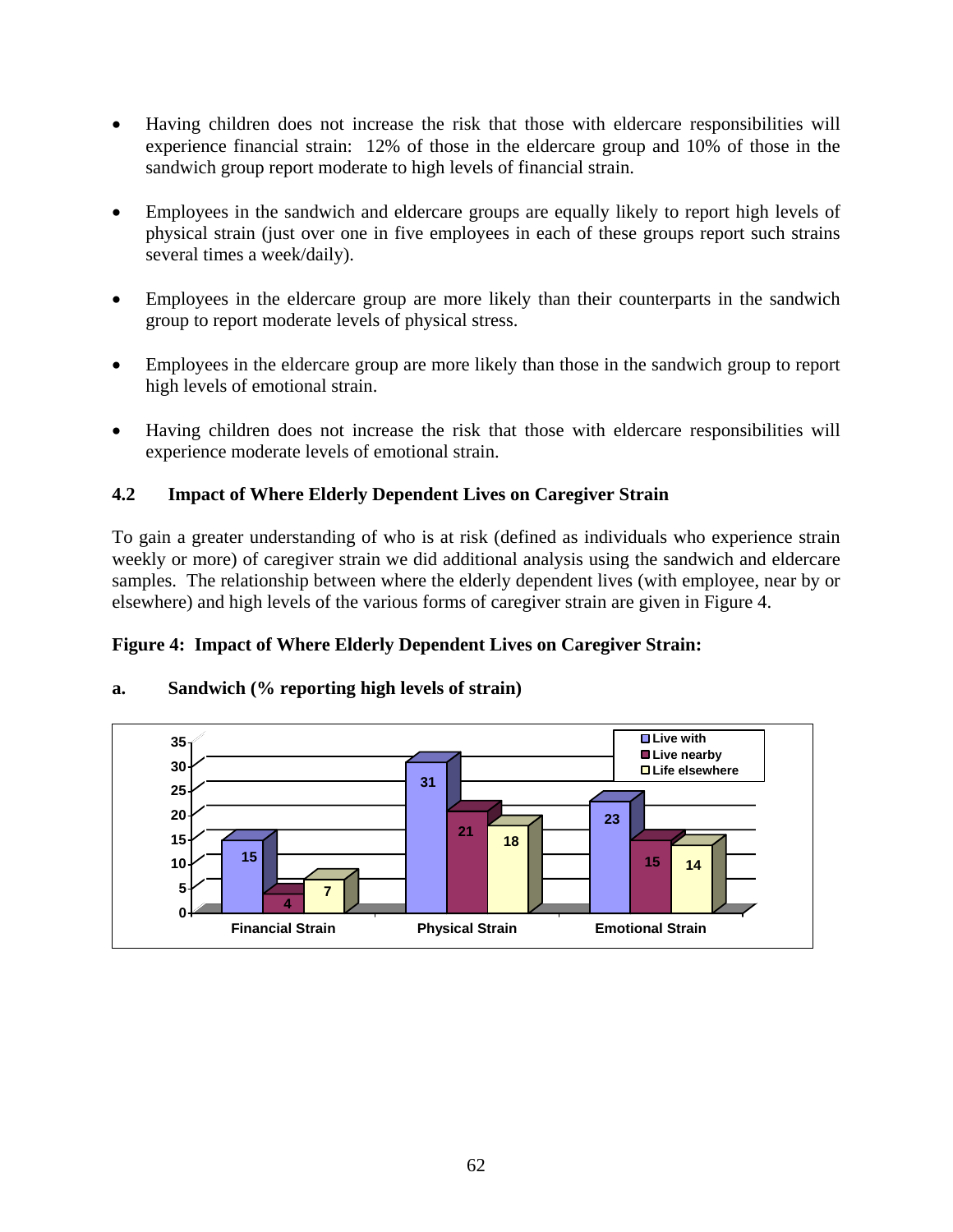

### **b. Eldercare (% reporting high levels of strain)**

The following conclusions are supported by these data:

- Employees who provide caregiving for elderly dependents who live with them experience the highest levels of financial strain, physical strain and emotional strain. While the data does not tell us why this may be the case the literature reviewed in Chapter Two suggests that the following factors may contribute to this finding:
	- o dependents who live with family members are in poorer health than those who do not and as such require more care,
	- o people who have their dependents living with them provide more care and have more competing demands on their time,
	- o people who have dependents living with them feel a greater obligation to spend time with/help their elderly dependent,
	- o people whose dependent lives with them are more likely to see a decline in the dependents physical and mental health,
	- o it is hard for people whose elderly dependent lives with them to put the situation out of their mind.
	- o people whose dependent lives with them are different socio-demographically (i.e. older, more financial problems) than those whose dependent does not live with them.
- Employees who provide care for dependents who live near (but not with) them experience lower levels of financial strain than their counterparts who provide care for those who live elsewhere suggesting that employees who "care at a distance" incur more costs that those who have their dependents nearby (i.e. travel, phone). The data shows, however, that both these costs pale compared to the costs associated with having your elderly relative live with you.
- Having children does not increase the risk that those with eldercare responsibilities will experience high levels of financial strain (i.e. no differences in incidence of financial strain between sandwich and eldercare groups)
- Employees in the eldercare only group who have their elderly dependent living with them are at greatest risk with respect to both physical and emotional strain. The extent to which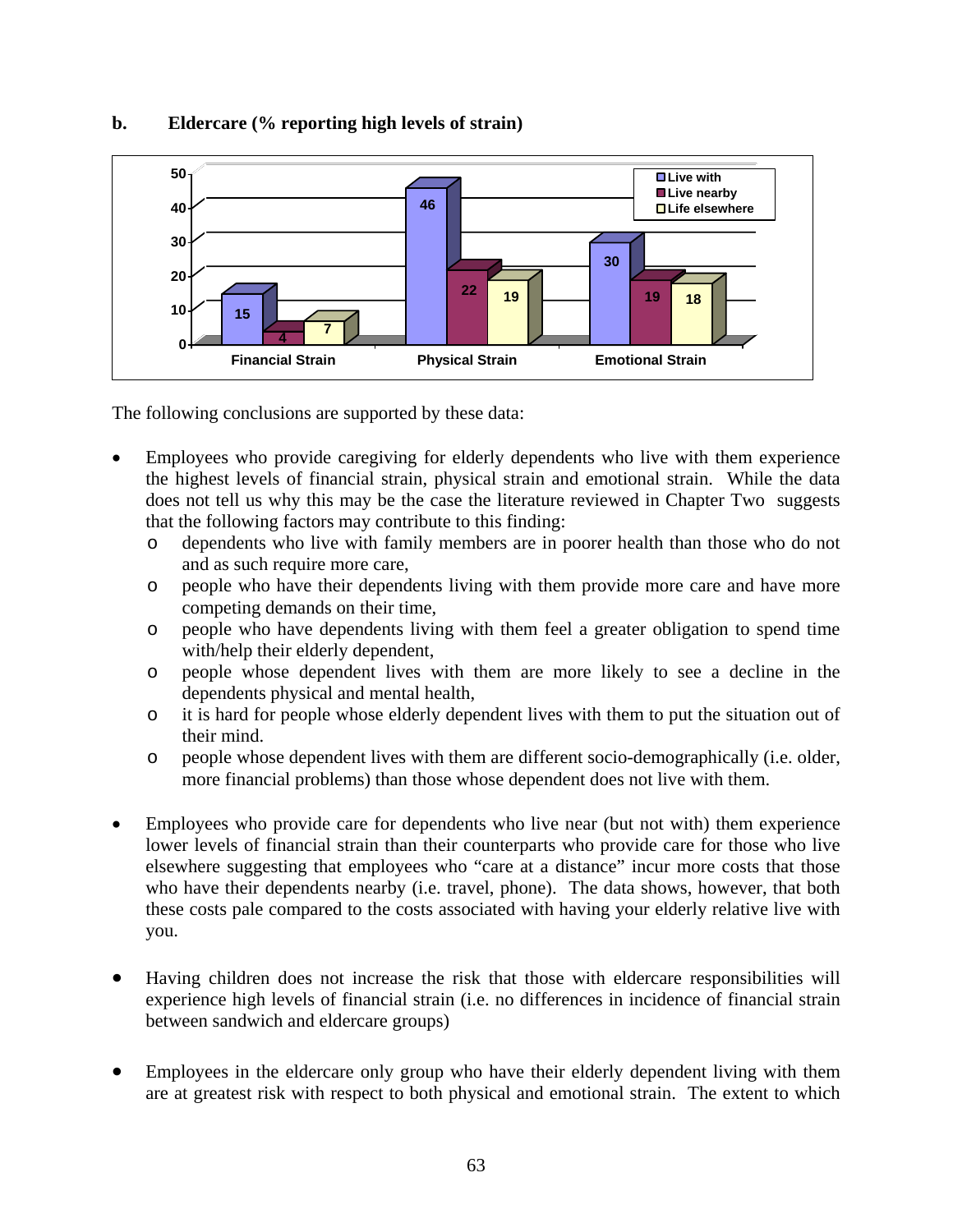these two forms of strain are problematic for the individuals in this group can be appreciated by recognizing that approximately half of the employees in this sample report high levels of physical strain while one in three report emotional strain.

- Having children at home seems to provide employees with elderly dependents at home some increased ability to cope as employees in the sandwich group are less likely to report high levels of physical or emotional strain than are those with just eldercare. How does having children at home help? It is hard to say from these data but it is possible that children reduce these strains by helping out with eldercare, providing emotional support to their parents, and (strangely enough) providing the employee with another role (that of parent) whose rewards can offset the frustrations and strains associated with the role of elderly caregiver. This third explanation is based on the idea of "role expansion" which states that people can benefit from multiple roles when the rewards from one set of responsibilities (i.e. raising a child, watching them learn) partially offset the frustrations and stresses of performing a second role (i.e. watching parent die and lose functioning).
- Whether the elderly dependent lives near the employee or elsewhere affects physical but not emotional strain. For both the eldercare and sandwich groups, the less the physical distance between elderly dependent and employee, the greater the physical strain. The fact that the difference between the nearby and elsewhere groups is relatively small (3%) does, however, suggest that distance from the dependent does not provide much protection against this kind of strain.
- Emotional strain is not affected by whether or not the elderly dependent lives nearby or elsewhere. It would seem that with one exception (living with), emotional strain is due to the act of caring for an elderly relative, regardless of where this relative lives. People do not experience greater strain when the relatively lives far away (i.e. this does not increase worry). Nor does their ability to visit/check on them easily seem to exacerbate or alleviate this strain.
- While having children seems to help those in the sandwich group cope with strain when the dependent lives with the employee, it has no such salutatory affect when the elderly dependent lives elsewhere.

# **5. Impact of High Caregiver Strain**

This section is divided into five parts: impact of strain on employees' physical and mental health, employees' work-life balance, the organization, the family and Canadian society. Within each of these five sections we will look at the impact of financial strain, physical strain and emotional strain on the outcomes of interest. We will also provide a summary of the relative impact of the various forms of caregiver strain on the various outcomes. It should be noted that due to the small sample size the analysis for financial strain was done using the total eldercare and sandwich sample ( $n = 6979$ ) rather than by caregiver group. It should also be noted that data are shown only in those cases where a significant relationship was observed between strain and outcome. The figures referred to in this section can be found in Appendix E.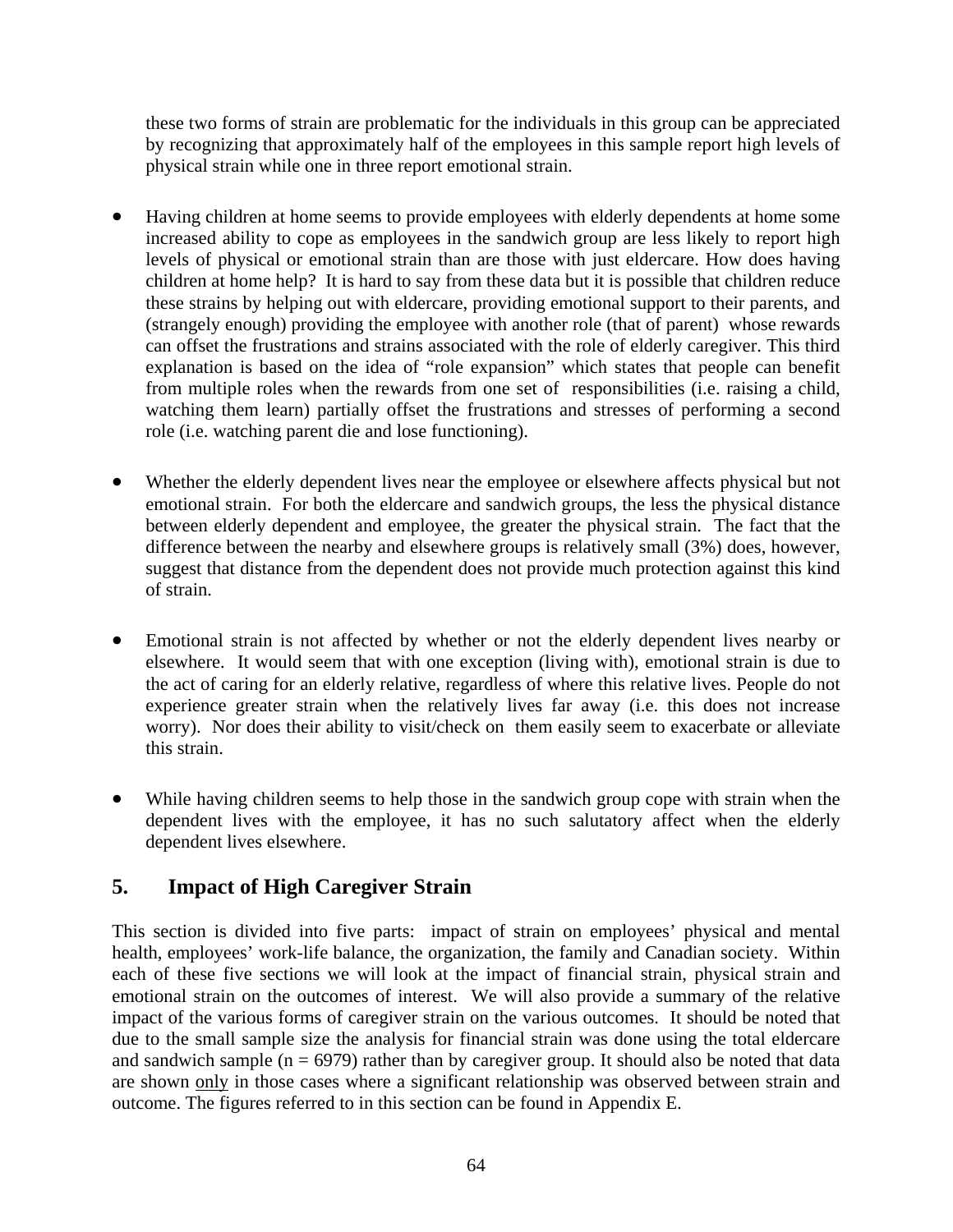### **5.1 Impact of Caregiver Strain on Employee Physical and Mental Health**

Four dimensions of physical and mental health are examined in this analysis: perceived stress, depressed mood, life satisfaction and perceived health.

### **5.1.1 Impact of Financial Strain on Physical and Mental Health**

The relationship between financial strain and employee mental health and physical health outcomes are shown in Figure E1 (see Appendix E). The following conclusions can be drawn about from these data:

- Financial strain is positively associated with stress ( $\Delta^{11}$  + 11) and depressed mood ( $\Delta$  + 24).
- Financial strain is negatively associated with the perception that ones health is very good/excellent ( $\Delta$  - 17) and life satisfaction ( $\Delta$  - 20).
- Moderate and high levels of financial strain are equally stressful.

## **5.1.2 Impact of Physical Strain on Physical and Mental Health**

The relationship between physical strain and employee mental health and physical health outcomes are shown in Figure E2 (see Appendix E). The following conclusions can be drawn from these data:

The following conclusions can be drawn from these data:

- Physical strain is positively associated with stress and depressed mood for employed caregivers in both the sandwich and eldercare groups.
- Physical strain is associated with a greater increase in perceived stress levels  $(\Delta + 25 \text{ versus})$  $\Delta$  + 16) and depressed mood ( $\Delta$  + 24 versus  $\Delta$  + 10) for those in the eldercare group, than in the sandwich group.
- Moderate and high levels of physical strain are equally stressful for those in the sandwich group. For those in the eldercare group, on the other hand, perceived stress increases concomitant with physical strain.
- Physical strain is not associated with either life satisfaction or perceived health for employed caregivers with children at home (i.e. sandwich group).
- Physical strain is negatively associated with life satisfaction ( $\Delta$  -18) and perceived health ( $\Delta$ -15) for employed elder caregivers.

 $\overline{a}$ <sup>11</sup> The symbol  $\Delta$  is used to reflect the change in the outcome seen when one compares those with high strain to those with low strain. + indicates a positive association (i.e. outcomes increases as strain increases), - indicates a negative association (i.e. outcomes declines as strain increases)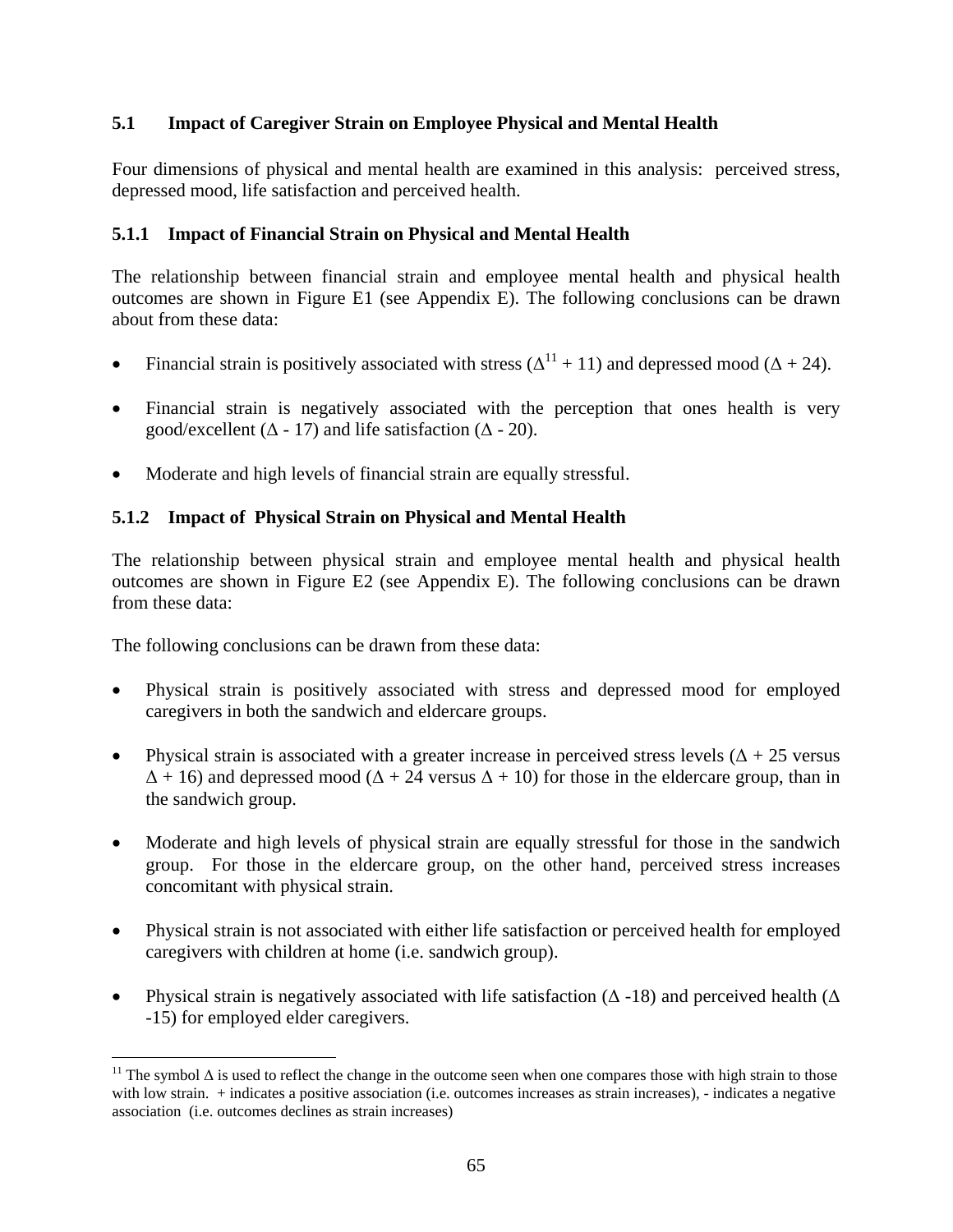Taken together these data support the following conclusion: physical strain has a more deleterious effect on the mental and physical health of those in the eldercare only group than their peers in the sandwich situation. This finding is consistent with the data reported earlier with respect to the incidence of caregiver strain and supports our hypothesis that children may reduce some of the burdens associated with eldercare.

### **5.1.3 Impact of Emotional Strain on Physical and Mental Health**

The relationship between emotional strain and employee mental health and physical health outcomes are shown in Figure E3 (see Appendix E). The following conclusions can be drawn from these data:

- Emotional strain is positively associated with stress and depressed mood for employed caregivers in both the sandwich and eldercare groups.
- Emotional strain is negatively associated with life satisfaction and perceived health for employed caregivers in both the sandwich and eldercare groups.
- Emotional strain is equally problematic in terms of physical and mental health to employees in both the sandwich and eldercare groups.
- The real decline in physical and mental health is experienced when one moves from the no strain to moderate strain (i.e. weekly) situation. While further declines can be seen when one moves from the moderate to high strain condition, the increase tends to be less. For example, the increase in high perceived stress from the no strain to moderate strain is  $\Delta$  +26 for those in the eldercare group and  $\Delta$  + 20 for those in the sandwich group. While the percent with high perceived stress increases yet again as one moves from moderate to high levels of emotional strain, the rise ( $\Delta$  + 6 for those in eldercare group and  $\Delta$  + 7 for those in the sandwich group) is considerably smaller.

#### **5.2 Impact of Caregiver Strain on Work-Life Balance**

Three aspects of work-life balance are examined in this analysis: role overload, work interferes with family and family interferes with work. Key findings on the relationship between caregiver strain and work-life balance are presented below.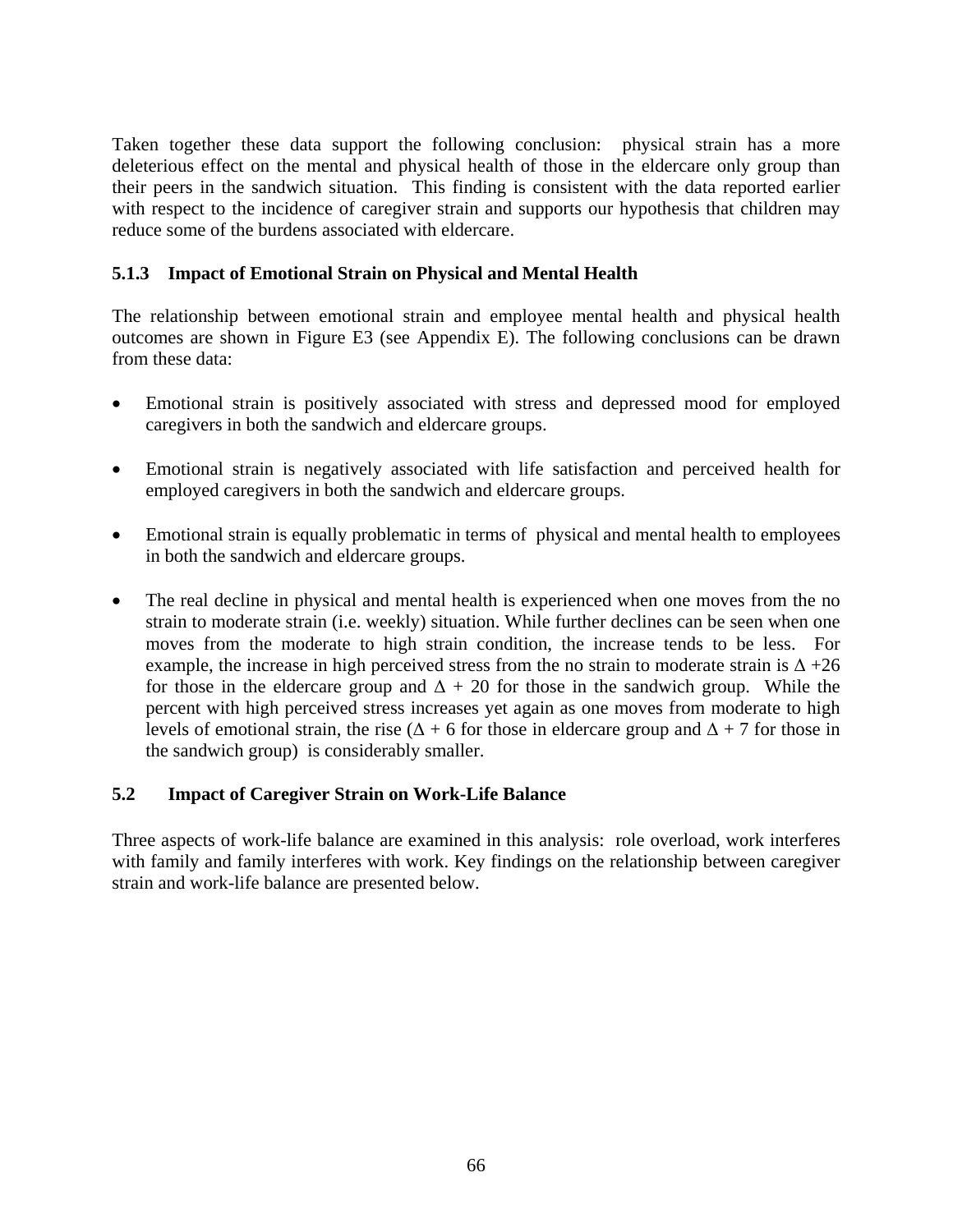### **5.2.1 Impact of Financial Strain on Work-life Balance**

The relationship between financial strain and work-life balance outcomes are shown in Figure E4 (see Appendix E). The following conclusions can be drawn from these data:

- Financial strain is positively associated with increased work-life conflict. Specifically, it is associated with an increase in role overload of  $\Delta$  + 16, an increase in work interferes with family of  $\Delta$  + 19 and an increase in family interferes with work of  $\Delta$  + 33.
- Financial strain is more problematic in terms of family interferes with work than with the other two types of work-life conflict. It may be that people with eldercare responsibilities have to reduce the amount of time they spend in work (i.e. high family interferes with work) which, in turn, has a negative impact on their financial situation. Alternatively, it may be that people with lower incomes are less able to purchase the supports they need to help them actively manage their eldercare situation. As such, they need to do more of these kinds of things themselves, perhaps during work hour, which would increase the extent to which their family situation (in this care eldercare) interfered with their ability to perform their work role.
- Moderate and high levels of financial strain are equally problematic in terms of role overload and work-interferes with family (i.e. real increase in both these forms of work-life conflict are observed when one compares the no strain and moderate strain situations).

#### **5.2.2 Impact of Physical Strain on Work-life Balance**

The relationship between physical strain and work-life balance outcomes are shown in Figure E5 (see Appendix E). The following conclusions can be drawn from these data:

- Physical strain is positively associated with increased role overload, work interferes with family and family interferes with work (i.e. greater work-life conflict)
- The relationship between role interference (i.e. work interferes with family and family interferes with work) and physical strain is identical for those in the sandwich and eldercare groups.
- If one looks at the differences in overload reported at high versus low levels of physical strain one would conclude that this physical strain is associated with a greater increase in overload for those in the eldercare group ( $\Delta + 27$ ) than the sandwich group ( $\Delta + 13$ ). It should, however, be noted that overall, the two groups experience identical levels of overload at high levels of physical strain (just over 75% with high overload). Employees in the eldercare group with low physical strain, on the other hand, report significantly lower base levels of overload (51% high) than their counterpart in the sandwich group with children at home (64% high).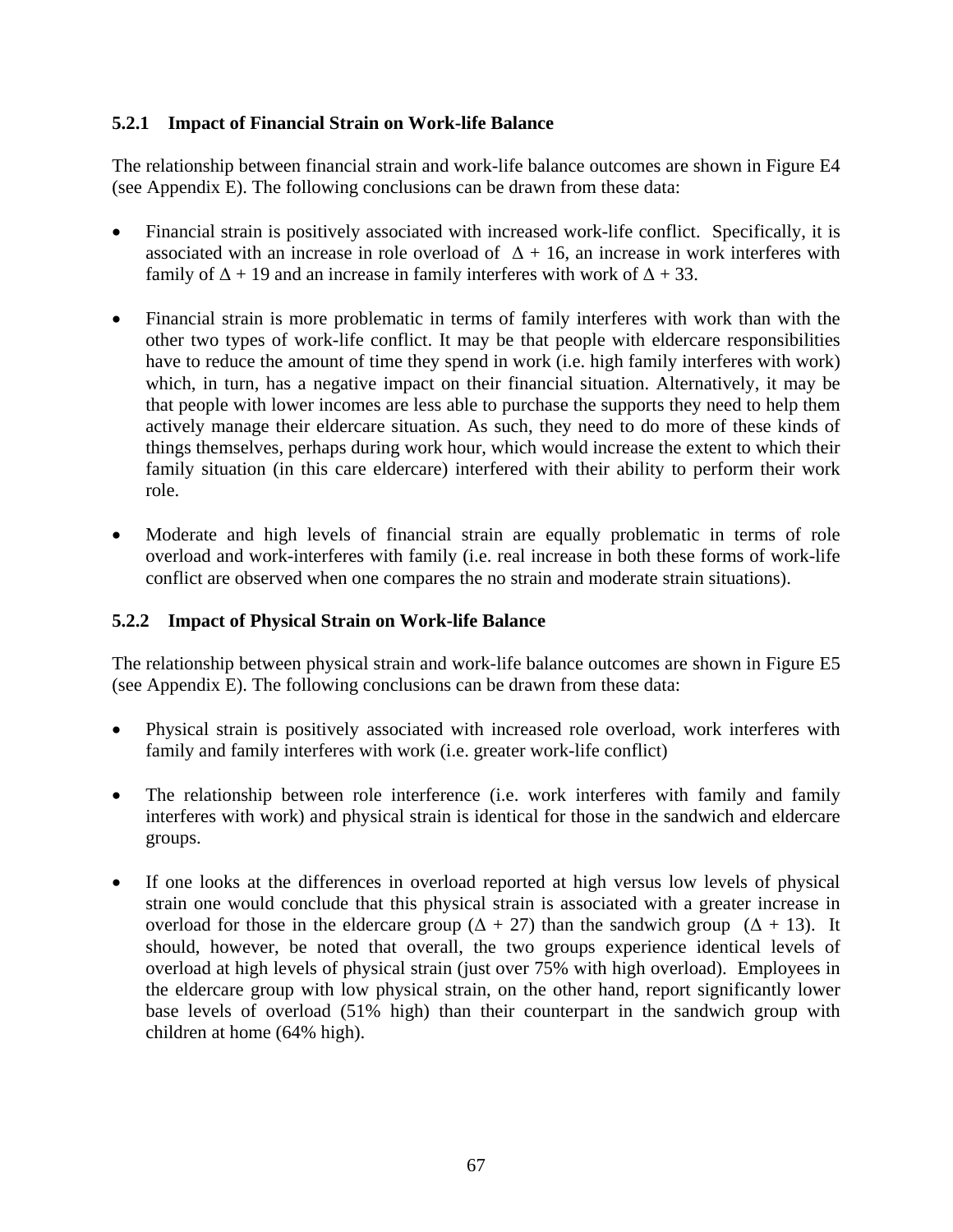### **5.2.3 Impact of Emotional Strain on Work-life Balance**

The relationship between emotional strain and work-life balance outcomes are shown in Figure E6 (see Appendix E). The following conclusions can be drawn from these data:

- Emotional strain is positively associated with role overload, work interferes with family and family interferes with work (i.e. greater work-life conflict)
- The relationship between work-life conflict and emotional strain is identical for those in the sandwich and eldercare groups.
- Employees in the sandwich group with high levels of emotional strain report very high levels of family interferes with work. In fact, one third of the respondents in this group report high levels of this form of interference as compared to 12% of the total sample.

## **5.3 Impact of Caregiver Strain on Organizational Attitudes and Outcomes**

The relationship between caregiver strain and the following organizational attitudes and outcomes were examined in this analysis: organizational commitment, job stress, job satisfaction, intent to turnover and absenteeism due to a number of causes. Examination of the data on the relationship between caregiver strain and these key organizational indicators give us an indication of the extent to which caregiving strain is negatively impacting the organizations bottom line (and Canada's productivity)

Preliminary analysis of these data indicate that organizational commitment is not associated with caregiver strain, regardless of which sample (i.e. eldercare, sandwich) or type of strain (i.e. financial, physical, emotional) we look at. There are, however, a number of other findings that are worthy of note. These are summarized below.

### **5.3.1 Impact of Financial Strain on Organizational Attitudes and Outcomes**

The relationship between financial strain and organizational attitudes and outcomes are shown in Figure E7 (see Appendix E). The following conclusions can be drawn from the data about the association between financial strain and organizational attitudes and outcomes:

- Financial strain is not associated with organizational commitment, job stress, or intent to turnover.
- Financial strain is negatively associated with job satisfaction  $(∆ 10)$ .
- Financial strain is positively associated with absenteeism due to health problems  $(\Delta + 14)$ , childcare problems ( $\Delta$  + 14), eldercare issues ( $\Delta$  + 24), emotional fatigue ( $\Delta$  + 20), and all causes combined  $(\Delta + 14)$ . The increases in absenteeism due to eldercare problems and emotional fatigue at moderate and high levels of this form of strain are worthy of note for organizations.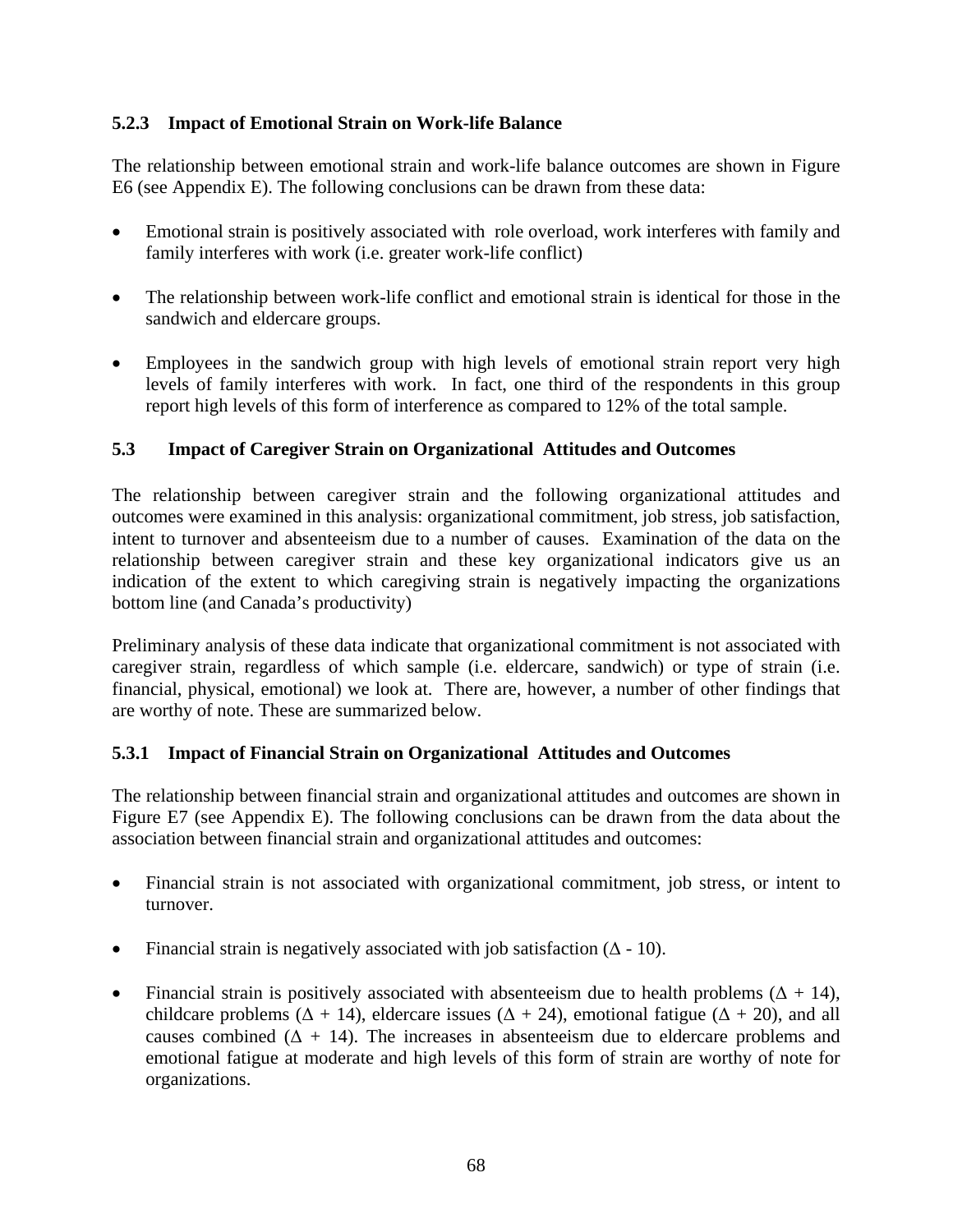- Moderate and high levels of financial strain are equally problematic with respect to increases in absenteeism due to childcare, eldercare, emotional fatigue, and all causes combined.
- Employees with high levels of financial strain are less likely to be absent from work due to ill health than are employees with moderate strain. While these data may reflect improved health in this group, it is more likely that these findings can be attributed to the fact that employees with high financial strain are more likely to go to work when they are sick (i.e. need money and do not want to lose job).

## **5.3.2 Impact of Physical Strain on Organizational Attitudes and Outcomes**

The relationship between physical strain and organizational attitudes and outcomes are shown in Figure E8 (see Appendix E). The following conclusions can be drawn from the data with respect to the link between physical strain and organizational attitudes and outcomes:

- Physical strain is not associated with organizational commitment, job satisfaction, intent to turnover, and absenteeism due to health problems, childcare, and emotional fatigue for employed caregivers, regardless of whether or not they have children in the home.
- Physical strain is not associated with job stress for those in the sandwich group. High physical strain is, however, positively associated with high levels of job stress for those in the eldercare group  $(\Delta + 19)$ .
- Physical strain is positively associated with absenteeism due to eldercare problems for both sandwich ( $\Delta$  + 31) and eldercare ( $\Delta$  + 28) groups. Again, having children at home does not appear to affect this relationship. Absenteeism due to all causes is also positively associated with physical strain for those in the sandwich group ( $\Delta + 11$ ).

# **5.3.3 Impact of Emotional Strain on Organizational Attitudes and Outcomes**

Emotional strain is associated with many of the organizational outcomes examined in this report. The relationship between emotional strain and organizational outcomes are shown in Figure E9 (see Appendix E). The following conclusions can be drawn from these data:

- Emotional strain is not associated with organizational commitment.
- Emotional strain is positively associated with job stress for employed caregivers in both the sandwich ( $\Delta$  + 13) and eldercare ( $\Delta$  + 17) groups. The relationship between these two stresses does, however, depend on whether or not the caregiver had children at home. For those in the sandwich group, the levels of job stress are the same at moderate and high levels of emotional strain. For those in the eldercare group, job stress increases concomitant with emotional strain.
- Emotional strain is negatively associated with job satisfaction for those in the sandwich group ( $\Delta$  - 14). No such relationship is observed in the eldercare group.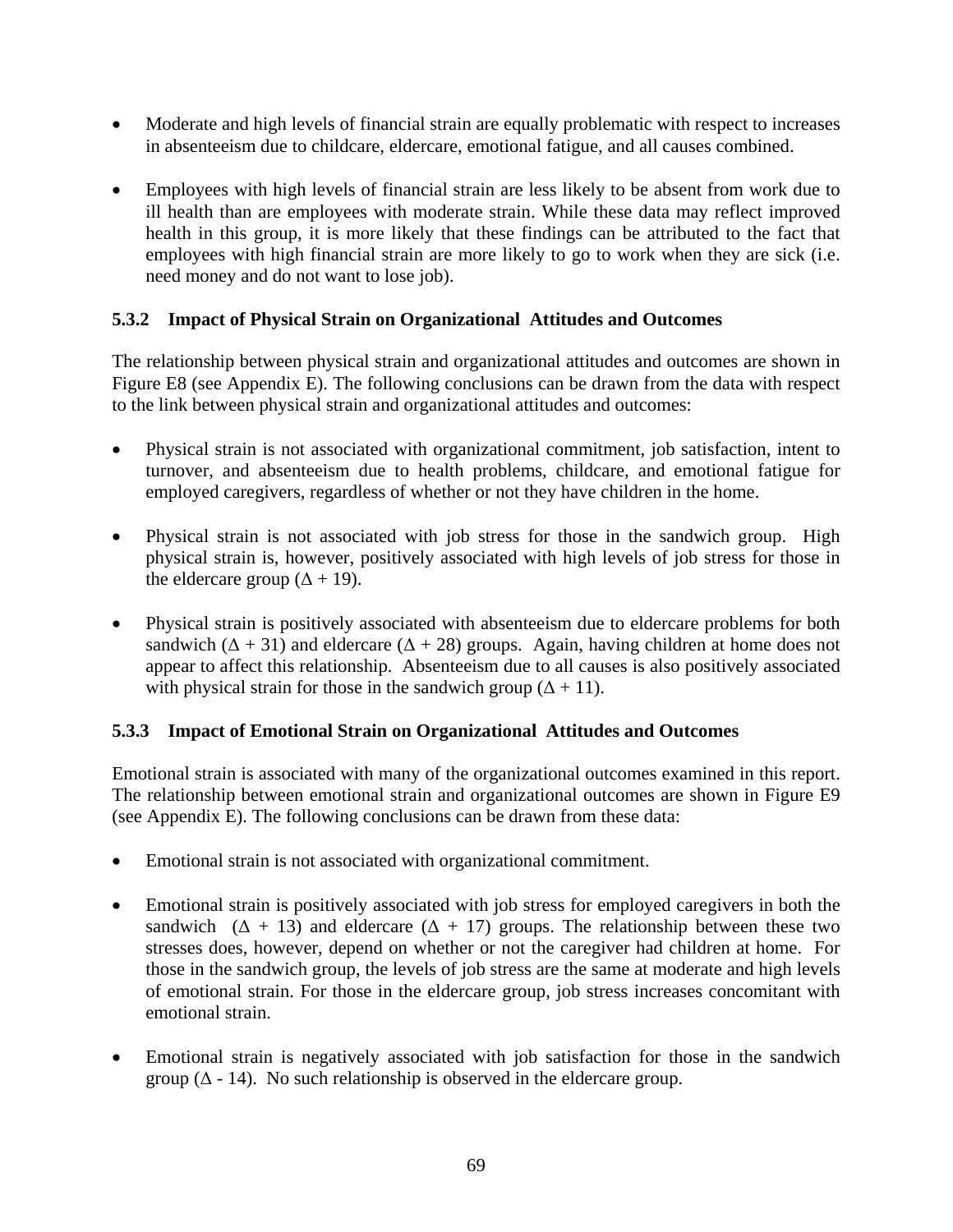- Emotional strain is positively associated with intent to turnover for those in the eldercare group ( $\Delta$  + 13). No such relationship is found in the sandwich group. These differing results may reflect the fact that these two groups are at different life cycle stages (i.e. eldercare group at the end of their career and decide to leave as a way of coping with eldercare stresses; those in the sandwich group cannot quit but end up unhappy in their work).
- In both sandwich and eldercare groups, emotional strain is associated with increased absenteeism due to all causes, emotional fatigue and eldercare problems. Those in the sandwich group are also more likely to be absent due to ill health. With one exception (absenteeism due to eldercare) the relationship between high levels of emotional strain and absenteeism is very similar between the eldercare and sandwich groups. High levels of emotional strain are, however, more likely to be associated with increased absenteeism due to eldercare problems in the sandwich than the eldercare group.
- Absenteeism due to childcare problems is not associated with emotional strain.

## **5.4 Impact of Caregiver Strain on Family Outcomes**

The impact of caregiver strain on the family was studied by looking at the relationship between caregiver strain and a number of family outcomes including family adaptation (i.e. well being), family satisfaction, parental satisfaction, family integration (i.e. how well the family works together) and positive parenting. Key findings are reported below.

### **5.4.1 Impact of Financial Strain on the Family**

Financial strain was not significantly associated with any of the family outcomes examined in this study.

### **5.4.2 Impact of Physical Strain on the Family**

Only one of the five family outcomes included in this study, family satisfaction was significantly associated with physical strain (see E10 in Appendix E). The following conclusions can be drawn about the relationship between physical strain and family outcomes:

- Physical strain does not impact family integration, family adaptation, parental satisfaction or parental performance.
- Physical stain is negatively associated with family satisfaction for employees in both the sandwich ( $\Delta - 10$ ) and eldercare ( $\Delta - 16$ ) groups. The impact is more profound for those in the eldercare group than the sandwich group.

These results would suggest that elderly caregivers try and compartmentalize the stresses associated with eldercare demands.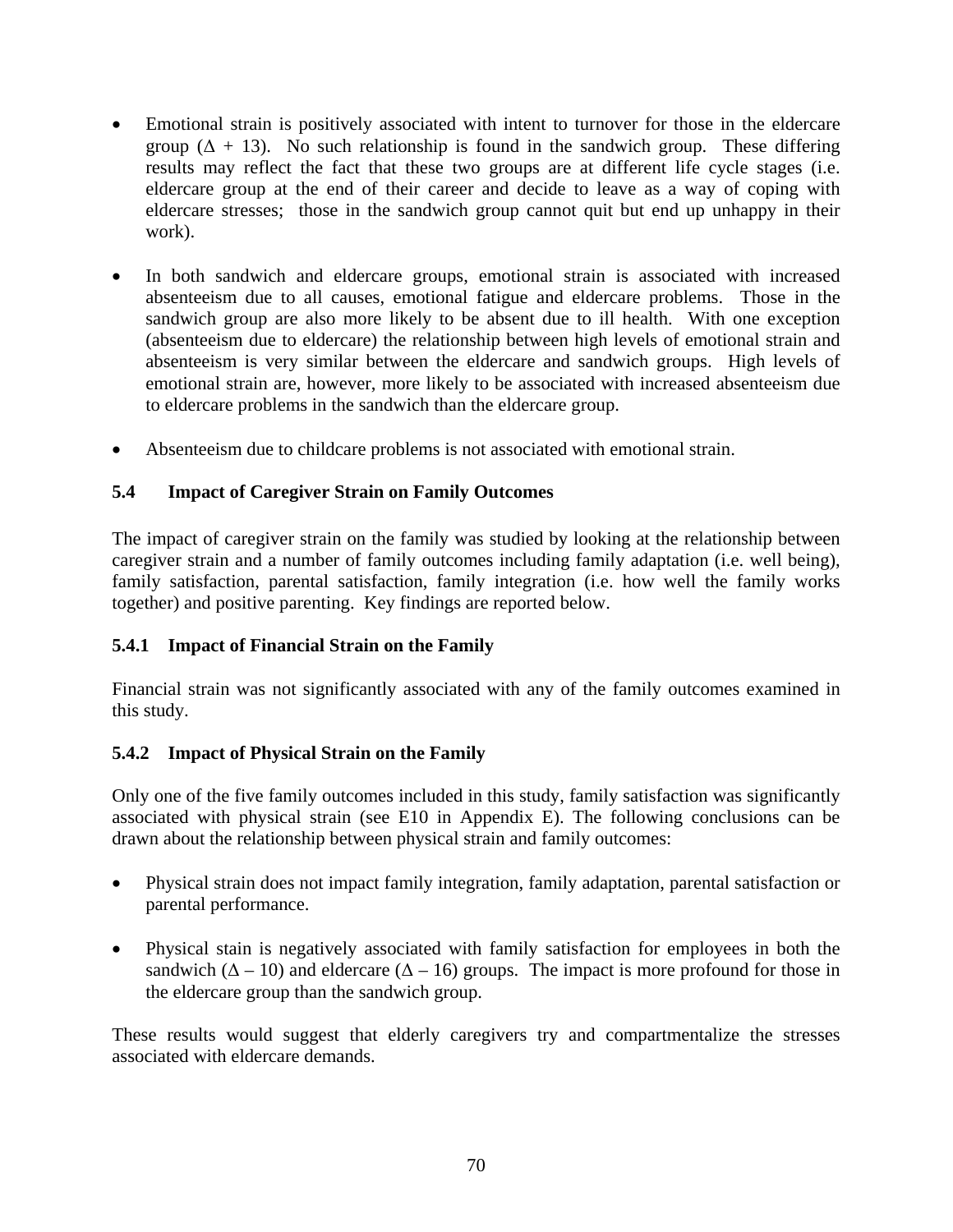### **5.4.3 Impact of Emotional Strain on the Family**

The relationship between emotional strain and family outcomes are shown in Figure E11 (see Appendix E). The following conclusions can be drawn from the data with respect to the link between emotional strain and family outcomes.

- Emotional strain does not impact family integration, parental satisfaction or parental performance, regardless of whether or not the employee has children in the home.
- Emotional stain is negatively associated with family adaptation for employees in both the sandwich ( $\Delta$  – 14) and eldercare ( $\Delta$  – 24) groups. Emotional strain is also negatively associated with family satisfaction  $(∆ - 24)$  for those in the eldercare group.
- The negative impact of emotional strain on families is more apparent in eldercare only group than in the group with childcare and eldercare (i.e. sandwich group).

### **5.5 Impact of Caregiver Strain on Societal Outcomes**

The impact of caregiver strain on the Canadian society was quantified by looking at the relationship between caregiver strain and two groups of variables: those associated with the decision to have children, and those associated with the use of Canada's health care system. There were very few significant relationships of note in this phase of the analysis. Generally, the data support the idea that none of the forms of caregiver strain studied in this analysis were associated with seeking care from other types of medical providers or from mental health professionals, overnight hospital stays, or the need for medical tests. Nor, with one exception (financial strain) was caregiver strain associated with the decision on how many children to have or the need to visit the emergency room at the hospital for care.

The few significant relationships of note are summarized below.

### **5.5.1 Impact of Financial Strain on Societal Outcomes**

Financial strain is associated with the decision to have children and receiving medical care at the hospital emergency room (see E12 in Appendix E). The following conclusions can be drawn from the data with respect to the relationship between financial strain and societal outcomes:

- Employed caregivers with moderate and high levels of financial strain are more likely to restrict the number of children they have (likely because of financial concerns)  $(\Delta + 15)$ .
- The use of Canada's hospital emergency rooms is positively associated with high levels of financial caregiver strain. It may be that this group uses the emergency system because they do not have a regular family physician.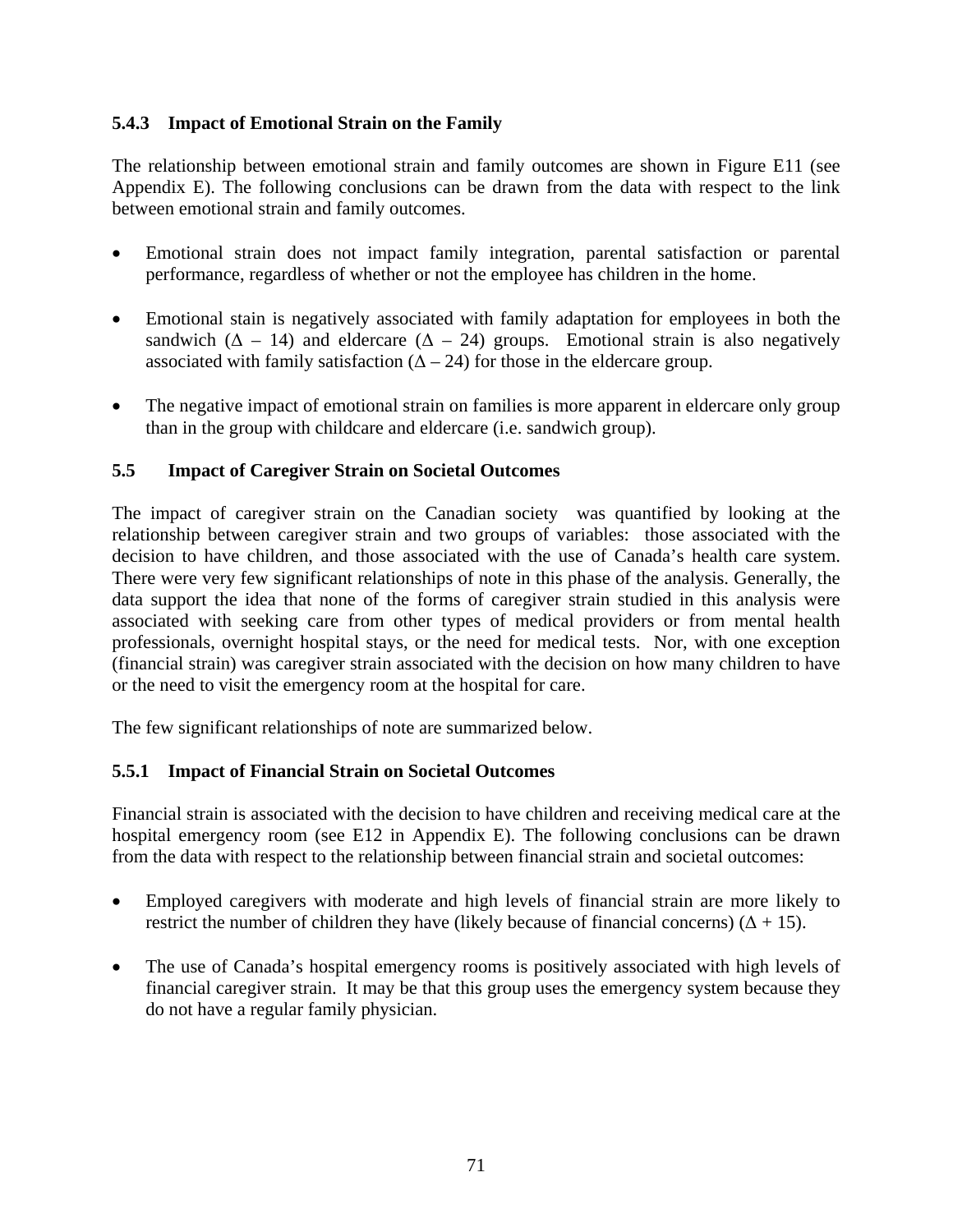### **5.5.2 Impact of Physical Strain on Societal Outcomes**

There is only one significant relationship between physical strain and the societal outcomes examined in this study (see Figure E13 in Appendix E). The following conclusion is supported by the data:

• Physical strain is positively associated with visits to the family physician for those in the eldercare group (but not the sandwich group). This finding is consistent with many of the results noted previously (i.e. caregivers more likely to say they are in poor health).

## **5.5.3 Impact of Emotional Strain on Societal Outcomes**

Again, only one of the societal outcomes was significantly associated with emotional strain for both those in the sandwich and eldercare groups. This relationship is shown in Figure E14. The following conclusion are supported by these data:

- Employed Canadians with high levels of emotional caregiver strain are more likely to delay or not have children (perhaps as a way to cope with the strains associated with caregiving). This would suggest that Canada could increase its fertility rate by providing more concrete forms of eldercare support to its citizens.
- A high percent of those in the eldercare only group have used this strategy and may in fact have delay so long that they are now childless.

The analysis also indicates (see Figure E14) that emotional strain is associated with visits to the physician for those in the eldercare group. These data suggest that elder caregivers try and cope with the physical and emotional strains inherent in eldercare by visiting their doctor. This finding suggests that we could reduce the demands on our health care system and our family doctors by increasing the support for eldercare within the community. Such a strategy makes sense in an environment where many cannot find a family doctor.

# **5.6 Conclusions: The Impact of Caregiver Strain**

The impact of caregiver strain depends on many factors including the type of strain being considered, the population being considered (i.e. sandwich group versus eldercare) and outcome of interest (i.e. mental health, work-life balance). Key findings with respect to the impact of caregiver strain are summarized in Table 1 and discussed in the section below.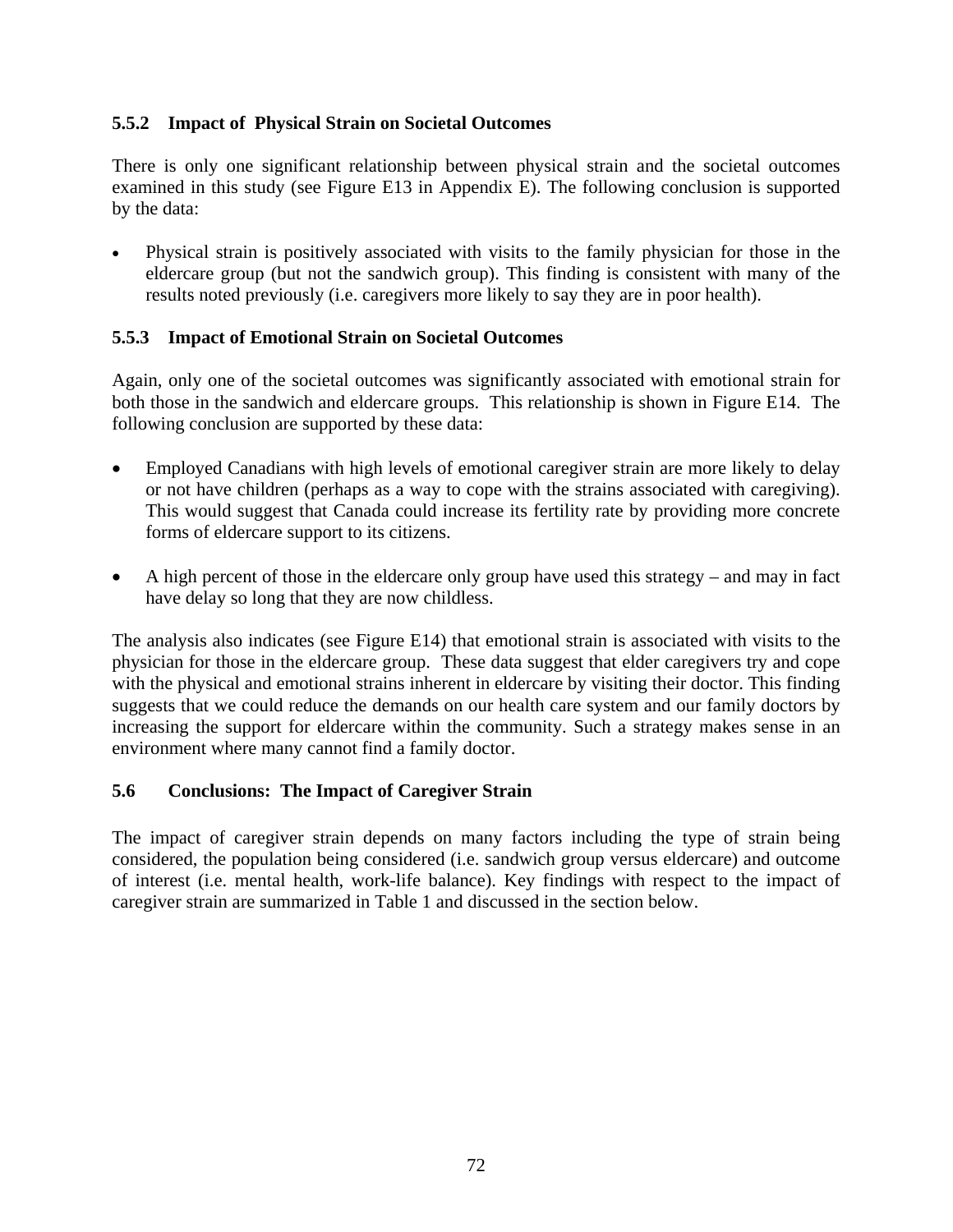| Outcome                           | <b>Financial</b>        | <b>Physical Strain</b>  |                  | <b>Emotional Strain</b> |                  |
|-----------------------------------|-------------------------|-------------------------|------------------|-------------------------|------------------|
|                                   | <b>Strain</b>           | Sandwich                | <b>Eldercare</b> | Sandwich                | <b>Eldercare</b> |
| <b>Physical and Mental Health</b> |                         |                         |                  |                         |                  |
| <b>Perceived Stress</b>           | $\ast$<br>$\Delta$ + 11 | $\Delta + 14$           | $\Delta+25$      | $\Delta+27$             | $\Delta+32$      |
| Depressed Mood                    | $\Delta+24$             | $\ast$<br>$\Delta + 10$ | $\Delta$ + 24    | $\Delta$ + 32           | $\Delta+32$      |
| <b>Life Satisfaction</b>          | $\Delta$ - $20$         | ns                      | $\Delta$ - 16    | $\Delta$ - 20           | $\Delta$ - 22    |
| Perceived Health                  | $\Delta$ - 17           | ns                      | $\Delta$ - 15    | $\Delta$ - 19           | $\Delta - 18$ *  |
| <b>Work-Life Balance</b>          |                         |                         |                  |                         |                  |
| Role Overload                     | $\Delta$ + 16 $^*$      | $\Delta$ + 13           | $\Delta+27$      | $\Delta$ + 22           | $\Delta+25$      |
| <b>Work Interferes Family</b>     | $\Delta$ + 17 *         | $\Delta$ + 12           | $\Delta+10$      | $\Delta+18$             | $\Delta + 20$    |
| <b>Family Interferes Work</b>     | $\Delta$ + 34           | $\Delta$ + 12           | $\Delta$ + 12    | $\Delta$ + 22           | $\Delta + 19$    |
| <b>Organizational Outcomes</b>    |                         |                         |                  |                         |                  |
| Commitment                        | ns                      | ns                      | ns               | ns                      | ns               |
| Job satisfaction                  | $\Delta - 10$ *         | ns                      | ns               | $\Delta - 14$           | ns               |
| Job stress                        | ns                      | ns                      | $\Delta$ + 19    | $\Delta$ + 13 *         | $\Delta+17$      |
| Intent to turnover                | ns                      | $\bf ns$                | ns               | ns                      | $\Delta+13$      |
| Absenteeism: All causes           | $\Delta$ + 14 *         | $\Delta+11$             | ns               | $\Delta+10$             | $\Delta+11$      |
| Absenteeism: Health               | $\Delta$ + 14           | ns                      | ns               | $\Delta+11$             | ns               |
| Absenteeism: Childcare            | $\Delta$ + 14 *         | ns                      | ns               | ns                      | ns               |
| Absenteeism: Eldercare            | $\Delta$ + 24 $^*$      | $\Delta$ + 26           | $\Delta+29$      | $\Delta + 37$           | $\Delta+26$      |
| Absenteeism: Emotional            | $\Delta$ + 19 *         | ns                      | ns               | $\Delta$ + 13           | $\Delta+10$      |
| <b>Family Outcomes</b>            |                         |                         |                  |                         |                  |
| Family adaptation                 | ns                      | ns                      | ns               | $\Delta$ - $14$         | $\Delta$ - $20$  |
| Family satisfaction               | ns                      | $\Delta$ - $10$         | $\Delta$ - 16    | ns                      | $\Delta$ - $16$  |
| Parental satisfaction             | ns                      | ns                      | ns               | ns                      | ns               |
| Family integration                | ns                      | ns                      | ns               | ns                      | ns               |
| Positive parenting                | ns                      | ns                      | ns               | ns                      | ns               |
| <b>Societal Outcomes</b>          |                         |                         |                  |                         |                  |
| Seen Physician                    | ns                      | ns                      | $\Delta$ + 12    | ns                      | $\Delta$ + 11    |
| Sought other types of care        | ns                      | ns                      | ns               | <sub>ns</sub>           | ns               |
| Seen mental health worker         | ns                      | ns                      | ns               | ns                      | ns               |
| Spent time in hospital            | ns                      | ns                      | ns               | ns                      | ns               |
| Visited emergency                 | $\Delta$ + 14           | ns                      | ns               | ns                      | ns               |
| Had medical tests                 | ns                      | ns                      | ns               | ns                      | ns               |
| Delayed/had no children           | ns                      | ns                      | ns               | $\Delta+11$             | $\Delta+25$      |
| Had fewer children                | $\Delta + 14*$          | ns                      | ns               | ns                      | ns               |

# **Table 1: Summary of Key Findings**

\* means that there is no difference in this outcome between moderate and high levels of caregiver strain

ns means that this outcome is not significantly associated with caregiver strain for this group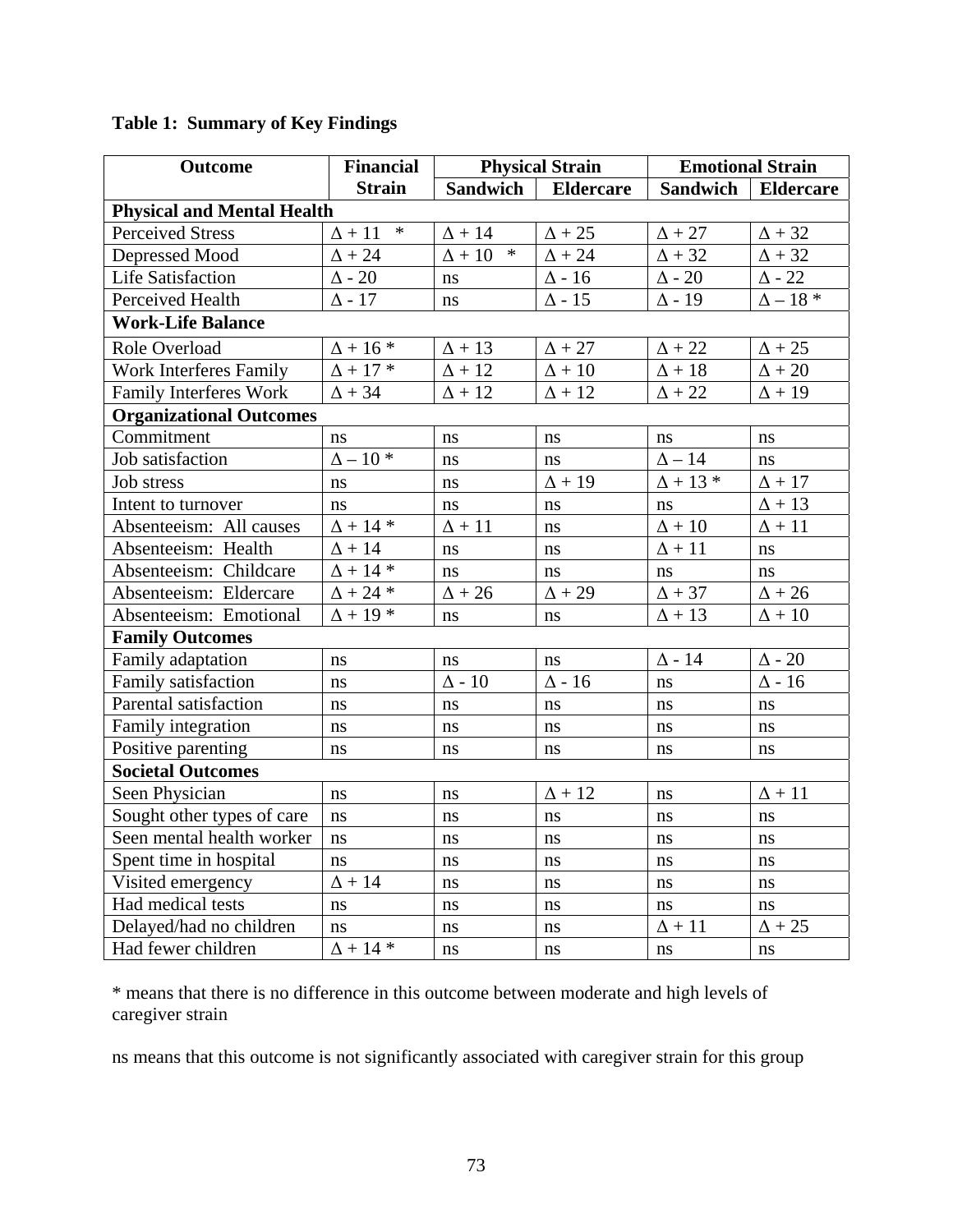#### **5.6.1 Impact of Caregiver Strain: Type of Strain**

**Impact of Financial Caregiver Strain:** This type of caregiver strain has little to no impact on the family and societal outcomes examined in this study. It is associated with poorer physical and mental health, greater work-life conflict, increased absenteeism, lower job satisfaction, a higher number of visits to the emergency room at the hospital, and reduced fertility. It is also interesting to note that moderate and high levels of financial strain are equally problematic for caregivers.

**Impact of Physical Caregiver Strain:** This type of strain has little to no impact on the family, societal, and organizational outcomes considered in this study. It is associated with poorer mental health, increased work-life conflict, and increased absenteeism due to eldercare problems. It is also associated with lower levels of family satisfaction. Physical strain is more problematic for those in the eldercare group than those in the sandwich group. Aside from the impacts noted earlier, high levels of caregiver strain are associated with poorer physical health, increased visits to the family physician and increased job stress for those in the eldercare group but not their counterparts with both childcare and eldercare. The idea that physical strain is more problematic for those in the eldercare only group is supported by the fact that the difference in stress, depressed mood and role overload between the no physical strain and high physical strain conditions is much greater for those in the eldercare group than the sandwich group.

**Impact of Emotional Caregiver Strain:** This type of strain has little to no impact on family and societal outcomes. Emotional strain is, however, very strongly associated with poorer physical and mental health, increased work-life conflict, higher job stress, increased absenteeism due to eldercare problems and emotional fatigue, lower levels of family well-being and reduced fertility. With a few exceptions, the presence of children in the home made little difference in the strength of these associations. That being said, the impact of emotional strain varies with caregiver group as follows. For those in the sandwich group, emotional strain is associated with lower levels of job satisfaction, and much higher levels of absenteeism due to eldercare (and hence greater absenteeism overall) than could be seen in the eldercare group. For those in the eldercare group, on the other hand, emotional strain was associated with a greater intent to leave ones job, a higher number of visits to the family doctor, and reduced family satisfaction.

### **5.6.2 Impact of Caregiver Strain: Type of Outcome**

**Mental and Physical Health:** Physical strain seems to be less problematic to the mental and physical health of those in the sandwich group than in the eldercare only group. The strong association between increased financial and emotional caregiver strain and poorer physical and mental health does not, however, vary with caregiver group.

**Work-Life Balance**: The impact of caregiver strain on work life conflict depends on both the form of strain and the aspect of work-life conflict being considered. For example:

- Physical and emotional strain are more likely to be associated with high levels of role overload, especially for those in the eldercare group.
- Emotional and financial strain are more likely to be associated with high levels of work interferes with family.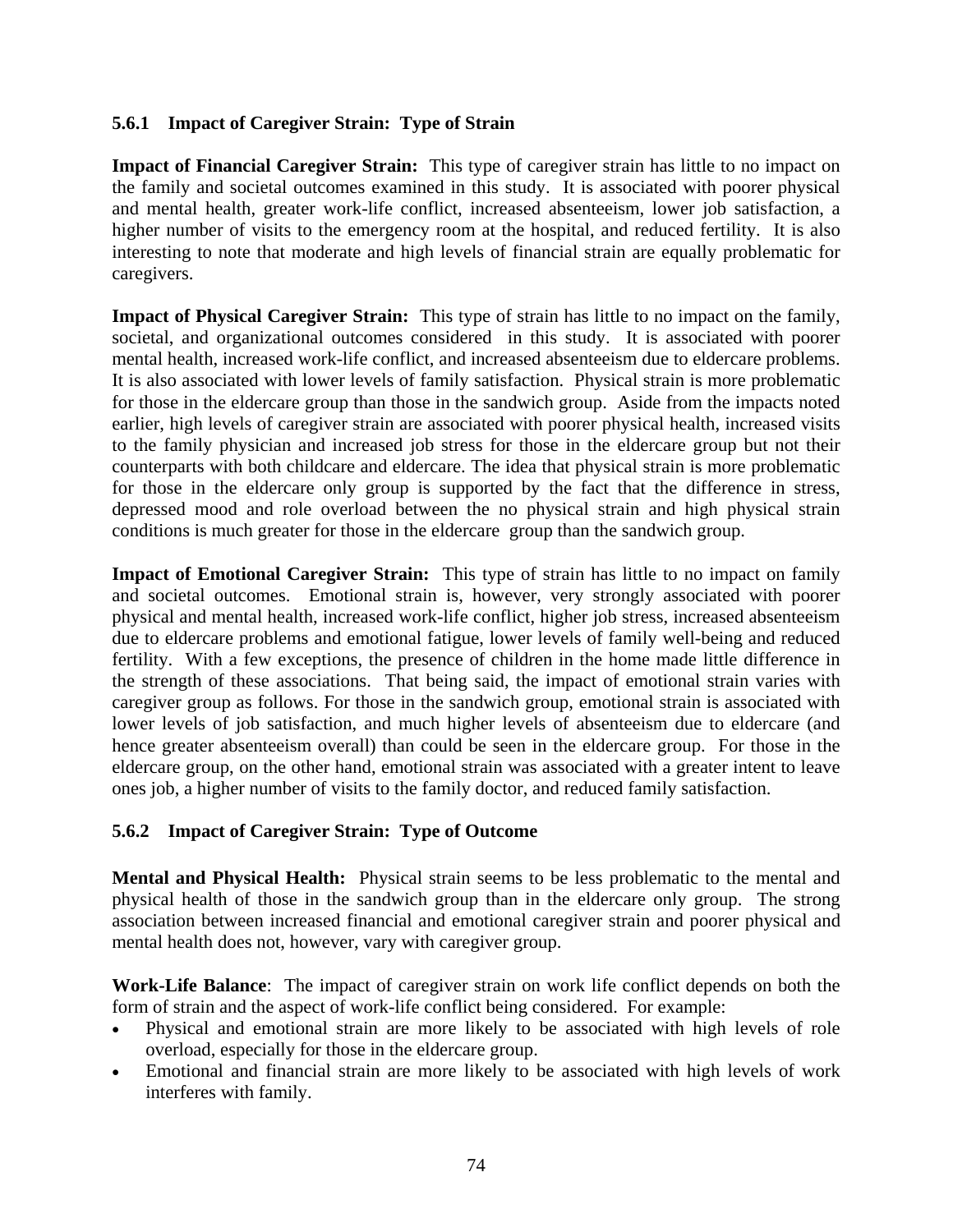• Financial strain is most problematic when it comes to family interferes with work.

**Organizational Outcomes**: The impact of caregiver strain on the organization depends very much on group membership and strain type. The following key conclusions are supported by this analysis:

- None of the forms of caregiver strain influenced commitment.
- Financial strain is associated with lower job satisfaction for employees in both the eldercare and sandwich groups.
- Emotional strain is associated with lower job satisfaction for employees in the sandwich group. Emotional strain and job stress appear to go hand in hand (strong positive association for all caregivers)
- Physical strain can also be linked to higher job stress for those in the eldercare group. Absenteeism seems to be very strongly linked to financial strain and emotional strain.
- The relationship between caregiver strain and absenteeism due to eldercare problems is very strong for all caregiver groups.
- Emotional strain increases the likelihood that those in the eldercare group will quit their jobs.

## **6. Predicting Caregiver Strain**

As noted in the methodology section, we did a series of regressions to better understand that key determinants of financial, physical and emotional caregiver strain. Four regression models were run for each type of strain:

- *Demographic situation*:
- *Demands*:
- *Characteristics of work*
- *Total:* significant predictors from models one to three.

Complete regression results are included in Appendix D and summarized in Tables 2 and 3.

**Table 2: Summary of Regression Results** 

| <b>Regression</b>       | <b>Financial Strain</b> | <b>Physical Strain</b> | <b>Emotional Strain</b> |
|-------------------------|-------------------------|------------------------|-------------------------|
| Demographics            | $R^2 = 6.8\%$           | $R^2 = 6.4\%$          | $R^2 = 4.9\%$           |
| Demands                 | $R^2 = 8.7\%$           | $R^2 = 11.2\%$         | $R^2 = 9.2\%$           |
| <b>Work Environment</b> | $R^2 = 5.2\%$           | $R^2 = 3.0\%$          | $R^2 = 4.1\%$           |
| Total                   | $R^2 = 14.3\%$          | $R^2 = 13.5\%$         | $R^2 = 15.5\%$          |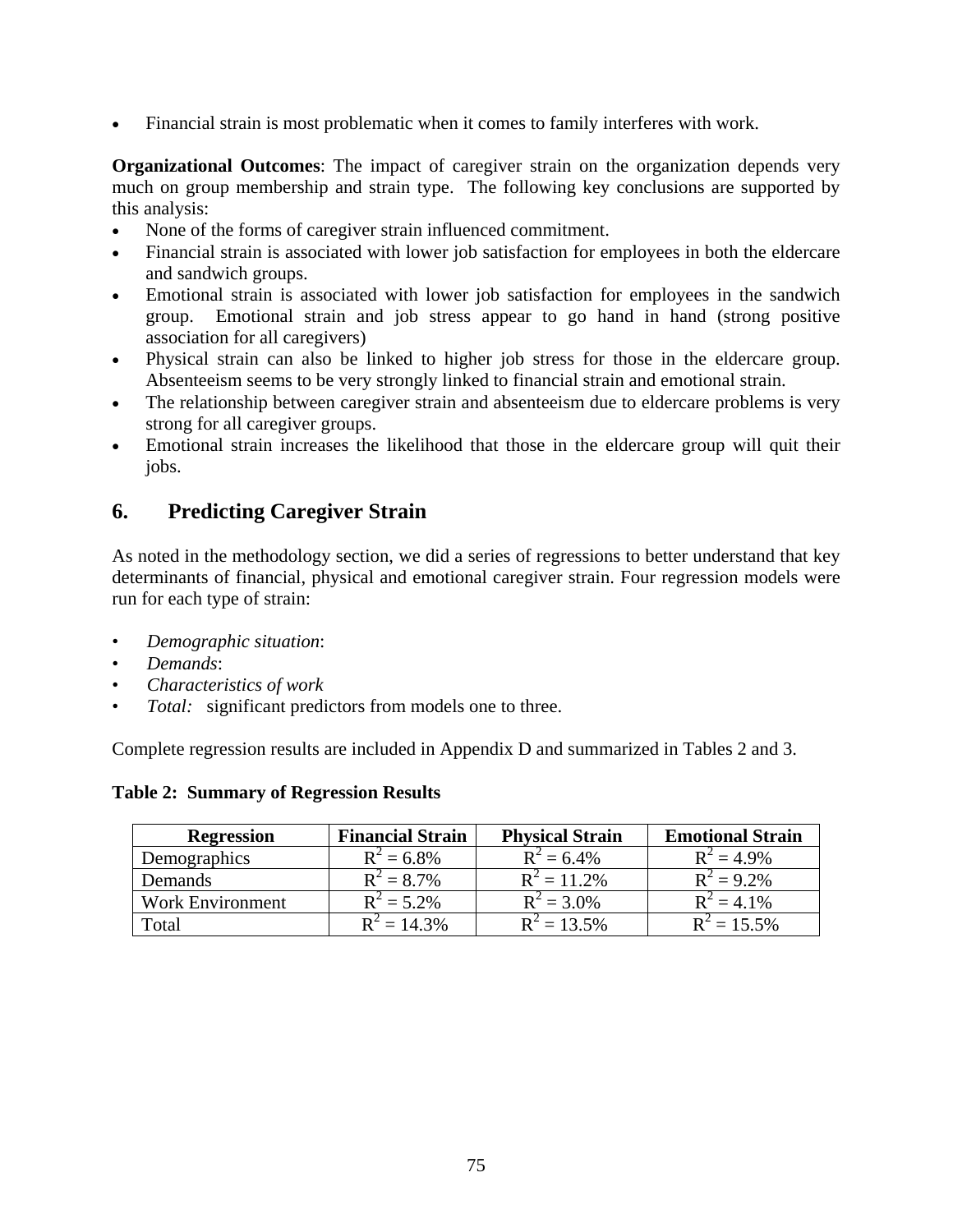|  | <b>Table 3: Key Predictors in Regression Models</b> |  |  |
|--|-----------------------------------------------------|--|--|
|--|-----------------------------------------------------|--|--|

| <b>Regression</b> | <b>Financial Strain</b>           | $\bf{B}$ | <b>Physical Strain</b>         | B    | <b>Emotional Strain</b>        | $\bf{B}$ |
|-------------------|-----------------------------------|----------|--------------------------------|------|--------------------------------|----------|
| Demographics      | <b>Family Financial situation</b> | 0.64     | Distance 2                     | 0.36 | Family Financial situation (-) | 0.39     |
|                   | Distance $1(-)$                   | 0.17     | Gender                         | 0.23 | Gender                         | 0.37     |
|                   | Distance 2                        | 0.12     | Age                            | 0.16 | Distance 2                     | 0.12     |
|                   | Parental status                   | 0.08     | Family Financial situation (-) | 0.15 | Parental status (-)            | 0.09     |
| Demands           | Hrs/wk eldercare                  | 0.51     | Hrs/wk eldercare               | 0.56 | Hrs/wk eldercare               | 0.64     |
|                   | Hrs/wk partner eldercare          | 0.19     | Responsibility eldercare       | 0.21 | Responsibility eldercare       | 0.21     |
|                   | Distance $1(-)$                   | 0.14     | Hrs/wk partner eldercare       | 0.15 |                                |          |
|                   | Distance 2                        | 0.09     |                                |      |                                |          |
|                   | Responsibility eldercare          | 0.08     |                                |      |                                |          |
| Work              | Perceived flexibility (-)         | 0.27     | Distance 2                     | 0.42 | Perceived flexibility (-)      | 0.30     |
| Environment       | Distance $1(-)$                   | 0.19     | Perceived flexibility (-)      | 0.15 | Family resp. make              | 0.20     |
|                   | Distance 2                        | 0.16     | Family resp. make              | 0.13 | advancement difficult          | 0.11     |
|                   | Non-supportive manager            | 0.14     | advancement difficult          |      | Feel comfortable using         | 0.11     |
|                   | Feel comfortable using            | 0.07     | Non-supportive manager         | 0.11 | organizational supports (-)    |          |
|                   | supports $(-)$                    |          | Supportive manager (-)         | 0.10 | Non-supportive manager         | 0.82     |
|                   | Family resp. make                 | 0.07     | Feel comfortable using         | 0.08 | Co-workers supportive (-)      | 0.81     |
|                   | advancement difficult             |          | organizational supports (-)    |      | Not acceptable to say no to    |          |
|                   |                                   |          |                                |      | more work                      |          |
| Total             | <b>Family Financial situation</b> | 0.26     | Hrs/wk eldercare               | 0.53 | Hrs/wk eldercare               | 0.50     |
|                   | Hrs/wk eldercare                  | 0.26     | Responsibility eldercare       | 0.16 | Responsibility eldercare       | 0.15     |
|                   | Hrs/wk partner eldercare          | 0.11     | Hrs/wk partner eldercare       | 0.13 | Family Financial situation (-) | 0.09     |
|                   | Perceived flexibility (-)         | 0.08     |                                |      | Gender                         | 0.09     |
|                   | Distance $1(-)$                   | 0.08     |                                |      | Family resp. make              | 0.06     |
|                   |                                   |          |                                |      | advancement difficult          |          |
|                   |                                   |          |                                |      | Perceived flexibility (-)      | 0.06     |

All B are positive unless otherwise marked

- means no children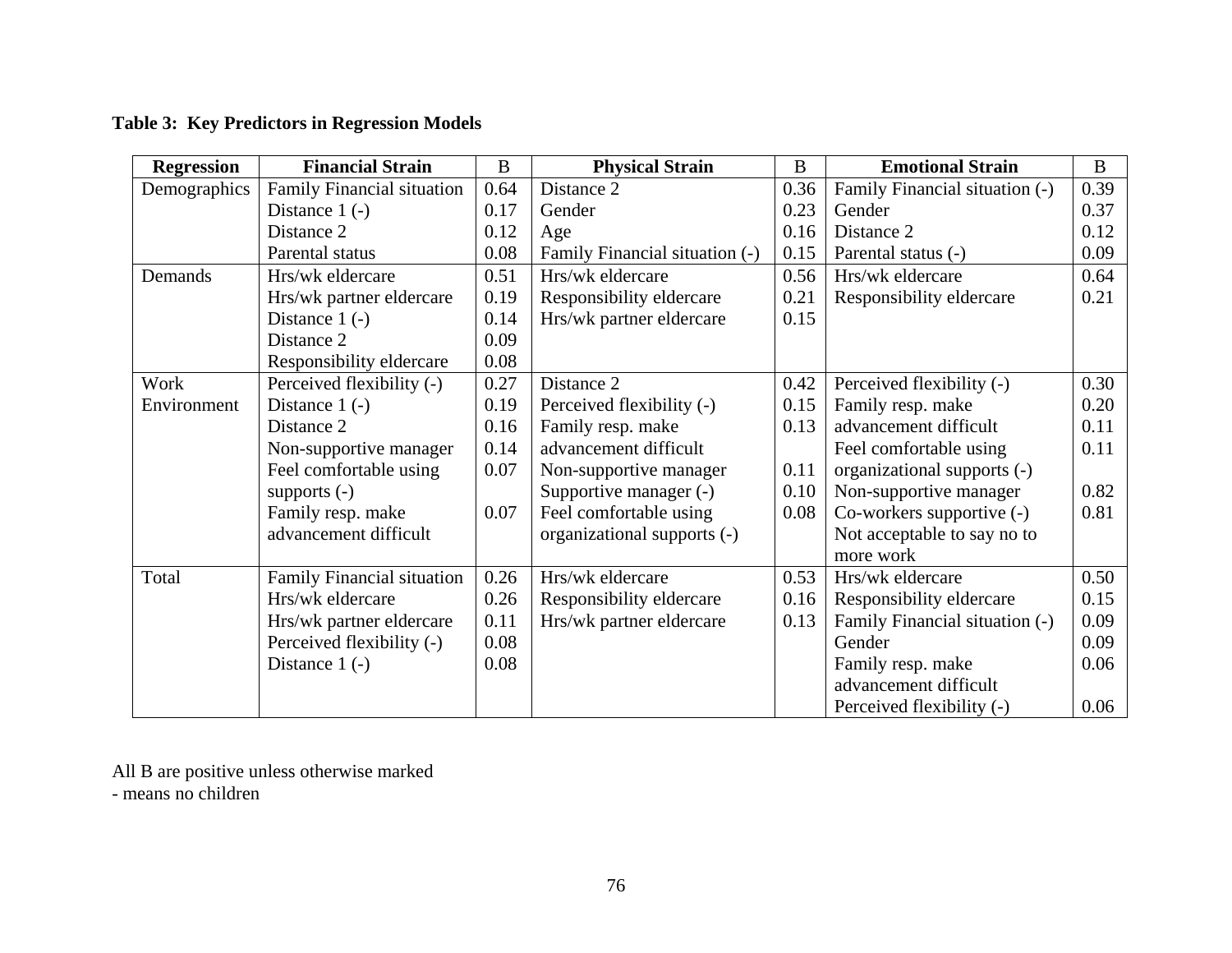### **6.1 Prediction of Financial Strain**

### **6.1.1 Demographic Predictors**

Four of the seven demographic variables included in the regression equation explain almost 7% of the variation in financial strain. Not surprisingly, the families' financial situation was the most important predictor. In fact, the Pratt's coefficient indicates that this one factor accounts for 60% of the variance explained in financial strain. The regression results also indicate that the physical distance between caregiver and elderly dependent is also a key predictor of financial strain. These results are quite interesting in that they indicate that financial strain is highest for two groups of employees: those whose dependent lives in their home with them , and those whose dependent lives "elsewhere". Employees whose dependent lives near by experience less financial strain. Finally, the regression results indicate that it is employed caregivers with children (i.e. those in the sandwich group) who are at greatest risk of financial strain.

To summarize, men and women in lower income families, who care for an elderly dependent who either lives with them or who lives at a distance and who also have children in the home are more likely to experience financial strain. Gender and age have little role to play in this prediction.

### **6.1.2 Demands as predictors**

Five of the nine demand elements included in the regression equation explain almost 9% of the variation in financial strain. The largest predictor (explained half the variance in financial strain) was the hours per week in eldercare activities. The second most important predictor was the number of hours the employees' partner spent in dependent care. Also important to financial strain was where the dependent lived. As was the case with the demographic predictors, employed caregivers were at greater risk when their elderly dependent lived with them or far away. The last predictor worthy of note is responsibility for eldercare – the greater the responsibility, the higher the financial strain. What these data suggest is that employees who have to devote a lot of time and energy (and whose partners also have to spend a lot of time and energy) caring for a dependent who lives either in their home or at a distance will experience financial strain. It may be that the hours in care takes away from their earning potential which increases the precariousness of their financial situation. Alternatively, it may be that they are spending a lot of time away from work caring for their dependent who lives in a different location. Alternatively it may be that caregivers whose dependent lives with them or at a distance have more expenses (i.e. changing their house to accommodate their dependent, commuting and phone costs) than those who live a short distance from those they are caring for.

What does not predict financial strain?: the total hours per week the respondent spends in paid employment, responsibility for childcare and gender

### **6.1.3 Work Environment as Predictors**

Only six of the 27 measures included in the work environment regression were found to be significant predictors of financial strain. These six variables (four measured aspects of the work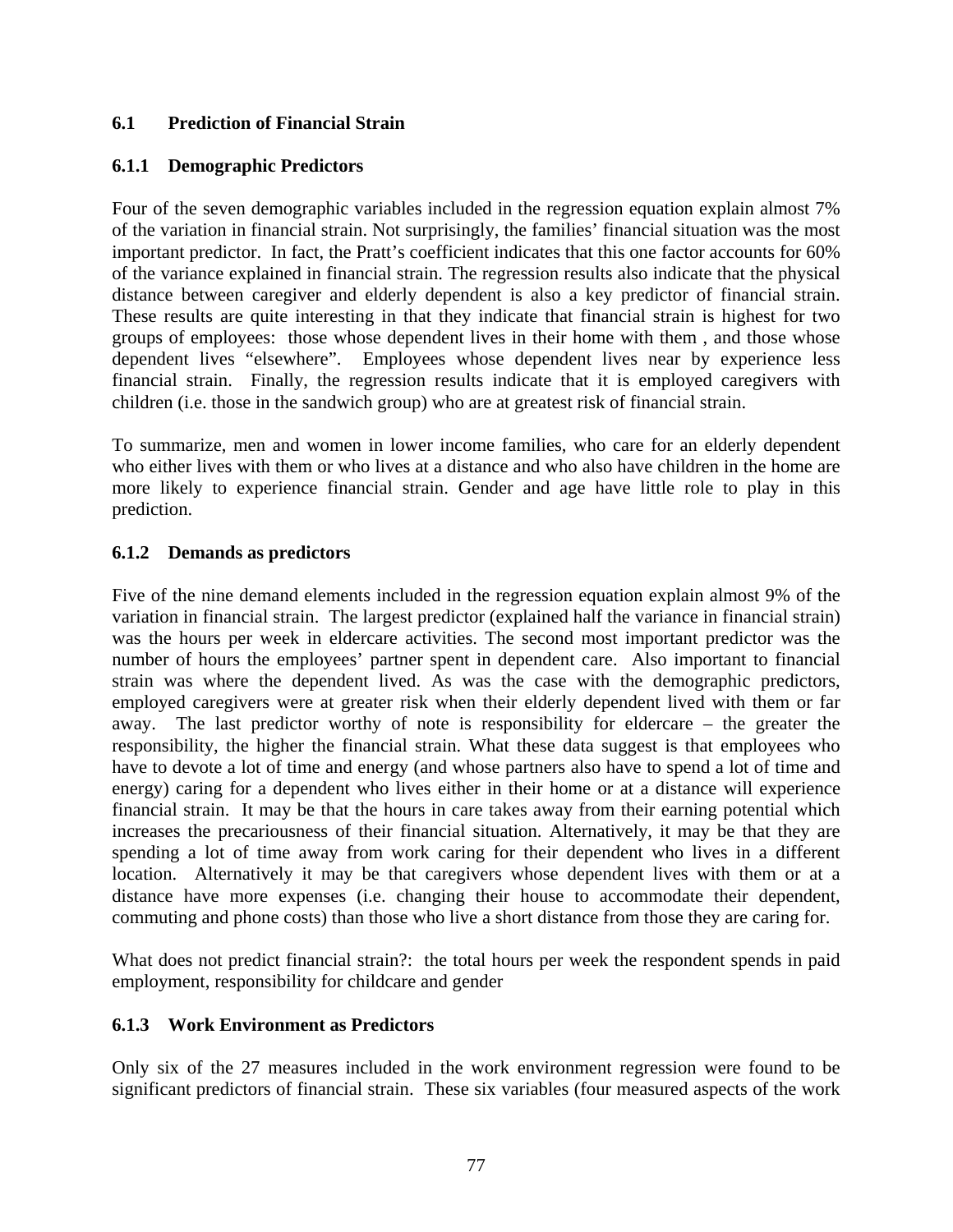environment, two were control variables which represented where the dependent requiring care lived) explain 5% of the variation in financial strain. Examination of the equation yields the following conclusions:

- Perceived flexibility reduces financial strain
- Living near the person(s) that one is providing care for reduces financial strain
- Caring for an elderly dependent who lives with you or elsewhere increases financial strain
- Working for a non-supportive manager increases financial strain
- Working for an organization where the culture penalizes people who have family responsibilities by making it more difficult to advance increases financial strain
- Working for an organization whose culture discourages employees from using the family friendly supports that are available increases financial strain.
- Supportive policies and benefits, on their own, have no impact on financial strain
- Neither job type nor gender influence financial strain when work environment variables are included in the regression model

Taken together, these results suggest that financial strain is exacerbated when the caregiver is employed by an organization were workers have little control over when and where they work (i.e. low perceived flexibility and a non-supportive manager) and are financially penalized (i.e. not given promotions) when they put family first (i.e. if they use supportive policies and meet family responsibilities). In such an environment supportive work-life policies have little to no impact on caregiver strain as they are seldom put into practice (Higgins, Duxbury and Lyons, 2007).

### **6.1.4 Key Predictors of Financial Strain**

In the final analysis five variables were found to explain 14% of the variation in financial strain: two demographic (families financial situation, where the dependent lives), two demands (hours per week in eldercare, hours per week partner spends in eldercare) and one work environment (perceived flexibility) variable. Two of these variables, the families' financial situation and the hours per week the respondent spends in care were twice as important to the prediction of financial strain as the other three predictors.

This analysis provides the following answer to the question "What causes financial strain?" Living in a family with limited financial resources, very heavy and time consuming caregiving demands (i.e. both respondent and spouse spend a high number of hours per week in care), and lower levels of control (i.e. low perceived flexibility at work, dependent lives in a different community from caregiver).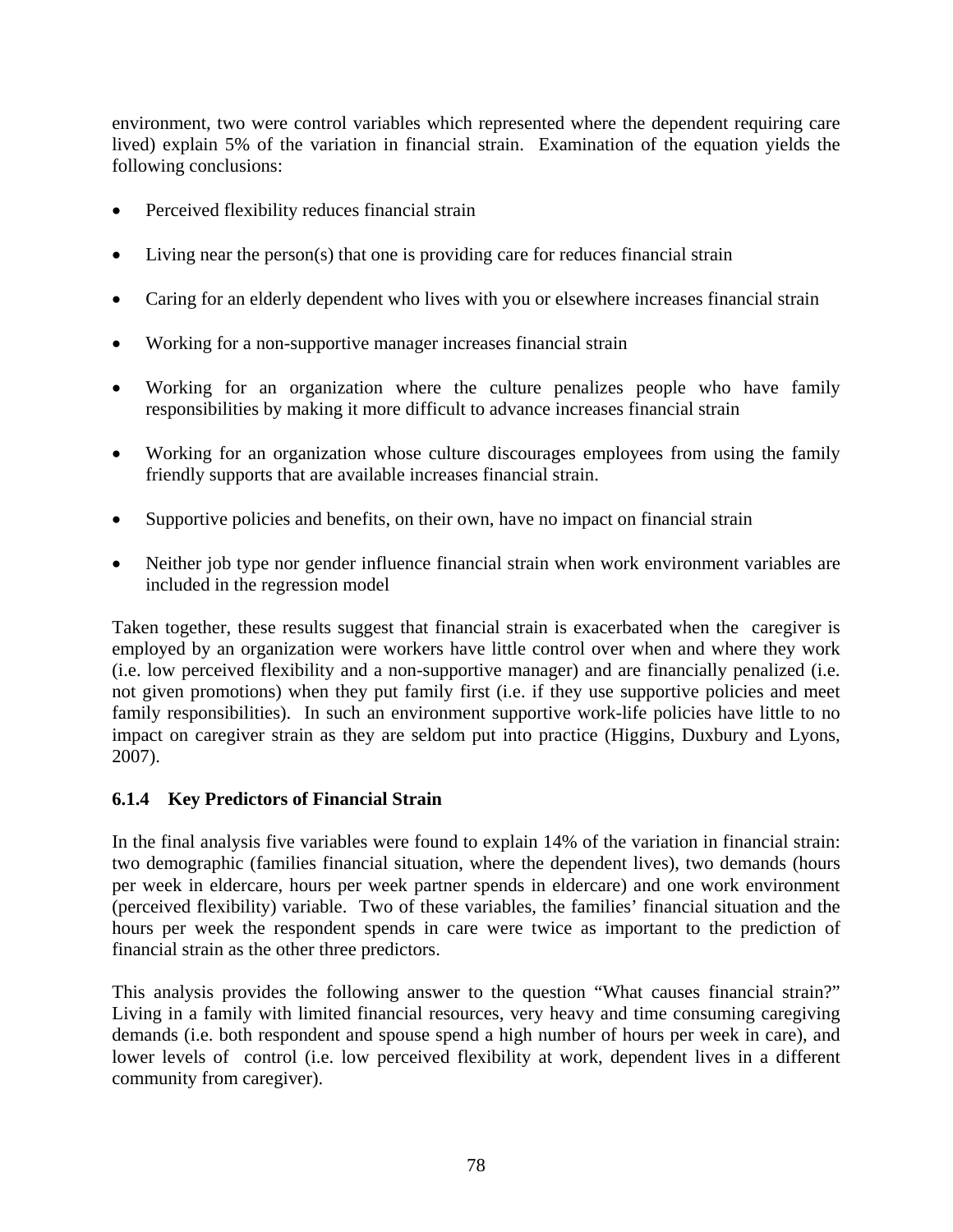### **6.2 Prediction of Physical Strain**

### **6.2.1 Demographic Predictors**

Four of the seven demographic variables included in the regression equation explain just over 6% of the variation in physical strain. The analysis indicates that physical strain has a somewhat different aetiology from financial strain. The main predictors of physical strain are distance (employees with their dependent living with them are at higher risk), gender (women have more problems than men), age (older employees have more problems than younger employees) and the families financial situation (the lower the income, the greater the strain). In other words, these data indicate that older women whose dependent lives with them and cannot afford to purchase support and/or quit their jobs are at the highest risk of physical strain

### **6.2.2 Demands as predictors**

Three of the nine demands included in this regression equation explain 11% of the variation in physical strain. The regression results indicate that physical strain is, not surprisingly, largely the result of the hours per week in eldercare activities – the more hours, the greater the chance of physical strain. The number of hours the employees' partner spends in dependent care as well as the amount of responsibility one has for the elderly dependent are also important predictors of physical strain, which seems to be a function of how much you do.

Again, it is interesting to note what is not a predictor of physical strain which in this case includes the total hours per week the respondent spends in paid employment, responsibility for childcare, gender, and in this case, where the elderly dependent lives.

### **6.2.3 Work Environment as Predictors**

Work environment variables explain very little of the variation in physical strain  $(R^2 = 3\%)$ . Only six of the 27 measures included in the work environment regression were significant predictors of physical strain. Five of these variables are identical to those predicting financial strain. Examination of the equation yields the following conclusions:

- Caring for an elderly dependent who lives with you increases physical strain
- Perceived flexibility reduces physical strain
- Working for an organization where the culture penalizes people who have family responsibilities by making it more difficult to advance increases physical strain
- Working for a non-supportive manager increases physical strain
- Working for a supportive manager decreases physical strain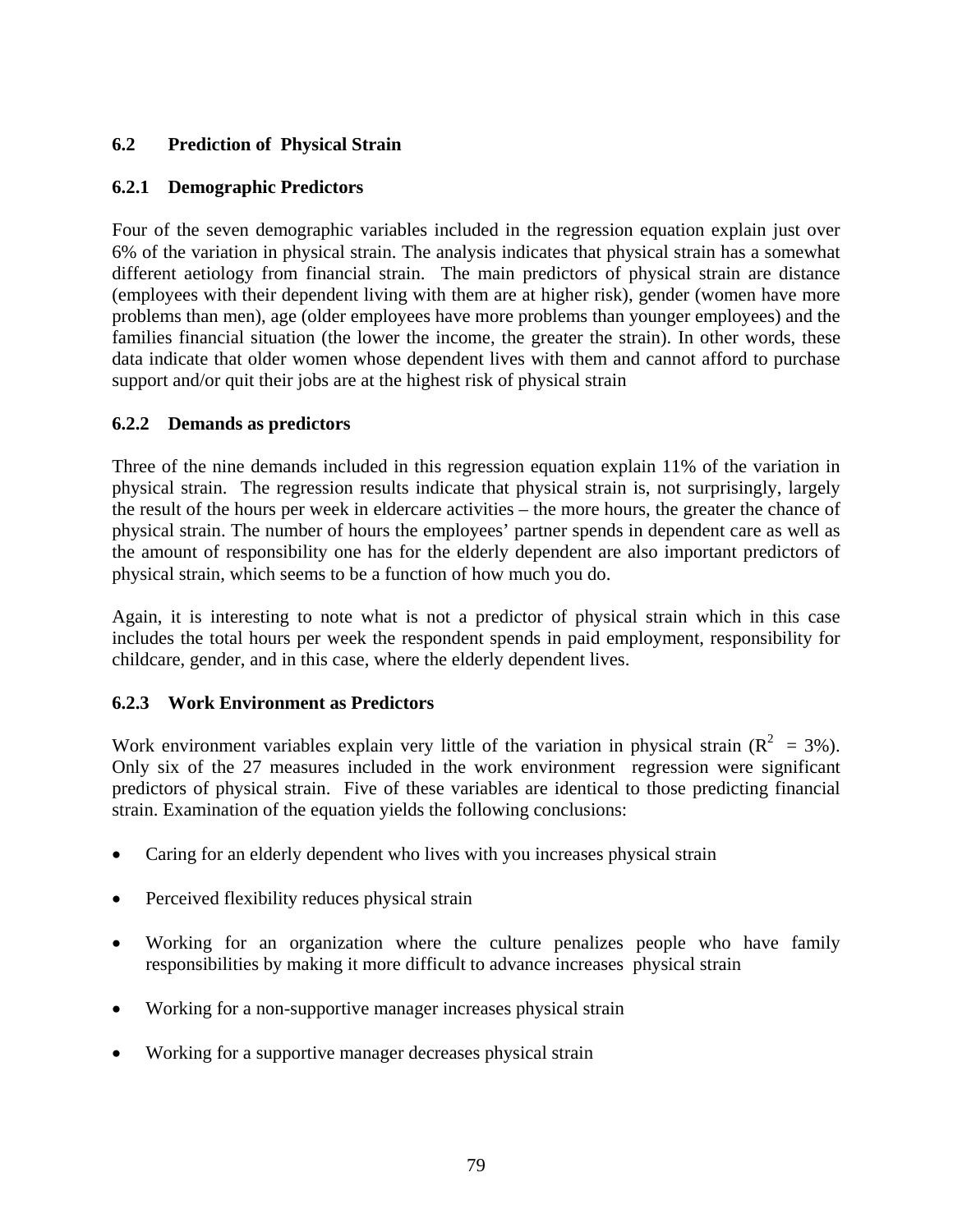- Working for an organization whose culture discourages employees from using the family friendly supports that are available increases physical strain.
- Supportive policies and benefits, on their own, have no impact on physical strain
- Neither job type nor gender influence physical strain when work environment variables are included in the regression model

Taken together, these results suggest that physical strain is exacerbated when the caregiver is employed by an organization were workers have little control over when and where they work (i.e. low perceived flexibility and a non-supportive manager) and are financially penalized (i.e. not given promotions) when they put family first (i.e. if they use supportive policies and meet family responsibilities). In such an environment supportive work-life policies have no impact on caregiver strain. Employed caregivers who work for a supportive manager and have high perceived flexibility do, however, seem to be more able to cope with the physical stains associated with eldercare. These findings imply that supportive policies, on their own, are not enough to help employed caregivers cope: they must be put into practice to have an impact (Higgins, Duxbury and Lyons, 2007).

## **6.2.4 Key Predictors of Physical Strain**

In the final analysis three variables were found to explain 13.5% of the variation in physical strain. The fact that all three of these variables tapped into the demand element suggests that this form of strain is largely one of demand – the more time one spends in the role and the greater the responsibility one has in terms of caregiving, the greater the physical strain. The fact that just over half of the variation in physical strain is explained by one variable, hours per week in eldercare activities, emphasizes the nature of the relationship. This would suggest that to reduce physical strain one needs to try and determine how to reduce the amount of time caregivers spend in caregiving activities.

## **6.3 Prediction of Emotional Strain**

## **6.3.1 Demographic Predictors**

Four of the seven demographic variables included in the regression equation explain 5% of the variation in emotional strain. The analysis indicates that emotional strain has a similar aetiology to physical strain. Again, we see that the financial situation of the family is an important predictor of strain as is gender, with women being at higher risk of emotional strain than men. Again, we can see that having a dependent who lives with you also increases your risk with respect to emotional strain. What makes this form of strain different, however, is the fact that the analysis indicates that caregivers without children are more likely to experience emotional strain associated with eldercare than are those in the sandwich group. In summary then, these results would indicate that it is women without children in families where money is tight and who care for an elderly dependent who lives with them who are at greatest risk of this form of strain.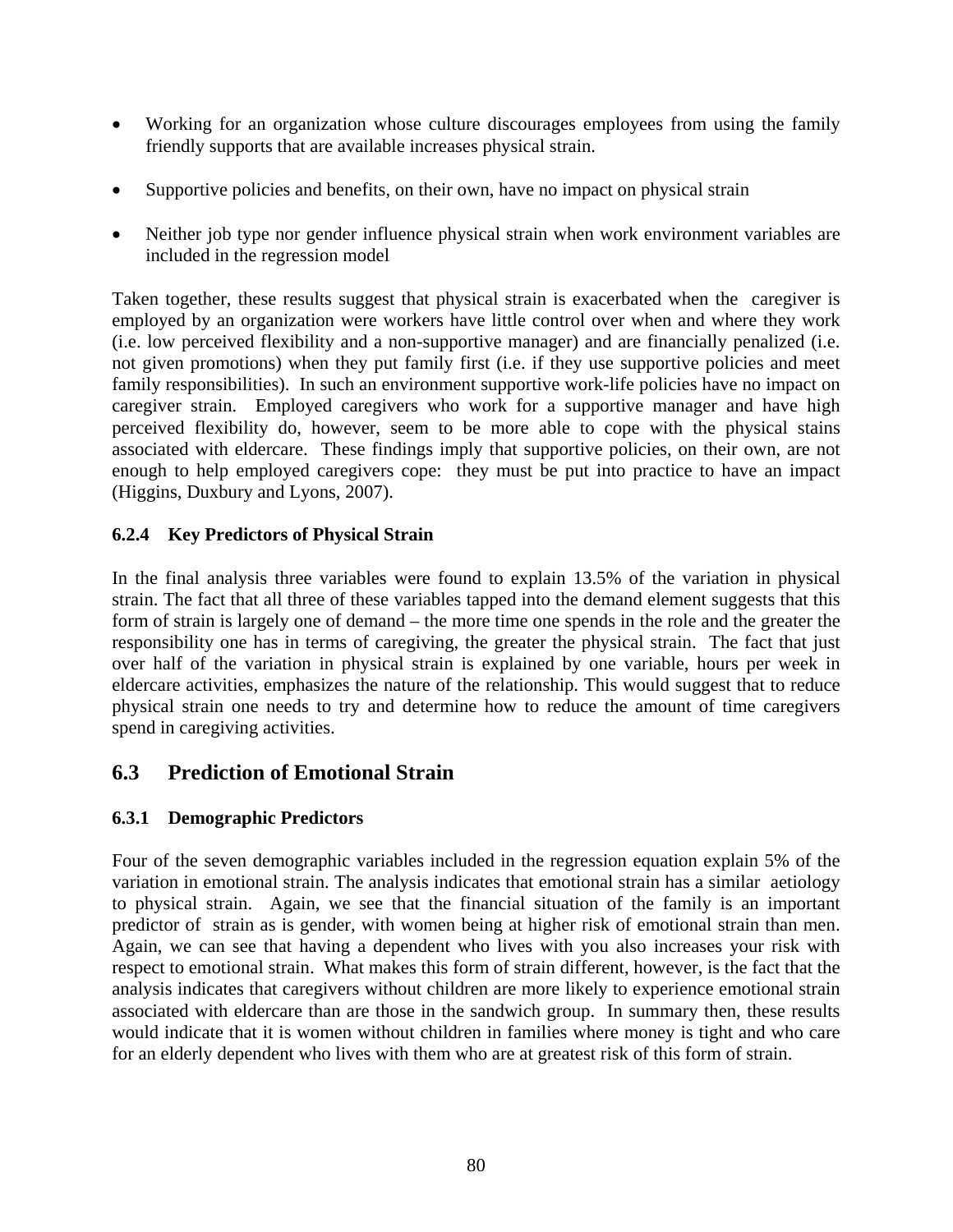#### **6.3.2 Demands as predictors**

Two of the nine demands included in this regression equation explain 9% of the variation in emotional strain: hours per week in eldercare activities (explains almost two-thirds of the variation) and the amount of responsibility one has for the elderly dependent. The high link between demands and strain is consistent with the work of Karasek (1979) who developed the demand/control/support model. According to Karasek, the most strain is experienced by individuals with high demands but low control. It would appear from these data that the need to care for an elderly dependent can be considered a high demand (lots of hours, lots of responsibility), low control job.

The data also show that total hours per week the respondent spends in paid employment, the total hours per week the respondent's partner spends in eldercare, responsibility for childcare, gender and where the elderly dependent lives are not significant predictors of emotional strain in this equation – this form of strain is primarily a function of the demands associated with eldercare.

#### **6.3.3 Work Environment as Predictors**

Again, the data indicate that work environment variables have little to do with the prediction of emotional caregiver strain (i.e.  $R^2$  is only 4%). Once more, we see the following dimensions of the work environment making a difference (either positively or negatively) with respect to the manifestation of strain:

- Perceived flexibility (high levels of flexibility associated with reduced strain).
- The culture of the organization (working for an organization where family responsibilities limit advancement, employees do not feel comfortable using the family friendly supports that are available are all associated with increased strain).
- Non-supportive management (associated with increased strain).

Emotional strain is also uniquely predicted by the attitudes of ones co-workers to family responsibilities (having supportive co-workers is associated with reduced strain) and working in an organization where it is not acceptable to say no to more work (i.e. culture of hours exacerbates emotional strain).

Finally, it is important to note that while the findings with respect to the link between gender, job type, policies and emotional strain are identical to those found with financial and physical strain, the fact that where the elderly dependent lives makes little difference in emotional strain when work environment variables are taken into account is different. This suggests this form of strain is more about the organizational culture and support for caregiving than distance. Distance is, however, a key predictor of physical and financial strain, regardless of what variables are being included in the regression.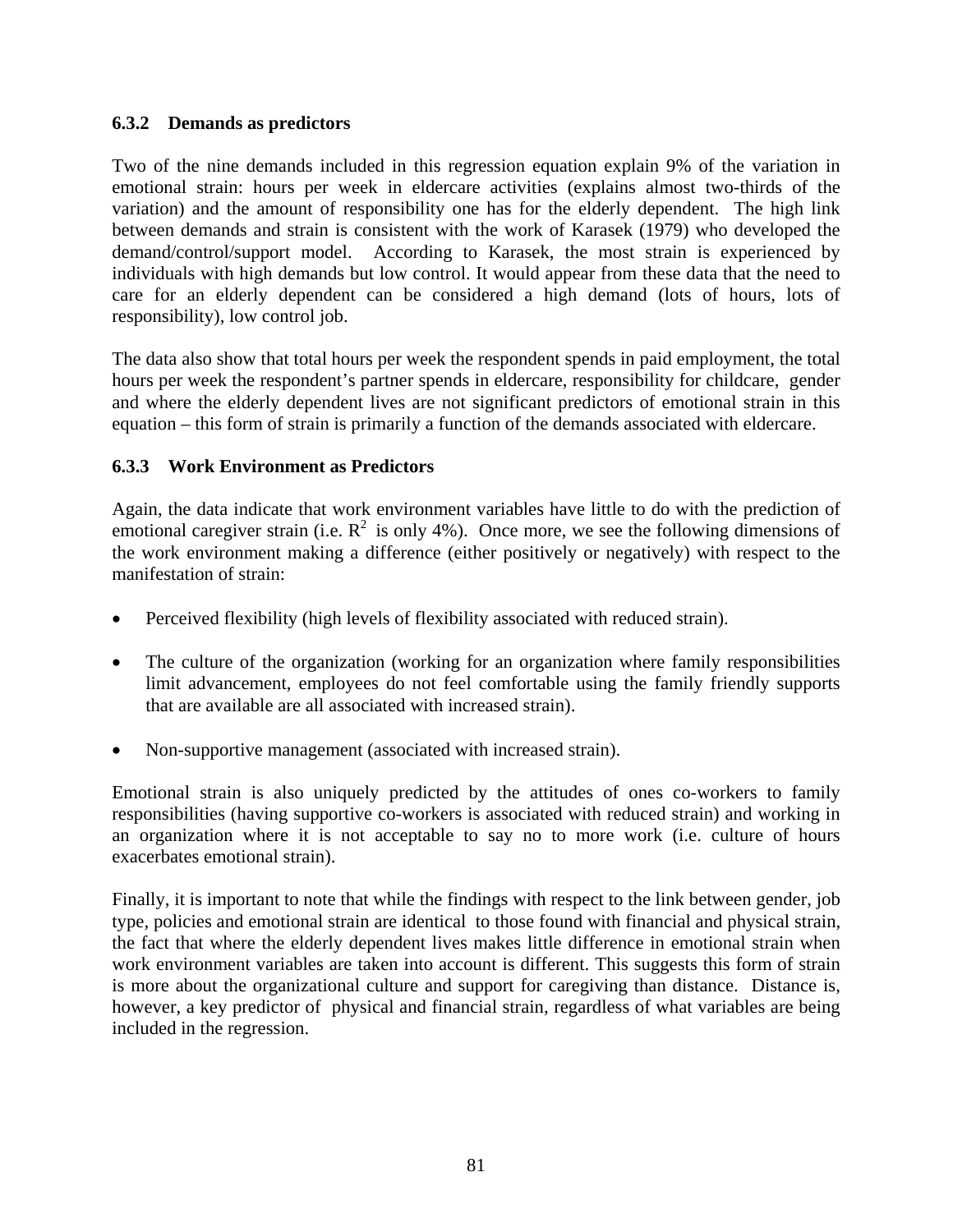#### **6.3.4 Key Predictors of Emotional Strain**

In the final analysis six variables were found to explain 15.5% of the variation in emotional strain: two demographic (families' financial situation, gender), two demands (hours per week in eldercare, responsibility for eldercare) and two work environment (perceived flexibility, family responsibilities made advancement difficult) variables. Two of these variables, gender and the perception that family responsibilities make advancement difficult, were unique to the prediction of this form of strain. Again, it should be noted that the hours per week the respondent spends in care is five time more important to the prediction of emotional strain than the other four predictors.

This analysis provides the following answer to the question "*What causes emotional strain?"* Living in a family with limited financial resources, physically and emotionally heavy caregiving demands (i.e. respondent spends a high number of hours per week in care and has responsibility for care), and lower levels of control at work (i.e. low perceived flexibility at work, the perception that family responsibilities limit advancement opportunities). Finally, the data would suggest that women are more predisposed to experiencing this form of strain than men.

### **6.4 Conclusions: Prediction of Caregiver Strain**

What causes caregiver strain? The answer obtained from this analysis is unequivocal – the hours per week the employed individual spends in eldercare activities. The importance of this predictor can be seen by noting that: (1) it was the only variable that appeared in all three regression equations, and (2) Pratt's coefficient indicated that it was the most important (or tied for the most important) predictor of all three forms of strain. In fact, if we know how many hours an individual spends in eldercare per week we can come up with a good estimate of how much physical and emotional strain they will experience.

What else does this data tell us about the prediction of the various forms of caregiver strain?

First, and perhaps most importantly, the families' financial situation is an important predictor of financial and emotional strain. In both cases, the tighter the families' finances the greater the strain. While it is hard to say from these data why this might be the case it seems plausible to assume that the lower the financial resources the less ability the respondent has to buy supports from outside the family, the more care that they have to provide themselves (i.e. higher demands) and the more they need the income provided by their job. This second circumstances might be expected to increase conflict between work roles (need to satisfy their employer with respect to meeting work demands by being on time for work, minimizing absenteeism) and eldercare demands (need to spend a lot of time per week in caregiving, need to respond to crisis during work hours). This interpretation of the data is consistent with the fact that increased flexibility at work lowers both financial and emotional strain (i.e. if you can meet both work and caregiving demands, you are healthier emotionally and are not as worried about the financial aspects of caregiving). These findings suggest that governments need to look at ways to reduce the financial burdens associated with eldercare (i.e. tax write-offs, paid time off work, supported care services in community). They also emphasize the importance of real support at the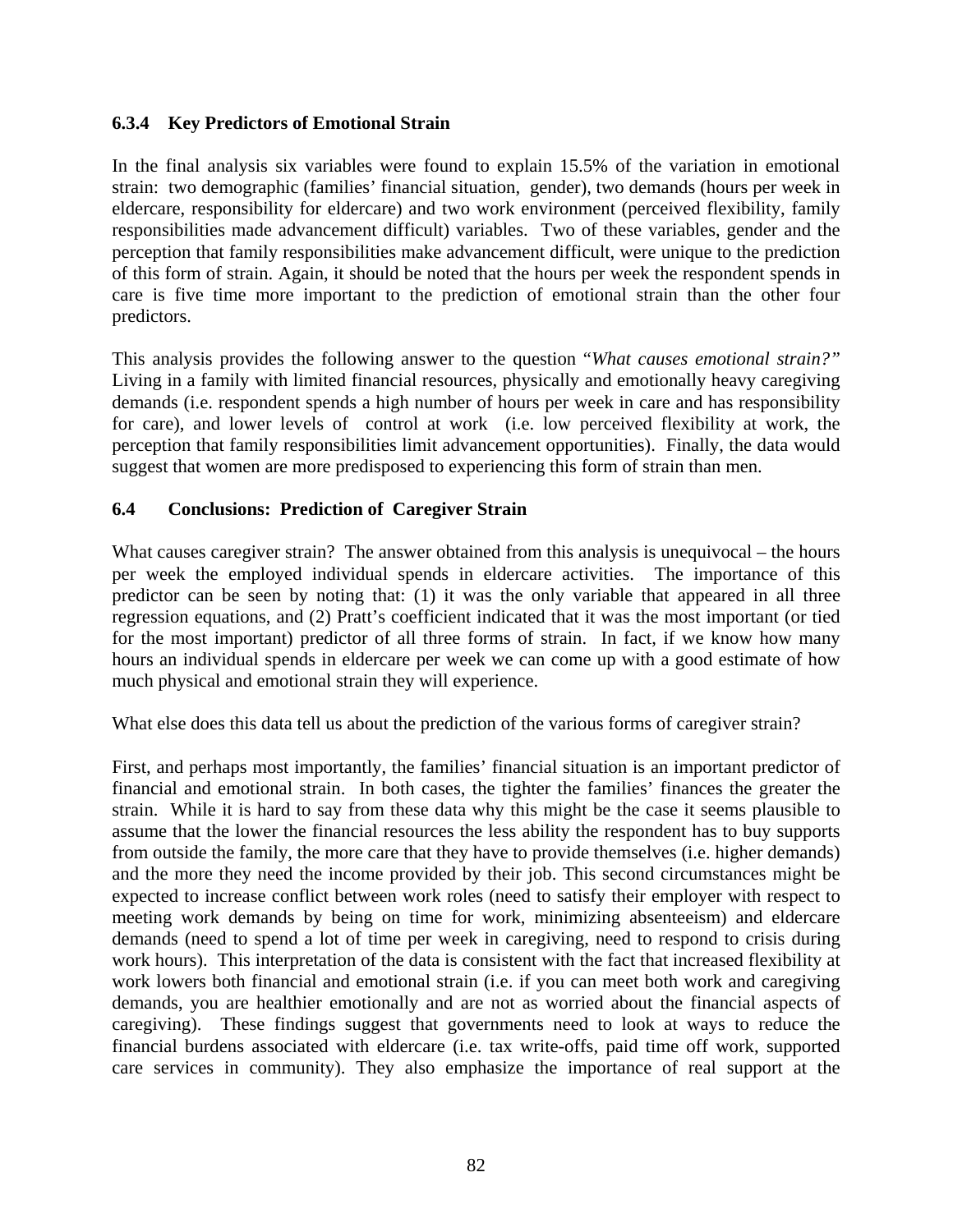organizational level. Supportive policies on their own are necessary but not sufficient – these policies must be put into practice and employees must be comfortable using them.

Second, financial strain decreases when the dependent lives nearby but not with the employed caregiver. This would suggest that communities who wish to help their citizens and attract and retain labour need to invest in assisted eldercare facilities within their boundaries.

Third, physical strain is really about the physical (hours per week in care) and emotional (individual feels personally responsible for the dependent) aspects of the role. This would suggest that we could reduce physical strain by looking at mechanisms to reduce the amount of time an individual has to spend in care. Things like respite care, eldercare referral services, assisted eldercare facilities, home nursing services etc. should help in this regard.

Fourth, the data show that women are more likely to experience one form of caregiver strain – emotional strain. This finding is cause for concern given the very strong association between this form of strain and physical and mental health problems, absenteeism, and reductions in fertility. It would appear from the data that several factors predispose women to this kind of strain: the fact that they are more likely to feel responsible for the care of the elderly dependent, the fact that they perceive that if they meet responsibilities at home they will not advance at work, and their need for the income stemming from their job (families' financial situation is tight). Again, the fact that perceived flexibility at the organizational end reduces this form of strain gives us one useful approach with respect to reducing it – implement supportive policies within organizations. Many of the suggestions offered earlier with respect to reducing demands at the caregiver end should also help women cope with the emotional demand associated with caregiving.

Finally, it is useful to note that the aetiology of two of the three forms of strain (financial and emotional) meet Karesek's criteria for a high strain job (i.e. high demand, low control). It would appear then, that the unpaid job of elder caregiver can be considered a high strain job. Karesek's model would then suggest that to decrease these forms of strain one needs to determine how to either increase control (i.e. increase perceived flexibility at the organizational end, community supports for eldercare) or reduce demands (i.e. community and government supports for people with eldercare) or both.

## **7. What Do We Know About Caregivers?**

The size of the Balancing Work, Family and Lifestyle data set allows us to look in detail at the composition of the various caregiver groups in our study (see Figure 1) with the goal of identifying similarities and differences between the various groups. Such information should help policy makers identify the key at risk groups in terms of caregiver strain. It also gives us another mechanism to identify key antecedents and consequences of the different forms of strain.

This section is divided into two main parts. Part one deals with the predictors of caregiver strain (i.e. demographics, demands, work environment). Part two, on the other hand, pertains to the outcomes of caregiver strain (i.e. physical and mental health, organizational attitudes and outcomes, societal outcomes). The demographic characteristics of the different caregiver groups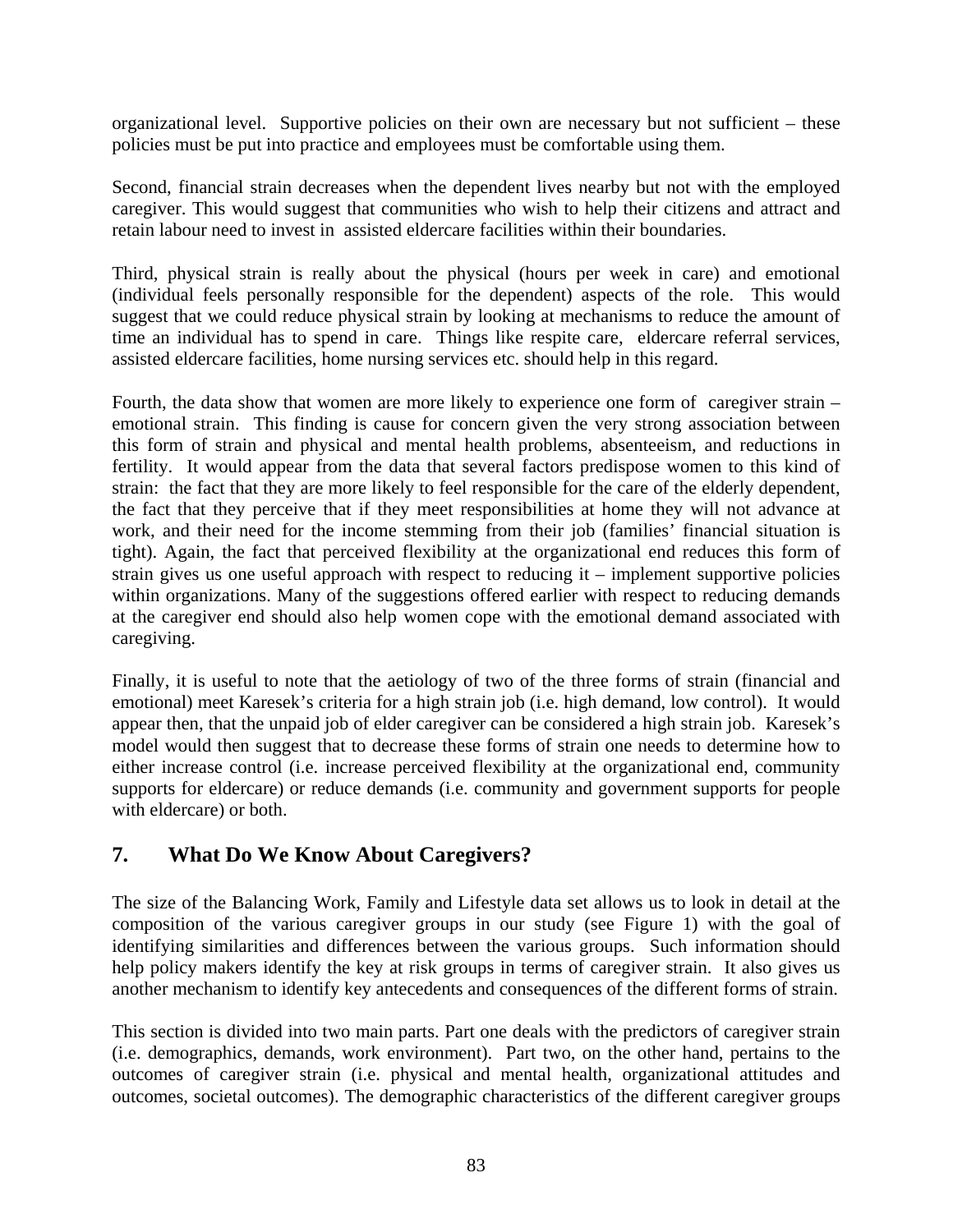will be examined first. This will be followed by an examination of how work environment and demands differ by caregiver group. After we compare the various predictors of caregiver strain we will turn our attention to possible outcomes and look at the relationship between caregiver group membership and physical and mental health outcomes, work-life balance, organizational outcomes, family outcomes and societal outcomes. In all cases three comparisons will be done:

- a four way comparison (i.e. no caregiving, childcare only, sandwich group and eldercare group),
- a three way comparison of those within the sandwich group (live with, live nearby, live elsewhere) and
- a three way comparison of those within the eldercare group (live with, live nearby, live elsewhere).

### **7.1 Demographic Characteristics of Caregivers**

Data on the demographic characteristics of the four main caregiver groups are given in Table 3.

The following observations can be made from these data:

- Caregiver group is not associated with educational status or where the respondent lives (i.e. urban/rural).
- Employees in the <u>no caregiver group</u> are younger (i.e. under 35), single men and women who live in larger communities. They have higher personal incomes and are more likely to say that for them money is not an issue and that they have money for extras.
- Employees in the childcare only group are married men and women (this is the only group in which we had more male respondents than female respondents) between the age of 35 and 45 who, despite the fact that their personal incomes are higher, are more likely to say that money is tight in their family or that they are okay for money but do not have money for extras. They are more likely to live in smaller communities. One in three in this group have children under the age of five at home.
- Employees in the sandwich group are more likely to be older (45 or greater) men and women who live in smaller communities. One in three of the individuals in this group say money is tight in their family, which is consistent with the fact that one in three have lower (i.e. \$39,000 or less) personal incomes.
- Employees in the eldercare group are more likely to be older, unmarried females without children. That being said, it is interesting to note that one in five in this group are single, childless women under the age of 35. The women in this group tend to have lower personal incomes but, paradoxically, are more likely to say that money is not an issue. This paradox can be explained by the fact that although their incomes are lower, so are their costs (i.e. they do not have children). Individuals in the eldercare group are also more likely to live in larger centres.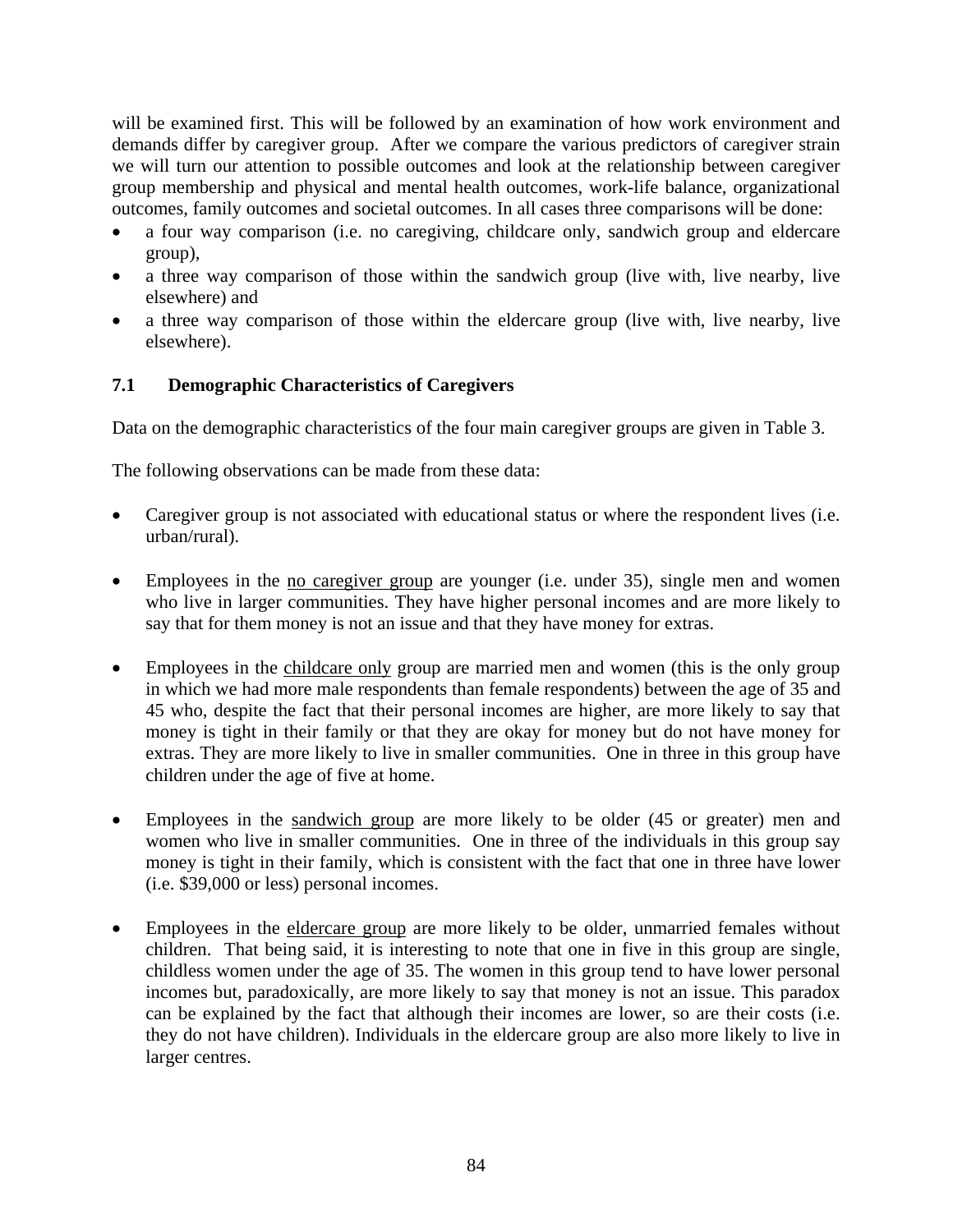|                                  | N <sub>o</sub>    | <b>Parents</b> | <b>Sandwich</b>  | <b>Eldercare</b> | <b>Total</b>  |
|----------------------------------|-------------------|----------------|------------------|------------------|---------------|
|                                  | <b>Caregiving</b> |                |                  |                  | <b>Sample</b> |
| Gender (% female)                | 63                | 49             | 60               | 70               | 58            |
| Age                              |                   |                |                  |                  |               |
| $\bullet$ under 35               | 39                | 16             | 9                | 21               | 24            |
| $\bullet$ 35 to 45               | 21                | 48             | 43               | 25               | 35            |
| $\bullet$ over 45                | 40                | 36             | 48               | 54               | 42            |
| Marital status (% married)       | 62                | 88             | 86               | 66               | 76            |
| Education                        |                   |                |                  |                  |               |
| · High school or less            | 35                | 38             | 39               | 36               | 31            |
| · College diploma                | 22                | 25             | 26               | 23               | 38            |
| • University                     | 43                | 47             | 45               | 41               | 31            |
| Personal Income:                 |                   |                |                  |                  |               |
| • \$39,999 or less               | 26                | 26             | 32               | 36               | 31            |
| • \$40,000 to \$59,999           | 39                | 37             | 38               | 40               | 38            |
| $\bullet$ \$60,000 or more       | 35                | 37             | 30               | 24               | 31            |
| <b>Family Financial Status</b>   |                   |                |                  |                  |               |
| • Money tight                    | 18                | 27             | 30               | 22               | 24            |
| • Okay: no money for extras      | 42                | 48             | 45               | 40               | 44            |
| • Money not an issue             | 40                | 25             | 25               | 38               | 32            |
| Population of community          |                   |                |                  |                  |               |
| • 24,999 or less                 | 25                | 32             | 30               | 24               | 28            |
| • 25,000 to 99,999               | 20                | 21             | 21               | 20               | 20            |
| • 100,000 to 499,999             | 30                | 29             | 30               | 30               | 30            |
| $\bullet$ 500,000 or more        | 25                | 18             | 19               | 26               | 22            |
| % live in Urban area             | 89                | 87             | 88               | 90               | 88            |
| Parental Status (can be >        |                   |                |                  |                  |               |
| 100%)                            | 71                | $\overline{0}$ | $\boldsymbol{0}$ | 63               | 33            |
| • No children                    | $\overline{0}$    | 31             | 18               | $\overline{0}$   | 20            |
| • Children $\leq$ 5 years of age | $\overline{0}$    | 35             | 29               | $\boldsymbol{0}$ | 26            |
| $\bullet$ Children 6 to 12       | $\overline{0}$    | 51             | 55               | $\overline{0}$   | 41            |
| • Children 13 to 18              |                   |                |                  |                  |               |

## **Table 3: Demographics for Total Sample By Caregiver Group**

To get a better appreciation of who is in the sandwich group we compared the demographic characteristics of those in the three different groups within the sandwich sample. These data are given in Table 4.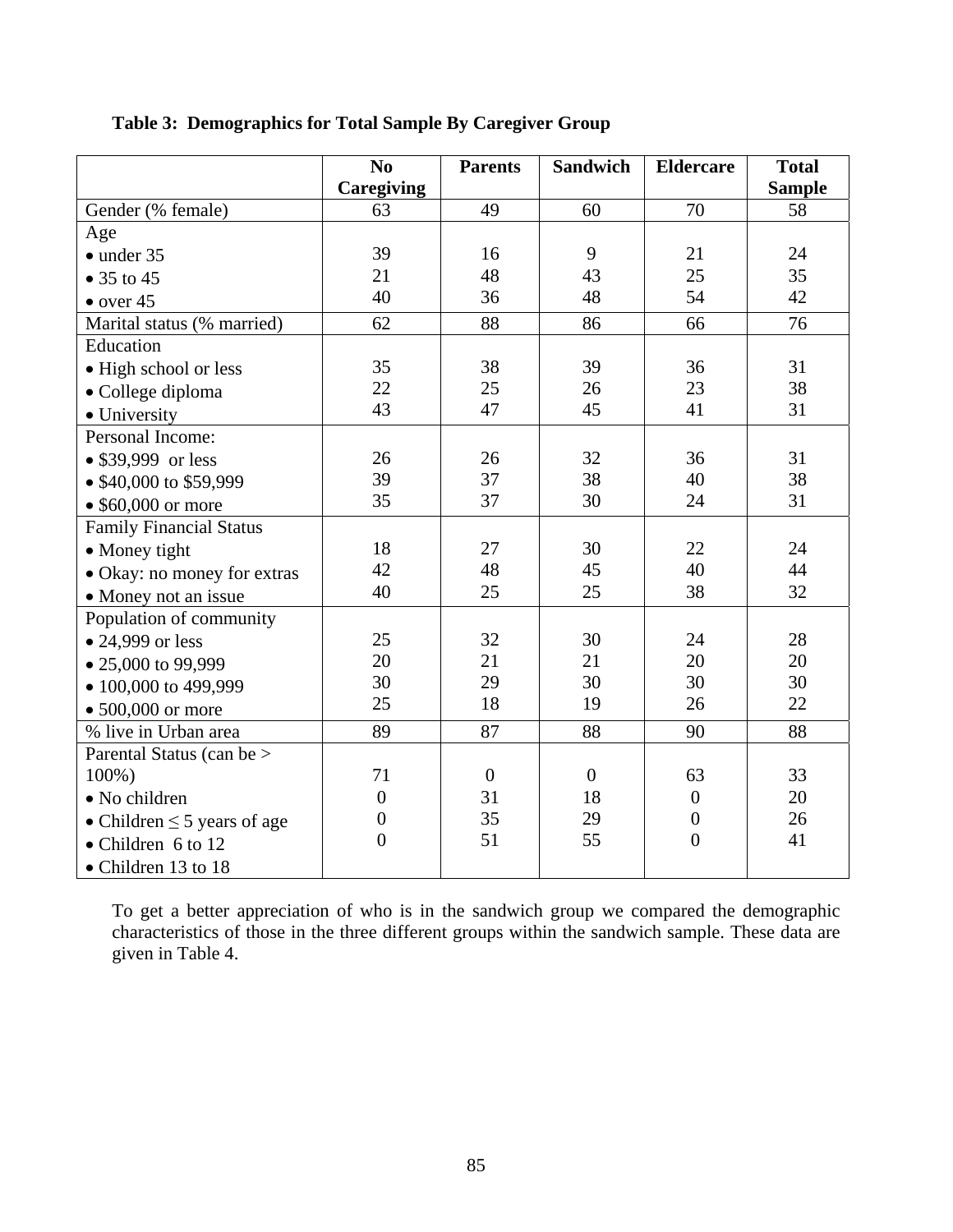|                                     | <b>Lives With</b> | <b>Lives Nearby</b> | <b>Lives Elsewhere</b> |
|-------------------------------------|-------------------|---------------------|------------------------|
| Gender (% female)                   | 62                | 66                  | 53                     |
| Age                                 |                   |                     |                        |
| $\bullet$ under 35                  | 12                | 8                   | 9                      |
| $\bullet$ 35 to 45                  | 40                | 46                  | 41                     |
| $\bullet$ over 45                   | 49                | 46                  | 50                     |
| Marital status (% married)          | 78                | 86                  | 90                     |
| Education                           |                   |                     |                        |
| • High school or less               | 37                | 40                  | 36                     |
| · College diploma                   | 23                | 27                  | 25                     |
| • University                        | 40                | 33                  | 39                     |
| Personal Income:                    |                   |                     |                        |
| • \$39,999 or less                  | 37                | 34                  | 28                     |
| • \$40,000 to \$59,999              | 29                | 40                  | 36                     |
| • $$60,000$ or more                 | 24                | 26                  | 36                     |
| <b>Family Financial Status</b>      |                   |                     |                        |
| • Money tight                       | 32                | 25                  | 29                     |
| • Okay but no money for extras      | 48                | 47                  | 46                     |
| • Money not an issue                | 20                | 28                  | 25                     |
| Population of community             |                   |                     |                        |
| • 24,999 or less                    | 27                | 28                  | 29                     |
| • 25,000 to 99,999                  | 25                | 30                  | 22                     |
| • 100,000 to 499,999                | 32                | 32                  | 30                     |
| $\bullet$ 500,000 or more           | 16                | 20                  | 19                     |
| % live in Urban area                | 92                | 87                  | 86                     |
| Parental Status (can be $> 100\%$ ) |                   |                     |                        |
| • Children 5 years of age or less   | 25                | 16                  | 20                     |
| • Children 6 to 12                  | 25                | 28                  | 37                     |
| • Children 13 to 18                 | 57                | 57                  | 57                     |
| $\bullet$ Children > 18             | 62                | 57                  | 57                     |

**Table 4: Demographics For Sandwich Sample** 

The following observations can be made from these data:

- There were no differences within the sandwich group with respect to the following demographic variables: age, education, population of community and where the respondent lives (i.e. urban/rural).
- Employees in the sandwich group who have their dependents living with them are more likely to be unmarried women with young children (there is a higher percent of single mothers in this group) who have lower personal incomes and say that money is tight in their families. It may be that they care for their dependent in their home because they cannot afford other options. Alternatively, it may be that their incomes are lower because their family situation limits their advancement at work.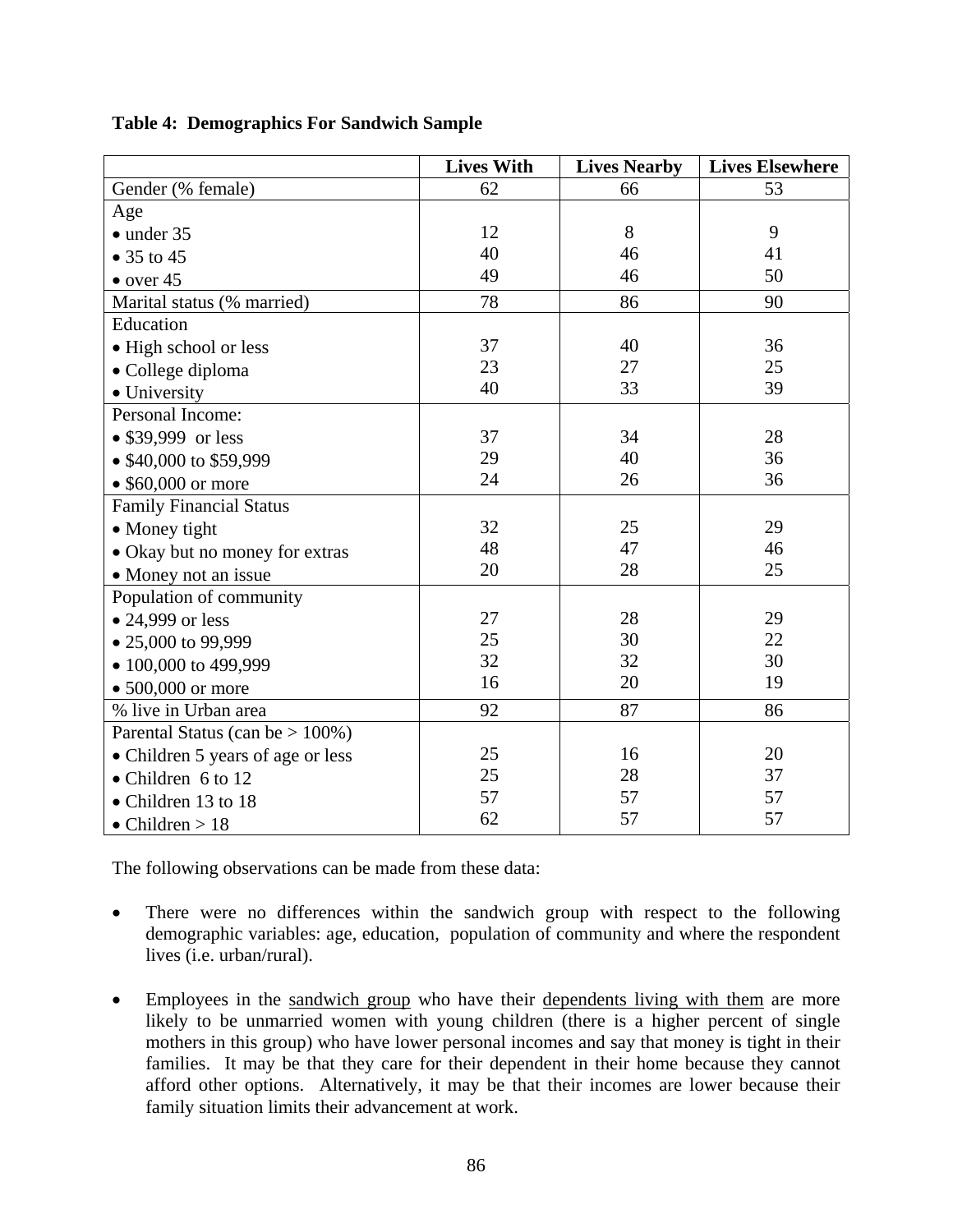- Employees in the sandwich group who have their dependents living nearby are similar to those with elderly dependents in the home in that both groups have a higher percent of females with lower personal incomes. In this case, however, money does not seem to be as much of an issue (75% say they are okay for money or money is not an issue), probably because respondents in this sample are more likely to be married and live in a family with two incomes.
- Employees in the sandwich group who have their dependents living elsewhere are more likely to be male (only group with equal number of men and women) who make higher personal incomes. They are also more likely to have children between the age of 6 to 12 at home.

To get a better appreciation of who is in the eldcercare group we compared the demographic characteristics of the three different groups within the sandwich sample. These data are given in Table 5.

|                                     | <b>Lives With</b> | <b>Lives Nearby</b> | <b>Lives Elsewhere</b> |
|-------------------------------------|-------------------|---------------------|------------------------|
| Gender (% female)                   | 67                | 74                  | 67                     |
| Age                                 |                   |                     |                        |
| $\bullet$ under 35                  | 22                | 19                  | 21                     |
| • 35 to 45                          | 27                | 28                  | 27                     |
| $\bullet$ over 45                   | 51                | 53                  | 52                     |
| Marital status (% married)          | 27                | 67                  | 72                     |
| Education                           |                   |                     |                        |
| • High school or less               | 34                | 39                  | 32                     |
| • College diploma                   | 25                | 22                  | 24                     |
| • University                        | 41                | 39                  | 44                     |
| Personal Income:                    |                   |                     |                        |
| • \$39,999 or less                  | 38                | 37                  | 30                     |
| • \$40,000 to \$59,999              | 40                | 41                  | 40                     |
| • $$60,000$ or more                 | 22                | 22                  | 30                     |
| <b>Family Financial Status</b>      |                   |                     |                        |
| • Money tight                       | 23                | 22                  | 21                     |
| • Okay but no money for extras      | 41                | 39                  | 43                     |
| • Money not an issue                | 36                | 40                  | 36                     |
| Population of community             |                   |                     |                        |
| • 24,999 or less                    | 23                | 24                  | 24                     |
| • 25,000 to 99,999                  | 15                | 20                  | 23                     |
| • 100,000 to 499,999                | 34                | 30                  | 29                     |
| $\bullet$ 500,000 or more           | 27                | 27                  | 25                     |
| % live in Urban area                | 90                | 89                  | 88                     |
| Parental Status (can be $> 100\%$ ) |                   |                     |                        |
| $\bullet$ Children 18 +             | 20                | 60                  | 66                     |

### **Table 5: Demographics for Eldercare Sample**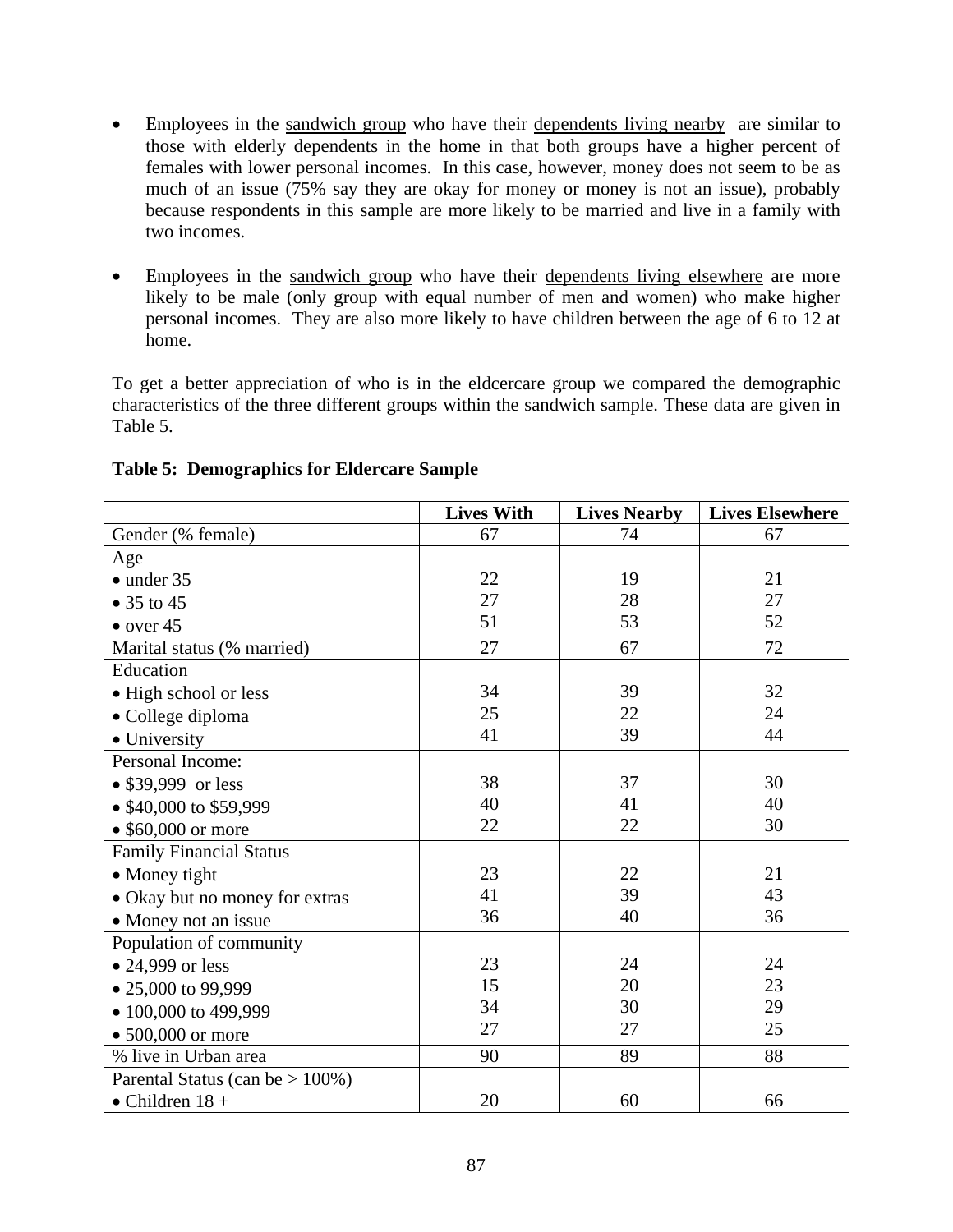This analysis shows that the three groups who have eldercare only are, with two significant exceptions, very similar demographically. In fact, there were no substantive demographic differences between the eldercare group whose dependents live near by and those whose dependents live elsewhere. Employed caregivers who provide dependent care to someone who lives with them do, however, differ in two very important ways from the rest of the caregiver samples in that they are more likely to be unmarried women without any children.

|                             | N <sub>0</sub> | <b>Parents</b> | <b>Sandwich</b> | <b>Eldercare</b> | <b>Total</b>  |
|-----------------------------|----------------|----------------|-----------------|------------------|---------------|
|                             | Caregiving     |                |                 |                  | <b>Sample</b> |
| Sector                      |                |                |                 |                  |               |
| Public                      | 45             | 47             | 51              | 49               | 47            |
| Not for profit              | 22             | 19             | 17              | 18               | 20            |
| Private                     | 34             | 34             | 32              | 32               | 33            |
| Job Type                    |                |                |                 |                  |               |
| Manager/professional        | 49             | 52             | 51              | 49               | 51            |
| Administrative/clerical     | 26             | 23             | 27              | 30               | 24            |
| Technical                   | 14             | 15             | 15              | 12               | 25            |
| Other                       | 11             | 10             | 7               | 9                | 10            |
| Employment status           |                |                |                 |                  |               |
| % Full Time                 | 92             | 92             | 89              | 91               | 90            |
| % Permanent                 | 88             | 92             | 91              | 90               | 90            |
| % member of a union         | 48             | 48             | 56              | 56               | 50            |
| Work arrangement            |                |                |                 |                  |               |
| Regular                     | 49             | 50             | 48              | 50               | 50            |
| Flextime                    | 20             | 20             | 20              | 18               | 20            |
| <b>CWW</b>                  | 12             | 10             | 13              | 13               | 12            |
| % with a supportive manager | 51             | 48             | 44              | 44               | 47            |
| Perceived flexibility       |                |                |                 |                  |               |
| High                        | 40             | 30             | 28              | 33               | 33            |
| Low<br>$\bullet$            | 24             | 29             | 32              | 29               | 28            |

**Table 6: Characteristics of Work Total Sample By Caregiver Group** 

Note: the availability of the various family friendly benefits and supports was not associated with caregiver status (See Higgins, Duxbury and Lyons, 2007). Nor was the employees view of the organization as a place to work or (with one exception) their view of the organizations culture. Members of the sandwich group had a very different view of the organizational culture at their place of employment. Key differences are outlined in the text.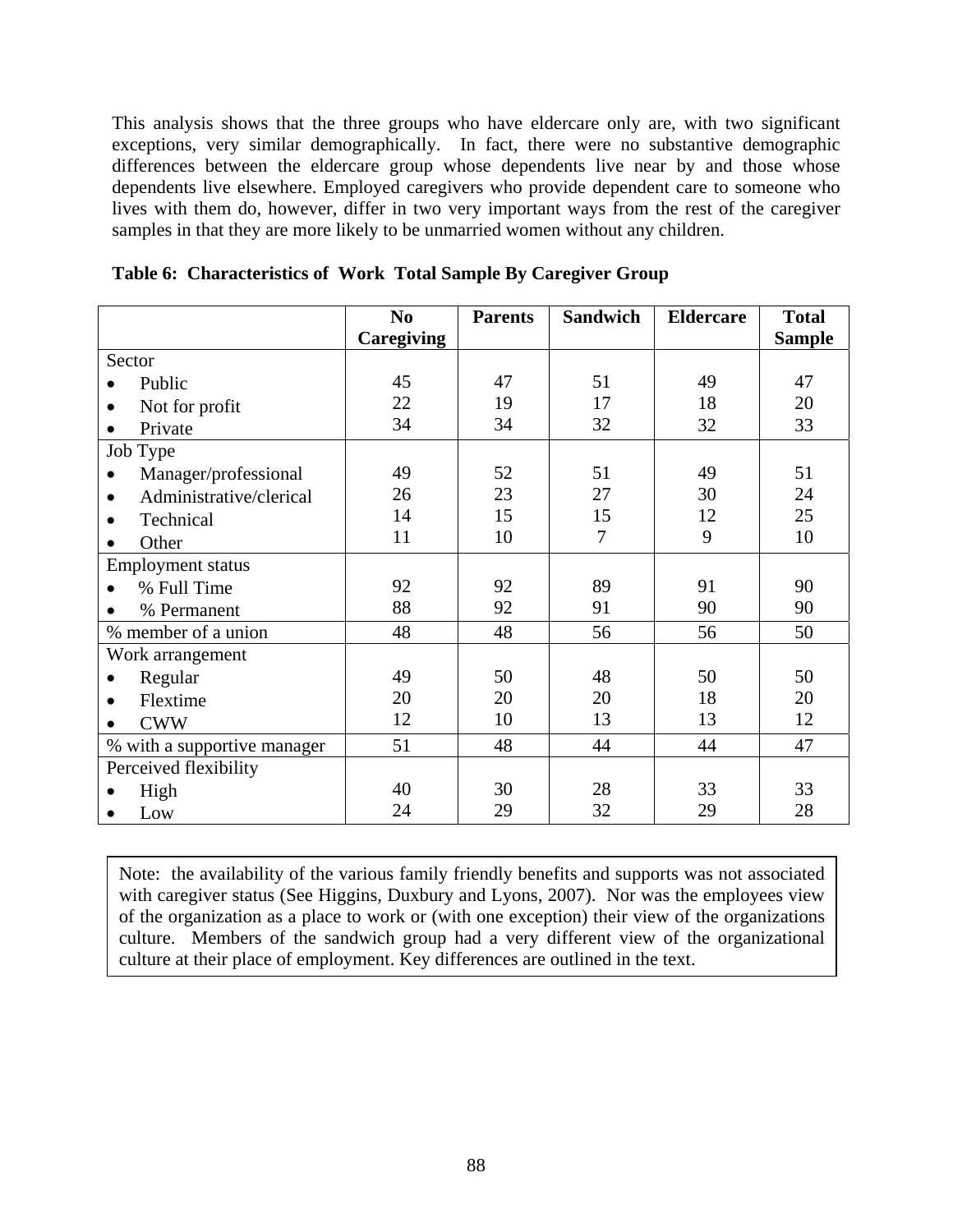### **7.2 Employed Caregiver's Situation at Work**

To answer the question of whether or not the employment situation was different for individuals in the different caregiver group we looked for differences between the various caregiver groups with respect to the following variables: sector, job type, employment status (i.e. full versus part time; permanent versus temporary), union membership, work arrangement, supportive management, perceived flexibility, perceptions of organizational culture, and the availability of 13 different family friendly benefits and supports. The results of this comparison for the four main caregiver groups are given in Table 6. A further breakdown of work environment data by sandwich and eldercare sub-groups are given in Tables 7 and 8 respectively. Key observations on the work environments of these groups are provided below. As before, the majority of the figures discussed in this section of the report can be found in Appendix E.

The comparison by caregiver group shows that there are very few differences with respect to conditions of work between the various groups (i.e. no difference by sector or job type). This is an important finding in that it reinforces the need for organizations to put policies and practices in place to address the needs of this sizable group of employees. There are, however, several between-group differences that are worthy of note. These include the fact that employees with no caregiving responsibilities are more likely to feel that they work for a supportive manager and report higher levels of perceived flexibly (See Figure 5). These data imply that organizations have enough flexibility for employees with fewer demands outside of work (who likely do not ask for a lot of flexibility) but not enough for employees who are responsible for child and/or eldercare who need higher levels of flexibility and support to deal with non-work demands, both predictable and unpredictable. The data on the sandwich and eldercare groups presented below supports this conclusion.



**Figure 5: Perceived Flexibility and Supportive Management by Caregiver Group**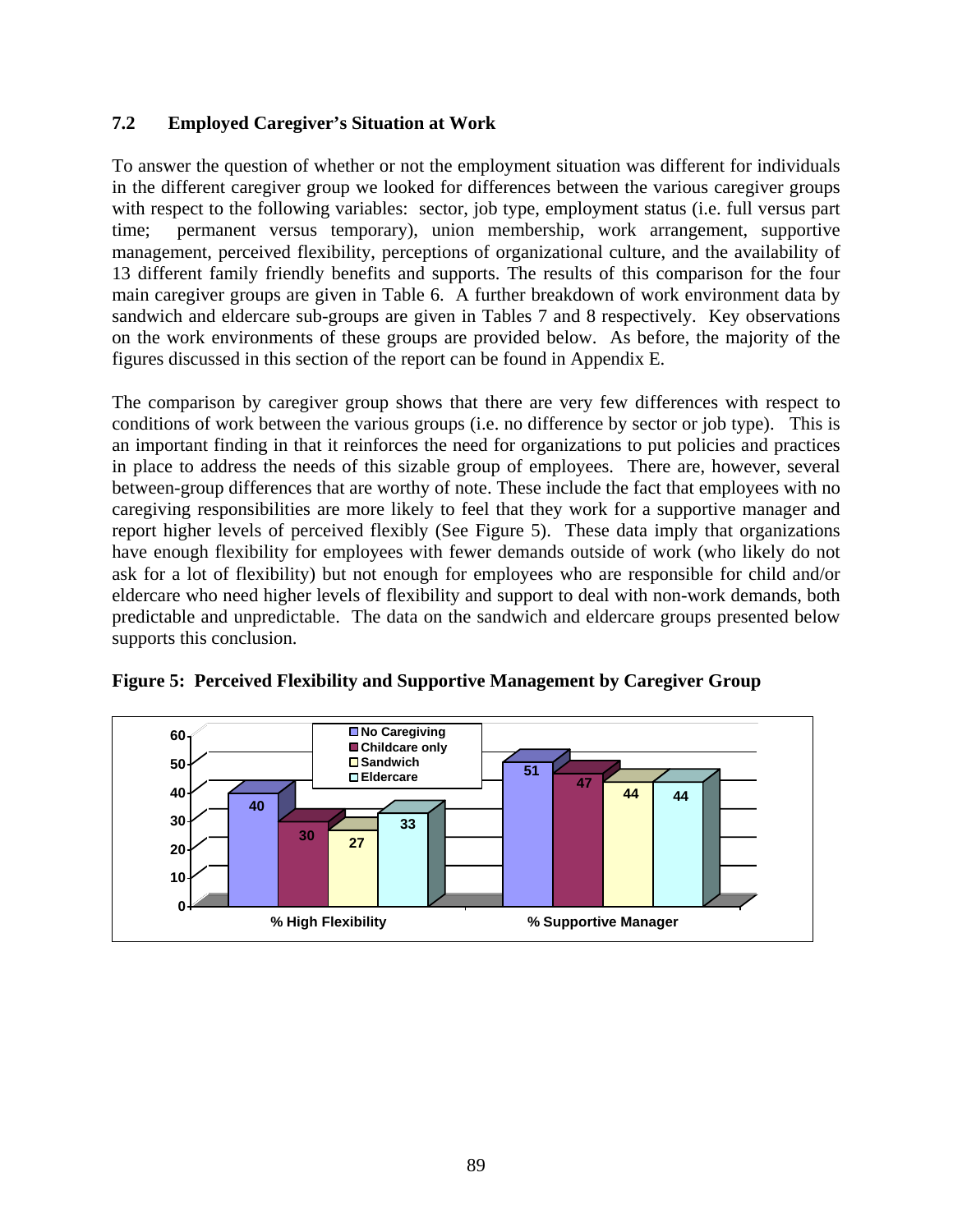|                                                                    | <b>Lives With</b> | <b>Lives Nearby</b> | <b>Lives Elsewhere</b> |
|--------------------------------------------------------------------|-------------------|---------------------|------------------------|
| Sector                                                             |                   |                     |                        |
| Public                                                             | 55                | 52                  | 53                     |
| Not for profit<br>$\bullet$                                        | 15                | 18                  | 15                     |
| Private                                                            | 30                | 30                  | 33                     |
| Job Type                                                           |                   |                     |                        |
| Manager/professional                                               | 48                | 49                  | 55                     |
| Administrative/clerical                                            | 28                | 30                  | 22                     |
| Technical                                                          | 16                | 14                  | 14                     |
| Other                                                              | 10                | 7                   | 9                      |
| <b>Employment status</b>                                           |                   |                     |                        |
| % Full Time (versus part time)                                     | 89                | 89                  | 90                     |
| % Permanent (versus temporary)                                     | 87                | 91                  | 91                     |
| % member of a union                                                | 53                | 60                  | 52                     |
| Work arrangement                                                   |                   |                     |                        |
| Regular<br>٠                                                       | 57                | 49                  | 45                     |
| Flextime                                                           | 19                | 20                  | 21                     |
| <b>CWW</b>                                                         | 12                | 13                  | 13                     |
| % with a supportive manager                                        | 48                | 43                  | 43                     |
| Perceived flexibility                                              |                   |                     |                        |
| High                                                               | 36                | 28                  | 28                     |
| Low                                                                | 33                | 32                  | 33                     |
| Organization has emergency days off <sup>12</sup>                  | 56                | 61                  | 66                     |
| View of the culture depends on family situation: % who agree that: |                   |                     |                        |
| Manager is supportive of family                                    | 65                | 56                  | 56                     |
| responsibilities                                                   |                   |                     |                        |
| Manager gives flexibility to arrange work                          | 60                | 48                  | 47                     |
| schedule to meet family needs                                      |                   |                     |                        |
| Family responsibilities make it difficult                          | 21                | 33                  | 35                     |
| for people to advance                                              |                   |                     |                        |
| If one does not work long hours it will                            | 35                | 40                  | 47                     |
| limit their career advancement                                     |                   |                     |                        |
| It is not acceptable in their organization to                      | 35                | 47                  | 47                     |
| say no to more work                                                |                   |                     |                        |
| Feel comfortable using the supports                                | 40                | 25                  | 25                     |
| offered by the organization                                        |                   |                     |                        |
| Organization discourages the use of their                          | 38                | 48                  | 43                     |
| supportive policies                                                |                   |                     |                        |

**Table 7: Characteristics of Work for Sandwich Sample** 

 $\overline{a}$ 

 $12$  Note: availability of other 12 family-friendly benefits not associated with caregiver status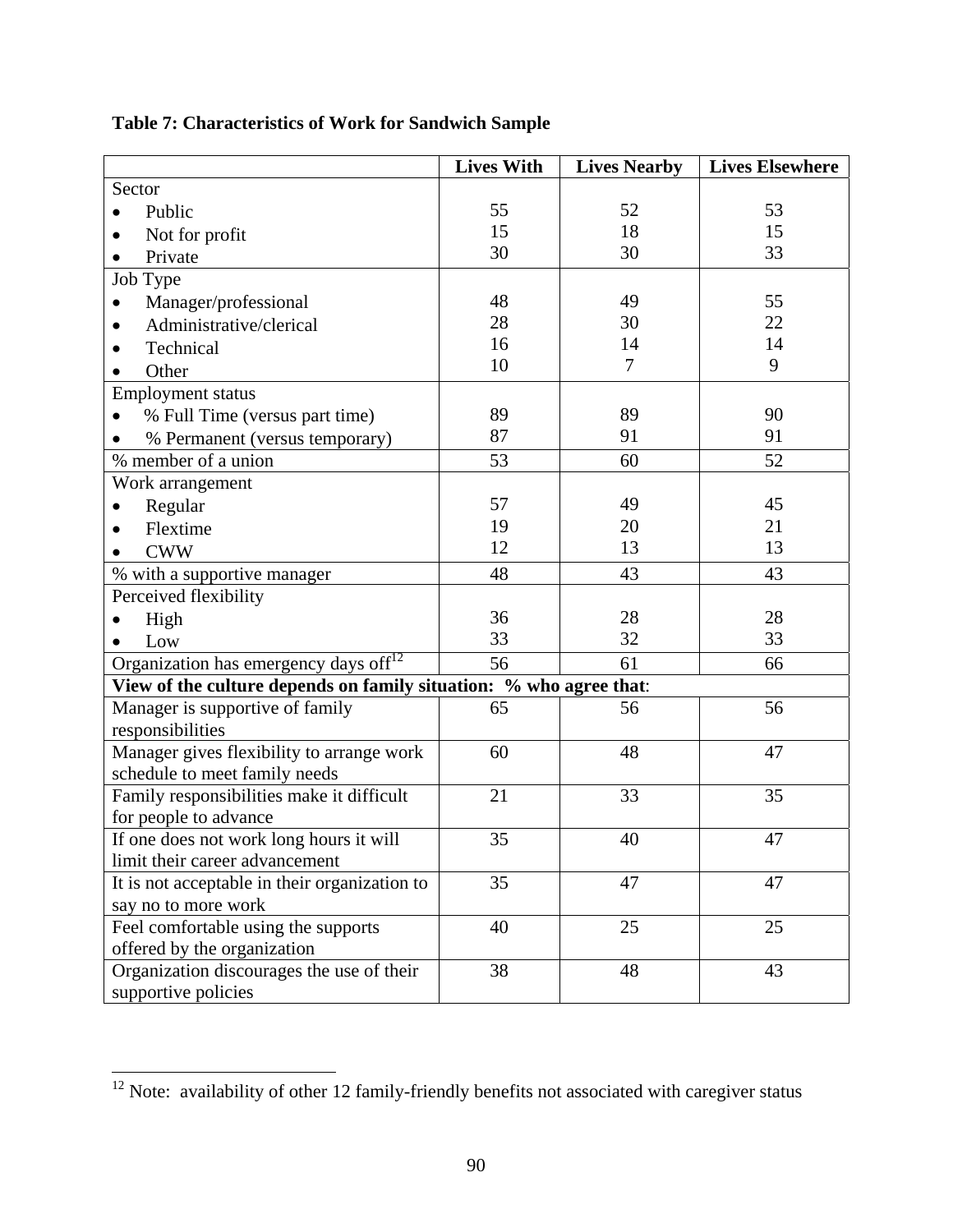|                                    | <b>Lives With</b> | <b>Lives Nearby</b> | <b>Lives Elsewhere</b> |
|------------------------------------|-------------------|---------------------|------------------------|
| Sector                             |                   |                     |                        |
| Public                             | 54                | 48                  | 51                     |
| Not for profit<br>$\bullet$        | 17                | 19                  | 17                     |
| Private                            | 29                | 33                  | 32                     |
| Job Type                           |                   |                     |                        |
| Manager/professional               | 38                | 48                  | 52                     |
| Administrative/clerical            | 34                | 32                  | 25                     |
| Technical                          | 18                | 15                  | 12                     |
| Other                              | 10                | 5                   | 11                     |
| <b>Employment status</b>           |                   |                     |                        |
| % Full Time (versus part time)     | 94                | 90                  | 92                     |
| % Permanent (versus temporary)     | 89                | 90                  | 90                     |
|                                    |                   |                     | 54                     |
| % member of a union                | 61                | 59                  | 54                     |
| Work arrangement                   |                   |                     |                        |
| Regular                            | 57                | 53                  | 46                     |
| Flextime                           | 21                | 16                  | 19                     |
| <b>CWW</b>                         | 10                | 13                  | 16                     |
| % with a supportive manager        | 40                | 45                  | 41                     |
| Perceived flexibility              |                   |                     |                        |
| High                               | 34                | 33                  | 31                     |
| Low                                | 28                | 30                  | 28                     |
| Time off in lieu of pay available  | 54                | 62                  | 62                     |
| Pro rated part-time work available | 39                | 46                  | 44                     |
| Flextime hours available           | 40                | 43                  | 47                     |
| EAP available                      | 58                | 67                  | 68                     |
| Manager gives flexibility to meet  | 39                | 46                  | 47                     |
| personal needs                     |                   |                     |                        |

## **Table 8: Characteristics of Work for Eldercare Sample**

Note: the availability of the other 8 family friendly benefits and supports not associated with caregiver status.

Note: Only one of the dimensions of culture measured in this study associated with caregiver status.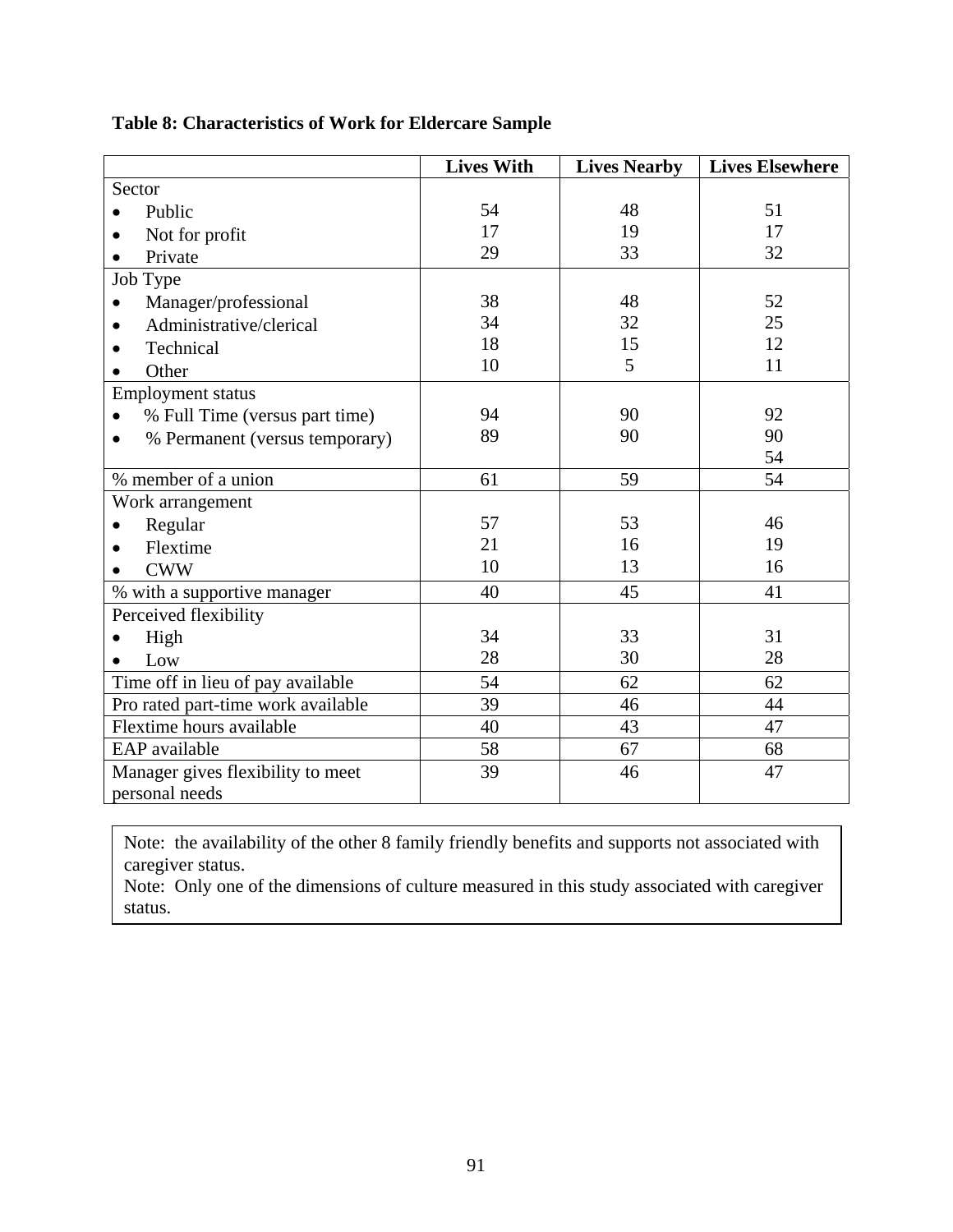The comparison of the three groups within the sandwich sample indicates that employees who care for an elderly dependent who lives with them report a very different situation at work than those whose elderly dependent lives nearby or elsewhere. Compared to the sandwich employees in the other two caregiver groups, employees who have an elderly dependent living in their homes are more likely to work a regular work day, perceive that they have high flexibility, and have a more positive view of the culture in their organization when it comes to support of family issues. Specifically, they are more likely to say that their manager is supportive of family responsibilities and gives them flexibility to arrange their work schedule to meet family needs and that they feel comfortable using the supports offered by the organization. They are also less likely to perceive that their organization has either a culture of hours (i.e they are less likely to agree that if one does not work long hours they will not advance and that it is not acceptable in their organization to say no to more work) or a culture of work or family (i.e they are less likely to agree that family responsibilities make it difficult for an employee to advance). The are also less likely then the employees in the other two groups to feel that their organization discourages the use of their supportive policies. These results are interesting as they would suggest that organizations do offer flexibility to valued employees (half the people in the sandwich group with dependents in their home are managers and professionals) who are obviously experiencing high work-life conflict (i.e. caring for an elderly dependent in their home and children). Those in the sandwich group whose caregiving responsibilities are not as visible (dependent does not live with them) are not as positive about the supports offered within their workplace.

Similarly, a comparison of the three groups within the eldercare sample shows that those in the eldercare in the home group are very different from those who care for a dependent lives elsewhere. In this case, however, the employee with the dependent living with them perceived that they receive less support from their employer than those in the other two eldercare groups. They are more likely to work a regular work day (this seems to be the work arrangement of choice for an employee with heavy caregiving demand) and less likely to have access to a number of benefits which could make the balance between work and caregiving easier including time off in lieu of pay, pro-rated part time work, flextime arrangements, EAP and a manager who gives them flexibility to meet personal needs. It is also important to note that in this case, the differential access to these benefits may be due to the fact that those in the eldercare in home group are less likely to be managers and professionals.

### **7.3 Caregivers Demands**

To answer the question of whether or not employees in the different caregiver groups had different demands on their time we looked for between group differences in the following variables: hours in work per week, hours in unpaid overtime per month, hours per week in home chores and errands, childcare, eldercare, leisure, educational activities and volunteer work, responsibility for childcare and responsibility for eldercare.

The results of this comparison for the four main caregiver groups are given in Table 9. A further breakdown of demands placed on individuals in the different sandwich and eldercare sub-groups are given in Tables 10 and 11 respectively. Key observations on the demands faced by employees in the different groups are provided below.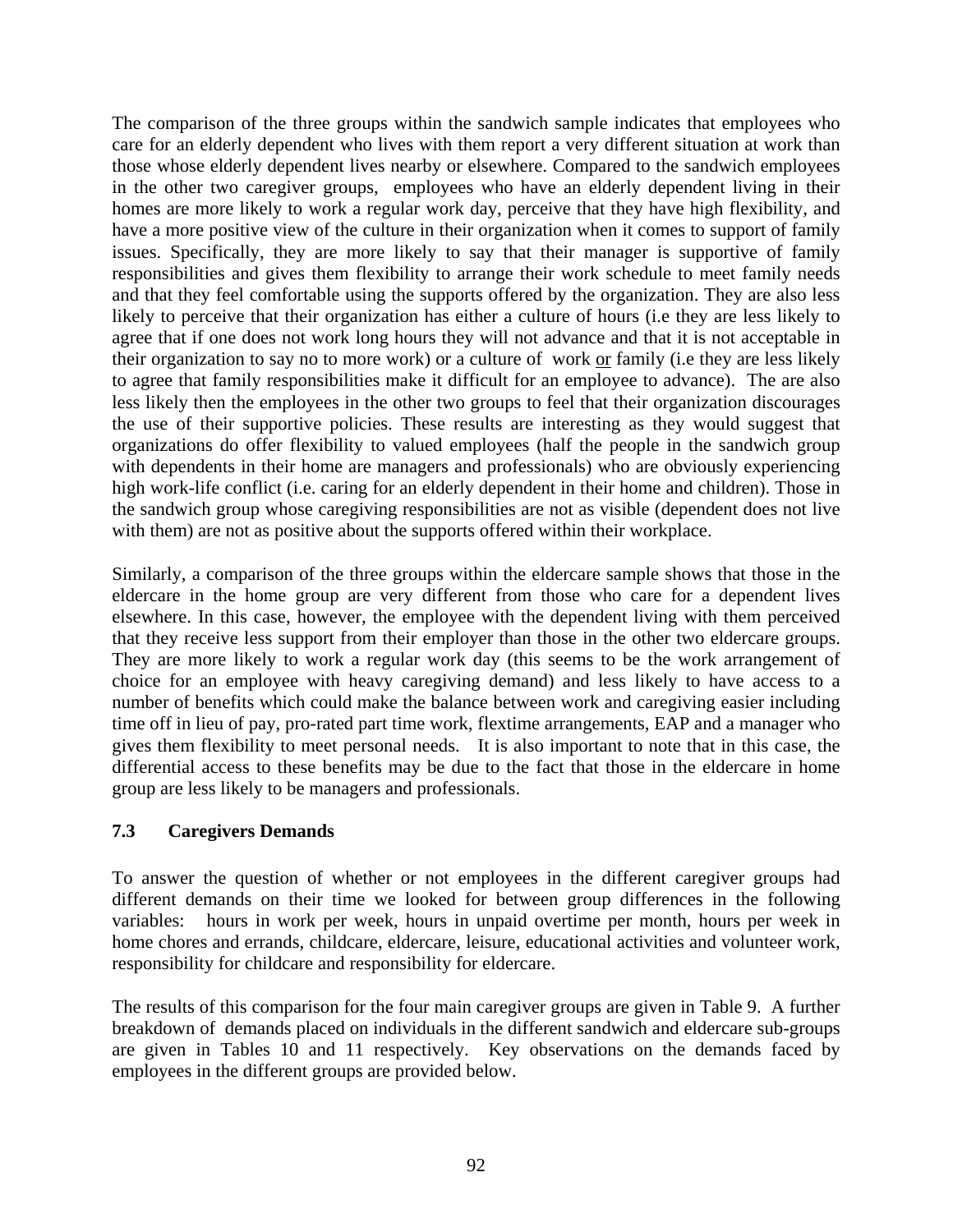|                             | N <sub>0</sub> | <b>Parents</b> | <b>Sandwich</b> | <b>Eldercare</b> | <b>Total</b>   |
|-----------------------------|----------------|----------------|-----------------|------------------|----------------|
|                             | Caregiving     |                |                 |                  | <b>Sample</b>  |
| Hours in work per week      | 39             | 40             | 39              | 39               | 39             |
| Hours in unpaid             | 4.5            | 5.1            | 4.2             | 3.5              | 4.3            |
| overtime per week           |                |                |                 |                  |                |
| Hrs in employment/wk        | 43.5           | 45.1           | 43.2            | 42.5             | 43.3           |
| Hours per week in:          |                |                |                 |                  |                |
| • Home chores/errands       | 10             | 12             | 14              | 11               | 11             |
| Childcare<br>$\bullet$      |                | 11             | 11              |                  | 8              |
| • Eldercare                 |                |                | 5               | 5                | $\overline{3}$ |
| • Leisure activities        | 14             | 8              | 7               | 11               | 10             |
| • Educational activities    | 5              | 5              | 3               | 5                | 4              |
| • Volunteer work            | $\overline{4}$ | 4              | 3               | 4                | 4              |
| Time in non-work/week       | 19             | 33             | 36              | 25               | 29             |
| Responsibility for          |                |                |                 |                  |                |
| childcare                   |                |                |                 |                  |                |
| I have it                   |                | 33             | 41              |                  | 36             |
| It is shared                |                | 38             | 39              |                  | 38             |
| Partner has it<br>$\bullet$ |                | 29             | 20              |                  | 26             |
| Responsibility for          |                |                |                 |                  |                |
| eldercare                   |                |                |                 |                  |                |
| I have it                   |                |                | 46              | 51               | 48             |
| It is shared                |                |                | 40              | 42               | 41             |
| Partner has it<br>$\bullet$ |                |                | 14              | 7                | 12             |

**Table 9: Work and Non-work Demands Total Sample By Caregiver Group** 

The following conclusions can be drawn about the work and family demands of the employees in the full sample:

- Employees in the <u>no caregiving</u> group spend more time in leisure per week and fewer hours in non-work activities than the employees in the other groups. They also have fewer responsibilities outside of work.
- Employees in the parents group spend more time in unpaid work per week and work longer hours than those in the other groups. They also have the second highest non-work demands and spend fewer hours per week in leisure activities. They also have a very high number of hours committed to work and family activities per week (78).
- Employees in the sandwich group spend the same number of hours in work per week as those in the non-caregiver group but also commit another 35 hours per week to non-work activities. In fact this group has the highest non-work demands in the sample. They have the highest number of committed hours per week (79.2 in work and non-work) and the fewest hours in leisure.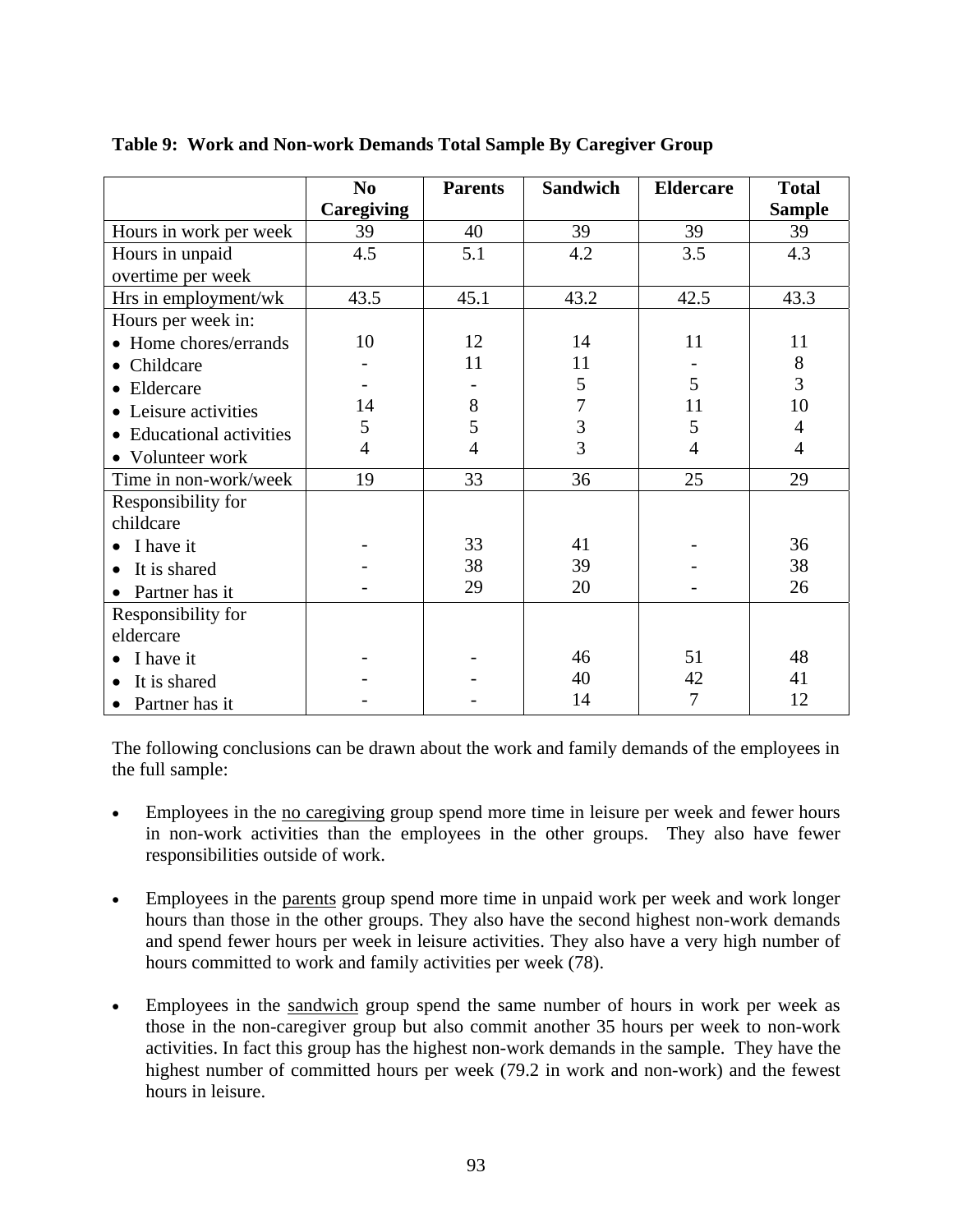• Employees in the eldercare group spend fewer hours in paid employment per week, fewer hours in non-work and more time in leisure (only the non-caregiver group have fewer nonwork demands and more hours in leisure). This is not surprising given that most of those in the eldercare group have responsibility for people who do not live in their homes.

Finally it is interesting to note that in about 40% of the families in the sample the partners share childcare and eldercare responsibilities. It would appear that for a growing number of Canadians, neither childcare nor eldercare are "women's" work anymore.

|                                       | <b>Lives With</b> | <b>Lives Nearby</b> | <b>Lives Elsewhere</b> |
|---------------------------------------|-------------------|---------------------|------------------------|
| Hours in work per week                | 38                | 38                  | 41                     |
| Hours in unpaid work per week         | 3.8               | 3.8                 | 4.5                    |
| Hours in employment per week          | 41.8              | 41.8                | 45.5                   |
| Hours per week in:                    |                   |                     |                        |
| • Home chores and errands             | 13                | 13                  | 13                     |
| • Childcare                           | 11                | 10                  | 10                     |
| • Eldercare                           | 8                 | 5                   | 5                      |
| • Leisure activities                  | 7                 | 8                   | 8                      |
| • Educational activities              | 6                 | 4                   | 4                      |
| • Volunteer work                      | 4                 | 3                   | 4                      |
| Hours in non-work activities per week | 42                | 35                  | 36                     |
| Responsibility for childcare          |                   |                     |                        |
| I have it                             | 33                | 45                  | 36                     |
| It is shared                          | 52                | 38                  | 41                     |
| Partner has it                        | 15                | 17                  | 24                     |
| Responsibility for eldercare          |                   |                     |                        |
| I have it                             | 51                | 48                  | 42                     |
| It is shared                          | 34                | 40                  | 42                     |
| Partner has it                        | 15                | 13                  | 16                     |

Examination of the data in Table 10 on the demands of those in the sandwich group leads to the following observations:

- Employees who care for an elderly dependent who lives elsewhere spend the most time in paid employment per week. They also have a very high number of hours per week committed to work and non-work activities (81.5).
- Employees who care for an elderly dependent in their home spend the most hours in nonwork hours per week and the most time committed to work and non-work activities (83.8). The increase in time spent in eldercare accounts for this large difference (8 hours per week versus 5 for those in the other two groups.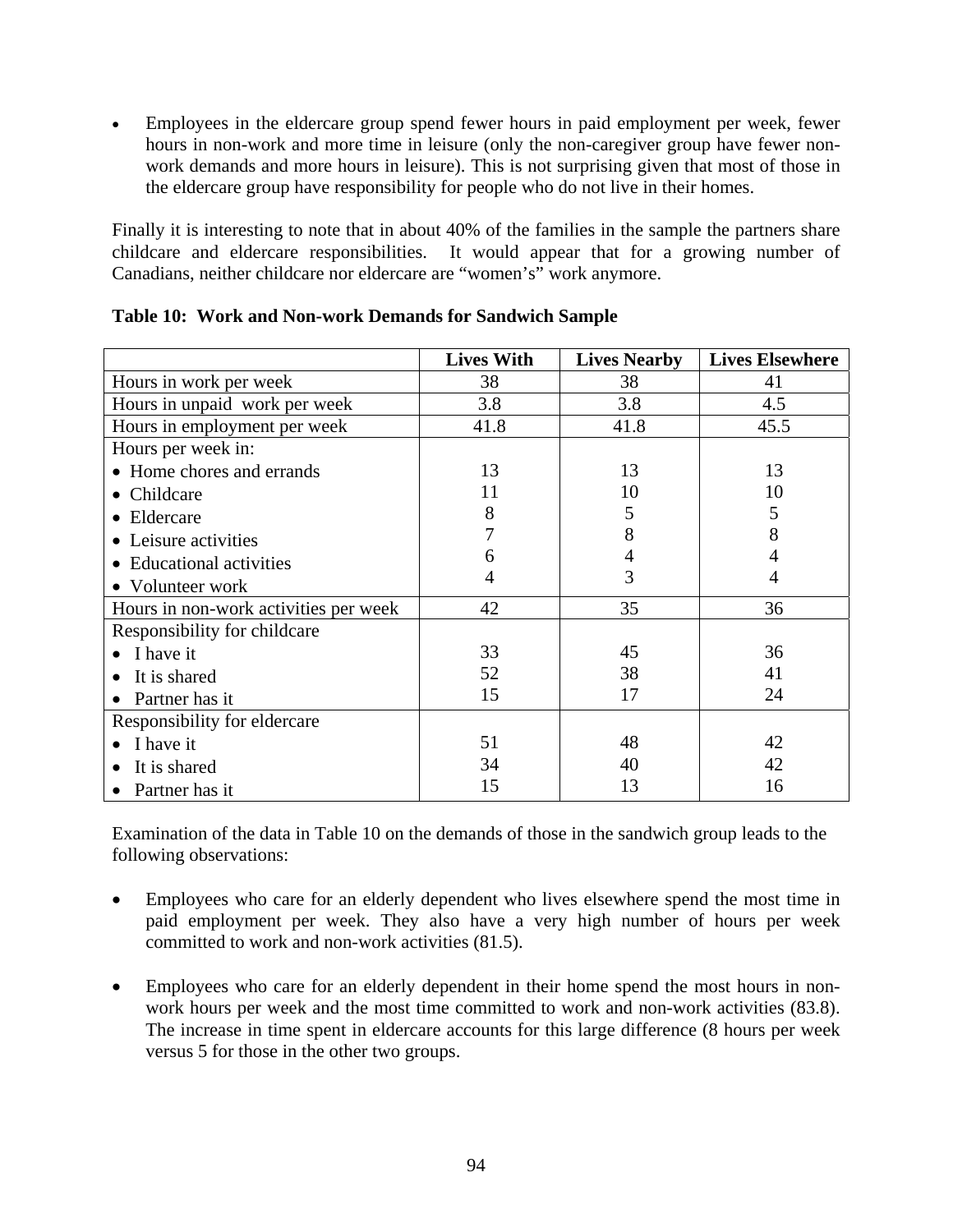- The employees who care for an elderly dependent who live nearby spend a relatively modest 76.8 hours per week in work and non-work activities.
- Employees who have an elderly dependent living with them are more likely to share the responsibility of childcare and give responsibility for eldercare to the female partner (data not shown).

|                                       | <b>Lives With</b> | <b>Lives Nearby</b> | <b>Lives Elsewhere</b> |
|---------------------------------------|-------------------|---------------------|------------------------|
| Hours in work per week                | 37                | 38                  | 41                     |
| Hours in unpaid overtime per week     | 2                 | 4                   |                        |
| Hours in employment per week          | 39                | 42                  | 45                     |
| Hours per week in:                    |                   |                     |                        |
| • Home chores and errands             | 11                | 11                  | 11                     |
| $\bullet$ Childcare                   |                   |                     |                        |
| $\bullet$ Eldercare                   | 10                | 5                   | 5                      |
| • Leisure activities                  | 10                | 12                  | 12                     |
| • Educational activities              | 6                 |                     |                        |
| • Volunteer work                      | 4                 |                     | 4                      |
| Hours in non-work activities per week | 31                | 25                  | 25                     |
| Responsibility for eldercare          |                   |                     |                        |
| $\bullet$ I have it                   | 63                | 54                  | 44                     |
| It is shared                          | 31                | 39                  | 47                     |
| • Partner has it                      | 6                 |                     | 9                      |

**Table 11: Work and Non-work Demands for Eldercare Sample** 

The data in Table 11 indicate that work and non-work demands are strongly associated with where the dependent lives for those in the eldercare group. This variation is mainly due to the large variation in time spent per week in eldercare. Consider the following:

- Employees in the eldercare group whose dependent lives with them spend twice as much time in eldercare (ten hours per week) as any other group in the sample. Two thirds of these individuals (who are mostly women) have primary responsibility for the care of this elderly dependent. Not surprisingly, given the number of hours in dependent care, employees in this group spend fewer hours per week in paid employment and are less likely to engage in activities associated with career advancement such as unpaid overtime. They commit 70 hours to work and non-work activities per week, which is more than can be observed in the lives nearby (67 hours per week) group.
- Employees in the eldercare group whose dependent lives elsewhere also spend 70 hours per week in work and non-work activities. In this case, however, their demands are due to higher amount of time in work than non-work. This group is also more likely to be in a family where eldercare responsibilities are shared.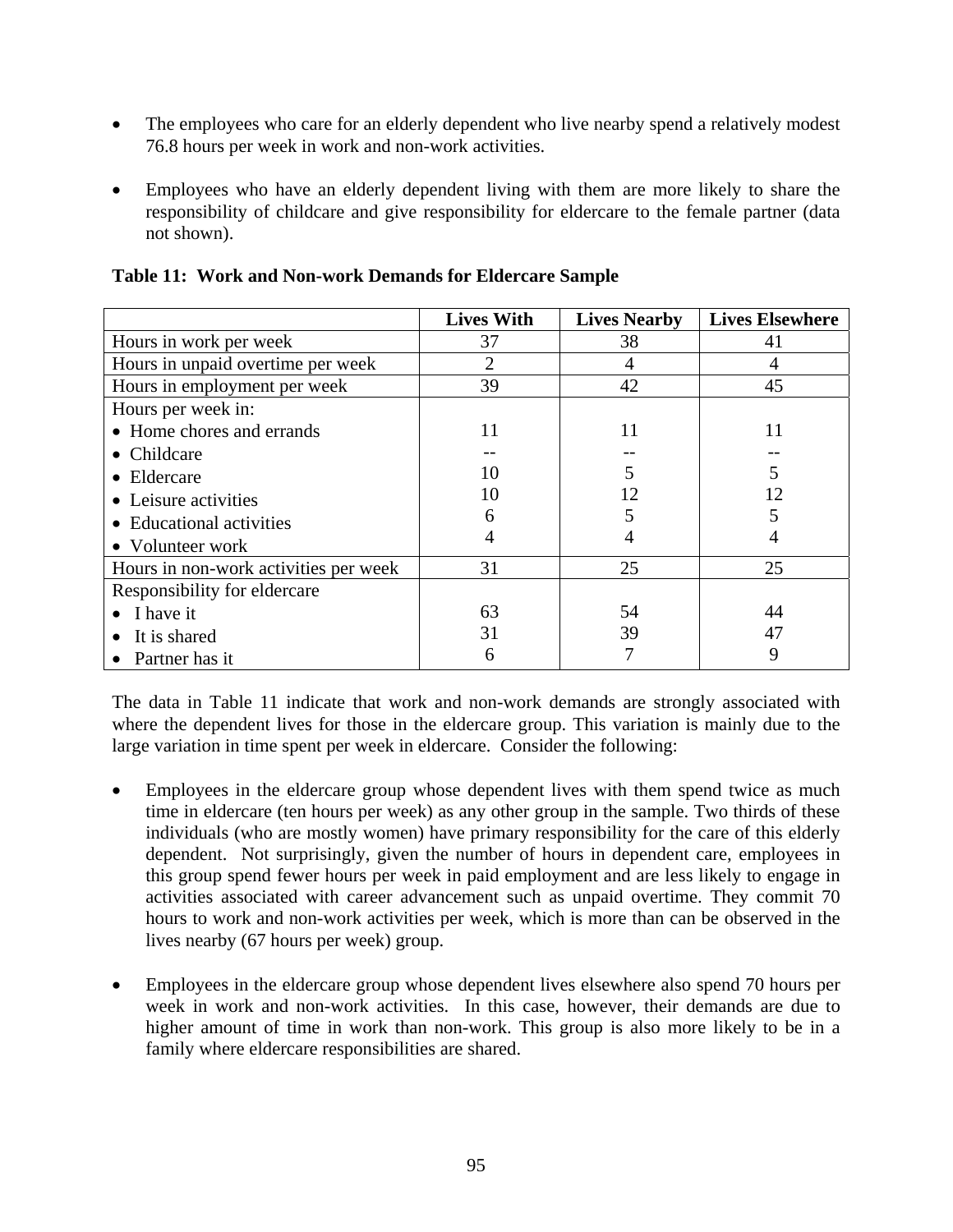### **7.4 Work-Life Issues for Caregivers**

As noted earlier, work-life balance was quantified in this study by looking at three constructs: role overload, work interferes with family, and family interferes with work. Data on these three constructs are given for the total sample in Figure 6 and for the sandwich and eldercare groups in E14, Appendix E. In the discussion below, the no caregiver situation will be used as a benchmark to help us identify changes in work-life balance associated with childcare, eldercare and sandwich care.



**Figure 6 Impact of Caregiver Group On Work-Life Balance (% high)** 

The following conclusions can be drawn from these data with respect to role overload:

- The more demands one has outside of work, the more overloaded one becomes.
- Childcare and eldercare responsibilities are equally likely to contribute to role overload.
- Employees in the sandwich group (both childcare and eldercare) are the most likely to experience high levels of role overload  $(67\%$  with high overload) – a finding which is consistent with the data on demands presented earlier. Employees in the sandwich group whose elderly dependents live with them are most likely to report high levels of role overload (almost three quarters of the individuals in this group are overloaded).
- The majority of the employees in the childcare and eldercare groups report high levels of overload. Employees with no caregiving responsibilities, on the other hand, are significantly less likely to report that they are overloaded (45% high).
- Within the eldercare group, employees whose dependent lives nearby (i.e. a short driving distance away) are less likely to report high levels of role overload than their counterparts who care for a dependent who either lives with them or lives elsewhere – a finding that is consistent with the data on time in work and non-work activities presented earlier. The lower levels of overload for the "lives nearby" group may be due to the fact that the elderly dependent who lives nearby is more self sufficient and requires less care and/or the fact the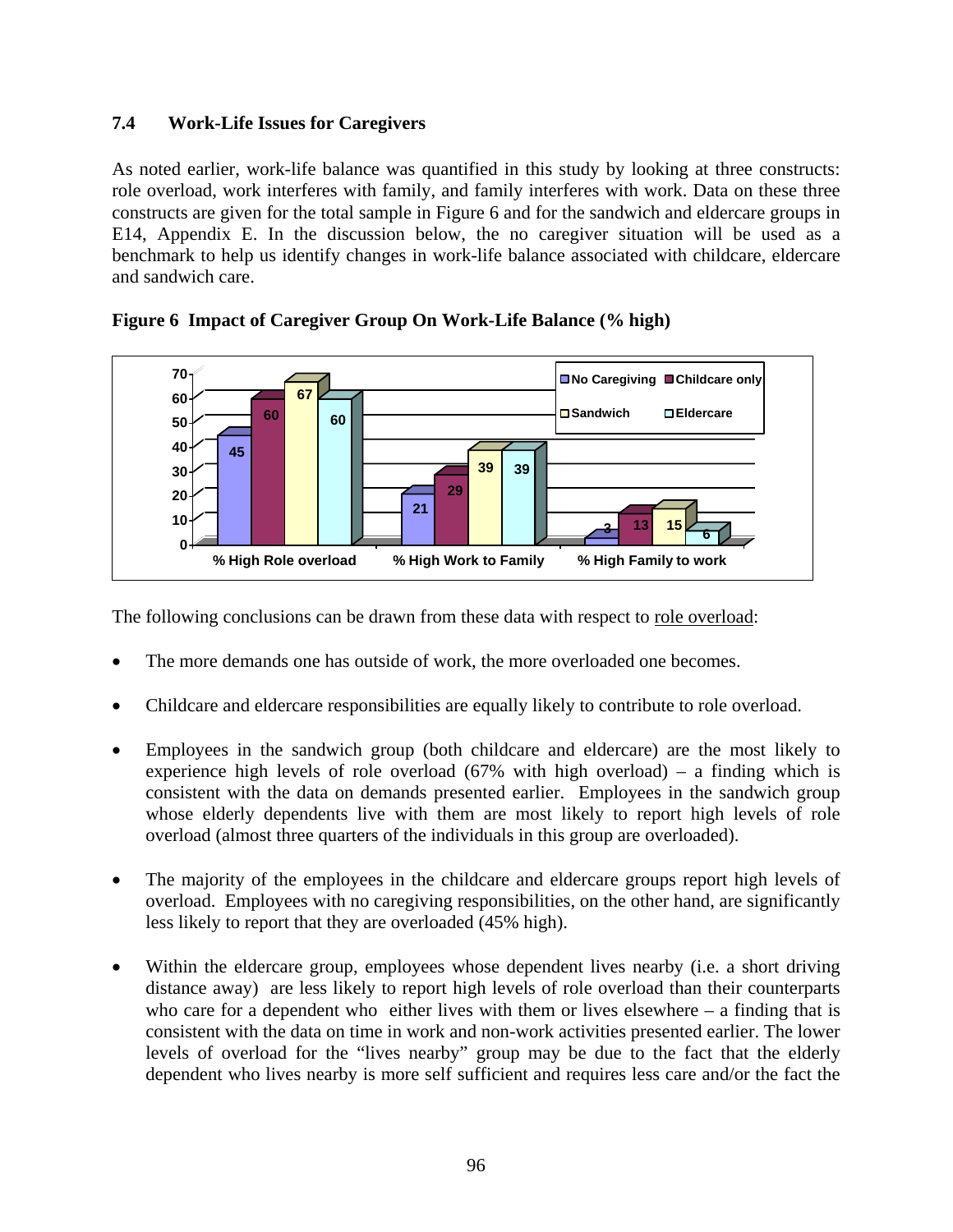employee can visit with relatively little effort if something is wrong or they need to check up on things.

The findings are somewhat different if one looks at role interference. In this case:

- Approximately one in three of employed Canadians meet their work demands at the expense of their life outside of work (i.e. report high work interferes with family as opposed to high family interferes with work). Very few of the employed Canadians in this sample put family ahead of work.
- Employees in the sandwich and eldercare groups are more likely to report high levels of work interferes with family (39% high).
- Where the elderly dependent lives impacts work interferes with family for employees in both the sandwich and eldercare groups.
- Employees in the sandwich and eldercare group whose elderly dependents lives with them are less likely to experience high work interferes with the family. The increased ability of employees with elderly dependents in the home to cope with work interferes with family is consistent with the fact that they seem to receive significantly more support from their employer/colleagues in terms of work-life issues.
- Employees in both the sandwich and eldercare groups who care for a dependent who lives elsewhere are more likely to report high work interferes with family. This may reflect the fact that it is harder for these employee to get the amount of time off work that they need for eldercare activities when their dependent is not in town.
- Just under one in three (29%) of the employees with childcare but not eldercare responsibilities report high work interferes with family.
- One in five of the employees with no caregiving responsibilities report high work interferes with family.
- There is very little variation in family interferes with work within the sample.
- Employees with childcare (13%) or sandwich (15%) responsibilities are more likely to report high family interferes with work. Where the elderly dependent lives does not have a substantive impact on family interferes with work for those in the sandwich group. It does, however, influence the incidence of this form of work-life conflict for those in the eldercare group.
- Employees in the eldercare group whose dependent lives with them are more likely to report that their family interferes with their work than are employees in either of the other two eldercare groups. This finding may be attributed to any of the following factors from the literature in this area: employees who care for someone in their home often have little to no caregiver support and have to take time off work to deal with pressing eldercare issues,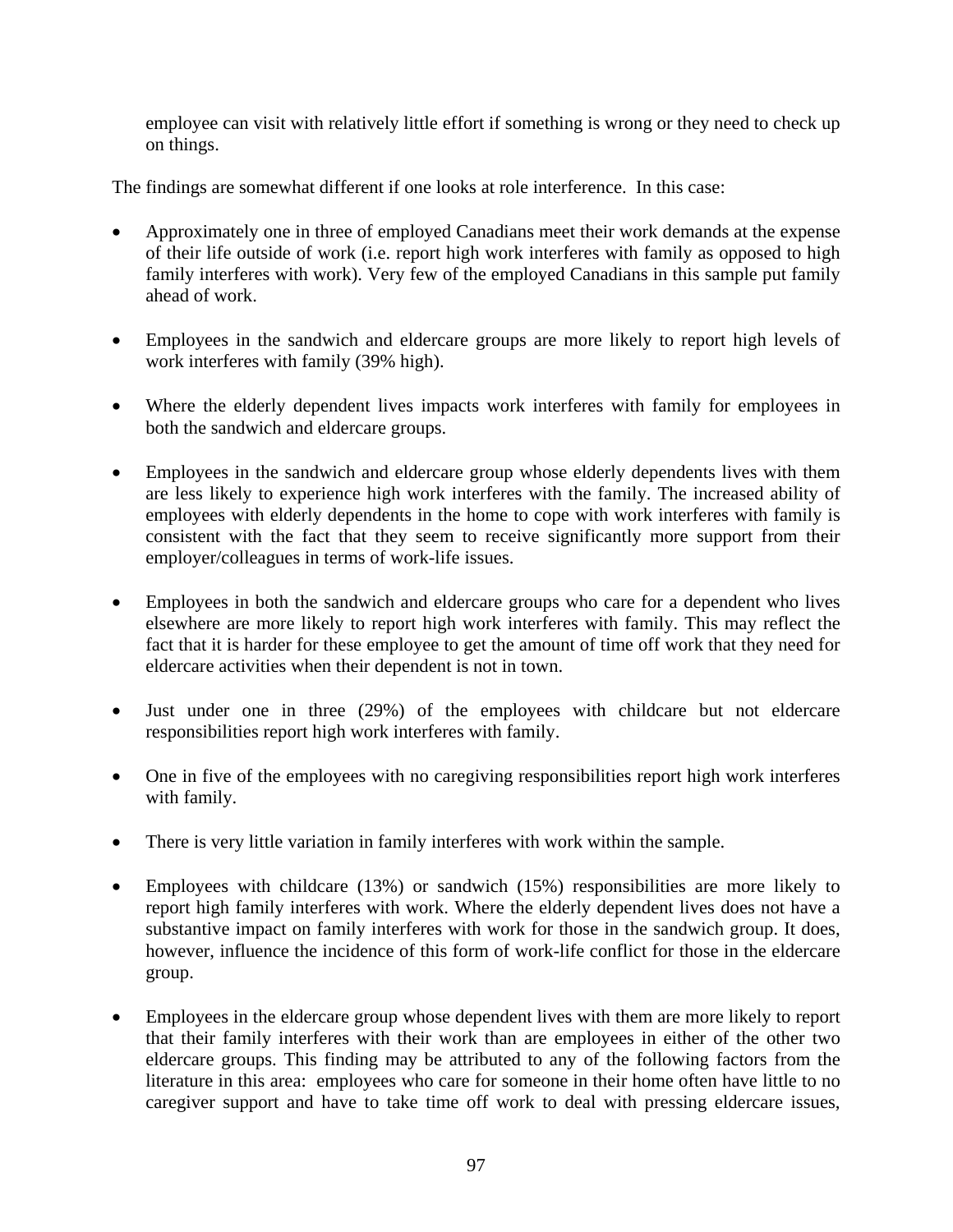caregivers who look after their dependent in their home often reduce to part-time work status to deal with the demands at home, and/or dependents who live with a family member often are in poorer physical or mental health.

• Very few employees in the no care (3%) or eldercare (6%) groups experience family interferes with work.

If the no caregiving situation can be considered the baseline condition, it would appear then that:

- Eldercare is more likely than childcare to contribute to work-interferes with family,
- Childcare is more likely than eldercare to contribute to family interferes with work, and
- Eldercare (even when the dependent lives in the home) is not as likely to lead to high family interferes with work as is childcare (see Figure 6).
- Multiple demands at home (i.e. both child and eldercare) do not increase work interferes with family or family interferes with work (i.e. sandwich group reports same levels of work interferes with family as eldercare group and same level of family interferes with work as the childcare group). They do, however, contribute to increased levels of role overload.
- Where the elderly dependent lives has a substantive impact on all three forms of work-life conflict for those in the eldercare group.

## **7.5 Caregiver's Mental Health**

The impact of caregiving responsibilities on employee's mental health was examined by looking at between group differences in four areas: perceived stress, burnout, depressed mood, and life satisfaction. Data on these four constructs are given for the total sample in Figure 7 and for the sandwich and eldercare groups in E14, Appendix E. Again, the no caregiver situation will be used as a benchmark to help us identify changes in organizational attitudes and outcomes associated with childcare, eldercare and sandwich care.

The following conclusions can be drawn from these data:

- Employees with no caregiving responsibilities are in the best mental health. They are less likely to report high levels of stress (49%), burnout (30%), depressed mood (33%) and more likely to report high levels of life satisfaction (43%).
- Employees in the sandwich and eldercare groups have the poorest mental health. They are more likely to report high levels of stress, burnout and depressed mood and less likely to report high levels of life satisfaction.
- The mental health of those in the sandwich group does not depend on where the elderly dependent lives.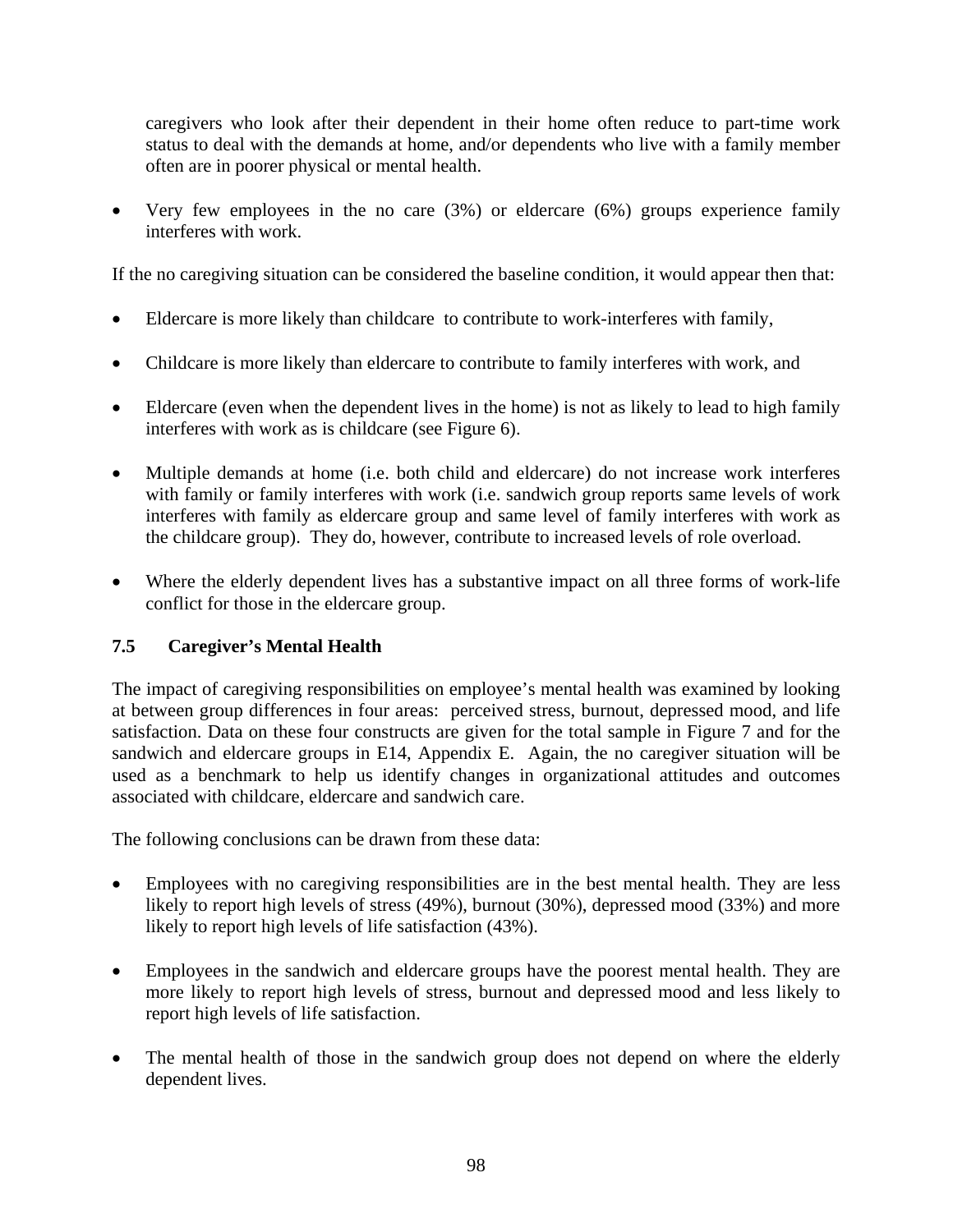- Levels of burnout and depressed mood of those in the eldercare only group do not depend on where the elderly dependent lives.
- Employees in the eldercare group who have their elderly dependent living with them are more likely to report high levels of stress and less likely to report high levels of life satisfaction than are their counterparts whose elderly dependents live nearby or elsewhere.
- Employees in the eldercare group with their elderly dependent nearby report higher levels of stress than those whose dependent lives elsewhere.
- The mental health of employees in the childcare group is slightly poorer than their counterparts in the no caregiver group but better than those in the sandwich and eldercare groups.
- Multiple family demands do not appear to contribute to a further decline in mental health above those observed for individuals with just eldercare (i.e. sandwich group reports same levels of stress, burnout, depressed mood and life satisfaction as the eldercare group).
- Eldercare demands are more problematic in terms of the mental health of employees than are childcare demands.



**Figure 7: Impact of Caregiver Group On Employee Mental Health (% High)** 

### **7.5 Link between Caregiving and Organizational Outcomes**

The impact of caregiving on a number of key employee attitudes and outcomes was examined by looking at between group differences in the following key areas: Organizational commitment, job satisfaction, job stress, intent to turnover and absenteeism due to childcare, eldercare, health problems, emotional fatigue and in total. Data on these organizational attitudes and outcomes are given for the total sample in Figure 8 and for the sandwich and eldercare groups in E15, Appendix E. Again, the no caregiver situation will be used as a benchmark to help us identify changes in organizational attitudes and associated with childcare, eldercare and sandwich care.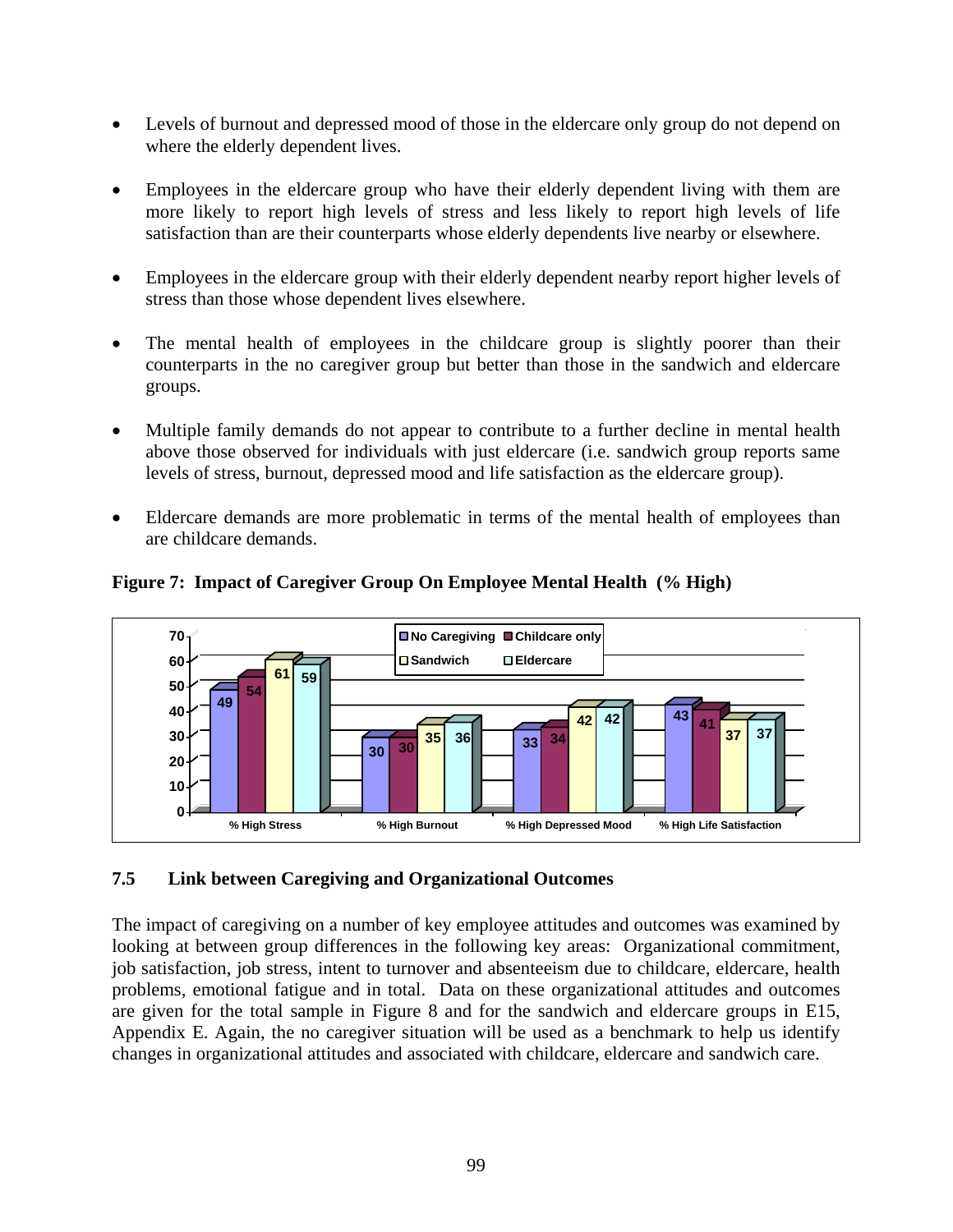**Figure 8: Impact of Caregiver Group on Organizational Outcomes** 



**a Commitment, job satisfaction, job stress and intent to turnover (% high)** 

**b. Absenteeism (% Who Missed Work in Past Six Months Due To)** 



The following conclusions can be drawn from the data shown in Figure 8 and E16.

- Organizational commitment is not associated with caregiving.
- Employees in the sandwich and eldercare group are less likely to be satisfied with their jobs than their counterparts in the childcare only and no caregiving groups. These differences in job satisfaction can be attributed to the low levels of job satisfaction for those in the sandwich group with elderly dependent elsewhere and for those in the eldercare group whose dependents live with them.
- Employees in the sandwich and eldercare groups are more likely to report high levels of job stress than their counterparts in the childcare only and no caregiving groups. These differences in job stress can attributed to the fact that employed caregivers whose elderly dependent lives elsewhere are more likely to report high stress, regardless of whether or not they have children at home.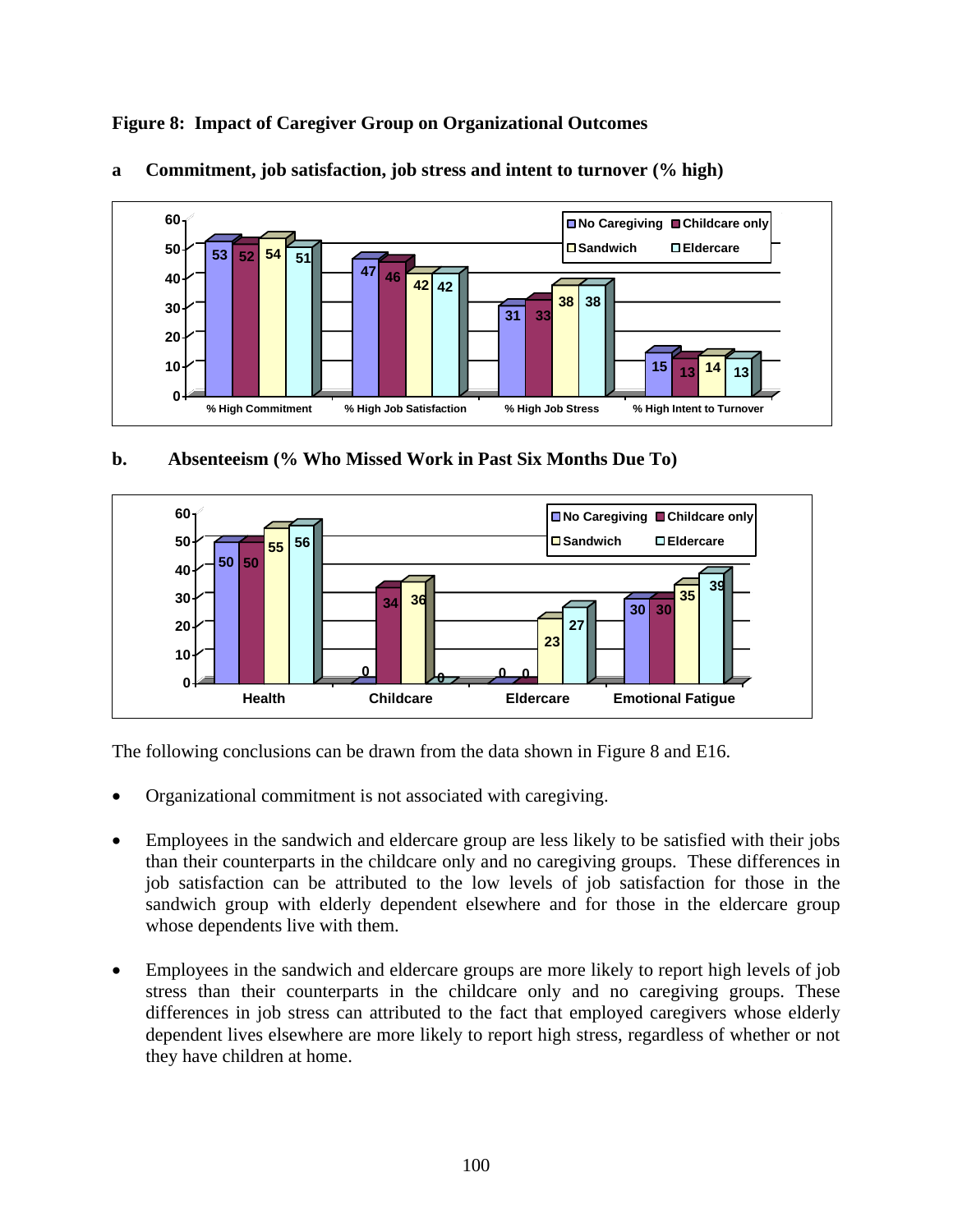- Caregiving does not appear to be linked to intent to turnover when one considers the analysis done with the total sample. Examination of the subgroup data, however, indicates that this is not the case. Instead it would appear that employees whose elderly dependent lives with them are significantly more likely to be thinking of leaving their job than other groups of employees, regardless of whether or not they are in the sandwich and eldercare groups.
- Employees in the sandwich and eldercare groups are more likely to miss work due to illhealth. This form of absenteeism is not, however associated with where the elderly dependent lives when one looks specifically at absenteeism in the sandwich and eldercare samples.
- Employees in the childcare and sandwich groups are more likely to miss work due to childcare problems. This form of absenteeism is not, however associated with where the elderly dependent lives when one looks specifically at absenteeism in the childcare and sandwich samples.
- Employees in the sandwich and eldercare groups are more likely to miss work due to eldercare problems. This form of absenteeism is strongly associated with where the elderly dependent lives in both the sandwich and eldercare samples. In both cases the closer the employee lives to the elderly dependent, the more likely they are to be absent due to eldercare problems. In fact, approximately 40% of employees whose dependent lives with them missed work due to eldercare issues in the 6 months prior to this study being undertaken.
- Employees in the sandwich and eldercare groups are more likely to miss work due to emotional fatigue than are employees in the other two caregiving groups. This form of absenteeism is not, however associated with where the elderly dependent lives when one looks specifically at absenteeism in the sandwich and eldercare samples. It is, however, important to note that individuals in the eldercare only group are more likely to miss work due to emotional fatigue than are those with both eldercare and childcare. This supports the idea, expressed earlier, that employees in the sandwich group are more able to cope with the stresses associated with eldercare than are their counterparts with eldercare only.

### **7.6 Link between Caregiving and Family Outcomes**

The impact of caregiving on a number of key family outcomes was examined by looking at between group differences in the following key areas: family satisfaction, family adaptation, family integration, parental satisfaction and perceived parental performance. The results from this analysis are shown in Figure 9 (total sample), and Figure E17. Again, the no caregiver situation will be used as a benchmark to help us identify changes in family outcomes associated with childcare, eldercare and sandwich care.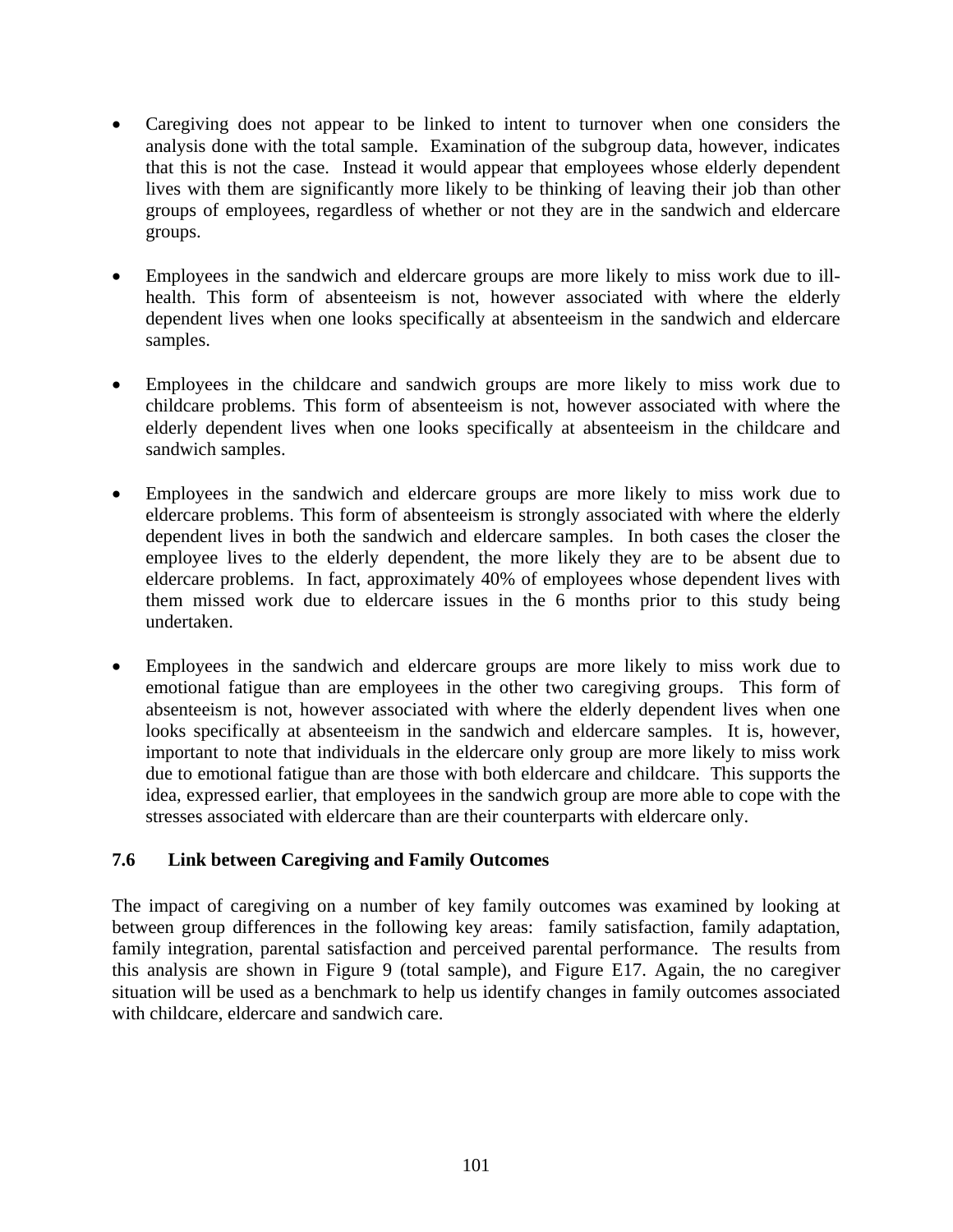

### **Figure 9: Impact of Caregiver on Family Outcomes (% High )**

The following conclusions are supported by this analysis:

- Parental satisfaction and parental performance are not associated with caregiving group (i.e. no difference in these two outcomes between the childcare only and sandwich groups).
- Employees in the no caregiving and eldercare groups were more likely to be satisfied with their families and report high levels of family adaptation (i.e. family well being).
- Employees in the childcare and sandwich groups were more likely to report high levels of family integration (i.e. greater stability of family unit; ability to participate with family in joint functions and activities).
- Within the sandwich group, employees who care for elderly dependents in their home report higher levels of family satisfaction, family well being and family integration than their counterparts who care for dependents who live nearby or elsewhere.
- Within the eldercare group, on the other hand, employees who care for elderly dependents in their home are less likely to report high levels of family satisfaction and family well being than their counterparts who care for dependents who live nearby or elsewhere. They are, however, more likely to report high levels of family integration than are employees in these other groups.

## **7.7 Link between Caregiving and Societal Outcomes**

The impact of caregiving on Canadian society was quantified by looking at the relationship between caregiver group and the use of Canada's health care system (i.e. visited family doctor, other health care providers, mental health provider and the emergency department, had medical tests and stayed overnight in the hospital. Caregiving was not significantly associated with visits to the emergency room, use of mental health services and overnight hospital stays. The results from the rest of this analysis are shown in Figures 10 (total sample) and E18.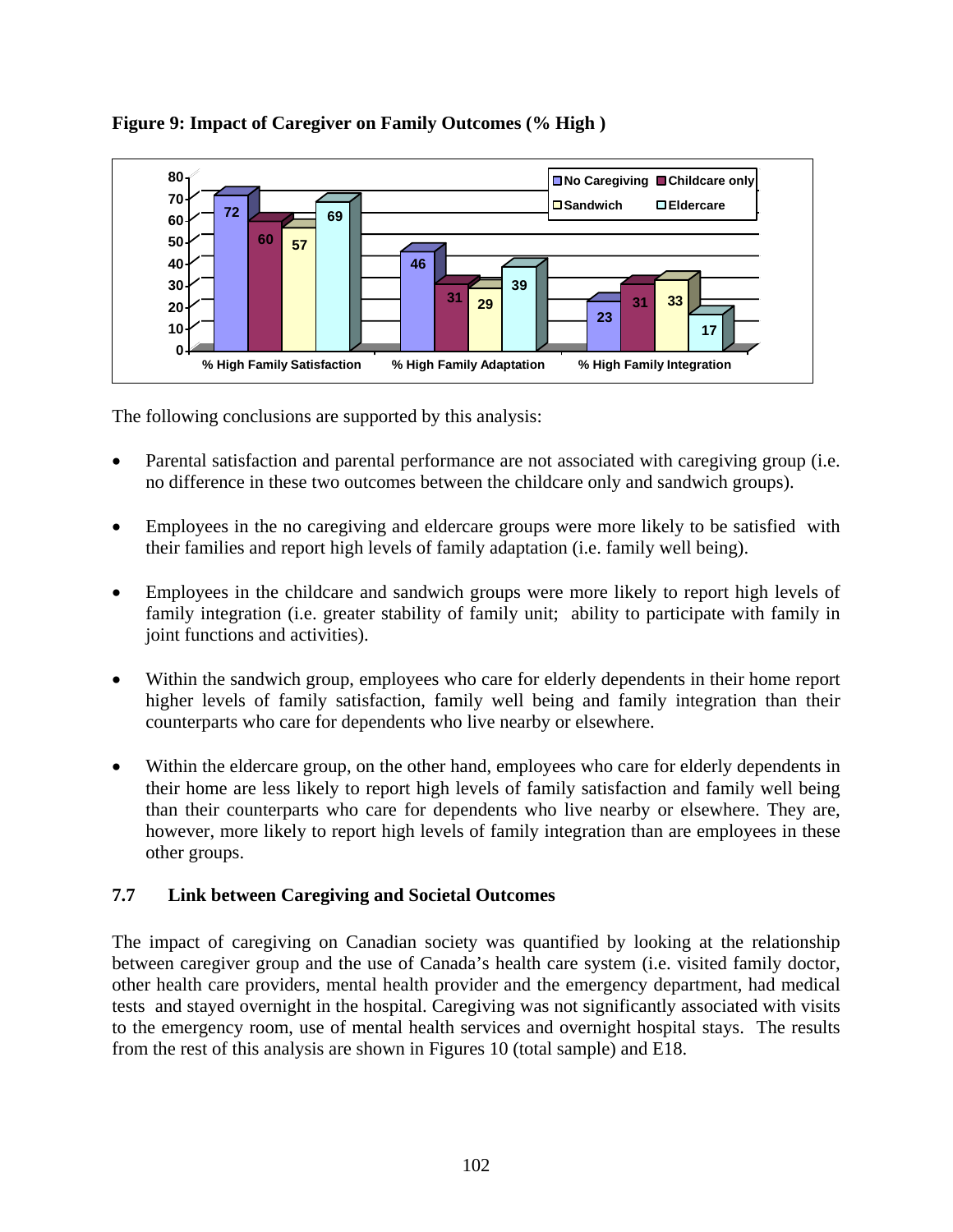### **Figure 10: Impact of Caregiver Group on Use of Canada's Medical System: ( % Indicating Personal Use of Following Services in Last Six Months)**



The following conclusions can be drawn from these data:

- Employees with eldercare responsibilities are more likely to seek care from their family physician and to have medical tests. Since there was no difference between the sandwich and eldercare groups with respect to both of these uses of the health care system it would appear that it is eldercare rather than childcare which is contributing to the increased use of the health care system.
- Employees in the eldercare group are more likely than those in the other three groups to seek care from other medical professionals.
- Where the elderly dependent lives has no impact on how frequently those in the sandwich group seek medical care.
- Where the elderly dependent lives has no impact on how frequently those in the eldercare group seek the following forms of medical care: visits to physician, hospital stays, visits to emergency department.
- Employees in the eldercare group whose elderly dependent lives with them have fewer medical tests and make fewer visits to mental health providers and other care providers than their counterparts who care for dependents who live nearby or elsewhere.

### **7.8 Conclusions: Characteristics of the Various Caregiver Groups**

A number of key conclusions can be drawn from this part of the analysis.

First, Canadians who combine work and caregiving (child and/or eldercare) pay a price. Employees with no caregiving have fewer demands on their time than employees with caregiving responsibilities. They spend more time in leisure per week and have a good balance between work and family. (i.e. report the lowest levels of role overload (45% high), work interferes with family (20% high) and family interferes with work (3% high) of any group).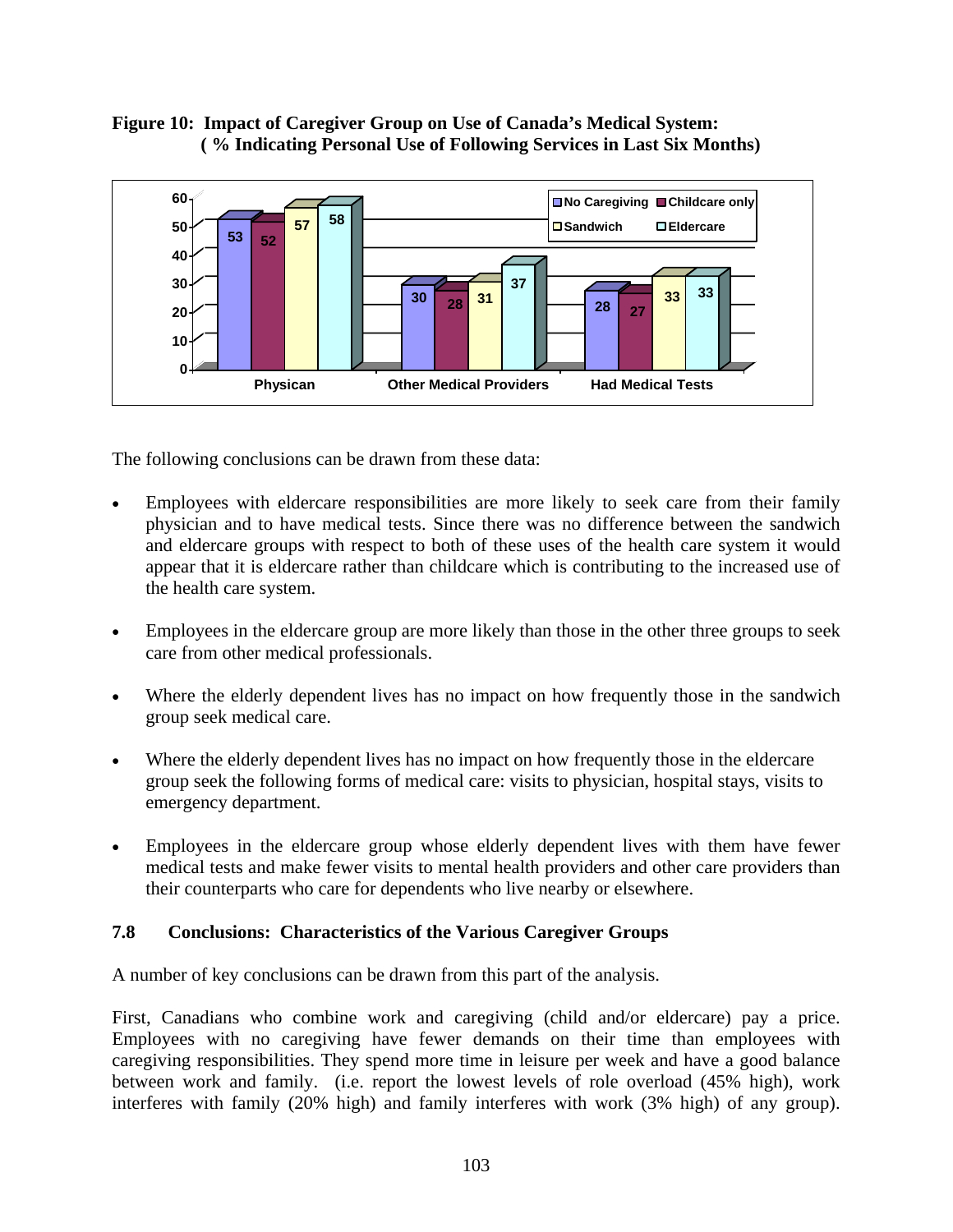They are more likely to work for a supportive manager (51%) and enjoy relatively high levels of flexibility with respect to work hours and work location (40% high perceived flexibility). They report higher levels of job satisfaction (47% high), lower job stress (31% high) and are significantly less likely to be absent from work. It is also important to note that employees with no caregiving responsibilities are in better physical and mental health than their counterparts with child and/or eldercare. They make less use of Canada's medical system and are less likely to report high levels of stress (49% high), burnout (30% high), depressed mood (33% high) and more likely to report high levels of life satisfaction (43% high). Finally, employees with no children/elderly dependents report better circumstances at home. In fact, they report the highest levels of family satisfaction (72% high) and family adaptation (well being) (46% high) in the sample. These findings indicate that Canadians who have children and/or assume the responsibility for the care of an elderly dependent pay a price at home, at work, and personally. They also suggest that employers (higher absenteeism and intent to turnover, lower job satisfaction and stress) and Canadian society (increased use of Canada's health care system) also pay a price when Canadian employees cannot balance work and caregiving demands.

Second, while employed parents are relatively better off than their counterparts with eldercare (i.e. those in sandwich and eldercare only groups) – they still have substantive challenges that can be linked to the need to balance work and childcare. This group has a lot of demands on their time: their work demands are the highest in the study (over 45 hours per week), their nonwork demands are substantive (33 hours per week) and they have relatively few hours per week to spend in leisure activities (8 hours). On the plus side, approximately half work for a manager who they consider to be a support. More challenging is the fact that very few employed parents perceive that they have much flexibility with respect to work hours and work location (only 30% high). Not surprisingly, many of the employees in this group experience difficulties with respect to balance work and family. Two forms of work-life conflict are particularly problematic for the employed parents: role overload (60% have too much to do and too little time) and family interferes with work (13% say expectations at home make it hard for them to meet expectations at work). These findings are consistent with the lower levels of flexibility given to this group of employees.

Third, while the work attitudes and physical and mental health outcomes of the no caregiving and childcare only groups are similar in many ways, areas where they differ are important to note. These include the fact that employees with children at home are more likely than those in the eldercare and no caregiver groups to miss work due to childcare problems and more likely to report high levels of stress (54% high) than employees without childcare/eldercare. It should be noted, however, that the mental health of employees in the childcare group is better than those in the sandwich and eldercare groups.

Fourth, it would appear that the need to balance competing family demands is having a negative impact on the families of employed parents as employees in this group are less likely to be satisfied with their families and report lower levels of family well being (only 31% high).

The fifth conclusion pertains to the eldercare group. The data show that although employees in the eldercare group also experience higher levels work-life conflict, in this case it manifests itself as higher levels of role overload (60% high) and work interferes with family (39% high). Very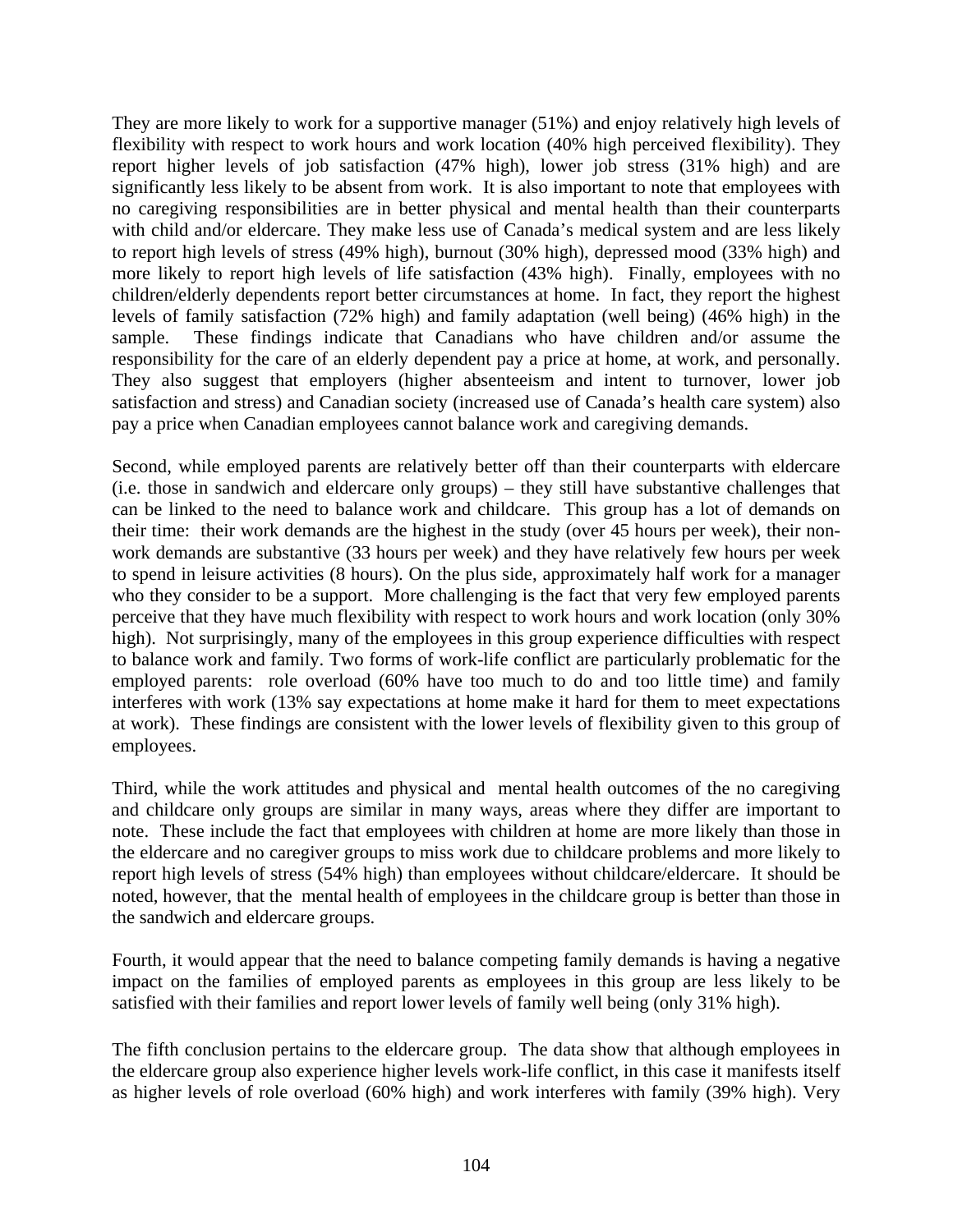few employees in the eldercare (6%) group experience family interferes with work. These findings are striking given the fact that those in the eldercare group spend fewer hours per week than the employees in the other three groups in paid employment and caregiving and more time in leisure (only the non-caregiver group have fewer non-work demands and more hours in leisure). These data support the following conclusion: work life conflict for those with eldercare is more a function of role requirements than the amount of time spent in work and non-work roles. This interpretation of the data is consistent with the fact that employees in the eldercare groups are in poorer mental and physical health than the employees in the other three groups. They are more likely to report high levels of stress (59% high), burnout (36% high) and depressed mood (42% high) and less likely to report high levels of life satisfaction (37%). They are also more likely to seek care from other medical professionals (37% did so in six month period) and seek care from their family physician (58% did so in six month period).

The fact that employees in this group are also less likely to enjoy high levels of flexibility and less likely to perceive their supervisor is supportive suggests that there is a basic disconnect between what the organization expects of the individuals in this group and what they are able to deliver due to expectations they place on themselves and the expectations placed on them by Canadian society. The idea that there is a disconnect between work expectations and elder caregiving is consistent with the fact that employees in the eldercare group are more likely to report higher levels of job stress (38% high), lower job satisfaction, (42% high) and increased levels of absenteeism due to ill- health (56%), eldercare problems (27% high) and emotional fatigue (39% high). In fact they have the highest level of absenteeism due to emotional fatigue of any group in the sample.

We expected the final caregiving cluster examined in this analysis, the so called sandwich group with responsibilities for both childcare and eldercare, to fare worse than any of the other caregiver groups (i.e. higher demands, more work-life conflict, greater absenteeism, poorer health). In some cases our expectations were borne out by the data: in some cases they were not

In terms of demands, for example, employees in the sandwich group spent the same number of hours in work per week as those in the no caregiving group but also committed 35 hours per week to non-work activities (the highest in the sample). They also had the highest number of committed hours per week (79.2 in work and family) and the fewest hours in leisure (7 hours per week). Given the onerous demands faced by the employees in this group it was also not surprising to see that they had the highest levels of work-life conflict in the sample: 67% of the employees in this group report high role overload, 39% report high work interferes with family and 15% report high family interferes with work.

Also consistent with our expectations is the fact that employees in the sandwich group receive lower levels of support at work and report more negative attitudes towards their employer. Those in the sandwich group are less likely to perceive that their manager is supportive (44% work for a supportive manager) and have the lowest levels of flexibility with respect to work hours and work location of any group in the sample (27% high perceived flexibility). They are less likely to be satisfied with their jobs (42%), more likely to report high levels of job stress (38% high) and more likely than those in the childcare only and no caregiving groups to miss work due to ill-health, emotional strain and eldercare problems.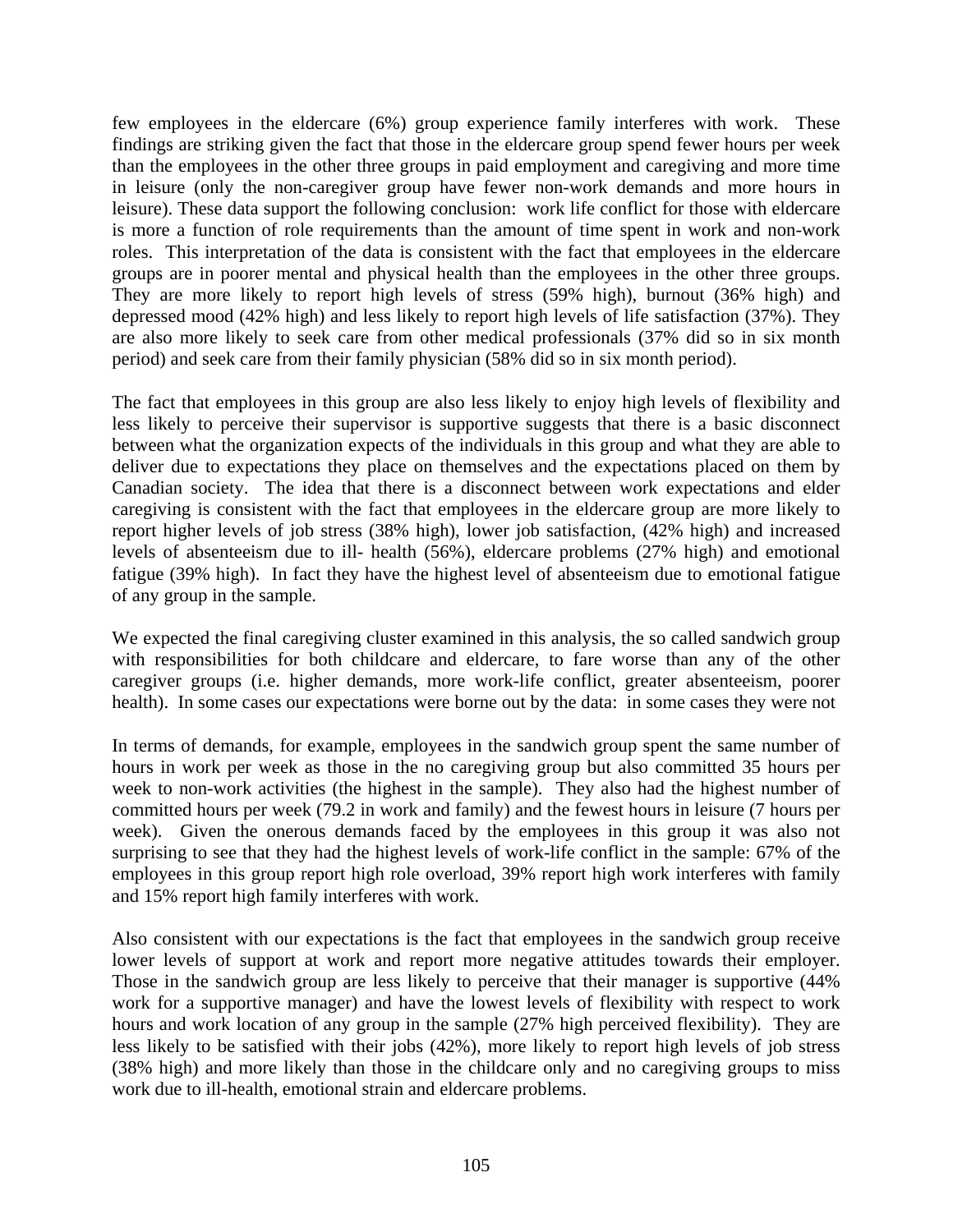Also consistent with our expectations are the findings supporting the idea that employees in the sandwich group are in poorer health. Compared to those in the non caregiving and childcare groups they are more likely to report high levels of stress (61% high), burnout (35% high) and depressed mood (42% high) and less likely to report high levels of life satisfaction (37% high). They are also more likely to seek care from their family physician (57%) and to have medical tests (33%).

Employees in the sandwich group look very much like their counterparts in the childcare only group when it comes to family outcomes. They are more likely than those in the no caregiving and eldercare groups to report high levels of family integration (i.e. greater stability of family unit; ability to participate with family in joint functions and activities) (33% high) and less likely to report high levels of family satisfaction (57% high) and family adaptation (i.e. well being) (29% high) than those in the no caregiving and eldercare groups.

Contrary to what we had expected, however, multiple family demands did not appear to contribute to a further decline in either physical or mental health above that observed for individuals with just eldercare (i.e. sandwich group reports same levels of stress, burnout, depressed mood and life satisfaction, visits to physician etc. as the eldercare group). This finding is particularly striking given the fact that, as expected, employees in this group have very high demands on their time and high levels of work-life conflict. It would appear that having children at home provide employees with elderly dependents some increased ability to cope with the strains associated with eldercare. How does having children at home help? It is hard to say from these data but it is possible that children reduce strain by helping out with eldercare, providing emotional support to their parents, and (strangely enough) providing the employee with another role (that of parent) whose rewards can offset the frustrations and strains associated with the role of elderly caregiver. This third explanation is based on the idea of "role expansion" which states that people can benefit from multiple roles when the rewards from one set of responsibilities (i.e. raising a child, watching them learn) partially offset the frustrations and stresses of performing a second role (i.e. watching parent die and lose functioning).

Finally, a number of key conclusions can be derived by using the no caregiver group as the baseline and comparing the findings obtained with the childcare, eldercare and sandwich groups. Specifically, the data supports the following conclusions with respect to the relationship between care group and key outcomes:

- The more demands one has outside of work, the more overloaded one becomes.
- Childcare and eldercare responsibilities are equally likely to contribute to role overload.
- Eldercare increases the likelihood that an employee will experience work interferes with family, regardless of whether or not the employee also has childcare.
- Childcare increases the likelihood that an employee will experience family interferes with work, regardless of whether or not the employee also has eldercare.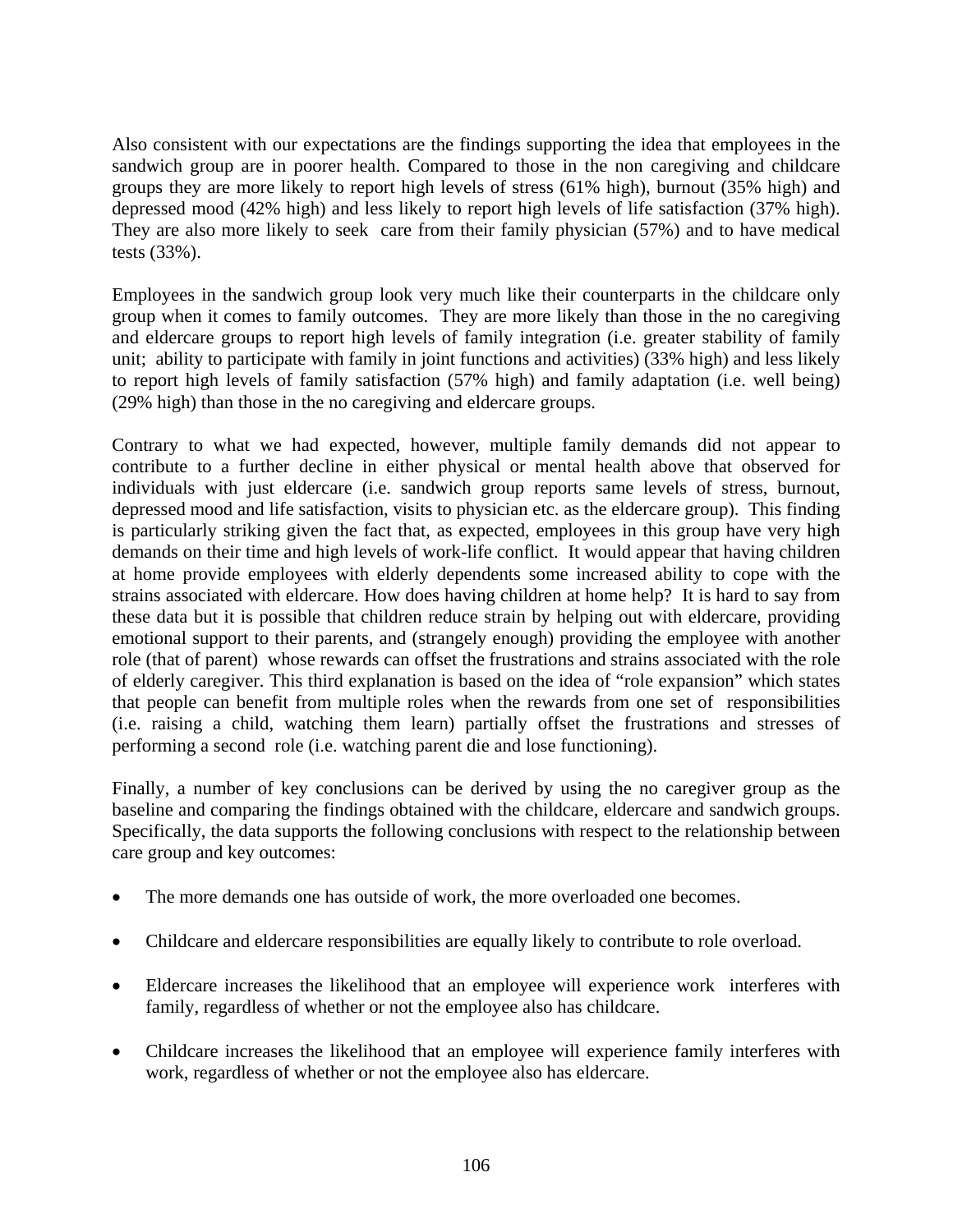- Multiple demands at home (i.e. both child and eldercare) do not increase work interferes with family or family interferes with work (i.e. sandwich group reports same levels of work interferes with family as eldercare group and same level of family interferes with work as the childcare group). They do, however, contribute to increased levels of role overload.
- Eldercare demands are more problematic in terms of the mental health of employees than are childcare demands: Employees who provide eldercare are more likely than those in the childcare and no care groups to report high levels of stress (61% high), burnout (35% high) and depressed mood  $(42\%$  high) and less likely to report high levels of life satisfaction (37%) high). The fact that there are no differences in any of these mental health indicators between those in the sandwich and eldercare groups suggests that eldercare has a more deleterious impact on employee mental health than childcare.
- Multiple family demands do not appear to contribute to a further decline in mental health above those observed for individuals with just eldercare (i.e. sandwich group reports same levels of stress, burnout, depressed mood and life satisfaction as the eldercare group).
- Employees with eldercare demands are significantly less likely than those with no caregiving or with just childcare to receive support from their employer (i.e. less likely to work for a supportive manager and have very low levels of work time and work location flexibility). The fact that there are no differences in management support and perceived flexibility between the sandwich and eldercare groups suggests that challenges in this area are linked to eldercare rather than childcare.
- Employees with eldercare demands are significantly less likely than those with no caregiving or with just childcare to be satisfied with their jobs (42%) and more likely to report high levels of job stress (38% high). They are also more likely to miss work due to illhealth, emotional strain and eldercare problems. The fact that there are no differences in job satisfaction, job stress and absenteeism between the sandwich and eldercare groups suggests that it is the need to provide eldercare (rather than childcare) that is contributing to these negative work outcomes.
- Employees with eldercare responsibilities are more likely those in the childcare and no care groups to seek care from their family physician and to have medical tests. Since there was no difference between the sandwich and eldercare groups with respect to both of these uses of the health care system it would appear that it is eldercare rather than childcare which is contributing to the increased use of the health care system.
- Employees with responsibilities for childcare are less likely than those in the no caregiving and eldercare groups to report high levels of family satisfaction and family adaptation/ well being. Since there was no difference between the sandwich and childcare groups with respect to these outcomes, it would appear that it is childcare rather than eldercare that is contributing to problems with the family unit.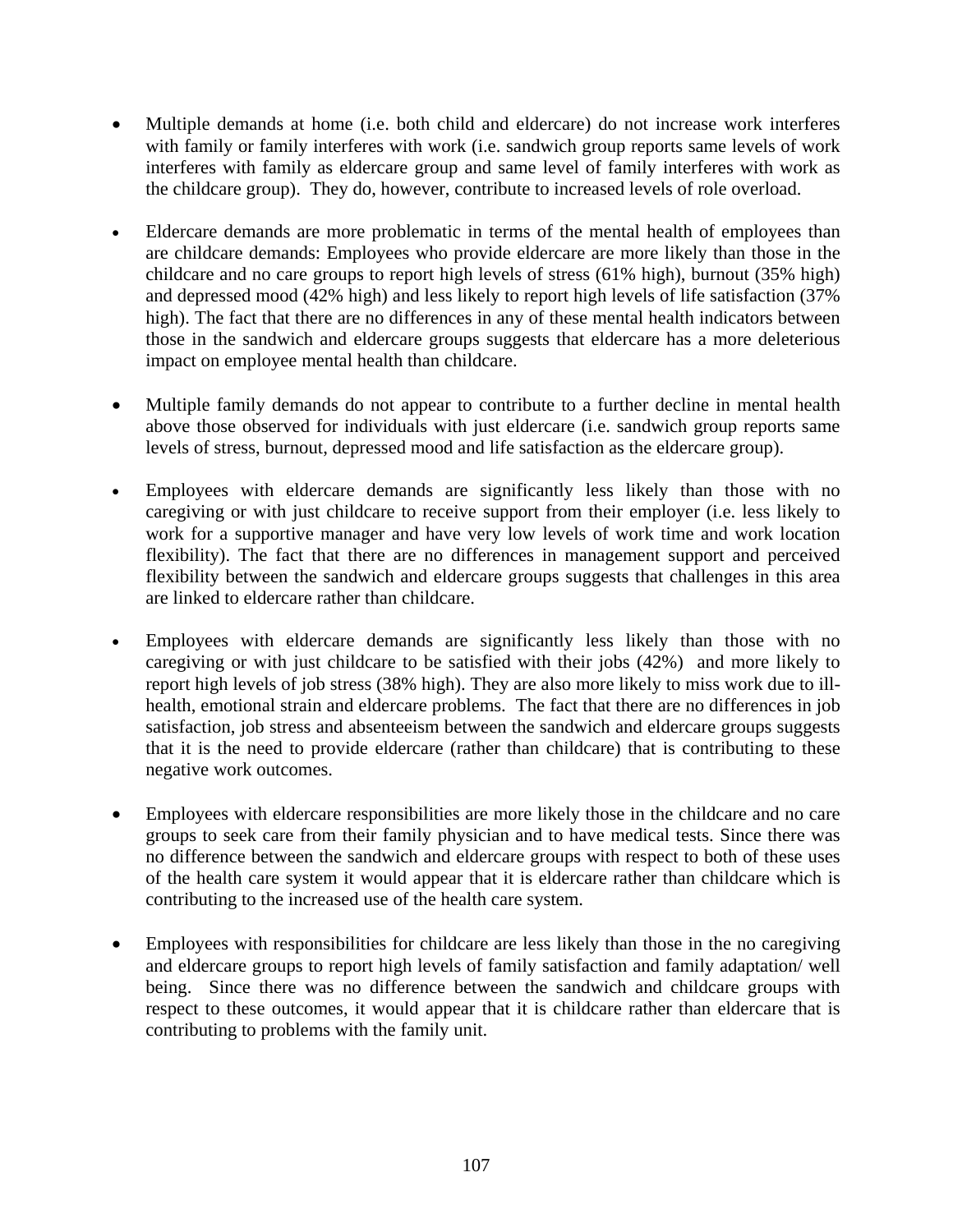# **Chapter Four Balancing Work and Eldercare: A View From the Trenches**

## **1. Introduction**

To get a better understanding of the role of employed caregiver (i.e., types of tasks being done, hours of care, financial issues) Duxbury and Higgins worked with VON to identify a sample of employees with eldercare/disabled care responsibilities. We then worked with HRSDC to create a semi-structured interview (see Appendix F) that looked at the caregiver experience in detail. Specifically we asked questions that allowed us to better understand what employed caregivers do, why they do it, the joys and pressures of assuming the role of employed caregiver, and the kinds of support key stakeholders could offer to the employed caregiver to facilitate performance of this role.

For this purposes of this study caregiver was operationally defined as:

"an individual providing care or assistance to a family member in their home or the care recipient's home who has a physical or mental disability, is chronically ill, frail, or at the end of life."

To be included in this study the caregiver had to have been actively caregiving for at least 6 months prior to the study, caring for someone in their own home or the home of the care receiver, and be actively employed for at least 10 hours per week. Caregivers providing care to individuals in hospitals or living in a nursing home, supportive housing/assisted living facility, group home or shelter were not examined in this study.

This chapter is divided into seven sections. The research methodology is described first. This is followed by a description of the interview sample. Two sets of descriptors are relevant here: those relating to the employed caregiver (often referred to in this chapter as the caregiver) and those pertaining to the person being cared for (often referred to in this chapter as the dependent). Part Three seeks to further our understanding of the demands associated with the role of employed caregiver. Part Four examines the employed caregiver role in more detail while Part Five looks at the association between employed caregiving and caregiver strain. Section six looks at the challenges faced by employed caregivers. The final section of this chapter summarizes the recommendations on how key stakeholders can best address the challenges faced by employed caregivers offered by the caregivers who participated in this study.

## **2. Methodology**

The sample was obtained as follows. The Research Project Manager at the VON worked with existing partners and VON Branches to recruit employed caregivers to be part of this study. VON sent over 100 individual letters (see Appendix F) to key contacts within VON network including VON branches, caregiver associations/groups, social work groups, eldercare consultants and several listservs of professionals who work with caregivers in their practice. The letter was sent out to the network on 3 separate occasions between January 7 and March 21, 2008. Caregivers who wished to participate in the study were asked to contact the VON National Office to schedule an interview. The sample selection process ensured that we had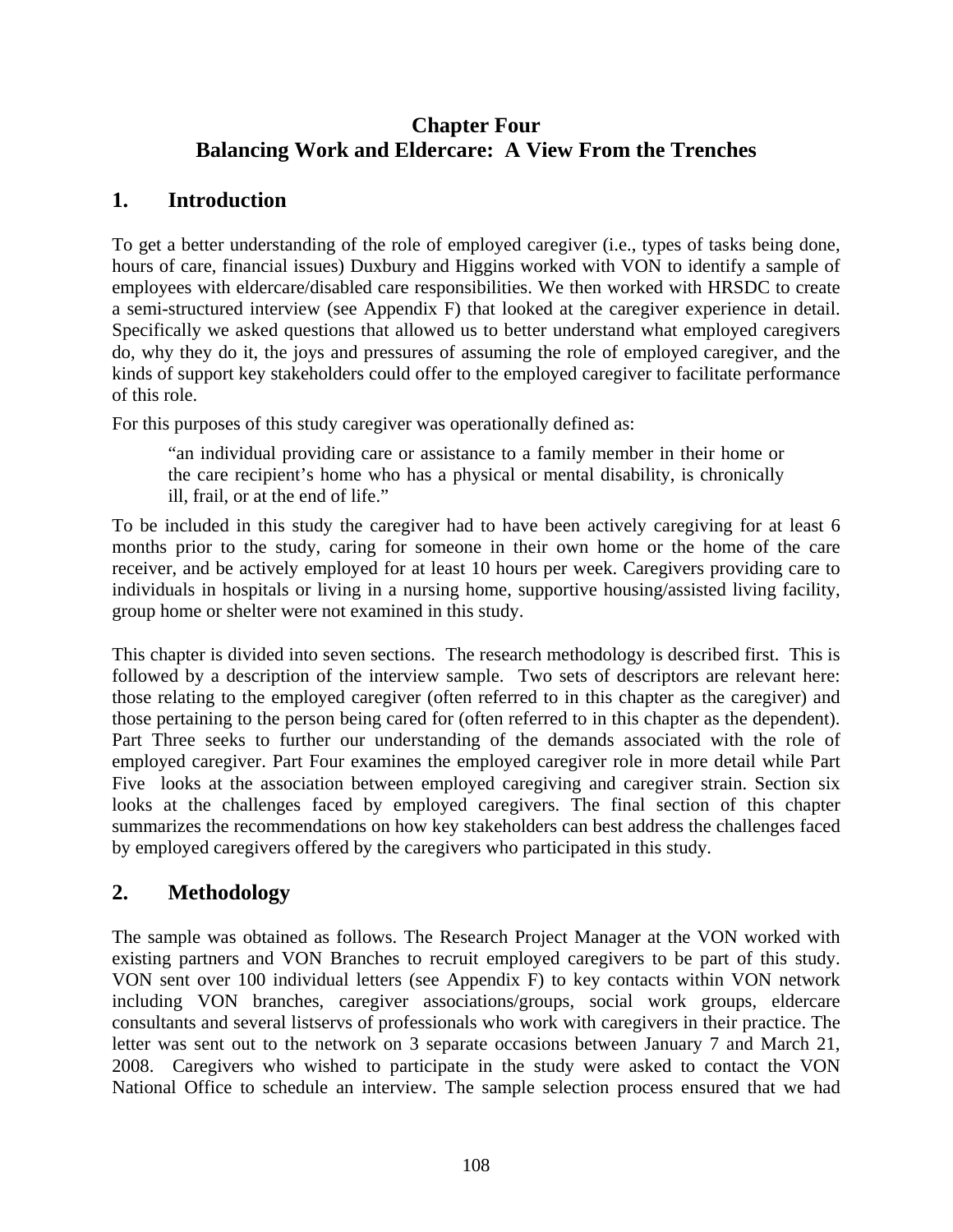people in different locations in Canada with different forms of caregiving responsibility (i.e. dependents in the home and dependent lives in own home).

Just over 70 individuals responded to this request for participation. Of this group, 43 were employed caregivers who felt they met the criteria for inclusion in the research. All interviews were conducted by a trained Research Assistant who contacted interested caregivers and scheduled an interview. The Research Assistant contacted all 43 of the employed caregivers who thought that they met the research criteria. After talking to this group, 30 interviews were scheduled. Ten individuals were eliminated from the sample as they did not meet the inclusion criteria (i.e. not working at time of caregiving, caregiving experience more than 2 years ago, caring for a young child rather than an elderly dependent). Three others were eliminated from the sample after 3 unsuccessful attempts to schedule an interview were made.

All interviews were done by phone and averaged 45 minutes in length. Strict ethical procedures with respect to data collection and reporting were followed during this process (i.e. we promised anonymity to those involved).

In total, 30 people participated in the interview process. Duxbury and Higgins analyzed the taped telephone interview data using well established qualitative data analysis techniques (i.e. grounded theory , case analysis, content analysis). Key themes were documented and form the foundation for this section of the report. In the discussion below we look at findings with respect to the total sample. To increase our understanding of the quantitative data presented in the previous chapter of this report we also examine the impact of caregiver arrangement on the results. Two caregiving arrangements are considered in this part of the study: the dependent lives with the caregiver, and the dependent lives on their own (also referred to in this report as elsewhere).

# **3.0 Description of the Sample**

The following pieces of demographic data were collected from the interview respondents (i.e. the caregiver): postal code, age, gender, martial status, parental status (if they had children living at home), and hours a week in childcare. Analysis of these data support the following observations:

- All but 8 of the respondents lived in Ontario. Those who did not live in Ontario lived in BC (6) and the Maritimes (2). The Ontario sample came from all over the province.
- All but one of the respondents was female
- The mean age of the caregiver in this sample was 53. The age distribution of the sample was skewed as more than half (57%) of the caregivers were in their 50s and approximately one in five (17%) were either in their 60s or their 40s (20%). Only 6% of the respondents were less than 40 (one in their 20s and one in their 30s).
- Two thirds of the respondents were married.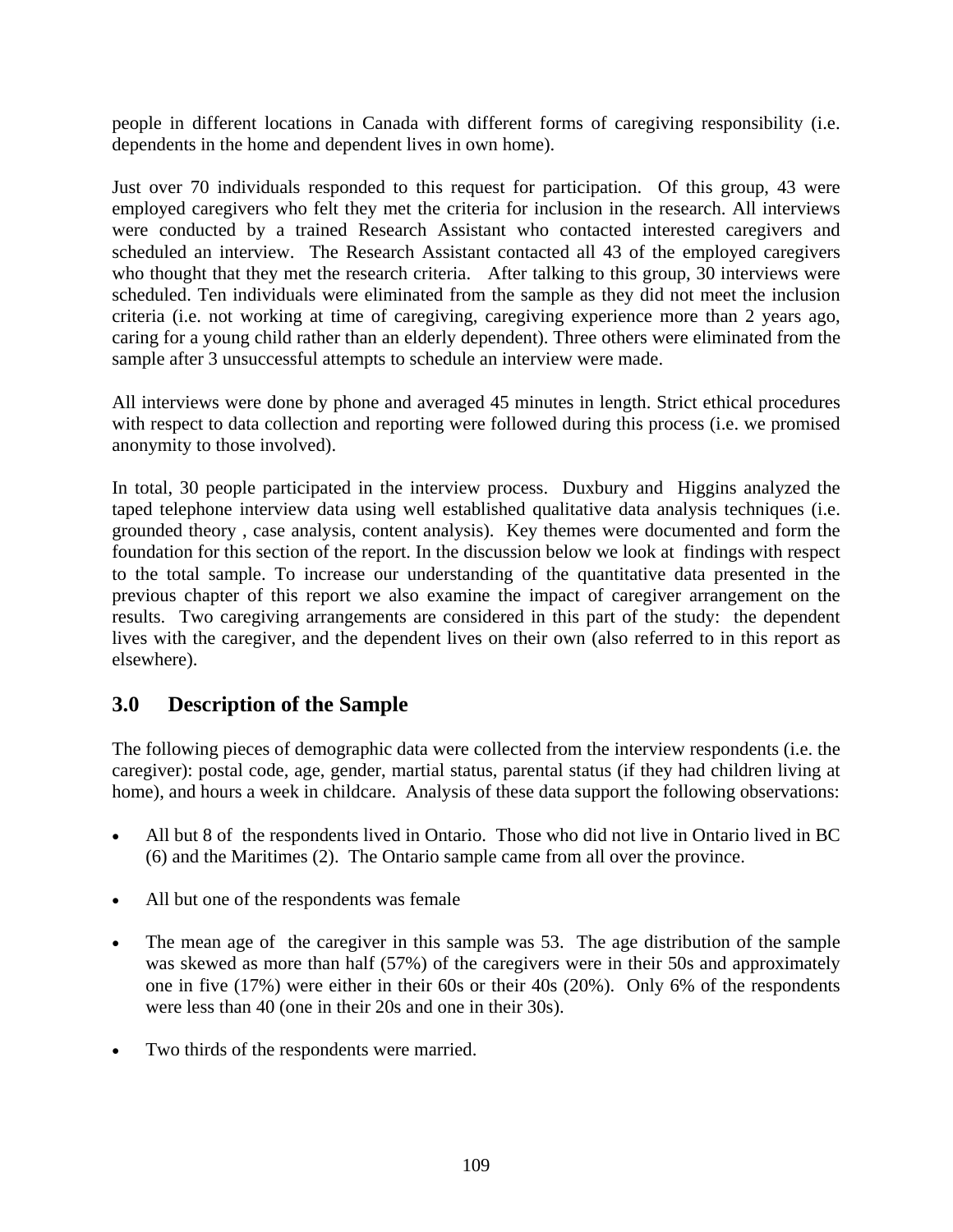The majority of the sample (83%) were empty nesters in that their children were grown and no longer lived at home. This is consistent with the age data presented earlier. The rest of the respondents (17%) can be considered to be in the sandwich group as they care for an elderly dependent and also have children living at home. It should be noted, however, that in all but one of these cases, the children at home were in their teens and time spent in childcare a week by the respondent was relatively low (approximately 5 hours per week).

We collected, from the caregiver, a number of pieces of information to allow us to create a picture of the individual being cared for. We began by asking the caregiver how many people over the age of 50 they were currently caring for. We then asked them to tell us (for each person they cared for) the person's gender, age, relationship to the caregiver, how long they had been caring for him/her and whether or not this individual lived with him/her. For those individuals who cared for a dependent who lived elsewhere we asked the caregiver how far they needed to travel to provide care and how often they made the journey. Finally we asked why they had assumed the role of caregiver and how much choice they had in terms of their taking on this role?

Half of the sample (56%) were caring for a female dependent while the other half (44%) were caring for a male dependent.

The majority (83%) of respondents were caring for one elderly dependent. The rest (17%) were caring for two. With one exception, the individuals who were caring for two individuals were responsible for the care of a couple (one male, one female dependent) – either their parents or their in-laws. In the other case, the employed caregiver had assumed care for their own partner as well as their mother.

The majority (63%) of the caregivers in this sample provided care for either their mother or their father. A substantive number (30%) provided care for their spouse or partner while 7% had assumed responsibility for the care of their partner's mother/father.

Most of the employed caregivers in this sample cared for an elderly dependent (average age of dependent was 76.7). A plurality of the respondents cared for a dependent in their 70's (24%), 80's (38%) or 90's (15%). That being said, one in four cared for a relatively young individual (12% cared for an individual in their 50s and 12% cared for someone in their 60's). In all these cases, the dependent was the spouse of the caregiver.

Eldercare does not appear to be a transitory condition. On average the caregivers in this sample have been performing this role for 4.9 (SD 4.4) years. That being said, it is important to note that the sample was well distributed with respect to the amount of time the respondent had been caring for their elderly dependent (see Figure 11 below).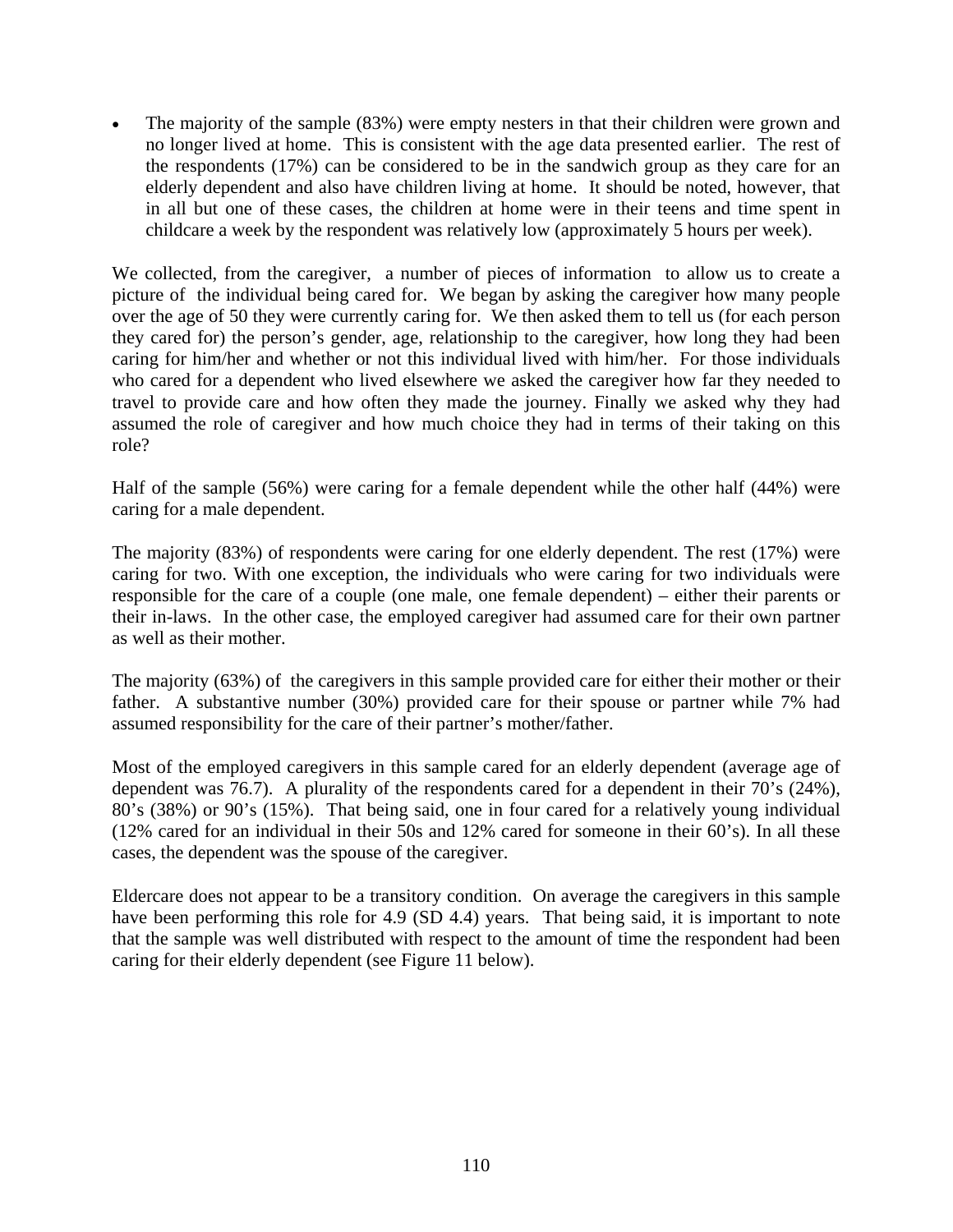

**Figure 11: Distribution of Years Spent Caring for Dependent Data** 

The sample was skewed with respect to the living arrangements of the elderly dependent as the majority of caregivers (57%) looked after a dependent who lived with them. This finding is likely due to how the sample was selected (we excluded people who looked after a dependent who was in hospital, in a nursing home etc.).

Twelve people cared for a dependent who lived in their own home. The majority of these women (75%) indicated that the person that they cared for lived more than 30K from where they themselves resided (equivalent to the "elsewhere" category in the quantitative study). One in four cared for a dependent who lived between 6 and 25K from their home (equivalent to the "near by" category in the quantitative study).

We asked those who cared for an individual who did not live with them *"How often do you need to travel to care for this person?* The typical caregiver in this sample who cared for a dependent who lived elsewhere checked in on their dependent several times a week (42%) or on a weekly basis (25%). While one in four (typically individuals who lived a great distance from those they were caring for) made the journey to care for their dependent only once a month, one women who lived more than 30K from the person she was caring for made the journey daily!

Why did the people in the sample assume the role of caregiver? The majority (57%) indicated that they had chosen to take on this role because "It's what you do for your loved ones". That being said, 40% indicated that they had little choice in the matter and that they had assumed the role because either there was no one else who could do it or they were the only one in their family who had "stepped up" when the need arose. One individual assumed the role because "financially it makes sense." None of the employees who cared for a dependent in their own home said that they had assumed this role because there was no one else.

Along these lines we also asked respondents *"What kinds of rewards (if any) do you get from caring for others?"* Just over 10% of the respondents (14%) could not think of any rewards associated with this role. The rest identified the following rewards:

• Knowing I'm helping someone I care about: 59%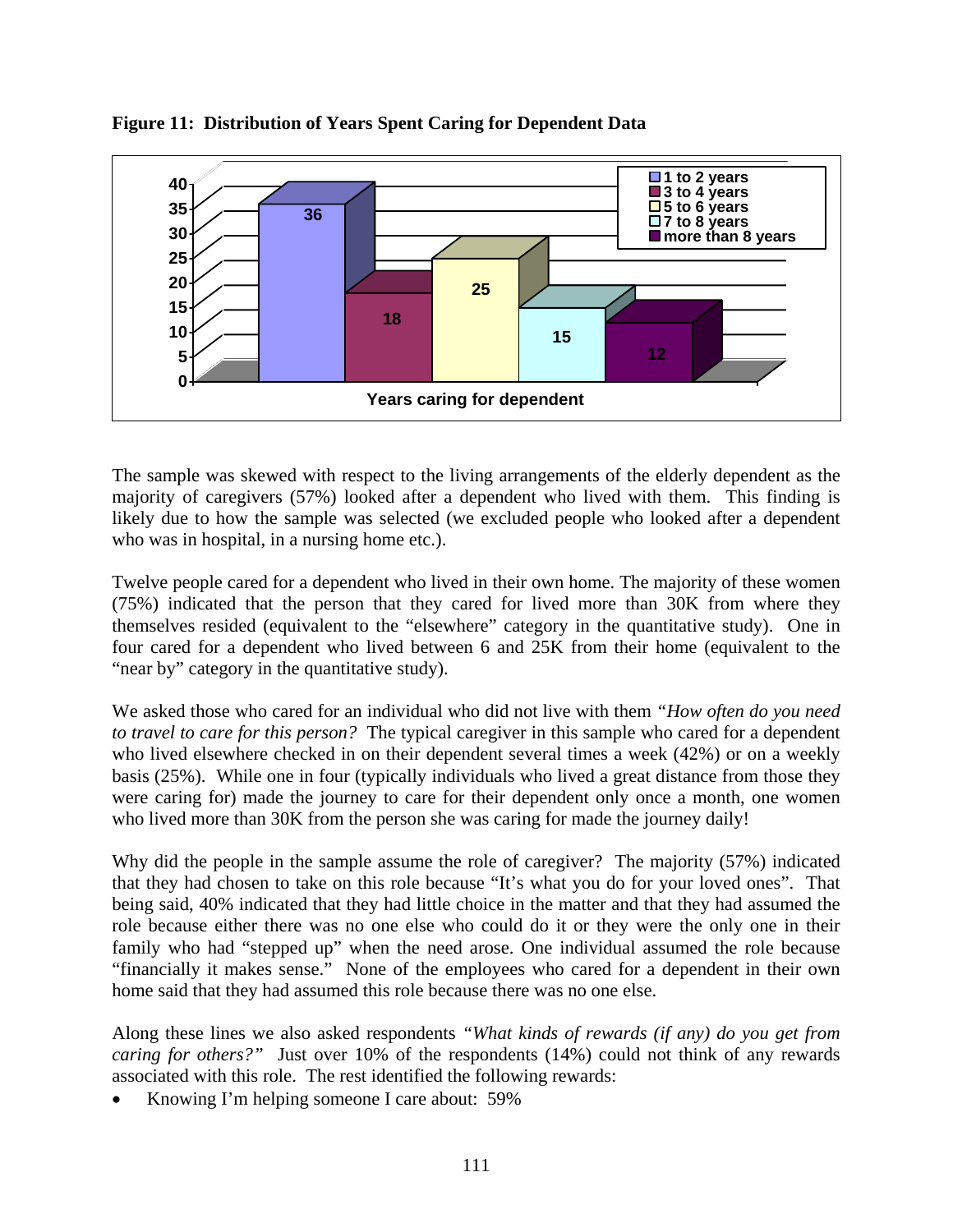- Knowing they are in a home environment: 28%
- Enjoy spending time with them/strengthened our relationship: 14%
- Avoids guilt/helps me sleep at night and face myself in mirror in morning: 10%
- Thanks and appreciation: 7%

These findings suggest that caregiving is a "labour of love" – undertaken by those who are also engaged in paid labour because they love the person they are caring for. Those who chose to care for someone in their own home do so because they do not feel comfortable with care facilities and want their family member in their own home where they perceive they will be more comfortable. The above responses also imply that individuals who chose to care for a dependent while still employed receive altruistic rewards rather than actually thanks.

"My mom treats my children so well. She knows how much that means to me"

"My husband and I have learned a different way to live together and it is amazing"

"Knowing I haven't failed the people I love"

We also asked respondents how they would characterize the health status of the person they provided care to? We gave them the following options:

- Acute
- Chronic (includes dementias and neurological conditions)
- Episodic/generally ok with medications
- Palliative

The majority of respondents (77%) indicated that the person they cared for had a chronic condition. One in five (18%) stated that the condition was episodic and 3% said palliative (cared for in respondent's home). Where the dependent lived was not associated with their health status.

### **4. The Demands Associated With the Employed Caregiver Role**

We examined two sets of demands in this analysis: those associated with paid employment and those associated with caregiving. While we also asked respondents about their childcare demands, this data is not reported below as the majority of respondents no longer had children in the home (i.e. spent little to no time each week on childcare).

#### **4.1 Demands associated with paid employment**

Data on the number of hours per week the respondents to this study spent in paid employment are shown in Figure 12.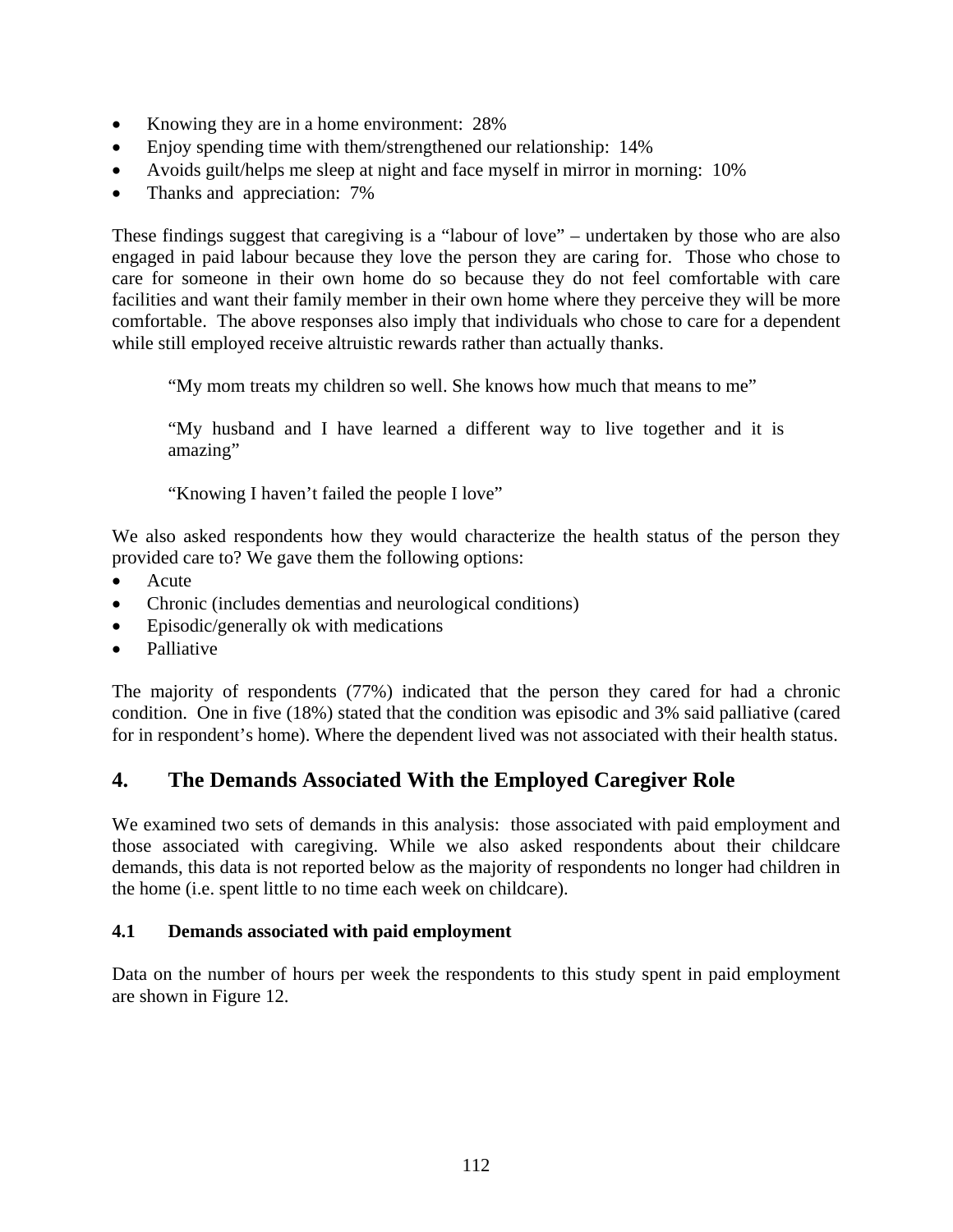

**Figure 12: Hours in Paid Employment Per Week** 

The majority (83%) of respondents work full time as well as performing caregiving. The rest (almost one in five) work part time. On average, the respondents spend 36.5 (sd 8.8) hours per week in paid employment.

The number of hours spent in paid employment is dependent on whether or not the care recipient lived with the caregiver or in their own home (i.e. the caregiving arrangement). Respondents who provided care to a dependent who lived with them were more likely to work part time than were their counterparts whose dependent lived on their own, none of whom worked part time. Employees whose dependent lived in their own home, on the other hand, were significantly more likely to work 41 or more hours per week than their counterparts with care in the home (70%) versus 20%). Put another way, caregivers whose dependent lived with them spent an average of 35.1 hours per week in paid employment – which is significantly fewer hours in employment than observed in the sample of caregivers whose dependent did not live with them (i.e. an average of 40.6 hours per week).

### **4.2 Demands associated with caregiving**

Two sets of caregiving demands were examined in this analysis: time spent in care and time spent commuting each week because of caregiving commitments. Analysis of the data showed that, on average, the caregivers in this sample spent 30.28 hours per week (sd 23.2) providing dependent care and 4.1 (sd 5.0) hours per week commuting because of caregiving commitments. Data discussed in this section are shown in Figures 13 (hours per week in caregiving) and 14 (hours per week commuting due to caregiving commitments.

Hours spent in caregiving is strongly associated with the caregiving arrangement as demands increase dramatically for those who provide care in their own home as compared to caring for a dependent who lives elsewhere. Consider the following:

- Caregivers who care for a dependent in their home spend an average of 35.1 hours per week in caregiving and 1.3 hours per week in care related commuting.
- Caregivers who care for a dependent who lives elsewhere spend an average of 10.0 hours per week in caregiving and 15.2 hours per week in care related commuting.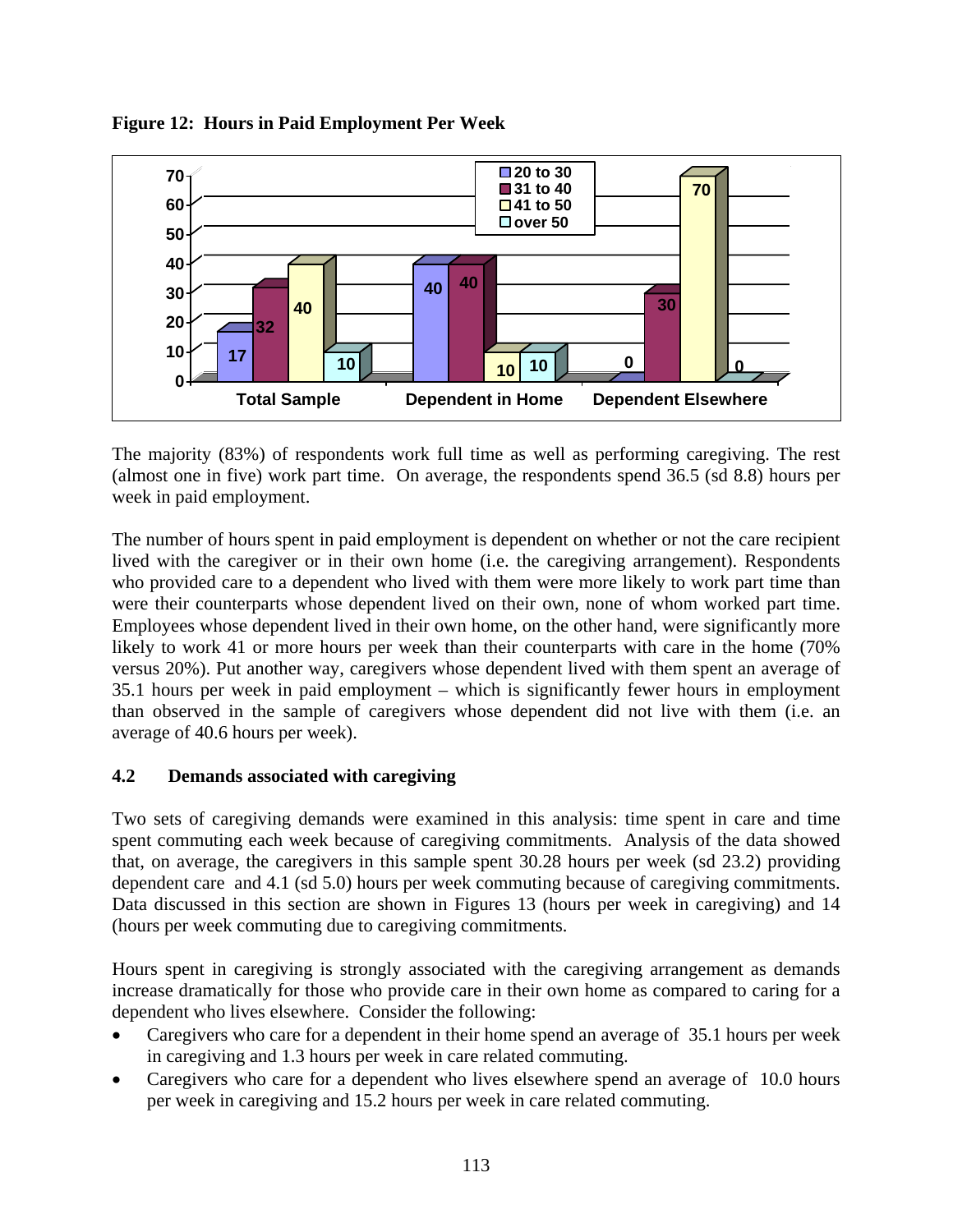

**Figure 13: Hours in Caregiving Per Week** 

The onerous caregiving demands of those providing care within their home can be appreciated by noting that 4 individuals in this group spend 50 to 70 hours a week in caregiving while another 4 spend 71 hours per week or more in caregiving. Sixty percent of those who provide care to a dependent who lives elsewhere, on the other hand, spent less than 10 hours per week in caregiving activities. Furthermore, no one in this group spent more than 30 hours per week in care whereas 55% of those whose elderly dependent lived with them devoted this much time or more to caregiving activities.



**Figure 14: Hours Commuting Per Week Because of Caregiving Commitments** 

It is hard to tell the direction of causality from these data – do employees who are required to spend a tremendous amount of time each week in caregiving encourage their dependent to move in with them as a way to cope, or does having a dependent living with you create greater demands with respect to care? In either case, the data is unequivocal – those who provide care for an elderly dependent in their own home have more demands on their time (heavy family demands, moderate to heavy work demands) than those who do not have their dependent living with them in their home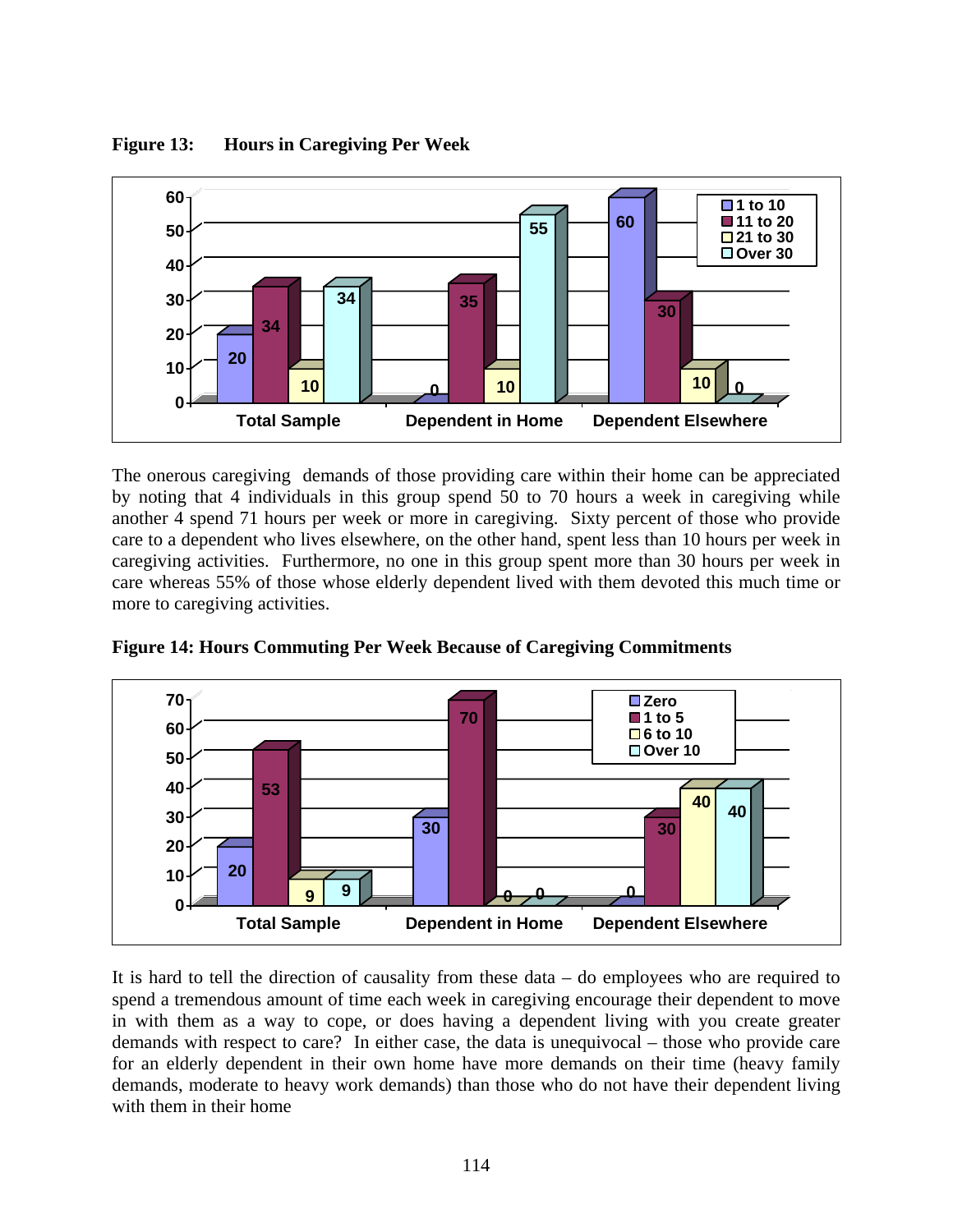The majority (53%) of the respondents spend 1 to 5 hours per week commuting due to caregiving commitment. Not surprisingly, while employees who provide care to family members who live with them spend more time providing care, employees whose dependent lives elsewhere spend more time commuting due to caregiving commitments. Examination of the data in Figure 13 show that almost one in three of the employees in the first group spend no time commuting while the rest in this group spend one to five hours per week. By comparison, 40% of those employees who care for a dependent who lives elsewhere spend more than 10 hours a week commuting. These data indicate that there is a trade off in demands that is associated with where the person requiring assistance lives: those who have the dependent living with them spend less time commuting but more time in care overall while those whose dependent lives elsewhere spend more hours commuting but fewer hours in care overall.

### **4.3. Total Demands**

To get an idea of the total demands faced by employed caregivers in their dual roles (i.e. work and caregiving) we summed time spent in paid employment, time in caregiving and time commuting a week due to caregiving commitments. These data are shown in the Figure 15.

It would appear from this analysis that the demands faced by employed caregivers are bi-modal in distribution. While a substantial portion (37%) of the respondents commit 40 to 60 hours per week to their dual roles and one in three commit 61 to 80 hours per week, almost one in four spend more than a 100 hours a week fulfilling work and caregiving obligations! Furthermore, the data shows that this bi-modal pattern in the data can be partially explained by looking at the caregiving arrangement. All of the respondents with very heavy work and caregiving demands cared for a dependent in their homes while those who cared for a dependent who lives elsewhere are 2.5 times more likely to spend fewer hours (40 to 60 per week) in work and care.



**Figure 15: Total Hours Committed Per Week to Work and Caregiving**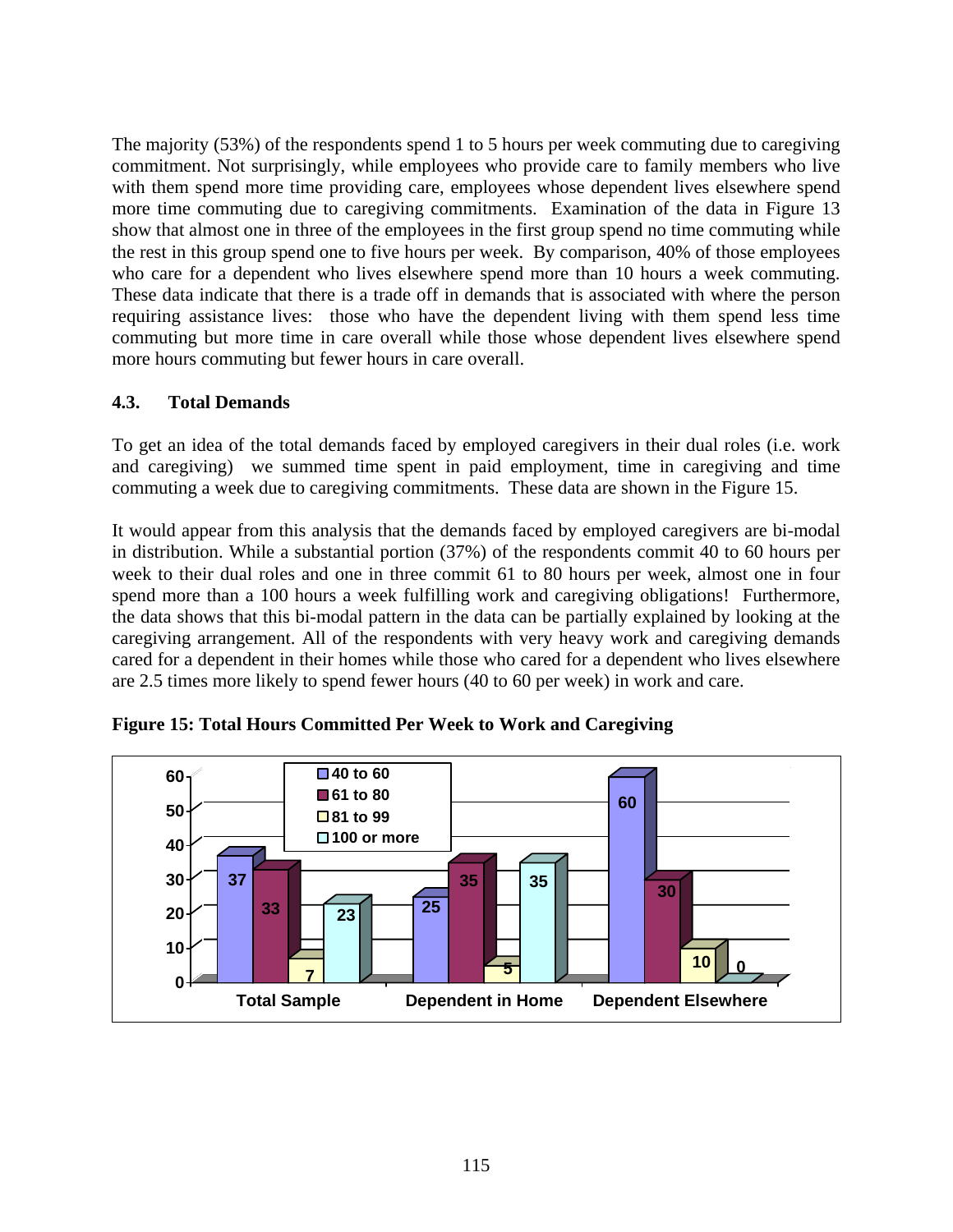# **5. The Caregiving Role**

As noted earlier, the research literature in this area outlines five board categories of caregiving: (Fast and Keating, 2000) that individuals can assume when providing care to someone else:

- Personal Care (dressing, bathing, lifting, feeding, toileting, grooming)
- Physical Care (house cleaning, shopping, errands, repairs, transportation, preparing meals)
- Nursing Care (medication administration, changing dressings)
- Support (maintaining social interaction, visiting, supervision [related to forgetfulness or frailty], emotional support, reassuring and validating attitudes or perceptions, managing depression, anxiety and pain)
- Coordination of Care (linkage between the care recipient and the formal service sector, identifying needed services and locating them in the community, gaining access to services, making appointments, attending information sessions, check- ups, managing financial matters)

In the interview we asked respondents how much time per week they spend engaged in each of these kinds of activities. We also asked about which of these roles they find most difficult or troubling and why. Results to these questions are given in Table 12. .

As noted earlier, the typical employed caregiver spends approximately 31 hours a week in caregiving activities. This study suggests that the majority of this time (68%) is devoted to two roles: physical care and emotional support (the typical caregiver in this sample spends just over 13 hours per week in physical care and 8 hours in activities associated with support). In addition they spend an average of 4 hours per week in personal care, 2 hours in nursing, and 4 hours in activities associated with co-ordination.

| Role                        | <b>Total Sample</b> | <b>Dependent in Home</b> | <b>Dependent Elsewhere</b> |
|-----------------------------|---------------------|--------------------------|----------------------------|
| Personal Care               | 4.1                 | 6.3                      | 1.7                        |
| <b>Physical Care</b>        | 13.4                | 16.8                     | 5.8                        |
| <b>Nursing</b>              | 2.3                 | 4.3                      | 0.5                        |
| Support                     | 8.4                 | 8.0                      | 5.0                        |
| C-ordination                | 3.9                 | 4.6                      | 3.1                        |
| <b>Most Difficult Role:</b> |                     |                          |                            |
| Physical                    | 6.7%                | 10.0%                    | 0%                         |
| <b>Nursing</b><br>$\bullet$ | 6.7%                | 10.0%                    | 0%                         |
| Support                     | 57.2%               | 55.0%                    | 60%                        |
| Co-ordination               | 31.1%               | 25.0%                    | 40%                        |

|  |  | Table 12: Hours Per Week in the Different Caregiving Roles |
|--|--|------------------------------------------------------------|
|  |  |                                                            |

Caregivers who have their dependent living in their home spend significantly more hours than their counterparts who care for dependents who live elsewhere in three of the five roles considered in this study: personal care, physical care, and nursing. The amount of time spent offering support and co-ordination is similar for the two groups.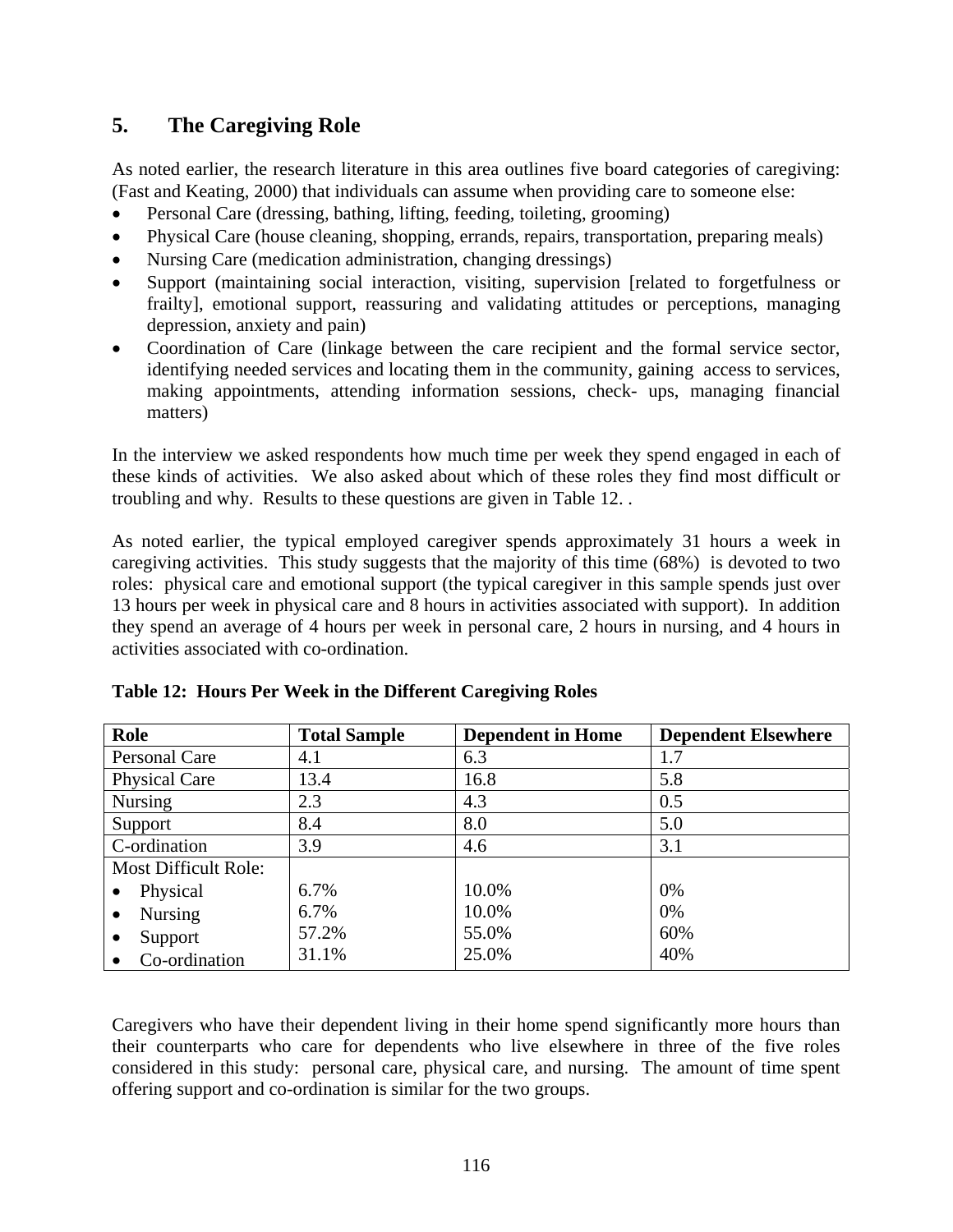Which roles do the respondents find most stressful? The answer is unequivocal – the support role. The fact that this aspect of caregiving is equally stressful for both groups examined in this study suggests it is the role rather than the location of the dependent that makes this aspect of caregiving stressful. It is also interesting to note that a substantive number of individuals find the co-ordination role to be most stressful – even though the time devoted to this role is much less than that given to physical care. It would appear that in this case stress is not associated with time in the role but rather the difficulty of coordinating different schedules over which one has little control (i.e. work, medical appointments, family events).

The respondents were also asked to tell us why they found the role they identified as most stressful problematic. Almost half of the respondents indicated that they had identified the support role as most stressful because they found this role mentally exhausting and upsetting. Those with care in the home also noted that in their case a lot of emotional support was needed by the dependent.

Respondents who mentioned the co-ordination role as the most frustrating talked about the fact that the role was extremely time consuming and involved a lot of phone calls. It should be noted that twice as many respondents whose dependents lived elsewhere than those who cared for someone in their home identified this role as the most frustrating (57% versus 22%). They indicated that the experienced frequent interruptions and phone calls at work – and felt frustrated by their inability to respond immediately. Other reasons for identifying a particular role as stressful included:

- It is frustrating, it is embarrassing and uncomfortable, it is physically exhausting, and my emotional needs are put last (these responses were only given by those whose dependent lived with them)
- They were worried about the future (this response was only given by those whose dependent lived elsewhere)

The following comments help illustrate the day to day frustrations associated with the caregiving role:

"I find it very frustrating when my parents won't follow the doctor's instructions"

"The bank makes it very difficult to have a bank card for both my parents and myself"

"I am constantly fighting these battles (with governments) which is extremely frustrating."

# **6. Caregiver strain**

As noted earlier in the report, employees who care for elderly dependents can be considered "at risk" of experiencing a particular type of work-life conflict referred to as Caregiver Strain**.**  Caregiver strain is a multi-dimensional construct which is defined in terms of "burdens" or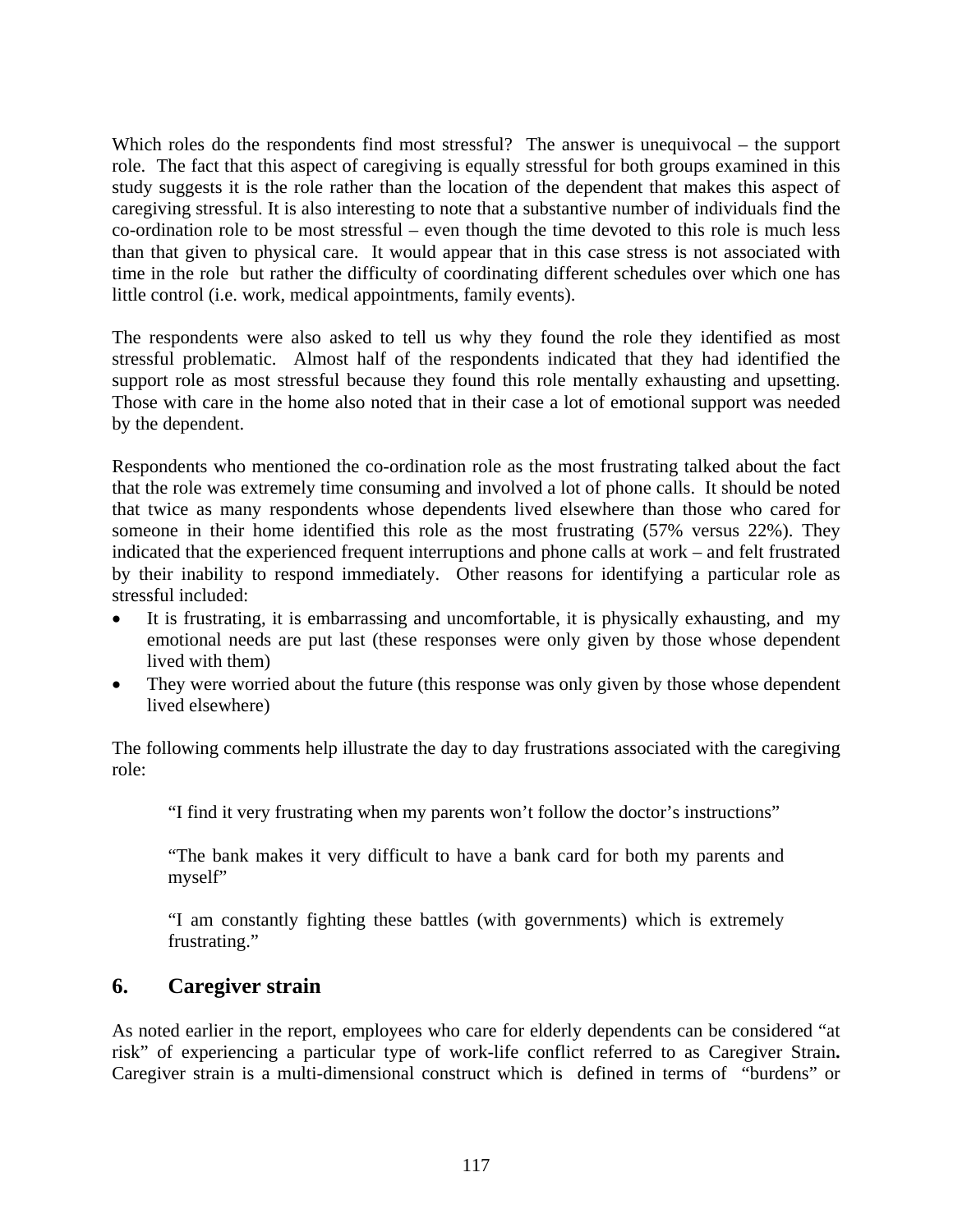changes in the caregivers' day to day lives which can be attributed to the need to provide care (Robinson, 1983).

Several questions were included in the interview to give us an indication of the association between the role of employed caregiver and three types of caregiver strain. Respondents were asked the following:

*I am going to list a few things other caregivers have found to be difficult in their role as a caregiver. How often do any of these apply to you (Never, monthly, weekly, several times a week, daily)?* 

- *Caregiving is a physical strain?*
- *Caregiving is a financial strain?*
- *Caregiving leaves me feeling overwhelmed (i.e. I worry about how I/we will manage)?*

Individuals who indicated that they experienced a particular strain several times a week or daily (i.e. reported high levels of strain) were asked

- *In what ways is it a physical strain?*
- *In what ways is it a financial strain?*
- *In what ways is it overwhelming?*

The questions were designed so that we could compare the interview findings with those obtained in the survey. The interview questions also allowed us to clarify the relationship between caregiving and the various types of caregiver strain. Key results from this phase of the interview are summarized below. It should be noted that sample size does not allow us to examine the impact of where the dependent lives on the responses to the follow up questions.

### **6.1 The Incidence of the three forms of strain**

The following conclusions can be drawn from these data shown in Figure 16:

- The most problematic aspect of being an employed caregiver is emotional strain. While a substantive number of employed caregivers experience physical strain, high levels of financial strain are rare.
- Half of all employed caregivers experience high levels of emotional strain (i.e. feel over whelmed). The likelihood of experiencing emotional strain is not associated with where the dependent lives. What it is, however, associated with, is heavy demands either at work, at home or in both locations.
- Approximately one in three (34%) individuals experience moderate (17%) to high (17%) levels of physical strain. Employees whose dependent lives with them are more likely to experience moderate to high physical strain (40%) than are those whose dependent lives elsewhere (20%).
- While high levels of financial strain appear to be rare  $(7%)$ , approximately one in three (30%) individuals experience moderate to high levels of this form of caregiver strain. Employees whose dependent lives on their own are more likely to experience moderate to high financial strain  $(40%)$  than are those whose dependent lives with them  $(25%)$ .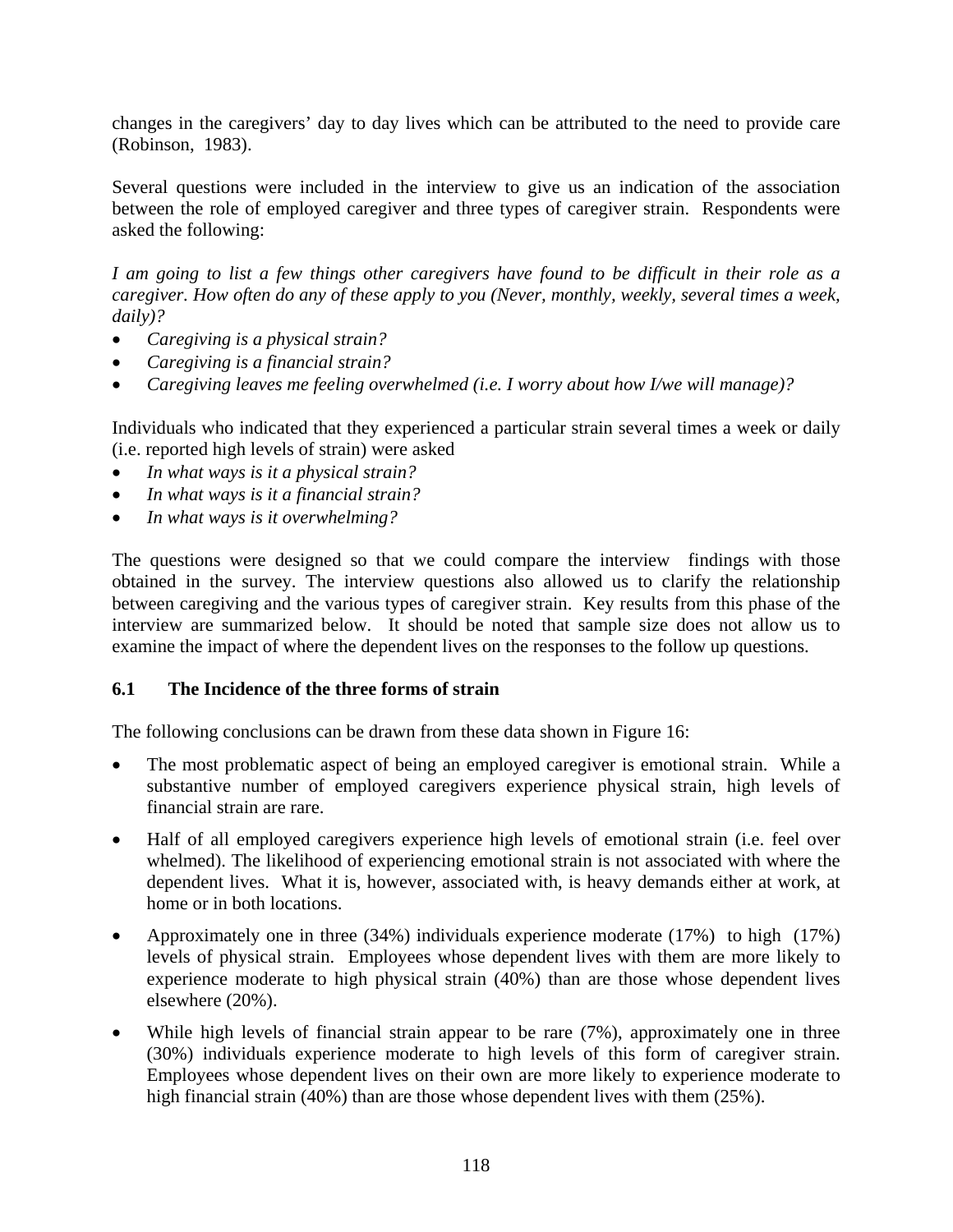### **Figure 16: Caregiver Strain:**

# **a. Physical Strain**



### **b. Financial Strain**



### **c. Emotional Strain**

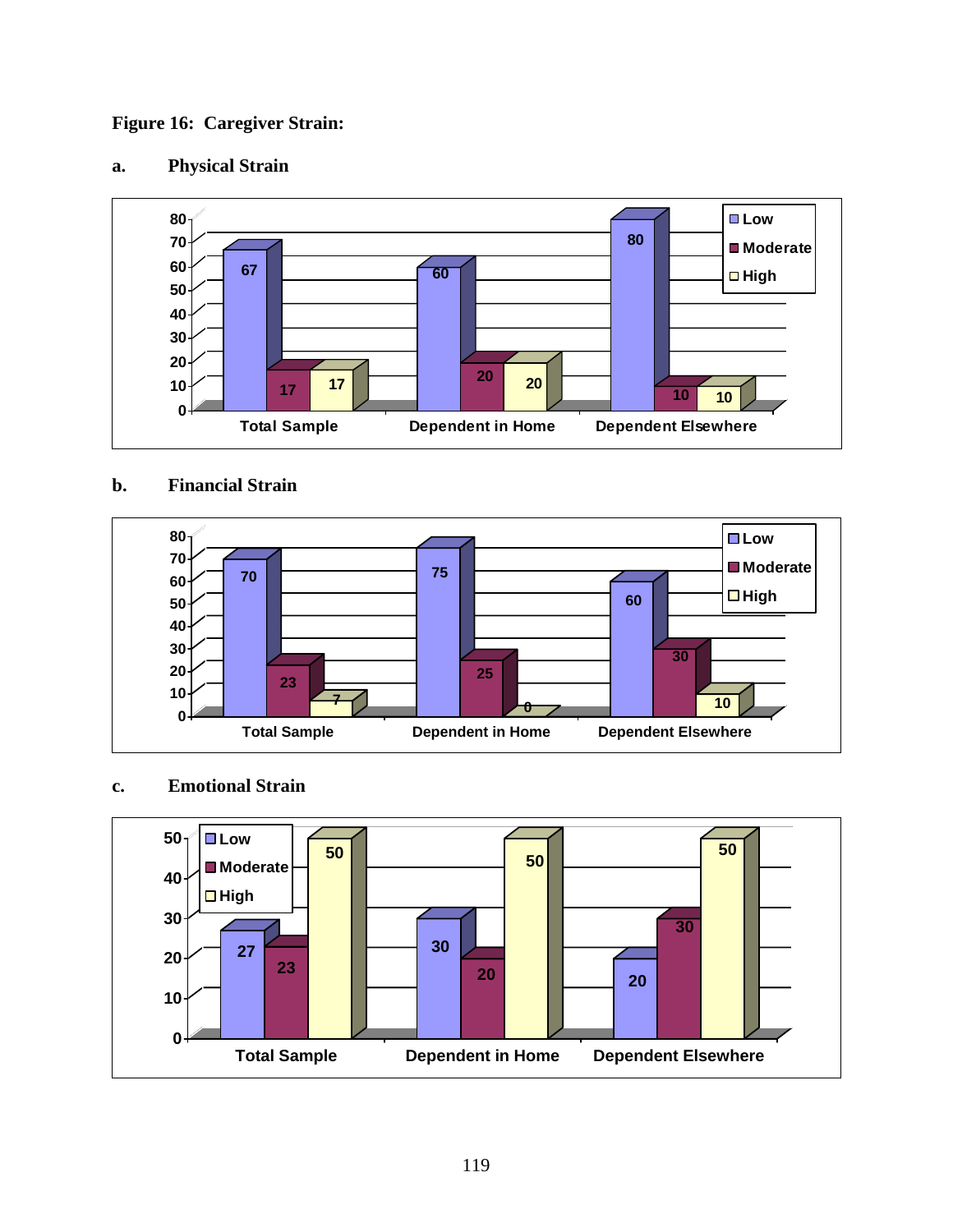The fact that the percent of the interview sample with high levels of each of these three forms of caregiver strain is slightly greater than was observed in the survey study is consistent with the fact that a greater proportion of the interview than the survey sample cared for a dependent in their own home (as noted earlier, this is a key predictor of caregiver strain). It should be noted, however, that both studies found that emotional strain was the most common form of caregiver strain and financial strain the less prevalent.

### **6.2 What contributes to high levels of caregiver strain?**

Five individuals reported high levels of physical strain. The majority (80%) attributed this strain to the fact that their role as caregiver meant that they had to do a lot of heavy lifting. The other individual (one who put in more than 70 hours of care per week) said that she was physically exhausted because of constant interruptions to her sleep.

Three individuals reported high levels of financial strain. These individuals attributed their financial strain to the fact that their income had declined since they began providing care (their role as elder caregiver made it virtually impossible for them to work full time) while their expenditures had increased (had to pay for extra help, some living expenses, and medicines).

Fifteen respondents reported high levels of emotional strain. The reasons they gave for feeling overwhelmed included:

- There is just not enough time in the day  $-I$  worry about how I will do everything (50%)
- I don't have time for myself (50%)
- It is emotionally hard/their stress becomes my stress (40%)
- Constant worries about what the future holds financially, medically, finding care etc (40%)
- I just do not have enough time to care for elderly dependent (33%)
- No respite/ no life (33%)
- Constant worries about how they are when I'm not there are they safe (33%)

Scanning this list it would appear that emotional strain has three causal factors: role overload (too much to do, not enough time, exhaustion), uncertainty/worry (what does the future hold? how will they manage? are they safe) and empathy (their stress becomes my stress).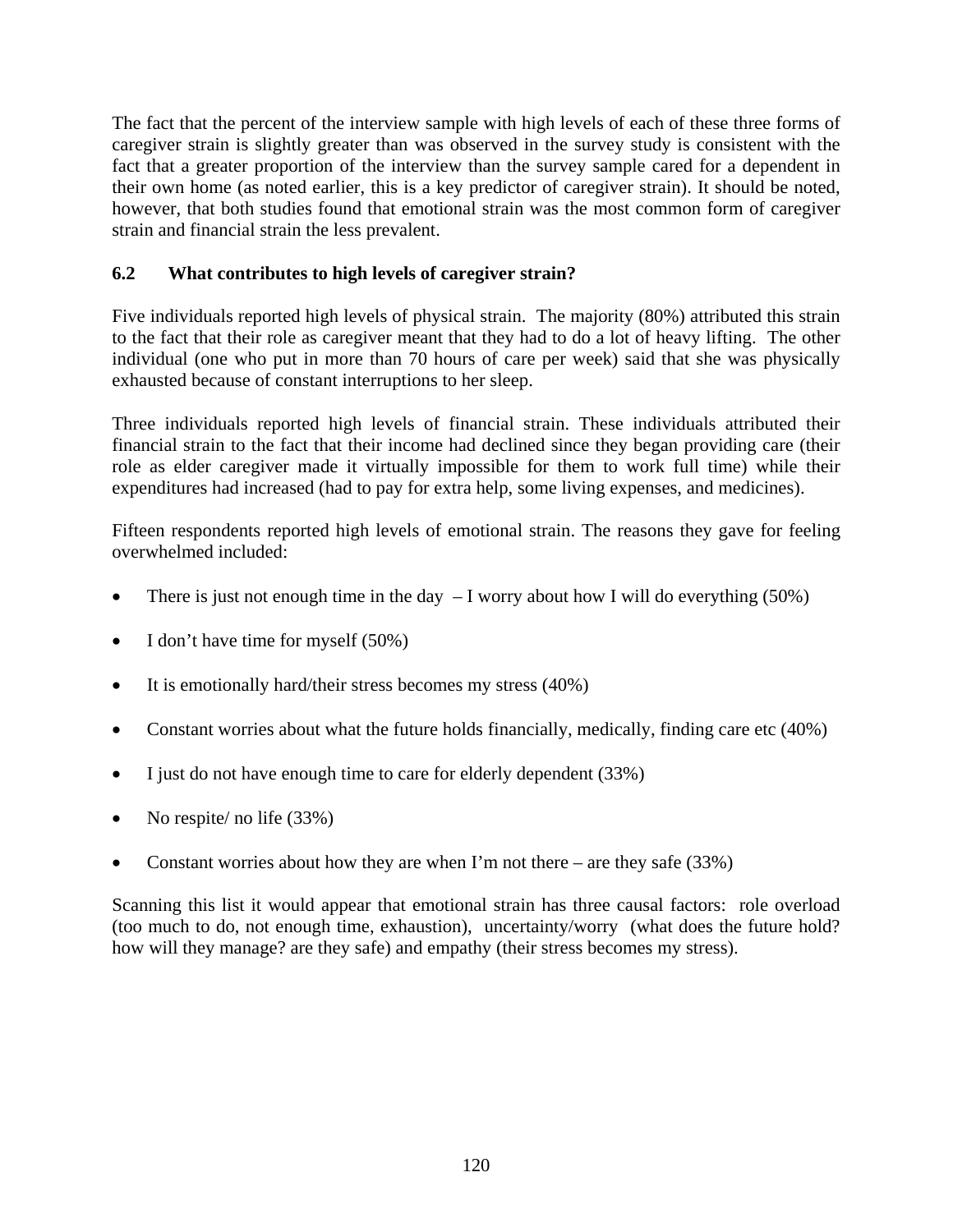# **7. The Challenges Faced by Employed Caregivers**

As noted in the literature review Harlton, Keating and Fast (1998) identify stakeholders in the eldercare paradigm to embrace a broad set of constituents including elder adults themselves, their family members, friends and neighbors, those who provide formal and unpaid services and those who develop policy in relation to eldercare services. Each of these stakeholders has different mandates in relation to eldercare, each maintain their own perspectives and each experience change and challenge differently (Harlton et al, 1998)

To get a comprehensive idea of the challenges faced by employed caregivers we asked them to answer a series of questions for each of the five key groups of stakeholders noted above: the caregiver (i.e. themselves), the person they care for, their family, their employer, and the government. . Responses are presented below.

### **7.1 The Employed Caregiver**

We began by asking respondents to identify the personal challenges they currently face with respect to providing care. All 30 respondents were able to identify personal challenges they had faced due to their role as an employed caregiver. The vast majority (77%) stated that their mental health was suffering (they were worried, anxious, stressed, depressed). Half also noted that their physical health was suffering. One in four said that they felt that they had no life (no time for myself, no time to meet other demands or commitments). One in ten stated that they were always frustrated. Respondents who cared for someone in their home were more likely to state that eldercare had negatively impacted their physical health. Those who cared for someone who lived elsewhere, on the other hand, were more likely to feel that they had no life!

The following comments typify the kinds of things that we heard in the interview:

"I feel very guilty about being a long distance caregiver"

"I worry constantly that if something happens to me he will have no one to care for him"

" I have stress when we have too many errands to do"

We then asked respondents to tell us how they coped with the personal challenges they had just identified. While one in ten said that they did nothing, the rest of the sample identified the following six coping strategies:

- Physical (I try and exercise; I eat healthily; I look after my health) :28%
- Active coping (cultivate spiritual/physical interests outside my role as a "carer"): 28%
- Social support (part of informal or formal support group): 28%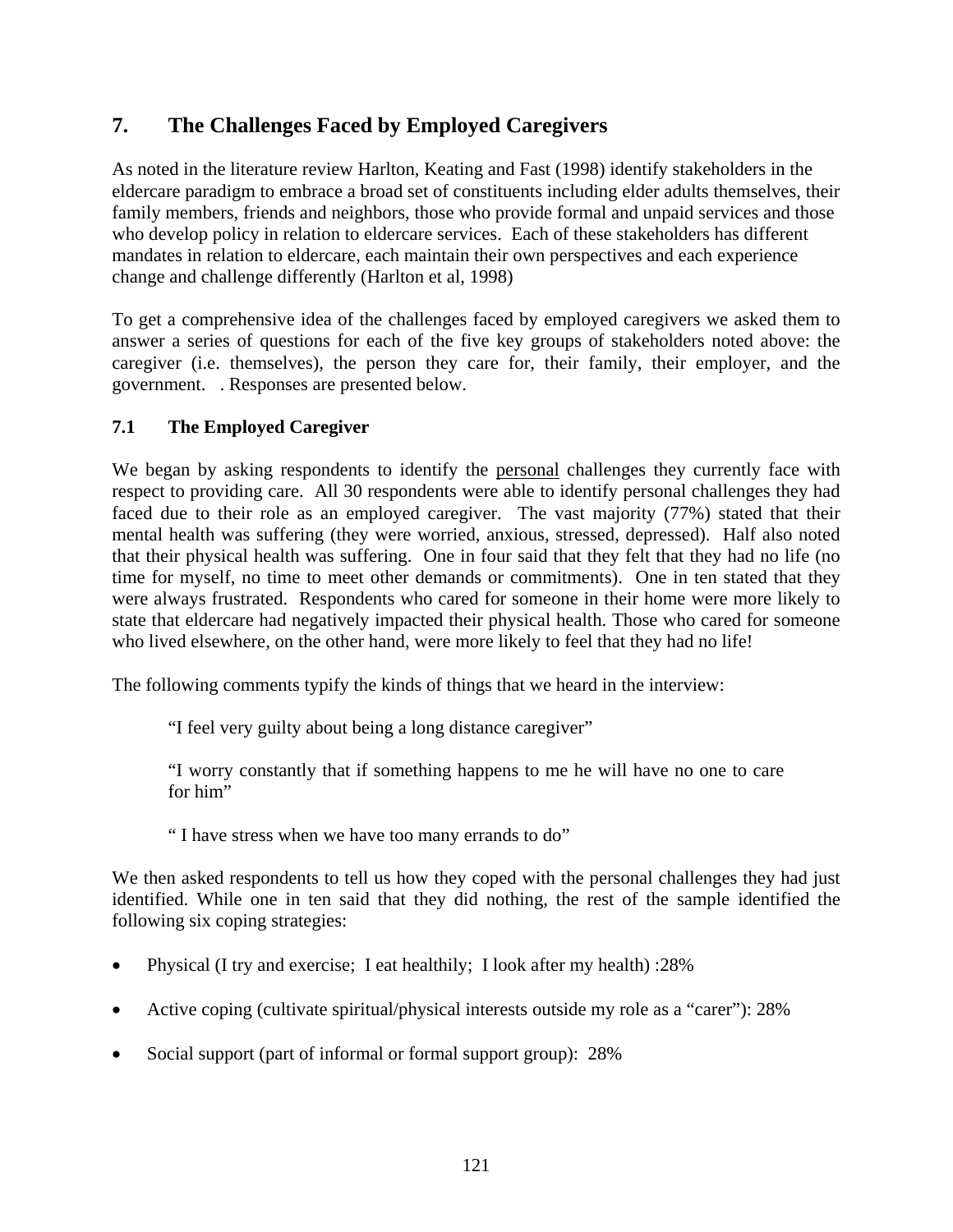- Seek help (I am in therapy; I receive counseling; I take medication: I took stress leave): 18%
- Escapism: (drinking and/or eat excessively): 18%
- Have a positive attitude: (I take strength from the relationship; "things aren't going to be perfect, you have to make peace with that") 14%

It is reassuring to note that most respondents were employing healthy coping strategies to deal with their situation. It is also interesting to note that the use of personal coping strategies was not associated with the caregiving arrangement.

### **7.2 The Dependent**

We began by asking respondents to identify the challenges that they faced that could be attributed to the person they provided care to. Almost one in five of the respondents said that they had not experienced any caregiving challenges that they could attribute to the person they were caring for. The other 80% identified four main challenges, each of which were mentioned by approximately 20% of the sample. These challenges include the following:

- The person they are caring for is difficult to communicate with (they are stubborn, very emotional, rude).
- The person they are caring for is depressed/have mental health issues,
- Either they, or the person they are caring for, finds it difficult to deal with the fact that the parent/child roles have changed/reversed, and
- The mental and/or physical changes that the person they are caring for have undergone are overwhelming (i.e. Alzheimer's, dementia, can no longer walk).

Respondents whose dependent lived on their own were more likely than those who cared for a dependent in their home to say that they had no challenges in this area. Those who cared for the dependent in their home were more likely to note that they had experienced challenges because the person that they cared for could not accept the fact that their roles were reversed, had deteriorated mentally, and/or were depressed.

The following comments help illustrate the above challenges:

*"It has been hard to reverse the roles, particularly because of the traditional father daughter relationship* 

*"I am back in the role I was in when I was a young mom. I can't just decide to go places without consideration"*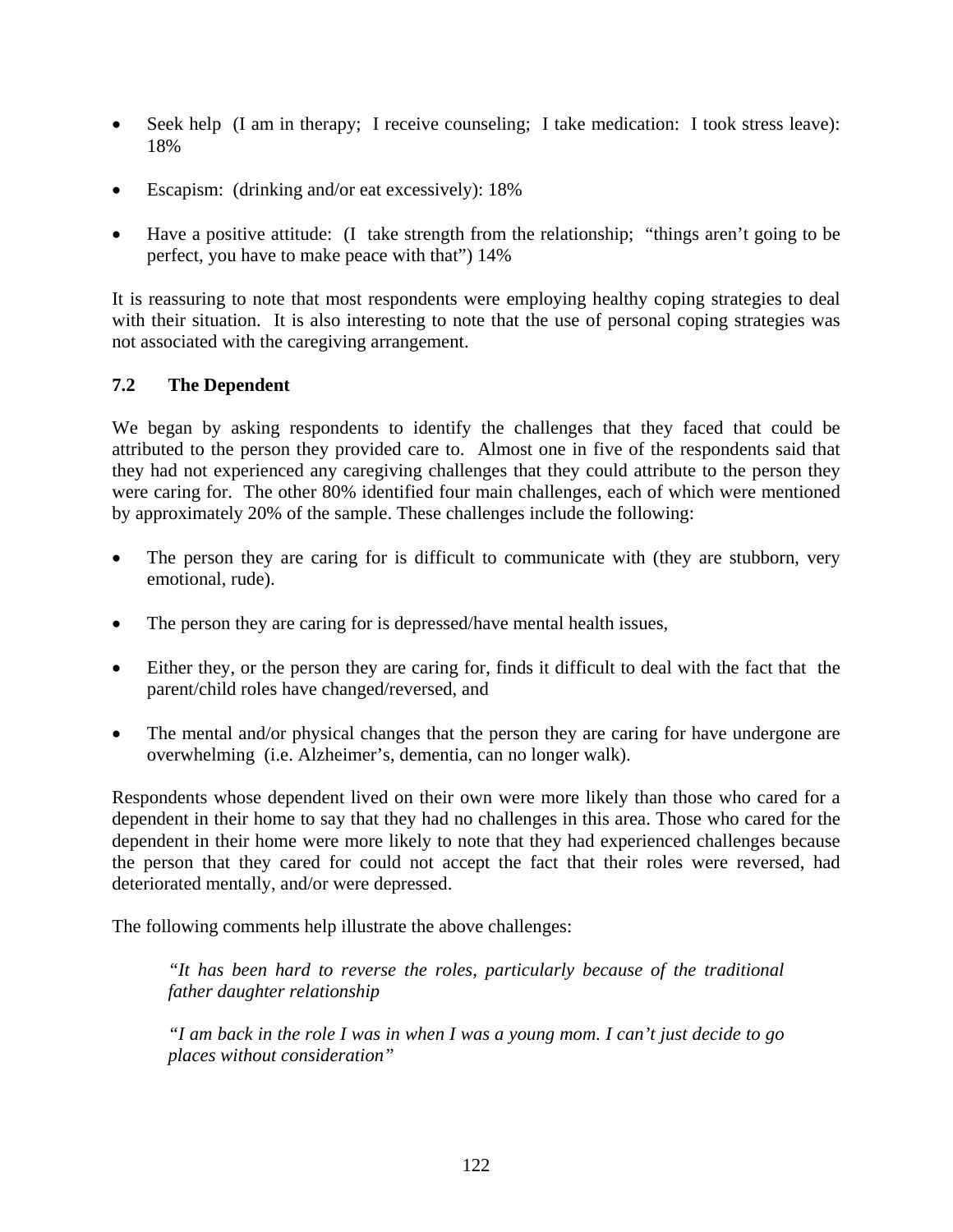We then asked the caregiver if the person(s) that they cared for were aware of the challenges they faced providing care. Two thirds of the respondents (virtually all of those who cared for a dependent who did not live with them and half of those who cared for their dependent in their home) indicated that yes, the person that they cared for was aware of the challenges they faced. We then asked if the dependent did anything to help the respondent cope with their role as an employed caregiver. Half of the sample indicated that the dependent did nothing to help them cope. One in three said that the person that they cared for (who in most cases lived with them) helped by trying to be positive and cheering them up when they were down, and by encouraging them to get out of the house and do something. One in five said that the person who they cared for (who in this case was more likely to live elsewhere) helped by trying to do as much as they could for themselves.

Finally, we asked respondents if they could think of anything that the dependent could do to help them cope with their role as employed caregiver. While one in three could not think of anything that the dependent could do to help, one in three said that the person could try and be more cheerful. An equal number wanted the person that they cared for to accept help from someone other than themselves/agree to respite care. These responses were not associated with caregiver arrangement.

### *7.3* **The Family**

We began by asking respondents to identify the challenges they faced at home because they worked and cared for an elderly dependent. Almost one in five of the respondents said that being an employed caregiver had not caused any challenges at home. The rest of the sample noted the following challenges at home:

- Lack of home care causes me work/worry (35%),
- My family and my home life are suffering  $I$  just do not have enough time or energy for them (25%),
- Physical layout changes needed to make the place safe for the dependent (18%), and
- Safety/emergency issues are a concern (10%)

Respondents who cared for a dependent who lived elsewhere were more likely to say that eldercare had not caused them any problems at home and that they worried about a lack of home care. Those whose dependents lived with them, on the other hand, were more likely to talk about the physical layout of their home or safety issues (in fact, only this group mentioned these challenges. The last concern, lack of time and/or energy for ones family, was mentioned by one in four of the caregivers in both groups. As one respondent put it:

### *"It is hard to find time to care for my mother as a young caregiver"*

We then asked respondents whether or not they thought that their family was aware of the challenges they faced with respect to working and providing dependent care and if they did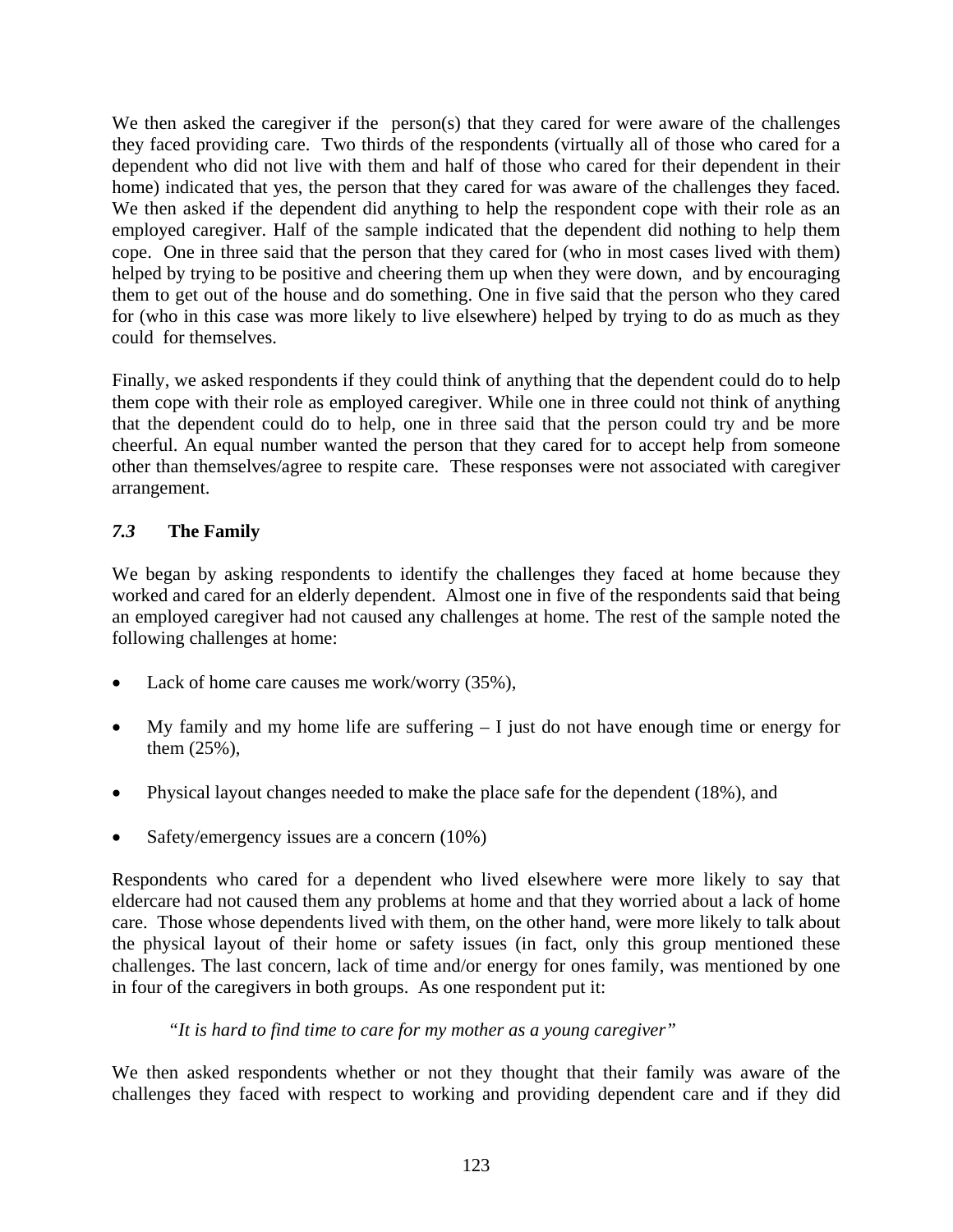anything to help them cope. While all but one respondent indicated yes – their family was aware – a substantive number (one in three) indicated that there family did nothing really to help them cope with this situation. In virtually all cases this situation was reported by those who cared for a dependent who lived in their own home. Employees who cared for dependents who lived with them offered the following examples of how their family had helped them cope:

- They help me provide care: 35%,
- They are very understanding: 20%,
- They help me around the house: 10%,
- They visit and call: 10%, and
- They take me out: 7%

In other words, families assist by providing concrete assistance with caregiving tasks and offering social support. As one respondent noted:

"I can't say enough about how much support I get from my family"

Finally, we asked respondents what else they would like their family to do. One in three said "nothing – they are doing enough." The rest asked their family for the following types of support:

- Be more understanding and sympathetic  $(26\%)$ ,
- Provide respite for me sometimes (26%), and
- Visit or call more often  $(20%)$

The likelihood of a respondent asking for these forms of support was not associated with caregiving arrangement.

### **7.4 The Employer**

While one in three of the respondents said that being an employed caregiver had not caused any challenges at work, an equal number said that their performance at work had suffered because their caregiving role had been depleting their time and energy. It is interesting to note that employees who have their dependent living with them (especially a dependent spouse) were significantly more likely to say that they had not experienced any challenges at work. This may be due to the fact that the employer is more understanding when the presence of the dependent is more visible. It may also be due to the fact that those with dependent care in the home are more likely to have reduced their work hours as a way to cope. Other challenges respondents noted that they faced at work because of their situation include the fact that the employee has had to reduce hours/take time off/juggle time to deal with caregiving issues (cited by 29%) and the fact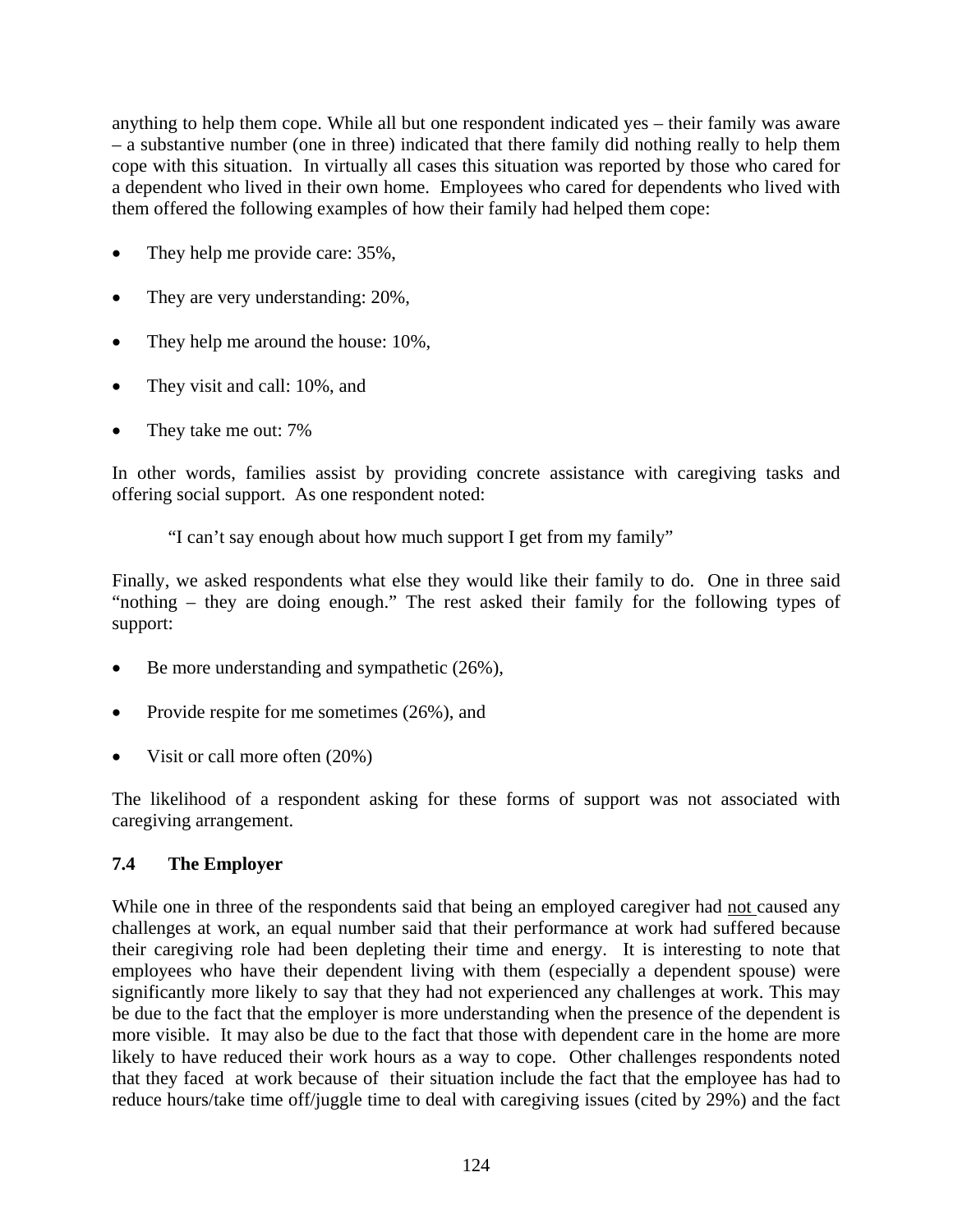that work-life balance has become much more difficult/demanding (cited by 11%). Those who cared for a dependent who lived with them were more likely to give the first response while those who cared for a dependent who lived with them were more likely to give the second.

Again, the following quotes are offered as a illustration of the how people responded to this question.

My employer has been very flexible and supportive"

"My work is very supportive, I am blessed and it makes being a caregiver much easier"

"I have a very stressful job, and when I get off work it is sometimes difficult to go into another stressful situation"

"If they call too often during the day and my boss comes out and stands by my desk, that's a signal to stop the personal phone calls"

"My employer has been very flexible and supportive"

"I struggle – I am dedicated and loyal to my organization and want to do a good job – but at the same time I feel I need to be at home"

We then asked respondents whether or not their employer was aware of the challenges they faced with respect to working and providing dependent care and did their employer do anything to help them cope with these challenges. The answers here were extremely positive. One hundred percent of the respondents indicated that their employer was aware of their situation and only 10% said that their employer was doing nothing to help. Furthermore, almost two thirds (60%) of the respondents indicated that there was nothing more that their employer could do to help them – "they are already doing all they can – they're great." What are employers doing that helps? The respondents identified three things: they are sympathetic and understanding of my situation (40%), they are flexible with my start and end times (36%) and they give me time off when I need it (36%).

As noted earlier, when asked what else their employer could do to help, the majority said "nothing." The rest (20%) asked for more time off (i.e. "more care days") and the ability to work flexi-hours/ telework.

### **7.5 Government Support**

This research looked at two levels of government support for employed caregivers: that offered by the community and that provided by the federal government.

We began by asking respondents to identify the eldercare challenges they faced within their community. Again, one in three of the respondents said that being an employed caregiver had not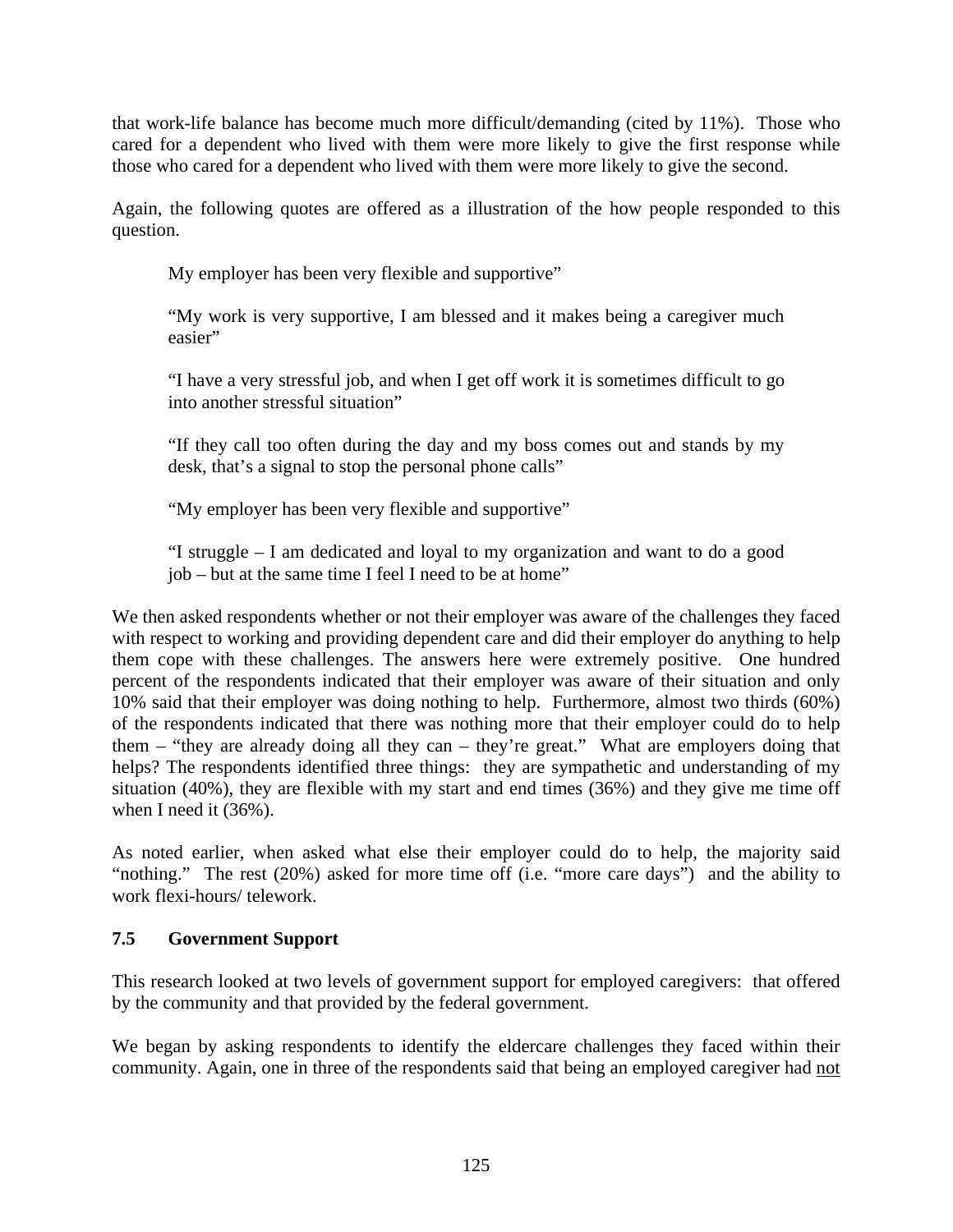caused any challenges with the community. The rest of the respondents identified the following challenges associated with the community in which they lived:

- Difficulty/cost of finding home or community care services: 33%,
- Access to community services is difficult: 20%, and
- My community work is suffering: 12%

Those who cared for a dependent who did not live with them were more likely to face challenges with respect to community care services while those with a dependent in their home were more likely to give the other two responses.

The findings with respect to community support for employed caregiving was significantly less positive than that observed with respect to employers. While three-quarters of the respondents indicated that they had made their community aware of the challenges they were facing, 45% said there was nothing available within the community to help them cope. Furthermore, very few respondents reported access to any type of community support. Three individuals noted that their community offered them social support, three said their community provided specific oncall health care services (i.e. nurse, physio) and one mentioned respite care. Furthermore, respondents seemed fatalistic when it came to their communities' ability to help them cope with the challenges of paid employment and caregiving. One in three said that they could not think of any form of help that their community could provide/that they already did enough. For example:

"I'm just thankful for what community and government help we've got"

"VON is a godsend to me"

Others (20%) gave very general responses such as "help my family when I am busy" that would be difficult to implement. The most common concrete request was to provide more formal support within the community in the way of services to assist those with eldercare (20%) and to offer some form of respite care (20%).

To get a more complete idea of what governments at all levels (not just municipal governments) do to support employed caregivers we began by asking respondents if they felt that the government was aware of the plight of employed caregivers. Sixty percent said yes, 30% said no, and 10% said they had no idea. In response to the question, "what does the government do to help you cope with the challenges associated with employed caregiving, almost half of those interviewed said "nothing." One in four stated that the government provided care assistance or equipment and 12% said that the government gave them financial help. One in four felt that services to help them existed but said that trying to find them/access them increased rather than decreased their stress. The following quotes speak to this issue:

"Government support is unreliable. Our time seems to be less important than their time. I've turned to private agencies"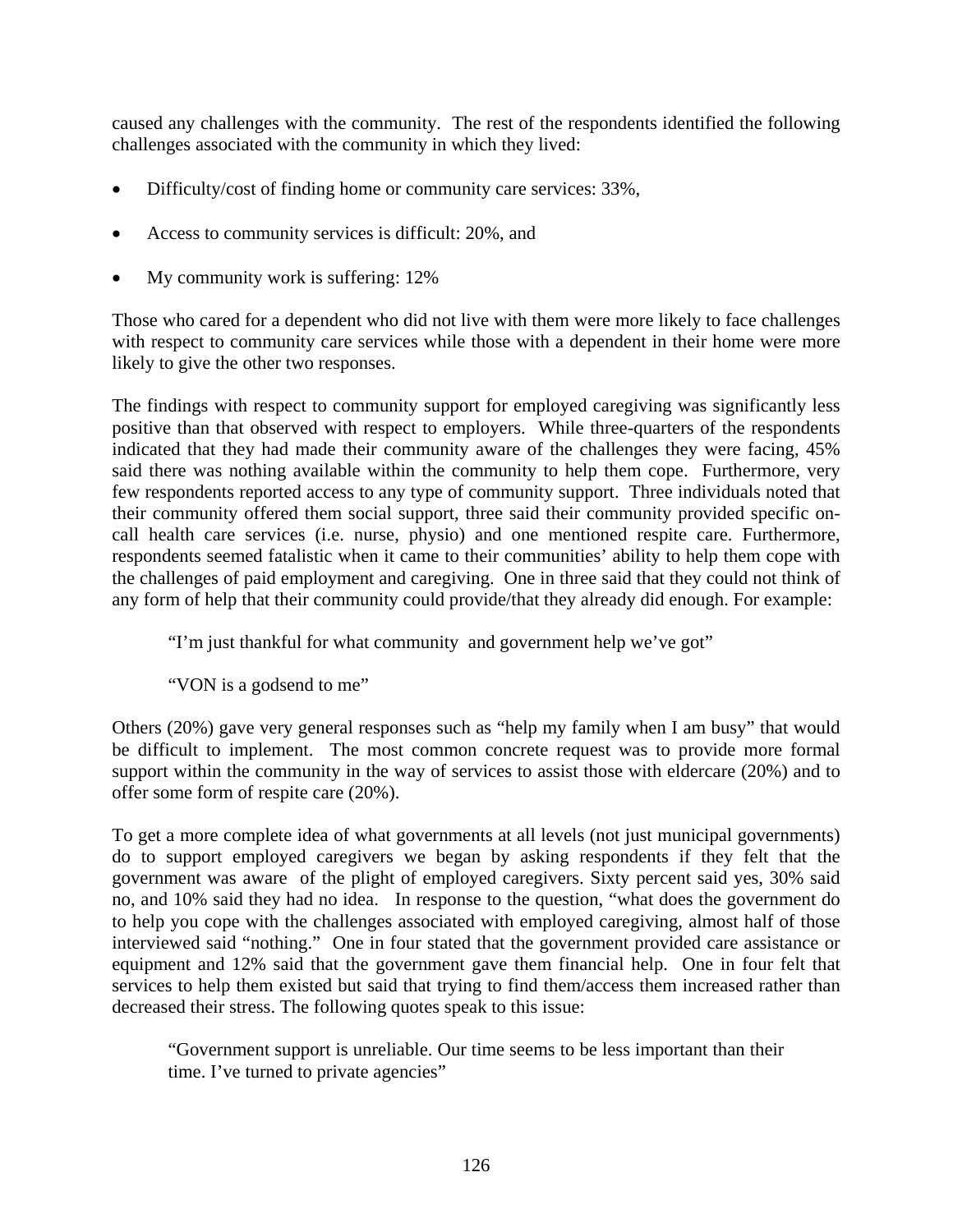"Some case managers are very good. Others are not so good and it makes a big difference. It should not depend on who you get to see – but it does."

"The new rules prevent public servants from using their professional discretion. It makes it all so much harder."

"I've seen a lot of waste in the way that the government handles home care""

Only 20% of the sample indicated that in their opinion there was nothing more that the government could do to support them as "they are doing all they can." What can the government do? The employed caregivers in this sample had a lot of requests including:

- Give me financial assistance as a carer (20%),
- Provide additional/respite care directly  $(20\%),$
- Make it easier to find/get services  $(20\%)$ ,
- Offer more formal support or services/ respite care (20%), and
- Be more flexible with service qualification and coordination (20%).

Again these suggestions did not depend on dependent care arrangement.

### **8. Respondent's Recommendations**

At the end of the interview we asked a number of questions designed both to wrap up the interview and to provide directions on the way forward. Specifically we asked respondents:

- *What one thing could each of the following groups do to help you cope with the challenges associated with being an employed caregiver?* 
	- *Your family*
	- *Your employer*
	- *The community*
	- *The government*
- *What one piece of advice would you offer to a friend who has all of a sudden assumed care of someone else due to a physical, mental or cognitive condition?*
- *What one piece of advice would you offer to the government in terms of supporting employed caregivers in Canada?*

Responses are given below.

What <u>one</u> thing could family members do? They could:

Visit or call more often  $(40\%)$ ,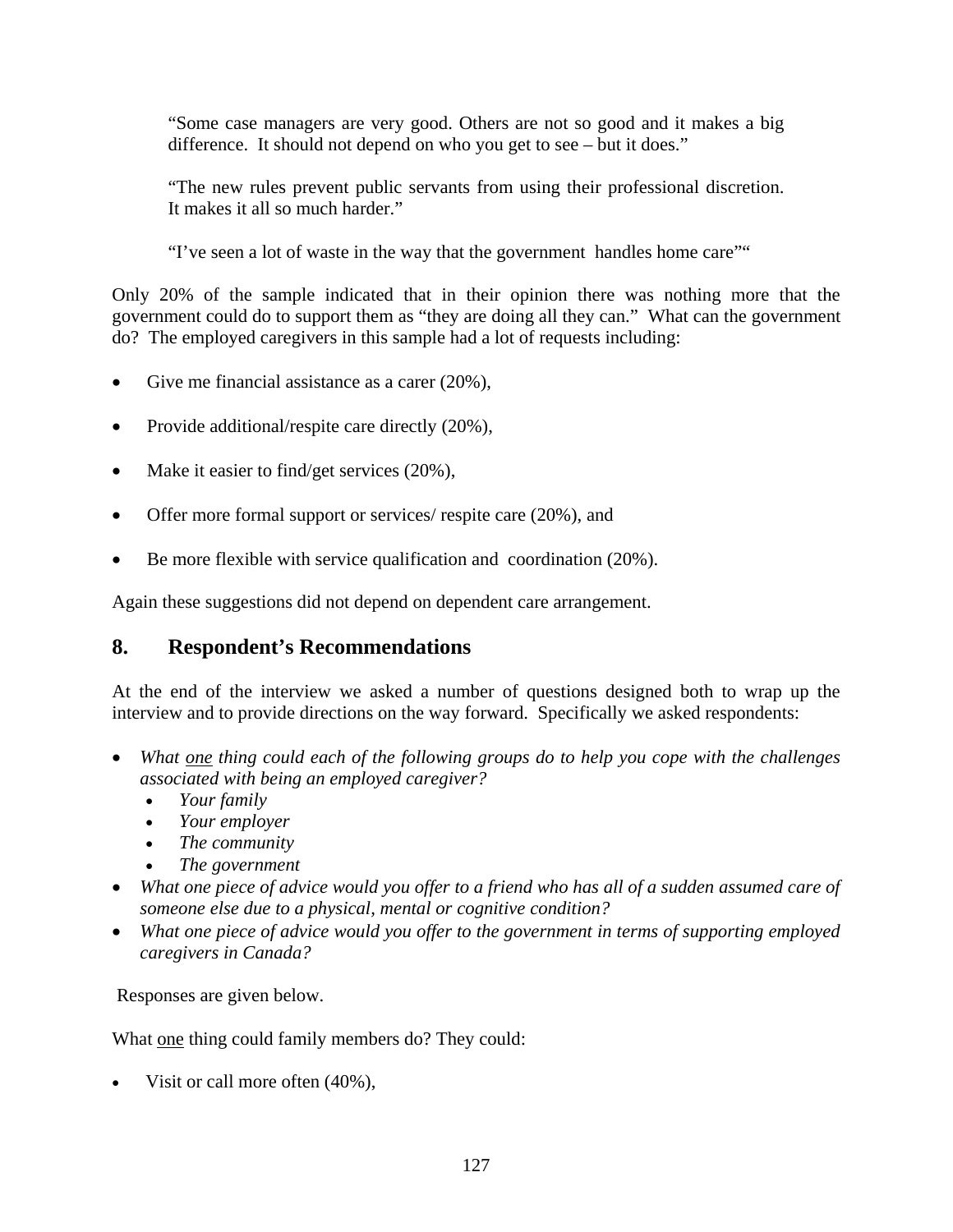- Help me with caring sometimes  $(20\%)$ ,
- Provide respite care for me (20%), and
- Do more around the house/ other household chores (15%).

These responses show that employed caregivers want more tangible support from their families – not just sympathy and understanding.

What one thing could employers do? They could:

- Continue doing what they already do (they are doing all they can; they're great) (40%),
- Let me work flexi-hours/telework (30%), and
- Give me time off (i.e. care days) to deal with eldercare issues (24%)

Employees appreciate (and need) flexibility from their employer to deal with the uncertainty. arising from the caregiving situation.

What one thing could communities do? They could:

- Offer more formal support or services (i.e. help with travel) (36%),
- Offer respite care (26%), and
- Be more flexible with service qualification and coordination (10%),

Again, we see employed caregivers asking for tangible help from their community – help with travel, help with care. They also want community services to be more flexible in terms of how they determine who is to get care and coordination between the different groups.

What one thing could provincial/federal government do? They could:

- Provide more care services/facilities where they are needed (28%),
- Give me money/provide money to help keep elderly/sick at home, provide respite care (28%),
- Provide one place for finding services and information, be more accessible (20%),
- Do better job of assessing needs/ listening to caregivers (12%), and
- Increase staffing to deal/help employed caregivers (12%).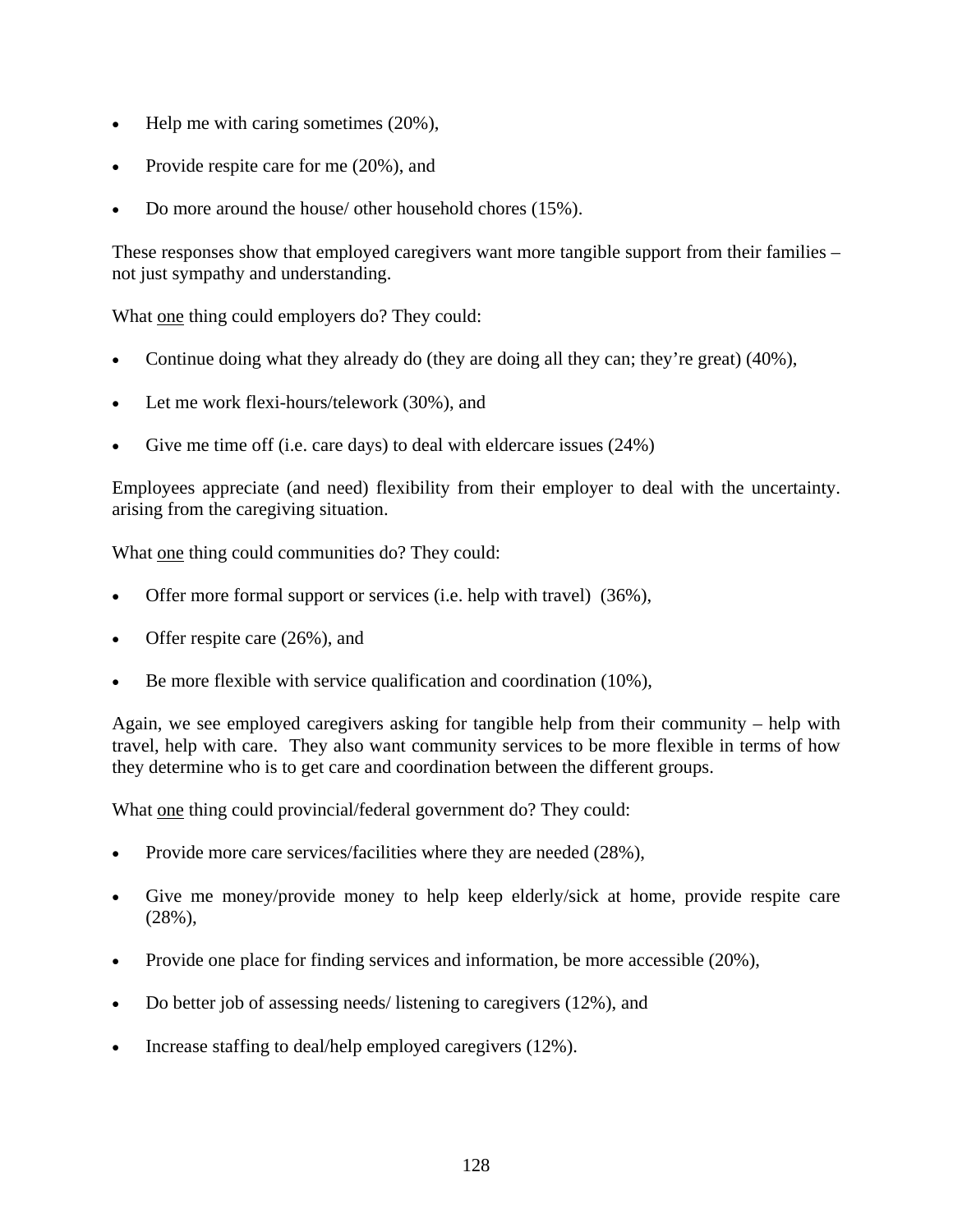Caregivers believe that the federal and provincial governments need to assume a greater level of responsibility with respect to support of employed caregivers. Specifically care providers want the government to "step up to the plate" and offer more services, a wider variety of services more facilities and more staff. They also want the government to provide the caregiver with direct financial support and streamline how they offer services and provide caregiving to those in need.

The following comments typify what we heard during the interviews:

"The government needs to allocate funding based on the distance caregivers must travel."

"Para Transpo is too unreliable to use"

"Don't send a 24 year old person who can't do a good job assessing. You need all of your knowledge and skill to make a good decision on the needs of a person"

"It would be very helpful to have subsidized in home respite care"

"The government needs to be aware of the demographics and the need to support the caregivers."

"The government needs to educate the public about the role of caregivers in our society"

 "Take into account what the caregiver has to go through. Shouldn't be adding to our stress"

What one piece of advice would respondents offer to a friend who found themselves in a situation where they had to provide eldercare? Respondents advised their friend to:

- Seek practical advice from an expert/don't try and do it all yourself/get government services involved (30%),
- Don't forget to look after yourself and your family/get out and make time for own interests (30%),
- Tell your employer straight away find out what you are entitled to  $(10\%)$ ,
- Find a support group and if necessary seek professional therapy for yourself (10%),
- Have empathy, put yourself in their shoes (10%), and
- Look to long term, make sure you can do it now and in future (10%).

Again, we provide a few quotes to help the reader better understand the advice offered: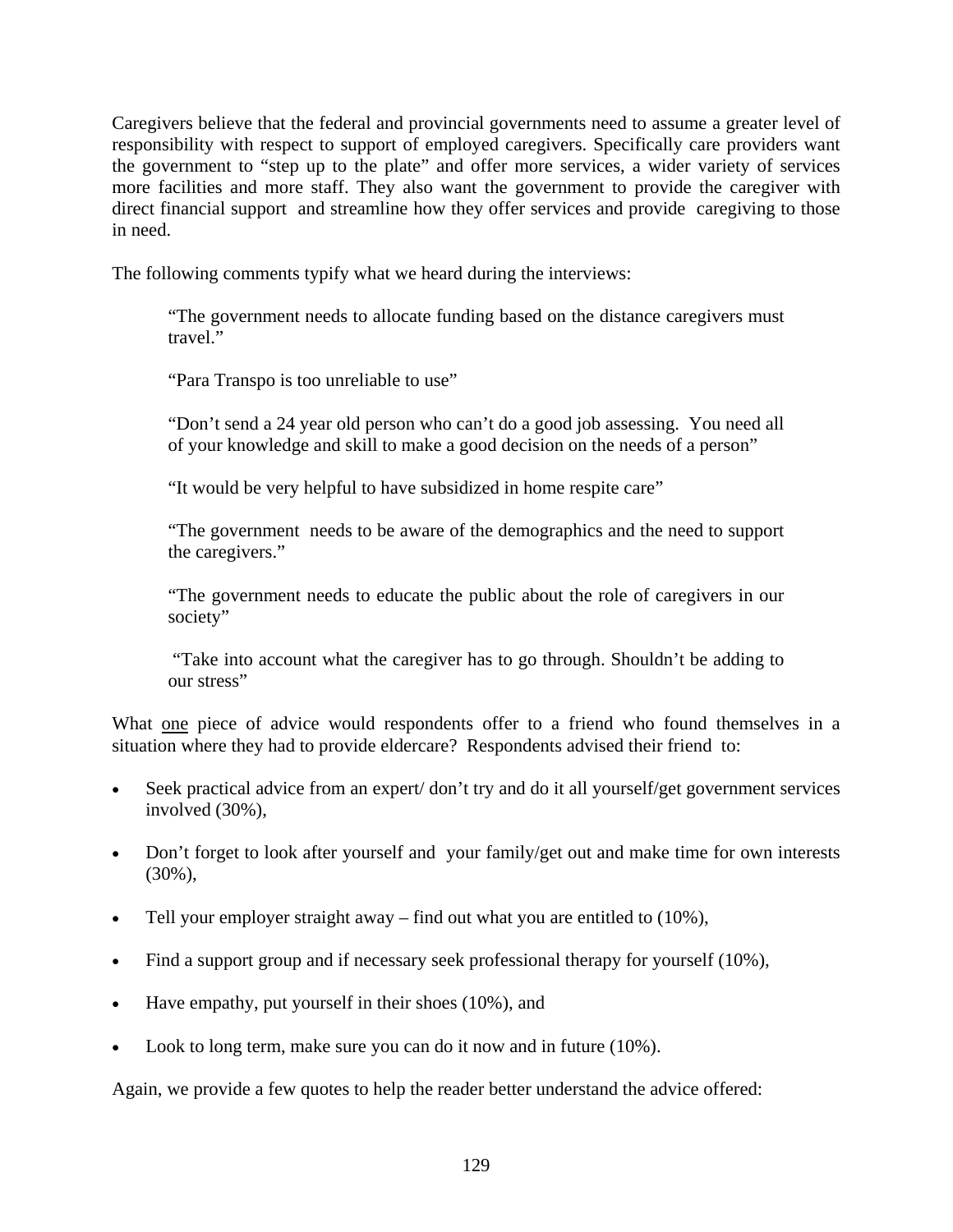"Make sure you look after yourself, because if you crash, your loved one who you are caring for will crash too."

"Go get help. If you have to advocate, advocate, advocate."

"Look after yourself – you can't look after someone if you are not well."

"Its a very difficult balance to achieve (work and caregiving). Make sure you know what you are getting in for."

What one piece of advice would respondents offer to the government in terms of supporting employed caregivers in Canada? Respondents asked the government for five types of support. Each type of support was requested by approximately 20% of the respondents, suggesting that they are all equally important. Details on each are given below.

First, caregivers asked for stronger policies to support time off from work for longer time periods (i.e. EI/EA programs). In line with this, they wanted some form of assurance that they would be guaranteed employment if they took on this role.

Second, caregivers noted that no one seems to know what services are available right now (many silos, lots of competition between services). These individuals asked government to provide one central service and do a better job of communicating with caregivers. The following quotes illustrate this point.

"There has to be better communication to the primary caregiver about the health of patients when they are transferred between care facilities"

"I have a sense that there are other programs out there that could be beneficial but I don't know who to ask or what questions to ask"

"People under estimate what caregivers do. We need more education in this area."

"It took a fair amount of time and work to even find out about "self managed care" -' what does that mean"

Third, caregivers pleaded for more community programs and services to support their dependent and them. Respite care services in particular, were mentioned by many. Respondents said:

"They (the government) have a role to play and they're not playing it."

"Caregivers are stretched to the limit in their role. They need more support and services"

"If we don't care for our family nobody else is going to be able to do it."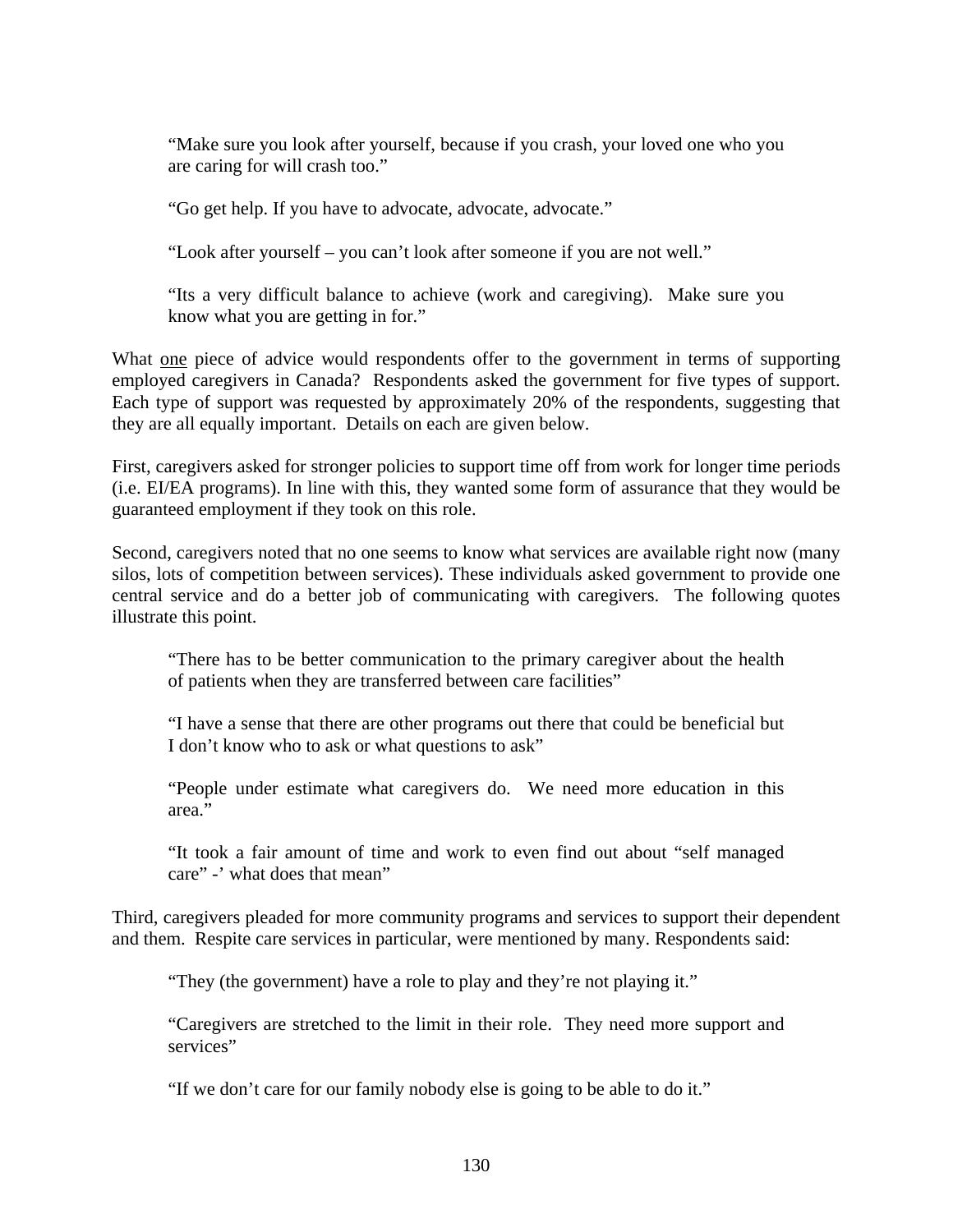"We need help – especially those of us who are not retired – otherwise we will need care ourselves."

"Caregiving takes a lot of time. The government should be leaders in providing care – not just leave it up to the family."

"Government subsidized homes are sub standard and I would never put mother in one – this is not acceptable."

Fourth, respondents felt that the government should provide more financial support to caregivers. This group felt that they were performing a service for free that the government should either deliver or support. Many were incensed by this fact as is indicated by the following comments:

"The government needs to acknowledge that home caregivers are saving our society valuable resources by taking care of their elders. They should be compensated fairly"

"My pension will suffer if I move to part time, which I would prefer. So I am forced to make a choice between caring fully for my husband and having financial security. The government needs to help us help our family"

"We should get some pension benefits for the time lost to provide home care"

For pete's sake recognize we're out there providing free labour- nobody looks after us"

"I had to go overseas to afford care assistance."

"It is costing us personally to provide care for my mother."

Finally, respondents asked governments at all level to listen to caregivers and try and be responsive to their needs. They noted the following.

"Right now you are made to feel bad asking for support"

"Government agencies should provide services that I need, not services that they want to provide"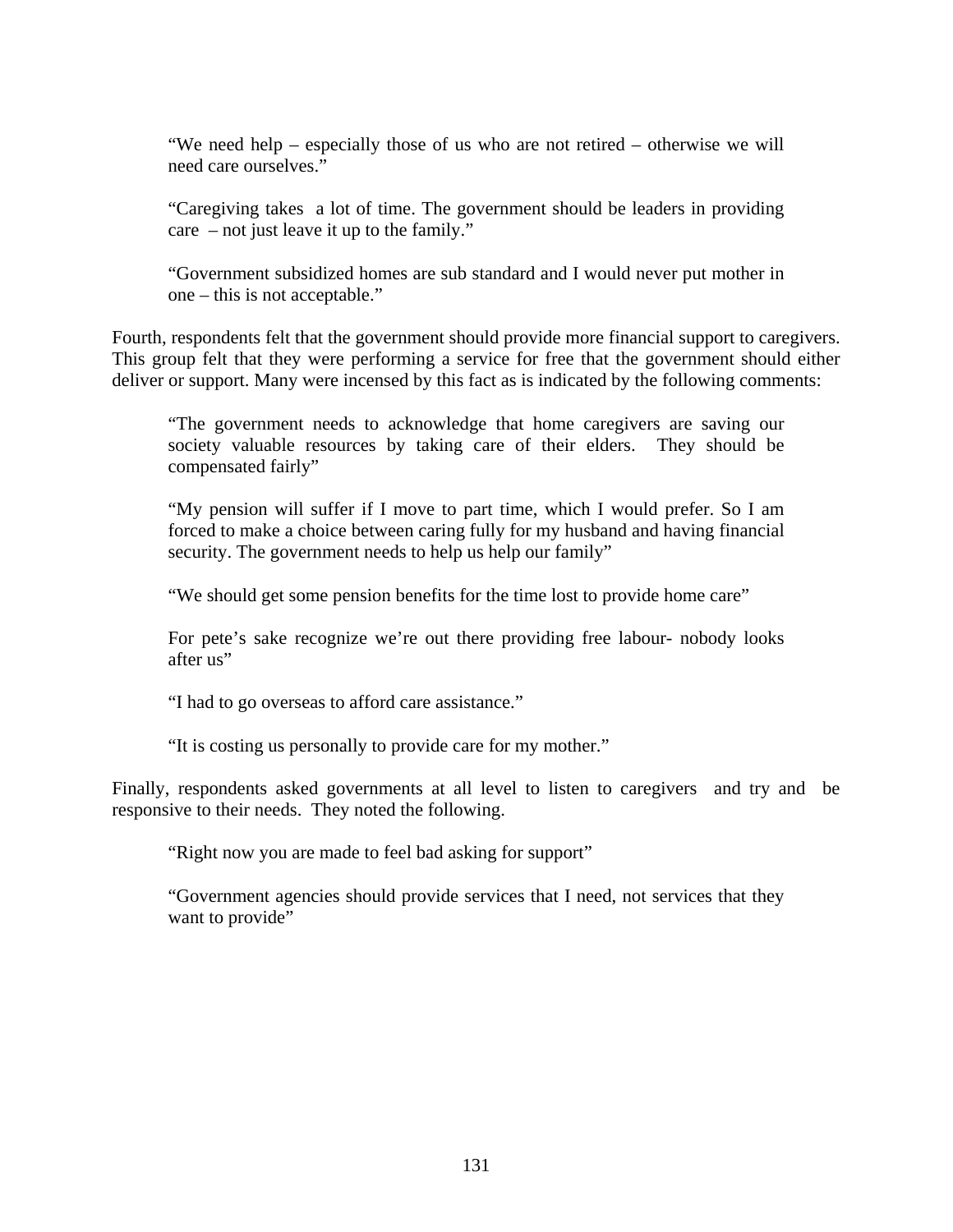# **Chapter Five Conclusions and Suggestions on Ways Forward**

This study investigated the stresses associated with employed caregiving. We determined that:

- The majority of employed Canadians also have caregiving responsibilities
- Just over one in four (27.8%) of employed Canadians have responsibilities for the care of elderly dependents – a percent that is likely to grow as the baby boom population ages.
- Almost one in five employed Canadians (16.8%) have responsibility for both childcare and eldercare (i.e. they have dual demands at home and demands at work).
- Only rarely do employed Canadians provide care to an elderly dependent who lives with them (the data would suggest that approximately 1.3% of the workforce is in this situation)
- Just over one in ten of Canadians provide care for an elderly dependent who either lives nearby (12.7%) or in another location altogether (9.7%)
- Twice as many employed Canadians have childcare responsibilities (54.2%) than have responsibility for the care of an elderly dependent (27.8%)

The following questions were addressed in this study:

- 1. What do employed caregivers do and why they do it?
- 2. How prevalent is caregiver strain? How prevalent are the three key components of caregiver strain: financial strain, physical strain and emotional strain?
- 3. What impact do the three forms of caregiver strain have on the employed caregiver? Specifically, what is the relationship between financial, physical and emotional strain and the employed caregiver's physical and mental health? Their experiences at work and at home?
- 4. What are the key predictors of the three different forms of caregiver strain?
- 5. In what ways are employed caregivers similar to and different from each other and from those without any caregiving responsibilities?
- 6. What impact does where the elderly dependent lives (i.e. with employed caregiver, nearby the employed caregiver or elsewhere) have on the above similarities and differences?
- 7. What kind of strategies can employed caregivers use to cope with caregiver strain?
- 8. What can be done to reduce caregiver strain?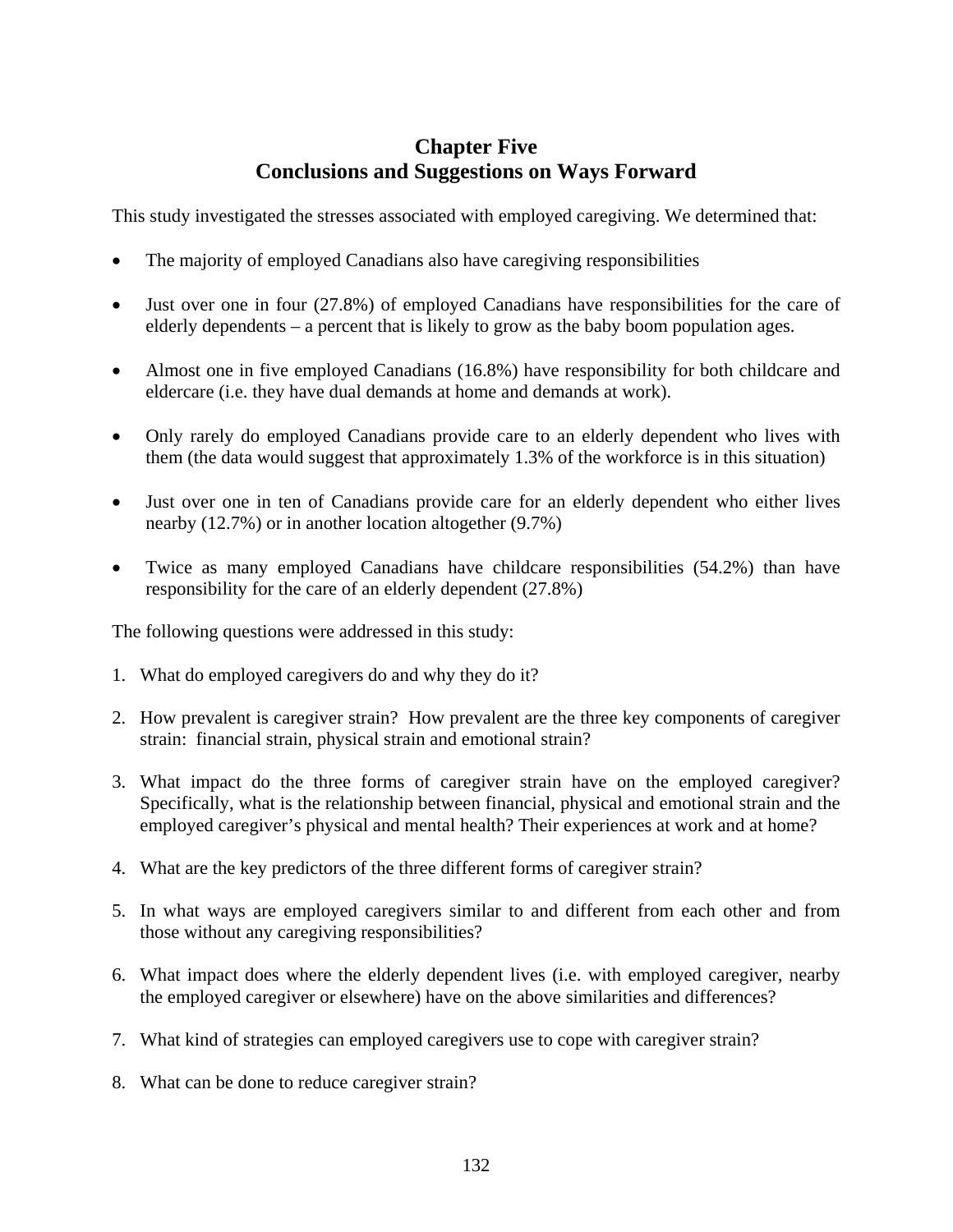The answers to these questions are provided below.

# **5.1 What do employed caregivers do and why to they do it?**

Employed caregiving takes many forms. While a majority of the employed caregivers in our sample cared for one family number, a substantive number (14%) had responsibility for the care of both of their parents and one in four were women who had combined paid employment with the care of a spouse/partner in their 50s or 60s who was in poor health.

Eldercare does not appear to be a transitory condition as the average caregiver in this sample has been performing this role for almost 5 years.

For most people (57% of those in the interview sample) caregiving is a "labour of love" (i.e. the individual wants to/chooses to care for their family member because they love them). For a substantive number of employees (40% of the interview sample), however, this is a role they take on because "there is no one else who can do it."

Employed givers spend the majority of their care time (68%) performing two caregiving roles: providing physical care and offering emotional support. The typical caregiver in the interview sample spends just over 13 hours per week in physical care and 8 hours in activities associated with support. In addition they spend an average of 4 hours per week in personal care, 2 hours in nursing, and 4 hours in activities associated with co-ordination.

A majority of respondents identified emotional support as the most stressful dimension of their caregiving role because they found this role mentally exhausting and upsetting at the same time.

A substantive number of respondents identified the co-ordination role as the most stressful part of employed caregiving – even though the time devoted to this role is much less than that given to physical care. This suggests that the stresses associated with employed caregiving are not simply a function of the amount of time spent in the role but instead are related to the amount of control one has over the role.

# **5.2 How prevalent is caregiver strain?**

Employees who care for elderly dependents can be considered "at risk" of experiencing a particular type of work-life conflict referred to as caregiver strain. Caregiver strain is a multidimensional construct (physical, financial and emotional strain) which is defined in terms of "burdens" or changes in the caregivers' day to day lives which can be attributed to the need to provide care. This research initiative allowed us to better understand the aetiology of each of these three types of Caregiver Strain.

Financial strain is not a significant problem for employed Canadians (moderate to high levels reported by only one in ten of the survey respondents and 7% of those in the interview sample).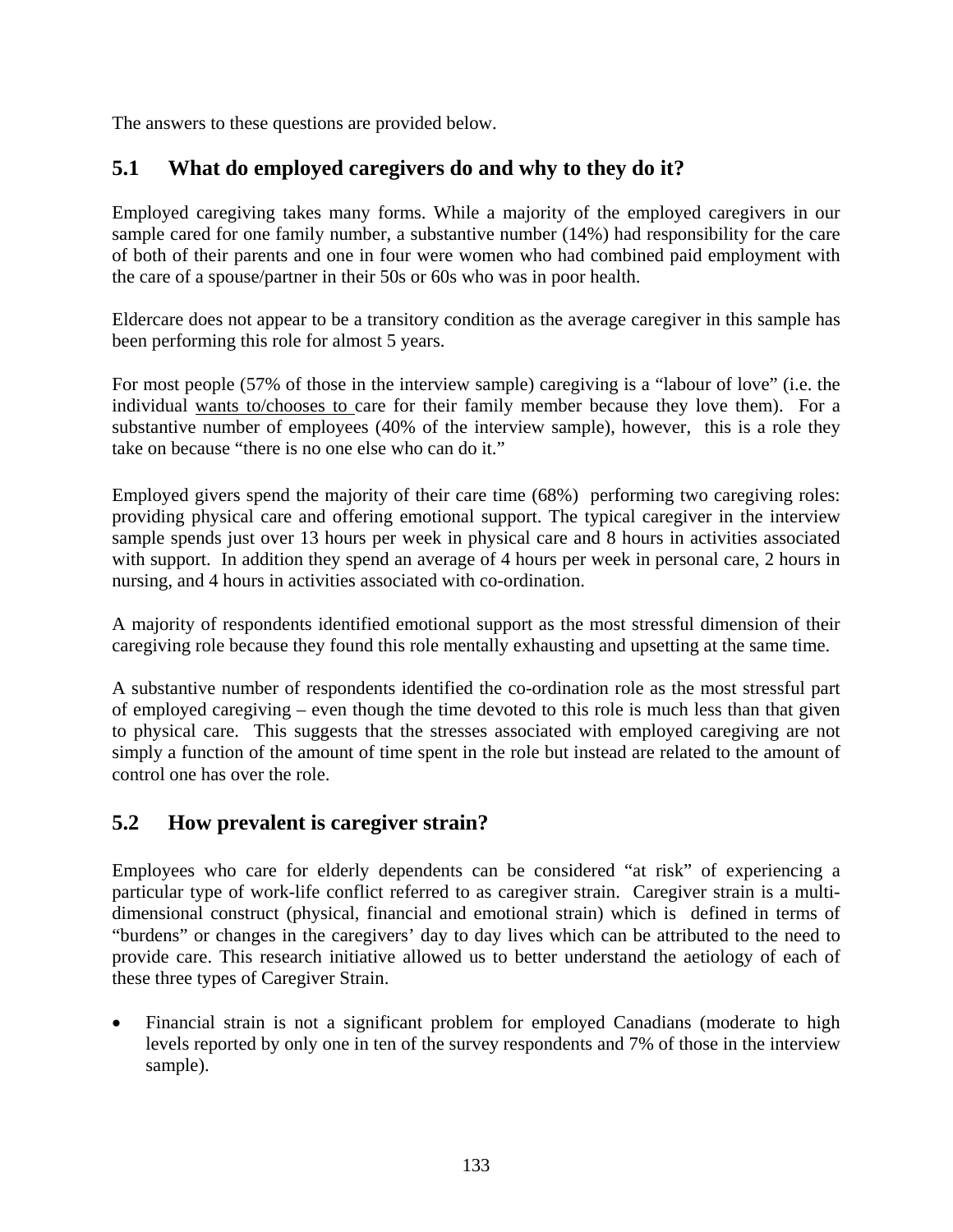- Approximately one in three of the employed Canadians in both the interview and survey samples reported moderate to high levels of physical caregiver strain.
- Approximately one quarter of the employed Canadians sample report moderate to high levels of emotional strain that can be attributed to the stresses associated with caring for an elderly relative.

# **5.3 What impact do the three forms of caregiver strain have on the employed caregiver?**

The impact of caregiver strain depends on many factors including the type of strain being considered, the population being considered (i.e. sandwich group versus eldercare) and the outcome of interest (i.e. mental health, work-life balance). The following conclusions with respect to the impact of the various forms of caregiver strain are summarized below.

### **5.3.1 Impact of Financial Caregiver Strain:**

This type of caregiver strain is associated with poorer physical and mental health, greater worklife conflict, increased absenteeism, lower job satisfaction, a higher number of visits to the emergency room at the hospital, and reduced fertility. It is also interesting to note that moderate and high levels of financial strain are equally problematic for caregivers.

### **5.3.2 Impact of Physical Caregiver Strain:**

This type of strain is associated with poorer mental health, increased work-life conflict, and increased absenteeism due to eldercare problems. It is also associated with lower levels of family satisfaction. Physical strain is more problematic for those in the eldercare group than those in the sandwich group. Aside from the impacts noted earlier, high levels of caregiver strain are associated with poorer physical health, increased visits to the family physician and increased job stress for those in the eldercare.

### **5.3.3. Impact of Emotional Caregiver Strain:**

Emotional strain is strongly associated with poorer physical and mental health, increased worklife conflict, higher job stress, increased absenteeism due to eldercare problems and emotional fatigue, lower levels of family well-being and reduced fertility. With a few exceptions, the presence of children in the home made little difference in the strength of these associations. That being said, the impact of emotional strain varies with caregiver group as follows. For those in the sandwich group, emotional strain is associated with lower levels of job satisfaction, and much higher levels of absenteeism due to eldercare (and hence greater absenteeism overall) than could be seen in the eldercare group. For those in the eldercare group, on the other hand, emotional strain was associated with a greater intent to leave ones job, a higher number of visits to the family doctor, and reduced family satisfaction.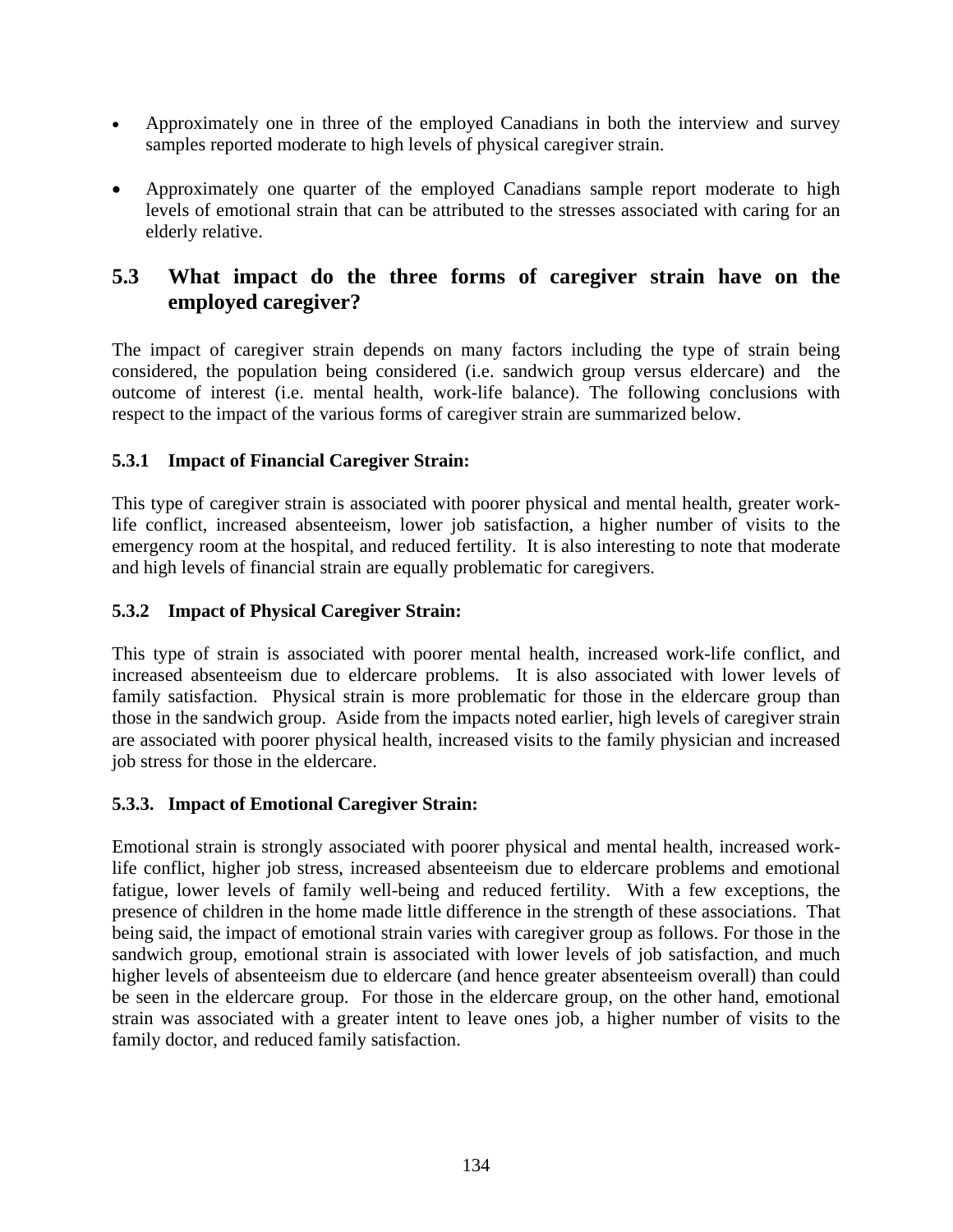# **5.4 What are the key predictors of the three forms of caregiver strain?**

#### **5.4.1 What causes financial strain?**

This study identified the following key predictors of financial strain: living in a family with limited financial resources, very heavy and time consuming caregiving demands (i.e. both respondent and spouse spend a high number of hours per week in eldercare), and lower levels of control (i.e. low perceived flexibility at work, dependent lives farther away from the caregiver or in their home). Examination of these data paint the following picture with respect to financial strain. First, employees who have to spend a lot of time in care have fewer hours to devote to work which reduces their earning potential and increases the precariousness of their financial situation. Second, caregivers whose dependent lives with them or at a distance have more expenses (i.e. changing their house to accommodate their dependent, commuting, phone costs, out of town travel) than those who live a short distance from those they are caring for.

The interview study provided similar findings. It determined that financial strain has two causal factors: a decline in income (their role as an elder caregiver made it virtually impossible for them to work full time) and an increase in expenditures (had to pay for extra help, some living expenses, and medicines).

### **5.4.2 What causes physical strain?**

Physical strain has a different set of causal factors than financial strain. The survey study determined that the main predictors of physical strain are distance (employees with their dependent living with them are at higher risk), gender (women have more problems than men), age (older employees have more problems than younger employees) and the families' financial situation (the lower the income, the greater the strain). In other words, these data indicate that older women whose dependent lives with them and cannot afford to purchase support and/or quit their jobs are at the highest risk of physical strain

Interview respondents indicated that physical strain had two causal factors: the need to do a lot of heavy lifting when caring for the dependent, and a lack of sleep.

Both sets of data indicated that physical strain is largely caused by demands – the more time one spends in the role and the greater the responsibility one has in terms of caregiving, the greater the physical stain. To reduce physical strain, therefore, one needs to try and determine how best to reduce the amount of time caregivers spend in caregiving activities.

### **5.4.3 What causes emotional strain?**

The survey study determined that the main predictors of emotional strain include living in a family with limited financial resources, physically and emotionally heavy caregiving demands (i.e. respondent spends a high number of hours per week in care and has responsibility for care), lower levels of control at work (i.e. low perceived flexibility at work, the perception that family responsibilities limit advancement opportunities) and gender (women are more predisposed to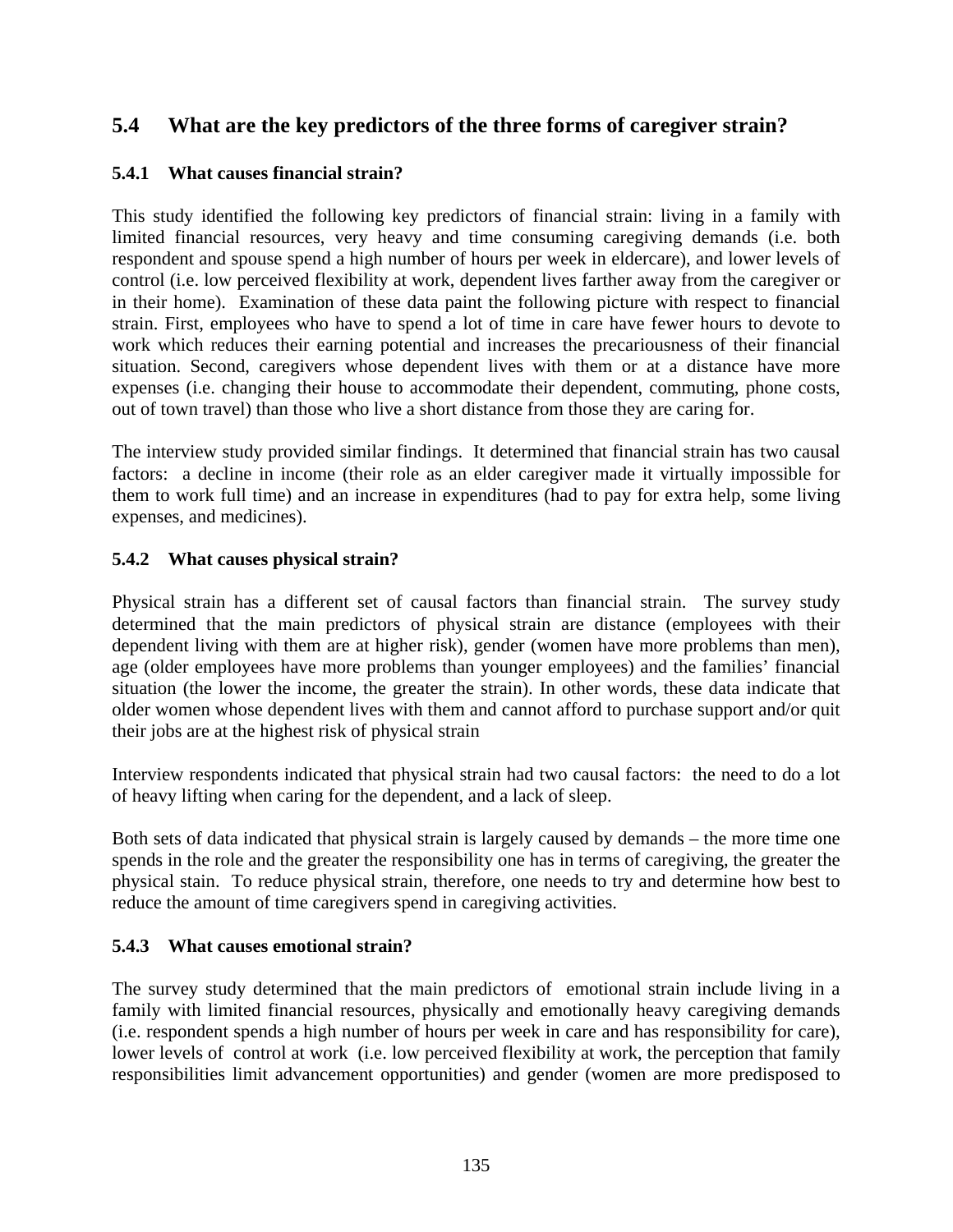experiencing this form of strain than men). Hours per week the respondent spends in care is five times more important to the prediction of emotional strain than any of the other predictors.

The perception that family responsibilities make career advancement difficult, were unique to the prediction of emotional strain.

The interview study determined that emotional strain had three causal factors: role overload (too much to do, not enough time, exhaustion), uncertainty/worry (what does the future hold? how will they manage? are they safe) and empathy (their stress becomes my stress).

# **5.5 In what ways are employed caregivers similar to and different from each?**

Our analysis allowed us to create the following profiles of the various groups considered in this study.

### **5.5.1 Employees in the no caregiving group**

Employees in the no caregiver group are younger (i.e. under 35), single men and women who live in larger communities. They have higher personal incomes and are more likely to say that for them money is not an issue and that they have money for extras. At work employees in the no caregiving group are more likely to perceive that their manager is supportive and report higher levels of flexibility with respect to their hours of work.

Employees with no caregiving have fewer demands on their time than employees with caregiving responsibilities. They spend more time in leisure per week and have a good balance between work and family. (i.e. report the lowest levels of role overload (45% high), work interferes with family (20% high) and family interferes with work (3% high) of any group). They are more likely to work for a supportive manager (51%) and enjoy relatively high levels of flexibility with respect to work hours and work location (40% high perceived flexibility). They report higher levels of job satisfaction (47% high), lower job stress (31% high) and are significantly less likely to be absent from work. It is also important to note that employees with no caregiving responsibilities are in better physical and mental health than their counterparts with child and/or eldercare. They make less use of Canada's medical system and are less likely to report high levels of stress (49% high), burnout (30% high), depressed mood (33% high) and more likely to report high levels of life satisfaction (43% high). Finally, employees with no children/elderly dependents report better circumstances at home. In fact, they report the highest levels of family satisfaction (72% high) and family adaptation (well being) (46% high) in the sample. These findings indicate that Canadians who have children and/or assume the responsibility for the care of an elderly dependent pay a price at home, at work, and personally. They also suggest that employers (higher absenteeism and intent to turnover, lower job satisfaction and stress) and Canadian society (increased use of Canada's health care system) also pay a price when Canadian employees cannot balance work and caregiving demands.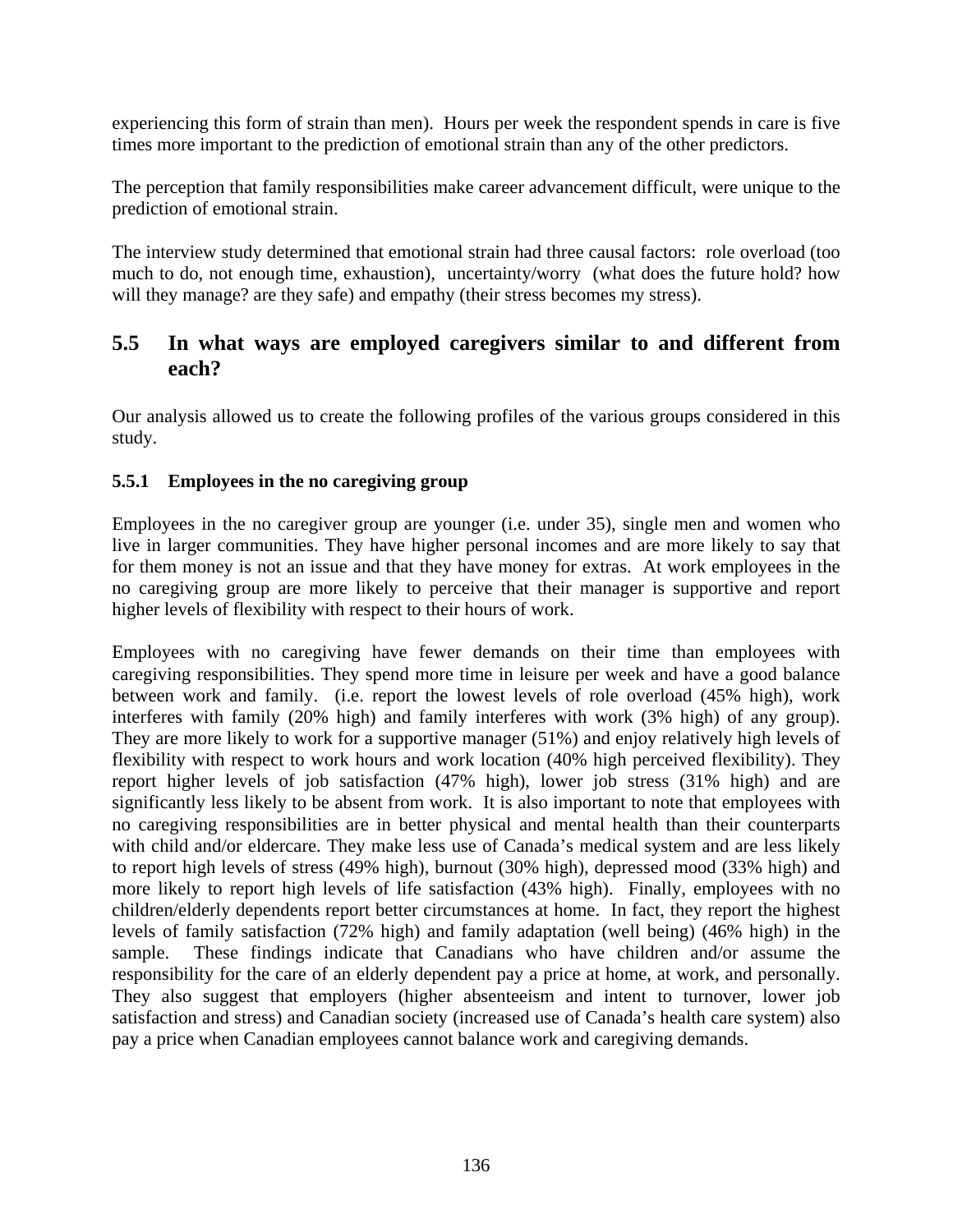### **5.5.2 Employees in the childcare only group**

Employees in the childcare only group are married men and women (this is the only group in which we had more male respondents than female respondents) between the age of 35 and 45 who, despite the fact that their personal incomes are higher, are more likely to say that money is tight in their family or that they are okay for money but do not have money for extras. They are more likely to live in smaller communities. One in three in this group have children under the age of five at home.

While employed parents are relatively better off than their counterparts with eldercare (i.e. those in sandwich and eldercare only groups) – they still have substantive challenges that can be linked to the need to balance work and childcare. This group has a lot of demands on their time: their work demands are the highest in the study (over 45 hours per week), their non-work demands are substantive (33 hours per week) and they have relatively few hours per week to spend in leisure activities (8 hours). On the plus side, approximately half work for a manager who they consider to be supportive. More challenging is the fact that very few employed parents perceive that they have much flexibility with respect to work hours and work location (only 30% high). Not surprisingly, many of the employees in this group experience difficulties with respect to balancing work and family. Two forms of work-life conflict are particularly problematic for the employed parents: role overload (60% have too much to do and too little time) and family interferes with work (13% say expectations at home make it hard for them to meet expectations at work). These findings are consistent with the lower levels of flexibility given to this group of employees. Furthermore, the data suggest that the need to balance competing family demands is having a negative impact on the families of employed parents as employees in this group are less likely to be satisfied with their families and report lower levels of family well being (only 31% high).

While the work attitudes and physical and mental health outcomes of the no caregiving and childcare only groups are similar in many ways, areas where they differ are important to note. These include the fact that employees with children at home are more likely than those in the eldercare and no caregiver groups to miss work due to childcare problems and report high levels of stress (54% high). It should be noted, however, that the mental health of employees in the childcare group is better than those in the sandwich and eldercare groups.

### **5.5.3 Employees in the eldercare only group**

Employees in the eldercare only group are more likely to be older, unmarried females without children. That being said, it is interesting to note that one in five in this group are single, childless women under the age of 35. The women in this group tend to have lower personal incomes but, paradoxically, are more likely to say that money is not an issue. This paradox can be explained by the fact that although their incomes are lower, so are their costs (i.e. they do not have children). Individuals in the eldercare group are more likely to live in larger centers.

Employees in the eldercare group experience higher levels of work-life conflict. In this group the increased conflict manifests itself as higher levels of role overload (60% high) and work interferes with family (39% high). Very few employees in the eldercare (6%) group experience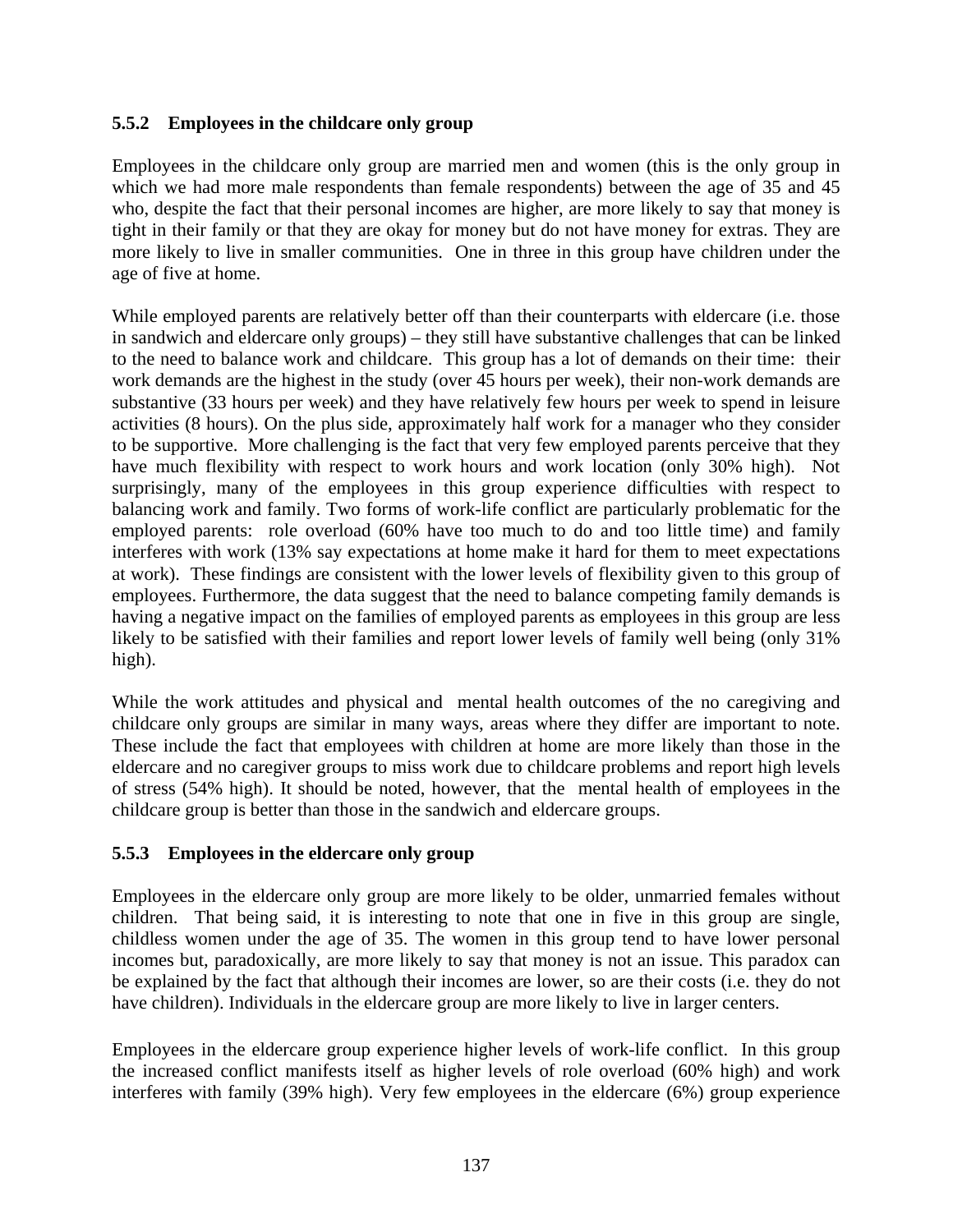family interferes with work. These findings are striking given the fact that those in the eldercare group spend fewer hours per week in paid employment and caregiving and more time in leisure (only the non-caregiver group have fewer non-work demands and more hours in leisure). It would appear that work life conflict for those with eldercare is more a function of role requirements than the amount of time spent in work and non-work roles. This interpretation of the data is consistent with the fact that employees in the eldercare groups are in poorer mental and physical health than the employees in the other three groups. They are more likely to report high levels of stress (59% high), burnout (36% high) and depressed mood (42% high) and less likely to report high levels of life satisfaction (37%). They are also more likely to seek care from other medical professionals (37% did so in six month period) and seek care from their family physician (58% did so in six month period).

The fact that employees in this group are also less likely to enjoy high levels of flexibility and less likely to perceive their supervisor is supportive suggests that there is a basic disconnect between what the organization expects of the individuals in this group and what they are able to deliver due to the expectations they place on themselves and the expectations placed on them by Canadian society. The idea that there is a disconnect between work expectations and elder caregiving is consistent with the fact that employees in the eldercare group are more likely to report higher levels of job stress (38% high), lower job satisfaction, (42% high) and increased levels of absenteeism due to ill- health (56%), eldercare problems (27% high) and emotional fatigue (39% high). In fact they have the highest level of absenteeism due to emotional fatigue of any group in the sample.

### **5.5.4 Employees in the sandwich group**

Employees in the sandwich group are more likely to be older (45 or greater) men and women who live in smaller communities. One in three of the individuals in this group say money is tight in their family, which is consistent with the fact that one in three have lower (i.e. \$39,000 or less) personal incomes.

Employees in the sandwich group face onerous demands at work and at home. They spend the same number of hours in work per week as those in the no caregiving group but also commit 35 hours per week to non-work activities (the highest in the sample). They also had the highest number of hours per week in work and family activities (79.2) and the fewest hours in leisure (7 hours per week). Given the onerous demands faced by the employees in this group it was not surprising to see that they had the highest levels of work-life conflict in the sample: 67% of the employees in this group report high role overload, 39% report high work interferes with family and 15% report high family interferes with work.

Employees in the sandwich group receive lower levels of support at work and report more negative attitudes towards their employer. Those in the sandwich group are less likely to perceive that their manager is supportive (44% work for a supportive manager) and have the lowest levels of flexibility with respect to work hours and work location of any group in the sample (27% high perceived flexibility). They are less likely to be satisfied with their jobs (42%), more likely to report high levels of job stress (38% high) and more likely than those in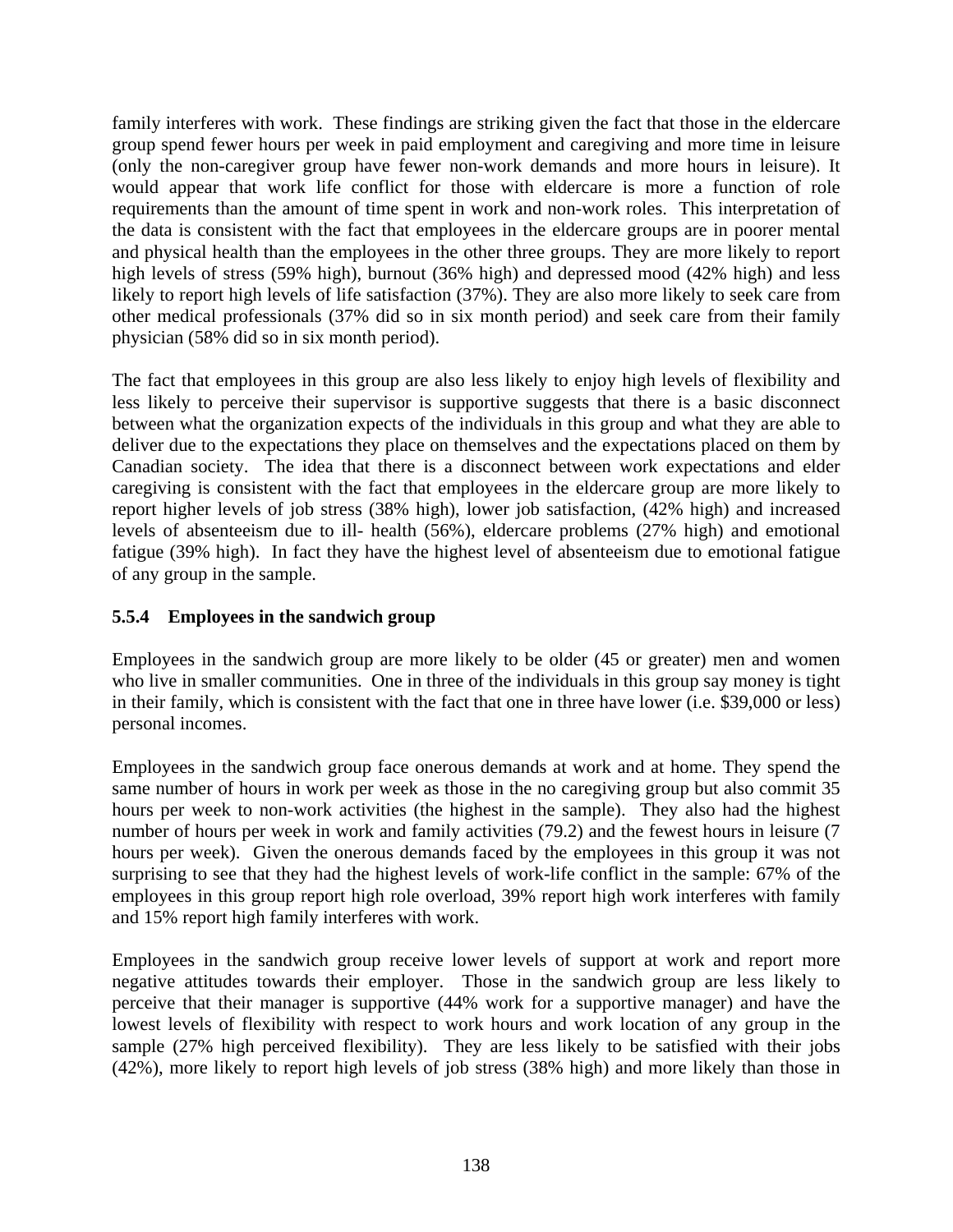the childcare only and no caregiving groups to miss work due to ill-health, emotional strain and eldercare problems.

Also consistent with our expectations are the findings supporting the idea that employees in the sandwich group are in poorer health. Compared to those in the non caregiving and childcare groups they are more likely to report high levels of stress (61% high), burnout (35% high) and depressed mood (42% high) and less likely to report high levels of life satisfaction (37% high). They are also more likely to seek care from their family physician (57%) and to have medical tests (33%).

Employees in the sandwich group look very much like their counterparts in the childcare only group when it comes to family outcomes. They are more likely than those in the no caregiving and eldercare groups to report high levels of family integration (i.e. greater stability of family unit; ability to participate with family in joint functions and activities) (33% high) and less likely to report high levels of family satisfaction (57% high) and family adaptation (i.e. well being) (29% high) than those in the no caregiving and eldercare groups.

Contrary to what we had expected, however, multiple family demands did not appear to contribute to a further decline in either physical or mental health for those in the sandwich group above that observed for individuals with just eldercare (i.e. sandwich group reports same levels of stress, burnout, depressed mood and life satisfaction, visits to physician etc. as the eldercare group). This finding is particularly striking given the fact that employees in this group have very high demands on their time and high levels of work-life conflict. It would appear that having children at home provide employees with elderly dependents some increased ability to cope with the strains associated with eldercare. How does having children at home help? It is hard to say from these data but it is possible that children reduce strain by helping out with eldercare, providing emotional support to their parents, and (strangely enough) providing the employee with another role (that of parent) whose rewards can offset the frustrations and strains associated with the role of elderly caregiver. This third explanation is based on the idea of "role expansion" which states that people can benefit from multiple roles when the rewards from one set of responsibilities (i.e. raising a child, watching them learn) partially offset the frustrations and stresses of performing a second role (i.e. watching parent die and lose functioning).

# **5.6 What impact does where the elderly dependent lives have on caregiver strain?**

In this analysis we looked at the impact of caregiver arrangement on caregiver strain. In the survey study we looked at three types of caregiving arrangements: dependent lives with caregiver, dependent lives nearby (i.e. within a short drive), and the dependent lives elsewhere (a significant commute away). A summary of the key significant differences associated with caregiver arrangement identified from this analysis are provided in Table 13 and summarized below.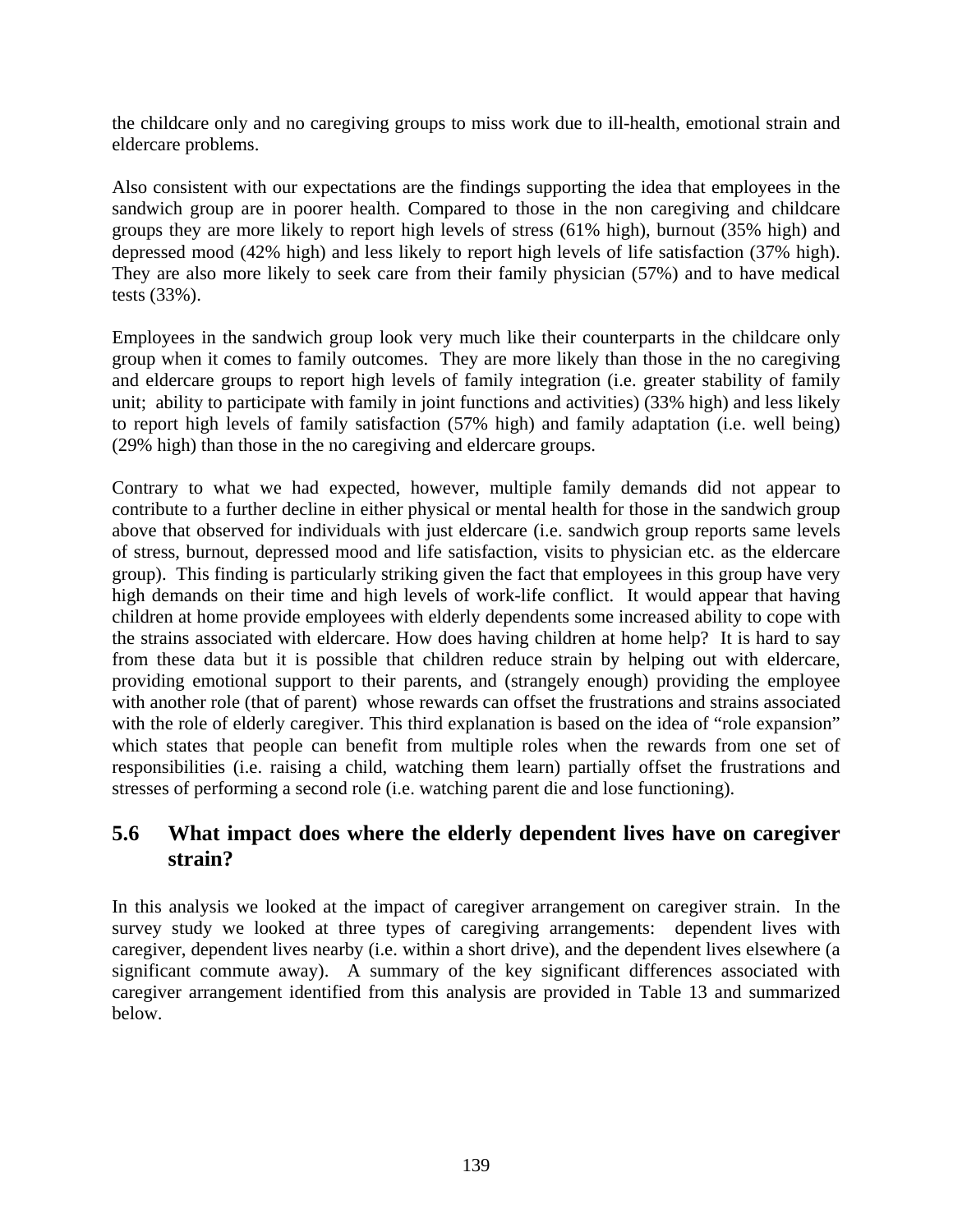| <b>Factor</b>           | <b>Eldercare Only Group</b>                                                                                                                                                                                                                                                                                                                                                    | <b>Sandwich Group</b>                                                                                                                                                                                                                                                                                                                                                                                                           |
|-------------------------|--------------------------------------------------------------------------------------------------------------------------------------------------------------------------------------------------------------------------------------------------------------------------------------------------------------------------------------------------------------------------------|---------------------------------------------------------------------------------------------------------------------------------------------------------------------------------------------------------------------------------------------------------------------------------------------------------------------------------------------------------------------------------------------------------------------------------|
| Personal demographics   | Dependent lives with them: more<br>likely to be unmarried women with<br>no children                                                                                                                                                                                                                                                                                            | Dependent lives with them: more<br>likely to be unmarried women with<br>young children (especially single<br>mothers) who have lower personal<br>incomes and say that money is tight<br>in their families.<br>Dependent lives elsewhere: more<br>likely to be male (only group with<br>equal number of men and women)<br>who make higher personal incomes.<br>They are also more likely to have<br>adolescent children at home. |
| Work situation          | Dependent lives with them: more<br>likely to work a regular work day<br>and less likely to have access to a<br>number of benefits which could<br>make the balance between work<br>and caregiving easier including<br>time off in lieu of pay, pro-rated<br>part time work, flextime<br>arrangements, EAP and a manager<br>who gives them flexibility to meet<br>personal needs | Dependent lives with them: more<br>likely to work a regular work day,<br>perceive that they have high<br>flexibility and a supportive manager<br>and have a more positive view of the<br>culture in their organization when it<br>comes to support of family issues                                                                                                                                                             |
| <b>Demands</b>          |                                                                                                                                                                                                                                                                                                                                                                                |                                                                                                                                                                                                                                                                                                                                                                                                                                 |
| <b>Work Demands</b>     | Closer the dependent lives to the<br>employee the fewer hours they<br>spend per week in paid<br>employment (live with $=$ 39; live<br>elsewhere 45)                                                                                                                                                                                                                            | Dependent lives elsewhere: spends<br>more time in paid employment per<br>week $(45.5 \text{ hrs})$                                                                                                                                                                                                                                                                                                                              |
| <b>Non-work Demands</b> | Dependent lives with them: spends<br>more time in non-work activities<br>per week (31 hrs)<br>Spend more time in eldercare per<br>week $(10 \text{ hrs})$                                                                                                                                                                                                                      | Dependent lives with them: spends<br>more time in non-work activities per<br>week $(42 \text{ hrs})$<br>Spend more time in eldercare per<br>week $(8 \text{ hrs})$                                                                                                                                                                                                                                                              |
| <b>Total Demands</b>    | Dependent lives nearby: spends<br>the least time per week in work<br>and non-work (67 hrs) than the<br>employees in either of the other<br>two groups (70 hrs)                                                                                                                                                                                                                 | Dependent lives with them: spends<br>the most time per week in work and<br>non-work (84 hrs)<br>Dependent lives nearby: spends the<br>least time per week in work and<br>non-work (77 hrs)                                                                                                                                                                                                                                      |

# **Table 13: Impact of Caregiving Living Arrangement: Quantitative Data**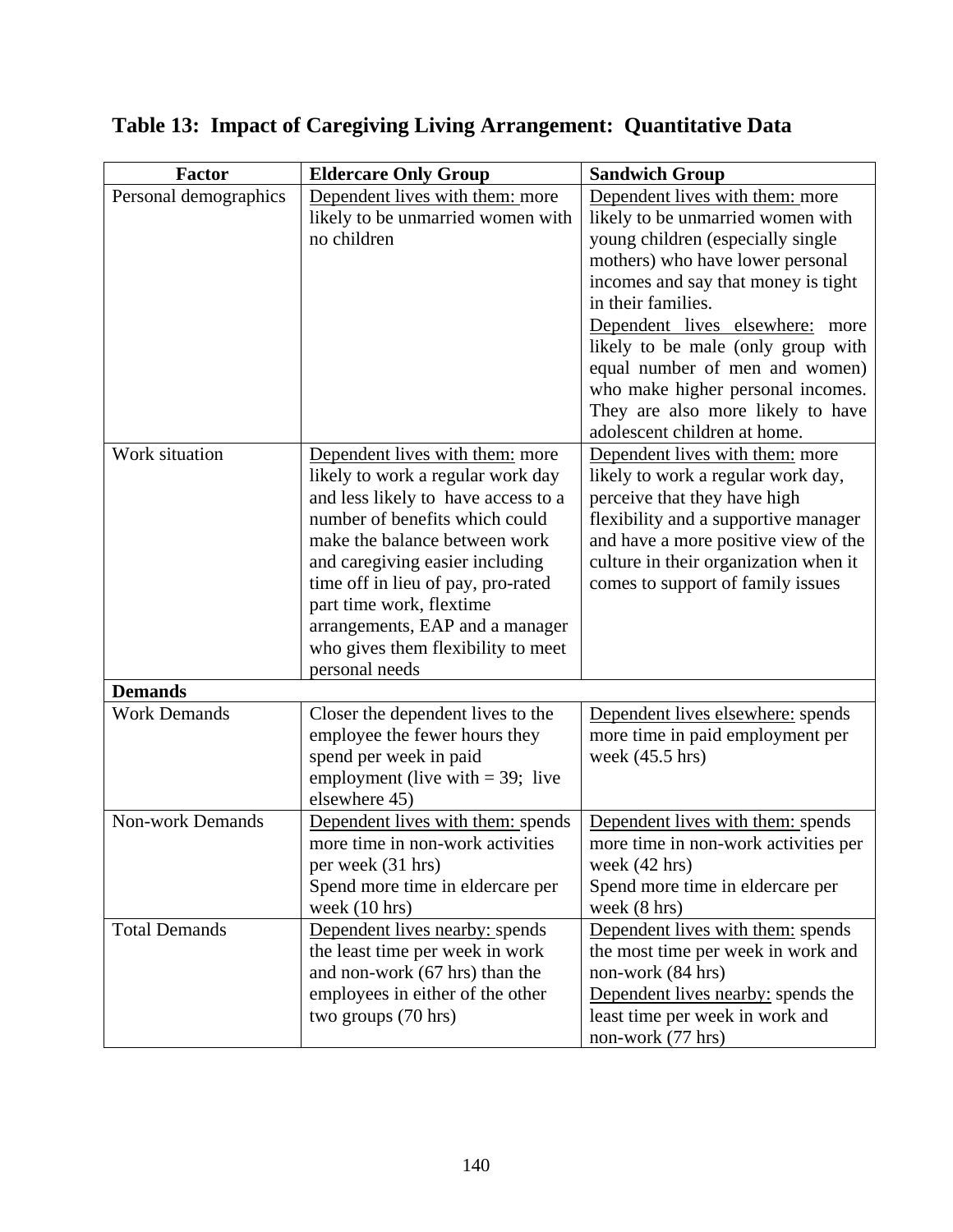| <b>Factor</b>                                | <b>Eldercare Only Group</b>                                                                                                                                                                     | <b>Sandwich Group</b>                                                                                                                                                                           |
|----------------------------------------------|-------------------------------------------------------------------------------------------------------------------------------------------------------------------------------------------------|-------------------------------------------------------------------------------------------------------------------------------------------------------------------------------------------------|
| <b>Work-Life Conflict</b>                    |                                                                                                                                                                                                 |                                                                                                                                                                                                 |
| Role overload                                | Dependent lives nearby: Lowest<br>levels of role overload (58% high)                                                                                                                            | Dependent lives with them: Highest<br>levels of levels of role overload<br>$(72\% \text{ high})$                                                                                                |
| Work interferes with<br>family               | Dependent lives with them:<br>Lowest levels of work interferes<br>with family (22% high)<br>Dependent lives elsewhere:<br>Highest levels of family interferes<br>with work (30% high)           | Dependent lives with them: Lowest<br>levels of work interferes with<br>family (26% high)<br>Dependent lives elsewhere:<br>Highest levels of family interferes<br>with work (39% high)           |
| Family interferes with<br>work               | Family interferes with work not<br>associated with caregiving<br>arrangement                                                                                                                    | Family interferes with work not<br>associated with caregiving<br>arrangement                                                                                                                    |
| <b>Organizational Attitudes and Outcomes</b> |                                                                                                                                                                                                 |                                                                                                                                                                                                 |
| Job satisfaction, job<br>stress              | Dependent lives with them:<br>Lowest levels of job satisfaction<br>(39% high)<br>Dependent lives elsewhere:<br>Highest levels of job stress (40%)<br>high)                                      | Job satisfaction not associated with<br>caregiving arrangement<br>Dependent lives elsewhere:<br>Highest levels of job stress (43%<br>high)                                                      |
| Intent to turnover                           | Dependent lives with them: More<br>likely to be thinking of quitting<br>their job (19% high)                                                                                                    | Dependent lives with them: More<br>likely to be thinking of quitting their<br>job (22% high)                                                                                                    |
| Absenteeism                                  | Absenteeism due to ill health not<br>associated with where dependent<br>lives<br>Closer the dependent lives to the<br>employee the more likely they are<br>to be absent due to eldercare issues | Absenteeism due to ill health not<br>associated with where dependent<br>lives<br>Closer the dependent lives to the<br>employee the more likely they are to<br>be absent due to eldercare issues |
| <b>Mental Health</b>                         |                                                                                                                                                                                                 |                                                                                                                                                                                                 |
| <b>Stress</b>                                | Closer the dependent lives to the<br>employee the more likely they are<br>to report high levels of stress                                                                                       | Stress not associated with caregiving<br>arrangement                                                                                                                                            |
| Depressed Mood                               | Depressed mood not associated<br>with caregiving arrangement                                                                                                                                    | Depressed mood not associated with<br>caregiving arrangement                                                                                                                                    |
| <b>Burnout</b>                               | Burnout not associated with<br>caregiving arrangement                                                                                                                                           | Burnout not associated with<br>caregiving arrangement                                                                                                                                           |
| <b>Life Satisfaction</b>                     | Dependent lives with them:<br>Reports the lowest levels of life<br>satisfaction (26% high)                                                                                                      | Life Satisfaction not associated with<br>caregiving arrangement                                                                                                                                 |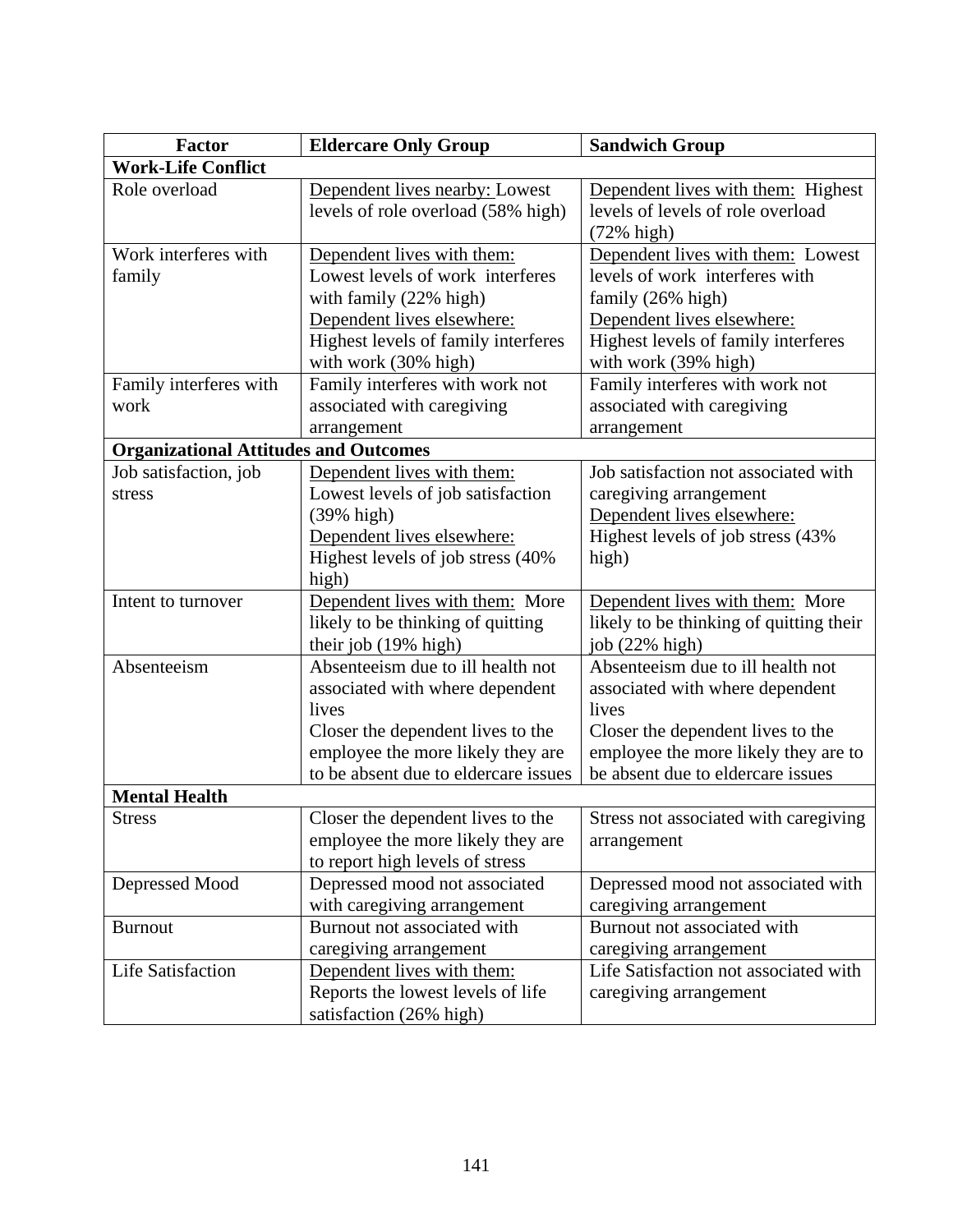| <b>Factor</b>              | <b>Eldercare Only Group</b>          | <b>Sandwich Group</b>               |
|----------------------------|--------------------------------------|-------------------------------------|
| <b>Family Outcomes</b>     |                                      |                                     |
| <b>Family Satisfaction</b> | Dependent lives with them:           | Dependent lives with them: highest  |
|                            | lowest levels of family satisfaction | levels of family satisfaction (65%) |
|                            | (54%)                                |                                     |
| <b>Family Integration</b>  | Dependent lives with them:           | Dependent lives with them: highest  |
|                            | highest levels of family integration | levels of family integration (34%)  |
|                            | (27%)                                |                                     |
|                            | Other two groups are very low        |                                     |
| <b>Family Adaptation</b>   | Dependent lives with them:           | Dependent lives with them: highest  |
|                            | lowest levels of family adaptation   | levels of family adaptation (35%)   |
|                            | (32%)                                | Other two groups are very low       |
| <b>Societal Outcomes</b>   |                                      |                                     |
| Use of health care         | Dependent lives with them: Have      | Use of health care system not       |
| system                     | fewer medical tests and make         | associated with caregiving          |
|                            | fewer visits to mental health        | arrangement                         |
|                            | professionals                        |                                     |
|                            | In all other cases the use of the    |                                     |
|                            | health care system not associated    |                                     |
|                            | with caregiving arrangement.         |                                     |

The conclusions one draws about the impact caregiving arrangement has on caregiver strain from this data dependents on the criteria being examined as well as the group one is looking at. The following conclusions are supported by the survey data examined in this analysis.

- Employees whose dependent lives with them are more likely to work a regular work day. It may be that this arrangement gives them more ability to predict their hours of work and leave at a particular time.
- Generally speaking, the closer the dependent lives to the employee who is providing care:
	- the more hours the caregiver spends in caregiving,
	- the fewer hours the caregiver spends in paid employment,
	- the higher the role overload reported by the caregiver,
	- the lower the work interferes with family reported by the caregiver,
	- the more likely the employee is to be absent from work due to eldercare issues
	- the more likely the employee is to be thinking of quitting their job, and
	- the higher levels of family integration.
- Employees in the eldercare group who care for their dependent in their home report lower levels of job satisfaction, family satisfaction, life satisfaction and family adaptation and higher levels of stress. The fact that no such relationships were observed in the sandwich group supports our contention that having children in the home mitigates many of the negative impacts of eldercare on the care provider. This conclusion is supported by the fact that respondents in the sandwich group report higher (not lower) levels of family satisfaction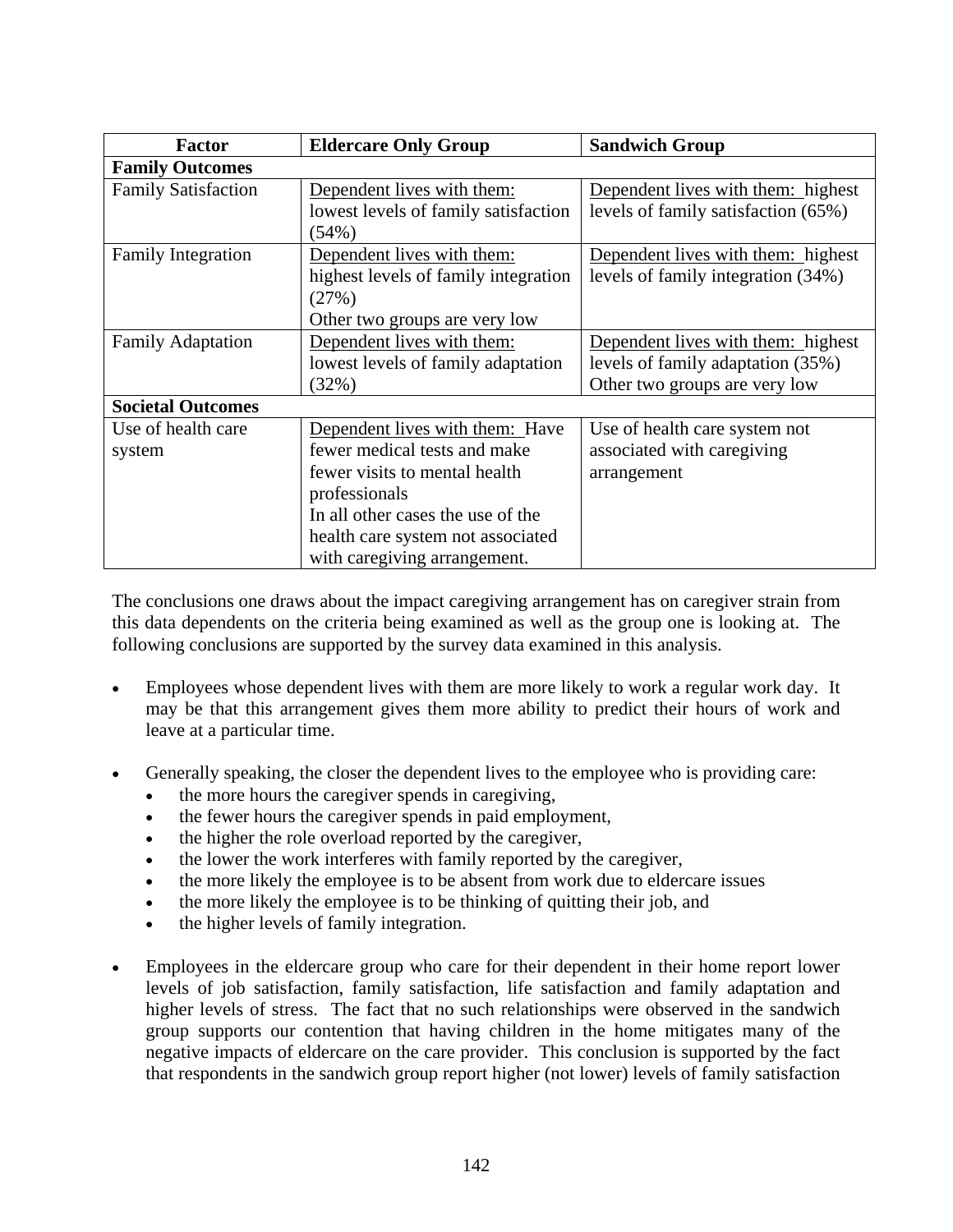and family adaptation than do caregivers in this group whose dependents live nearby or elsewhere.

- Employees whose dependent lives elsewhere report very high levels of work interferes with family and higher job stress.
- Employees who care for a dependent who lives nearby spend fewer hours in caregiving per week and report lower levels of role overload.

In the interview study we looked at two types of caregiving arrangements: dependent lives with caregiver, dependent lives on their own (60% live elsewhere and 40% live near by). A summary of the key differences associated with caregiver living arrangement identified from this analysis are provided in Table 14 and discussed in the section below.

| <b>Factor</b>          | Dependent lives with caregiver         | Dependent lives in own home           |  |
|------------------------|----------------------------------------|---------------------------------------|--|
| Why assumed this role  | 100% said it was their choice $-$      | 60% said they had no choice in the    |  |
|                        | "It's what you do for your loved       | matter – there was no one else to do  |  |
|                        | ones"                                  | it                                    |  |
| Work demands           | Employee more likely to work           | Employee more likely to work          |  |
|                        | part-time                              | more than 41 hours per week           |  |
|                        | Spend an average of 35.1 hours         | Spend an average of 40.6 hours        |  |
|                        | per week in paid employment            | per week in paid employment           |  |
| Caregiving demands     | Spend an average of:                   | Spend an average of:                  |  |
|                        | $X$ 35.1<br>hours<br>week<br>per<br>in | X 10.0<br>hours<br>week<br>per<br>in  |  |
|                        | caregiving, and                        | caregiving, and                       |  |
|                        | 1.3 hours per week in care<br>X        | 15.2 hours per week in care<br>X      |  |
|                        | related commuting.                     | related commuting.                    |  |
|                        | 55% spend more than 30 hours per       | 0% spend more than 30 hours per       |  |
|                        | week in caregiving activities          | week in caregiving activities         |  |
|                        | 0% spend more than 10 hours per        | 40% spend more than 10 hours per      |  |
|                        | week in care related commuting         | week in care related commuting        |  |
| <b>Total Demands</b>   | 25% spend between 40 and 60            | 60% spend between 40 and 60           |  |
|                        | hours per week in work/care            | hours per week in work/care           |  |
|                        | activities                             | activities                            |  |
|                        | 55% spend more than 100 hours          | 0% spend more than 100 hours per      |  |
|                        | per week in work/care activities       | week in work/care activities          |  |
| <b>Caregiving Role</b> | Spend more hours per week in:          | Spend <u>fewer</u> hours per week in: |  |
|                        | $X$ Personal care $(6.3)$              | $X$ Personal care $(1.7)$             |  |
|                        | Physical care (16.8)<br>X              | Physical care (5.8)<br>X              |  |
|                        | $X$ Nursing $(4.3)$                    | Nursing $(0.5)$<br>X                  |  |
|                        | 55% say emotional support role         | 60% say emotional support role        |  |
|                        | most stressful                         | most stressful                        |  |
|                        | More likely to find physical and       | More likely to find the co-           |  |
|                        | personal care roles most stressful     | ordination role most stressful        |  |

# **Table 14: Impact of Caregiving Living Arrangement: Interview Study**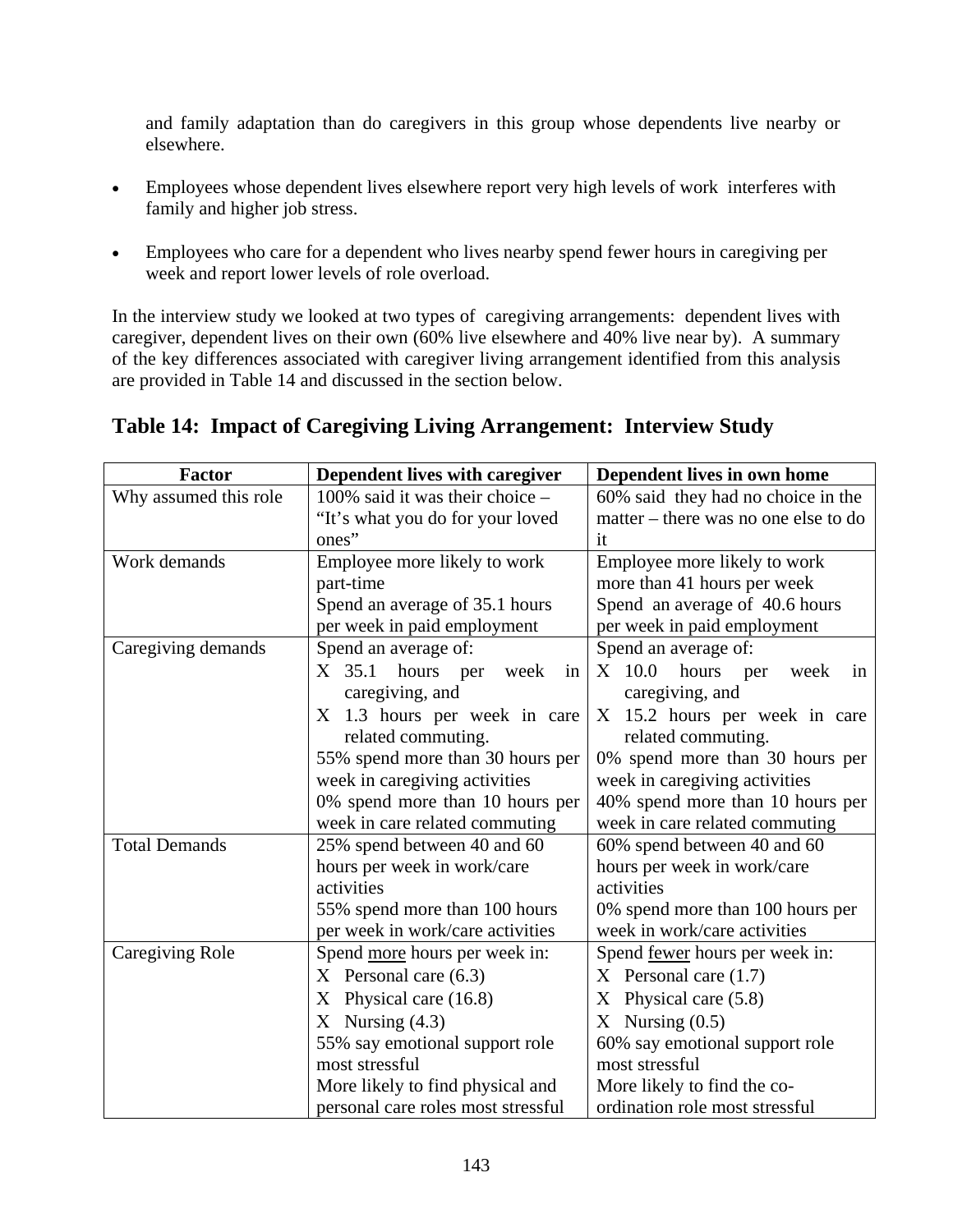| Factor                     | Dependent lives with caregiver                                 | Dependent lives in own home                           |
|----------------------------|----------------------------------------------------------------|-------------------------------------------------------|
| Caregiver Strain           | 40% experience moderate to                                     | 20% experience moderate to                            |
|                            | high levels of physical strain                                 | high levels of physical strain                        |
|                            | 25% experience moderate to                                     | 40% experience moderate to                            |
|                            | high levels of financial strain                                | high levels of financial strain                       |
| <b>Personal Challenges</b> | More likely to say caregiving                                  | More likely to say that                               |
|                            | had negatively impacted their                                  | caregiving had negatively                             |
|                            | physical health                                                | impacted the amount of time                           |
|                            |                                                                | they had for themselves                               |
| Challenges with dependent  | More likely to experience the                                  | More likely to say no challenges                      |
|                            | following challenges:                                          |                                                       |
|                            | deterioration of physical/mental                               |                                                       |
|                            | state overwhelming, they are                                   |                                                       |
|                            | depressed and they cannot accept<br>parent/child role reversal |                                                       |
| Dependent helps by         | More likely to say the person                                  | More likely to say the person                         |
|                            | they care for helps by trying to                               | they care for helps by trying to                      |
|                            | be positive and encouraging                                    | do as much as they can for                            |
|                            | them to get out of the house                                   | themselves                                            |
| Challenges at home         | More likely to mention fact that                               | More likely to say no challenges                      |
|                            | they had to change the physical                                | and to worry about a lack of                          |
|                            | layout of their home and worry                                 | homecare                                              |
|                            | over safety                                                    |                                                       |
| Family helps by            | More likely to say family helped                               | More likely to say family does                        |
|                            | by offering social support and                                 | nothing to help                                       |
|                            | providing assistance with                                      |                                                       |
|                            | caregiving tasks                                               |                                                       |
| Challenges at work         | Less likely to experience                                      | More likely to experience                             |
|                            | challenges at work                                             | challenges at work                                    |
|                            | More likely to feel that                                       | More likely to say that                               |
|                            | performance at work had                                        | caregiving had caused them to                         |
|                            | suffered                                                       | miss work and juggle work                             |
|                            |                                                                | commitments                                           |
| Challenges within          | More likely to experience                                      | More likely to experience                             |
| community                  | challenges accessing community<br>services                     | challenges finding home or<br>community care services |
|                            |                                                                |                                                       |

Before we talk about the links between caregiver arrangement and strain, it is also important to recognize those areas where caregiver arrangement makes no difference. In this study caregiver arrangement was not associated with the amount of time spent in emotional support and coordination, the likelihood that a caregiver will find the role emotionally stressful (in fact, in this study both groups found the emotional support role to be the most stressful of the five caregiver roles considered in this study), the incidence of emotional caregiver strain, how people cope with caregiver strain and the types of support needed from the government.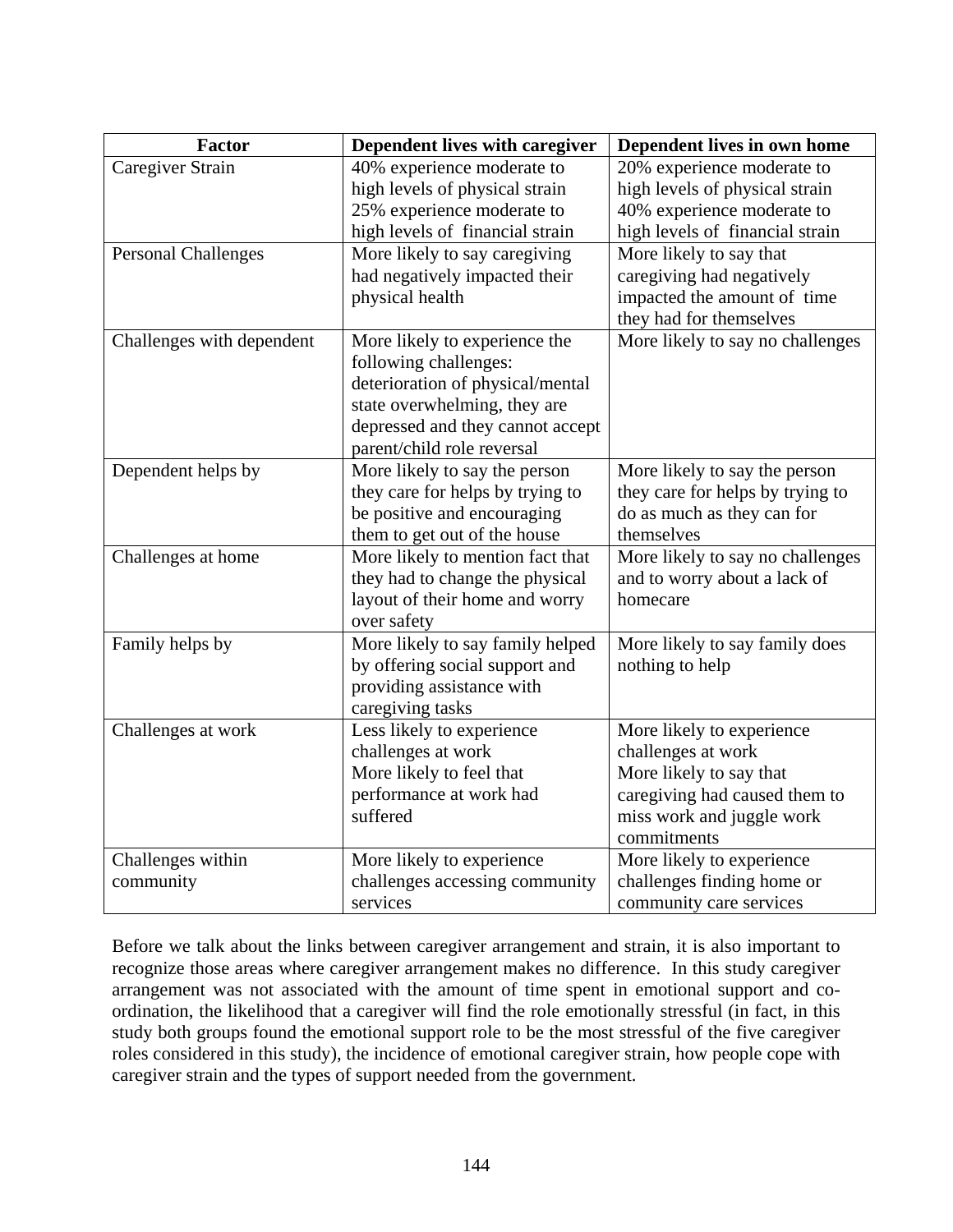The interview data support the idea that the caregiving experience is fundamentally different depending on whether or not the dependent you care for live with you. Consider the following.

Employees who care for a dependent in their home are more likely to have chosen this role. They have accommodated the very high number of hours that they spend in caregiving (55% spend more than 100 hours per week in work/care activities) by reducing to a part time work schedule. Most of their care is provided in their own home with relatively little time spent in care related commuting. These caregivers are more likely to experience physical strain and say that caregiving has negatively impacted their physical health. They experiencing a number of unique challenges because the person they are caring for lives with them. Specifically, they are challenged by the fact that the person they are caring for has experienced an overwhelming deterioration of their physical/mental state and cannot accept parent/child role reversal. Many have also had to change the physical layout of their home to accommodate their dependent and worry about their safety. These individuals are, however, more likely to perceive that family members and those they care for do whatever they can to help make the situation easier. Specifically they note that the person they care for helps by trying to be positive and encouraging them to get out of the house, and that their family has helped by offering social support and providing assistance with caregiving tasks. Employees in this group are less likely to experience challenges at work – probably because they have reduced to part-time status. They do, however, recognize that their performance at work has suffered because of their caregiving situation. Finally, caregivers in this group are more like to say that they have experienced challenges accessing community services such as respite care.

Employees who care for a dependent who lives elsewhere are more likely to say that they did not choose the caregiver role – that they had assumed this role because no one else could/would do it. This group spends more hours a week in paid employment and care related commuting and fewer hours each week in caregiving than their counterparts with a dependent in their home. All things considered, this group of caregivers have fewer demands on their time overall (0% spend more than 100 hours per week in work/care activities). This group is more likely to experience financial strain and say that caregiving has negatively impacted the amount of time they have for themselves. They note that the person they care for helps by trying to do as much as they can for themselves but are frustrated by a lack of homecare and support from their family who they say does nothing to help. This group is more likely to experience challenges at work and note that caregiving has caused them to miss work and juggle work commitments. Finally employees in this group are more likely to experience challenges finding home or community care services.

### **5.7 What kind of strategies can employed caregivers use to cope with caregiver strain?**

In the interview study caregivers indicated that they tried to cope with the stress of the role by engaging in a number of healthy coping strategies. The four most common coping strategies (each practiced by 28% of the sample) included:

- looking after their own health by exercising and eating well,
- cultivating outside interests,
- joining a support group, and
- seeking professional help to cope with their stress.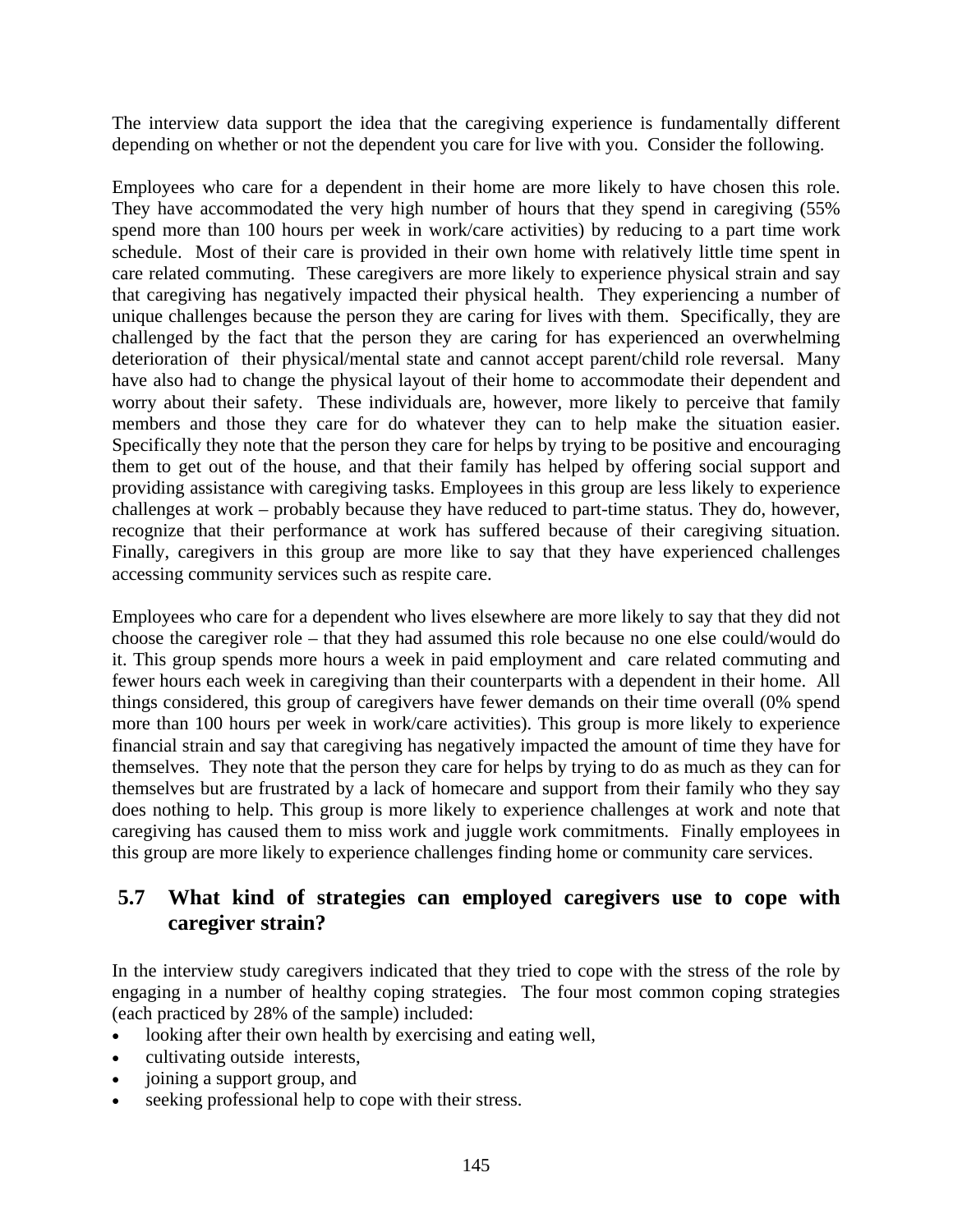The eldercare providers who participated in the interview study also offered a number of pieces of advice to others on how best to cope with the role of employed caregiver. Specifically, they advised someone taking on this role to:

- seek practical advice from an expert (don't try and do it all yourself/get government services involved)
- look after themselves and their family,
- tell their employer straight away (find out what you are entitled to) and
- access professional support to help them deal with the stress of the role.

### **5.8 Suggestions on Ways Forward**

The final research question addressed the issue of how key stakeholders could work together to reduce caregiver strain. To address this question we first looked at what causes caregiver strain. The answer obtained from this analysis is unequivocal – the hours per week the employed individual spends in eldercare activities. In fact, if we know how many hours an individual spends in eldercare per week we can come up with a good estimate of how much physical and emotional strain they will experience. Reducing demands then would appear to be the key to reducing caregiver strain. Suggestions on how best to do this include increasing community supports for employed caregivers and more respite care programs.

We also know that the families' financial situation is an important predictor of financial and emotional strain. In both cases, the tighter the families' finances the greater the strain. While it is hard to say from these data why this might be the case it seems plausible to assume that the lower the financial resources the less ability the respondent has to buy supports from outside the family, the more care that they have to provide themselves (i.e. higher demands) and the more they need the income provided by their job. This second circumstances might be expected to increase conflict between work roles (need to satisfy their employer with respect to meeting work demands by being on time for work, minimizing absenteeism) and eldercare demands (need to spend a lot of time per week in caregiving, need to respond to crisis during work hours). This interpretation of the data is consistent with the fact that increased flexibility at work lowers both financial and emotional strain (i.e. if you can meet both work and caregiving demands, you are healthier emotionally and are not as worried about the financial aspects of caregiving).

These findings suggest that governments need to look at ways to reduce the financial burdens associated with eldercare (i.e. tax write-offs, paid time off work, supported care services in community). They also emphasize the importance of real support at the organizational level. Supportive policies on their own are necessary but not sufficient – these policies must be put into practice and employees must be comfortable using them.

The data indicate that financial strain decreases when the dependent lives nearby but not with the employed caregiver. This would suggest that communities who wish to attract and retain labour need to invest in assisted eldercare facilities within their boundaries.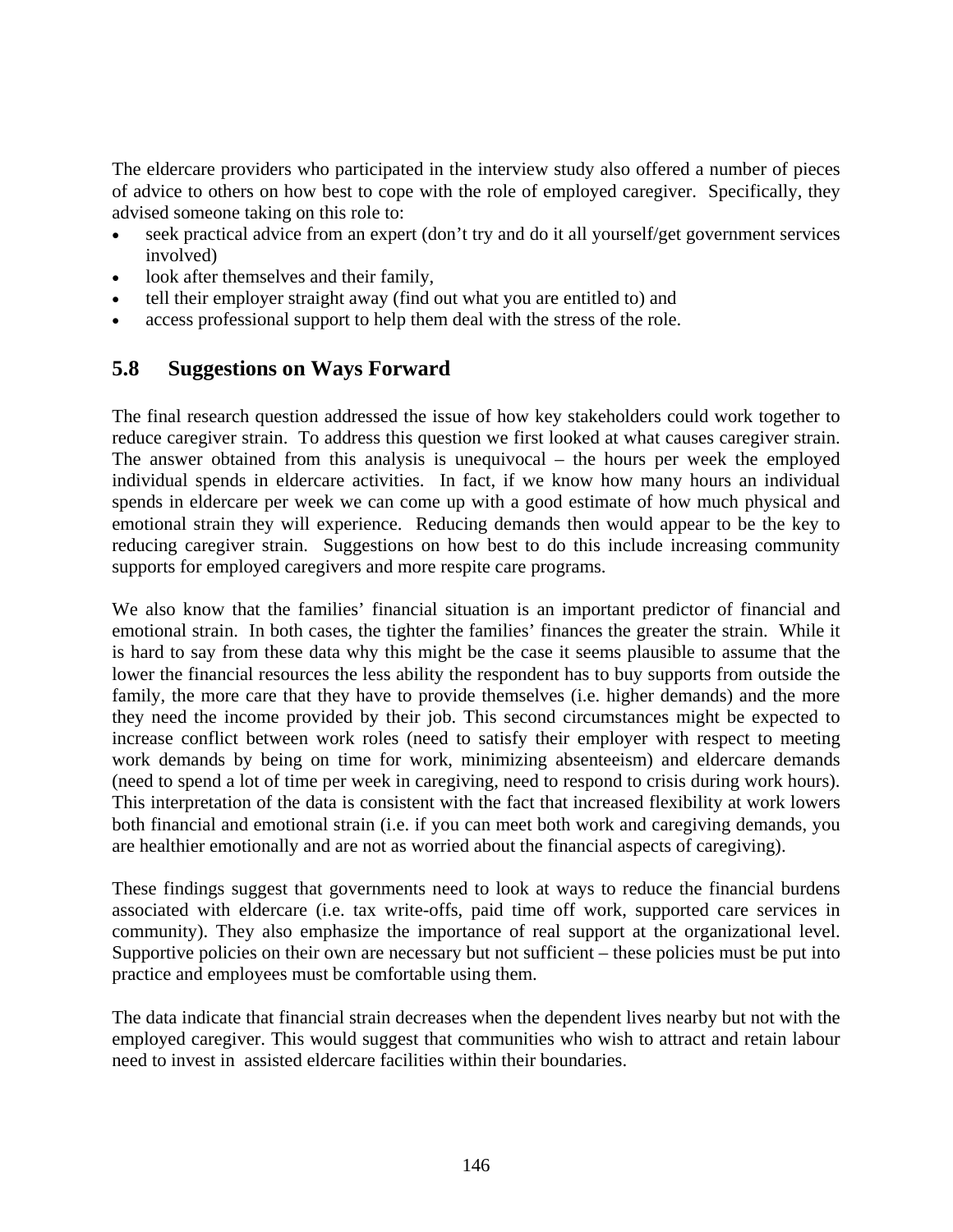Physical strain arises because of two factors: the physical dimensions of the role (hours per week in care, lifting, lack of sleep) and the emotional aspects of the role (individual feels personally responsible for the dependent). This would suggest that we could reduce physical strain by looking at mechanisms to reduce the amount of time an individual has to spend in care. Things like respite care, eldercare referral services, assisted eldercare facilities, home nursing services etc. should help in this regard.

The data also show that women are more likely than men to experience one form of caregiver strain – emotional strain. This finding is cause for concern given the very strong association between this form of strain and physical and mental health problems, absenteeism, and reductions in fertility (women who are experiencing emotional caregiver strain cope by having fewer children or no children at all). It would appear from the data that several factors predispose women to this kind of strain: the fact that they are more likely to feel responsible for the care of the elderly dependent, the fact that they perceive that if they meet responsibilities at home they will not advance at work, and their need for the income stemming from their job (families' financial situation is tight). Again, the fact that perceived flexibility at the organizational end reduces this form of strain gives us one useful approach with respect to reducing it – implement supportive policies within organizations. Many of the suggestions offered earlier with respect to reducing demands at the caregiver end should also help women cope with the emotional demand associated with caregiving.

Finally, it is useful to note that two of the three forms of strain (financial and emotional) meet Karesek's (1979) criteria for a high strain job (i.e. high demand, low control). Thinking of the role of elder caregiver as a high strain job means that we can consult the research literature in this area on how best to address these issues. Karesek's model would suggest that to decrease financial and emotional strain one can either increase the amount of control the employee has over their circumstances (i.e. increase perceived flexibility at the organizational end, community supports for eldercare, financial support for caregivers) and/or reduce the demands they face (i.e. community and government supports for people with eldercare, respite care, eldercare referral services, assisted eldercare facilities, home nursing services).

In the interview we also asked caregivers what kinds of things would help them cope with this role. The respondents provided the following answers to this question.

- Employed caregivers want more tangible support from their families not just sympathy and understanding.
- Employed caregivers appreciate (and need) flexibility from their employer to deal with the uncertainty arising from the caregiving situation. Specifically they appreciate access to alternative work arrangements and flexibility with respect to time off.
- Employed caregivers want their communities to offer services which make the caregivers job easier. Specifically they asked for respite care and help with travel (i.e. para transp). They also want community service deliverers to be more flexible in terms of how they determine who is to get care and to do a better job of coordinating care between the different service providers.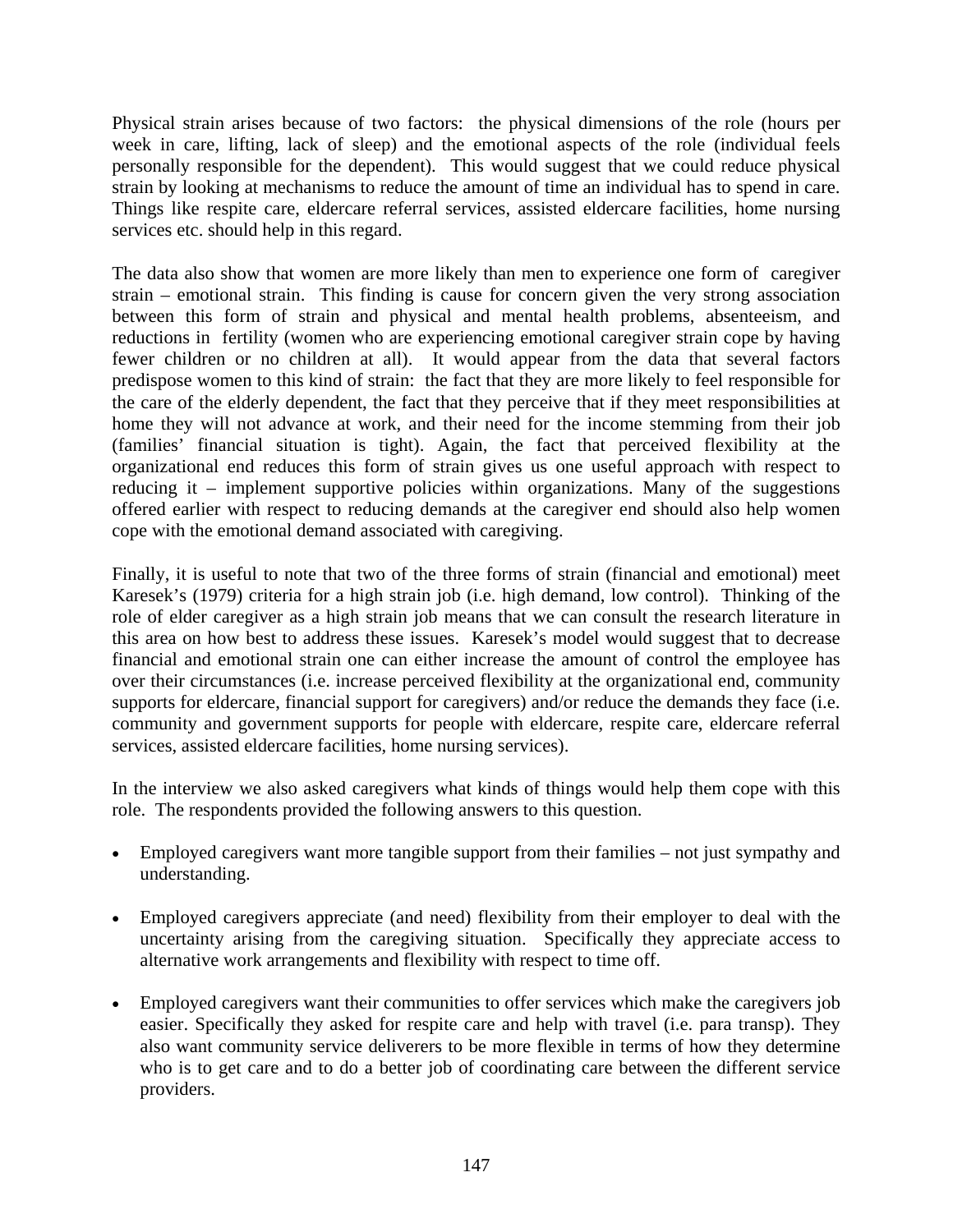- Caregivers feel that they federal government needs to assume a greater level of responsibility with respect to support of employed caregivers. Specifically care providers asked the government for the following five types of support:
	- Stronger policies to support time off from work for longer time periods (i.e. EI/EA programs)
	- Provide one central place where caregivers can go to arrange for eldercare support services
	- Provide more community programs and services (especially respite care) to support their dependent and them
	- Provide more financial support to caregivers.
	- Listen to employed caregivers and try to be more responsive to their needs.

### **5.9 Last Thoughts**

*"By not recognizing and valuing caring labour, we are in danger of running out" (McDonald et. al. 2005).* 

This study makes it clear that eldercare is beginning to take its toll on workers and their employers in various forms and along various dimensions. Unpaid eldercare lies at an intersection of family, work, state and health policy, and cannot be studied in isolation of this wider context. Costs of unpaid caregiving include a range of costs associated with lost hours of paid employment, pension benefits, missed education opportunities and other costs in addition to the immediate financial costs of supporting a care recipient.

Demographic and social trends are diminishing the capability of families to provide care to the elderly. The continuing redefinition and blurring of family roles and the fact that Canadian families are getting smaller will mean more and more demands on traditional providers of care (unpaid, informal) at a time when they have less capacity to do so. The increased heterogeneity of caregivers and caregiver situations, including more complex care arrangements, multiple caregiving to several family members and increased duration of care continue to increase demand and pressure on caregiving (Guberman, 1999; Keating, Fast, Frederick, Cranswick, Perrier 1999).

Compounding these trends has been the shift of caregiving responsibilities from institutions to the family (Ward-Griffin and Marshall, 2003). These factors suggest that caregiving demands on the family have increased, leaving more and more Canadians in flux in the struggle to balance their caregiving and work responsibilities. The National Forum on Health (1997) warned of the potential for health systems and policy reform to impose burdens on women, arguing that "community-based care" should not "become a euphemism for the conscription of women to provided unpaid health care services." Thus the question policy makers need to ask is how do we create choice so that women who do not have the time, resources, and skills or desire to care are not conscripted into it? (Centre of Excellence for Women's Health, 2002)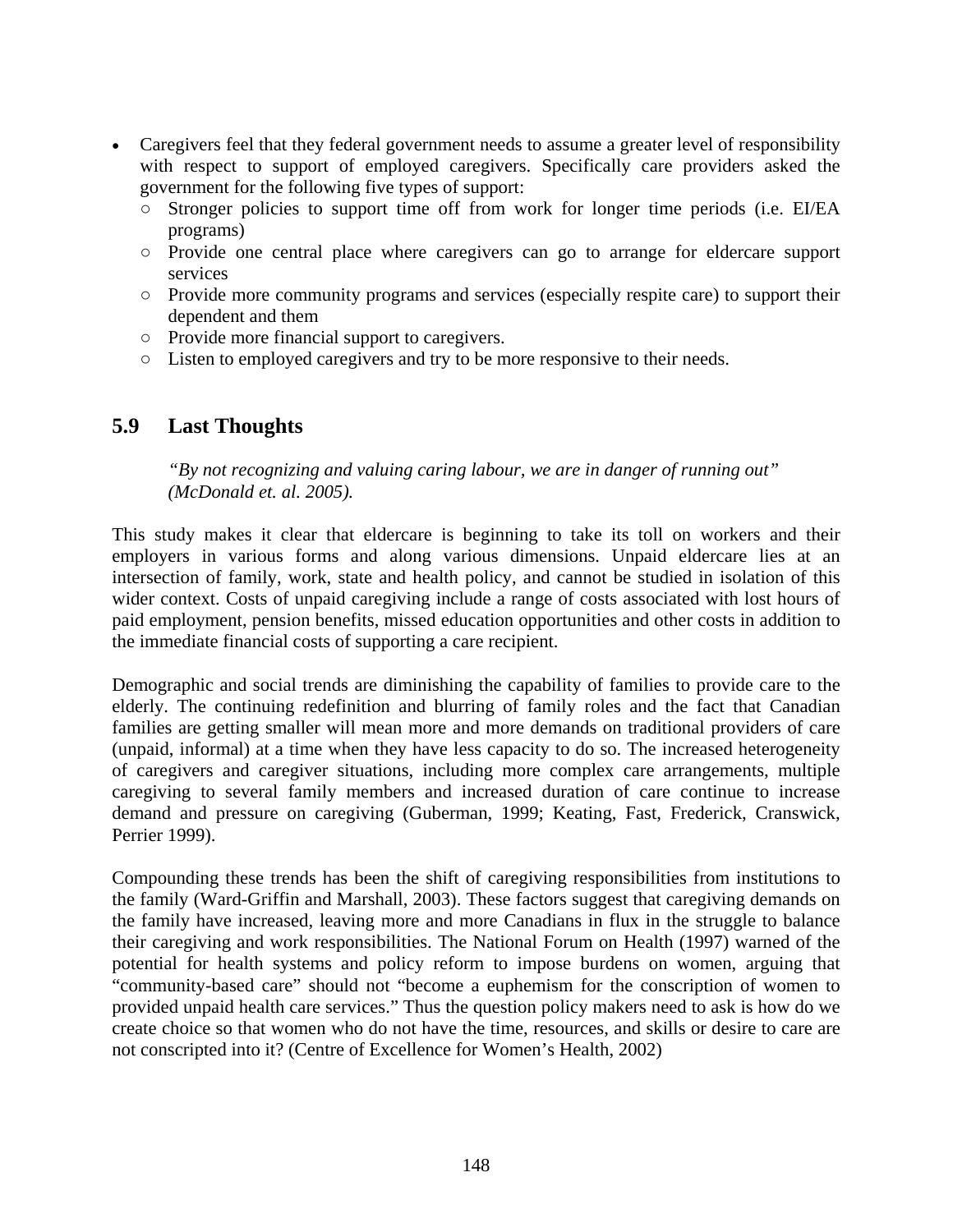"Caring involves complex relationships that take a variety of forms. These relationships are shaped not simply by individuals, their culture and their personal histories, but also by the services, supports and alternative available to them" (Armstrong and Kits 2004). In order to sustain caregiving relations in the long term, we must understand the complex relationship between the distribution of responsibilities for meeting need, as influenced by public policy and distribution of costs. In this way questions to future research and policy need to address: how is care changing? Who will end up doing care work? Under what conditions and constraints? What are the costs? And who will pay?

The complexity and multitude of care provision manifestations make it difficult to offer simple policy responses to fit such diversity of experience. It is well noted in the literature that a "one size fits all" approach fails to adequately support caregivers. Given the diverse nature of family care responsibilities among employees, policy must develop a lens that considers the full range of family care situations that provide employees with the flexibility to manage (Fredriksen, 1999). Caregivers must have real choices when assuming care for loved ones and the choice must be supported as a social responsibility in partnership of all concerned stakeholders.

It is hoped that this study offers both data and suggestions that help all those involved in this vital issue deal with this vital issue.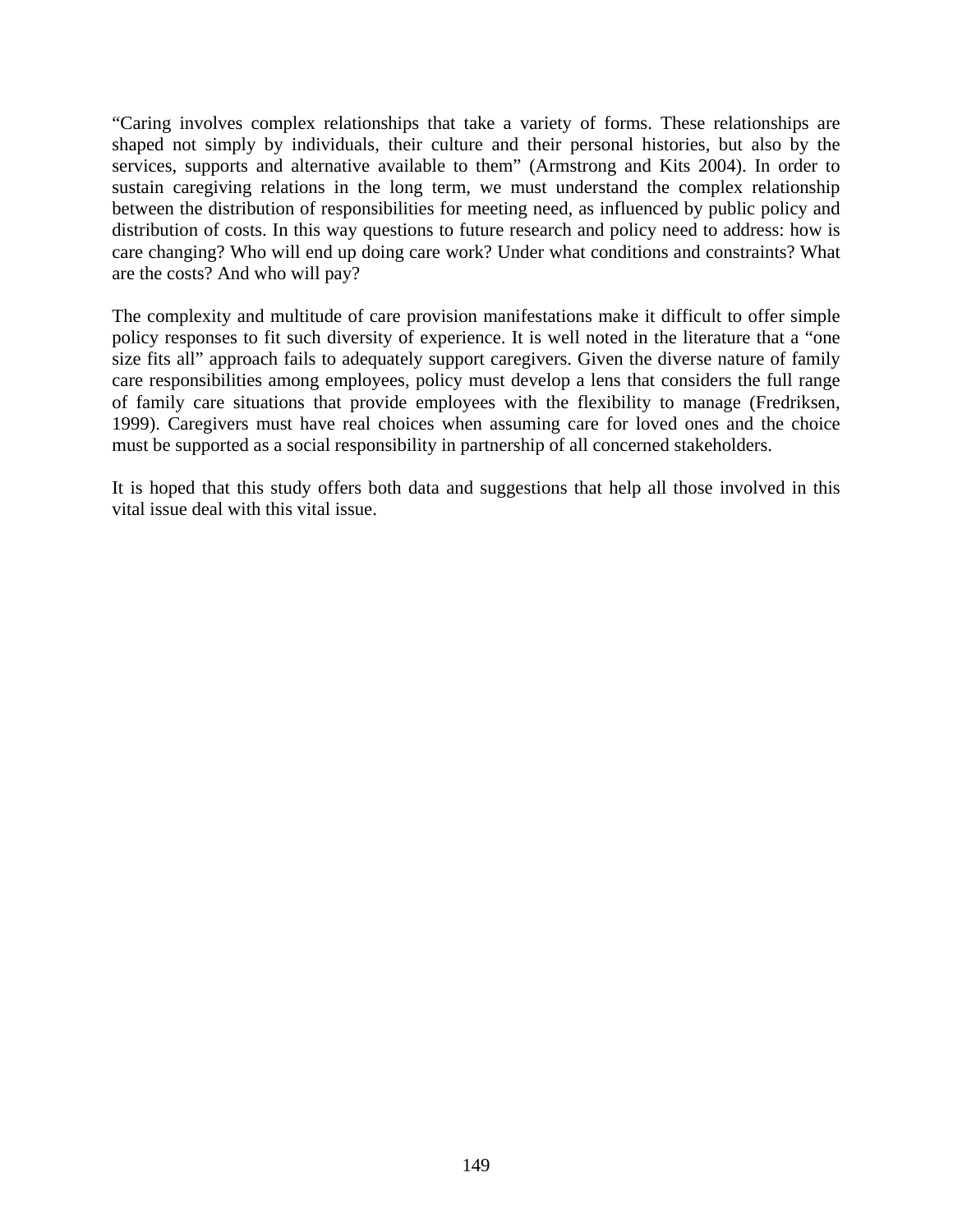#### **References**

Armstrong, P.. 1994. "Closer to home: More work for women. In P. Armstrong, J. Choiniere, G. Feldberg, and J. White (Eds.) *Take care: Warning Signals for Canada's health System.* Toronto: Garamond Press

Armstrong P. and Armstrong, H., 2001. "Thinking it Through: Women, Work and Caring in the New Millennium." Healthy Balance Research Program.

Armstrong, P. and Kitts, O. 2004. "One Hundred Years of Caregiving" in *Caring For/Caring About* Grant, K., et. al. Aurora: Garamond Press.

Aronson, J. and Neysmith, S., 2006. "Obscuring the costs of home care: restructuring at work," *Work, Employment and Society*, Vol. 20 (1): 27-45.

Baines, C. E. and Neysmith, S. . 1992. "Confronting Women's Caring: Challenges for Practice and Policy," *Affilia*, Vol. 7 (No):21-44

Barr, J., Johnson, K., and L. Warshaw. 1992. "Supporting the Elderly: Workplace Programs for Employed Caregivers," *The Milbank Quarterly*, Vol. 70 (3): 509-532.

BNA, 1988, *Employers and Elder-Care: A New Benefit Coming of Age*, The Bureau of National Affairs, Washington, D.C.

Boddy, J., Cameron, C., and Moss, P., (eds). 2006. *Care Work: Present and Future,* London: Routledge.

Brink, S., 2004. *Elder Care; the Nexus for Family, Work and Health Policy*. Caledon Institute of Social Policy.

Brody, E. M., 1990. *Women in the Middle: Their parent-care years*. New York: Springer Pub. Co.

Canadian Caregiver Coalition, 2001. *Respite: A Challenge for Caregivers, Service Providers, and Policy Makers*. www.von.ca/Doc/VON%20Canada%20Caregiving%20Program.doc

Campbell, J., Bruhm, G. and Lilley, S., 1998. *Caregivers' support needs: Insights from the experience of women providing care in rural Nova Scotia*. Halifax: Maritime Centre for Excellence for Women's Health.

Campell, L. and Martin-Matthews, A., 2003. "The Gendered Nature of Men's Filial Care," *The Journals of Gerontology Series B: Psychological Sciences and Social Sciences* 58:S350-S358

Canadian Centre for Social Development (CCSD), (1996). *Family Security in Insecure Times: Volumes 2 and 3*, Canadian Council on Social Development: Ottawa.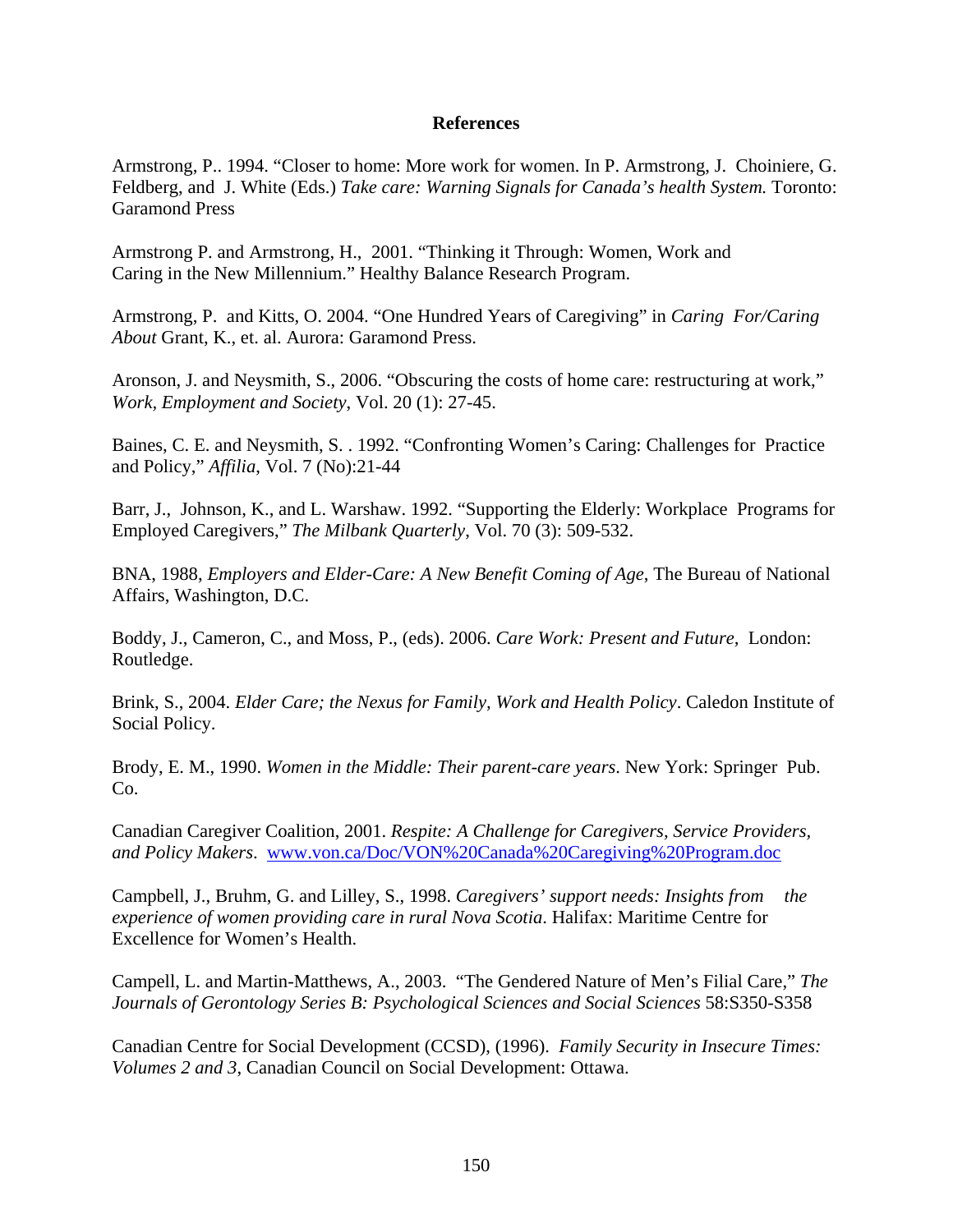Chappell, N., Blandford A., 1991. "Informal and formal care: exploring the complementarity" *Ageing and Society,* Vol. 11: 299-317.

Conference Board of Canada. 1995. *Eldercare and the Workplace,* Report 150-95, Ottawa, Ontario.

Conference Board of Canada. 1999. *Caring About Caregiving: The Eldercare Responsibilities of Canadian Workers and the Impact on Employers*. Ottawa, Ontario.

Cranswick Kelly. 2003. *General Social Survey, Cycle 16: Caring for an aging society*. 89-582-XIE. Ottawa, Ontario: Statistics Canada, Housing, Family and Social Statistics Division

Cranswick, K., 1997. "Canada's Caregivers," *Canadian Social Trends, Statistics Canada*, Catalogue No. 11-008-XPE.

Cranswick, K. and Thomas, D., 2005. "Elder care and the complexities of social networks," *Canadian Social Trends, Statistics Canada,* Catalogue no. 11-008.

Dee A. J. and Peter, T., 1992. "Caring for the elderly dependants: effects on the carer's quality of life," *Age and Ageing,* Vol.21(6):421-8.

Denton, M., 1997. "The Linkages Between Informal and Formal Care of the Elderly" *Canadian Journal on Aging* 16 (1).

Doty, P. Jackson, M.E., and Crown, W., 1998. "The Impact of Female Caregivers' Employment Status on Patterns of Formal and Informal Eldercare." *The Gerontologist,* Vol. 38(3):331-341

Duxbury, L. and Higgins, C., 2001. *Work-Life Balance in the New Millennium: Where are We? Where do we Need to Go?* CPRN Discussion Paper No. W/12Ottawa: Canadian Policy Research Networks.

Duxbury, L. and Higgins, C., 2005. "Report Four – Who Is at Risk? Predictors of Work-Life Conflict" *National Study On Balancing Work, Family And Lifestyle,* Public Health Agency of Canada.

Duxbury, L. and Higgins, C. 2003. Work-Life Conflict in Canada in the New Millennium: A Status Report (Report Two) Health Canada, Ottawa. http://www.phac-aspc.gc.ca/publicat/worktravail/report2/index.html

Duxbury, L, Higgins, C. and Coghill, D., 2003. "Voices of Canadians: Seeking Work Life Balance" *Human Resources Development Canada, Labour Program.* Ottawa, Ontario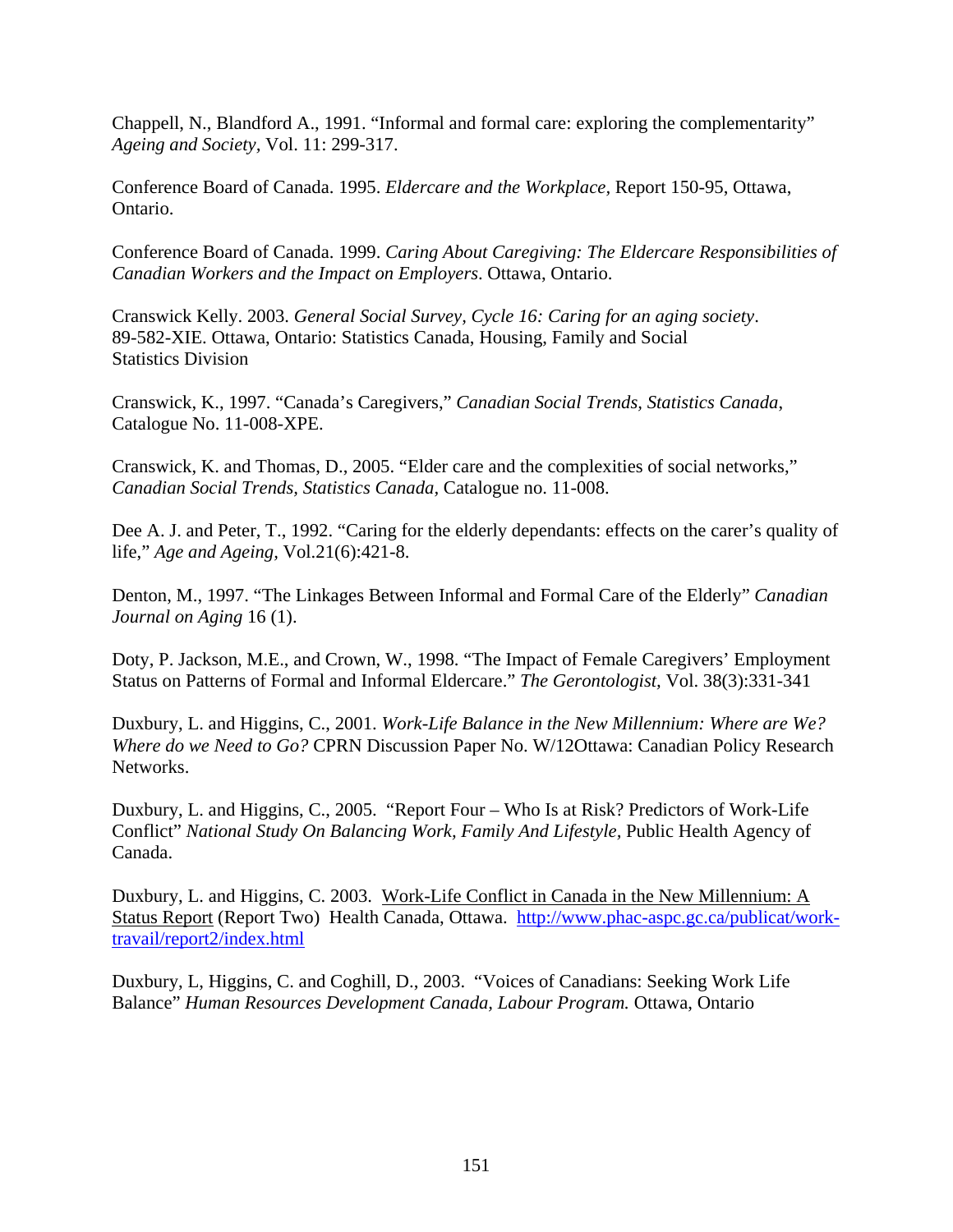Eales, J., Keating, N., and J. Fast. 2001. *Analysis of the impact of federal, provincial and regional policies on the economic well-being of informal caregivers of frail seniors*, Final Report Submitted to the Federal/Provincial/Territorial Committee of Officials (Seniors), Ottawa, Ontario.

Fast, J. and Keating, N., 2000. "Family Caregiving and Consequences for Carers: Toward a Policy Research Agenda," *CPRN Discussion Paper* No. F/10-5.

Fast, J,, Williamson, D., and Keating, N., 1999. "The Hidden Costs of Informal Elder Care," *Journal of Family and Economic Issues*, Vol 20 (3):301-326.

Foot, D., 1996. *Boom, Bust and Echo. How to profit from the coming demographic shift*. Toronto: Macfarlane Walter and Ross.

Fredriksen, K. and Scharlach, A., 1999. "Employee Family Care Responsibilities "*Family Relations* Vol. 48 (2): 189-196.

Gahagan, J, Loppie, C., MacLellan, M., Rehman L. and Side, K., 2004."Caregiver Resilience and the Quest for Balance: A Report on Findings from Focus Groups, http://www.healthyb.dal.ca/TeamQ-web.pdf

Gignac, M., Kelloway, K., and Gottlieb, B., (1996). "The Impact of Caregiving on Employment: A Mediational Model of Work-Family Conflict. *The Canadian Journal on Aging,* 15, 525-542.

Grunfeld, E., Glossop, R., McDowell, I. and Danbrook, C., 1997. "Caring for elderly people at home: the consequences to caregivers," *Canadian Medical Association Journal*, Vol. 157(8): 1101-1105.

Guberman, N., 1999. "Caregivers and Caregiving: New Trends and Their Implications for Policy." *Final Report Prepared for Health Canada*.

Guberman, N. and Maheu, P. 1999. Combing employment and caregiving: an intricate juggling act, *Canadian Journal of Aging* Vol. 18(2), 84-106.

General Social Survey Cycle 16. 2002. Caring for an Aging Society. *Statistics Canada*. Catalogue no. 89-582-XIE.

Harlton, S-Vi., Keating, N. and Fast. J., 1998. "Defining Eldercare for Policy and Practice: Perspectives Matter,' *Family Relations*, Vol. 47 (3): 281-288.

Health Canada, 2001. *Highlights: 1991 and Beyond – Challenges of an Aging Society*, www.hcsc.gc.ca/seniors-aines/pubs/beyond1999/trends-e/html

Health Canada, 2002, *National Profile of Family Caregivers in Canada – 2002: Final Report,*  Prepared for Health Canada by Decima Research, Ottawa, Ontario.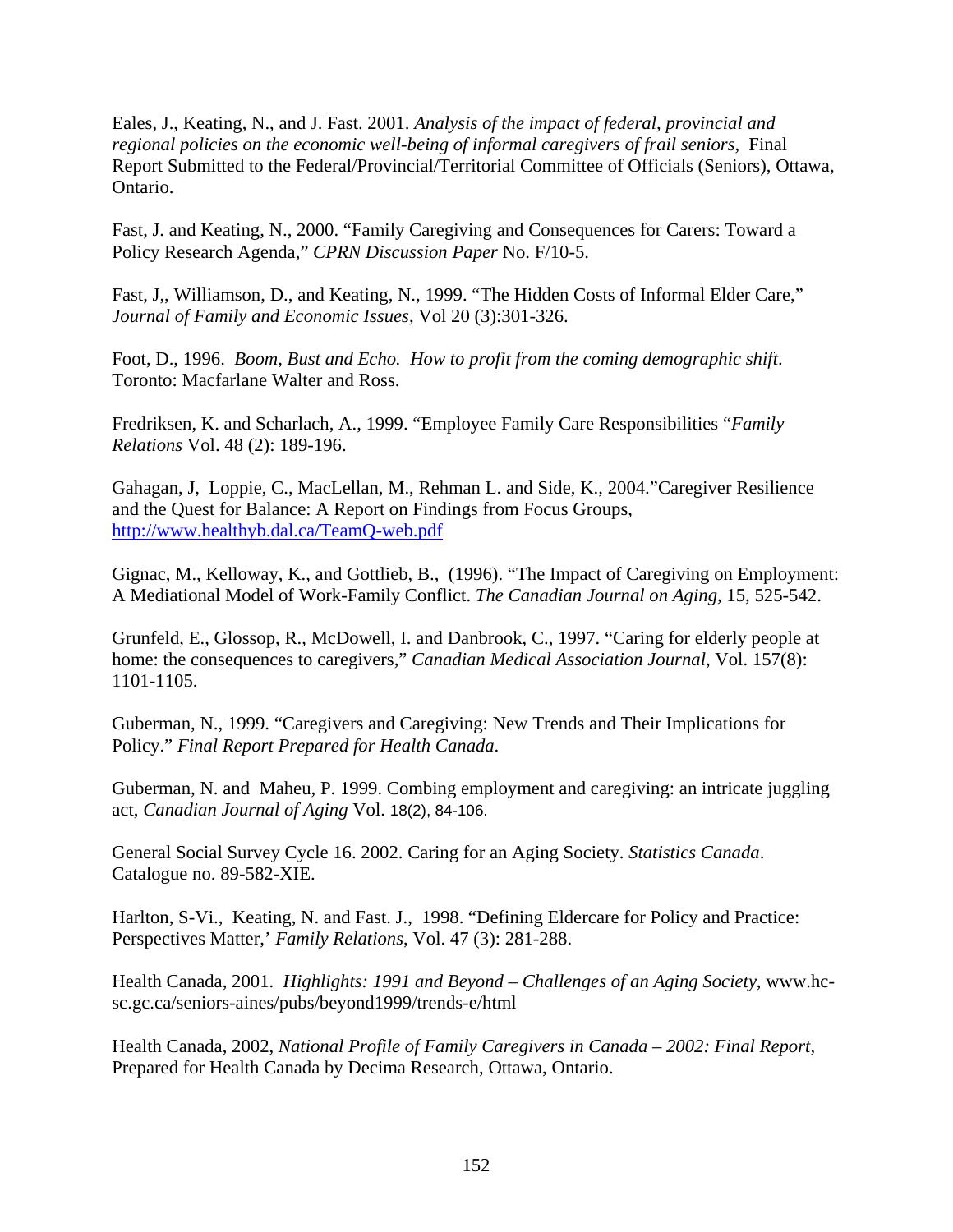Hicks, C, Rowe, G. and Gribble, S., 2003. "The View from the Middle: Taking Care of the Young and the Old. *Statistics Canada:* Conference Paper

Higgins, C. and Duxbury, L., 2002. *The 2001 National Work-Life Conflict Study: Report One,*  Health Canada, Ottawa. http://www.hc-sc.gc.ca/pphb-dgspsp/publicat/work-travail/index.html

Higgins, C., Duxbury, L., and Johnson, K., 2004. *Exploring the Link Between Work-Life Conflictand Demands on Canada's Health Care System* (Report Three), Health Canada Ottawa. http://www.phac-aspc.gc.ca/publicat/work-travail/report3/index.html

Johnson, K., Lero, D., and Rooney, J. (2001). Work-Life Compendium, 2001: 150 Canadian Statistics on Work, Family and Well-Being, Education Research Center, Guelph, Ontario, ISBN-0-88955-517-6

Karasek, R. (1979). Job demands, job decision latitude and mental strain: Implications for job redesign. *Administrative Science Quarterly*, 24, 285-306.

Keating, N., Fast J., Connidis I., Penning M., and Keefe J. 1997. "Bridging policy and research in eldercare", Canadian *Journal on Aging/Canadian Public Policy/Supplement*, Vol.16: 22-41.

Keating N., Fast, J.E., Frederick J., Cranswick K., and Perrier, C.,. 1999. *Eldercare in Canada: Context, Content, and Consequences*. Ottawa: Statistics Canada.

Keating, N, Kerr, S, Warren, D, Grace, V., 1994. Who's the family in family caregiving? *Canadian Journal of Aging*, 13(2), 268-287.

Keefe, J., 1997. "The Likelihood of Combining Employment and Helping Elderly Kin in Rural and Urban Areas Among Regions" *Canadian Journal of Regional Studies* Vol. 20.

Keefe, J.,. 1999. "The Likelihood of Combining Employment and Helping Elderly Kin in rural and urban Areas Among Canadian Regions," *Canadian Journal of Regional Studies*, Vol. 20: 1- 20.

Keefe, J., 2002. "Home and community care.: In E. Sawyer and M. Stephenson (Eds.), *Continuing the care: The issues and challenges for long term care (pp. 109-141). Ottawa:* Canadian Health Care Press

Keefe, J. and Medjuck, S., 1997. "The contribution of long term economic costs to predicting strain among employed women caregivers. *Journal of Women and Aging*, 9 (3): 3-25.

Lechner, V.M. and Gupta. C., 1996. Employed caregivers: A four-year follow-up. *Journal of Applied Gerontology*, 15(1): 102-115.

Lyons K.S., Zarit S.H., Sayer A.G., and Whitlatch C. 2002. "Caregiving as Dyadic Process: Perspectives from Caregiver and Receiver," *Journals of Gerontology Series- B Psychological ciences and Social Sciences,* Vol. 57(B): 195-204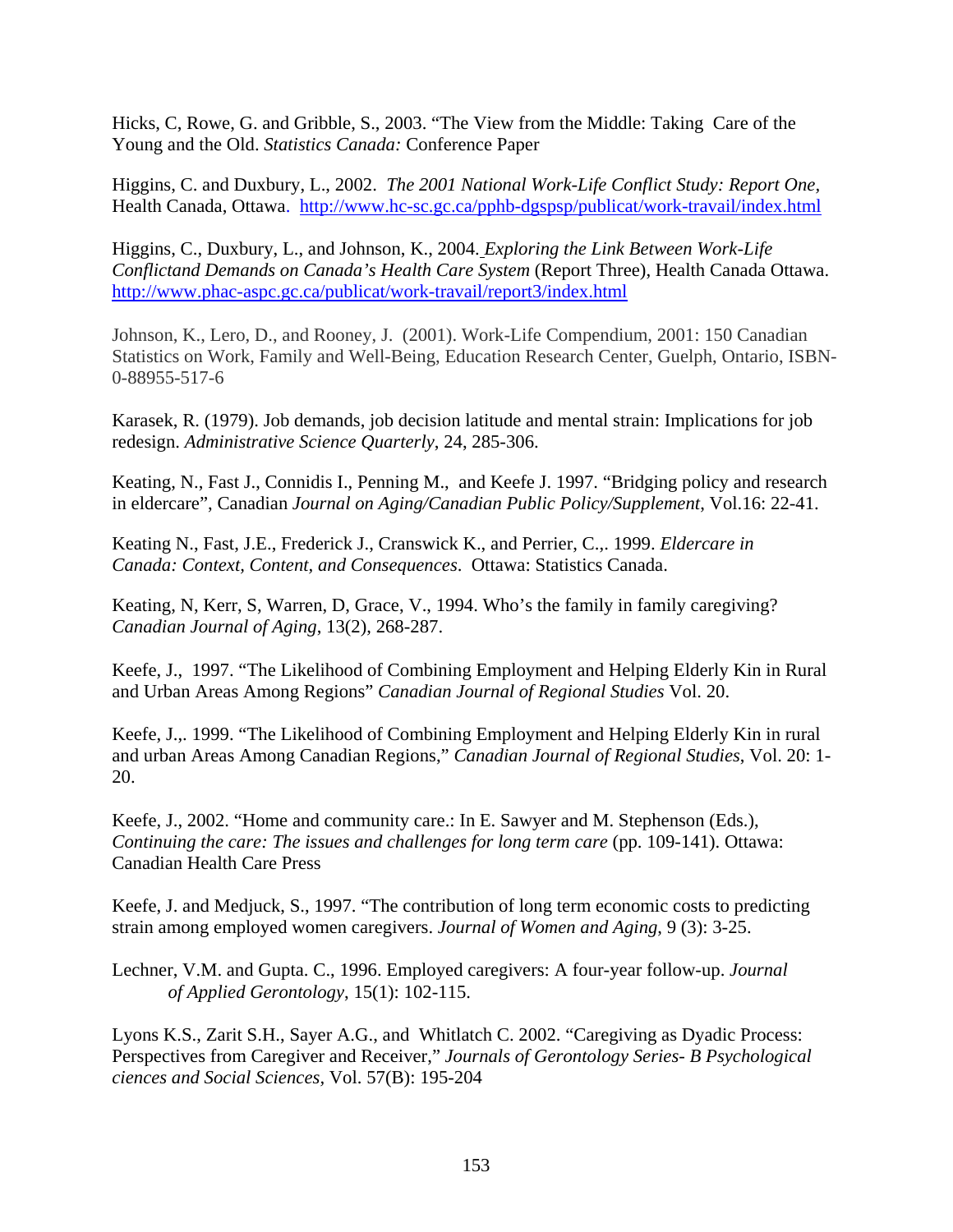MacDonald, M., Phipps, S. and Lethbridge, L., 2005. "Taking its Toll: the Influence of Paid and Unpaid Work on Women's Well-being," Feminist Economics 11(1): 63-94.

Mature Market Institute. 1999. *Balancing caregiving with work and the costs involved*. New York, NY: Metropolitan Life Insurance

Matusicky, C., 2003. *Canadian Families and the Workplace. Work/Family/Life: Finding the Balance.* A Background paper.

Morris, M., 2001. "Gender Sensitive Home and Community Care and Caregiving Research" A Synthesis Paper, Canada: *Women's Health Bureau*

Morris, M., Robinson, J. and Simpson, 1999. *The Changing Nature of Home Care and Its Impact on Women's Vulnerability to Poverty*. Ottawa: Status of Women in Canada

Morris, M., 2004. "What Research Reveals about Gender Home Care and Caregiving: Overview and Policy Implications," in Grant et. al, *Caring For/Caring About*. Aurora: Garamond Press.

Murphy, B, Schofield, H., Nankervis, J., Block, S., Herrman, H. and Singh, B.,. 1997. "Women with Mulitple Roles: The Emotional Impact of Caring for Ageing Parents." *Ageing and Society* Vol. 17:277-291.

National Forum on Health. 1997. *Values Working Group Synthesis Report" in Canada Health Action: Building on the Legacy. Synthesis Report and Issues Papers*. Ottawa: Public Works and Government Services.

Neal, M., Chapman, N., Ingersoll-Dayton, B. and Emlen, A. 1993. *Balancing work and caregiving for children, adults, and elders.* Newbury Park: Sage.

Pavalko, E. and Henderson, K., 2006. "Combining Care Work and Paid Work: Do Workplace Policies Make a Difference? *Research on Ageing,* Vol. 28(3): pp. 359-374.

Pavalko, E. and Artis, J. 1997**,** *"*Women's caregiving and paid work: causal relationships in late midlife", Journals of Gerontology Series B: Psychological Sciences and Social Sciences, Vol 52 (4), S170-S179

Perkins, H.W., DeMeis, D. 1996. "Gender and Family effects on the "second-shift" domestic activity of college-educated young adults," *Gender and Society*, Vol. 10(1): 78-93.

Rajnovich, B., Keefe, J., and Fast, J., 2005**. "***Supporting caregivers to dependent adults in the 21st century.* Background paper for Canadian Policy Research Networks policy workshop on family caregiving pp. i-54.

Robinson, B. (1983). Validation of a caregiver strain index, Journal of. Gerontalogy, 38., 344- 348 (553).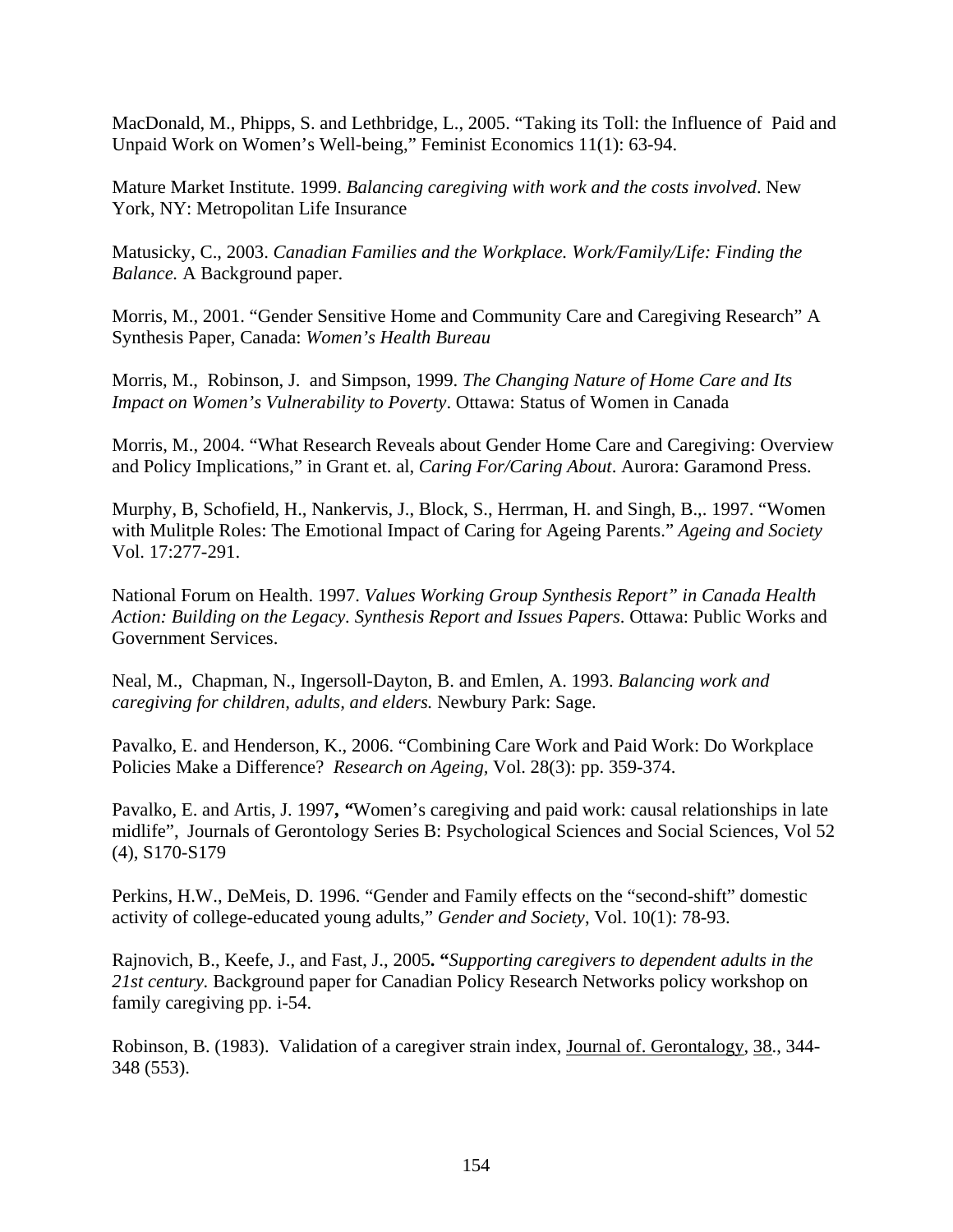Rosenthal, C., Hayward, L., Martin-Matthews, A., and Denton, M.. 2004. "Help to Older Parents and Parents-in-Law: Does Paid Employment Constrain Women's Helping Behavior?" *Canadian Journal on Aging,* Vol. 23: 97-115.

Rosenthal, C. and Martin-Matthews, A., 1999. "Families as Care-providers versus caremanagers? Gender and Type of Care in a sample of employed Canadians." Research Institute for Quantitative Studies in Economic and Population Report No. 343.

Scharlach, A.1994."Caregiving and employment: Competing or complementary roles?" *The Gerontologist*, 34(3): 378-385.

Scott, K. 2000 *Work Family and Community: Key Issues and Directions for Future Research, Labour Bureau*, HRDC, Ottawa. (Also see http://labour.hrdc-drhc/gc/ca/doc/wlb-ctp/ccsdccds/c1-en.html)

Smith, G. and Dumas, J., (eds). 1994. "The Sandwich Generation: Myths and Reality", *Report on the Demographic Situation in Canada 1994: Current Demographic Analysis,* Statistics Canada Catalogue No. 91-209E, 111-148.

Statistics Canada 1999. *National Population Health Survey, 1996-97, 2nd Cycle*, Statistics Canada, Ottawa.

Statistics Canada, 2000. Women in Canada 2000: A Gender Based Statistical Report, Statistics Canada: Ottawa, Catalogue no. 89-503-XPE.

Statistics Canada. 2006. "Balancing Career and Care" Wendy Pyper. Catalogue no. 75-001-XIE.

Stewart, M. 2000. *Chronic Conditions and Caregiving in Canada: Social Support Strategies*. Toronto: University of Toronto Press.

Stobert, S. and Cranswickm K., 2004. "Looking after seniors: Who does what for whom?" *Canadian Social Trends*. *(74)*. Statistics Canada Catalogue no. 11-008-XIE. p. 2-6. (accessed November 1, 2006

Stommel, M., Collins, C. and Given, B., 1994. "The costs of family contributions to the care of persons with dementia" *The Gerontologist*, Vol 34, Issue 2 199-205

Vanier Institute, 1997*. From the Kitchen Table to the Boardroom Table: The Canadian Family and the Workplace*, Vanier Institute of the Family: Ottawa.

Vosko, L. (ed). 2006. *Precarious Employment: Understanding Labour Market Insecurity in Canada.* Montreal: McGill-Queen's University Press

Watson, E. A. and Mears, J., 1996. Stretched lives: Working in paid employment and caring for elderly relatives. *Family Matters*, Vol.45: 5-9.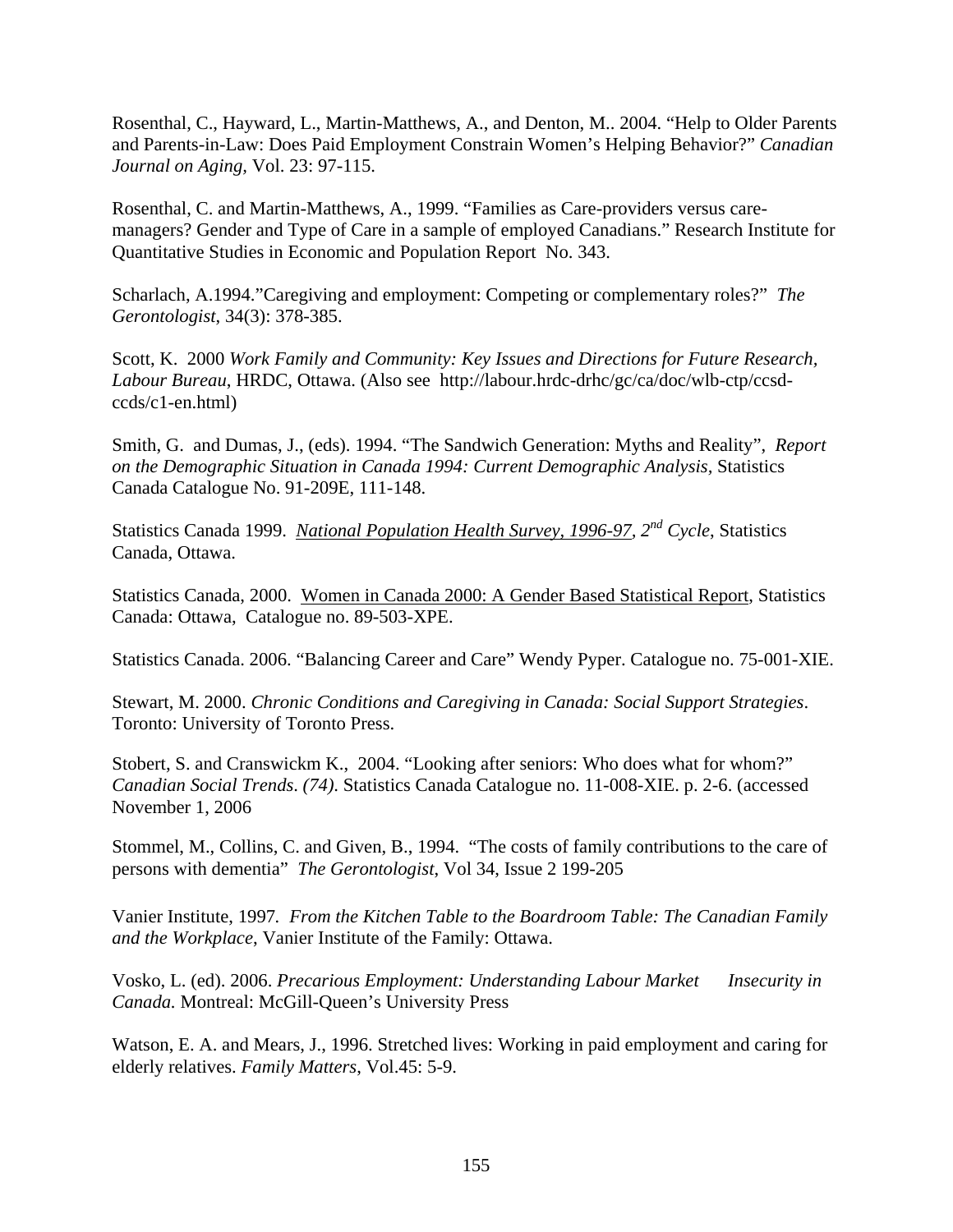Walker J. 2005. *Reworking work: the experience of employed caregivers of older adults* Hidden Costs-Invisible contributions Project. Edmonton: University of Alberta

Ward-Griffin, C., Brown, J.B. Vandervoort,, A and McNair, S. 1995. "Double-Duty Caregiving: Women in the Health Professions," *Canadian Journal on Aging,* Vol. 24 (4): 379- 394.

White, S. and Keefe, J., 2005. "Paying Caregivers: A Briefing Paper," *Canadian Caregiver Coalition, http://www.ccc-ccan.ca/media.php?mid=55*

Williams, C., 2004. "*The Sandwich Generation*" Statistics Canada, Catalogue no. 75-001-XPE.

Zukewich, N., 2003. "Unpaid Informal Caregiving." *Canadian Social Trends, Statistics Canada*, Catalogue No-11-008.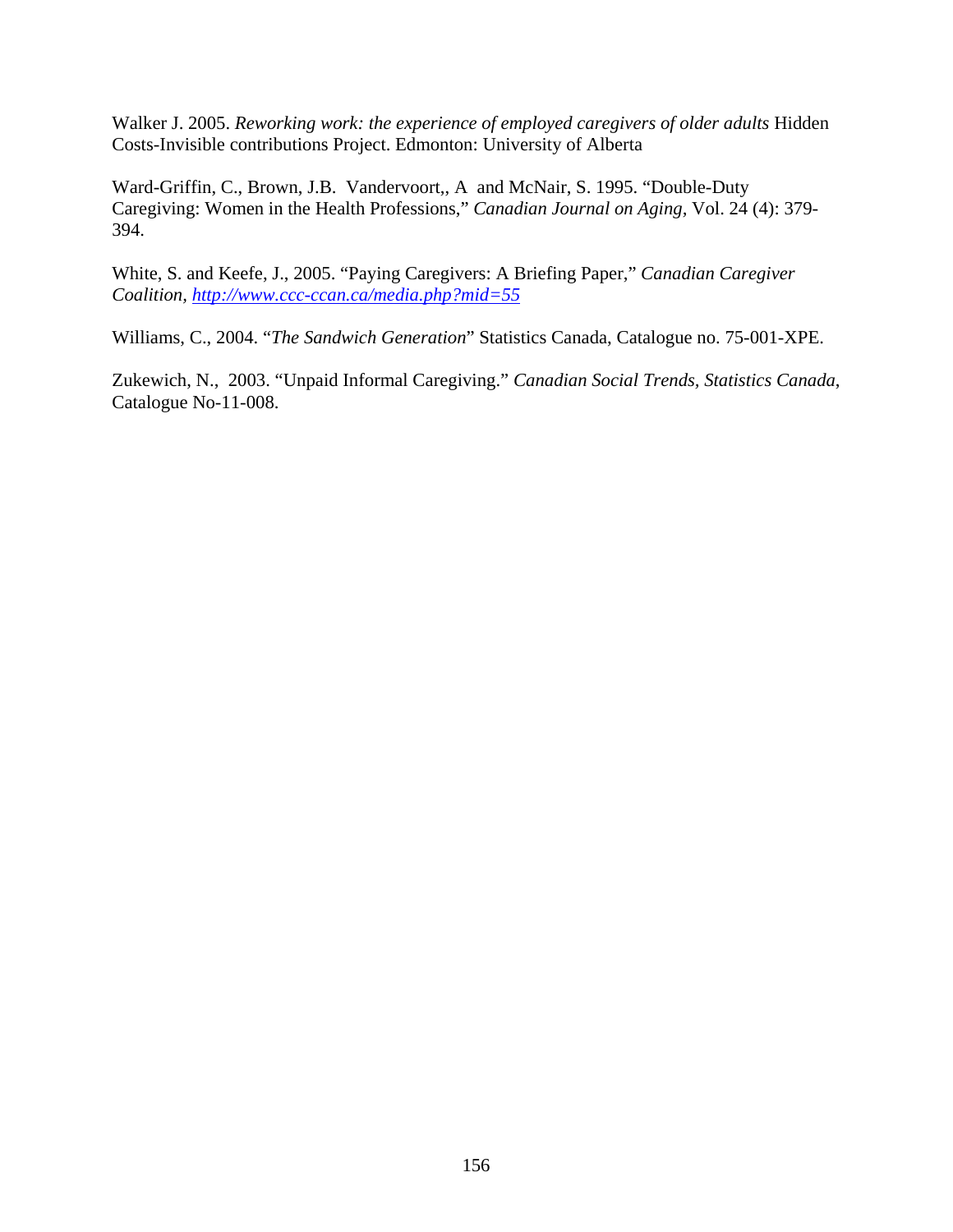# **Appendix A**

# **A:1**

|                                                                                 | <b>Expanded definition of "family member"</b>                                       |  |  |  |
|---------------------------------------------------------------------------------|-------------------------------------------------------------------------------------|--|--|--|
| You can receive compassionate care benefits to<br>care for your:                | Or to care for the following family members of your<br>spouse or common-law partner |  |  |  |
| Brothers or sisters and stepbrothers and                                        | Brothers or sisters and stepbrothers and                                            |  |  |  |
| stepsisters                                                                     | stepsisters                                                                         |  |  |  |
| Grandparents and step grandparents                                              | Grandparents                                                                        |  |  |  |
| Grandchildren and their spouse or common-law<br>partner                         | Grandchildren                                                                       |  |  |  |
| Son-in-law and daughter-in-law, either married or                               | Son-in-law and daughter-in-law, either married or                                   |  |  |  |
| common-law                                                                      | common-law                                                                          |  |  |  |
| Father-in-law and mother-in-law, either married or<br>common-law                |                                                                                     |  |  |  |
| Brother-in-law and sister-in-law, either married or<br>common-law               |                                                                                     |  |  |  |
| Uncle and aunt and their spouse or common-law<br>partner                        | Uncle and aunt                                                                      |  |  |  |
| Nephew and niece and their spouse or common-<br>law partner                     | Nephew and niece                                                                    |  |  |  |
| Current or former foster parents                                                | Current or former foster parents                                                    |  |  |  |
| Current or former foster children and their spouse<br>or common-law partner     |                                                                                     |  |  |  |
| Current or former wards                                                         | Current or former wards                                                             |  |  |  |
| Current or former guardians or tutors and their<br>spouse or common-law partner |                                                                                     |  |  |  |

#### *Service Canada*

http://www.hrsdc.gc.ca/asp/gateway.asp?hr=/en/ei/types/compassionate\_care.shtmlandhs=tyt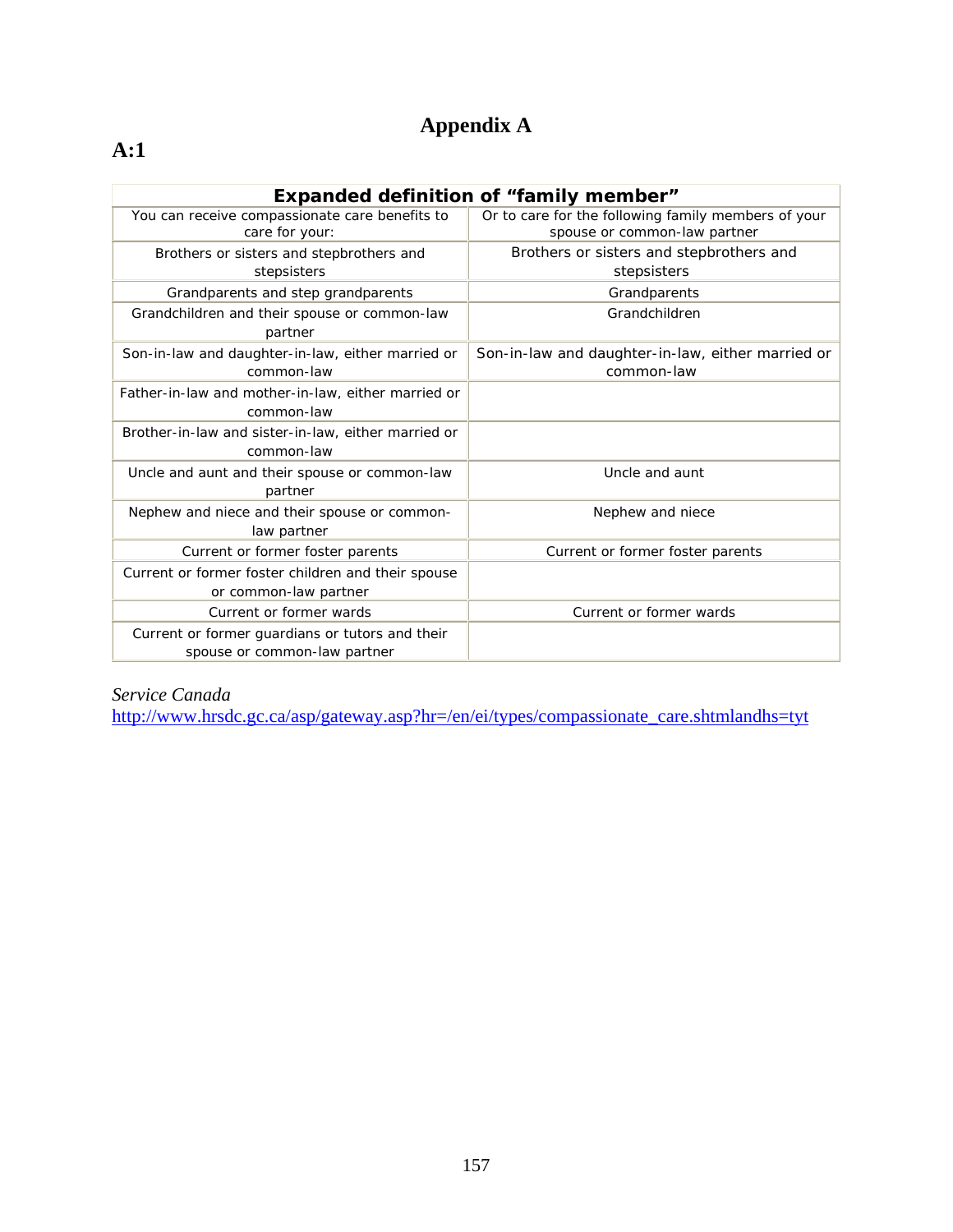



*Source: 2002 National Profile of Family Caregivers in Canada – Final Report. Health Canada, http://www.hc-sc.gc.ca/hcs-sss/pubs/care-soins/2002-caregiv-interven/det-anal\_e.html#1*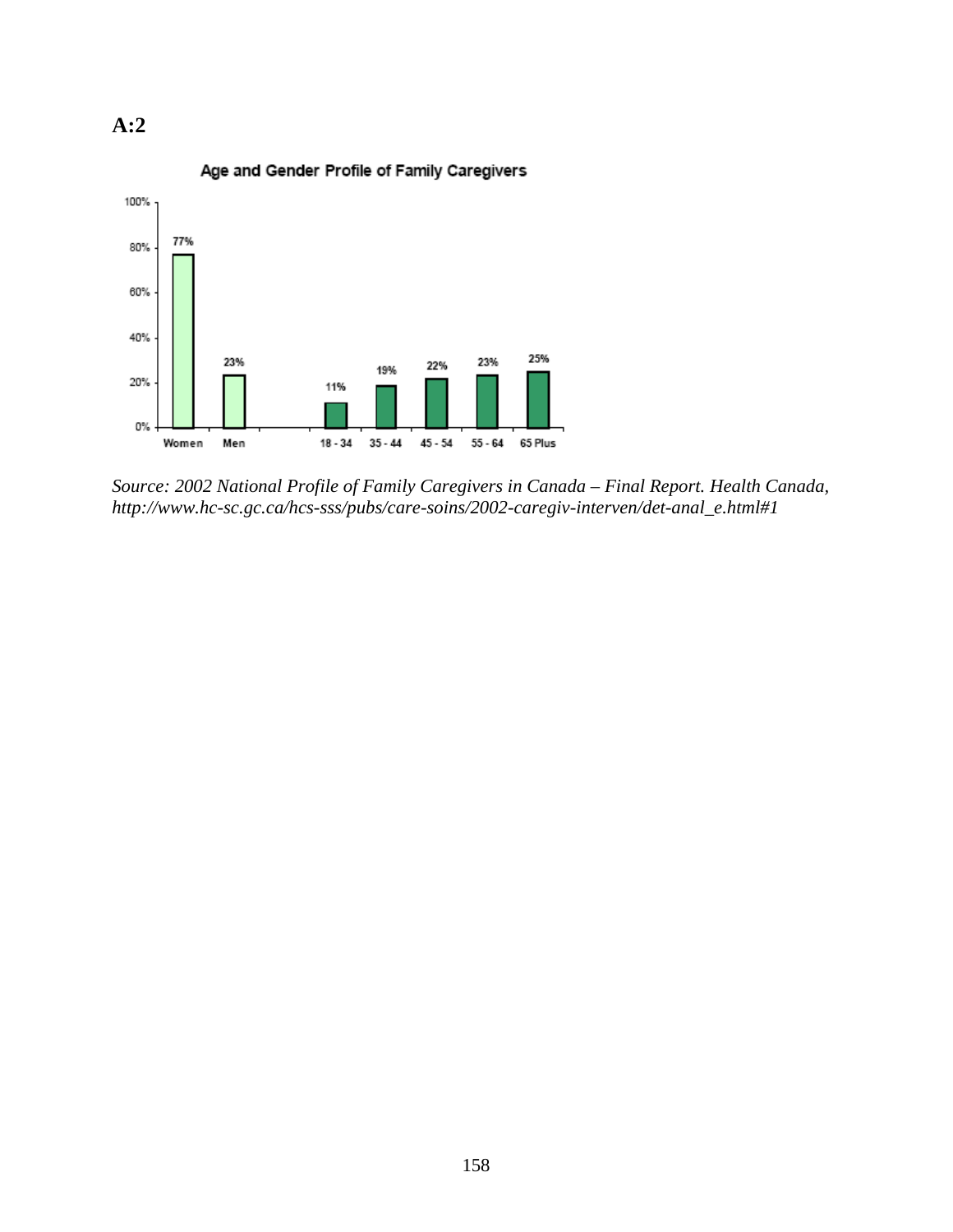# **A:3**

#### **TABLE 1**

**Characteristics of Informal Caregivers** 

|                              | IN PAID WORK | NOT IN PAID WORK |
|------------------------------|--------------|------------------|
| All caregivers aged 45-64    | (1000)       | (000)            |
|                              | 1,213        | 507              |
|                              | Percent*     | Percent*         |
| Age                          |              |                  |
| 45-54 years                  | 70.5         | 36.7             |
| 55-64 years                  | 29.5         | 63.3             |
| <b>Total</b>                 | 100          | 100              |
| Gender                       |              |                  |
| Men                          | 54.3         | 38.0             |
| Women                        | 45.7         | 62.1             |
| Total                        | 100          | 100              |
| <b>Marital status</b>        |              |                  |
| Married                      | 78.4         | 77.0             |
| Single                       | 21.3         | 23.1             |
| Total                        | 100          | 100              |
| <b>Education</b>             |              |                  |
| University degree            | 26.3         | 21.5             |
| Some post-secondary          | 45.4         | 39.8             |
| High school or less          | 28.2         | 38.1             |
| Total                        | 100          | 100              |
| Region                       |              |                  |
| Urban                        | 75.4         | 74.5             |
| Rural                        | 24.6         | 25.5             |
| Total                        | 100          | 100              |
| Presence of children         |              |                  |
| With youngest child under 18 | 25.2         | 13.8             |
| Without children under 18    | 74.8         | 86.4             |
| Total                        | 100          | 100              |
| <b>Employment</b>            |              |                  |
| Full time                    | 90.7         | n.a.             |
| Part time                    | 9.3          | n.a.             |
| Total                        | 100          | n.a.             |
| Household income             |              |                  |
| Less than \$40,000           | 14.1         | 36.6             |
| \$40,000 to \$60,000         | 19.6         | 20.9             |
| \$60,000 to \$80,000         | 17.3         | 9.5              |
| \$80,000 and over            | 36.7         | 14.2             |
| Not available                | 12.4         | 18.8             |
| Total                        | 100          | 100              |

Notes:  $*$  Does not always add up to 100 due to some non-responses.<br>n.a.: Not applicable.

Source: Statistics Canada, 2002 General Social Survey.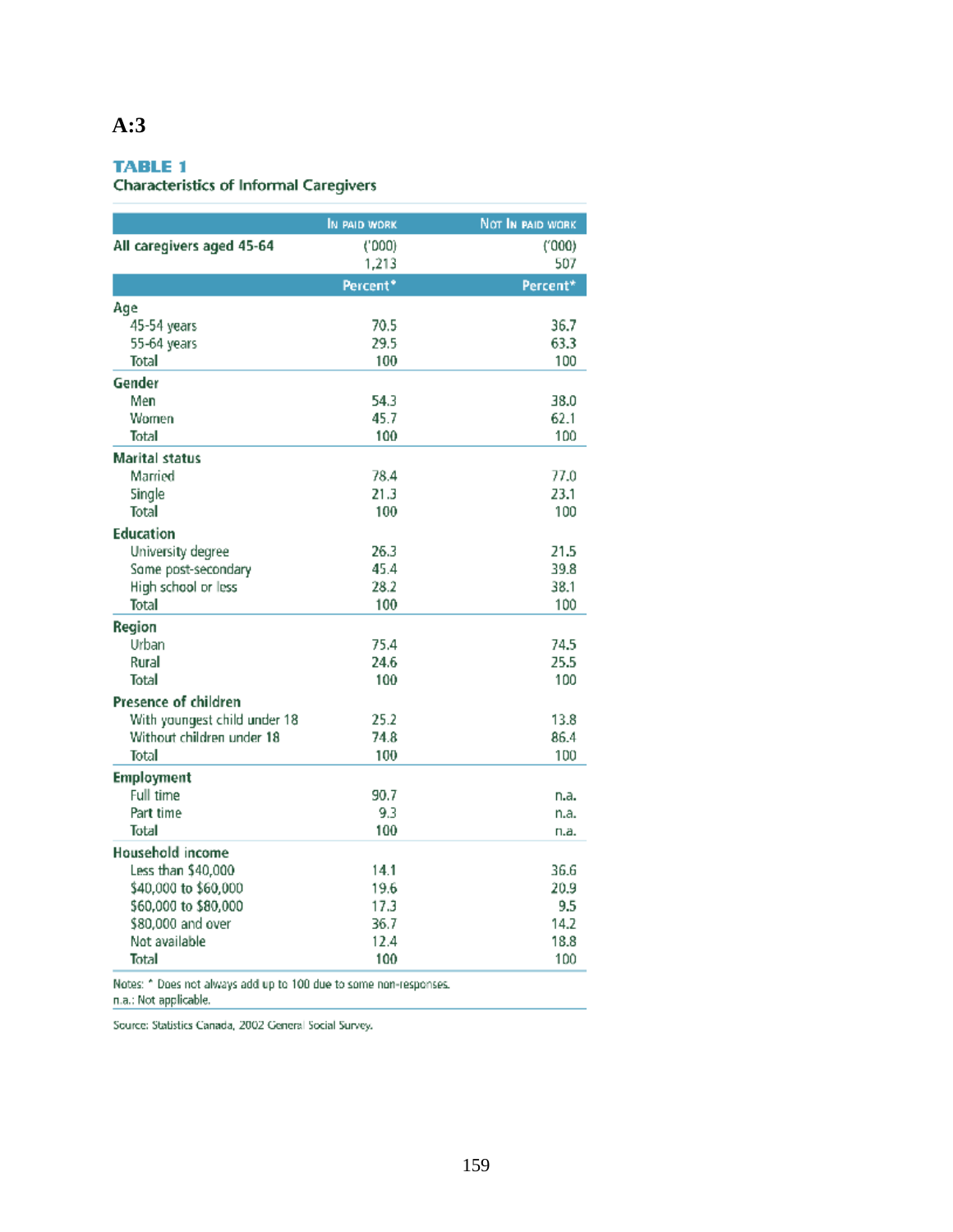# **A: 4**

| <b>Table 2: Out-of-Pocket Expenses Incurred</b>      |                |  |  |
|------------------------------------------------------|----------------|--|--|
| <b>Expense</b>                                       | %1             |  |  |
| Transportation (gas, taxis, public transit, parking) | 81             |  |  |
| Non-prescription medications                         | 71             |  |  |
| Medical supplies                                     | 54             |  |  |
| Prescription medications                             | 43             |  |  |
| Equipment                                            | 41             |  |  |
|                                                      |                |  |  |
| Homemaking supplies (cleaning, food)                 | 39             |  |  |
| Home alterations/renovations                         | 29             |  |  |
| Professional services (eg: physiotherapy)            | 20             |  |  |
| Someone to provide respite                           | 19             |  |  |
| Personal care washer                                 | 17             |  |  |
|                                                      |                |  |  |
| Ambulance services                                   | 16             |  |  |
| Nursing services                                     | 12             |  |  |
| <b>Bills/utilities</b>                               | $\overline{2}$ |  |  |
| Clothing                                             | $\overline{2}$ |  |  |
| Other                                                | 5              |  |  |

<sup>1</sup> Based on the percent of caregivers who report out-of-pocket expenses (44% of total population).

Health Canada. (2002). *National Profile of Family Caregivers in Canada – Final Report*  Prepared by Decima Research *Inc.*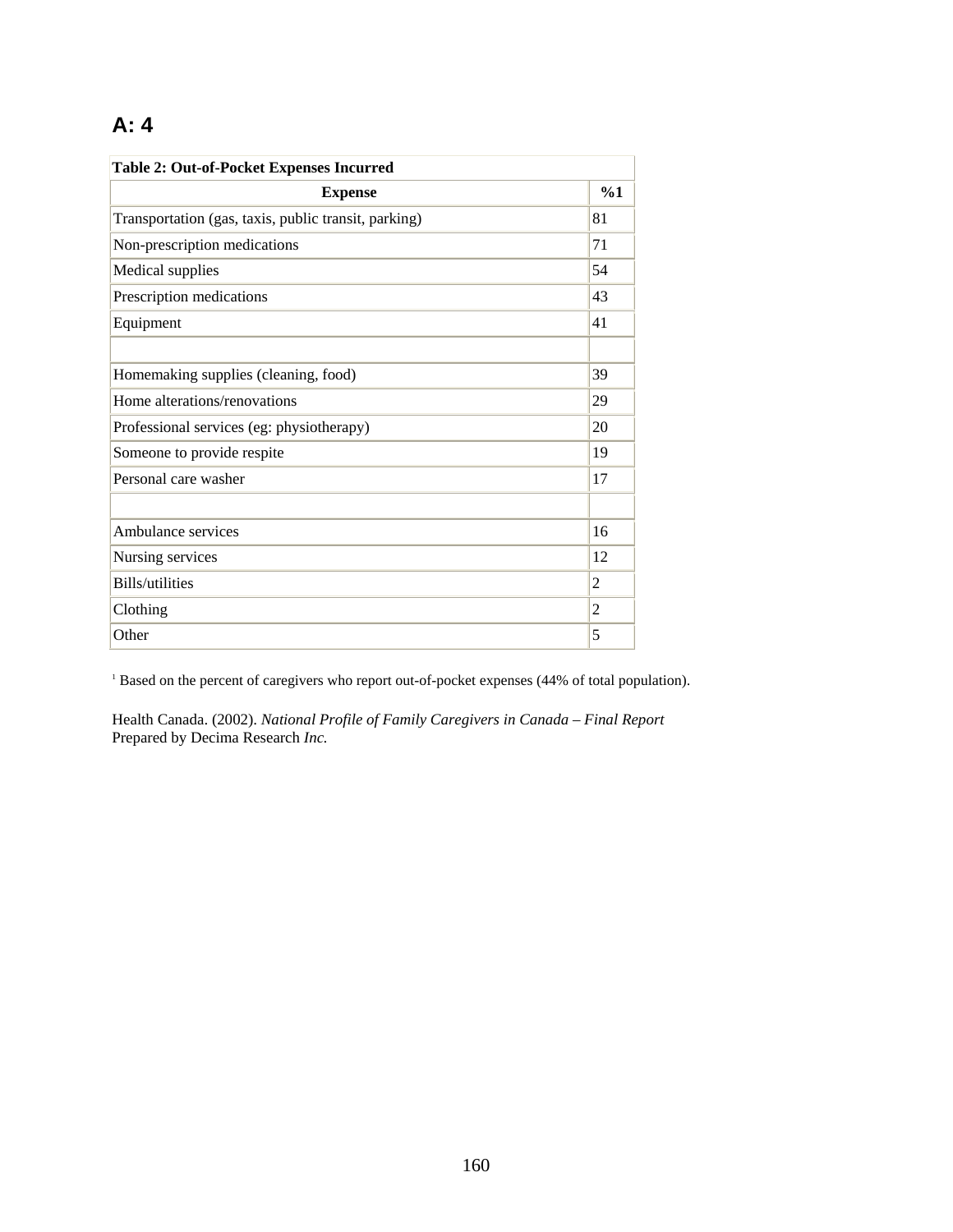# **Appendix B: Reports Coming from the 2001 National Work, Family and Lifestyle Study**

Higgins, C., Duxbury, L., and Lyons, S. (2007). Reducing Work-Life Conflict: What Works? What Doesn't?, http://www.hc-sc.gc.ca/ewh-semt/pubs/occup-travail/balancing-equilibre/index\_e.html

Duxbury, L. and Higgins, C. (2005). Who is at Risk? Predictors of Work-Life Conflict (Report Four). Health Canada, Ottawa http://www.phac-aspc.gc.ca/publicat/work-travail/report4/index.html

Higgins, C., Duxbury, L., and Johnson, K. (2004). Exploring the Link Between Work-Life Conflict and Demands on Canada's Health Care System (Report Three), Health Canada, Ottawa. http://www.phac-aspc.gc.ca/publicat/work-travail/report3/index.html

Duxbury, L. and Higgins, C. (2003). Where to Work in Canada? An Examination ofRegional Differences in Work-life Practices, B.C. Council of the Families: Vancouver: B.C. http://www.worklifesummit.com

Duxbury, L. and Higgins, C. (2003). Work-Life Conflict in Canada in the New Millennium: A Status Report (Report Two), Health Canada, Ottawa. http://www.hc-sc.gc.ca/pphb-dgspsp/publicat/work-travail/report2/index.html

Duxbury, L., Higgins, C., and Coghill, D. (2003). Voices of Canadians: Seeking Work-Life Balance, Human Resources Canada, Cat. No. RH54-12/2003, ISBN: 0-662-67059-0 http://labour-travail.hrdc-drhc.gc.ca/worklife

Higgins, C. and Duxbury, L. (2002). The 2001 National Work-Life Conflict Study: Report One, Health Canada, Ottawa. http://www.hc-sc.gc.ca/pphb-dgspsp/publicat/work-travail/index.html

Duxbury, L. and Higgins, C. (2001). Work-Life Balance in the New Millennium: Where are we? Where do we need to go?, CPRN Discussion Paper No. W/12, CPRN: Ottawa. http://www.cprn.org/cprn.html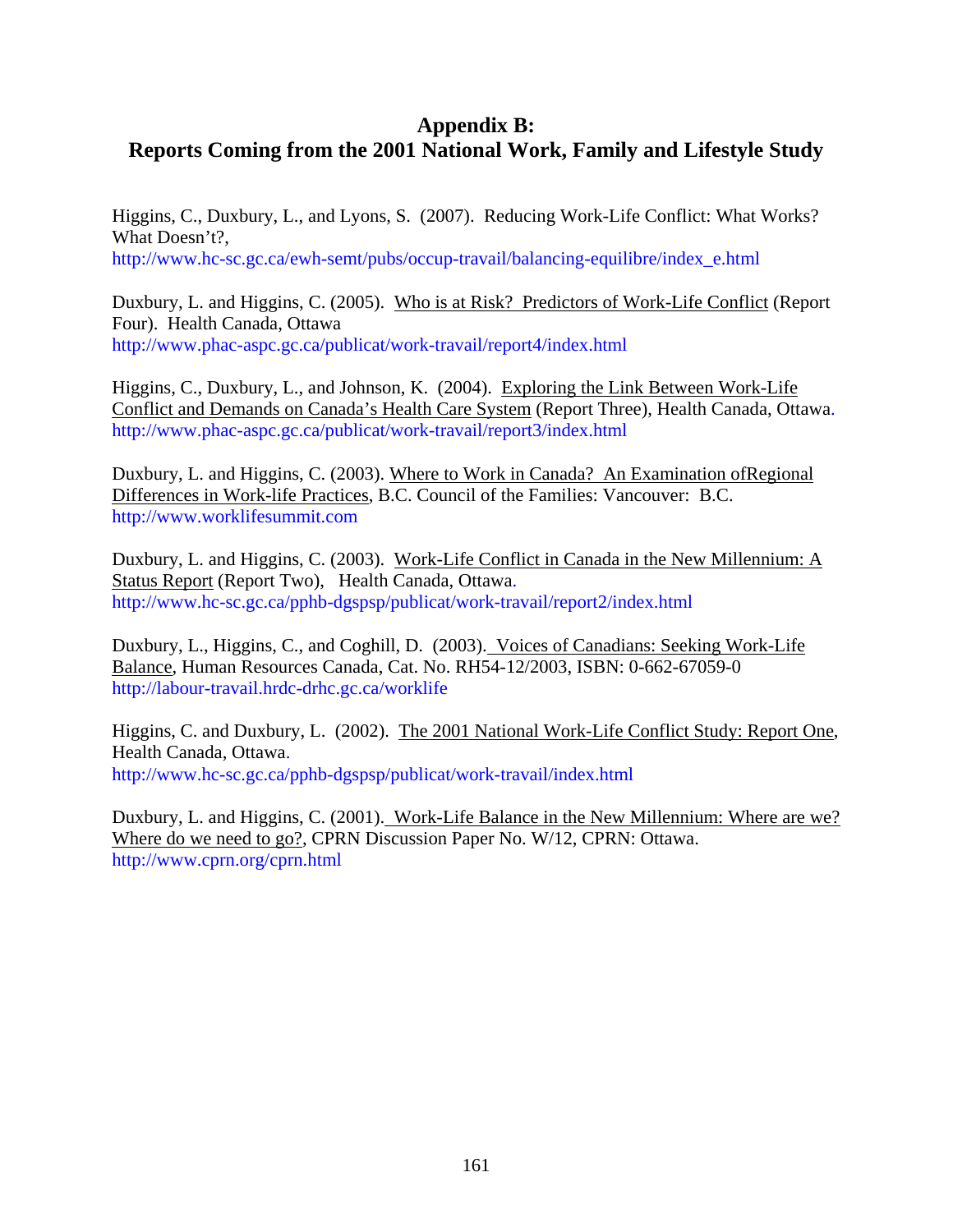## **Appendix C How Outcomes Used in this Study Measured**

### **Employee Outcomes**

**Perceived Stress** was measured by means of the Perceived Stress Scale (PSS; Cohen, Kamarck and Mermelstein, 1983). The PSS was designed to assess appraisals of the extent to which one's current life situation is unpredictable, uncontrollable and burdensome. Higher scores on this measure indicate greater levels of perceived stress. Population norms are used to interpret the scores. Cronbach's alpha for the entire scale was 0.88.

**Depressed Mood** was measured using a scale developed by Moos et al. (1988). These authors defined depressed mood (DM) as a state characterized by low affect and energy, and persistent feelings of helplessness and hopelessness. Higher scores indicate higher levels of depressive symptomatology. Population norms are used to interpret the scores. In this study, the Cronbach's alpha for the entire scale was 0.85.

Life Satisfaction was operationalized using the Satisfaction with Life Scale (SWLS; Diener, Emmons, Larsen and Griffin, 1985). The SWLS was designed to measure the respondent's global life satisfaction or personal sense of well-being. Higher scores indicate greater levels of life satisfaction. In our study, the Cronbach alpha was .89.

**Perceived Physical Health** was quantified using the following question from the Health and Daily Living Form (HDL; Moos, Cronkite, Billings and Finney, 1988): "Compared to other people your age, how would you describe your usual state of physical health? " A five-point Likert scale was used to collect responses. Response choices included Poor (1), Fair (2), Good (3), Very Good (4) and Excellent (5). Higher scores indicate that the respondent perceives themselves to be in better physical health.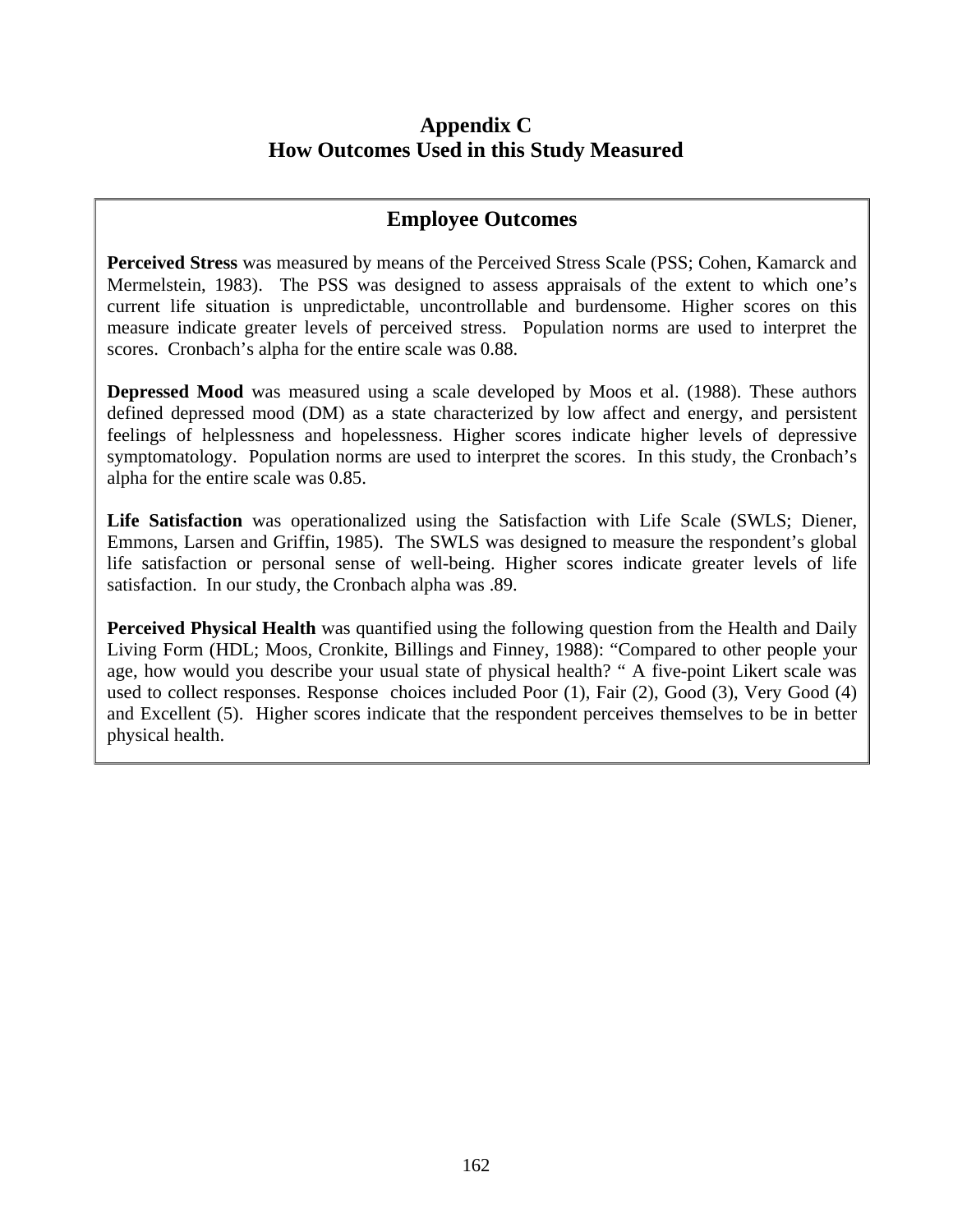# **Work-Life Conflict Outcomes**

Three forms of work-life conflict are examined in this study: role overload, work interferes with family and family interferes with work. Information on the working definition and measurement of each of these constructs is given below.

**Role Overload** is having too much to do in a given amount of time. This form of work-life conflict occurs when the total demands on time and energy associated with the prescribed activities of multiple roles are too great to perform the roles adequately or comfortably. Overload was assessed in this study using five items from a scale developed by Bohen and Viveros-Long (1981). Role overload was calculated as the summed average of these five items. High scores indicate greater role overload. In this study, Cronbach's alpha for this scale was 0.88.

**Role Interference** occurs when incompatible demands make it difficult, if not impossible, for an employee to perform all their roles well. Role interference is conceptualized as having two distinct facets:

- **Work Interferes with Family:** This type of role interference occurs when work demands and responsibilities make it more difficult to fulfil family role responsibilities
- **Family Interferes with Work:** This type of role interference occurs when family demands and responsibilities make it more difficult to fulfil work role responsibilities.

Work interferes with family was measured by means of a 5-item Likert scale developed by Gutek, Searle and Kelpa (1991). Work interferes with family was calculated as the summed average of these five items. High scores indicate higher levels of perceived interference. In this study. Cronbach's alpha for this scale was 0.92.

Family interferes with work was assessed by means of a 5-item Likert scale developed by Gutek, Searle and Kelpa (1991). Family to work interference was calculated as the summed average of these five items. High scores indicate higher levels of perceived interference. In this study, Cronbach's alpha for this scale was 0.87.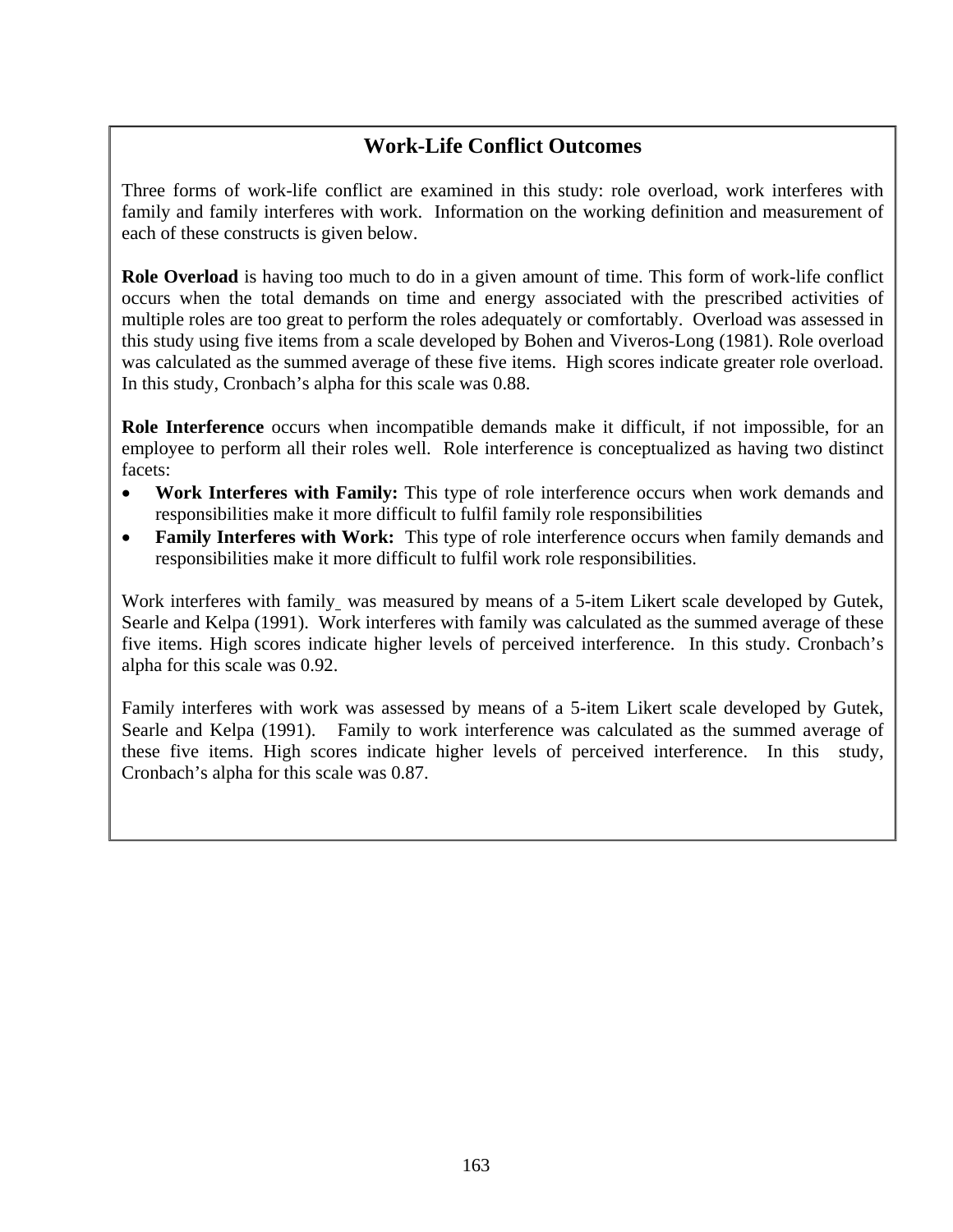## **Organizational Attitudes and Outcomes**

Organizational Ccommitment refers to loyalty to the employing organization. The nine-item short form of the Job Commitment Scale developed by Mowday et al. (1979) was used in both the 1991 and 2001 studies to measure commitment. High scores indicate greater commitment to the department. In our study, the Cronbach's alpha was 0.90.

Job Stress is viewed in terms of the incompatibility of work demands. It was assessed in both 1991 and 2001 using the Job Tension subscale of Rizzo et al.'s (1970) Work Stress Scale. Responses are on a five-point scale and a summed average score is calculated such that a high score indicates high job stress. In our study the Cronbach's alpha was 0.87.

Job Satisfaction is the degree to which employees have a positive affective orientation toward employment. The five item "facet-specific" measure of satisfaction developed by Quinn and Staines (1979) was used to measure job satisfaction (i.e. satisfaction with job in general, their pay, their work hours, their work schedule and their work tasks). High scores on this scale represent greater job satisfaction. In our study, the Cronbach's alpha was 0.81 for the 5 item measure.

Intent to turnover is defined as an individual's desire to leave an organization. This survey used a measure developed by Duxbury and Higgins for use in this study to examine both intent to turnover and motivations to leave. Intent to turnover was measured by asking respondents to indicated how often in the last six months they had thought about leaving their current organization to work elsewhere. Options given included never, monthly, weekly, several days per week or daily.

Absenteeism was measured by asking respondents: "In the past six months how many days have you:" (1) been unable to work or carry out your usual activities because of health problems? (this item was drawn from the Health and Daily Living Form (HDL; Moos, Cronkite, Billings and Finney, 1988), (2) been unable to work or carry out your usual activities because of children-related problems? (3) been unable to work or carry out your usual activities because of problems concerning elderly relatives?, and (4) taken a day off because you were emotionally, physically or mentally fatigued? Responses were collected on a scale that ranged from 0 days to 10 or more days. Three levels of absenteeism were calculated: those with zero absenteeism, those with low absenteeism (less than 3 days in a six month period) and those with high absenteeism (3 or more days in a six month period).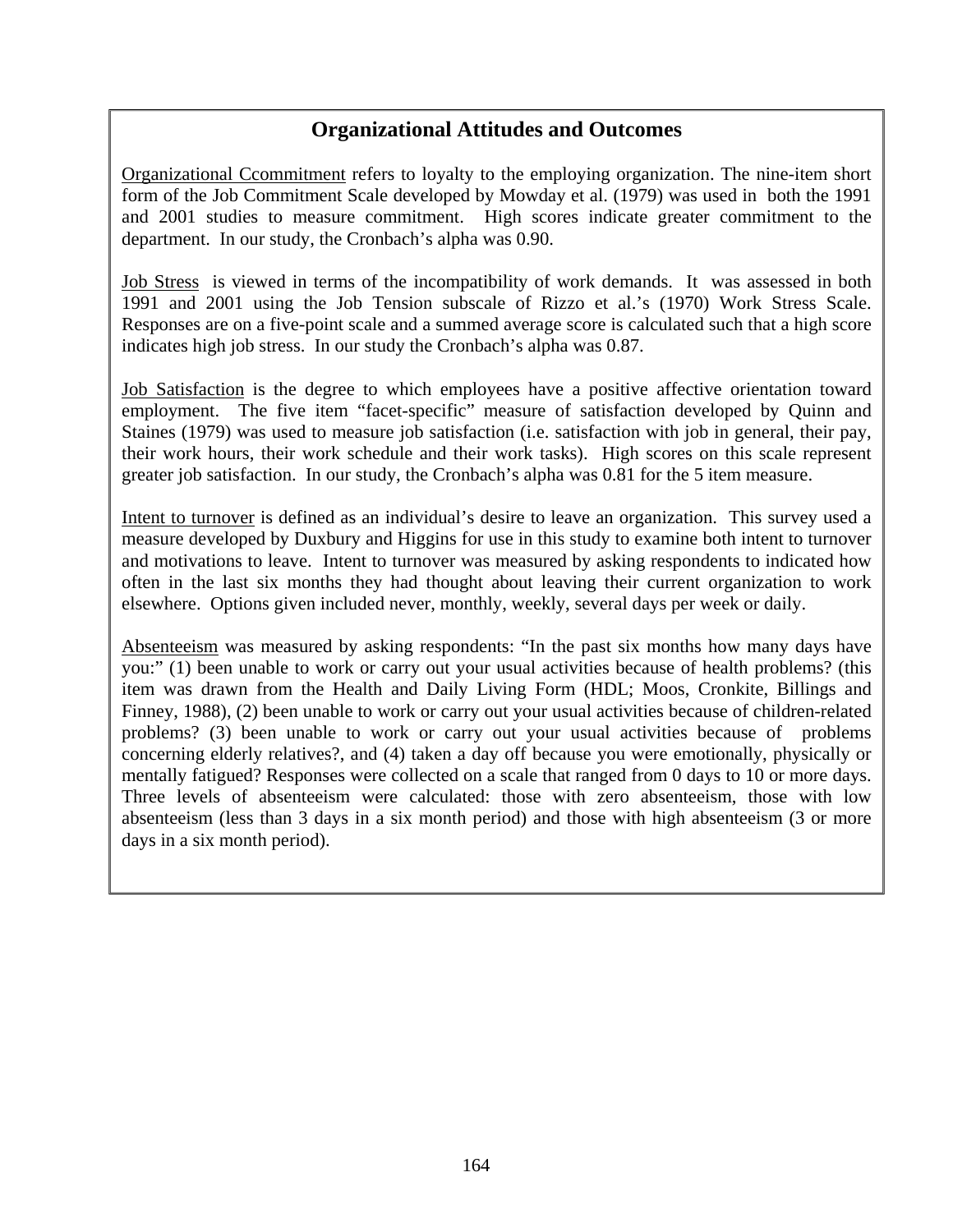## **Family Outcomes**

Family Adaptation is defined as occurring when family members use their strengths and capabilities to reduce the demands of the situation, promote individual development of members, and achieve a sense of congruency in family functioning. Families high in family adaptation have a general sense of physical and psychological family health that is referred to as family well-being. The four-item Family Adaptation Scale (FAS) developed by Sourani and Antonovsky (1988) was used in this study to measure family adaption. A five point Likert scale was used for responses  $(1 =$ not satisfied,  $3$  = moderately satisfied and  $5$  = completely satisfied). Higher scores reflect higher family adaptation. In this study, the Cronbach's alpha for this scale was 0.86.

Family Life Satisfaction is defined as overall satisfaction with family relationships. The Kansas Family Life Satisfaction scale developed by Schumm, Jurich and Bollman (1986) was used to measure family life satisfaction in this study. The original three-item measure (satisfaction with family life, relationship with children and relationship with spouse) was augmented with two additional items (satisfaction with relationship with your parents and your relationship with your in-laws). A five point Likert scale was used for responses  $(1 = not satisfied, 3 = moderately)$ satisfied and 5 = completely satisfied). Family Life Satisfaction was calculated as the summed average of the 5 items with higher scores reflecting higher family satisfaction. The Cronhach's alpha of this measure in our study was 0.75.

Parental Life Satisfaction is defined to be perceived satisfaction with the parenting role and one's ability as a parent. The three-item Kansas Parental Satisfaction Scale developed by Schumm (see James et al., 1985) was used in this study to quantify Parental Life Satisfaction. Respondents were asked to indicate, using a five-point Likert scale  $(1 = not satisfied, 3 = moderately satisfied and 5 =$ completely satisfied), how satisfied they were with their relationship with their children, the behaviour of their children, and themselves as a parent. We included one additional item in this measure (satisfaction with partner's relationship with their children). Parental Life Satisfaction was calculated as the summed average of the four items. Higher scores reflect higher parental satisfaction. The Cronbach's alpha for this scale in our study was 0.83.

Family Integration is defined in terms of the stability of the family unit and the amount of security family members get by being part of the family and participating with the family in joint activities and functions. An abbreviated 5-item version of the Family Integration Scale (FIS) developed by Sebald and Andrews (1962) was used in this study to measure family integration. A five-point Likert scale (1 = never, 2 = monthly, 3= weekly, 4 = several days per week,  $5 = \text{daily}$ ) was used to collect responses. Family integration was calculated as the summed average of the 5 items. High scores reflect higher family integration. The Cronbach's alpha for this scale was 0.77.

Positive Parenting The National Longitudinal Study of Children and Youth has identified a number of behaviours which appear to be associated with positive parenting. Five of these behaviours were included in this study. A five-point Likert scale was used to collect the responses ( $1 = never, 2 =$ monthly,  $3=$  weekly,  $4=$  several days per week, and  $5=$  daily). Positive parenting was calculated as the summed average of the 5 items. Higher scores indicate that the respondent perceives that they engage in behaviours associated with positive parenting more frequently. In our study, Cronbach's alpha for this scale was 0.87.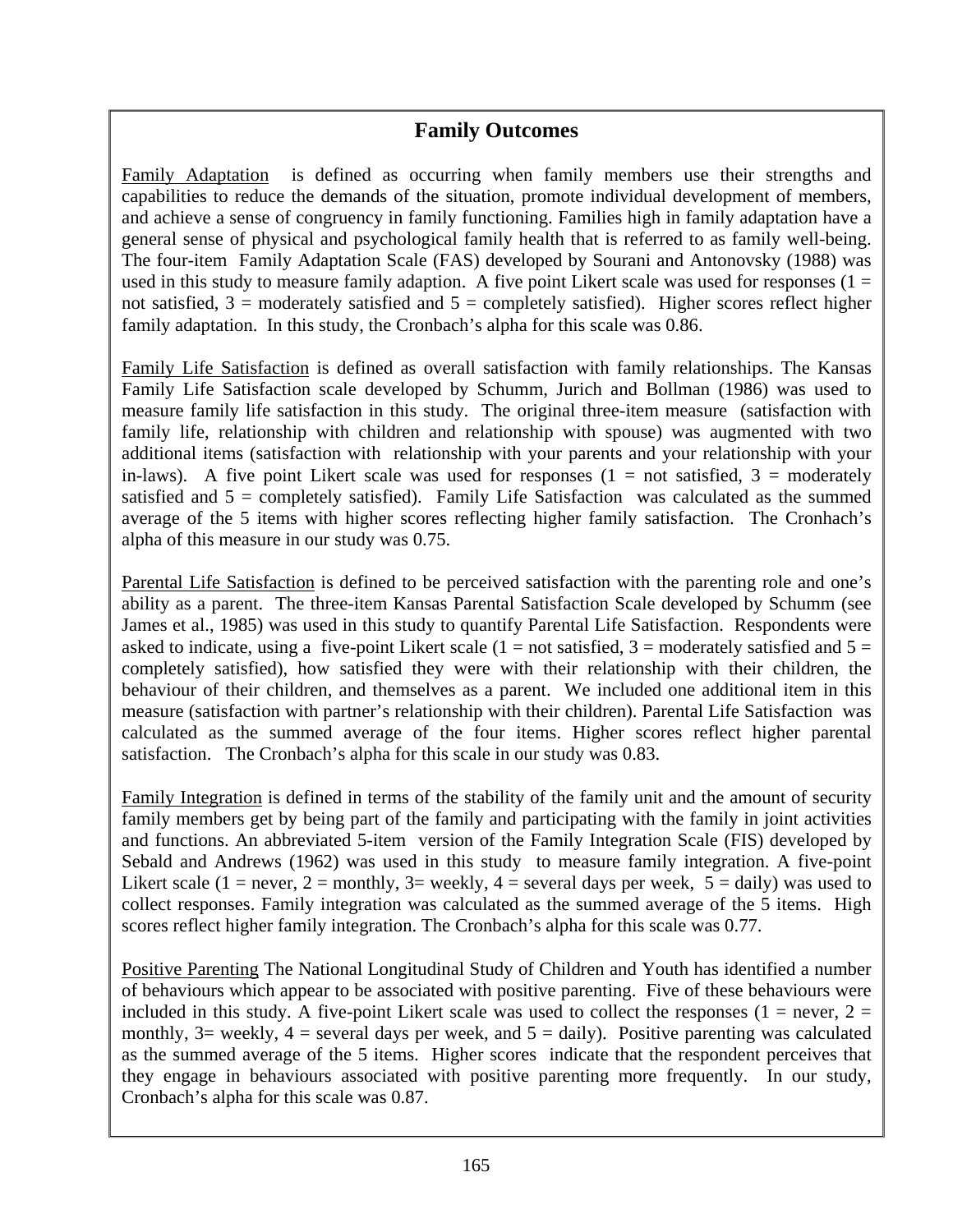### **Societal Outcomes**

**Use of Canada's Health Care System** by Canadian employees was estimated by asking respondents to indicate (yes or no) whether or not in the past six months they had:

- seen a physician other than for a regular checkup or maternity related visit?
- sought care from other types of medical/health professional (i.e. physiotherapist, chiropractor)?
- sought care from a mental health professional (e.g. psychologist, psychiatrist, counselor)?
- spent any time (measured in days) in the hospital (respondents were asked to exclude visits to the emergency department or outpatient visits)?
- personally needed to seek medical care at a hospital's emergency department (respondents were asked to exclude visits to the emergency department on behalf of other members of their family)?
- visited a hospital or medical clinic on an outpatient (or day use) basis for medical tests or procedures (e.g. ultrasound, EKG, day surgery)?

Respondents who indicated that they had used any of the above services were then asked to record either the number of visits they had made (or, in the case of hospital use, the number of days they had spent in hospital) in the six month period. These measures are used two ways in this study: (1) as an indicator or demands on various facets of the health care system, and (2) as indicators (albeit crude) of an employee's physical and mental health.

The first question in this series (visits to the physician) was developed by Moos, Cronkite, Billings and Finney (1988) for use in the Health and Daily Living Form. Previous studies have determined that this measure is a good proxy for actual health status and accurately reflects actual physician visits. According, the other measures of use were designed using the same format.

**Fertility**: At Health Canada's request we included to questions in the survey so that we could assess the relationship between work-life conflict and the decision to have children. Respondents were asked to what extent they agreed or disagreed with the following statements:

- I have had fewer children because of the demands of my work
- I have not yet started a family/decided not to have a family, because of the demands of work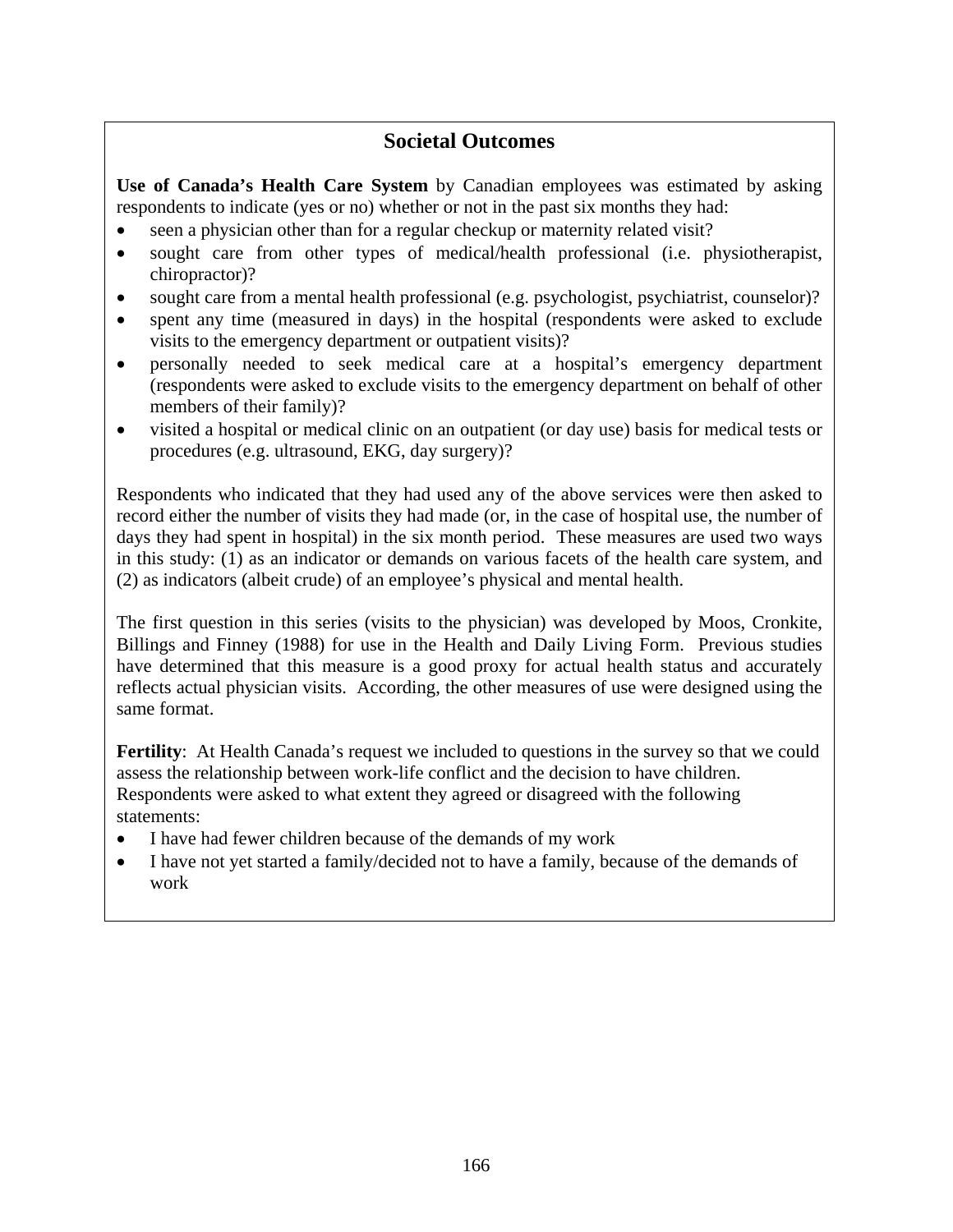#### **References for Measures**

Antonovski, A., and Sourani, T. (1988). Family Sense of Coherence and Family Adaptation, Journal of Marriage and the Family, 50, 79-92.

Bohen, H. and Viveros-Long, A. (1981). Balancing Jobs and Family Life: Do flexible Work schedules help? Philadelphia: Temple University Press (pg. 80)

Cammann, C., Fichman, M, Jenkins, D and Flesh, H (1979). The Michigan Organizational Assessment Questionnaire, University of Michigan, Ann Arbor, MI.

Cohen, S., Kamarck, T., and Mermelstein, R. (1983). A global measure of perceived stress. Journal of Health and Social Behaviour, 24, 385-396.

Diener, E., Emmons, R. A., Larsen, R. J., and Griffin, S. (1985). The Satisfaction with Life Scale, Journal of Personality Assessment, 49, 71-75.

Frone, M. and Yardley, J. (1996). Workplace family-supportive programs: Predictors of employed parents importance ratings, Journal of Occupational Psychology, 69, 351-366.

Gutek, B., Searle, S., and Kelpa, L. (1991). Rational versus gender role explanations for workfamily conflict. Journal of Applied Psychology, 76, 560-568.

James, D., Schumm, W., Kennedy, C., Grigsby, C. and Shectman, K. (1985). Characteristics of Responses to the Kansas Parental Satisfaction Scale Among Two Samples of Married Parents, Psychological Reports, 57, 163-169.

Lodahl, T. M., and Kehner, N. (1965). The definition and measurement of job involvement. Journal of Applied Psychology, 49, 24-33.

Leske, J., and Jiricka, M. J. (1996) Family Concerns: Impact of Family Demands and Family Strengths and Capabilities on Family Well-being and Adaptation After Critical Injury, American Journal of Critical Care, 7 (5)

Maslach, C. and Jackson, S. (1986). The Maslach Burnout Inventory. Palo Alto: Consulting Psychologists Press.

Moos, R. H., Cronkite, R. C., Billings, A. G., and Finney, J. W. (1988). Health and Daily Living Form Manual, Social Ecology Laboratory, Department of Psychiatry, Stanford University.

Mowday, R., Steers, R., and Porter, L. (1979). The Measurement of Organizational Commitment, Journal of Vocational Behaviour, 14, 224-247.

Pearlin, L., and Schooler, C. (1978). The structure of coping. Journal of Health and Social Behaviour, 19, 2-21.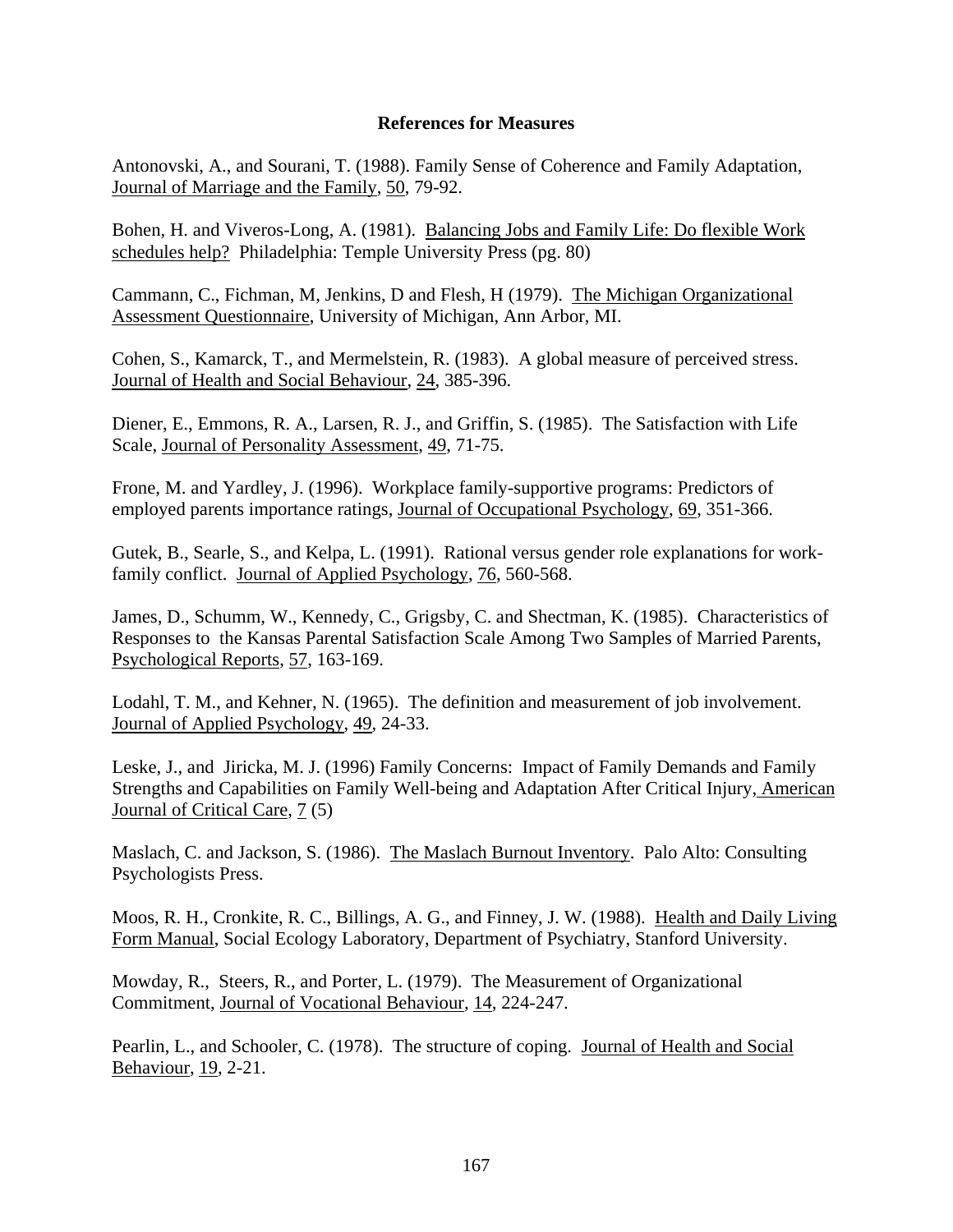Quinn, R. and Shepard, L. (1974). The 1972-73 Quality of Employment Survey, Institute for Social Research, University of Michigan, Ann Arbour, MI.

Quinn, R., and Staines, G. (1979). The 1977 quality of employment survey, Institute for Social Research, University of Michigan, Ann Arbour, MI.

Rizzo, J, House, R. and Lirtzman, S. (1970). Role conflict and Ambiguity in Complex Organizations, Administrative Sciences Quarterly, 15, 150-163.

Robinson, B. (1983). Validation of a caregiver strain index, Journal of. Gerontalogy, 38., 344- 348 (553).

Schumm, W., McCollum, E., Bugaighis, N, Jurich, A., and Bollman, S. (1986). Characteristics of the Kansas Family Life Satisfaction Scale in a Regional Sample, Psychological Reports, 58, 975-980.

Sebald, H. and Andrews, H. (1962). Family Integration and Related Factors in a Rural Fringe Population, Journal of Marriage and the Family, 24, 347-351.

Sekaran, U. (1986). Dual Career Families: Contemporary Organizational and Counseling Issues, pg. 218, pg. 217-218 Jossey Bass: San Francisco, CA (pg. 89, 467)

Skinner, D., and McCubbin, H. (1987). DESC: Dual Employed Coping Scale, In H. McCubbin and A. Thompson (Eds). Family Assessment Inventories for Research and Practice, Madison: University of Wisconsin-Madison, pg. 259-270.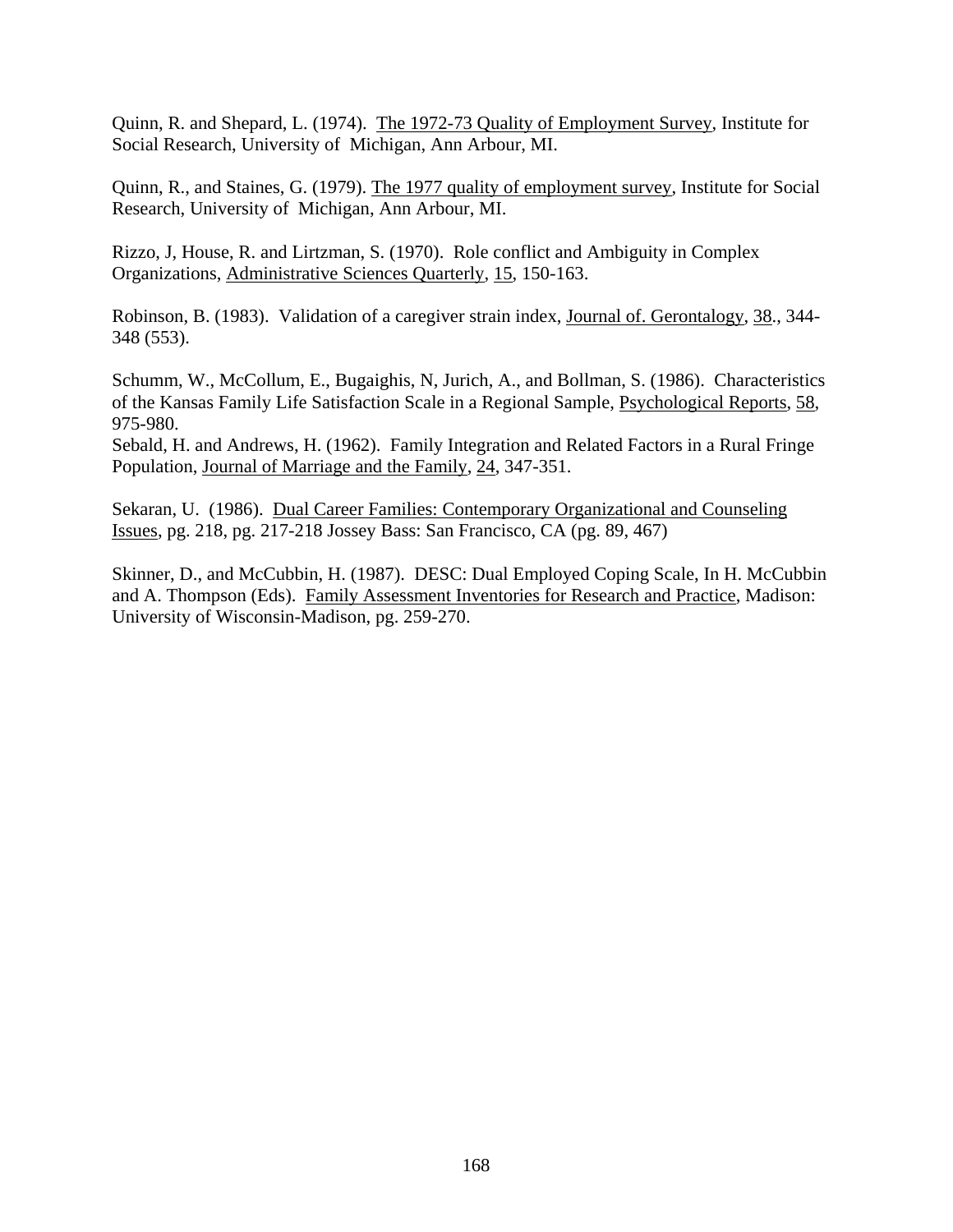### **Appendix D: Regression Analysis**

There are three steps in a regression analysis. The first step involves an assessment of the overall regression model. In our example, the researcher would want to know to what extent number of children, income and hours per week working (the independent variables) predicted physical caregiver strain (the dependent variable). To determine this, one looks at the F-test which essentially tests whether the predictive power of the model is null. If we reject this null (i.e. pvalue less than 0.05), then we say we have a significant regression. To determine the strength of a regression we look at a statistic called  $R^2$  (R-squared).  $R^2$ , which ranges from 0 to 1, is the percent of variance in the dependent that is explained by the independent variables. The closer  $R^2$ is to 1, the stronger the regression. Determining a threshold value for  $\mathbb{R}^2$  depends on what previous researchers have been able to explain. For example, if previous researchers have been able to explain 15% of the variance of overload, then 15% is a minimum standard for researchers to achieve with their regression model. When the regression is significant and we are happy with the level of  $\mathbb{R}^2$ , we say we have a substantive regression.

Step one only tells us if the overall model is significant. In step two, we can look at each independent variable separately and determine if it is contributing to the regression. To do this, we look at t-tests associated with each variable. If the significance of the t-test is less than 0.05, we say the variable is a significant contributor to the regression equation. Normally, when a variable is not significant we drop it from the analysis and re-run the regression.

In step three, we determine the importance of each independent variable. To do this, we use a technique described by Thomas et al. (1998). This technique involves multiplying each standardized regression coefficient by its correlation with the dependent variable. Mathematically, if you multiply each standardized coefficient by its correlation with the dependent variable and sum these products, the sum is equal to the  $R^2$  of the regression. Subsequently, if you divide each product by the overall  $\mathbb{R}^2$ , your products will now sum to 1 (these products are called Pratt's measure or Pratt's coefficient). To determine importance, you simply rank order Pratt's measure for each variable: the higher the rank, the more important the variable. As a baseline for importance, Pratt's measure should be greater than 1 divided by the number of variables. Thus, if you have five variables, Pratt's measure must exceed 0.2 before being considered important.

One final point needs to be made about regression equations. In a regression, each coefficient measures the contribution of that variable controlling for all other variables in the model. Thus, if the researcher wants to include controls in a regression, he or she simply adds them as independent variables.

To determine the impact of where the elderly dependent lives on caregiver strain it was necessary to control for this factor in the regression equations. In regression analysis, the analyst will often want to examine the effect of a qualitative variable such as gender. To do this, the analyst will create a variable called gender and assign a value of 0 when the response is from a male and a value of 1 when the response is from a female. The numbers 0 and 1 are really quite meaningless as one could have coded males as 1 and females as 0. Qualitative variables such as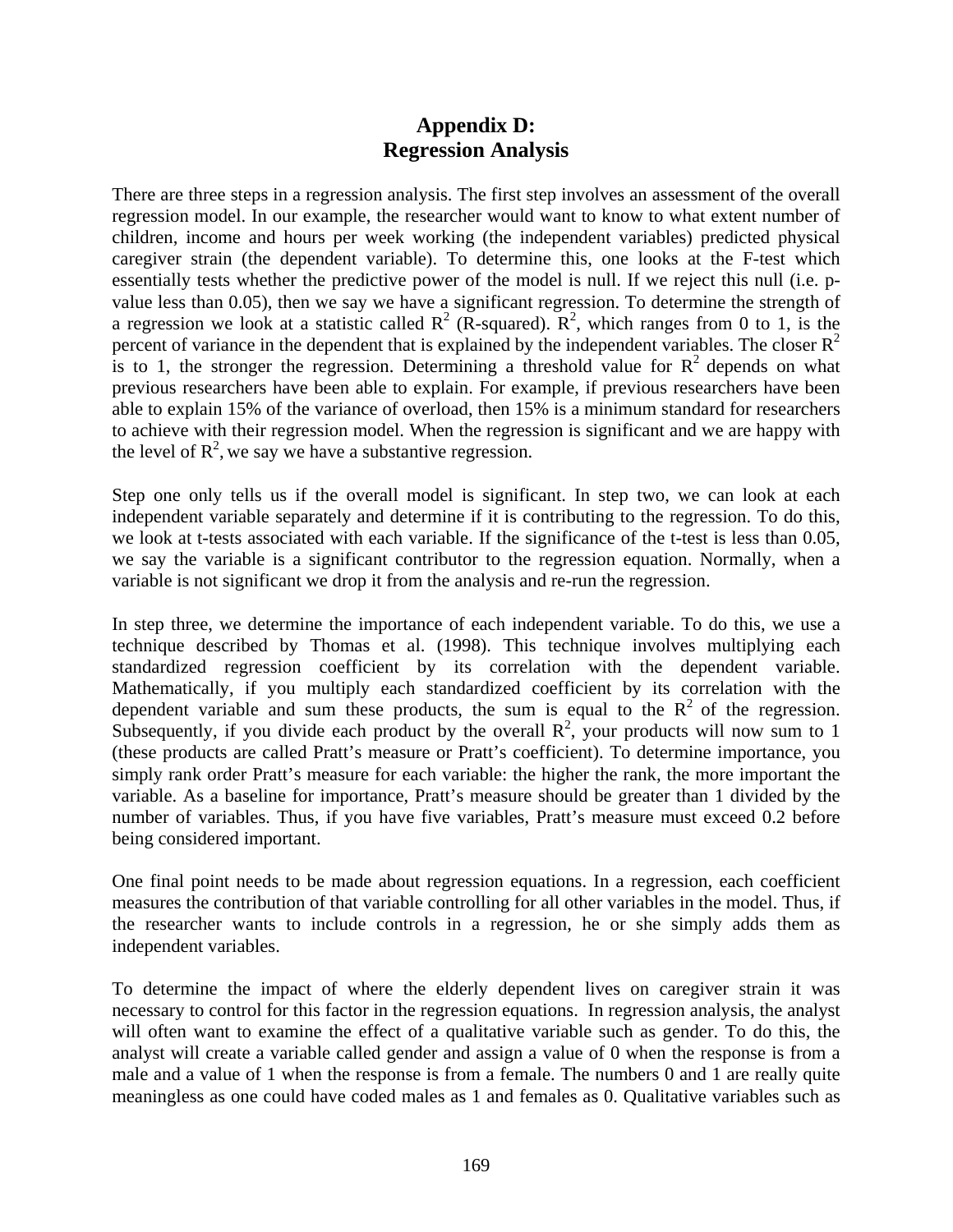gender are known as dummy variables. By looking at the regression coefficient associated with gender, the analyst can determine if gender has an impact on the variable you are trying to predict.

Dummy variables can be extended from two groups (i.e. male, female) to three groups (elderly dependent lives with respondent, nearby and elsewhere) as follows. For a qualitative variable with three levels, we need two dummy variables to uniquely identify each group.<sup>13</sup> We could call these Distance 1 and Distance 2 and code them as shown below.

| Elderly dependent lives: | <b>Distance 1</b> | <b>Distance 2</b> |
|--------------------------|-------------------|-------------------|
| With employee            |                   |                   |
| Near employee            |                   |                   |
| Not near employee        |                   |                   |

By coding the variable this way, we can measure the impact of where the elderly dependent lives on the dependent variable of interest (e.g. caregiver strain). If Distance 1 (nearby) and/or Distance 2 (with) are significant, then where the elderly dependent lives is a predictor of caregiver strain

 $\overline{a}$ 

 $13$  Since assigning the numbers 1, 2, 3 would imply that the numbers have meaning (in reality any group could be coded as 1), we have to code where the elderly dependent lives using a dummy variable.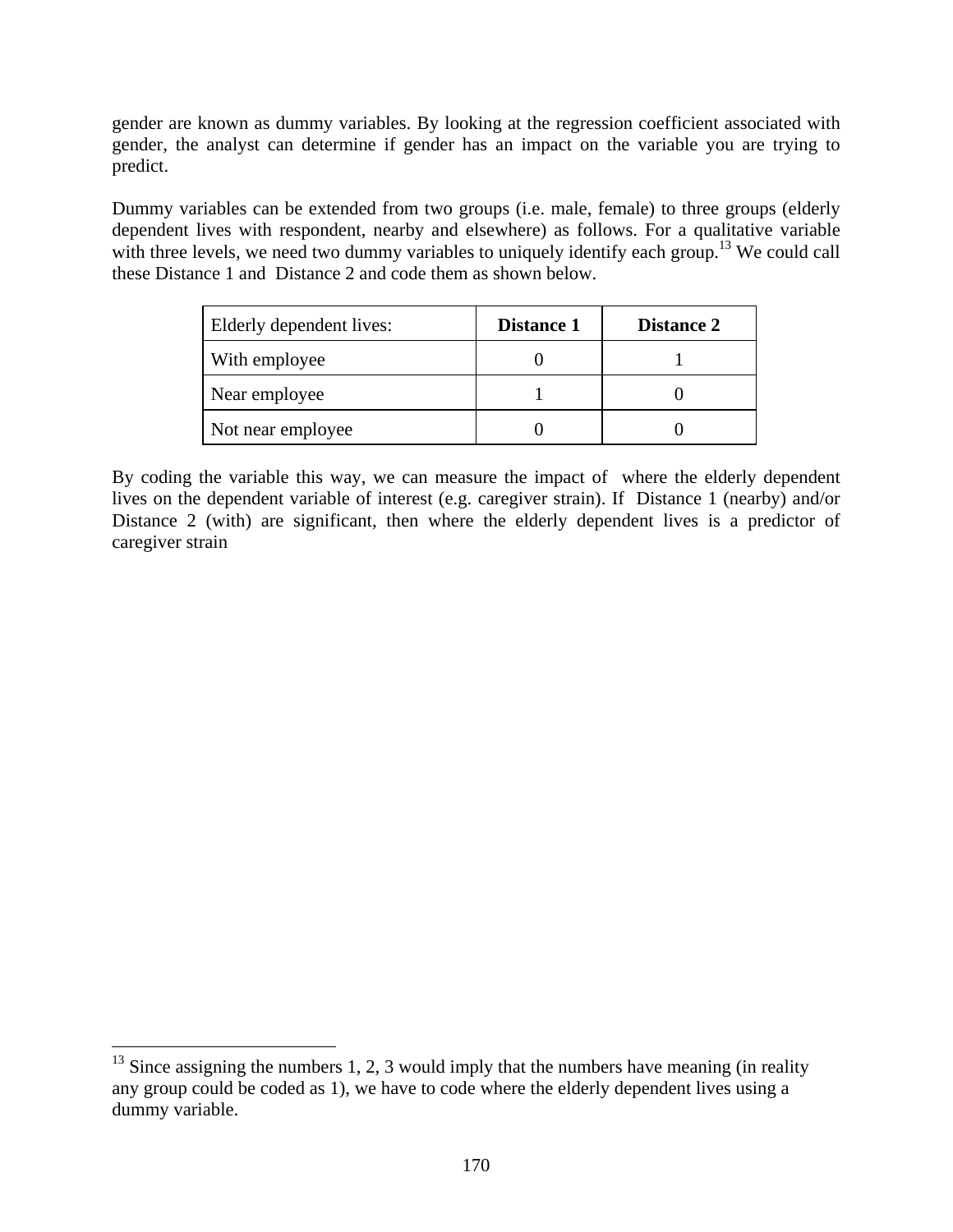# D:2: **Results of Regression**

#### **FEELING OVERWHELMED**

|                 | Demographic $R^2$ 4.9% |          |          |               |         |
|-----------------|------------------------|----------|----------|---------------|---------|
|                 | B                      |          |          | <b>Pratts</b> |         |
| distance1       | 0.021                  | 0.003    | 0.000063 | 0.001286      |         |
| distance2       | 0.076                  | 0.075    | 0.0057   | 0.116319      | $\star$ |
| gender          | 0.127                  | 0.142    | 0.018034 | 0.368018      | $\star$ |
| age             | 0.064                  | 0.026    | 0.001664 | 0.033957      |         |
| parental status | $-0.073$               | $-0.06$  | 0.00438  | 0.089382      | $\star$ |
| family finances | $-0.143$               | $-0.134$ | 0.019162 | 0.391037      | $\star$ |
|                 |                        |          | 0.049003 |               |         |

|                            | Demands $R^2$ 9.2% |          |          |          |        |
|----------------------------|--------------------|----------|----------|----------|--------|
| distance1                  | 0.02               | 0.003    | 0.00006  | 0.000613 |        |
| distance2                  | 0.047              | 0.075    | 0.003525 | 0.036021 |        |
| hrs/wk elderly care        | 0.223              | 0.283    | 0.063109 | 0.644897 | $\ast$ |
| responsibility - children  | $-0.061$           | $-0.091$ | 0.005551 | 0.056724 | $\ast$ |
| responsibility - elder     | $-0.129$           | $-0.163$ | 0.021027 | 0.21487  |        |
| elder activities - partner | 0.076              | 0.053    | 0.004028 | 0.041161 |        |
| hrs/wk                     | $-0.013$           | $-0.043$ | 0.000559 | 0.005712 |        |
|                            |                    |          | 0.097859 | 0.999387 |        |

| Work environment $R^2$ 4.1% |          |          |            |            |         |
|-----------------------------|----------|----------|------------|------------|---------|
| distance1                   | 0.041    | 0.003    | 0.000123   | 0.003086   |         |
| distance2                   | 0.079    | 0.075    | 0.005925   | 0.148634   | $\star$ |
| job type                    | 0.042    | 0.051    | 0.002142   | 0.053734   |         |
| work flex                   | $-0.091$ | $-0.133$ | 0.012103   | 0.303615   | *       |
| avail - unpaid leave        | $-0.031$ | $-0.063$ | 0.001953   | 0.048993   |         |
| avail personal days/pay     | 0.032    | $-0.018$ | $-0.00058$ | $-0.01445$ |         |
| mgr supportive p/f          | 0.06     | $-0.08$  | $-0.0048$  | $-0.12041$ | *       |
| co-workers supportive p/f   | $-0.042$ | $-0.075$ | 0.00315    | 0.079021   |         |
| family resp make it         |          |          |            |            |         |
| difficult                   | 0.069    | 0.117    | 0.008073   | 0.202519   | $\ast$  |
| no acceptable say no        | 0.041    | 0.07     | 0.00287    | 0.071997   |         |
| feel comfortable using      |          |          |            |            |         |
| supp                        | $-0.044$ | $-0.104$ | 0.004576   | 0.114793   | $\star$ |
| non-supportive              | 0.046    | 0.094    | 0.004324   | 0.108472   | $\star$ |
|                             |          |          | 0.039863   |            |         |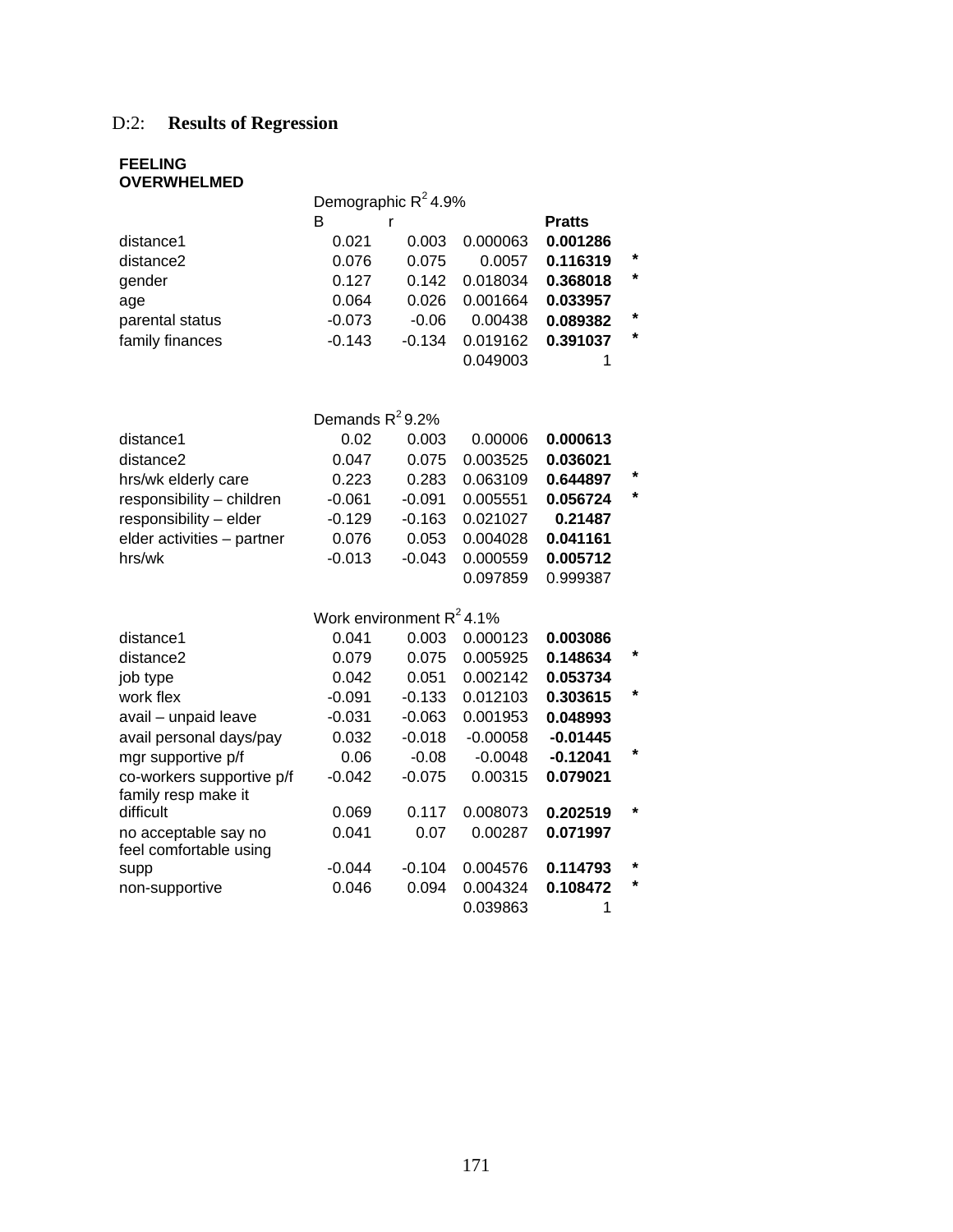#### **PHYSICAL STRAIN**

|                 | Demographic $R^2$ 6.4% |          |          |               |         |
|-----------------|------------------------|----------|----------|---------------|---------|
|                 | в                      |          |          | <b>Pratts</b> |         |
| distance1       | 0.067                  | 0.033    | 0.002211 | 0.053717      |         |
| distance2       | 0.135                  | 0.111    | 0.014985 | 0.364067      | $\star$ |
| gender          | 0.089                  | 0.105    | 0.009345 | 0.227041      | $\star$ |
| age             | 0.098                  | 0.069    | 0.006762 | 0.164286      | $\star$ |
| parental status | $-0.039$               | $-0.039$ | 0.001521 | 0.036953      |         |
| family finances | $-0.088$               | $-0.072$ | 0.006336 | 0.153936      | $\ast$  |
|                 |                        |          | 0.04116  |               |         |

|                            | Demands $R^2$ 11.2% |          |          |          |         |
|----------------------------|---------------------|----------|----------|----------|---------|
| distance1                  | 0.046               | 0.033    | 0.001518 | 0.012373 |         |
| distance2                  | 0.076               | 0.111    | 0.008436 | 0.06876  |         |
| hrs/wk elderly care        | 0.229               | 0.299    | 0.068471 | 0.558095 | $\star$ |
| responsibility - children  | $-0.007$            | $-0.044$ | 0.000308 | 0.00251  |         |
| responsibility - elder     | $-0.174$            | $-0.145$ | 0.02523  | 0.205645 | $\star$ |
| elder activities - partner | 0.151               | 0.124    | 0.018724 | 0.152616 | $\star$ |
|                            |                     |          | 0.122687 | 0.987627 |         |

| Work environment $R^2$ 3.0% |          |          |            |            |         |
|-----------------------------|----------|----------|------------|------------|---------|
| distance1                   | 0.076    | 0.033    | 0.002508   | 0.082181   |         |
| distance <sub>2</sub>       | 0.114    | 0.111    | 0.012654   | 0.414641   | $\star$ |
| job type                    | 0.035    | 0.034    | 0.00119    | 0.038993   |         |
| work flex                   | $-0.062$ | $-0.075$ | 0.00465    | 0.152369   | $\star$ |
| avail - unpaid leave        | $-0.03$  | $-0.057$ | 0.00171    | 0.056033   |         |
| avail personal days/pay     | 0.021    | $-0.023$ | $-0.00048$ | $-0.01583$ |         |
| mgr supportive p/f          | 0.069    | $-0.042$ | $-0.0029$  | $-0.09496$ | $\ast$  |
| co-workers supportive p/f   | $-0.024$ | $-0.042$ | 0.001008   | 0.03303    |         |
| family resp make it         |          |          |            |            | $\star$ |
| difficult                   | 0.056    | 0.071    | 0.003976   | 0.130284   |         |
| no acceptable say no        | 0.011    | 0.038    | 0.000418   | 0.013697   |         |
| feel comfortable using      |          |          |            |            |         |
| supp                        | $-0.035$ | $-0.071$ | 0.002485   | 0.081427   |         |
| non-supportive              | 0.055    | 0.06     | 0.0033     | 0.108133   | $\ast$  |
|                             |          |          | 0.030518   |            |         |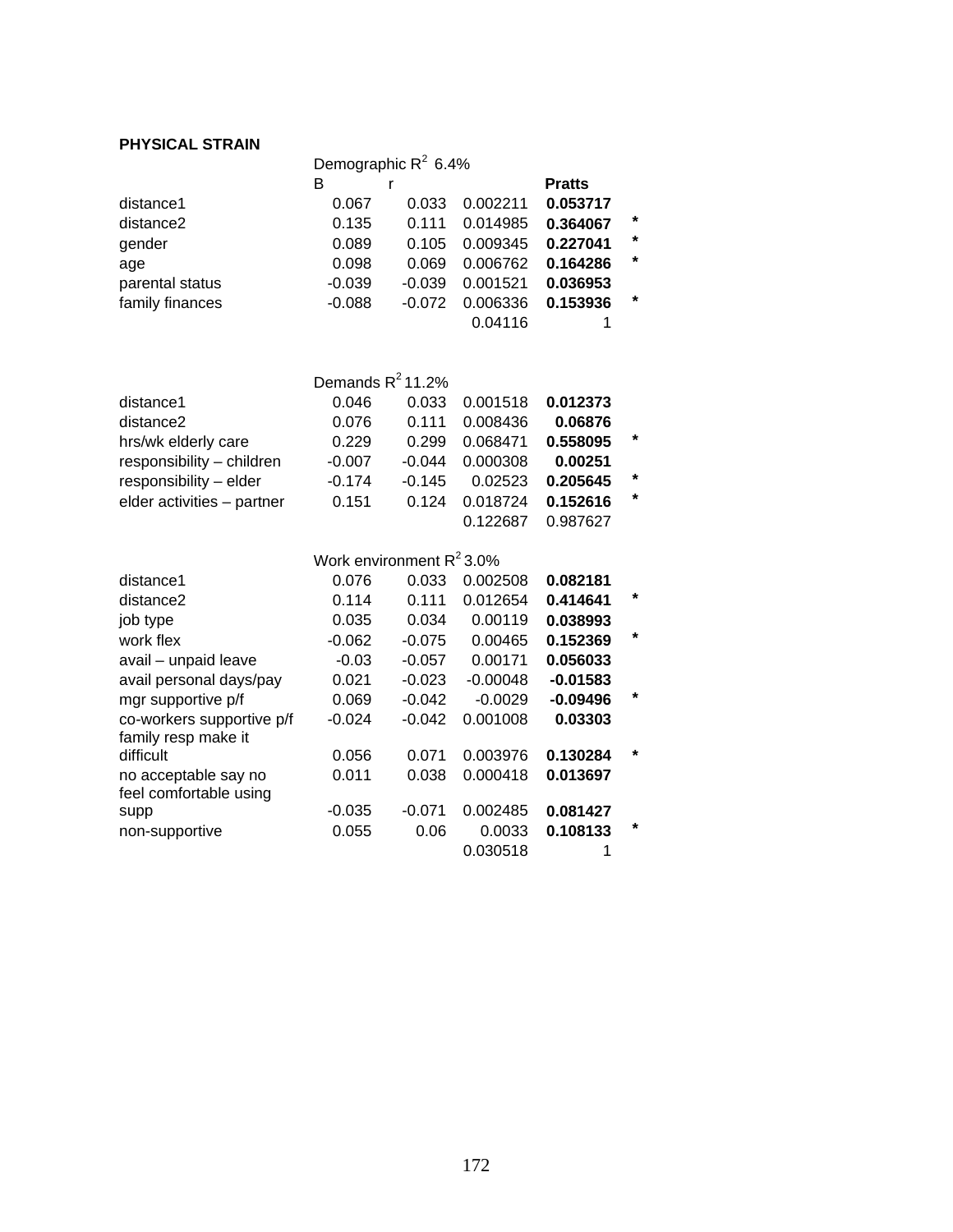#### **FINANCIAL STRAIN**

|                            | Demographic R <sup>2</sup> 6.8% |          |            |               |   |
|----------------------------|---------------------------------|----------|------------|---------------|---|
|                            | В                               |          |            | <b>Pratts</b> |   |
| distance1                  | -0.09                           | $-0.119$ | 0.01071    | 0.165296      |   |
| distance2                  | 0.076662                        | 0.102    | 0.007819   | 0.12069       |   |
| gender                     | $-0.01279$                      | $-0.004$ | 0          | 0             |   |
| age                        | 0.016968                        | $-0.017$ | $-0.00029$ | $-0.00445$    |   |
| parental status            | $-0.08316$                      | $-0.06$  | 0.00499    | 0.077014      |   |
| family finances            | $-0.2078$                       | $-0.2$   | 0.04156    | 0.641453      |   |
|                            |                                 |          | 0.06479    | 1             |   |
|                            |                                 |          |            |               |   |
|                            | Demands $R^2$ 8.7%              |          |            |               |   |
| distance1                  | $-0.09666$                      | $-0.119$ | 0.011502   | 0.135048      |   |
| distance2                  | 0.078427                        | 0.102    | 0.008      | 0.093922      |   |
| hrs/wk elderly care        | 0.180006                        | 0.241    | 0.043382   | 0.509343      |   |
| responsibility - children  | $-0.01462$                      | $-0.019$ | 0.000278   | 0.003262      |   |
| responsibility - elder     | $-0.09984$                      | $-0.061$ | 0.00609    | 0.071502      |   |
| elder activities - partner | 0.128392                        | 0.124    | 0.015921   | 0.186923      | * |
|                            |                                 |          | 0.085172   | 1             |   |
|                            |                                 |          |            |               |   |
|                            | Work environment $R^2$ 5.2%     |          |            |               |   |
| distance1                  | $-0.08226$                      | $-0.119$ | 0.009788   | 0.193584      |   |
| distance2                  | 0.079639                        | 0.102    | 0.008123   | 0.160651      |   |
| job type                   | 0.045371                        | 0.044    | 0.001996   | 0.039481      |   |
| work flex                  | $-0.1023$                       | $-0.134$ | 0.013709   | 0.271116      | * |
| avail - unpaid leave       | $-0.03052$                      | $-0.061$ | 0.001862   | 0.036824      |   |
| avail personal days/pay    | 0.027412                        | $-0.016$ | $-0.00044$ | $-0.00867$    |   |
| mgr supportive p/f         | 0.029252                        | $-0.103$ | $-0.00301$ | $-0.05959$    |   |
| co-workers supportive p/f  | $-0.03318$                      | $-0.081$ | 0.002688   | 0.053151      |   |
| family resp make it        |                                 |          |            |               |   |
| difficult                  | 0.03456                         | 0.098    | 0.003387   | 0.066981      |   |
| no acceptable say no       | 0.027034                        | 0.057    | 0.001541   | 0.030475      |   |
| feel comfortable using     |                                 |          |            |               |   |
| supp                       | $-0.03846$                      | $-0.095$ | 0.003653   | 0.072252      |   |
| non-supportive             | 0.062123                        | 0.117    | 0.007268   | 0.143746      |   |
|                            |                                 |          | 0.050564   | 1             |   |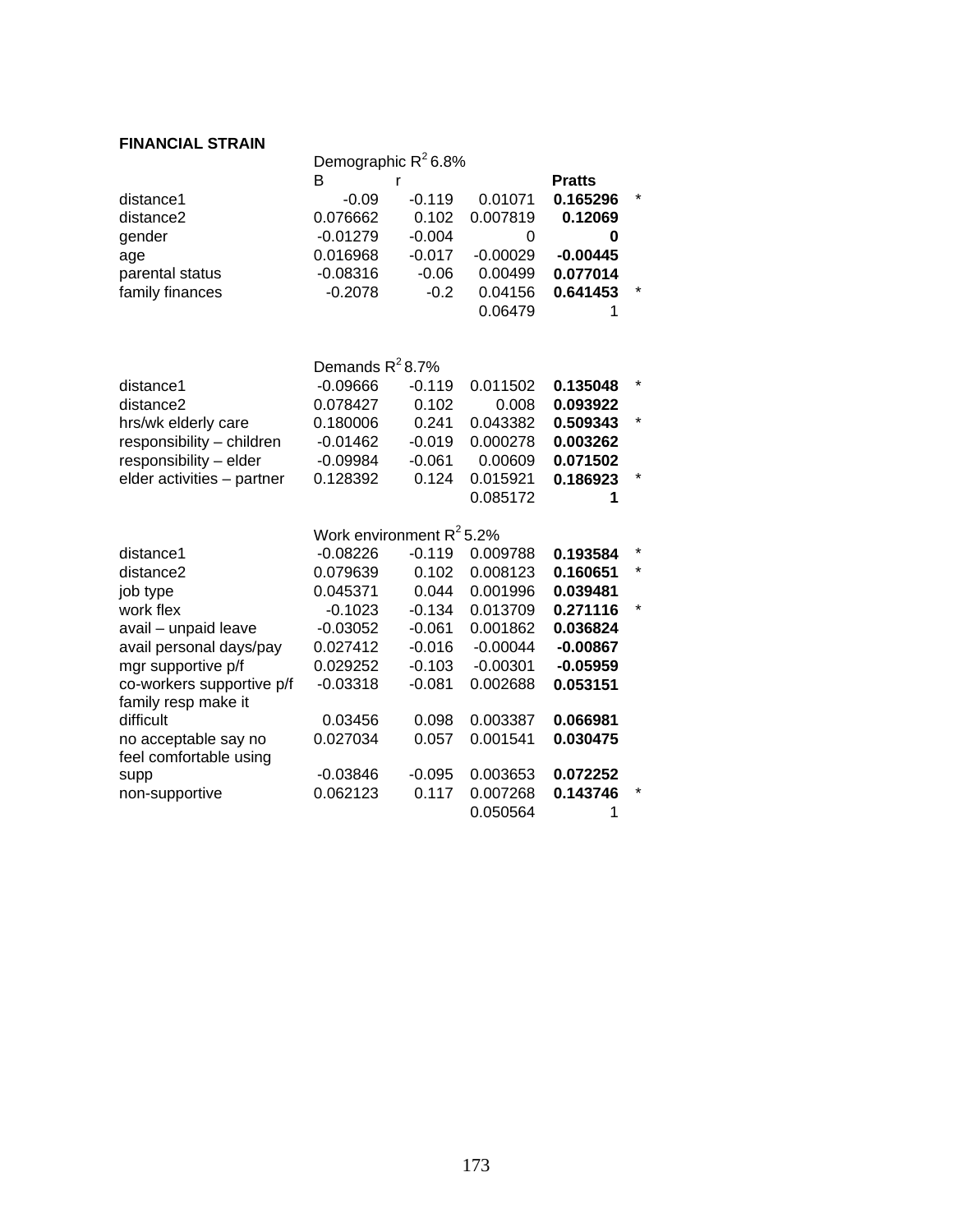| <b>COMBINED - PHYSICAL</b>  | $R^2$ 13.5% |          |          |               |         |
|-----------------------------|-------------|----------|----------|---------------|---------|
|                             | в           | r        |          | <b>Pratts</b> |         |
| distance1                   | 0.037       | 0.033    | 0.001221 | 0.00833       |         |
| distance2                   | 0.041       | 0.111    | 0.004551 | 0.03105       |         |
| gender                      | 0.037       | 0.105    | 0.003885 | 0.026506      |         |
| age                         | 0.07        | 0.069    | 0.00483  | 0.032953      |         |
| financial situation         | $-0.043$    | $-0.072$ | 0.003096 | 0.021123      |         |
| hrs/wk elderly care         | 0.259       | 0.299    | 0.077441 | 0.528351      | *       |
| responsibility - elder      | $-0.158$    | $-0.145$ | 0.02291  | 0.156306      | $\star$ |
| elder activities - partner  | 0.151       | 0.124    | 0.018724 | 0.127747      | $\star$ |
| hrs/week                    | $-0.038$    | $-0.042$ | 0.001596 | 0.010889      |         |
| work flex                   | $-0.026$    | $-0.075$ | 0.00195  | 0.013304      |         |
| unpaid leave                | $-0.027$    | $-0.057$ | 0.001539 | 0.0105        |         |
| family resp make difficult  | 0.048       | 0.071    | 0.003408 | 0.023252      |         |
| feel comfortable using supp | $-0.02$     | $-0.071$ | 0.00142  | 0.009688      |         |
|                             |             |          | 0.146571 |               |         |

#### **COMBINED – OVERWHELMED**  $R^2$  15.5%

| distance1                   | 0.011    | 0.003    | 0.000033 | 0.000241 |         |
|-----------------------------|----------|----------|----------|----------|---------|
| distance2                   | 0.01     | 0.075    | 0.00075  | 0.005488 |         |
| gender                      | 0.075    | 0.142    | 0.01065  | 0.077925 | $\ast$  |
| age                         | 0.01     | 0.026    | 0.00026  | 0.001902 |         |
| financial situation         | $-0.088$ | $-0.134$ | 0.011792 | 0.086281 | $\ast$  |
| hrs/wk elderly care         | 0.241    | 0.283    | 0.068203 | 0.499038 | $\ast$  |
| responsibility - elder      | $-0.127$ | $-0.163$ | 0.020701 | 0.151468 | $\star$ |
| elder activities - partner  | 0.077    | 0.053    | 0.004081 | 0.02986  |         |
| hrs/week                    | $-0.032$ | $-0.043$ | 0.001376 | 0.010068 |         |
| work flex                   | $-0.048$ | $-0.133$ | 0.006384 | 0.046711 |         |
| unpaid leave                | $-0.014$ | $-0.063$ | 0.000882 | 0.006454 |         |
| family resp make difficult  | 0.065    | 0.117    | 0.007605 | 0.055645 |         |
| feel comfortable using supp | $-0.038$ | $-0.104$ | 0.003952 | 0.028917 |         |
|                             |          |          | 0.136669 | 1        |         |

### **COMBINED – FINANCIAL R<sup>2</sup> 14.3%**

| distance1                   | $-0.084$ | $-0.119$ | 0.009996      | 0.068199   |         |
|-----------------------------|----------|----------|---------------|------------|---------|
| distance2                   | 0.06     | 0.102    | 0.00612       | 0.041755   |         |
| gender                      | $-0.023$ | $-0.004$ | 0.000092      | 0.000628   |         |
| age                         | $-0.028$ | $-0.017$ | 0.000476      | 0.003248   |         |
| financial situation         | $-0.191$ | $-0.2$   | 0.0382        | 0.260625   | $\ast$  |
| hrs/wk elderly care         | 0.158    | 0.241    | 0.038078      | 0.259792   | $\ast$  |
| responsibility - elder      | $-0.103$ | $-0.061$ | 0.006283      | 0.042867   |         |
| elder activities - partner  | 0.129    | 0.124    | 0.015996      | 0.109135   | $\star$ |
| hrs/week                    | 0.007    | $-0.008$ | $-5.6E - 0.5$ | $-0.00038$ |         |
| work flex                   | $-0.082$ | $-0.134$ | 0.010988      | 0.074967   |         |
| unpaid leave                | $-0.035$ | $-0.061$ | 0.002135      | 0.014566   |         |
| family resp make difficult  | 0.045    | 0.098    | 0.00441       | 0.030088   |         |
| feel comfortable using supp | $-0.017$ | $-0.095$ | 0.001615      | 0.011019   |         |
|                             |          |          | 0.134333      | 0.916505   |         |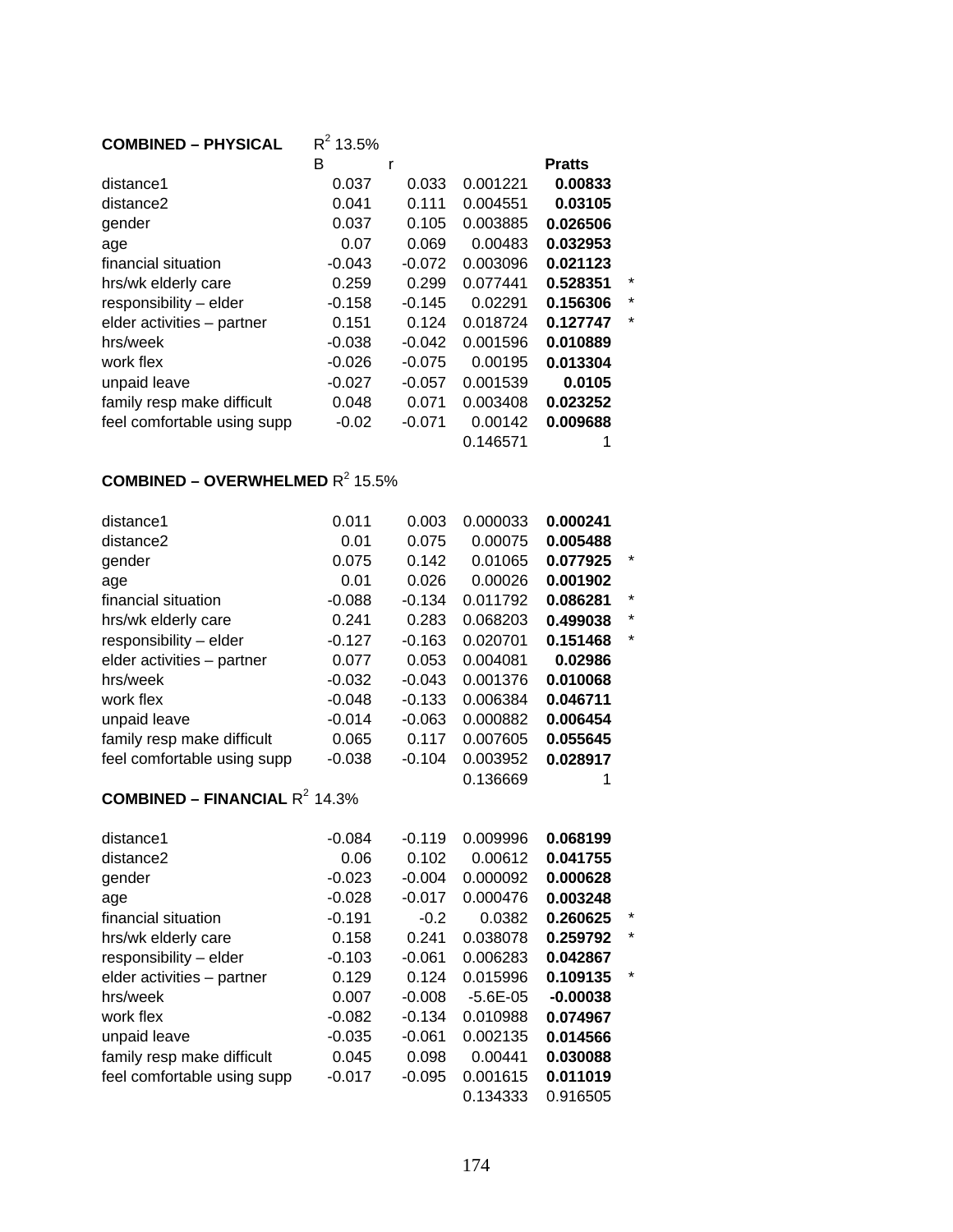# **Appendix E Figures for Chapter Three**

#### **Figure E1: Relationship between Financial Strain and Physical/Mental Health**

**a. Mental Health Outcomes (percent of sample with high stress, depressed mood and life satisfaction)** 



**b. Physical Health Outcomes (percent of sample perceive health is very good to excellent)** 

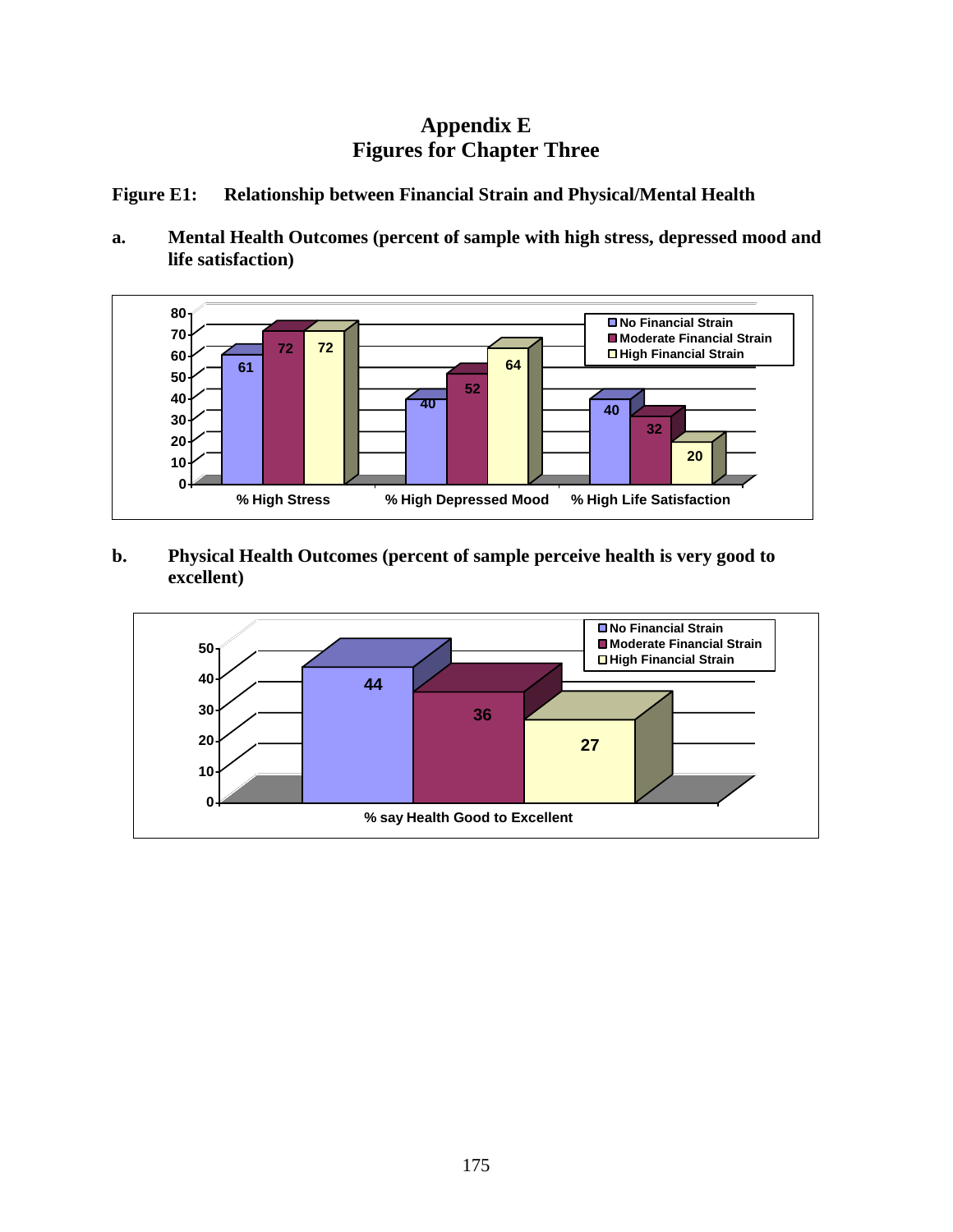**Figure E2: Relationship Between Physical Strain and Physical/Mental Health** 



#### **a. Sandwich Group (percent of sample with high stress and depressed mood)**

#### **b. Eldercare Group (percent of sample with high stress and depressed mood)**



#### **c. Eldercare Group (percent of sample perceive health is very good to excellent)**

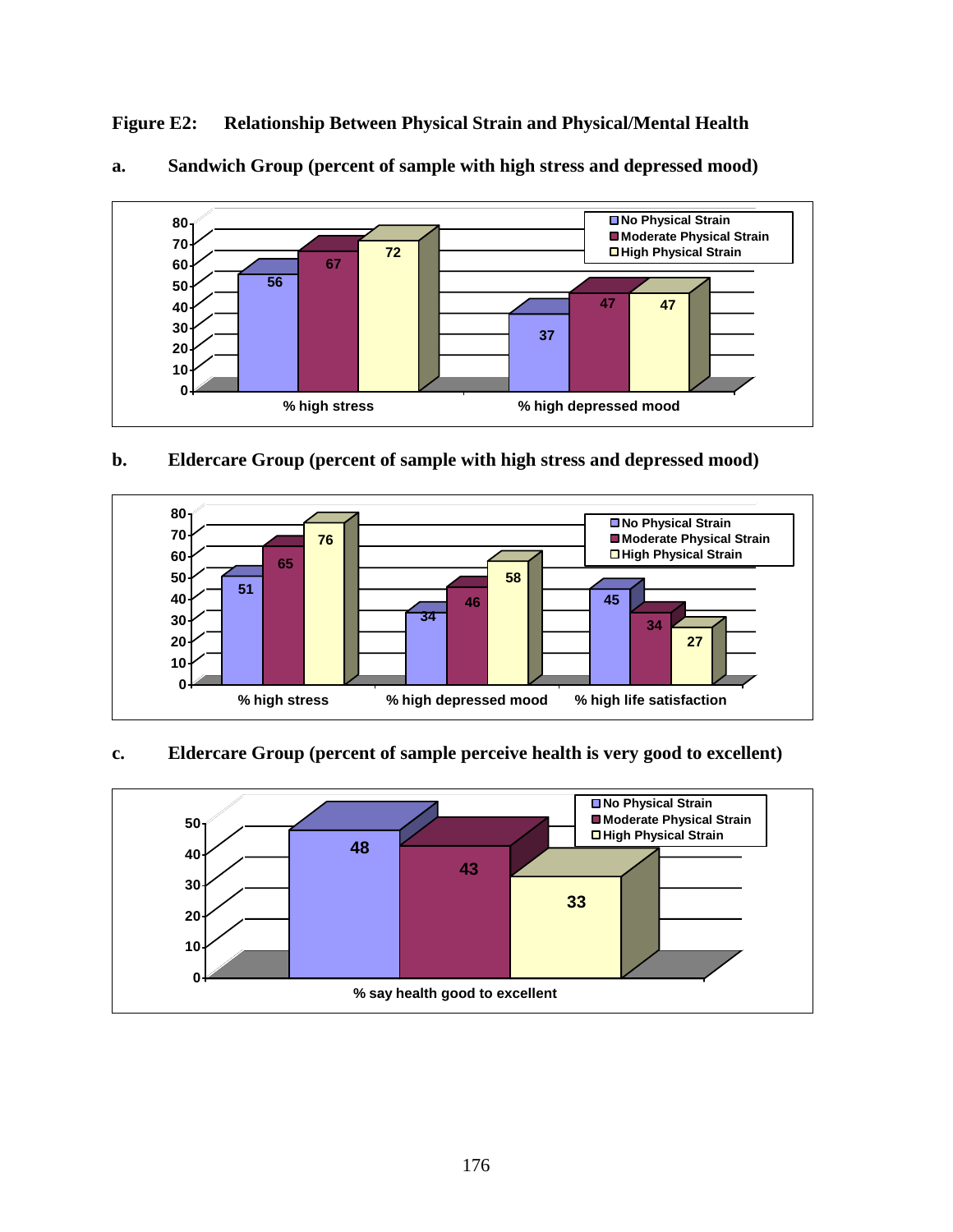**Figure E3: Relationship Between Emotional Strain and Physical/Mental Health** 

**a. Sandwich Group (percent of sample with high stress, depressed mood and life satisfaction)** 



#### **b. Eldercare Group (percent of sample with high stress, depressed mood and life satisfaction)**



#### **c. Sandwich Group (percent of sample perceive health is very good to excellent)**

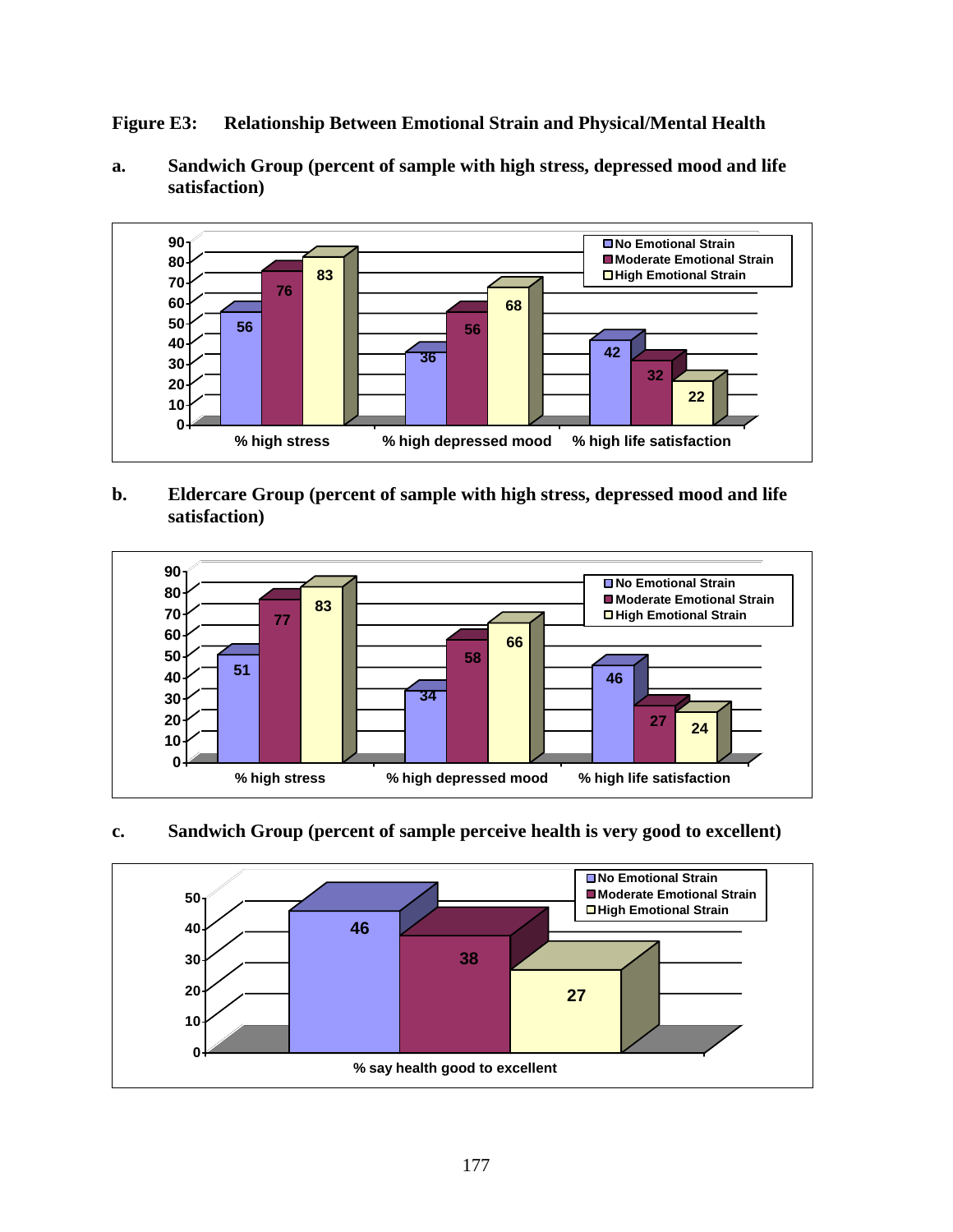

# **d. Eldercare Group (percent of sample perceive health is very good to excellent)**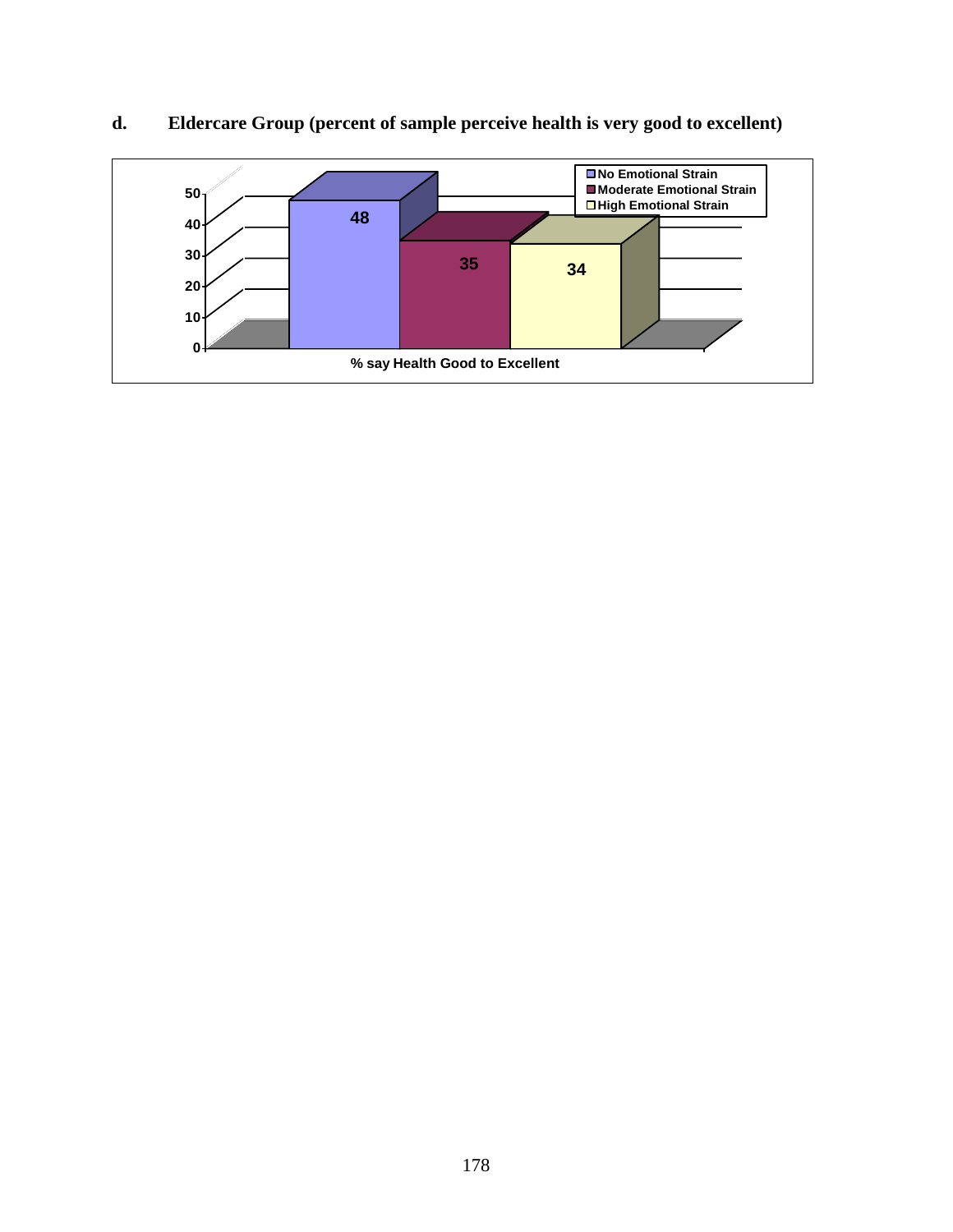**Figure E4: Relationship Between Financial Strain and Work-life Balance (percent of sample with high overload, work interferes with family and family interferes with work).** 

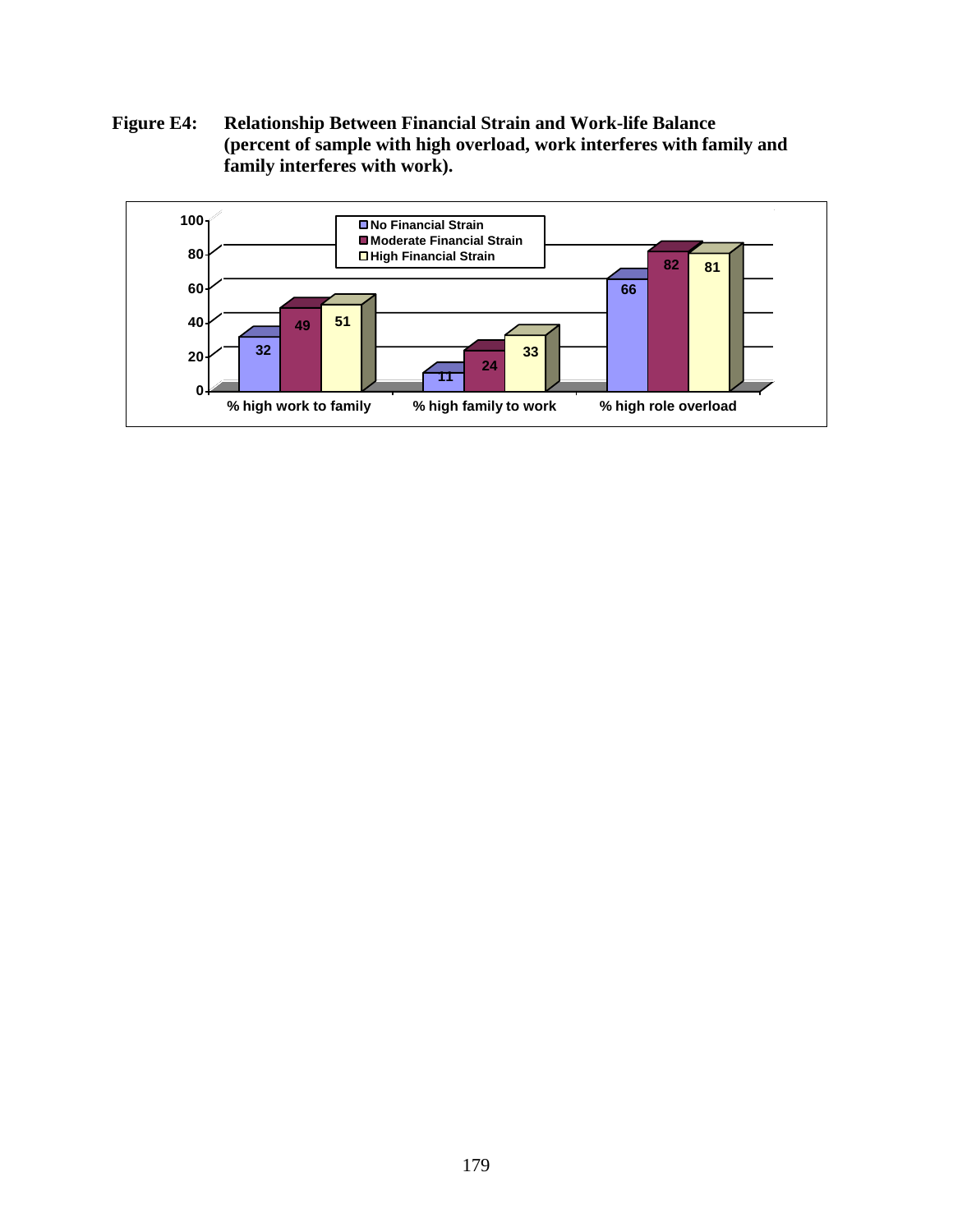**Figure E5: Relationship Between Physical Strain and Work-life Balance** 

**a. Sandwich group (percent of sample with high overload, work interferes with family and family interferes with work).** 



**b. Eldercare group (percent of sample with high overload, work interferes with family and family interferes with work).** 

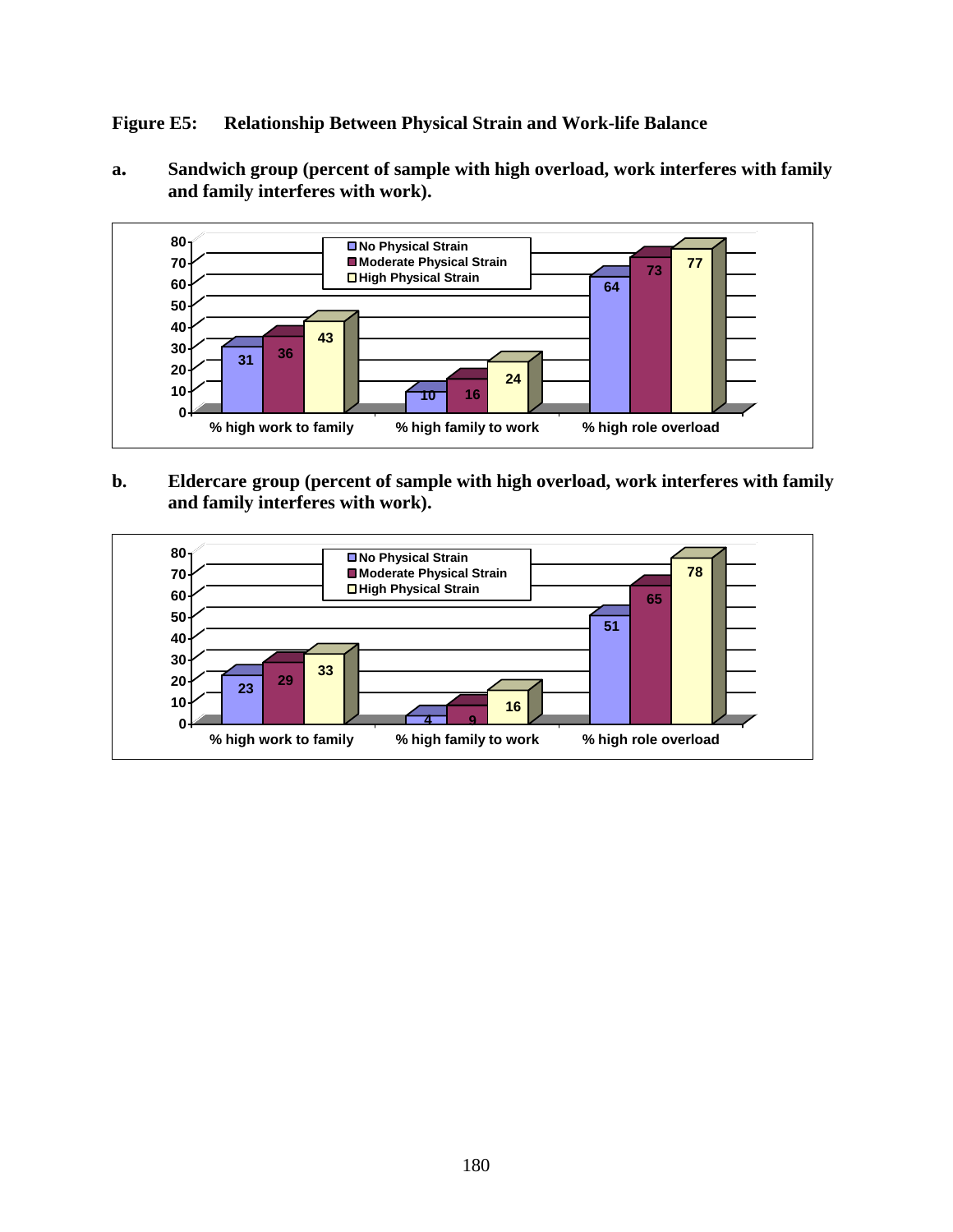- **E6: Relationship Between Emotional Strain and Work-life Balance**
- **a. Sandwich group (percent of sample with high overload, work interferes with family and family interferes with work).**



**b. Eldercare group (percent of sample with high overload, work interferes with family and family interferes with work).** 

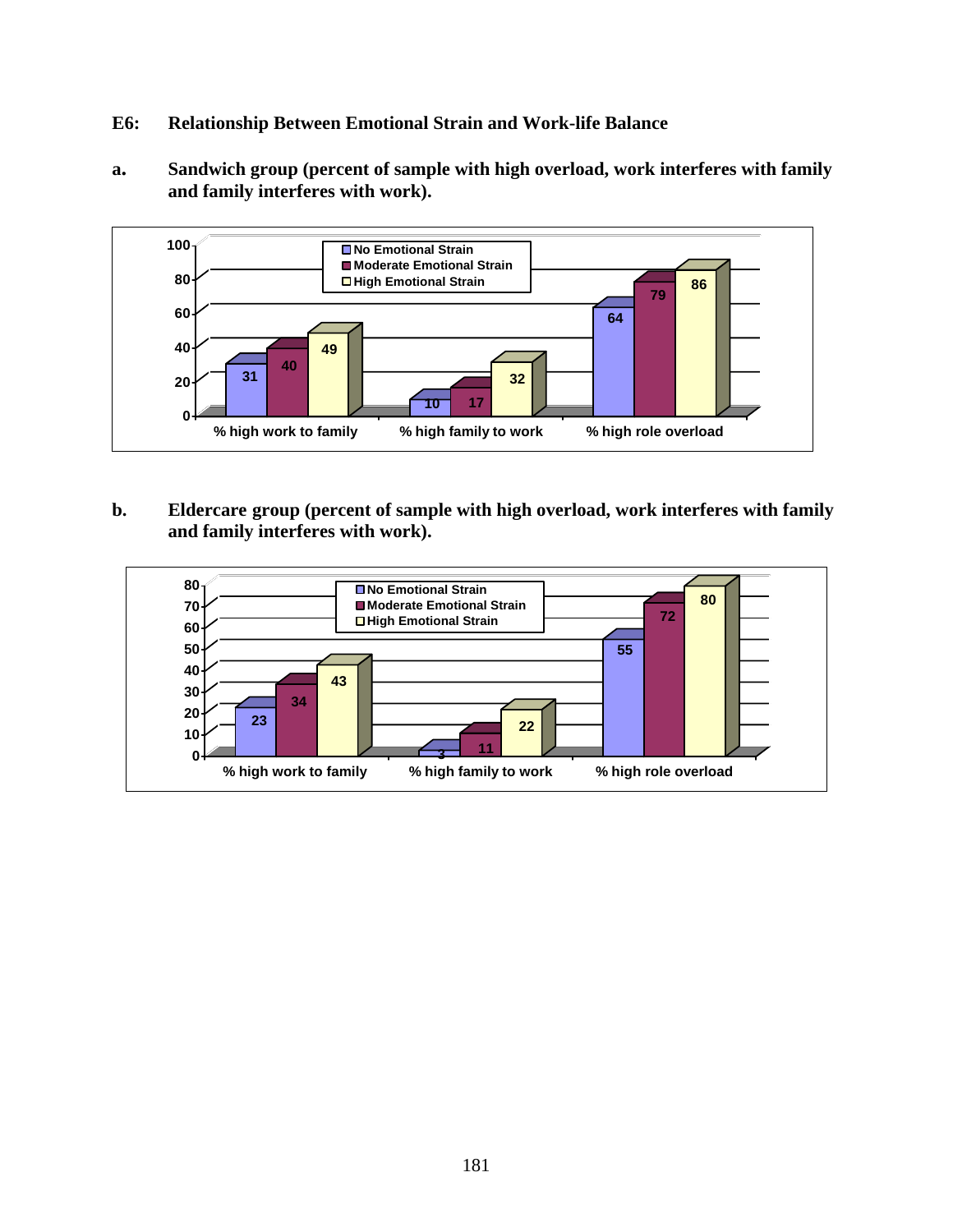**E7: Relationship Between Financial Strain and Organizational Outcomes**



**a. Job Satisfaction (percent of sample with high job satisfaction)** 

**b. Absenteeism (percent of sample missed work in past six months due to)** 

.

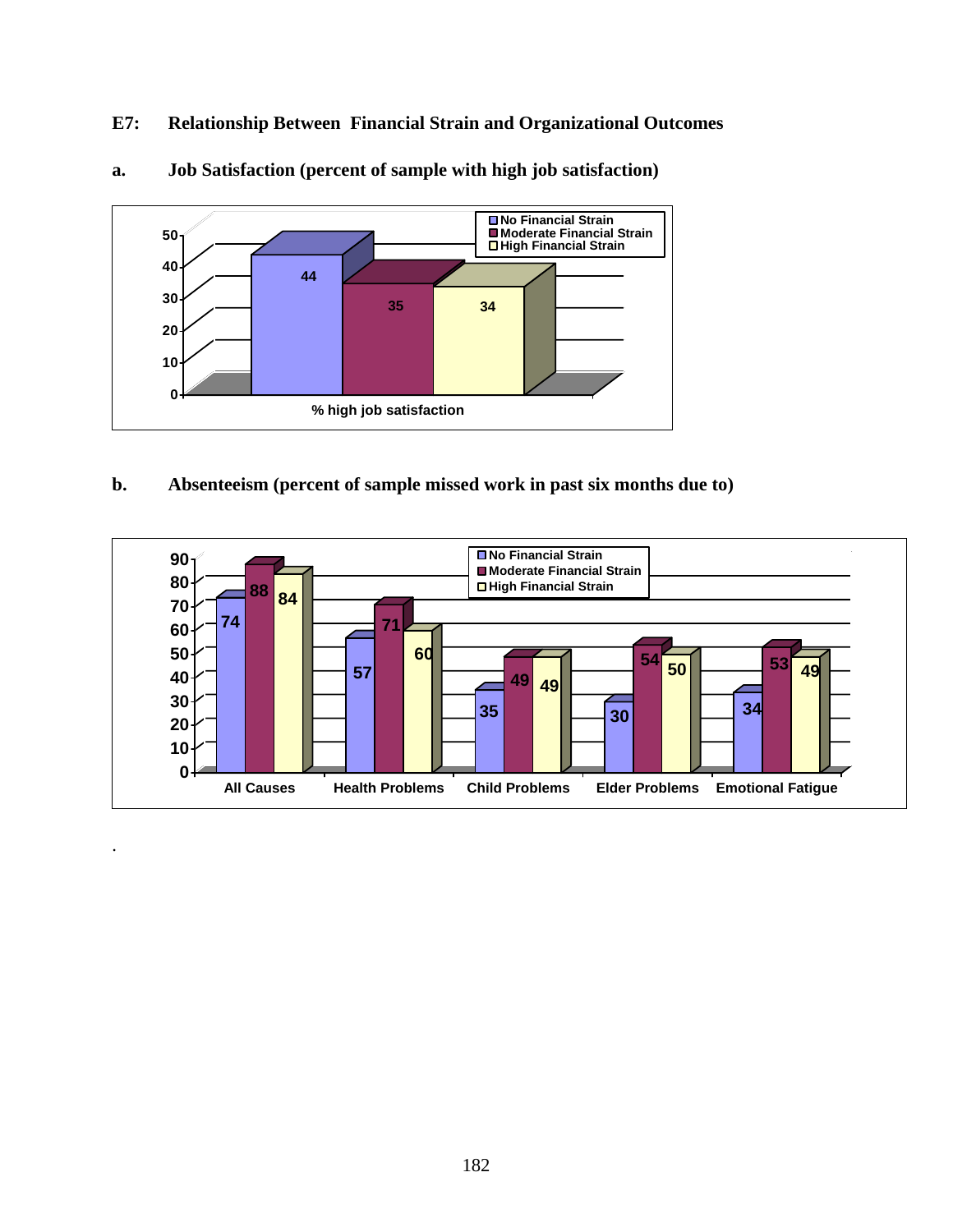**E8: Relationship Between Physical Strain and Organizational Outcomes**



## **a. Sandwich Group (percent of sample missed work in past six months due to)**

**b. Eldercare Group: (percent of sample with high job stress and percent of sample missed work in past six months due to)** 

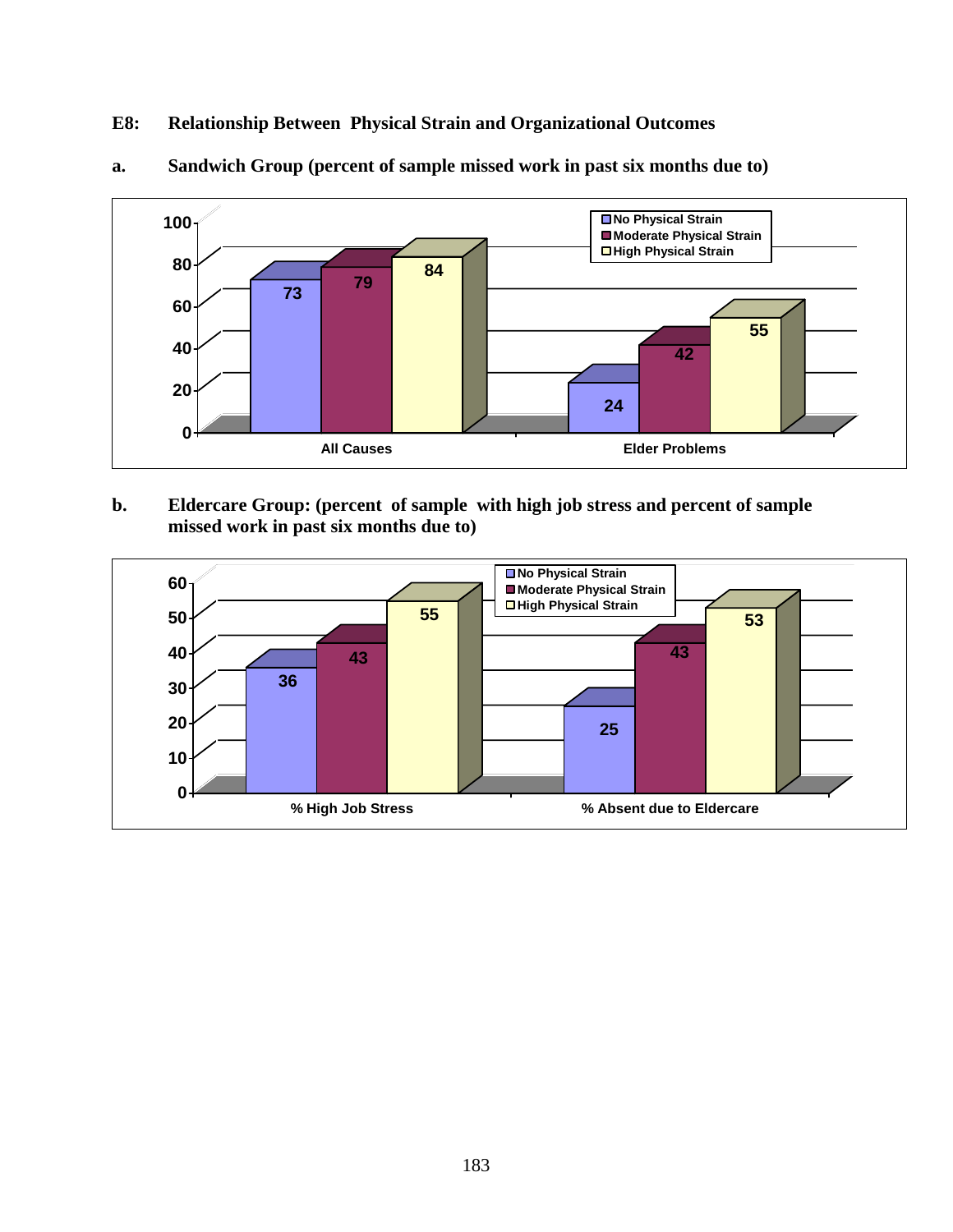**E9: Relationship Between Emotional Strain and Organizational Outcomes**



**a. Sandwich Group (percent of sample with high job stress and high job satisfaction)** 

### **b. Sandwich Group (percent of sample missed work in past six months due to)**



## **c. Eldercare Group (percent of sample with high intent to turnover and high job stress)**

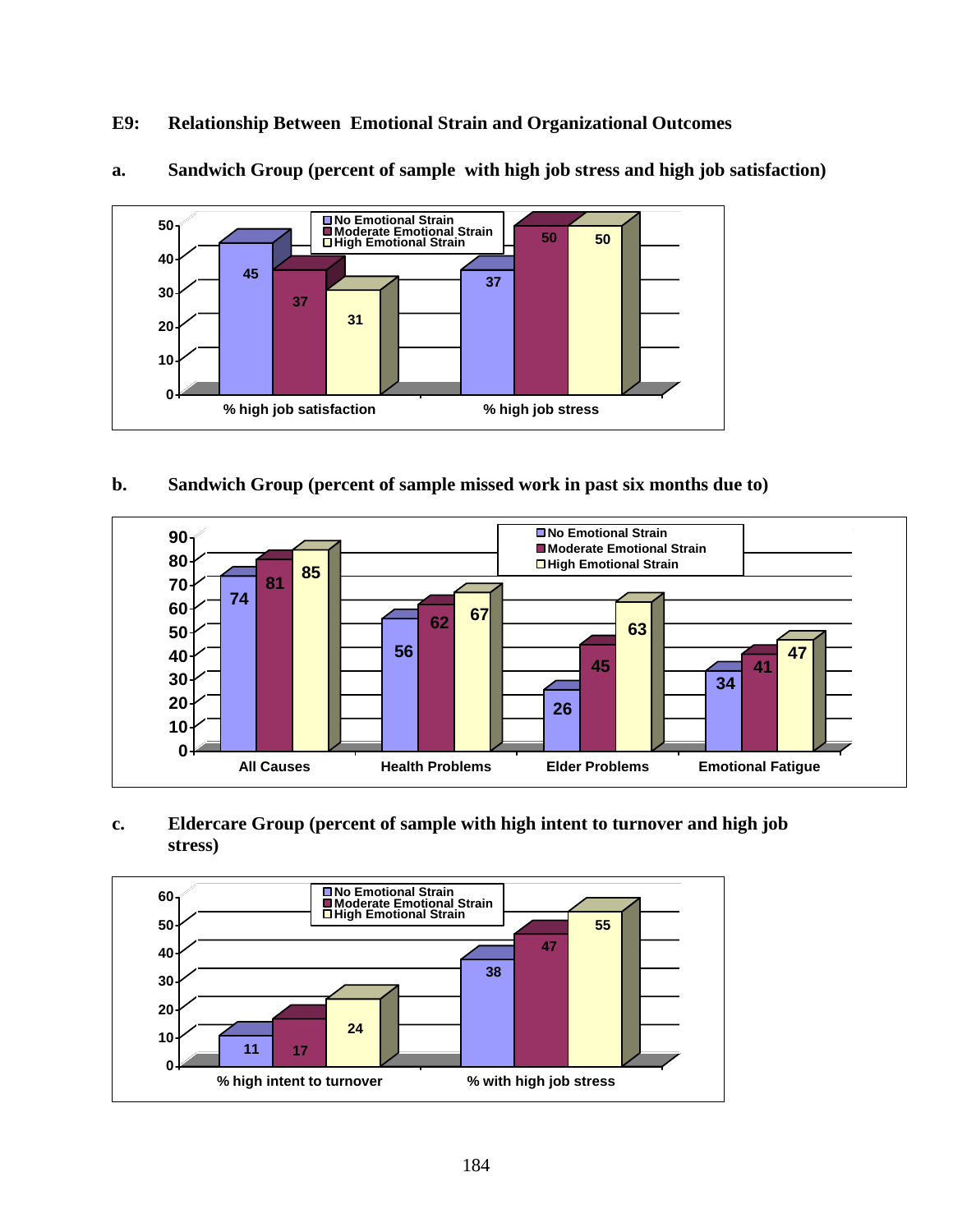

## **d. Eldercare Group (percent of sample missed work in past six months due to)**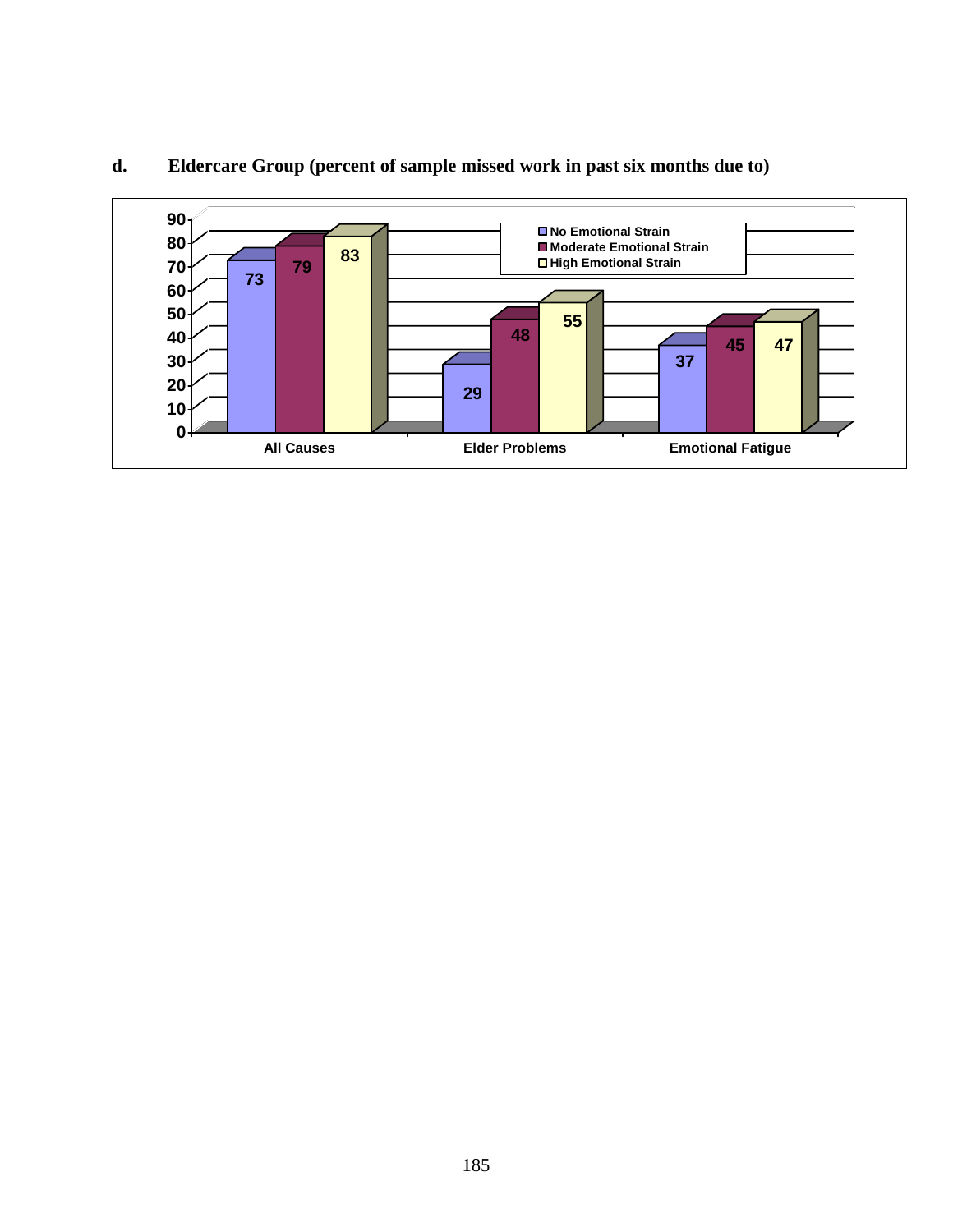### **E10: Relationship Between Physical Strain and Family Outcomes (percent of sample with high family satisfaction)**



**E11: Relationship Between Emotional Strain and Family Outcomes (percent of sample with high family adaptation and family satisfaction)** 



**Figure E12: Relationship Between Financial Strain and Social Outcomes (% of sample who had fewer children and % who visited emergency room at the hospital)** 

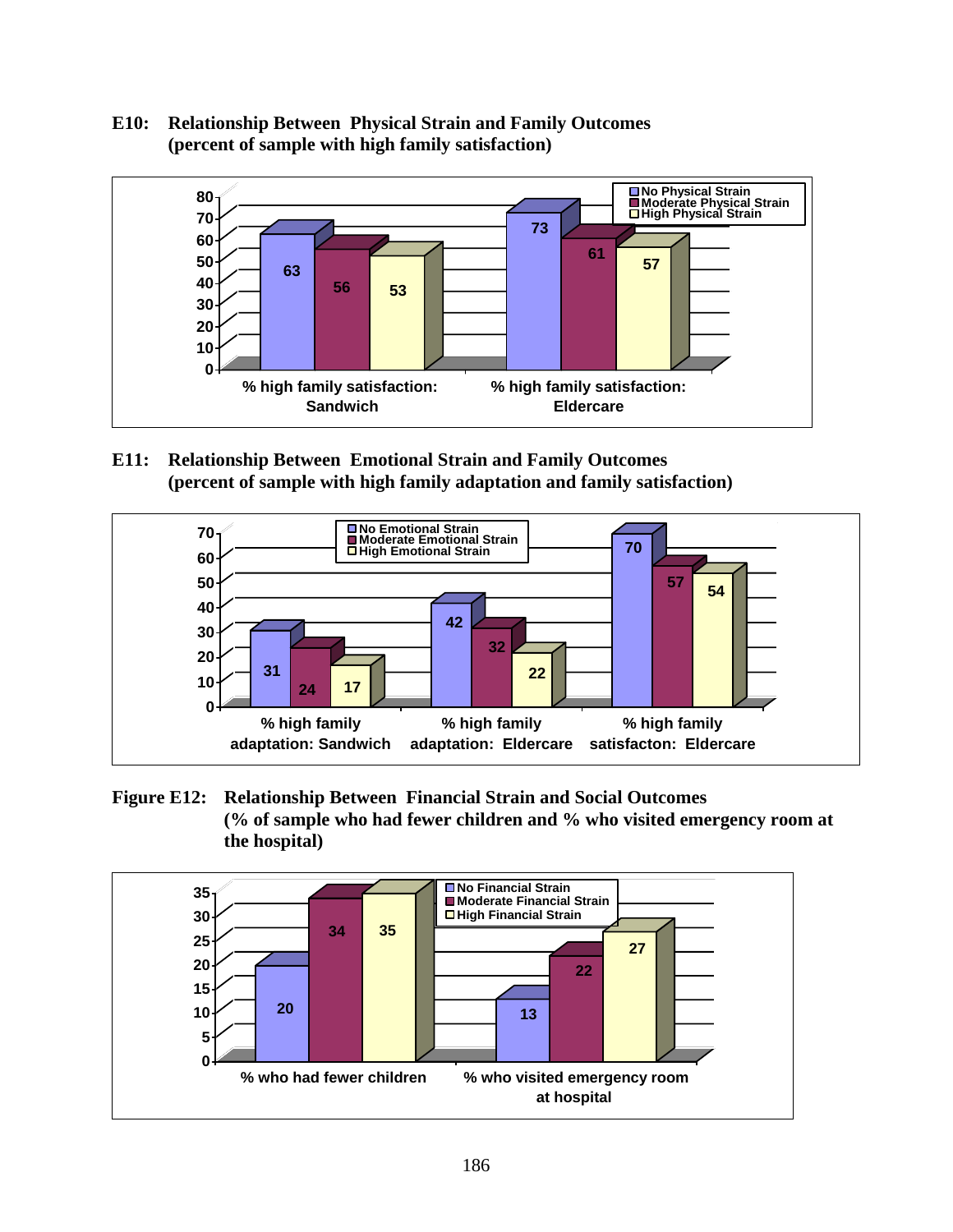**Figure E13: Relationship Between Physical Strain and Social Outcomes (% of eldercare only sample who visited family doctor** 



**Figure E14: Relationship Between Emotional Strain and Social Outcomes** 

| Sandwich and Eldercare Groups (% Who Delayed/Did Not Have Children)<br>a. |
|---------------------------------------------------------------------------|
|---------------------------------------------------------------------------|

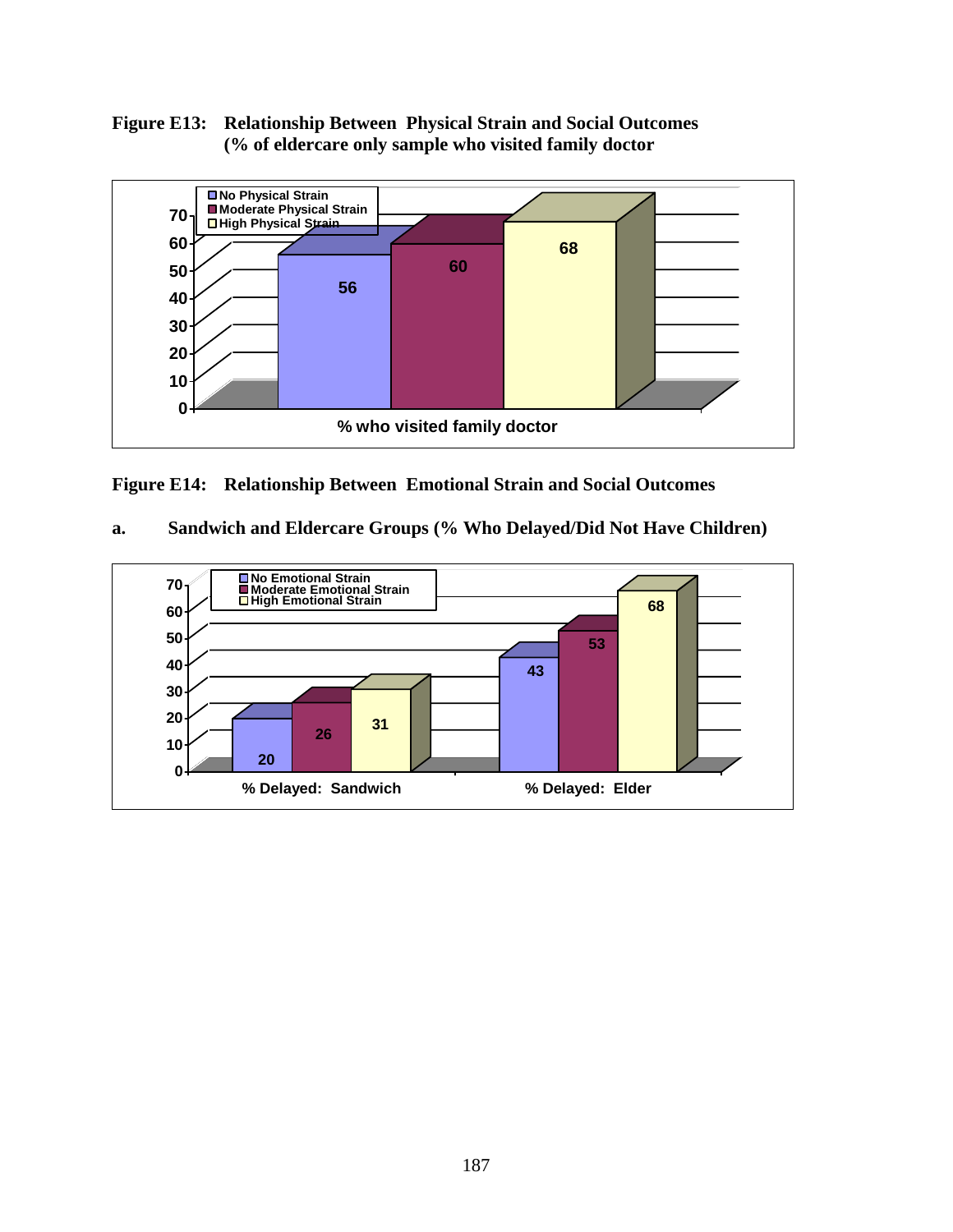

# **b. Eldercare Group (% who have visited family physician)**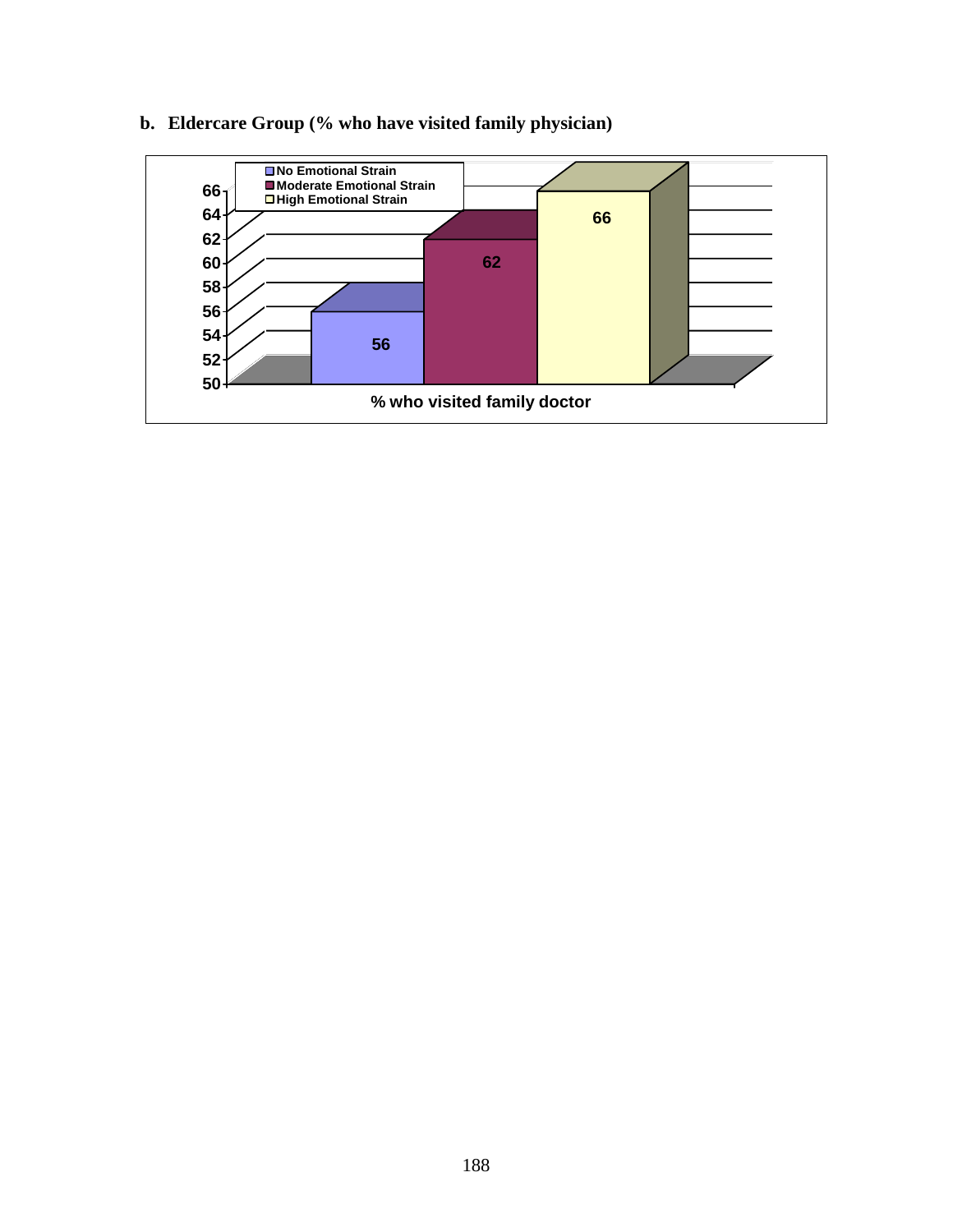**Figure E14: Relationship Between Where the Dependent Lives and Work-Life Conflict** 







**b. The Eldercare Group (% of sample with high work-life conflict)** 

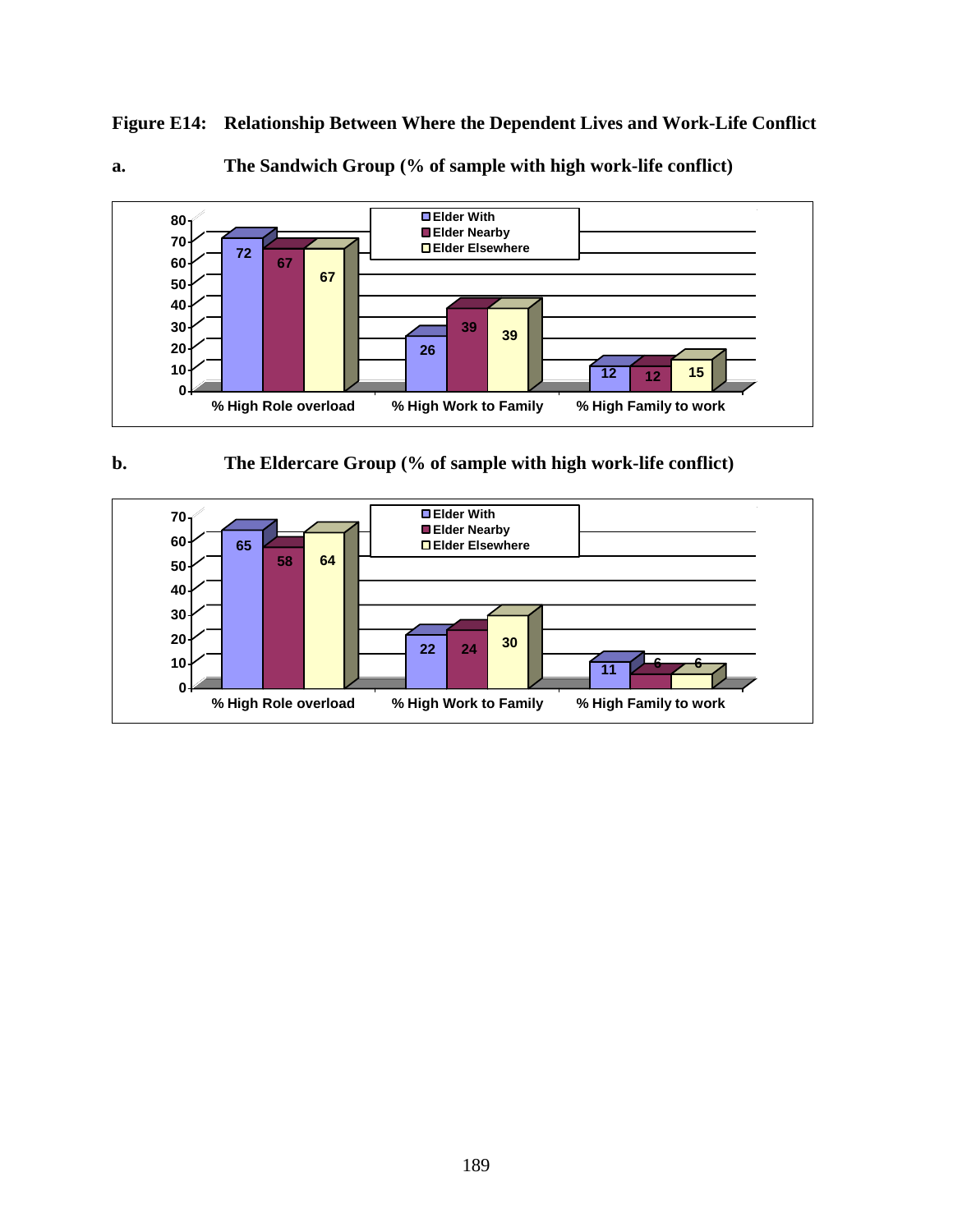**Figure E15: Relationship Between Where the Dependent Lives and Mental Health:** 

**a. The Sandwich Group (% of the sample with high stress, burnout, depressed mood and life satisfaction)** 



### **b. The Eldercare Group (% of the sample with high stress, burnout, depressed mood and life satisfaction)**

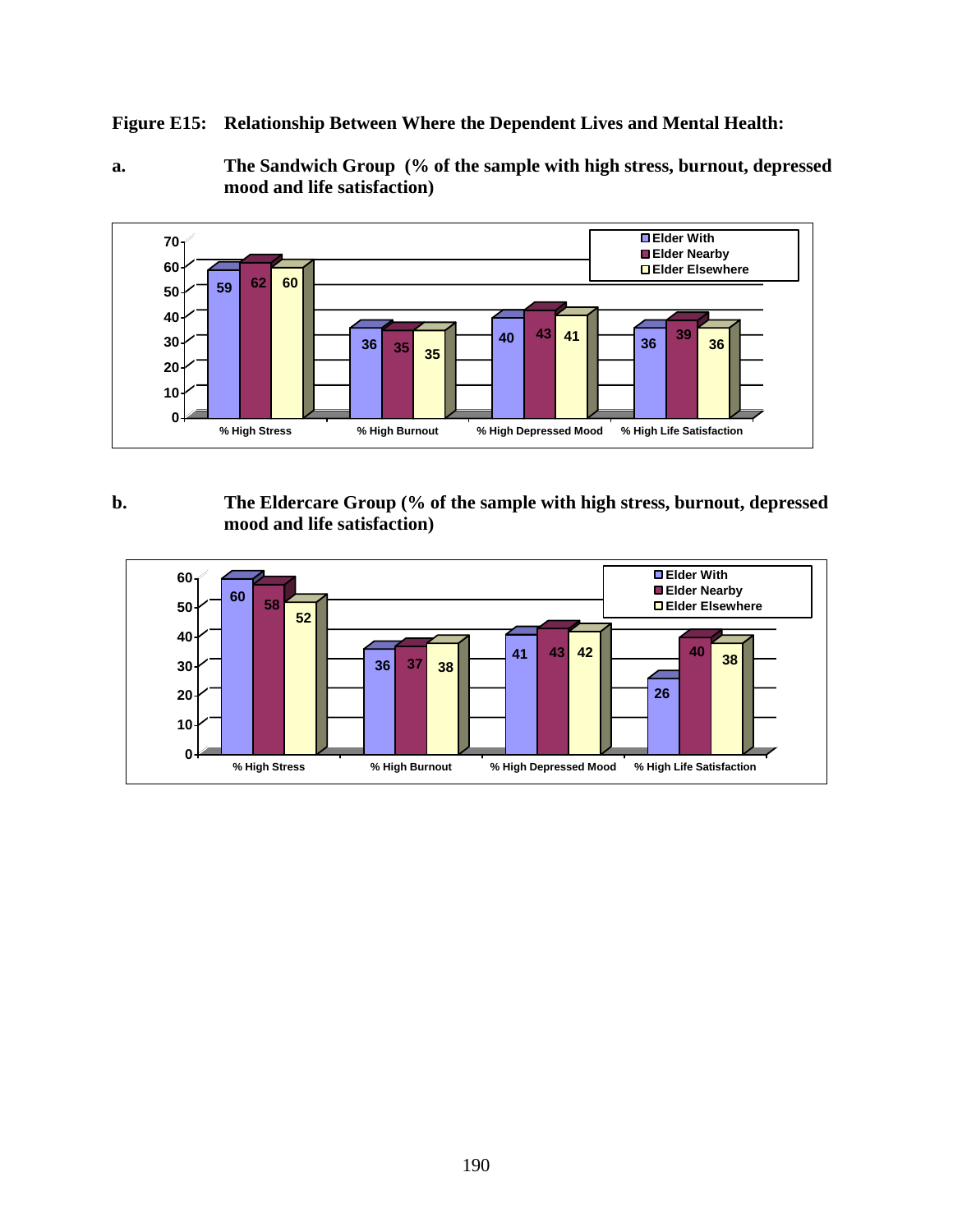### **Figure E16: Relationship Between Where the Dependent Lives and Key Organizational Attitudes and Outcomes**

**a. The Sandwich Group (% of the sample with high commitment, job satisfaction, job stress and intent to turnover)** 



### **b. The Eldercare Group (% of the sample with high commitment, job satisfaction, job stress and intent to turnover)**



### **c. Impact of Caregiver Group on Absenteeism (% Who Missed Work in Past Six Months Due To Eldercare Issues)**



No differences in absenteeism due to health, children, or emotional figure in either the sandwich or eldercare sub-samples.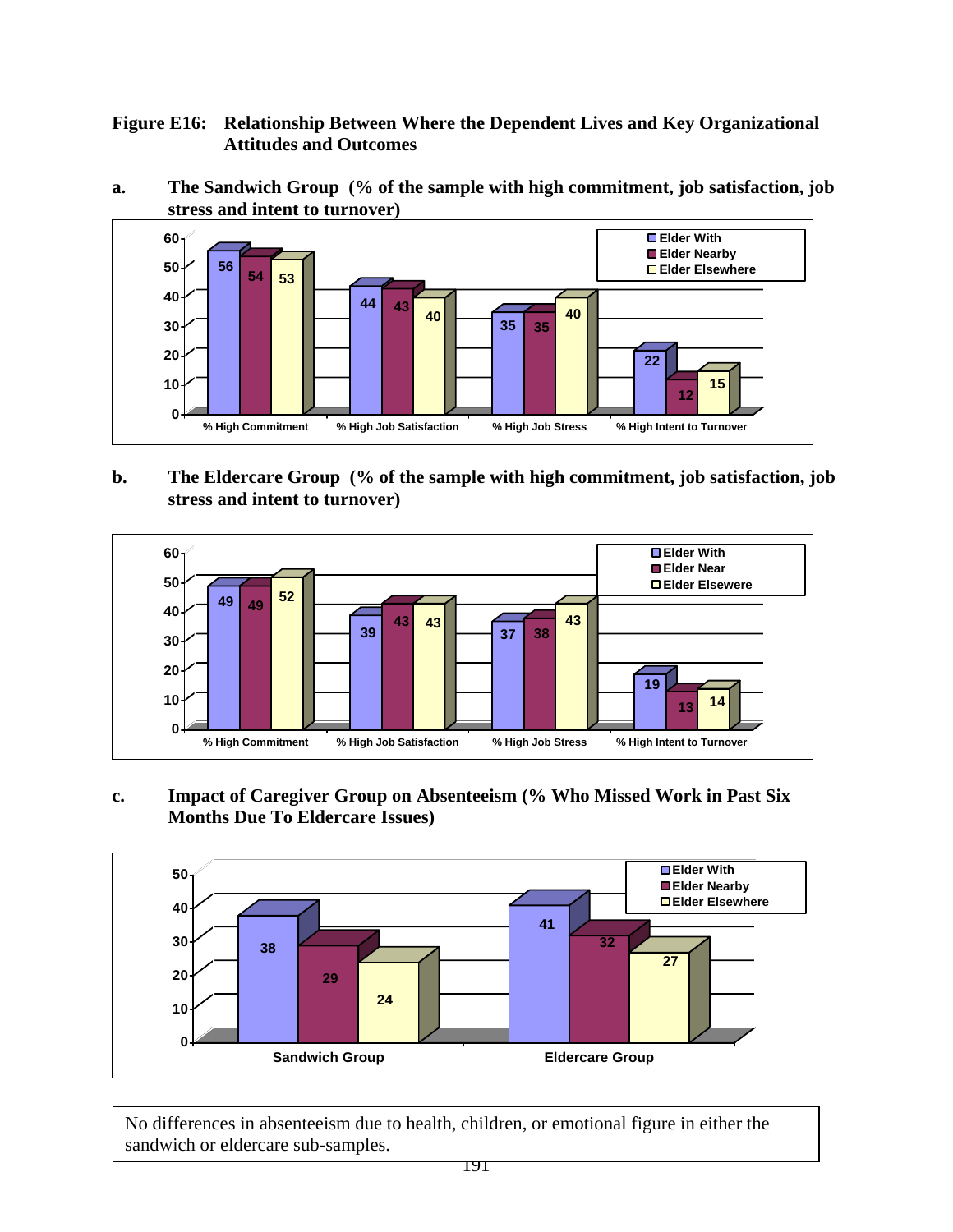

**Figure E17: Relationship Between Where the Dependent Lives and Family Outcomes** 



### **b. Eldercare Group (% high family satisfaction, family adaptation, family integration)**



**Figure E18: Relationship Between Where the Dependent Lives and Societal Outcomes** 

**a. Eldercare Group (% Indicating Personal Use of Following Services in Last Six Months** 

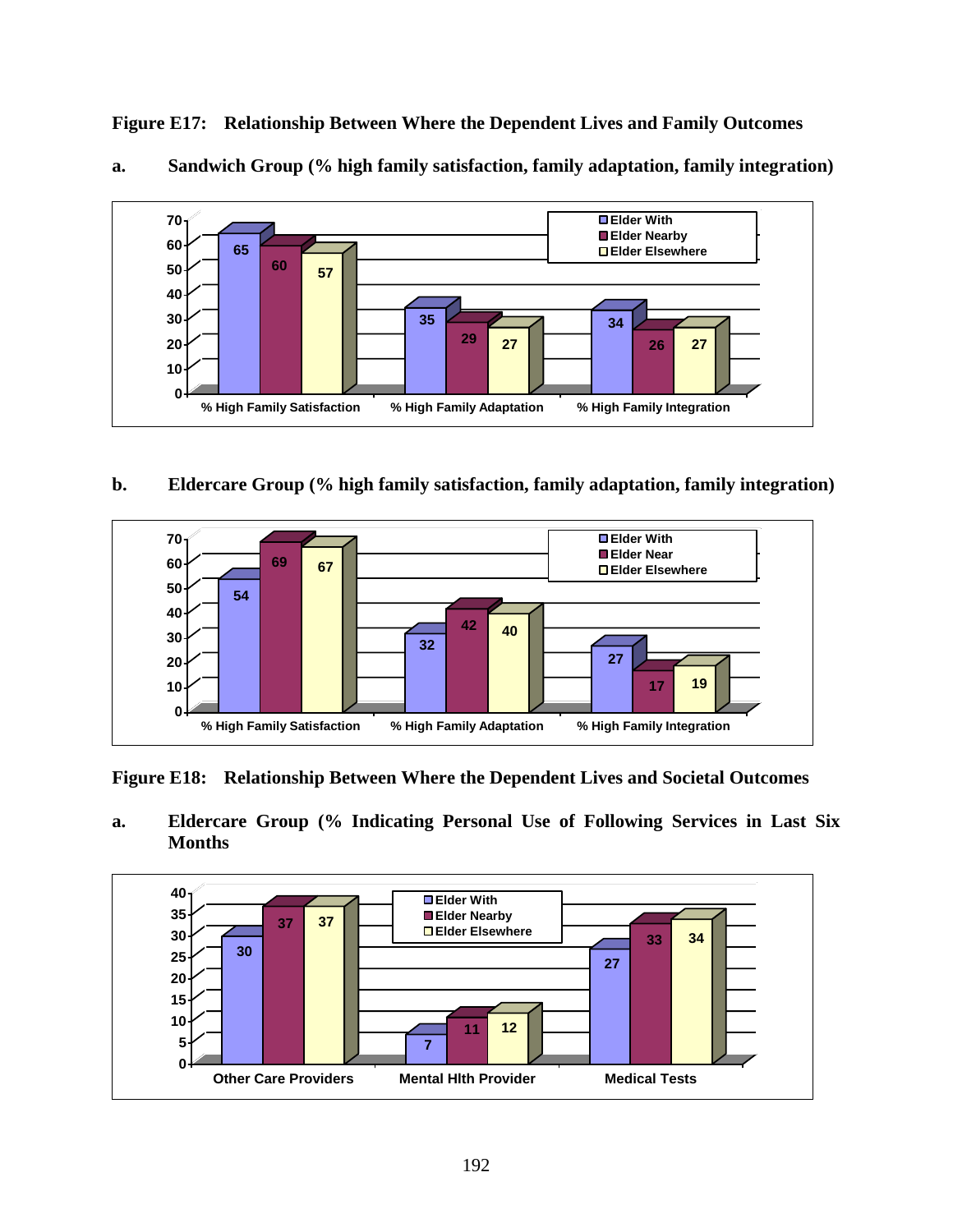# **Appendix F Interview Guide for Employed Caregivers Study and Cover Letter to Participants**

Hello, my name is [insert name] and I am calling on behalf of VON Canada.

I am returning the call of [Name]?

If unavailable, leave a message to call back.

From you message, you have expressed an interest in participating in the interview to discuss your experience as an employed caregiver? Are you still interested?

 $\square$  yes  $\square$  no  $\rightarrow$  If **no**: Thank them. End call.

First, I need to confirm a few questions to ensure that you can are able to participate.

Have you been a caregiver to a person over the age of 50 for at least 6 months?  $\Box$  yes  $\Box$  no  $\rightarrow$  If **no**: Thank them. End call.

Are you employed more than 10 hours a week?  $\square$  yes  $\square$  no  $\rightarrow$  If **no**: Thank them. End call.

Do you care for someone who either lives with you or in their own home (not a hospital, longterm care facility, residence, etc.\*\*)?  $\Box$  yes  $\Box$  no  $\rightarrow$  If **no**: Thank them. End call.

(\*\*NOTE to Interviewer: They may be currently in the hospital, but expected to be released to their own home within the month.)

 $\rightarrow$  If **yes** to all 4 above questions:

 Thank you for your answers. You are eligible to participate in the study. First, let me review the purpose of the research and list the risks and benefits.

• It is a 10-month project and funded by Human Resources and Skills Development Canada to look at paid work and caregiving responsibilities.

The purpose of this interview is to explore how caregivers strive to balance their work responsibilities with their caregiving role? What is it that helps them balance these roles or not? What are the circumstances that facilitate and/or prevent this 'balancing'?

- The interview will be audio taped to support the analysis of the data. The tapes will be stored in a locked cabinet until they are destroyed. Names and other identifying information will not be shared with the funder, Human Resources and Skills Development Canada, or included in the material produced by the project to ensure confidentiality.
- Are you ok with this interview being audio taped? Yes No
	- o If yes, proceed with recording the call by pressing play.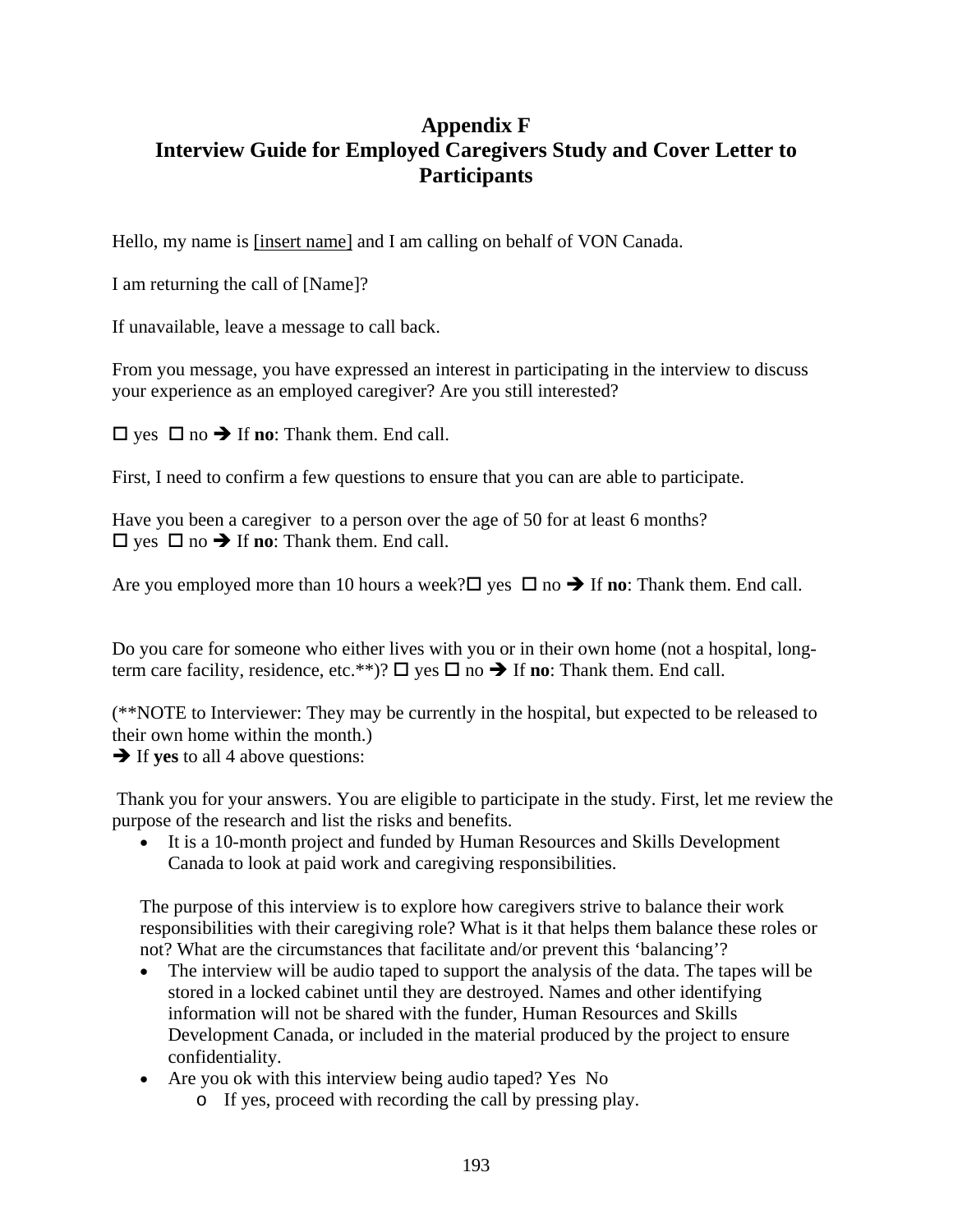- o No, ask what are the concerns? Address concerns if possible, otherwise thank them and end interview.
- So just to confirm, you consent to this interview and are aware it is being taped?
- Thanks! Just a bit more background information. While the issues raised will be personal in nature, I hope to create a safe environment during the interview so that you can share your thoughts. If you experience some difficulties with the process or uncomfortable answering the question, you can ask to skip a question or you may end the call at any time.
- Therefore, your participation is voluntary.
- Your participation will not affect the level of service you currently receive from VON or your employment status.
- There are no direct benefits to you personally for the participating in the study. Study results will help policy makers to understand the experiences of employed caregivers. The results may help direct research and policy development thereby benefiting caregivers in the future.
- If you are not sure what the questions is, please feel free to ask for clarification at any time.
- This is a brief overview. Do you have any questions about the project and/or interview?  $\Box$  ves  $\Box$  no

 $\rightarrow$  If yes: Answer any questions they may have.

 $\rightarrow$  If they have no further questions and express interest in participating, ask:

Are you available now for the 45 minute interview or should we schedule another time to call back?

 $\Box$  yes proceed to interview.

 $\Box$  no Thank them and schedule a date and time to call back.

Date: time: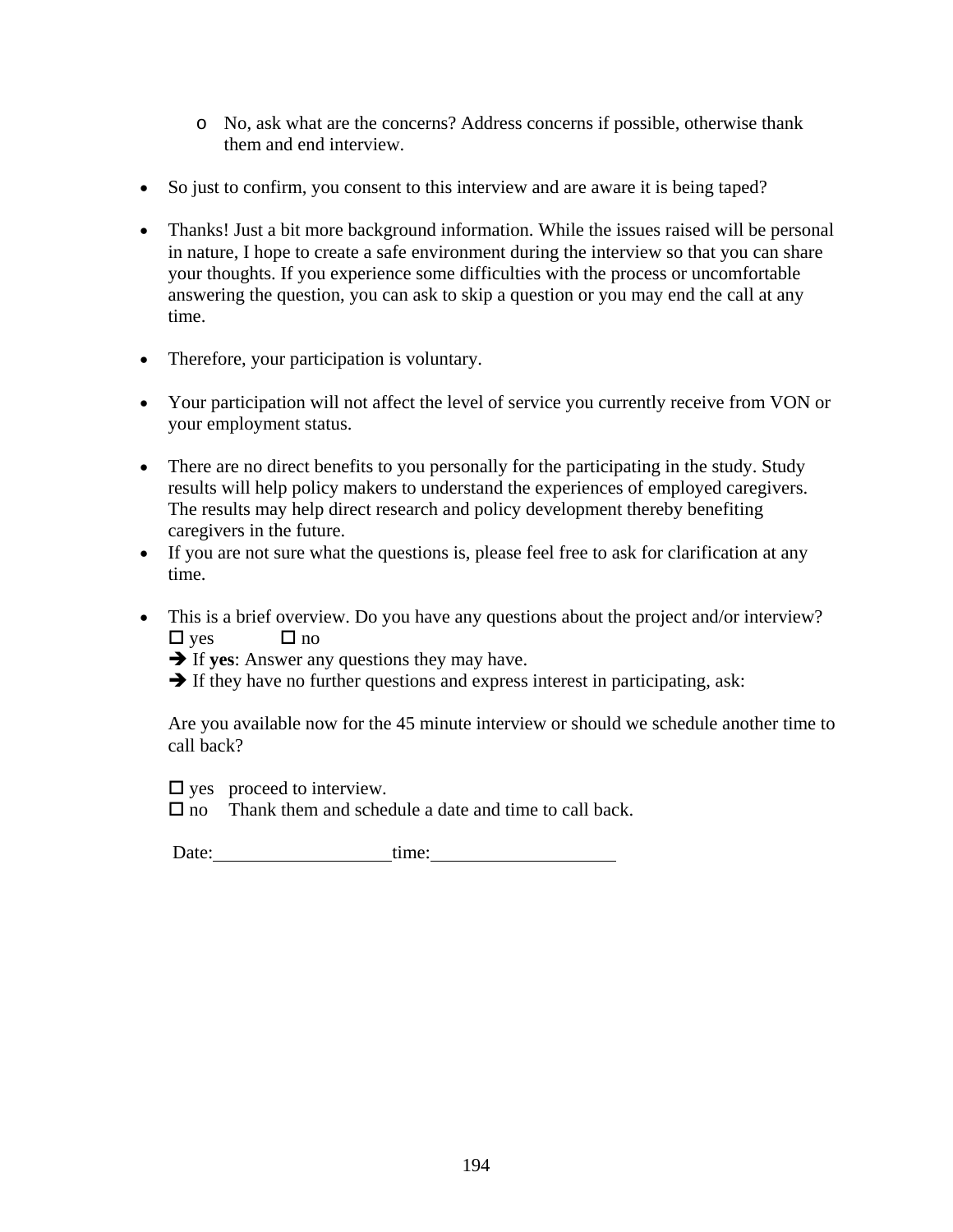### **Interview Questions**

**The first couple of questions are related to your caregiving situation, to help us understand who provides care and who you are caring for**. I will be asking progressively more personal questions. Some may seem obvious (like your gender), but I would like the answer recorded on the tape to support data analysis.

What are the first three digits of your postal code?

Your age?

Your gender?

Are you married/living with a significant other?

Do you have any children currently living at home? If yes:

- How many children?
- How old are they?
- How many hours per week do you spend caring for the child/children?
- If you have partner: How many hours per week does your partner spend in childcare?

How many persons over the age of 50 are you currently caring for? For each person ask:

- Gender of person you care for
- Age of person
- Relationship of person to you
- How long have you been caring for him/her?
- $\blacksquare$  Do you live with him/her?
- If not, how far do you need to travel to provide care? How often?

Why have you assumed the role of caregiver?

(prompt: How much choice do you have in terms of your taking this role?)

### **The next couple of questions deal with the demands associated with being an employed caregiver.**

Approximately how many hours per week do you spend:

In paid employment? Caring for the person(s)? Commuting because of caregiving commitments?

I am going to list a few things other caregivers have found to be difficult in their role as a caregiver.

How often do any of these apply to you? (Never, monthly, weekly, several times a week, daily)

Caregiving is a physical strain?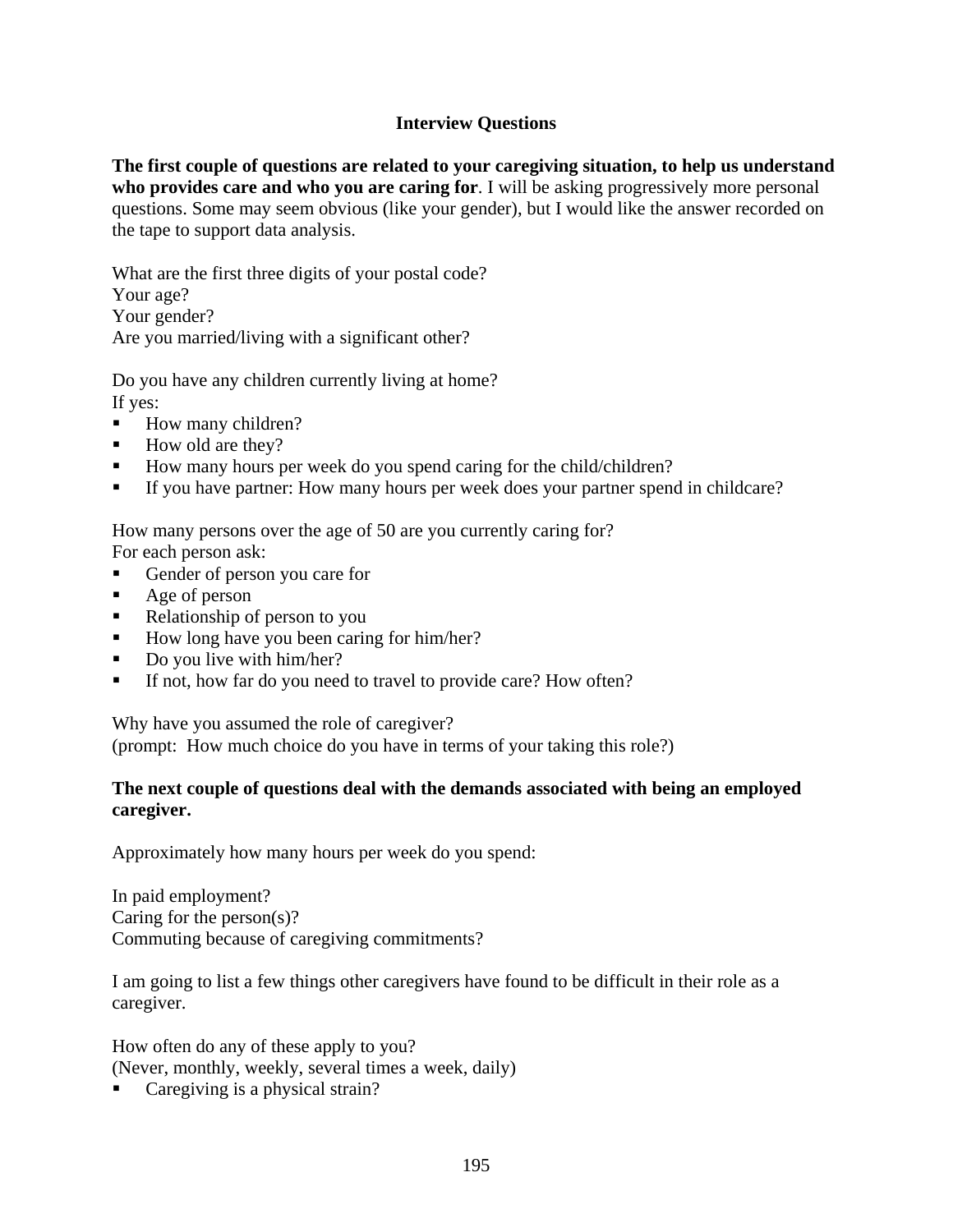- Caregiving is a financial strain?
- Caregiving leaves me feeling overwhelmed (i.e. I worry about how I/we will manage)?

If they answered several times a week or daily … ask them:

In what ways is it a physical strain? In what ways is it a financial strain? In what ways is it overwhelming?

Research in this area has identified five different roles that individuals can assume when providing care to someone else. I am going to describe each of these roles and then ask you a couple of questions about them.

First Role: Personal Care (dressing, bathing, lifting, feeding, toileting, grooming)

- How much time per week do you spend engaged in these kinds of activities?

Second Role: Physical (house cleaning, shopping, errands, repairs, transportation, preparing meals)

- How much time per week do you spend engaged in these kinds of activities?

Third Role: Nursing Care (medication administration, changing dressings)

How much time per week do you spend engaged in these kinds of activities?

Fourth Role: Support (maintaining social interaction, visiting, supervision [related to forgetfulness or frailty], emotional support, reassuring and validating attitudes or perceptions, managing depression, anxiety and pain)

- How much time per week do you spend engaged in these kinds of activities?

Fifth Role: Coordination of Care (linkage between the care recipient and the formal service sector, identifying needed services and locating them in the community, gaining access to services, making appointments, attending information sessions, check- ups, managing financial matters)

- How much time per week do you spend engaged in these kinds of activities?

Which of these roles do you find most difficult or troubling? Why?

How would you characterize the health status of the person you provide care to? Prompts: Acute (less then six months)? Chronic (over 6 months)? Episodic? Palliative/end of life?

What kinds of rewards do you get from caring for others? If any?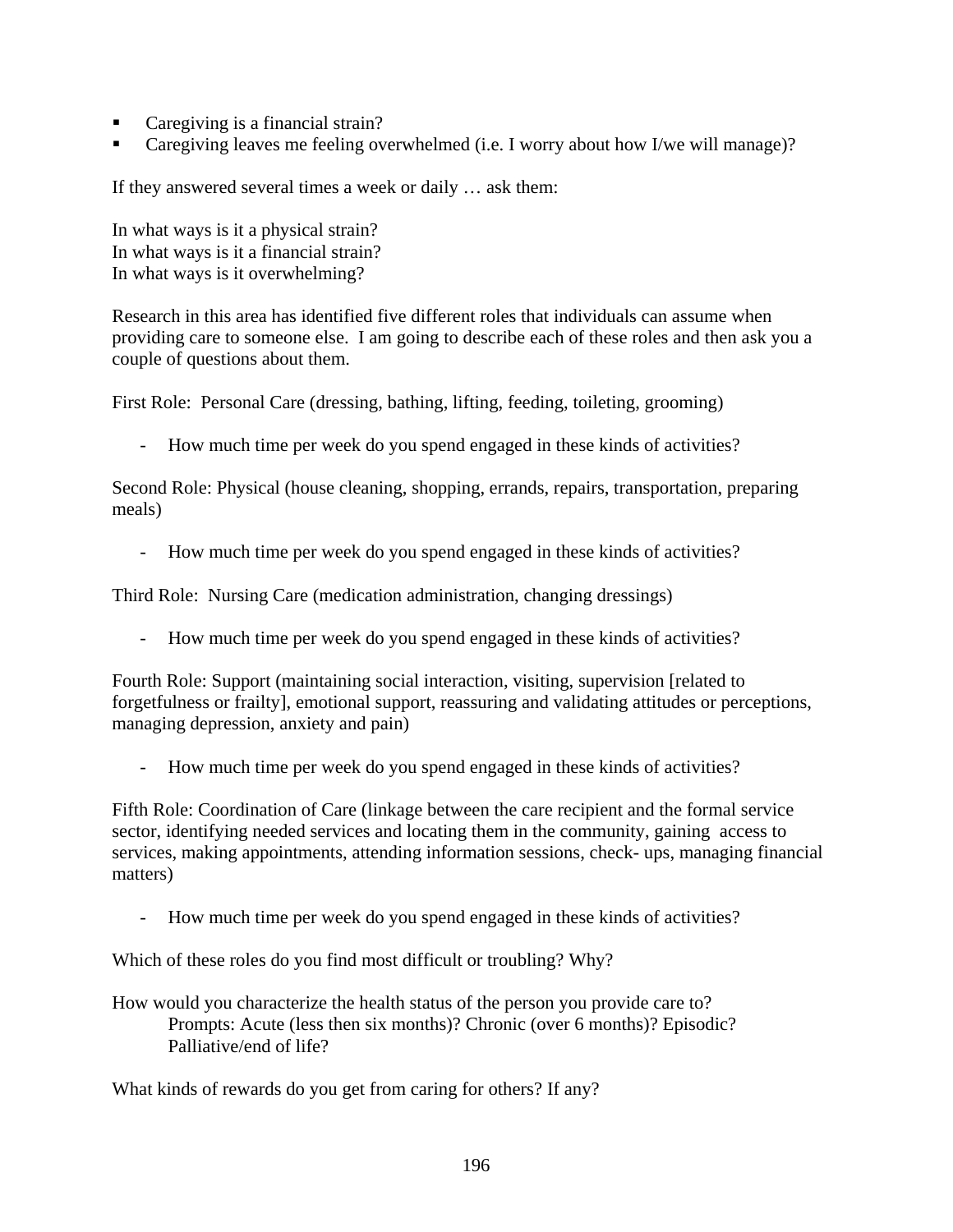What are the challenges you currently face with respect to providing care?

- Personal challenges (i.e. health)?
- With the person you provide care to? (i.e. behaviour, mental health, quality of the relationship)
- At home?
- At work?
- Within your community?

How do you cope with these challenges?

- What do you personally do?
- What does your person(s) you care for do? Are they aware? What else could they do?
- What does your family do? Are they aware? What else could they do?
- What does your employer currently do? Are they aware? What else could they do?
- What does your community currently do? Are they aware? What else could they do?
- How about the government? Are they aware? Is there anything more they could do?

What one thing could each of the following groups do to help you care for your person?

- Your family
- Your employer?
- Vour community?
- The government?

What one piece of advice would you offer to a friend who has all of a sudden assumed care of someone else due to a physical, mental or cognitive condition?

What one piece of advice would you offer to the government in terms of supporting employed caregivers in Canada?

Is there anything else you wish to share at this time?

Thank you for your time and sharing your experiences, this concludes the interview. NOTE to Interviewer: Turn off tape now.

Are you interested in receiving a copy of the final report? If yes, collect contact information.

Thank you!

If you have questions about this project following this call, you can call Bonnie Schroeder, Project Manager at 888-VON-CARE.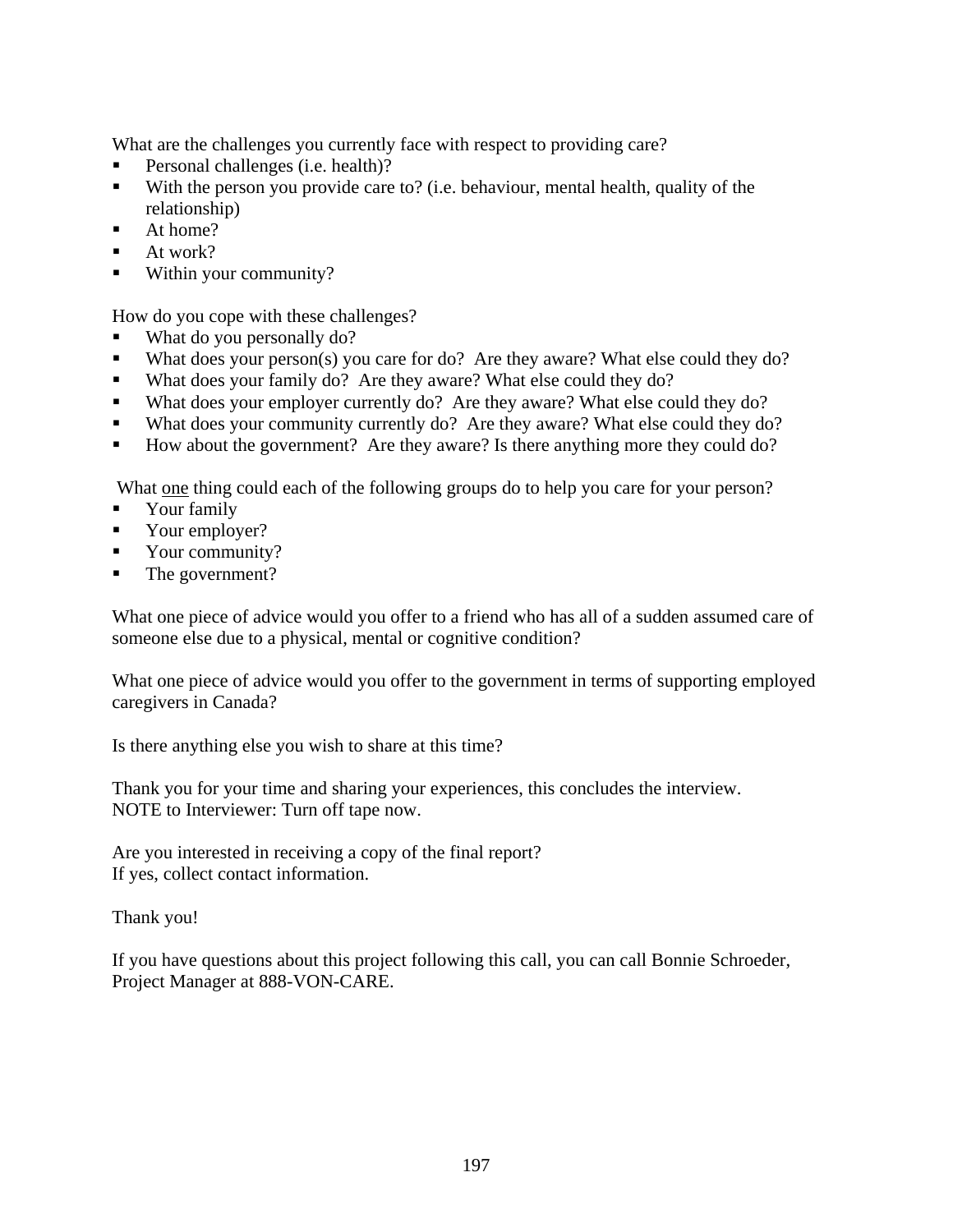

#### **VON Canada National Office**

110 Argyle Avenue Ottawa, ON K2P 1B4

Tel: (613) 233-5694 Fax: (613) 230-4376

national@von.ca www.von.ca

February 27, 2009

#### **Project Title:**

A Closer Look at Family Caregivers: Paid Work and Caregiving Responsibilities

#### **Primary Investigators:**

Linda Duxbury and Chris Higgins, Higgins, Duxbury and Associates Bonnie Schroeder, Project Manager, Public Affairs and Community Engagement, VON Canada

**Funder:** Human Resources and Social Development Canada

#### **Invitation to Participate:**

#### **You are being invited to participate in a research study as a caregiver who is employed in the paid labour market.**

In order to understand if you want to be part of this study, the letter will outline the involvement, potential risks and benefits, and other details of the study. Once you understand the study, you are asked to call the Research Assistant to participate in the study. Please take you time to make your decision.

Bonnie Schroeder, Linda Duxbury, and Chris Higgins are conducting this study as part of a larger study on paid work and caregiving responsibilities. Other parts of the study include a literature review and analysis of an existing data set of employed caregivers owned by Higgins, Duxbury, and Associates.

#### **Who should participate?**

Are you a caregiver or have been a caregiver to an adult? Are you employed more than 10 hours a week or employed for more then 10 hours during your caregiving?

Do you care from some one who lives either with you or in their own home (not a hospital, LTC facility, or care residence)?

(Note: If you expect them to be released from hospital within a month, you are still eligible.)

If you answered yes to these questions, please read on before making you decision to participate in the study.

#### **Why are we doing this study?**

The purpose of this study is to profile caregivers who are in the paid labour force and to examine factors that affect their ability to balance work and caregiving responsibilities. Which caregivers feel they are able to balance their work responsibilities with their caregiving role? What is it that helps them balance these roles? What are the circumstances that facilitate the 'balancing'?

#### **What will happen during the study?**

You will be asked a series of questions related to your experiences as a caregiver who combines paid work and caregiving responsibilities. We are expecting to interview 50 caregivers in similar situations balancing paid work and caregiving responsibilities. The interview will be audio taped to support